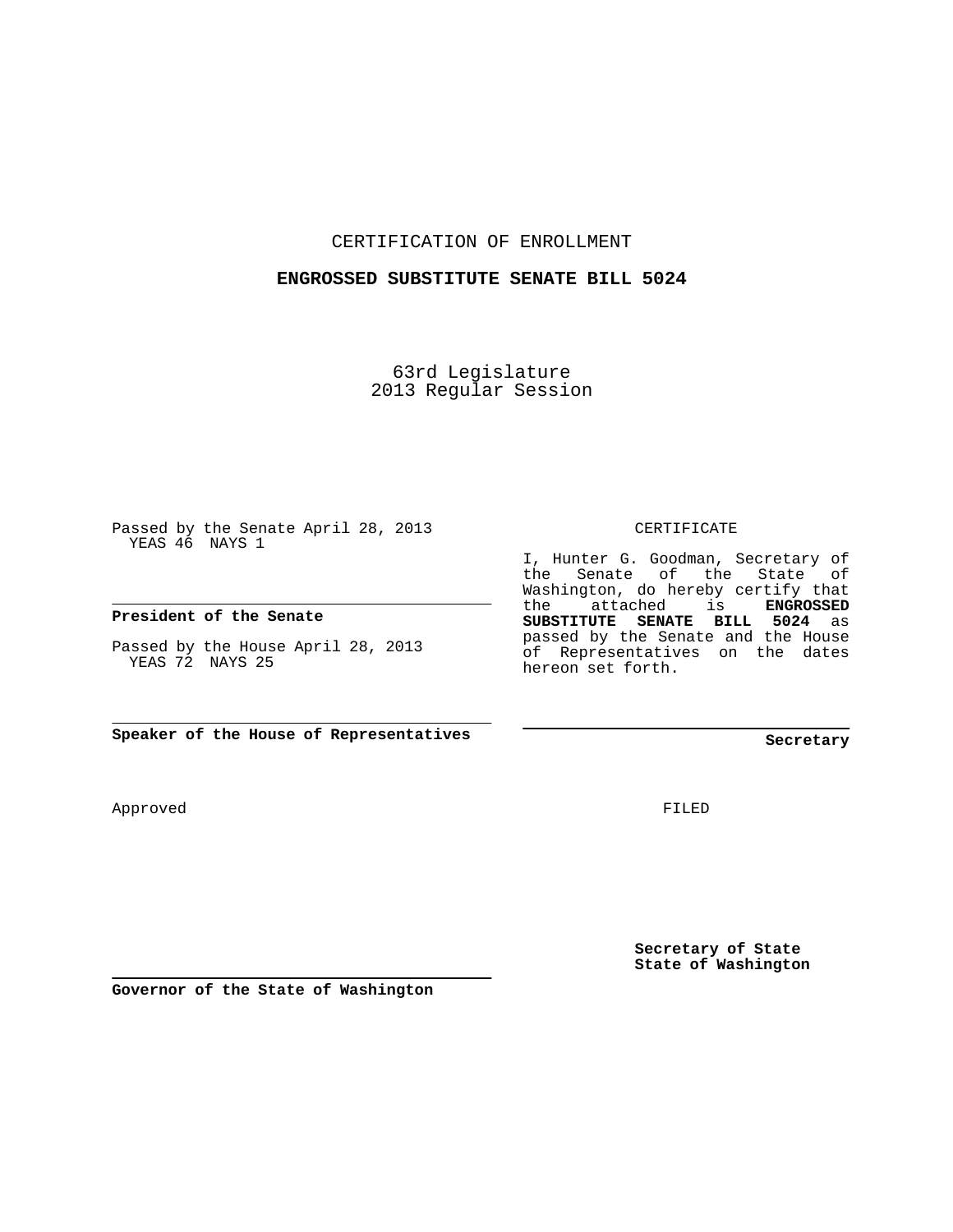### **ENGROSSED SUBSTITUTE SENATE BILL 5024** \_\_\_\_\_\_\_\_\_\_\_\_\_\_\_\_\_\_\_\_\_\_\_\_\_\_\_\_\_\_\_\_\_\_\_\_\_\_\_\_\_\_\_\_\_

\_\_\_\_\_\_\_\_\_\_\_\_\_\_\_\_\_\_\_\_\_\_\_\_\_\_\_\_\_\_\_\_\_\_\_\_\_\_\_\_\_\_\_\_\_

AS AMENDED BY THE HOUSE

Passed Legislature - 2013 Regular Session

#### **State of Washington 63rd Legislature 2013 Regular Session**

**By** Senate Transportation (originally sponsored by Senators King, Eide, and McAuliffe; by request of Governor Gregoire)

READ FIRST TIME 04/19/13.

 1 AN ACT Relating to transportation funding and appropriations; 2 amending RCW 47.64.170, 47.64.270, 43.19.642, 46.12.630, 46.18.060, 3 46.68.113, 46.68.170, 46.68.325, 47.29.170, 47.56.403, 47.56.876, 4 46.20.745, 46.68.370, 47.12.244, 47.12.340, 46.63.180, 82.70.020, 5 82.70.040, and 82.70.900; amending 2012 c 86 ss 201, 202, 203, 205, 6 206, 207, 208, 209, 210, 211, 212, 213, 214, 215, 216, 217, 218, 219, 7 220, 221, 222, 223, 302, 303, 305, 306, 307, 308, 309, 310, 401, 402, 8 404, 405, 406, 407, and 701 (uncodified); amending 2011 c 367 s 601 9 (uncodified); reenacting and amending RCW 46.63.170 and 46.68.060; 10 adding a new section to chapter 47.06A RCW; creating new sections; 11 repealing 2012 c 86 ss 702, 703, 704, 705, 706, 707, 709, 710, 711, 12 712, 713, 714, 715, and 716 (uncodified); prescribing penalties; making 13 appropriations and authorizing expenditures for capital improvements; 14 providing an effective date; providing expiration dates; providing 15 contingent effective dates; and declaring an emergency.

16 BE IT ENACTED BY THE LEGISLATURE OF THE STATE OF WASHINGTON:

#### 17 **2013-2015 FISCAL BIENNIUM**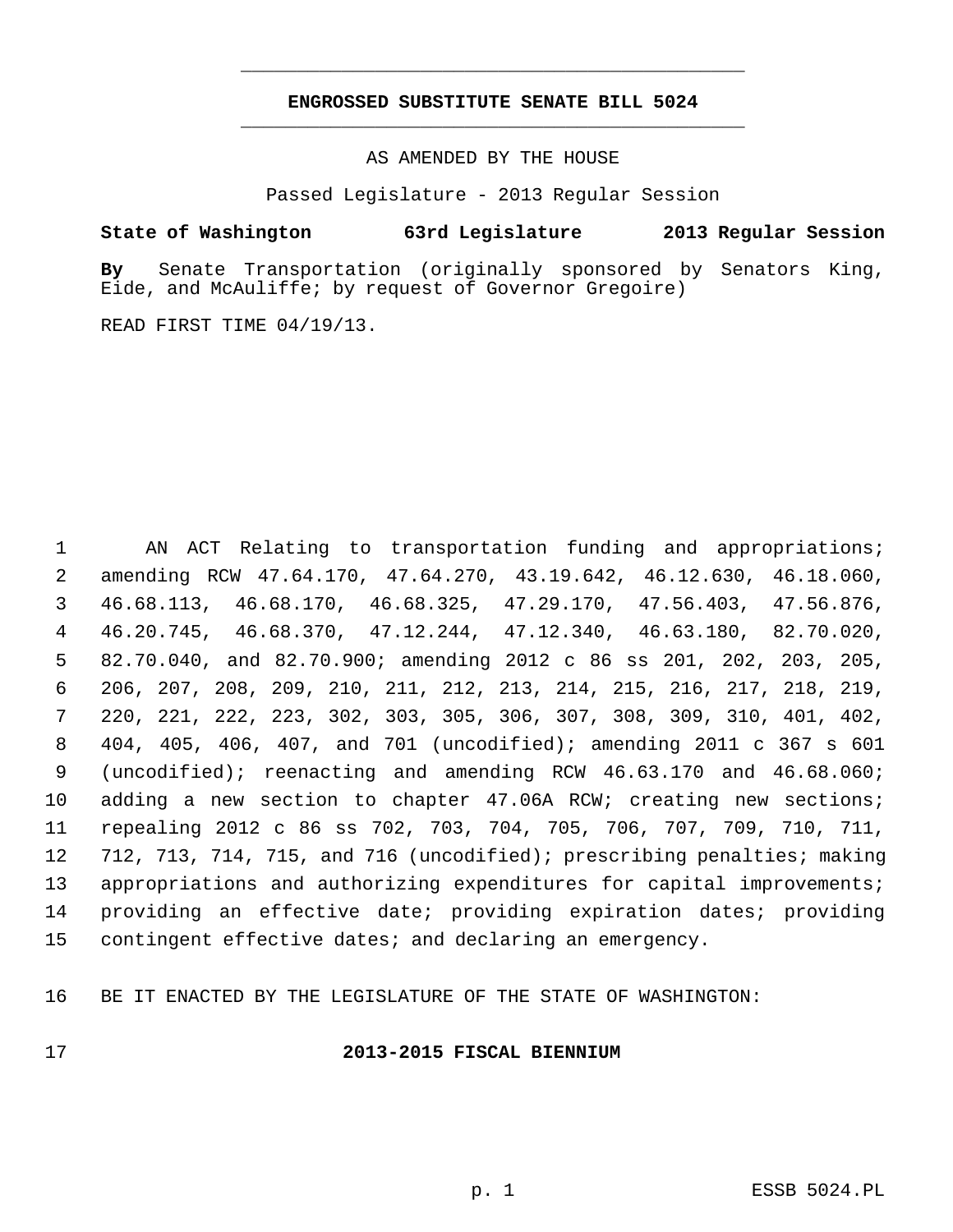1 NEW SECTION. **Sec. 1.** (1) The transportation budget of the state 2 is hereby adopted and, subject to the provisions set forth, the several 3 amounts specified, or as much thereof as may be necessary to accomplish 4 the purposes designated, are hereby appropriated from the several 5 accounts and funds named to the designated state agencies and offices 6 for employee compensation and other expenses, for capital projects, and 7 for other specified purposes, including the payment of any final 8 judgments arising out of such activities, for the period ending June 9 30, 2015.

10 (2) Unless the context clearly requires otherwise, the definitions 11 in this subsection apply throughout this act.

12 (a) "Fiscal year 2014" or "FY 2014" means the fiscal year ending 13 June 30, 2014.

14 (b) "Fiscal year 2015" or "FY 2015" means the fiscal year ending 15 June 30, 2015.

16 (c) "FTE" means full-time equivalent.

17 (d) "Lapse" or "revert" means the amount shall return to an 18 unappropriated status.

19 (e) "Provided solely" means the specified amount may be spent only 20 for the specified purpose. Unless otherwise specifically authorized in 21 this act, any portion of an amount provided solely for a specified 22 purpose that is not expended subject to the specified conditions and 23 limitations to fulfill the specified purpose shall lapse.

24 (f) "Reappropriation" means appropriation and, unless the context 25 clearly provides otherwise, is subject to the relevant conditions and 26 limitations applicable to appropriations.

27 (g) "LEAP" means the legislative evaluation and accountability 28 program committee.

#### 29 **2013-2015 FISCAL BIENNIUM**

#### 30 **GENERAL GOVERNMENT AGENCIES--OPERATING**

31 NEW SECTION. **Sec. 101. FOR THE DEPARTMENT OF ARCHAEOLOGY AND** 32 **HISTORIC PRESERVATION**

33 Motor Vehicle Account--State Appropriation . . . . . . . . . \$435,000 34 The appropriation in this section is subject to the following 35 conditions and limitations: The entire appropriation is provided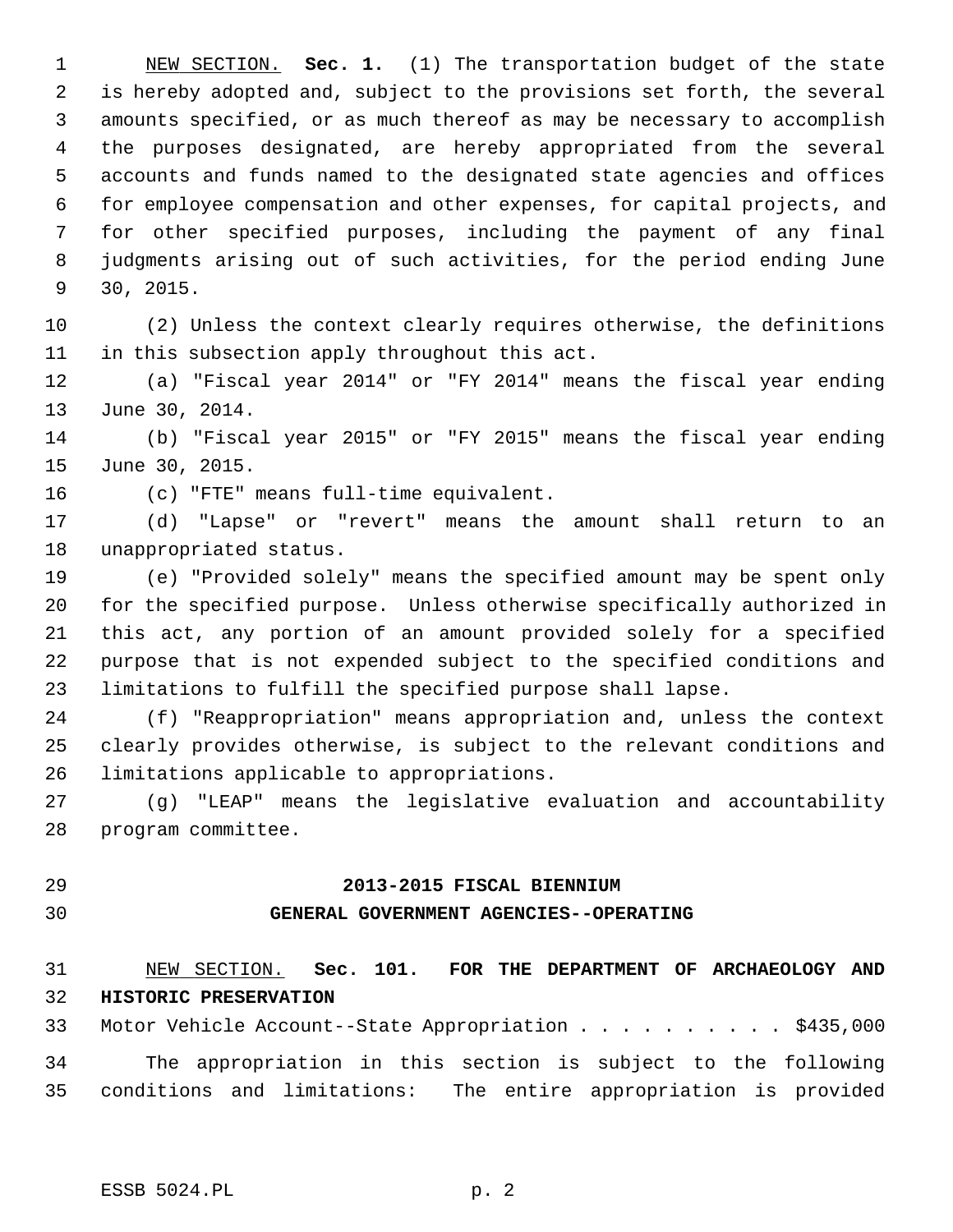1 solely for staffing costs to be dedicated to state transportation 2 activities. Staff hired to support transportation activities must have 3 practical experience with complex construction projects.

# 4 NEW SECTION. **Sec. 102. FOR THE UTILITIES AND TRANSPORTATION** 5 **COMMISSION**

6 Grade Crossing Protective Account--State Appropriation . . . . \$504,000

 7 NEW SECTION. **Sec. 103. FOR THE OFFICE OF FINANCIAL MANAGEMENT** 8 Motor Vehicle Account--State Appropriation . . . . . . . . \$1,641,000 9 Puget Sound Ferry Operations Account--State 10 Appropriation . . . . . . . . . . . . . . . . . . . . . . . \$176,000 11 TOTAL APPROPRIATION . . . . . . . . . . . . . . . . . \$1,817,000

12 The appropriations in this section are subject to the following 13 conditions and limitations:

14 (1) \$932,000 of the motor vehicle account--state appropriation is 15 provided solely for the office of financial management, from funds set 16 aside out of statewide fuel taxes distributed to counties according to 17 RCW 46.68.120(3), to contract with the Washington state association of 18 counties to identify, analyze, evaluate, and implement county 19 transportation performance measures associated with transportation 20 system policy goals outlined in RCW 47.04.280. The Washington state 21 association of counties, in cooperation with state agencies, must: 22 Identify, analyze, and report on county transportation system 23 preservation; identify, evaluate, and report on opportunities to 24 streamline reporting requirements for counties; and evaluate project 25 management tools to help improve project delivery at the county level.

26 (2) \$70,000 of the Puget Sound ferry operations account--state 27 appropriation is provided solely for the state's share of the marine 28 salary survey.

29 NEW SECTION. **Sec. 104. FOR THE DEPARTMENT OF ENTERPRISE SERVICES** 30 Motor Vehicle Account--State Appropriation . . . . . . . . . . \$502,000

31 NEW SECTION. **Sec. 105. FOR THE STATE PARKS AND RECREATION** 32 **COMMISSION**

33 Motor Vehicle Account--State Appropriation . . . . . . . . . . \$986,000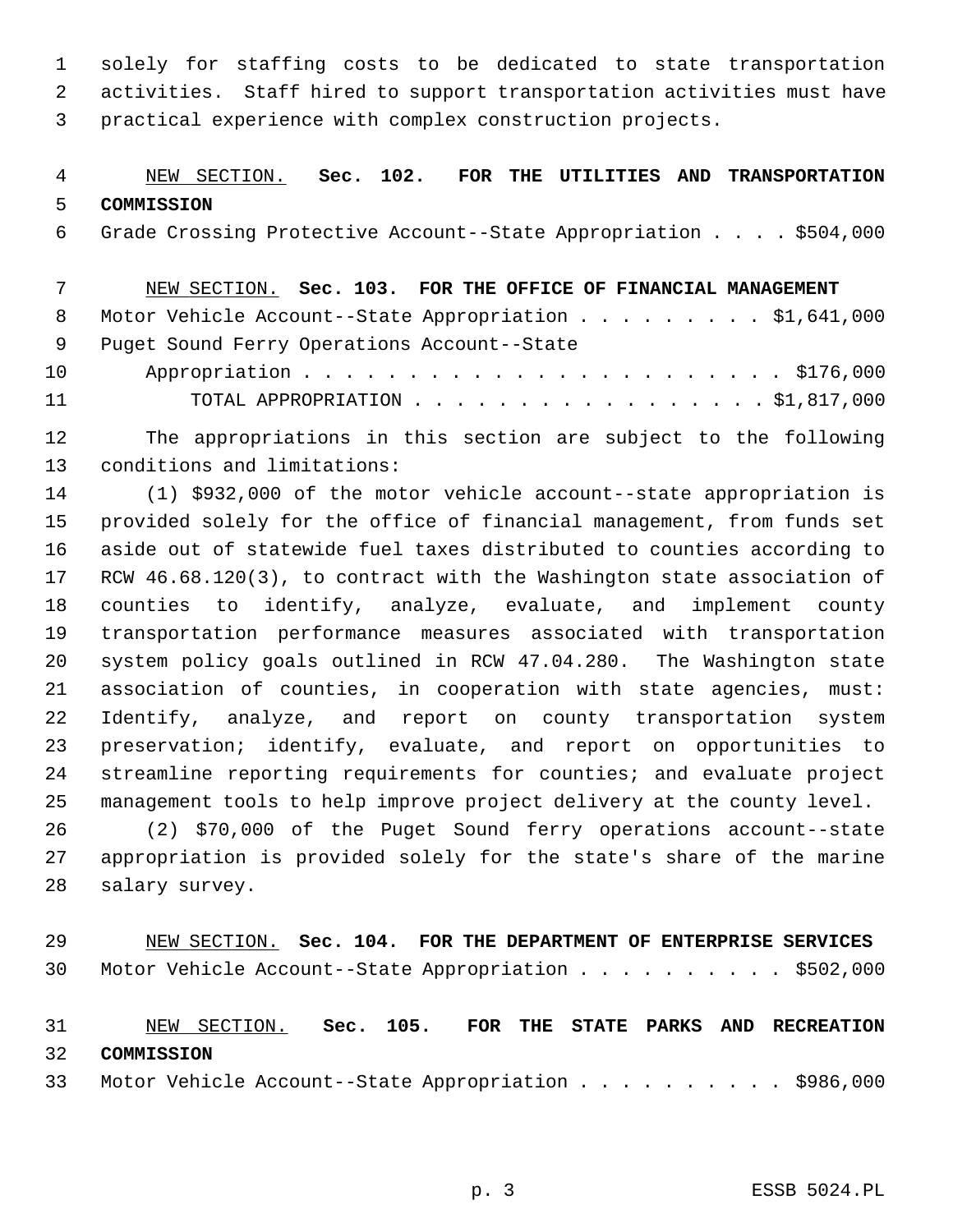1 The appropriation in this section is subject to the following 2 conditions and limitations: The entire appropriation in this section 3 is provided solely for road maintenance purposes.

#### 4 NEW SECTION. **Sec. 106. FOR THE DEPARTMENT OF AGRICULTURE**

5 Motor Vehicle Account--State Appropriation . . . . . . . . . \$1,208,000

 6 The appropriation in this section is subject to the following 7 conditions and limitations:

 8 (1) \$351,000 of the motor vehicle account--state appropriation is 9 provided solely for costs associated with the motor fuel quality 10 program.

11 (2) \$857,000 of the motor vehicle account--state appropriation is 12 provided solely to test the quality of biofuel. The department must 13 test fuel quality at the biofuel manufacturer, distributor, and 14 retailer.

# 15 NEW SECTION. **Sec. 107. FOR THE LEGISLATIVE EVALUATION AND** 16 **ACCOUNTABILITY PROGRAM COMMITTEE**

17 Motor Vehicle Account--State Appropriation . . . . . . . . . \$529,000

### 18 NEW SECTION. **Sec. 108. FOR THE JOINT LEGISLATIVE AUDIT AND REVIEW** 19 **COMMITTEE**

20 Motor Vehicle Account--State Appropriation . . . . . . . . . \$493,000

21 The appropriation in this section is subject to the following 22 conditions and limitations:

23 (1) \$243,000 of the motor vehicle account--state appropriation is 24 for the joint legislative audit and review committee to conduct a 25 review of the methods and systems used by the department of 26 transportation to develop asset condition and maintenance service level 27 needs and subsequent funding requests for highway preservation and 28 maintenance programs, to include tolled facilities. The review will 29 examine whether the methods and systems used by the department of 30 transportation for estimating preservation and maintenance needs and 31 costs are consistent with industry practices and other appropriate 32 standards. The review will include analysis of a selection of 33 preservation and maintenance requests and address issues such as:

34 (a) Was a systematic, documented process used to develop the 35 estimate of need?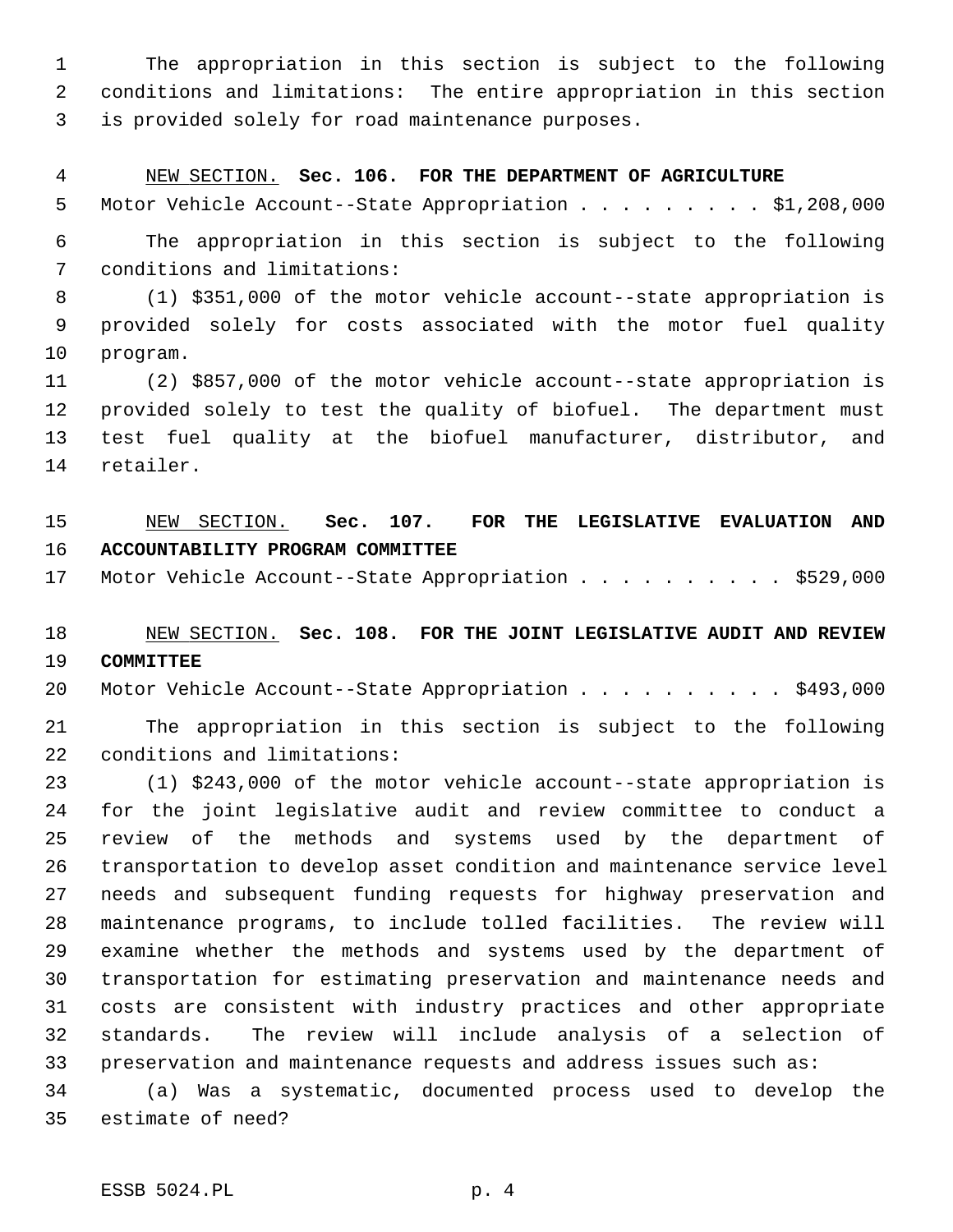1 (b) Are practices in place to minimize life-cycle preservation and 2 maintenance costs?

3 (c) Was each stage in the cost estimating process fully documented?

4 (d) If appropriate, how were risks to the cost estimate quantified?

 5 (e) What steps are in place to ensure that requests are not unduly 6 impacted by outside pressures?

 7 Expert engineering or cost estimating consultants may be used to 8 review methods, systems, and individual estimates for accuracy. A 9 briefing report, focusing on an overview of the methods and processes, 10 must be completed by December 2013. A report containing any findings 11 and recommendations must be completed by December 2014.

12 (2) \$200,000 of the motor vehicle account--state appropriation is 13 provided solely for the joint legislative audit and review committee to 14 conduct a forensic audit of the Interstate 5/Columbia River Crossing 15 project (400506A) to investigate possible misuse of public funds. The 16 joint legislative audit and review committee may contract with the 17 state auditor's office for fraud-related investigation services, if 18 necessary.

19 (3)(a) The joint legislative audit and review committee shall 20 conduct a study of registration and inspection fee programs regulating 21 gas stations and other businesses that emit gasoline vapors 22 administered by the department of ecology and air pollution control 23 authorities (collectively referred to as "regulatory agencies") as 24 provided in chapter 70.94 RCW. The goal of the study is to provide 25 recommendations to the legislature that, if implemented, would further 26 effective implementation of chapter 70.94 RCW by the regulatory 27 agencies and would result in more consistent and transparent 28 registration fees and regulations across all regulatory agencies 29 included in the study.

30 (b) The study must include, but not be limited to:

31 (i) Comparing and contrasting registration and inspection fees and 32 methodologies used in calculating fees among all regulatory agencies as 33 provided in RCW 70.94.151;

34 (ii) Comparing and contrasting inspection processes and criteria 35 among all regulatory agencies, including frequency of registration and 36 inspection of facilities; and

37 (iii) Comparing and contrasting inspection processes and criteria 38 utilized by the state's regulatory agencies with criteria established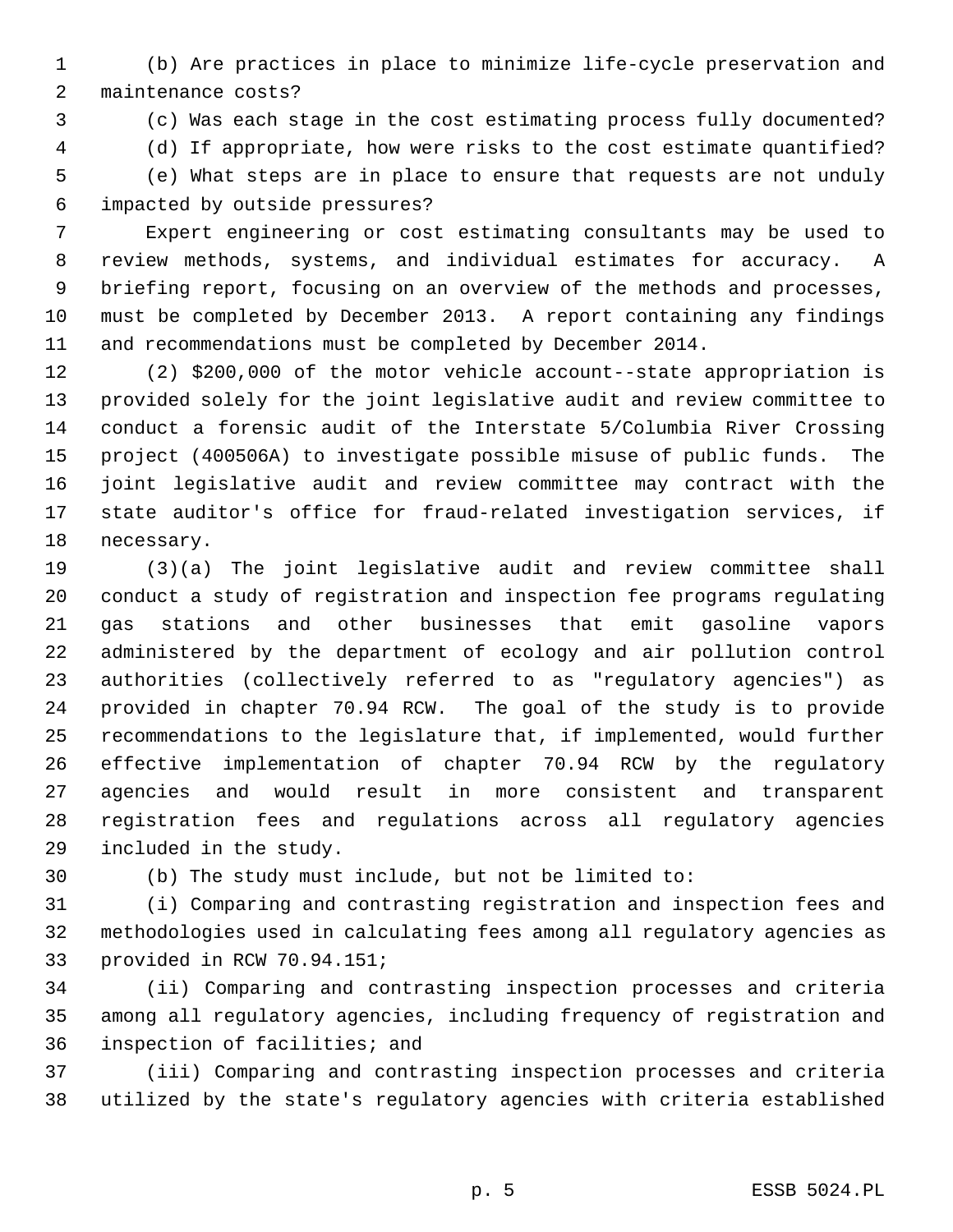1 by the United States environmental protection agency regulating gas 2 stations and other businesses that emit gasoline vapors. This should 3 include, but not be limited to, federal stage II vapor recovery 4 requirements and federal ozone standards and nonattainment.

 5 (c) In conducting the study, the joint legislative audit and review 6 committee shall develop a stakeholder list, including representatives 7 from each regulatory agency, from the Washington oil marketers 8 association, and from other industry associations or groups. The 9 committee shall meet with stakeholders as it deems necessary, but shall 10 convene at least one meeting of all stakeholders within two months of 11 commencing the study. The committee shall submit its findings and 12 recommendations to the legislature by December 31, 2014.

# 13 NEW SECTION. **Sec. 109. FOR THE DEPARTMENT OF FISH AND WILDLIFE** 14 Motor Vehicle Account--State Appropriation . . . . . . . . . \$295,000

15 The appropriation in this section is subject to the following 16 conditions and limitations:

17 (1) \$200,000 of the motor vehicle account--state appropriation is 18 from the cities statewide fuel tax distributions under RCW 46.68.110(2) 19 and is provided solely for the department to inventory, prioritize, and 20 study fish passage barriers associated with city roads and streets in 21 the Puget Sound region. The department shall submit the results to the 22 department of transportation and to organizations representing cities 23 by June 30, 2015.

24 (2) \$95,000 of the motor vehicle account--state appropriation is 25 from the counties statewide fuel tax distribution under RCW 26 46.68.120(3) and is provided solely for the department of 27 transportation to contract with the department to inventory, assess, 28 and prioritize fish passage barriers associated with county roads. The 29 department shall submit the results to the department of 30 transportation, the office of financial management, and the 31 transportation committees of the legislature by June 30, 2015.

#### 32 **TRANSPORTATION AGENCIES--OPERATING**

33 NEW SECTION. **Sec. 201. FOR THE WASHINGTON TRAFFIC SAFETY**

ESSB 5024.PL p. 6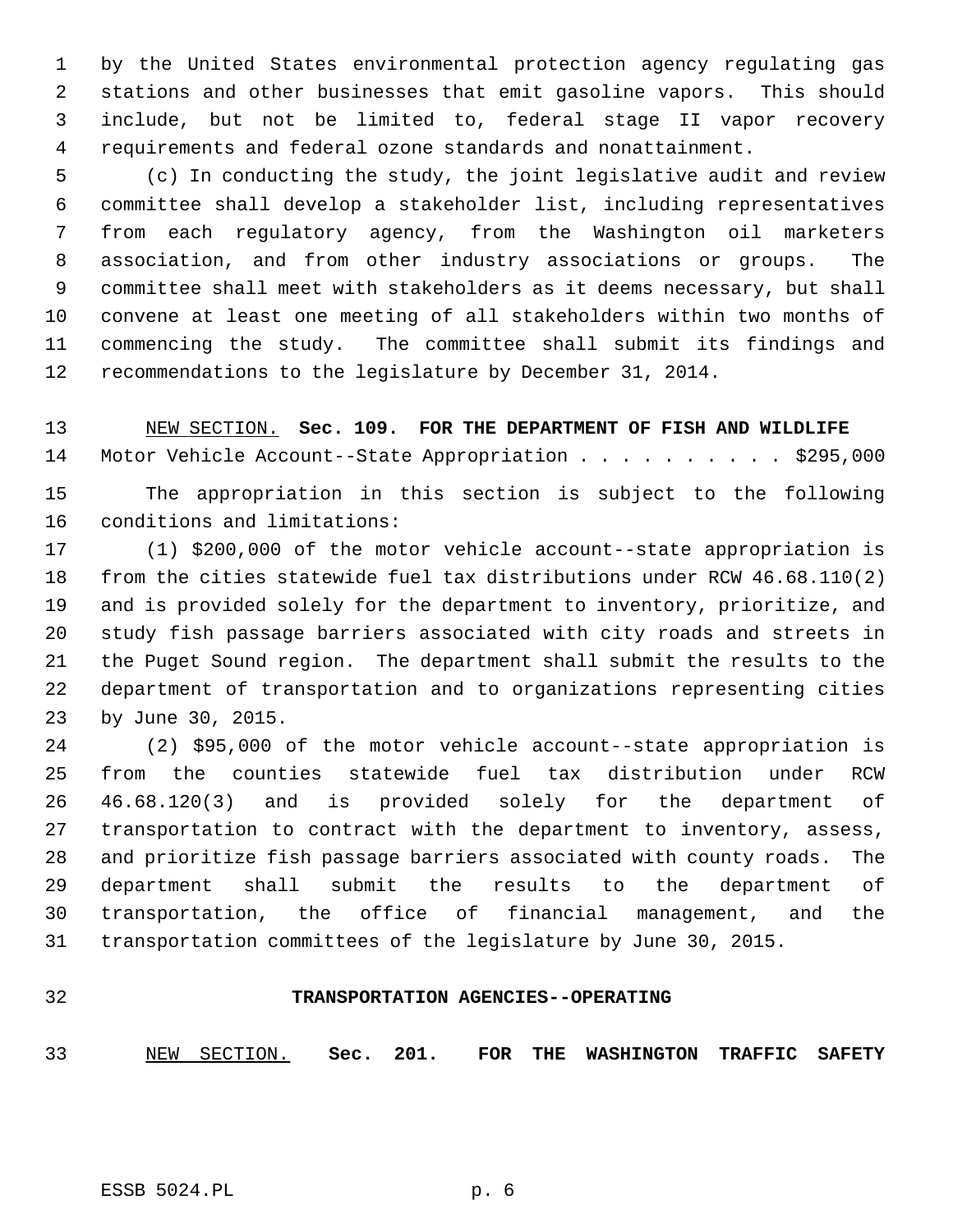#### 1 **COMMISSION**

|     | 2 Highway Safety Account--State Appropriation \$3,017,000      |  |
|-----|----------------------------------------------------------------|--|
|     | 3 Highway Safety Account--Federal Appropriation \$40,699,000   |  |
|     | 4 Highway Safety Account--Private/Local Appropriation \$50,000 |  |
| 5   | School Zone Safety Account--State Appropriation \$1,800,000    |  |
| - 6 | TOTAL APPROPRIATION \$45,566,000                               |  |

 7 The appropriations in this section are subject to the following 8 conditions and limitations:

 9 (1) The commission shall develop and implement, in collaboration 10 with the Washington state patrol, a target zero team pilot program in 11 Yakima and Spokane counties. The pilot program must demonstrate the 12 effectiveness of intense, high visibility driving under the influence 13 enforcement in Washington state. The commission shall apply to the 14 national highway traffic safety administration for federal highway 15 safety grants to cover the cost of the pilot program.

16 (2) \$20,000,000 of the highway safety account--federal 17 appropriation is provided solely for federal funds that may be 18 obligated to the commission pursuant to 23 U.S.C. Sec. 164 during the 19 2013-2015 fiscal biennium.

20 (3) Of the amounts provided in this section, any amounts that are 21 granted by the commission for the traffic safety resource prosecutor 22 program must be directed to the Washington association of prosecuting 23 attorneys.

24 (4) The commission may continue to oversee pilot projects 25 implementing the use of automated traffic safety cameras to detect 26 speed violations within cities west of the Cascade mountains that have 27 a population over one hundred ninety-five thousand. For the purposes 28 of pilot projects in this subsection, no more than one automated 29 traffic safety camera may be used to detect speed violations within any 30 one jurisdiction.

31 (a) The commission shall comply with RCW 46.63.170 in administering 32 the pilot projects.

33 (b) By January 1, 2015, any local authority that is operating an 34 automated traffic safety camera to detect speed violations must provide 35 a summary to the transportation committees of the legislature 36 concerning the use of the cameras and data regarding infractions, 37 revenues, and costs.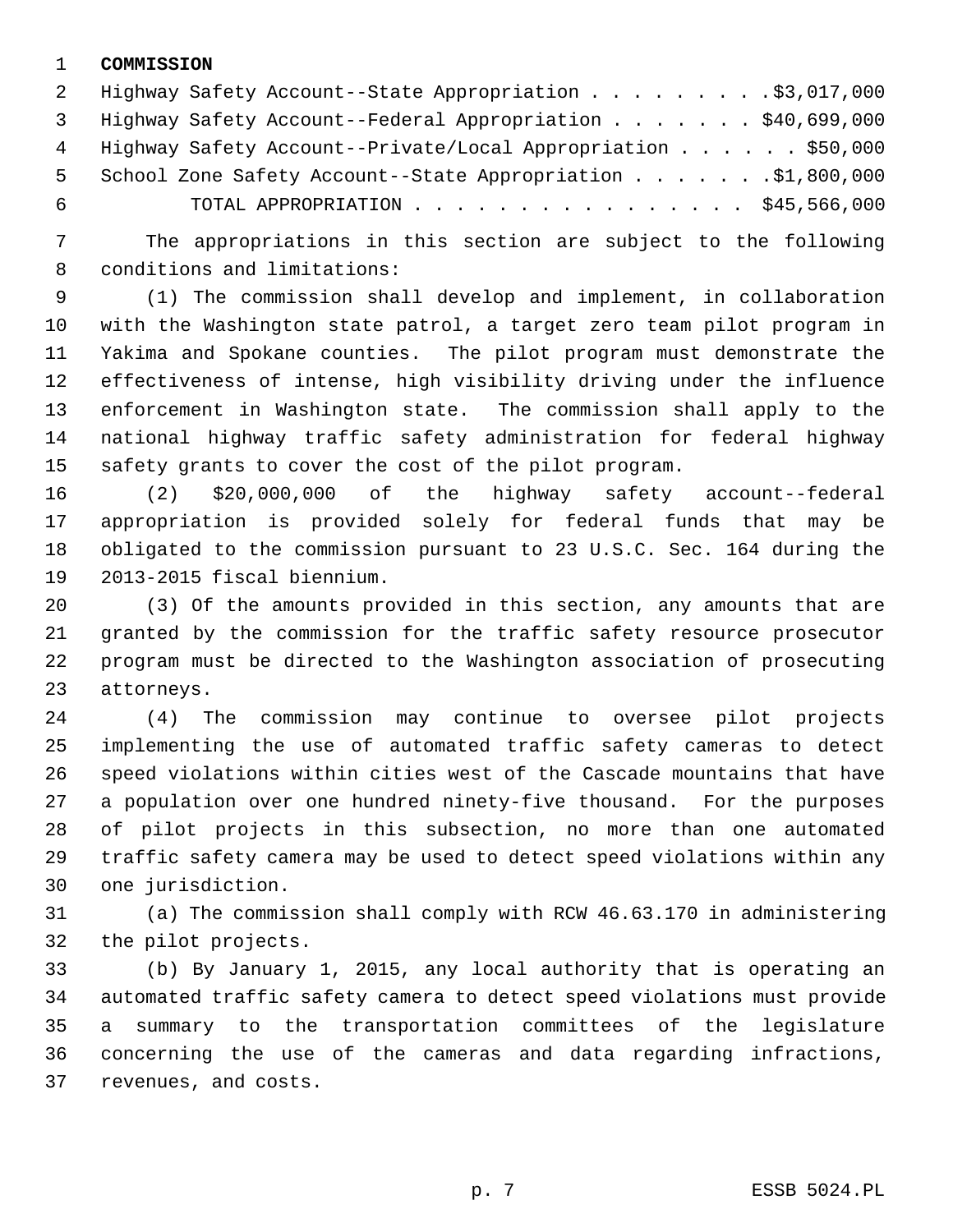| $\mathbf{1}$ | NEW SECTION. Sec. 202. FOR THE COUNTY ROAD ADMINISTRATION BOARD |
|--------------|-----------------------------------------------------------------|
| 2            | Rural Arterial Trust Account--State Appropriation \$945,000     |
| 3            | Motor Vehicle Account--State Appropriation \$2,186,000          |
| 4            | County Arterial Preservation Account--State                     |
| $5 -$        |                                                                 |
| - 6          | TOTAL APPROPRIATION $\ldots$ , \$4,587,000                      |
|              |                                                                 |

 7 NEW SECTION. **Sec. 203. FOR THE TRANSPORTATION IMPROVEMENT BOARD** 8 Transportation Improvement Account--State

9 Appropriation . . . . . . . . . . . . . . . . . . . . . . \$3,804,000

10 NEW SECTION. **Sec. 204. FOR THE JOINT TRANSPORTATION COMMITTEE** 11 Motor Vehicle Account--State Appropriation . . . . . . . . \$1,330,000

12 The appropriation in this section is subject to the following 13 conditions and limitations:

14 (1)(a) \$325,000 of the motor vehicle account--state appropriation 15 is for a study of transportation cost drivers and potential 16 efficiencies to contain project costs and gain more value from 17 investments in Washington state's transportation system. The goal is 18 to enable the department of transportation to construct bridge and 19 highway projects more quickly and to build and operate them at a lower 20 cost, while ensuring that appropriate environmental and regulatory 21 protections are maintained and a quality project is delivered. The 22 joint transportation committee must convene an advisory panel to 23 provide study guidance and discuss potential efficiencies and 24 recommendations. The scope of the study must be limited to state-level 25 policies and practices relating to the planning, design, permitting, 26 construction, financing, and operation of department of transportation 27 roadway and bridge projects. The study must:

28 (i) Identify best practices;

29 (ii) Identify inefficiencies in state policy or agency practice 30 where changes may save money;

31 (iii) Recommend changes to improve efficiency and save money; and

32 (iv) Identify potential savings to be achieved by adopting changes 33 in practice or policy.

34 (b) The joint transportation committee shall issue a report of its 35 findings to the house of representatives and senate transportation 36 committees by December 31, 2013.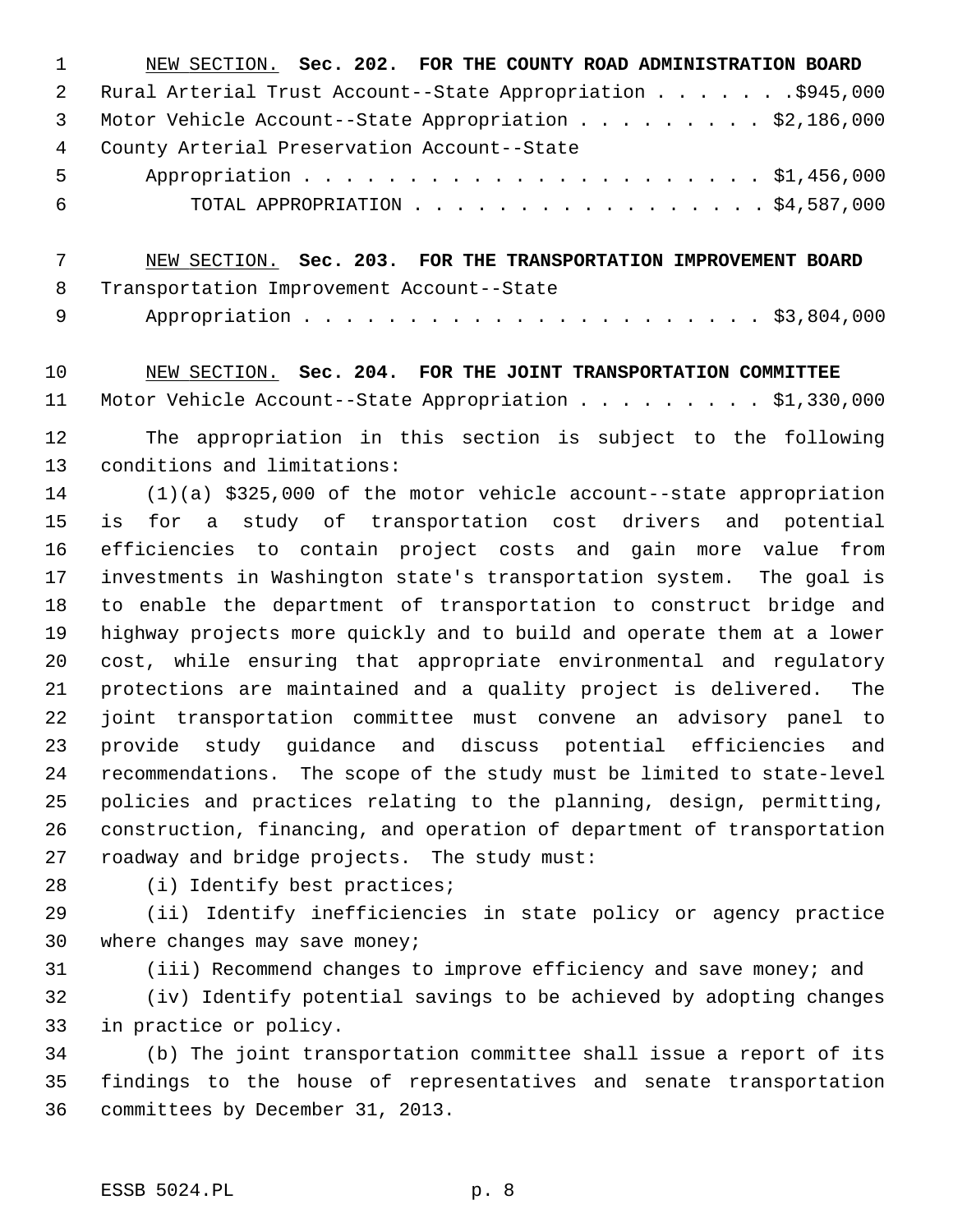1 (2) The joint transportation committee shall coordinate a work 2 group comprised of the department of licensing, the department of 3 revenue, county auditors or other agents, and subagents to identify 4 possible issues relating to the administration of, compliance with, and 5 enforcement of the existing statutory requirement for a person to 6 provide an unexpired driver's license when registering a vehicle. The 7 work group shall provide recommendations on how administration and 8 enforcement may be modified, as needed, to address any identified 9 issues, including whether statutory changes may be needed. A report 10 presenting the recommendations must be presented to the house of 11 representatives and senate transportation committees by December 31, 12 2013.

13 (3) The joint transportation committee shall continue to convene a 14 subcommittee for legislative oversight of the I-5/Columbia river 15 crossing bridge replacement project. The Columbia river crossing 16 legislative oversight subcommittee must be made up of six members: Two 17 appointed by the cochairs of the senate transportation committee, two 18 appointed by the chair and ranking member of the house of 19 representatives transportation committee, one designee of the governor, 20 and one citizen jointly appointed by the four members of the joint 21 transportation executive committee. The citizen appointee must be a 22 Washington state resident of the area served by the bridge. At least 23 two of the legislative members must be from the legislative districts 24 served by the bridge. In addition to reviewing project and financing 25 information, the subcommittee must also coordinate with the Oregon 26 legislative oversight committee for the Columbia river crossing bridge.

27 (4) The joint transportation committee shall convene a work group 28 to identify and evaluate internal refinance opportunities for the 29 Tacoma Narrows bridge. The study must include a staff work group, 30 including staff from the office of financial management, the 31 transportation commission, the department of transportation, the office 32 of the state treasurer, and the legislative transportation committees. 33 The joint transportation committee shall issue a report of its findings 34 to the house of representatives and the senate transportation 35 committees by December 31, 2013.

36 (5) The joint transportation committee shall study and review the 37 use of surplus property proceeds to fund facility replacement projects, 38 and the possibility of using the north central region as a pilot. The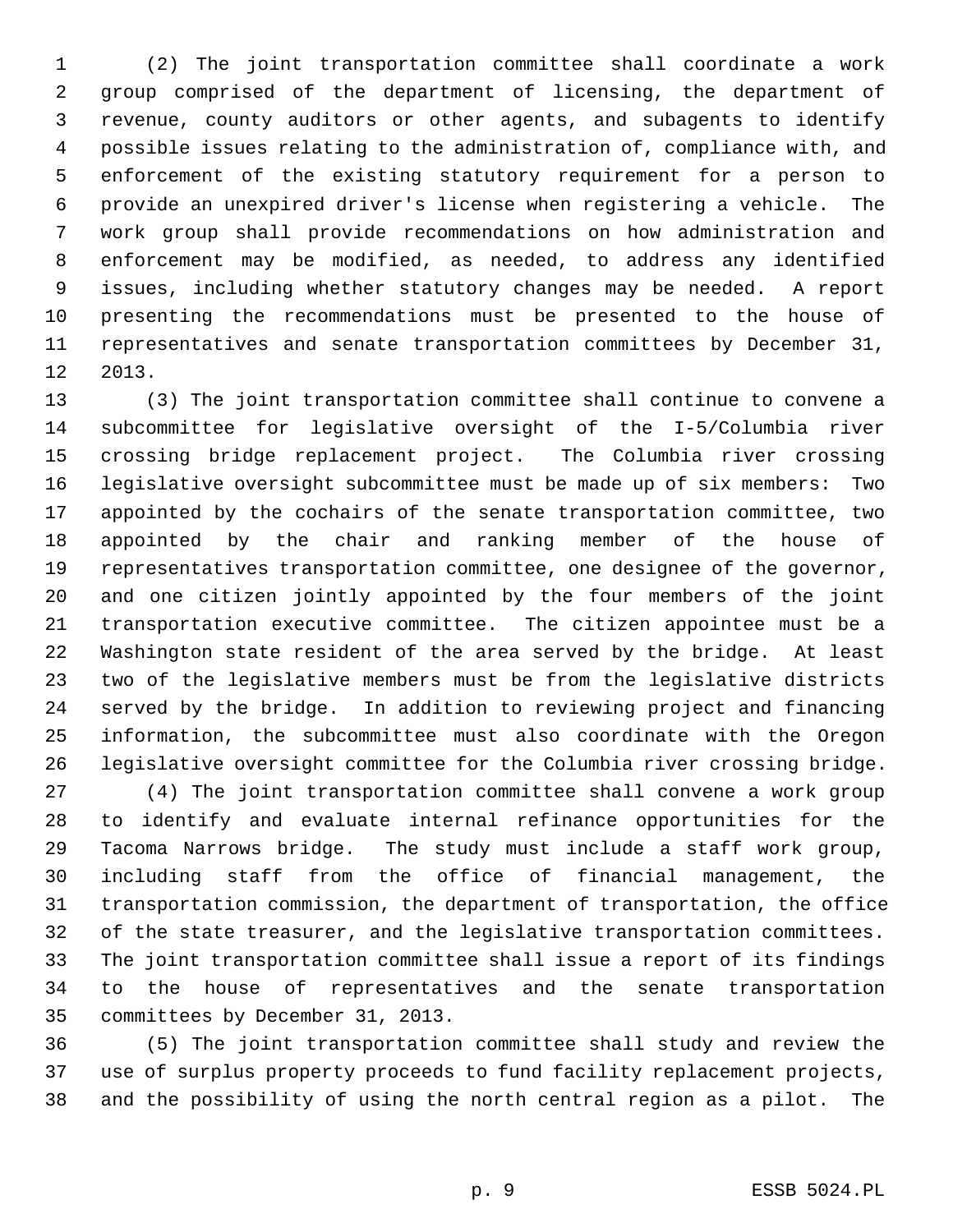1 joint transportation committee shall consult with the department of 2 transportation and the office of financial management regarding the 3 department's current process for prioritizing and funding facility 4 improvement and replacement projects.

| 5          | NEW SECTION. Sec. 205. FOR THE TRANSPORTATION COMMISSION |
|------------|----------------------------------------------------------|
| 6          | Motor Vehicle Account--State Appropriation \$2,947,000   |
| $7\degree$ | Multimodal Transportation Account--State                 |
| 8          |                                                          |
| - 9        | TOTAL APPROPRIATION $\ldots$ , \$3,059,000               |

10 The appropriations in this section are subject to the following 11 conditions and limitations:

12 (1) Consistent with RCW 43.135.055, 47.60.290, and 47.60.315, 13 during the 2013-2015 fiscal biennium, the legislature authorizes the 14 transportation commission to periodically review and, if necessary, 15 adjust the schedule of fares for the Washington state ferry system only 16 in amounts not greater than those sufficient to generate the amount of 17 revenue required by the biennial transportation budget. When adjusting 18 ferry fares, the commission must consider input from affected ferry 19 users by public hearing and by review with the affected ferry advisory 20 committees, in addition to the data gathered from the current ferry 21 user survey.

22 (2) Consistent with RCW 43.135.055 and 47.46.100, during the 2013- 23 2015 fiscal biennium, the legislature authorizes the transportation 24 commission to periodically review and, if necessary, adjust the 25 schedule of toll charges applicable to the Tacoma Narrows bridge only 26 in amounts not greater than those sufficient to support (a) any 27 required costs for operating and maintaining the toll bridge, including 28 the cost of insurance, (b) any amount required by law to meet the 29 redemption of bonds and applicable interest payments, and (c) repayment 30 of the motor vehicle fund.

31 (3)(a) \$400,000 of the motor vehicle account--state appropriation 32 is provided solely for the development of the business case for the 33 transition to a road usage charge system as the basis for funding the 34 state transportation system, from the current motor fuel tax system. 35 The funds are provided for fiscal year 2014 only.

36 (b) The legislature finds that the efforts started in the 2011-2013 37 fiscal biennium regarding the transition to a road usage charge system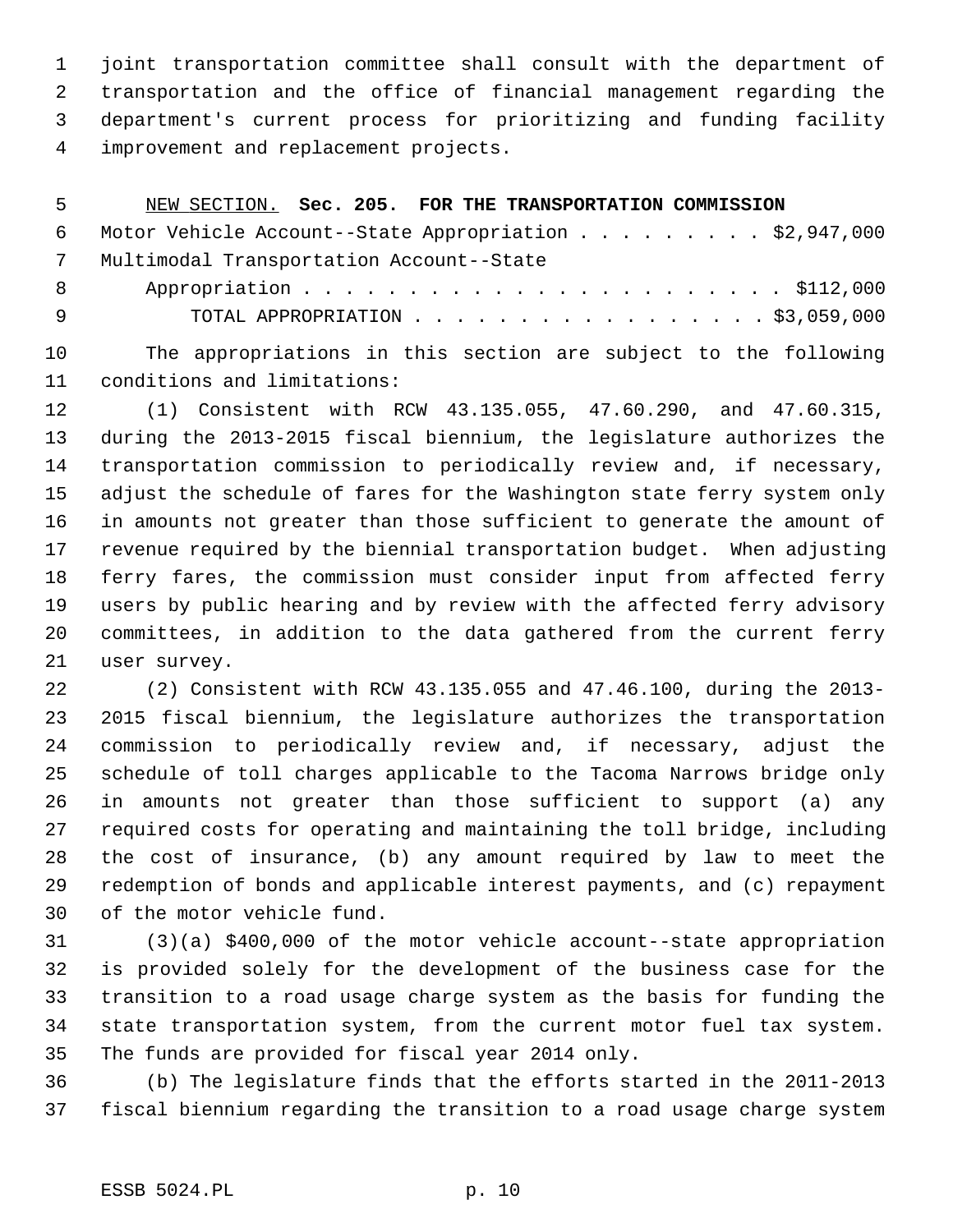1 represent an important first step in the policy and conceptual 2 development of potential alternative systems to fund transportation 3 projects, but that the governance for the development needs 4 clarification. The legislature also finds that significant amounts of 5 research and public education are occurring in similar efforts in 6 several states and that these efforts can and should be leveraged to 7 advance the evaluation in Washington. The legislature intends, 8 therefore, that the commission and its staff lead the policy 9 development of the business case for a road usage charge system, with 10 the goal of providing the business case to the governor and the 11 legislative committees of the legislature in time for inclusion in the 12 2014 supplemental omnibus transportation appropriations act. The 13 legislature intends for additional oversight in the business case 14 development, with guidance from a steering committee as provided in 15 chapter 86, Laws of 2012, augmented with participation by the joint 16 transportation committee. The legislature further intends that the 17 department of transportation continue to address administrative, 18 technical, and conceptual operational issues related to road usage 19 charge systems, and that the department serve as a resource for 20 information gleaned from other states on this topic for the 21 commission's efforts.

22 (c) For the purposes of this subsection (3), the commission shall:

23 (i) Develop preliminary road usage charge policies that are 24 necessary to develop the business case, as well as supporting research 25 and data that will guide the potential application in Washington;

26 (ii) Develop the preferred operational concept or concepts that 27 reflect the preliminary policies;

28 (iii) Evaluate the business case for the road usage charge system 29 that would result from implementing the preliminary policies and 30 preferred operational concept or concepts. The evaluation must assess 31 likely financial outcomes if the system were to be implemented; and

32 (iv) Identify and document policy and other issues that are deemed 33 important to further refine the preferred operational concept or 34 concepts and to gain public acceptance. These identified issues should 35 form the basis for continued work beyond this funding cycle.

36 (d) The commission shall convene a steering committee to guide the 37 development of the business case. The membership must be the same as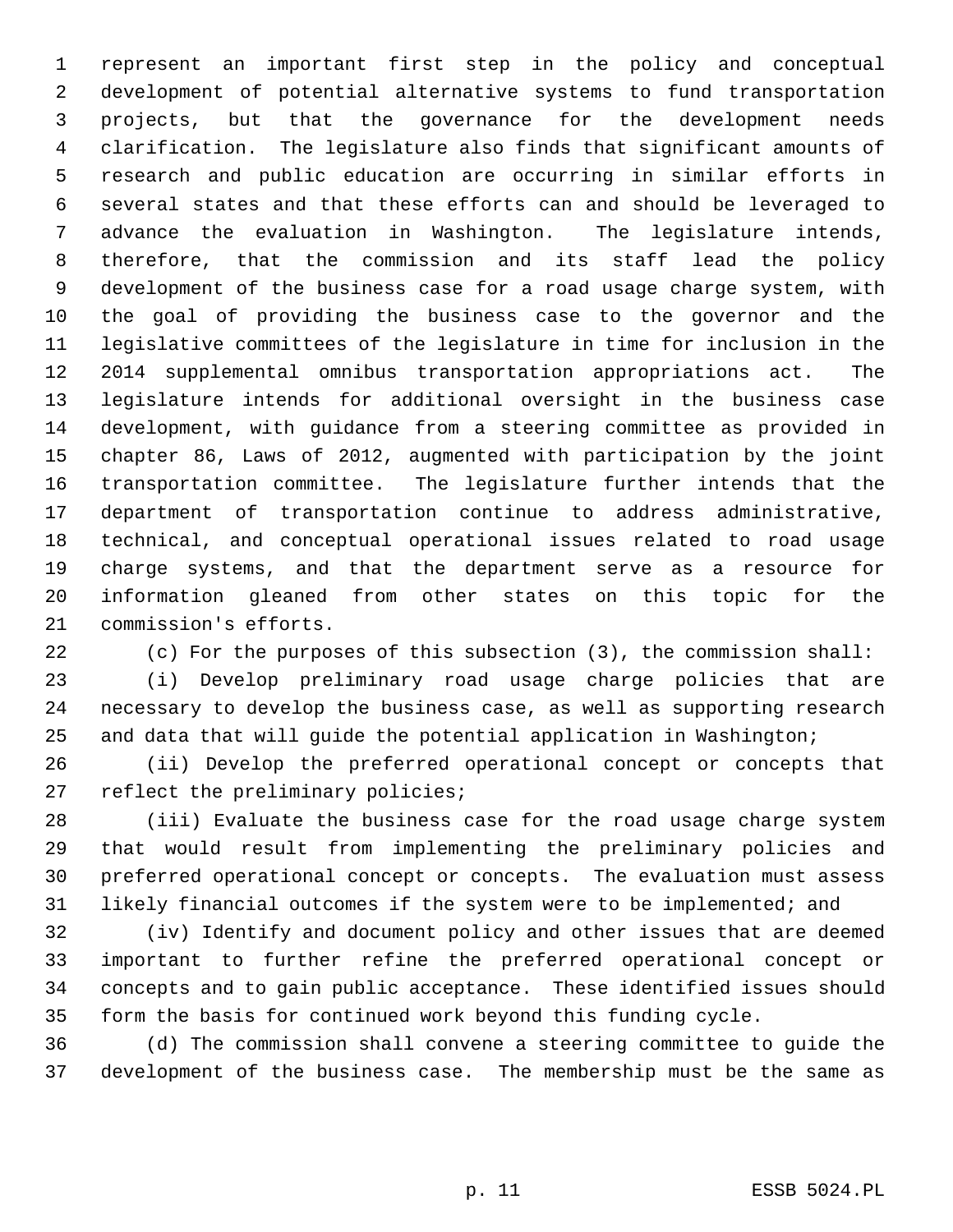1 provided in chapter 86, Laws of 2012, except that the membership must 2 also include the joint transportation committee executive members.

 3 (e) The commission shall submit a report of the business case to 4 the governor and the transportation committees of the legislature by 5 December 15, 2013. The report must also include a proposed budget and 6 work plan for fiscal year 2015. A progress report must be submitted to 7 the governor and the joint transportation committee by November 1, 8 2013, including a presentation to the joint transportation committee.

 9 (4) \$174,000 of the motor vehicle account--state appropriation is 10 provided solely for the voice of Washington survey program. The 11 funding must be utilized for continued program maintenance and two 12 transportation surveys for the 2013-2015 fiscal biennium.

# 13 NEW SECTION. **Sec. 206. FOR THE FREIGHT MOBILITY STRATEGIC** 14 **INVESTMENT BOARD** 15 Motor Vehicle Account--State Appropriation . . . . . . . . . . \$904,000 16 NEW SECTION. **Sec. 207. FOR THE WASHINGTON STATE PATROL** 17 State Patrol Highway Account--State 18 Appropriation . . . . . . . . . . . . . . . . . . . . . \$370,354,000 19 State Patrol Highway Account--Federal 20 Appropriation . . . . . . . . . . . . . . . . . . . . . .\$11,137,000 21 State Patrol Highway Account--Private/Local 22 Appropriation . . . . . . . . . . . . . . . . . . . . . . \$3,591,000 23 Highway Safety Account--State Appropriation . . . . . . . \$19,429,000 24 Multimodal Transportation Account--State 25 Appropriation . . . . . . . . . . . . . . . . . . . . . . . \$273,000 26 Ignition Interlock Device Revolving Account--State 27 Appropriation . . . . . . . . . . . . . . . . . . . . . . . \$573,000 28 TOTAL APPROPRIATION . . . . . . . . . . . . . . . . \$405,357,000 29 The appropriations in this section are subject to the following 30 conditions and limitations:

31 (1) The Washington state patrol shall collaborate with the 32 Washington traffic safety commission on the target zero team pilot 33 program referenced in section 201 of this act.

34 (2) During the 2013-2015 fiscal biennium, the Washington state 35 patrol shall relocate its data center to the state data center in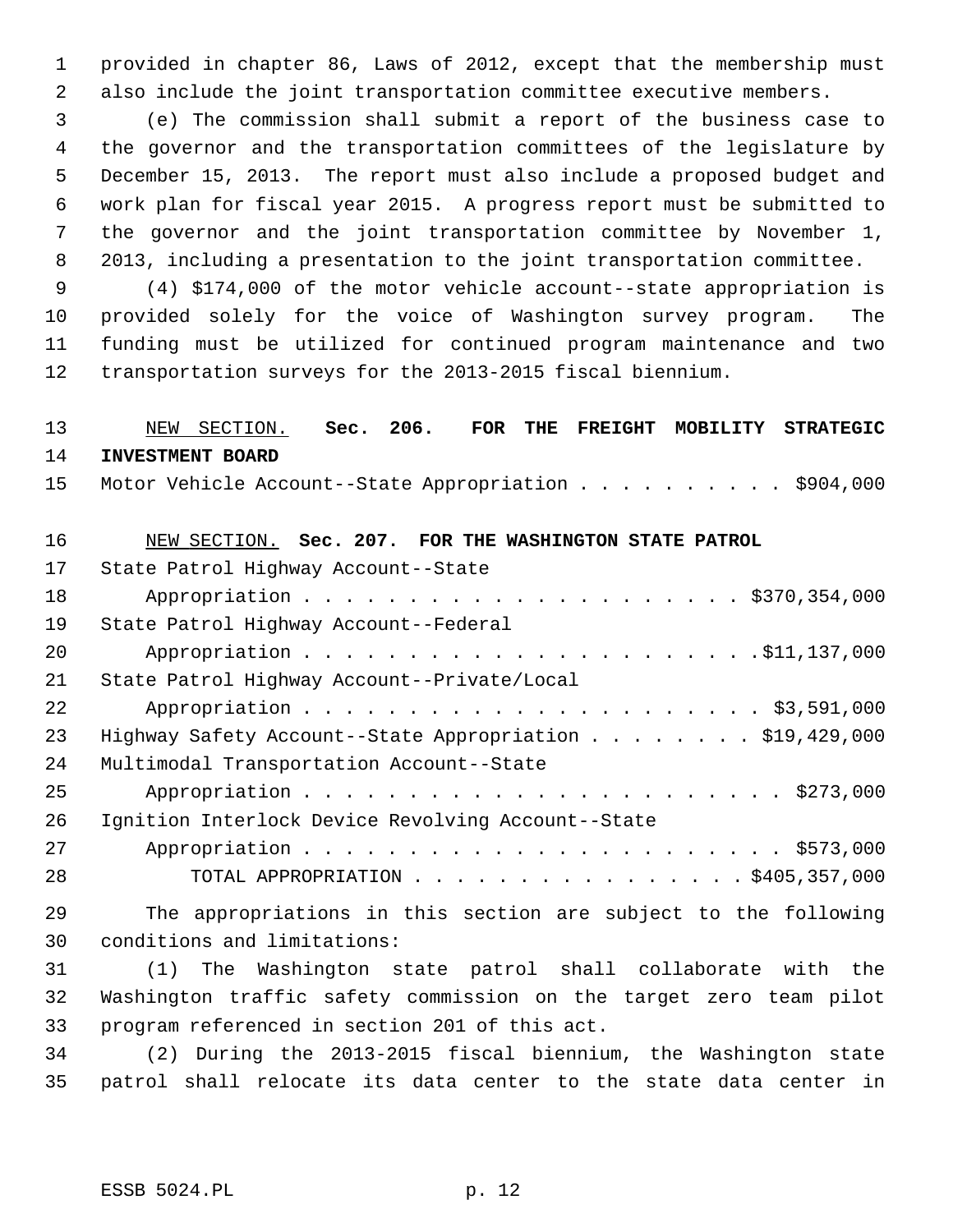1 Olympia. The Washington state patrol shall work with the department of 2 enterprise services to negotiate the lease termination agreement for 3 the current data center site.

 4 (3) Washington state patrol officers engaged in off-duty uniformed 5 employment providing traffic control services to the department of 6 transportation or other state agencies may use state patrol vehicles 7 for the purpose of that employment, subject to guidelines adopted by 8 the chief of the Washington state patrol. The Washington state patrol 9 must be reimbursed for the use of the vehicle at the prevailing state 10 employee rate for mileage and hours of usage, subject to guidelines 11 developed by the chief of the Washington state patrol.

12 (4) \$573,000 of the ignition interlock device revolving account-- 13 state appropriation is provided solely for the ignition interlock 14 program at the Washington state patrol to provide funding for two staff 15 to work and provide support for the program in working with 16 manufacturers, service centers, technicians, and participants in the 17 program.

18 (5) \$370,000 of the state patrol highway account--state 19 appropriation is provided solely for costs associated with the pilot 20 program described under section 216(6) of this act. The Washington 21 state patrol may incur costs related only to the assignment of cadets 22 and necessary computer equipment and to the reimbursement of the 23 department of transportation for contract costs. The appropriation in 24 this subsection must be funded from the portion of the automated 25 traffic safety camera infraction fines deposited into the state patrol 26 highway account; however, if the fines deposited into the state patrol 27 highway account from automated traffic safety camera infractions do not 28 reach three hundred seventy thousand dollars, the department of 29 transportation shall remit funds necessary to the Washington state 30 patrol to ensure the completion of the pilot program. The Washington 31 state patrol may not incur overtime as a result of this pilot program. 32 The Washington state patrol shall not assign troopers to operate or 33 deploy the pilot program equipment used in roadway construction zones.

34 (6) The cost allocation for any costs incurred for the facilities 35 at the Olympia, Washington airport used for the Washington state patrol 36 aviation section must be split evenly between the state patrol highway 37 account and the general fund.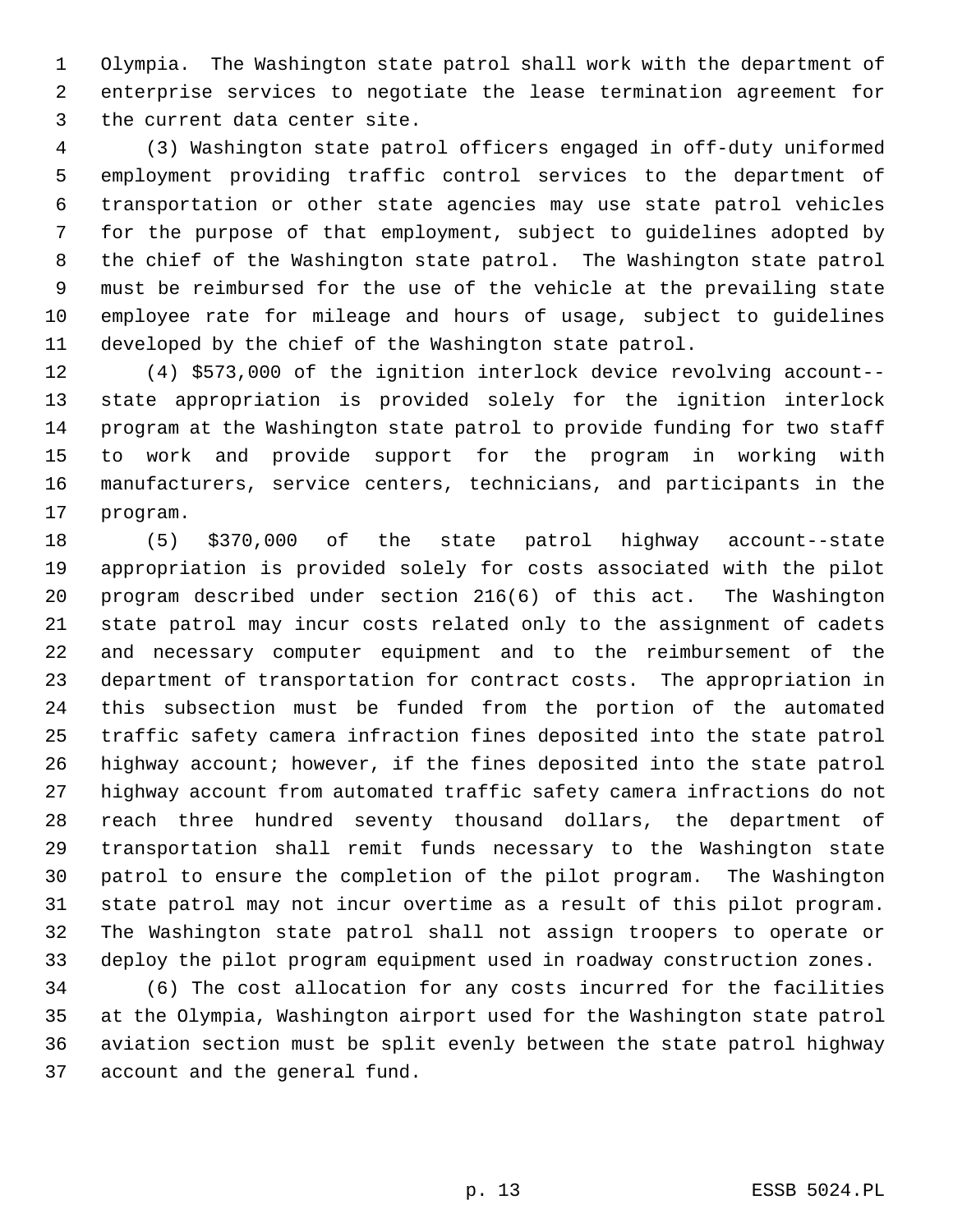1 (7) The Washington state patrol shall work with the state 2 interoperability executive committee to compile a list of recent 3 studies evaluating the potential savings and benefits of consolidating 4 law enforcement and emergency dispatching centers and report to the 5 joint transportation committee by December 1, 2014, on the findings and 6 recommendations of those studies. As part of this study, the 7 Washington state patrol must look for potential efficiencies within 8 state government.

| 9  | NEW SECTION. Sec. 208. FOR THE DEPARTMENT OF LICENSING                  |
|----|-------------------------------------------------------------------------|
| 10 | Marine Fuel Tax Refund Account--State                                   |
| 11 |                                                                         |
| 12 | Motorcycle Safety Education Account--State                              |
| 13 |                                                                         |
| 14 | State Wildlife Account--State Appropriation \$885,000                   |
| 15 | Highway Safety Account--State Appropriation \$156,679,000               |
| 16 | Highway Safety Account--Federal Appropriation \$4,392,000               |
| 17 | Motor Vehicle Account--State Appropriation \$76,819,000                 |
| 18 | Motor Vehicle Account--Federal Appropriation \$467,000                  |
| 19 | Motor Vehicle Account--Private/Local Appropriation $\ldots$ \$1,544,000 |
| 20 | Ignition Interlock Device Revolving Account--State                      |
| 21 |                                                                         |
| 22 | Department of Licensing Services Account--State                         |
| 23 |                                                                         |
| 24 | TOTAL APPROPRIATION \$253,844,000                                       |
| 25 | The appropriations in this section are subject to the following         |
| 26 | conditions and limitations:                                             |

27 (1) \$1,235,000 of the highway safety account--state appropriation 28 is provided solely for the implementation of chapter . . . (Substitute 29 House Bill No. 1752), Laws of 2013 (requirements for the operation of 30 commercial motor vehicles in compliance with federal regulations). If 31 chapter . . . (Substitute House Bill No. 1752), Laws of 2013 is not 32 enacted by June 30, 2013, the amount provided in this subsection 33 lapses.

34 (2) \$1,000,000 of the highway safety account--state appropriation 35 is provided solely for information technology field system 36 modernization.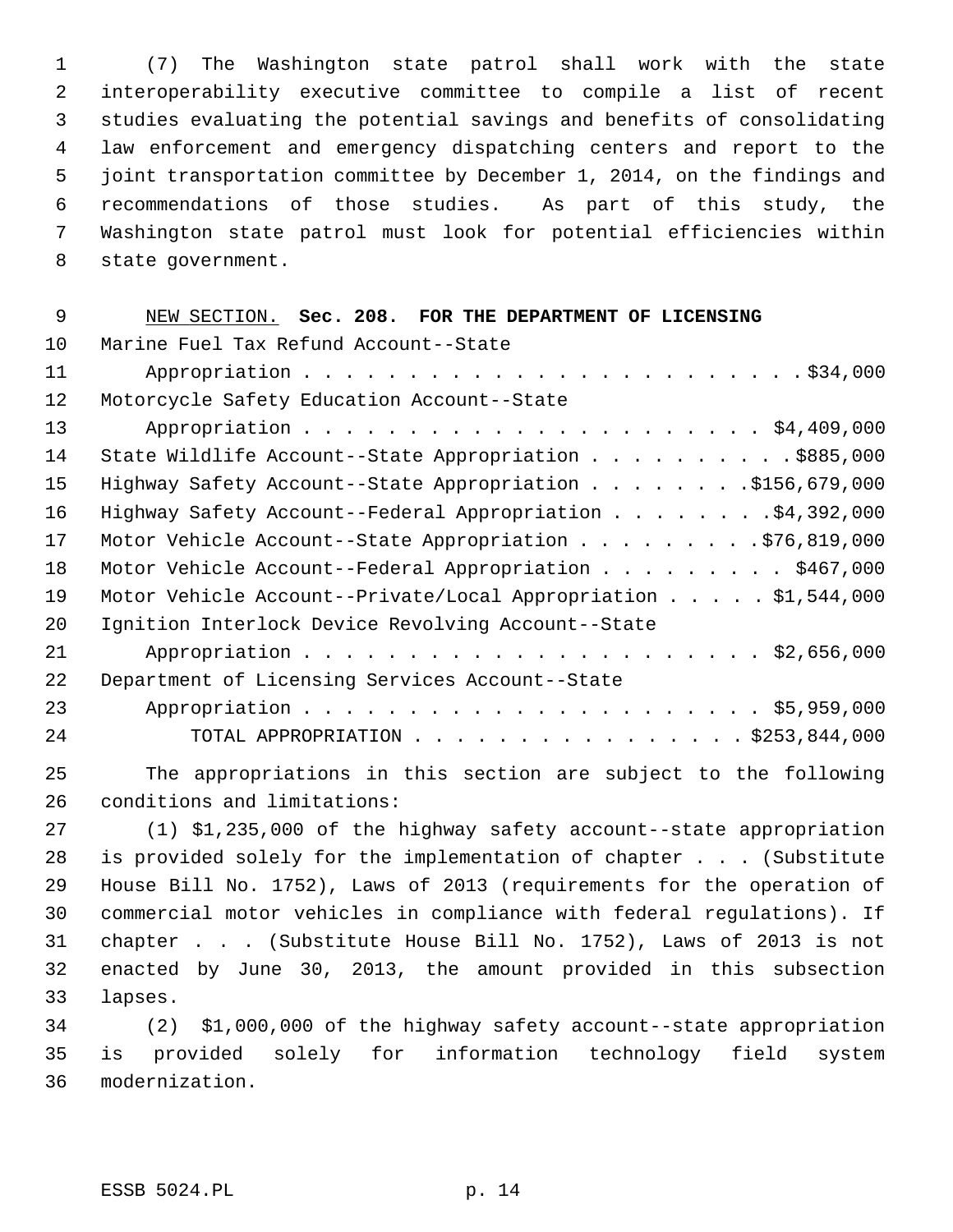1 (3) \$201,000 of the motor vehicle account--state appropriation is 2 provided solely for the implementation of chapter . . . (Substitute 3 Senate Bill No. 5152), Laws of 2013 (Sounders FC and Seahawks license 4 plates). If chapter . . . (Substitute Senate Bill No. 5152), Laws of 5 2013 is not enacted by June 30, 2013, the amount provided in this 6 subsection lapses.

 7 (4) \$425,000 of the highway safety account--state appropriation is 8 provided solely for the implementation of chapter . . . (Substitute 9 Senate Bill No. 5182), Laws of 2013 (vehicle owner information). If 10 chapter . . . (Substitute Senate Bill No. 5182), Laws of 2013 is not 11 enacted by June 30, 2013, the amount provided in this subsection 12 lapses.

13 (5) \$172,000 of the highway safety account--state appropriation is 14 provided solely for the implementation of chapter . . . (Senate Bill 15 No. 5775), Laws of 2013 (veterans/drivers' licenses). If chapter . . . 16 (Senate Bill No. 5775), Laws of 2013 is not enacted by June 30, 2013, 17 the amount provided in this subsection lapses.

18 (6) \$652,000 of the motor vehicle account--state appropriation is 19 provided solely for the implementation of chapter . . . (Engrossed 20 Substitute Senate Bill No. 5785), Laws of 2013 (license plates). If 21 chapter . . . (Engrossed Substitute Senate Bill No. 5785), Laws of 2013 22 is not enacted by June 30, 2013, the amount provided in this subsection 23 lapses.

24 (7) \$78,000 of the motor vehicle account--state appropriation and 25 \$3,707,000 of the highway safety account--state appropriation are 26 provided solely for the implementation of chapter . . . (Engrossed 27 Substitute Senate Bill No. 5857), Laws of 2013 (vehicle-related fees). 28 If chapter . . . (Engrossed Substitute Senate Bill No. 5857), Laws of 29 2013 is not enacted by June 30, 2013, the amount provided in this 30 subsection lapses.

31 (8) The appropriation in this section reflects the department 32 charging an amount sufficient to cover the full cost of providing the 33 data requested under RCW 46.12.630(1)(b).

34 (9)(a) The department must convene a work group to examine the use 35 of parking placards and special license plates for persons with 36 disabilities and develop a strategic plan for ending any abuse. In 37 developing this plan, the department must work with the department of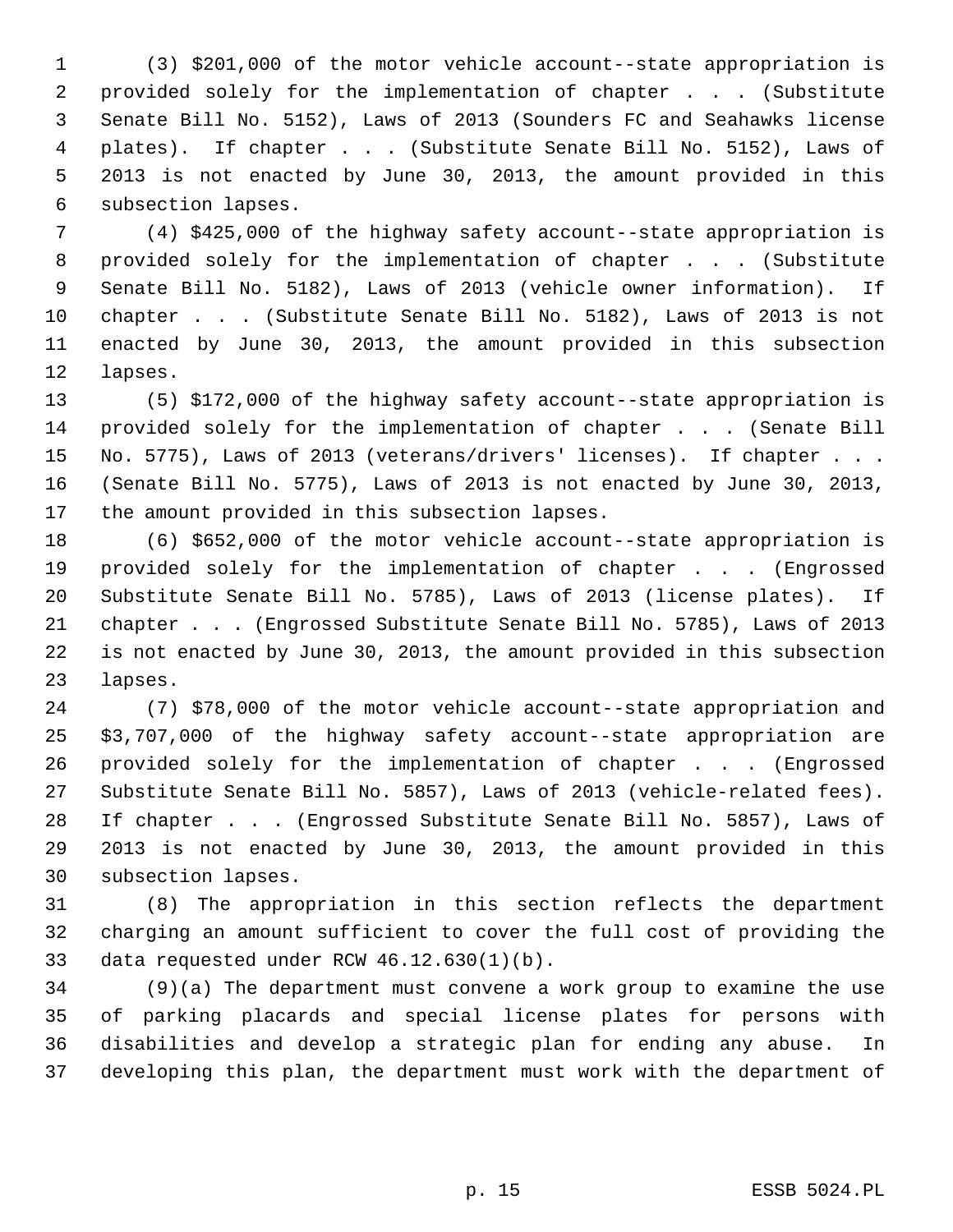1 health, disabled citizen advocacy groups, and representatives from 2 local government.

 3 (b) The work group must be composed of no more than two 4 representatives from each of the entities listed in (a) of this 5 subsection. The work group may, when appropriate, consult with any 6 other public or private entity in order to complete the strategic plan.

7 (c) The strategic plan must include:

 8 (i) Oversight measures to ensure that parking placards and special 9 license plates for persons with disabilities are being properly issued, 10 including: (A) The entity responsible for coordinating a randomized 11 review of applications for special parking privileges; (B) a volunteer 12 panel of medical professionals to conduct such reviews; (C) a means to 13 protect the anonymity of both the medical professional conducting a 14 review and the medical professional under review; (D) a means to 15 protect the privacy of applicants by removing any personally 16 identifiable information; and (E) possible sanctions against a medical 17 professional for repeated improper issuances of parking placards or 18 special license plates for persons with disabilities, including those 19 sanctions listed in chapter 18.130 RCW; and

20 (ii) The creation of a publicly accessible system in which the 21 validity of parking placards and special license plates for persons 22 with disabilities may be verified. This system must not allow the 23 public to access any personally identifiable information or protected 24 health information of a person who has been issued a parking placard or 25 special license plate.

26 (d) The work group must convene by July 1, 2013, and terminate by 27 December 1, 2013.

28 (e) By December 1, 2013, the work group must deliver to the 29 legislature and the appropriate legislative committees the strategic 30 plan required under this subsection, together with its findings, 31 recommendations, and any necessary draft legislation in order to 32 implement the strategic plan.

33 (10) \$3,082,000 of the highway safety account--state appropriation 34 is provided solely for exam and licensing activities, including the 35 workload associated with providing driver record abstracts, and is 36 subject to the following additional conditions and limitations:

37 (a) The department may furnish driving record abstracts only to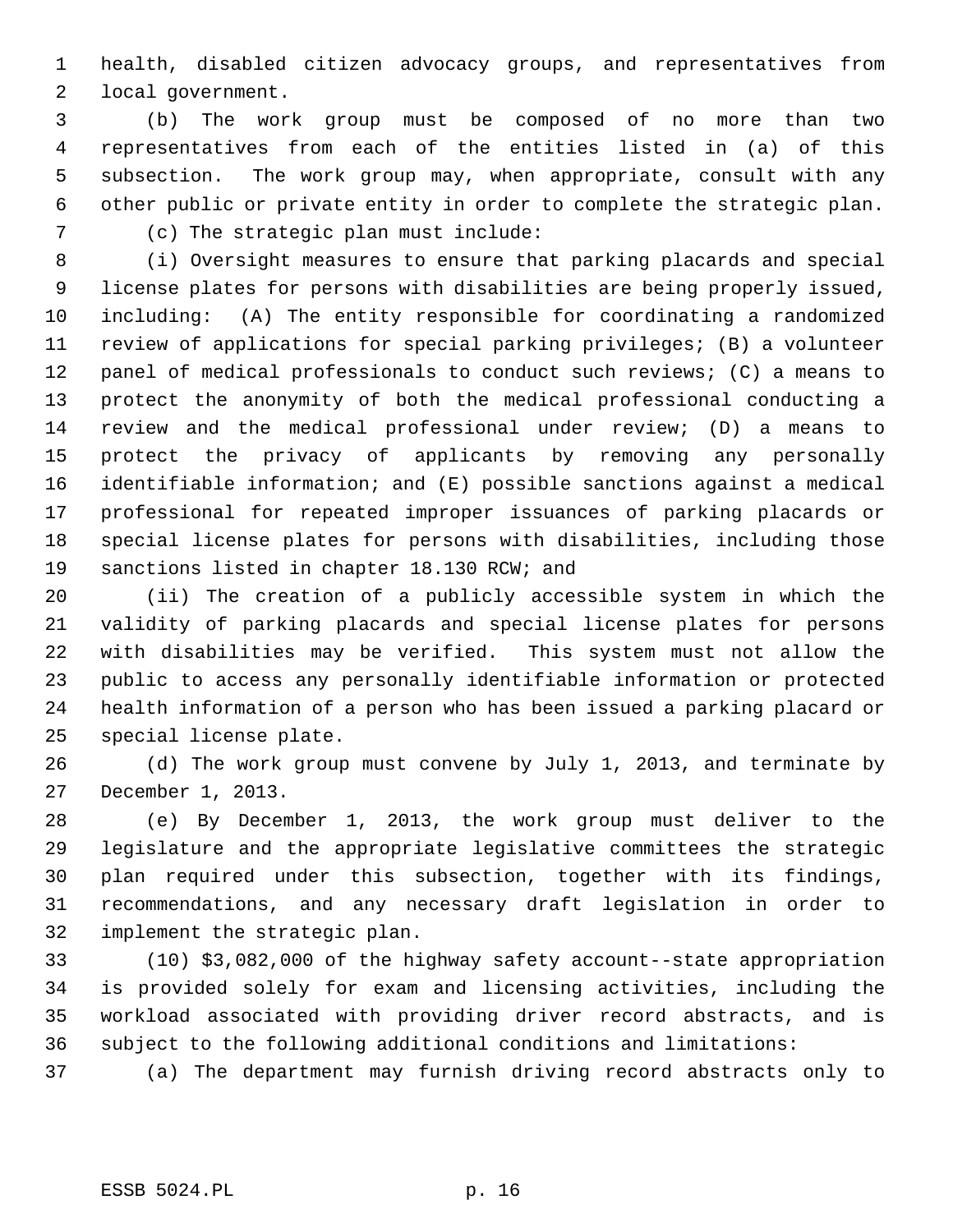1 those persons or entities expressly authorized to receive the abstracts 2 under Title 46 RCW;

 3 (b) The department may furnish driving record abstracts only for an 4 amount that does not exceed the specified fee amounts in RCW 46.52.130 5  $(2)(e)(v)$  and  $(4)$ ; and

 6 (c) The department may not enter into a contract, or otherwise 7 participate in any arrangement, with a third party or other state 8 agency for any service that results in an additional cost, in excess of 9 the fee amounts specified in RCW 46.52.130 (2)(e)(v) and (4), to 10 statutorily authorized persons or entities purchasing a driving record 11 abstract.

12 NEW SECTION. **Sec. 209. FOR THE DEPARTMENT OF TRANSPORTATION--** 13 **TOLL OPERATIONS AND MAINTENANCE--PROGRAM B**

| 14 | High-Occupancy Toll Lanes Operations Account--State   |
|----|-------------------------------------------------------|
| 15 |                                                       |
| 16 | Motor Vehicle Account--State Appropriation \$509,000  |
| 17 | State Route Number 520 Corridor Account--State        |
| 18 |                                                       |
| 19 | State Route Number 520 Civil Penalties Account--State |
| 20 |                                                       |
| 21 | Tacoma Narrows Toll Bridge Account--State             |
| 22 |                                                       |
| 23 | Puget Sound Ferry Operations Account--State           |
| 24 |                                                       |
| 25 | TOTAL APPROPRIATION \$62,928,000                      |

26 The appropriations in this section are subject to the following 27 conditions and limitations:

28 (1)(a) The legislature finds that the department's tolling division 29 has expanded greatly in recent years to address the demands of 30 administering several newly tolled facilities using emerging toll 31 collection technologies. The legislature intends for the department to 32 continue its good work in administering the tolled facilities of the 33 state, while at the same time implementing controls and processes to 34 ensure the efficient and judicious administration of toll payer 35 dollars.

36 (b) The legislature finds that the department has undertaken a 37 cost-of-service study in the winter and spring of 2013 for the purposes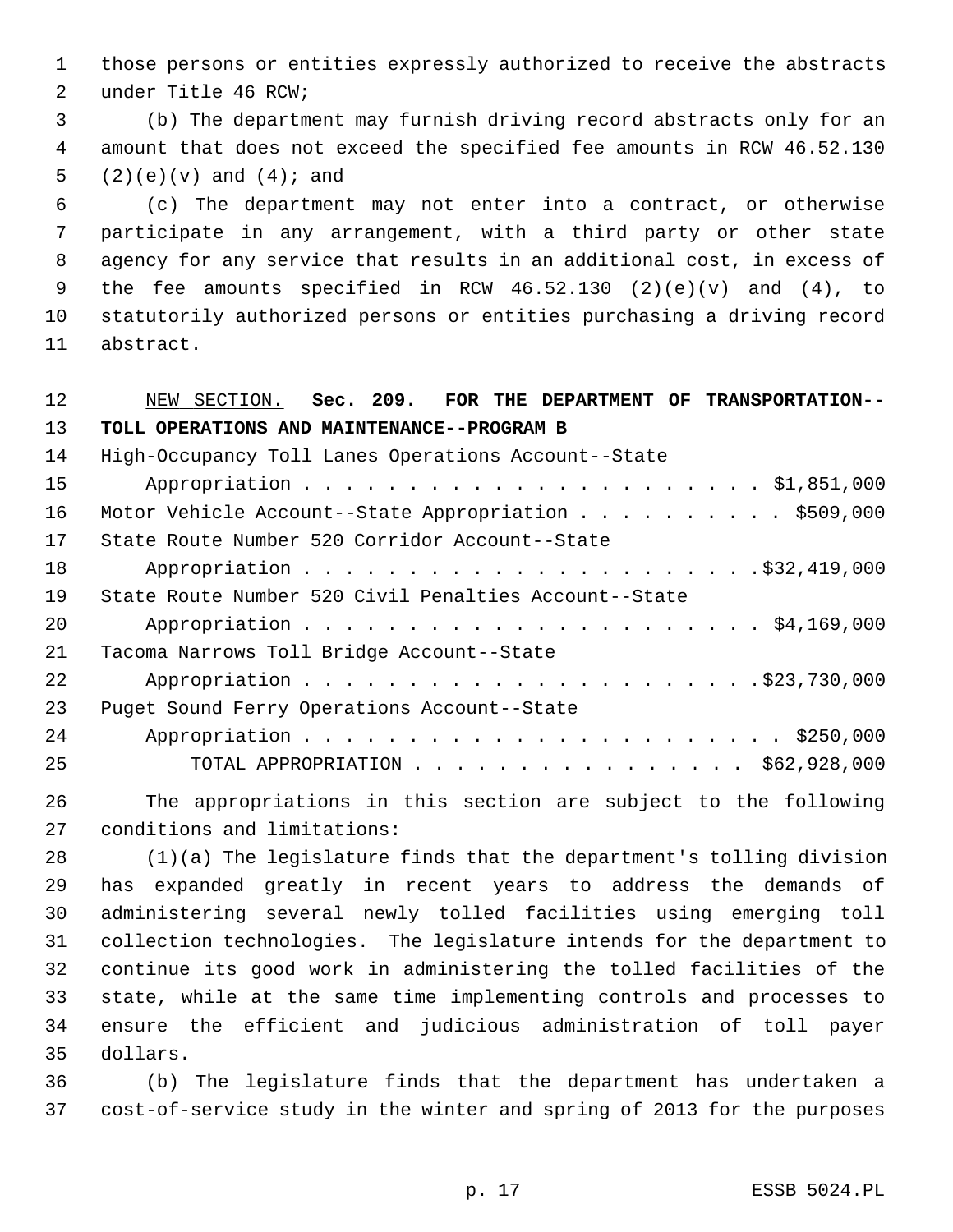1 of identifying in detail the costs of operating and administering 2 tolling on state route number 520, state route number 167 3 high-occupancy toll lanes, and the Tacoma Narrows bridge. The purpose 4 of the study is to provide results to establish a baseline by which 5 future activity may be compared and opportunities identified for cost 6 savings and operational efficiencies. In addition, the legislature 7 finds that the state auditor has undertaken a performance audit of the 8 department's contract for the customer service center and back office 9 processing of tolling transactions. The audit findings, which are 10 expected to include lessons learned, are due in late spring 2013.

11 (c) Using the results of the cost-of-service study and the state 12 audit as a basis, the department shall conduct a review of operations 13 using lean management principles in order to eliminate inefficiencies 14 and redundancies, incorporate lessons learned, and identify 15 opportunities to conduct operations more efficiently and effectively. 16 Within current statutory and budgetary tolling policy, the department 17 shall use the results of the review to improve operations in order to 18 conduct toll operations within the appropriations provided in 19 subsections (2) through (4) of this section. The department shall 20 submit the review, along with the status of and plans for the 21 implementation of review recommendations, to the office of financial 22 management and the house of representatives and senate transportation 23 committees by October 15, 2013.

24 (2) \$10,482,000 of the Tacoma Narrows toll bridge account--state 25 appropriation, \$17,056,000 of the state route number 520 corridor 26 account--state appropriation, \$1,226,000 of the high-occupancy toll 27 lanes operations account--state appropriation, and \$509,000 of the 28 motor vehicle account--state appropriation are provided solely for 29 nonvendor costs of administering toll operations, including the costs 30 of: Staffing the division, consultants and other personal service 31 contracts required for technical oversight and management assistance, 32 insurance, payments related to credit card processing, transponder 33 purchases and inventory management, facility operations and 34 maintenance, and other miscellaneous nonvendor costs.

35 (3) \$10,907,000 of the Tacoma Narrows toll bridge account--state 36 appropriation, \$9,363,000 of the state route number 520 corridor 37 account--state appropriation, and \$625,000 of the high-occupancy toll 38 lanes operations account--state appropriation are provided solely for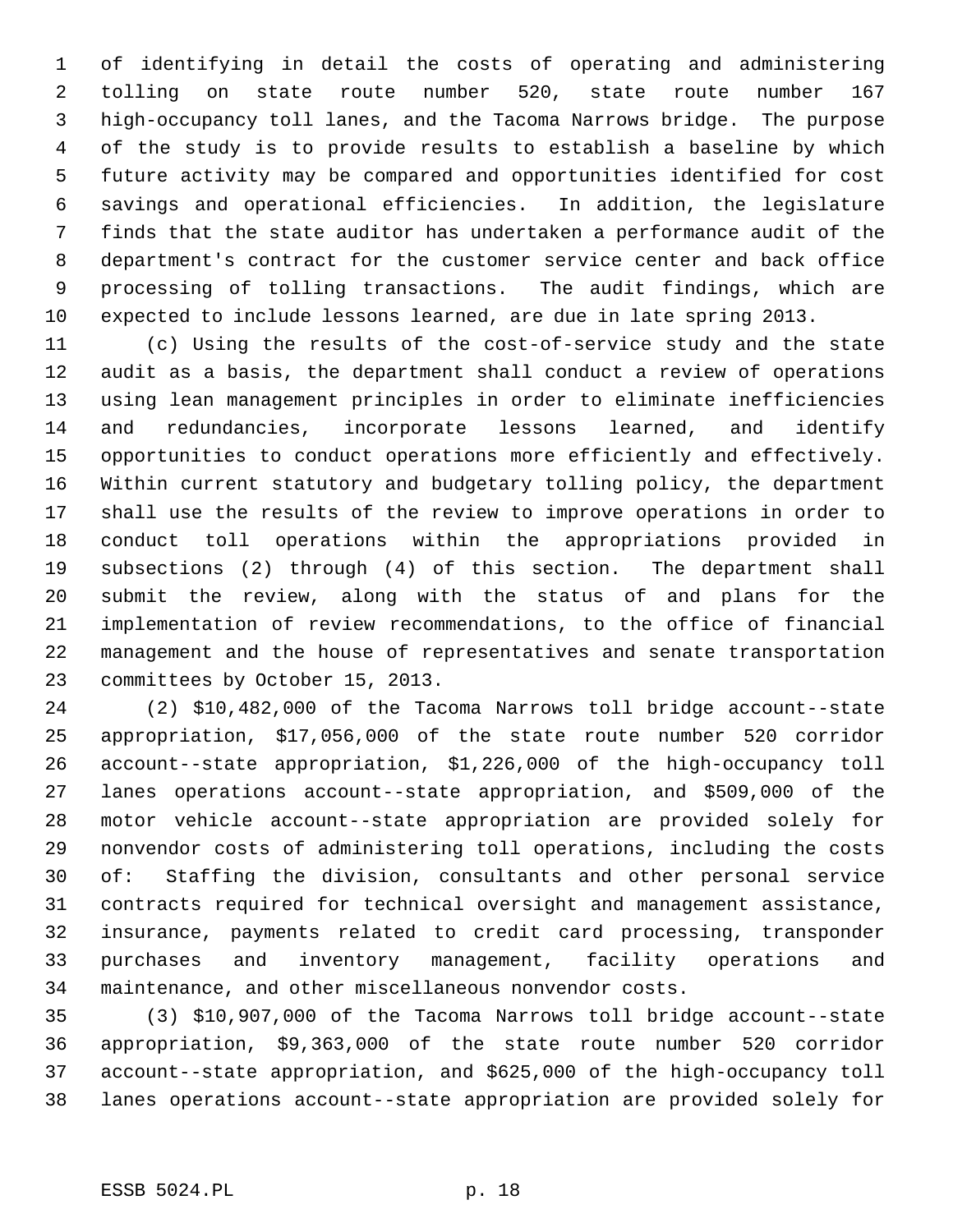1 vendor-related costs of operating tolled facilities, including the 2 costs of: The customer service center; cash collections on the Tacoma 3 Narrows bridge; electronic payment processing; and toll collection 4 equipment maintenance, renewal, and replacement.

 5 (4) \$1,300,000 of the Tacoma Narrows toll bridge account--state 6 appropriation and \$6,000,000 of the state route number 520 corridor 7 account--state appropriation are provided solely for the purposes of 8 addressing unforeseen operations and maintenance costs on the Tacoma 9 Narrows bridge and the state route number 520 bridge, respectively. 10 The office of financial management shall place the amounts provided in 11 this section, which represent a portion of the required minimum fund 12 balance under the policy of the state treasurer, in unallotted status. 13 The office may release the funds only when it determines that all other 14 funds designated for operations and maintenance purposes have been 15 exhausted.

16 (5) \$4,169,000 of the state route number 520 civil penalties 17 account--state appropriation and \$1,039,000 of the Tacoma Narrows toll 18 bridge account--state appropriation are provided solely for 19 expenditures related to the toll adjudication process. The department 20 shall report on the civil penalty process to the office of financial 21 management and the house of representatives and senate transportation 22 committees by the end of each calendar quarter. The reports must 23 include a summary table for each toll facility that includes: The 24 number of notices of civil penalty issued; the number of recipients who 25 pay before the notice becomes a penalty; the number of recipients who 26 request a hearing and the number who do not respond; workload costs 27 related to hearings; the cost and effectiveness of debt collection 28 activities; and revenues generated from notices of civil penalty.

29 (6) The Tacoma Narrows toll bridge account--state appropriation in 30 this section reflects reductions in management costs of \$1,235,000.

31 (7) The department shall make detailed quarterly expenditure 32 reports available to the transportation commission and to the public on 33 the department's web site using current department resources. The 34 reports must include a summary of toll revenue by facility on all 35 operating toll facilities and high occupancy toll lane systems, and an 36 itemized depiction of the use of that revenue.

37 (8) The department shall make detailed quarterly reports to the 38 governor and the transportation committees of the legislature on the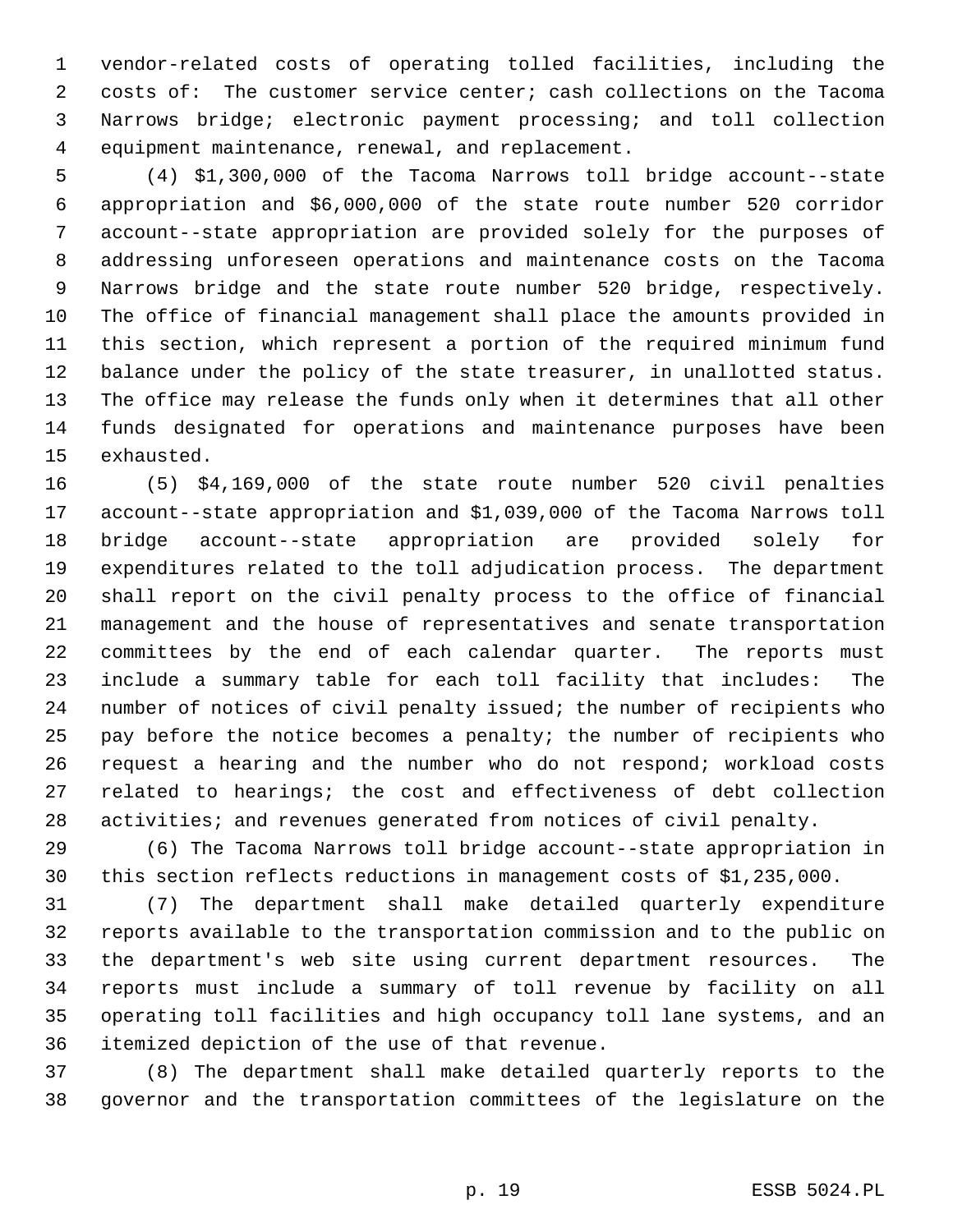1 use of consultants in the tolling program. The reports must include 2 the name of the contractor, the scope of work, the type of contract, 3 timelines, deliverables, any new task orders, and any extensions to 4 existing consulting contracts.

 5 (9)(a) \$250,000 of the Puget Sound ferry operations account--state 6 appropriation is provided solely for the development of a plan to 7 integrate and transition customer service, reservation, and payment 8 systems currently provided by the marine division to ferry users into 9 the statewide tolling customer service center.

10 (b)(i) The department shall develop a plan that addresses:

11 (A) A phased implementation approach, beginning with "Good To Go" 12 as a payment option for ferry users;

13 (B) The feasibility, schedule, and cost of creating a single 14 account-based system for toll road and ferry users;

15 (C) Transitioning customer service currently provided by the marine 16 division to the statewide tolling customer service center; and

17 (D) Transitioning existing and planned ferry reservation system 18 support from the marine division to the statewide tolling customer 19 service center.

20 (ii) The plan must be provided to the office of financial 21 management and the transportation committees of the legislature by 22 January 14, 2014.

23 (10) \$120,000 of the state route number 520 corridor account--state 24 appropriation and \$120,000 of the Tacoma Narrows toll bridge account-- 25 state appropriation are provided solely to the department to enter into 26 an interagency agreement with the office of financial management to 27 manage a contract with a certified public accounting firm to provide 28 annual independent audits on the state route number 520 toll bridge, as 29 required in master bond resolution 1117, and the Tacoma Narrows bridge. 30 The department is not limited to providing technical support on these 31 audits within existing funds provided in the tolling program and may 32 use resources from elsewhere in the agency.

### 33 NEW SECTION. **Sec. 210. FOR THE DEPARTMENT OF TRANSPORTATION--** 34 **INFORMATION TECHNOLOGY--PROGRAM C**

35 Transportation Partnership Account--State 36 Appropriation . . . . . . . . . . . . . . . . . . . . . . \$1,460,000 37 Motor Vehicle Account--State Appropriation . . . . . . . . . \$68,773,000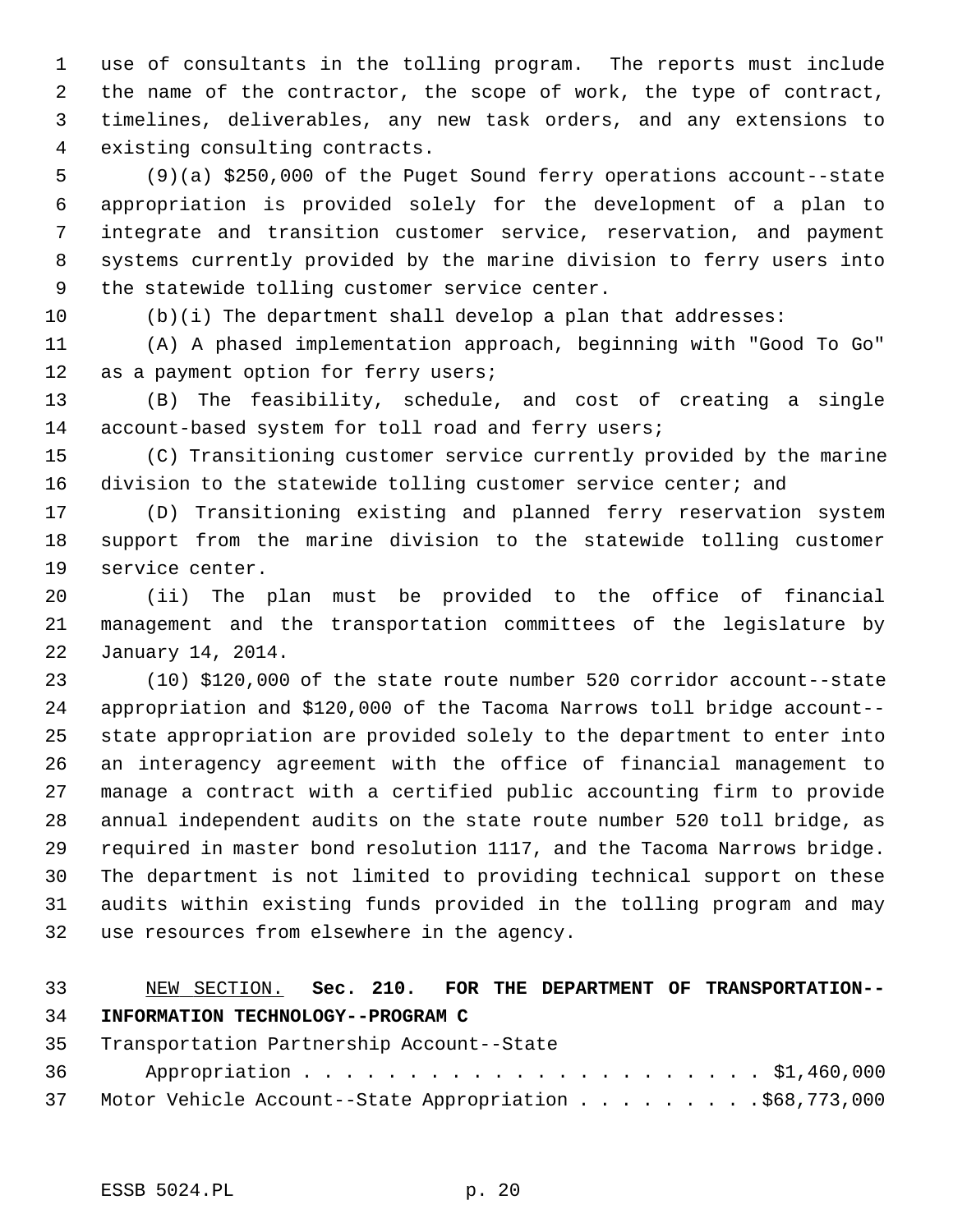|              | 1 Multimodal Transportation Account--State            |
|--------------|-------------------------------------------------------|
| $\mathbf{2}$ |                                                       |
|              | 3 Transportation 2003 Account (Nickel Account)--State |
| $4\degree$   |                                                       |
| -5           | TOTAL APPROPRIATION $\ldots$ , \$72,056,000           |

 6 The appropriations in this section are subject to the following 7 conditions and limitations:

 8 (1) \$290,000 of the motor vehicle account--state appropriation is 9 provided solely for the department's compliance with its national 10 pollution discharge elimination system permit.

11 (2) \$1,460,000 of the transportation partnership account--state 12 appropriation and \$1,460,000 of the transportation 2003 account (nickel 13 account)--state appropriation are provided solely for maintaining the 14 department's project management reporting system.

# 15 NEW SECTION. **Sec. 211. FOR THE DEPARTMENT OF TRANSPORTATION--** 16 **FACILITY MAINTENANCE, OPERATIONS, AND CONSTRUCTION--PROGRAM D--** 17 **OPERATING**

18 Motor Vehicle Account--State Appropriation . . . . . . . . . \$26,251,000

19 The appropriation in this section is subject to the following 20 conditions and limitations: \$850,000 of the motor vehicle account-- 21 state appropriation is provided solely for the department's compliance 22 with its national pollution discharge elimination system permit.

# 23 NEW SECTION. **Sec. 212. FOR THE DEPARTMENT OF TRANSPORTATION--** 24 **AVIATION--PROGRAM F**

25 Aeronautics Account--State Appropriation . . . . . . . . . . \$7,361,000 26 Aeronautics Account--Federal Appropriation . . . . . . . . . \$2,150,000 27 TOTAL APPROPRIATION . . . . . . . . . . . . . . . . . \$9,511,000

28 The appropriations in this section are subject to the following 29 conditions and limitations: \$3,500,000 of the aeronautics account-- 30 state appropriation is provided solely for the airport aid grant 31 program, which provides competitive grants to public airports for 32 pavement, safety, planning, and security.

33 NEW SECTION. **Sec. 213. FOR THE DEPARTMENT OF TRANSPORTATION--**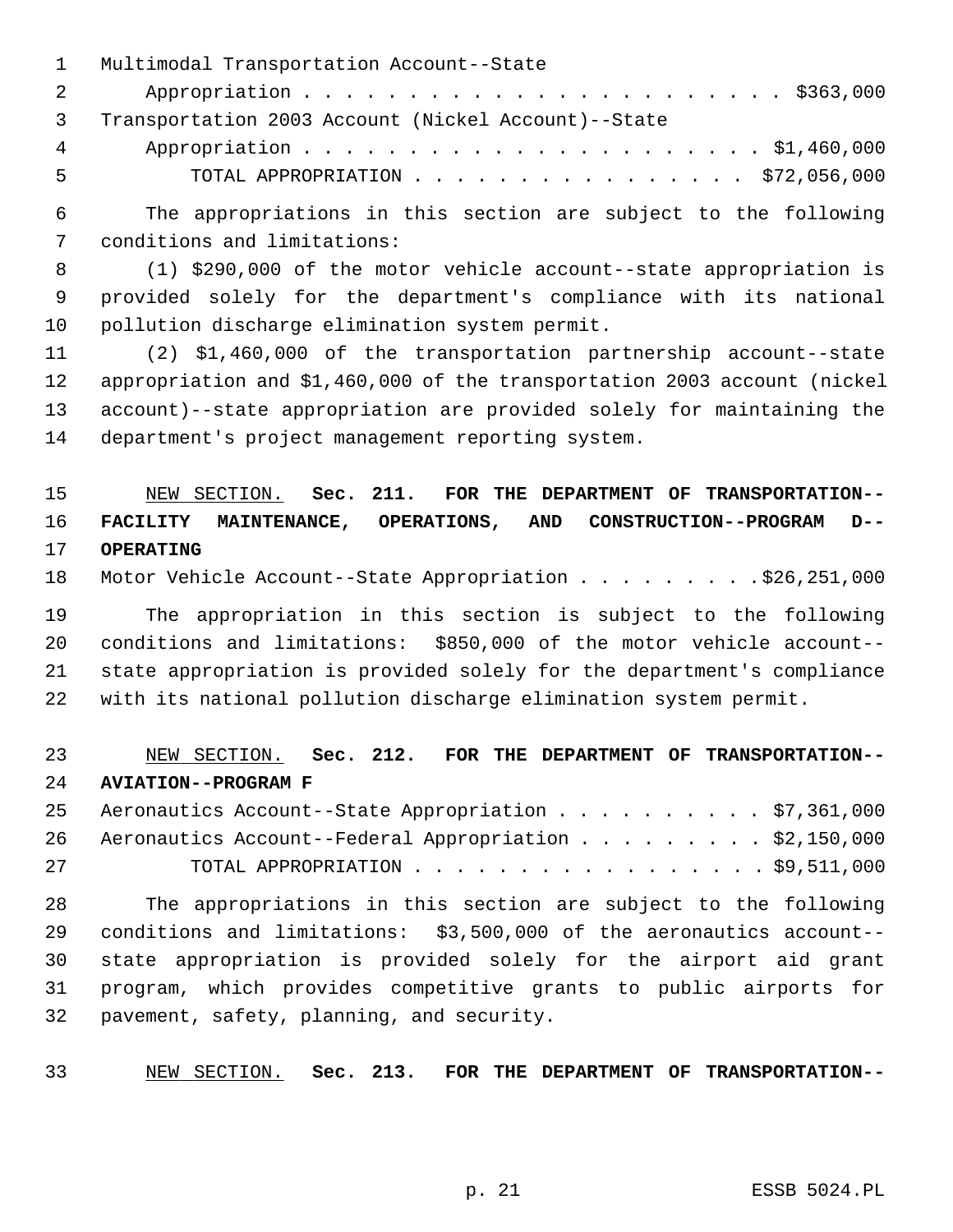#### 1 **PROGRAM DELIVERY MANAGEMENT AND SUPPORT--PROGRAM H**

|       | 2 Motor Vehicle Account--State Appropriation \$47,607,000 |
|-------|-----------------------------------------------------------|
|       | 3 Motor Vehicle Account--Federal Appropriation \$500,000  |
| 4     | Multimodal Transportation Account--State                  |
| $5 -$ |                                                           |
| - 6   | TOTAL APPROPRIATION \$48,357,000                          |

 7 The appropriations in this section are subject to the following 8 conditions and limitations:

 9 (1) \$4,423,000 of the motor vehicle account--state appropriation is 10 provided solely for the department's compliance with its national 11 pollution discharge elimination system permit.

12 (2) The real estate services division of the department must 13 recover the cost of its efforts from sale proceeds and fund additional 14 future sales from those proceeds.

15 (3) The legislature recognizes that the Dryden pit site (WSDOT 16 Inventory Control (IC) No. 2-04-00103) is unused state-owned real 17 property under the jurisdiction of the department, and that the public 18 would benefit significantly from the complete enjoyment of the natural 19 scenic beauty and recreational opportunities available at the site. 20 Therefore, pursuant to RCW 47.12.080, the legislature declares that 21 transferring the property to the department of fish and wildlife for 22 recreational use and fish and wildlife restoration efforts is 23 consistent with the public interest in order to preserve the area for 24 the use of the public and the betterment of the natural environment. 25 The department shall work with the department of fish and wildlife and 26 transfer and convey the Dryden pit site to the department of fish and 27 wildlife as-is for an adjusted fair market value reflecting site 28 conditions, the proceeds of which must be deposited in the motor 29 vehicle fund. The department is not responsible for any costs 30 associated with the cleanup or transfer of this property. This 31 subsection expires June 30, 2014.

32 (4) The legislature recognizes that the trail known as the Apple 33 Capital Loop, and its extensions, serve to separate motor vehicle 34 traffic from pedestrians and bicyclists, increasing motor vehicle 35 safety on existing state route number 28. Consistent with chapter 36 47.30 RCW and pursuant to RCW 47.12.080, the legislature declares that 37 transferring portions of WSDOT Inventory Control (IC) Nos. 2-09-04537 38 and 2-09-04569 to Douglas county and the city of East Wenatchee is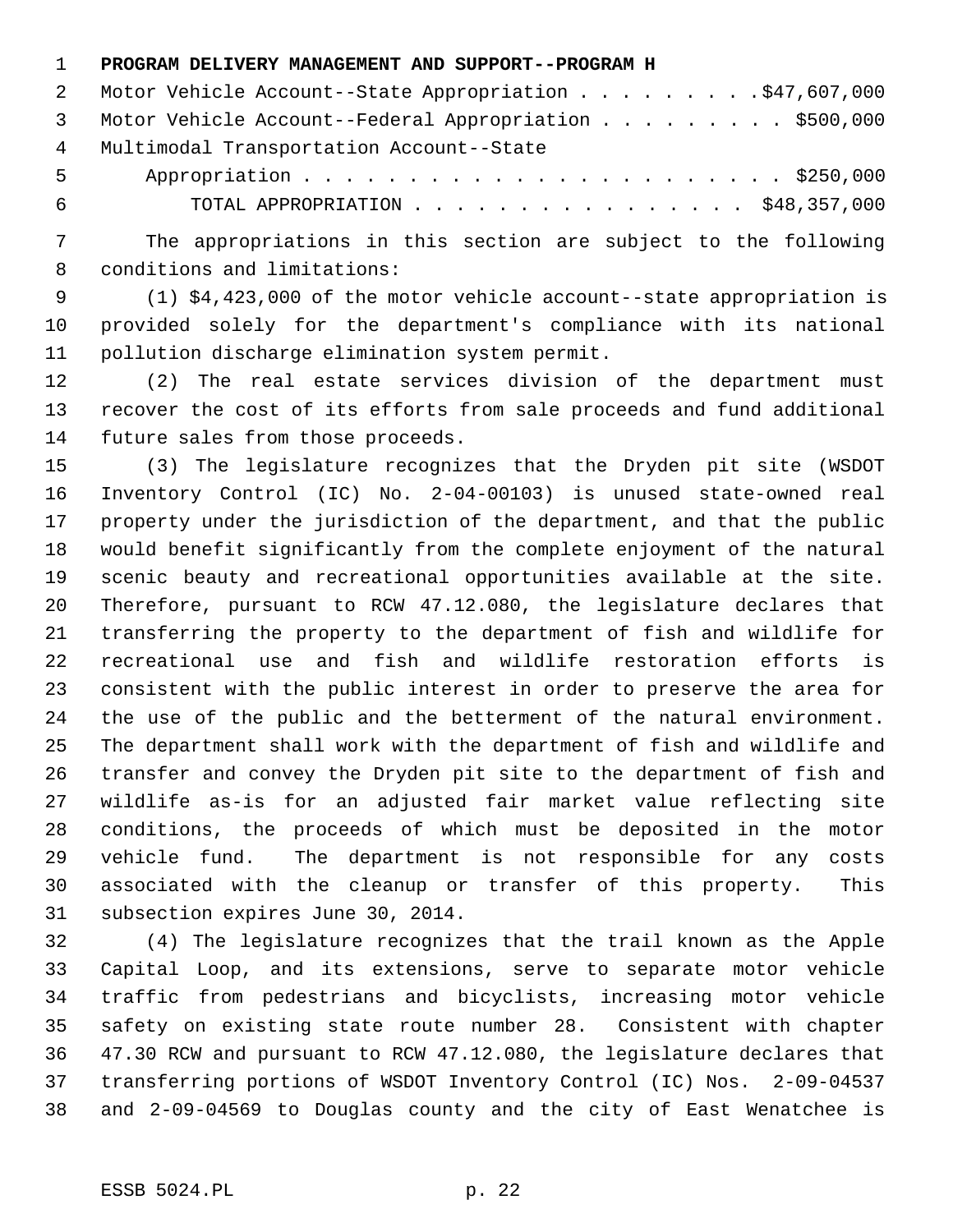1 consistent with the public interest. The legislature directs the 2 department to transfer the property to Douglas county and the city of 3 East Wenatchee. The department must be paid fair market value for any 4 portions of the transferred real property that is later abandoned, 5 vacated, or ceases to be publicly maintained for trail purposes. 6 Douglas county and the city of East Wenatchee must agree to accept 7 responsibility for trail segments within their respective jurisdictions 8 and sign an agreement with the state that the transfer of these parcels 9 to their respective jurisdictions extinguishes any state obligations to 10 improve, maintain, or be in any way responsible for these assets. This 11 subsection expires June 30, 2014.

12 (5) The legislature recognizes that the SR 20/Cook Road realignment 13 and extension project in the city of Sedro-Woolley will enhance the 14 state and local highway systems by providing a more direct route from 15 state route number 20 and state route number 9 to Interstate 5, and 16 will reduce traffic on state route number 20 and state route number 9, 17 improving the capacity of each route. Furthermore, the legislature 18 declares that certain portions of the department's property held for 19 highway purposes located primarily to the north and west of state route 20 number 20, between state route number 20 to the south and F and S Grade 21 Road to the north, in the incorporated limits of Sedro-Woolley in 22 Skagit county, can help facilitate completion of the project. 23 Therefore, consistent with RCW 47.12.063, 47.12.080, and 47.12.120, it 24 is the intent of the legislature that the department sell, transfer, or 25 lease, as appropriate, to the city of Sedro-Woolley only those portions 26 of the property necessary to construct the project, including necessary 27 staging areas. However, any staging areas should revert to the 28 department within three years of completion of the project.

# 29 NEW SECTION. **Sec. 214. FOR THE DEPARTMENT OF TRANSPORTATION--** 30 **ECONOMIC PARTNERSHIPS--PROGRAM K**

31 Motor Vehicle Account--State Appropriation . . . . . . . . . \$570,000 32 The appropriation in this section is subject to the following 33 conditions and limitations:

34 (1) The legislature finds that the efforts started in the 2011-2013 35 fiscal biennium regarding the transition to a road usage charge system 36 represent an important first step in the policy and conceptual 37 development of potential alternative systems to fund transportation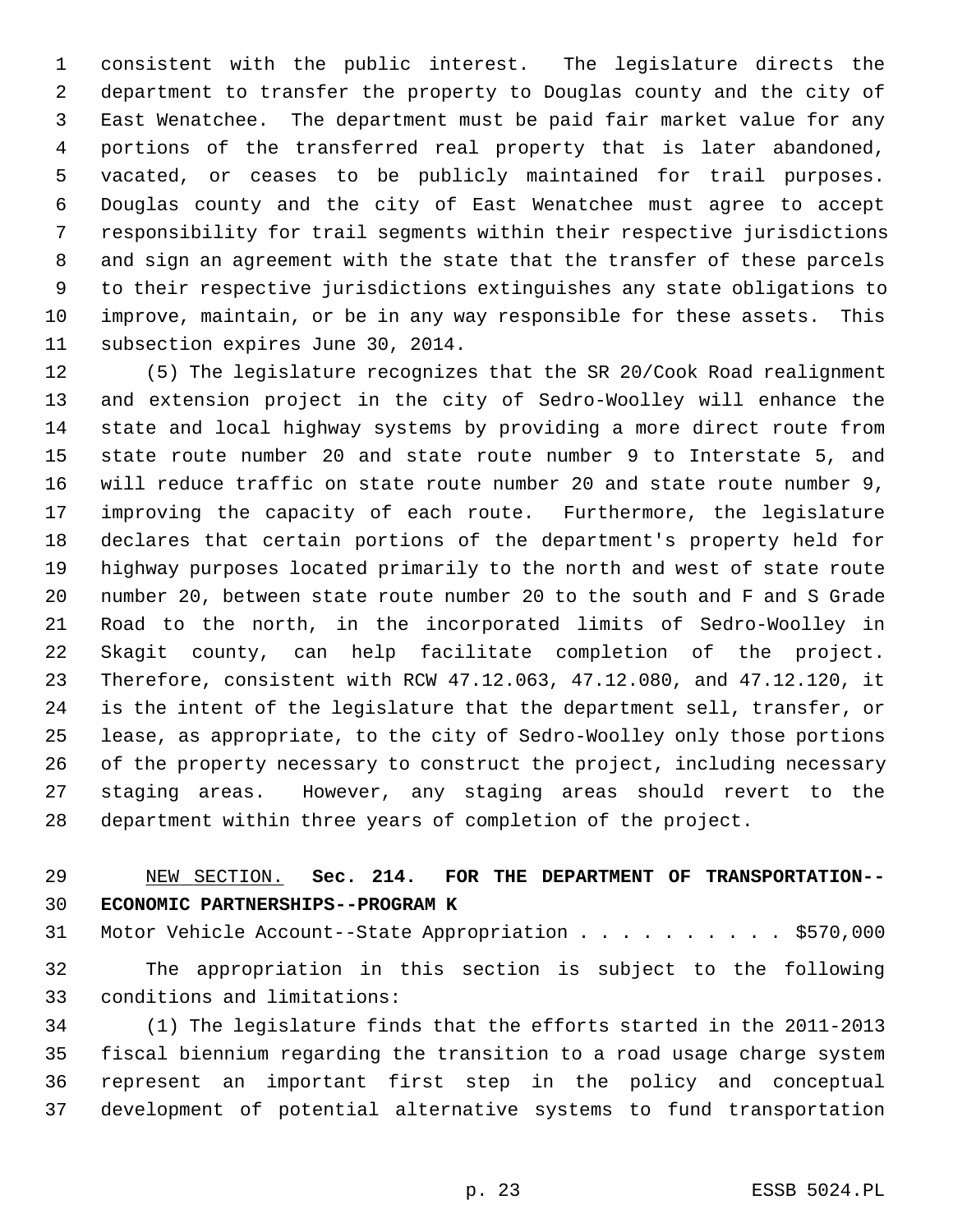1 projects, but that the governance for the development needs 2 clarification. The legislature also finds that significant amounts of 3 research and public education are occurring in similar efforts in 4 several states and that these efforts can and should be leveraged to 5 advance the evaluation in Washington. The legislature intends, 6 therefore, that the transportation commission and its staff lead the 7 policy development of the business case for a road usage charge system, 8 with the goal of providing the business case to the governor and the 9 legislative committees of the legislature in time for inclusion in the 10 2014 supplemental omnibus transportation appropriations act. The 11 legislature intends for additional oversight in the business case 12 development, with guidance from a steering committee as provided in 13 chapter 86, Laws of 2012 for the transportation commission, augmented 14 with participation by the joint transportation committee. The 15 legislature further intends that, through the economic partnerships 16 program, the department continue to address administrative, technical, 17 and conceptual operational issues related to road usage charge systems, 18 and that the department serve as a resource for information gleaned 19 from other states on this topic for the transportation commission's 20 efforts.

21 (2) The economic partnerships program must continue to explore 22 retail partnerships at state-owned park-and-ride facilities, as 23 authorized in RCW 47.04.295.

# 24 NEW SECTION. **Sec. 215. FOR THE DEPARTMENT OF TRANSPORTATION--** 25 **HIGHWAY MAINTENANCE--PROGRAM M**

26 Highway Safety Account--State Appropriation . . . . . . . . \$10,000,000 27 Motor Vehicle Account--State Appropriation . . . . . . . \$390,040,000 28 Motor Vehicle Account--Federal Appropriation . . . . . . . \$7,000,000 29 TOTAL APPROPRIATION . . . . . . . . . . . . . . . . \$407,040,000

30 The appropriations in this section are subject to the following 31 conditions and limitations:

32 (1) \$377,779,000 of the motor vehicle account--state appropriation 33 and \$10,000,000 of the highway safety account--state appropriation are 34 provided solely for the maintenance program to achieve specific levels 35 of service on the thirty maintenance targets listed by statewide 36 priority in LEAP Transportation Document 2013-4 as developed April 23, 37 2013. Beginning in February 2014, the department shall report to the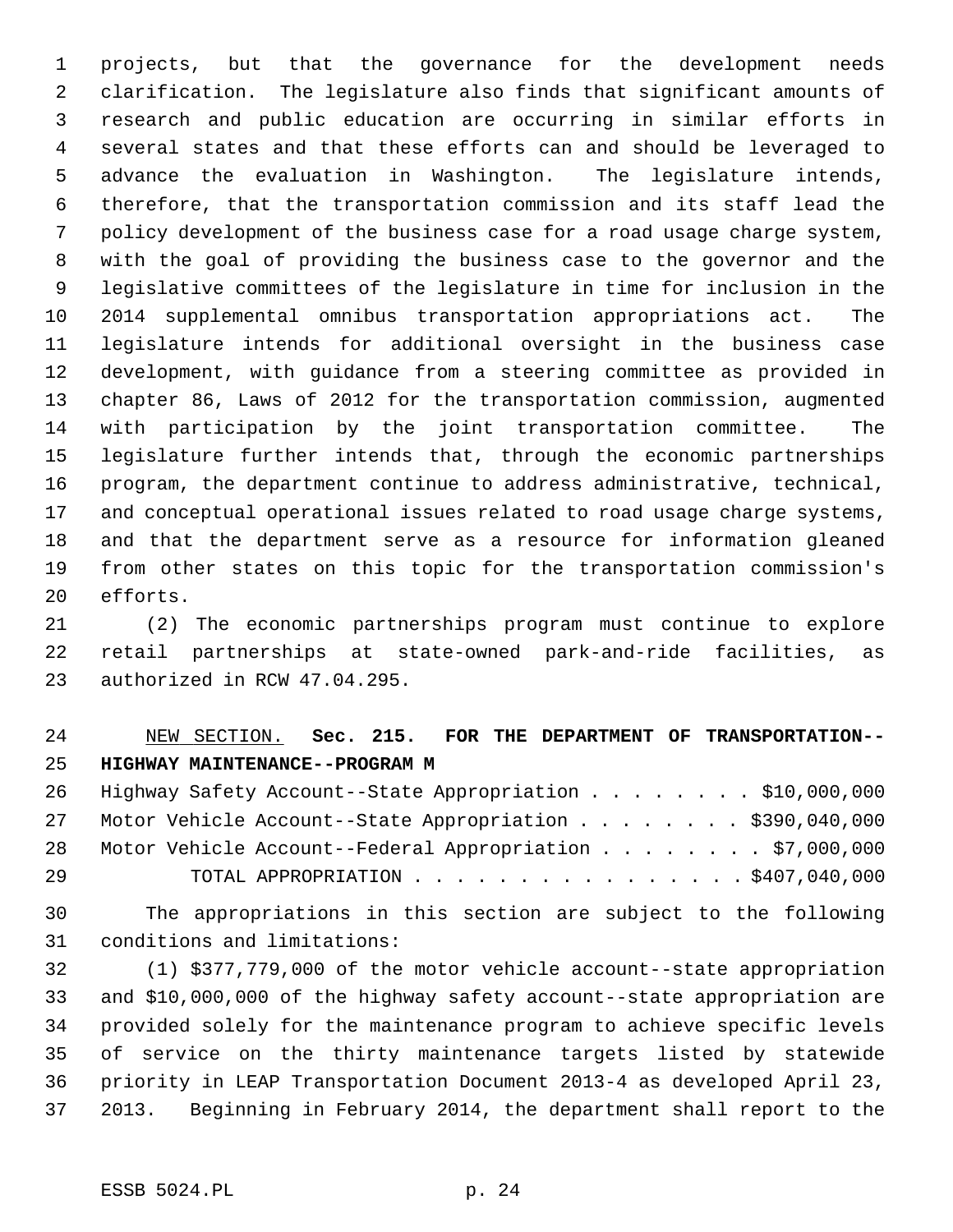1 legislature annually on its updated maintenance accountability process 2 targets and whether or not the department was able to achieve its 3 targets.

 4 (2) \$8,450,000 of the motor vehicle account--state appropriation is 5 provided solely for the department's compliance with its national 6 pollution discharge elimination system permit.

 7 (3) \$1,305,000 of the motor vehicle account--state appropriation is 8 provided solely for utility fees assessed by local governments as 9 authorized under RCW 90.03.525 for the mitigation of storm water runoff 10 from state highways.

11 (4) The department shall submit a budget decision for the 2014 12 legislative session package that details all costs associated with 13 utility fees assessed by local governments as authorized under RCW 14 90.03.525.

15 (5) \$50,000 of the motor vehicle account--state appropriation is 16 provided solely for clearing and pruning dangerous trees along state 17 route number 542 between mile markers 43 and 48 to prevent safety 18 hazards and delays.

19 (6) \$2,277,000 of the motor vehicle account--state appropriation is 20 provided solely to replace or rehabilitate critical equipment needed to 21 perform snow and ice removal activities and roadway maintenance. These 22 funds may not be used to purchase passenger cars as defined in RCW 23 46.04.382.

# 24 NEW SECTION. **Sec. 216. FOR THE DEPARTMENT OF TRANSPORTATION--** 25 **TRAFFIC OPERATIONS--PROGRAM Q--OPERATING**

26 Motor Vehicle Account--State Appropriation . . . . . . . . \$50,504,000 27 Motor Vehicle Account--Federal Appropriation . . . . . . . \$2,050,000 28 Motor Vehicle Account--Private/Local Appropriation . . . . . . \$250,000 29 TOTAL APPROPRIATION . . . . . . . . . . . . . . . . \$52,804,000

30 The appropriations in this section are subject to the following 31 conditions and limitations:

32 (1) \$6,000,000 of the motor vehicle account--state appropriation is 33 provided solely for low-cost enhancements. The department shall give 34 priority to low-cost enhancement projects that improve safety or 35 provide congestion relief. The department shall prioritize low-cost 36 enhancement projects on a statewide rather than regional basis. By 37 September 1st of each even-numbered year, the department shall provide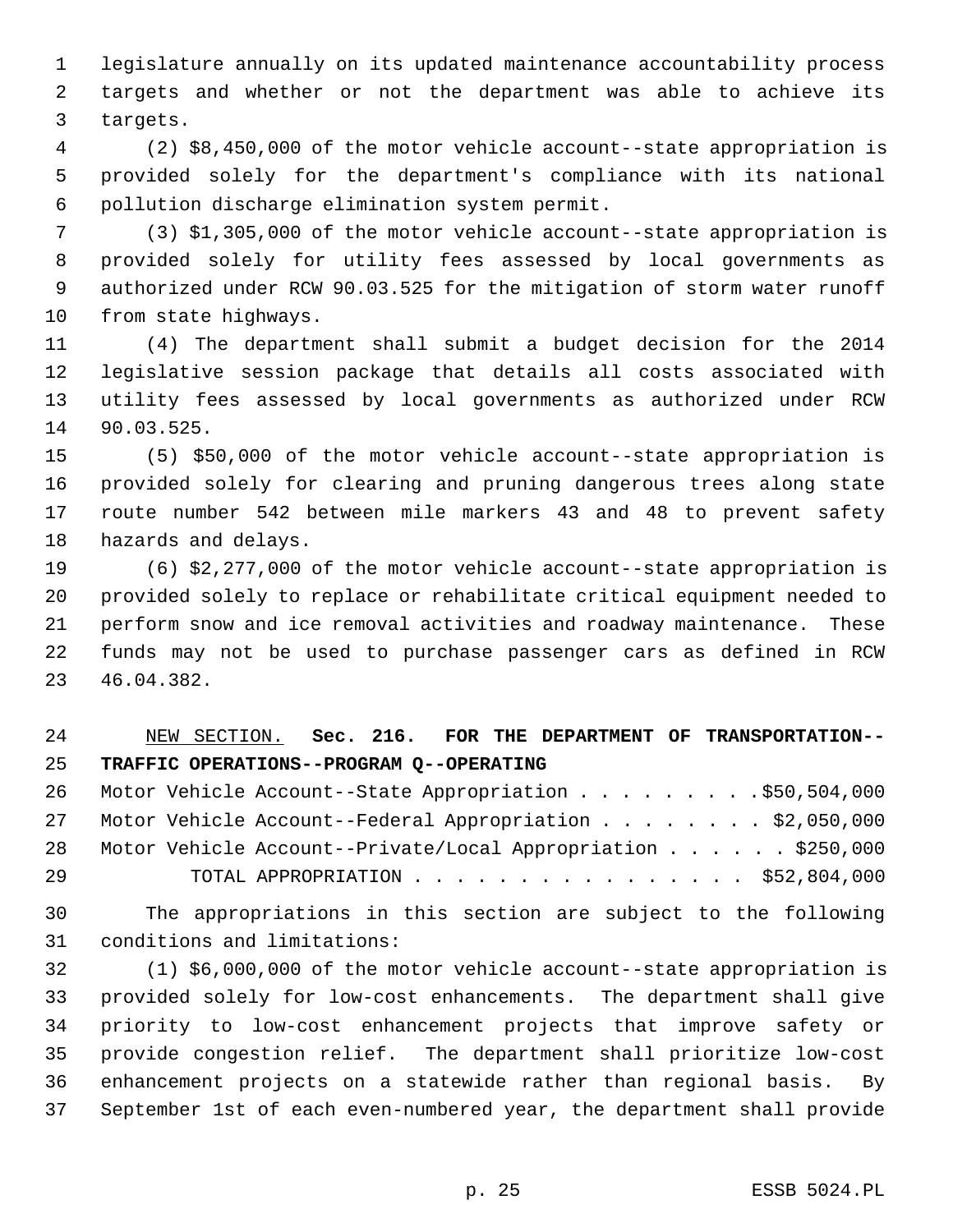1 a report to the legislature listing all low-cost enhancement projects 2 prioritized on a statewide rather than regional basis completed in the 3 prior year.

 4 (2) \$9,000,000 of the motor vehicle account--state appropriation is 5 provided solely for the department's incident response program.

 6 (3) During the 2013-2015 fiscal biennium, the department shall 7 continue a pilot program that expands private transportation providers' 8 access to high occupancy vehicle lanes. Under the pilot program, when 9 the department reserves a portion of a highway based on the number of 10 passengers in a vehicle, the following vehicles must be authorized to 11 use the reserved portion of the highway if the vehicle has the capacity 12 to carry eight or more passengers, regardless of the number of 13 passengers in the vehicle: (a) Auto transportation company vehicles 14 regulated under chapter 81.68 RCW; (b) passenger charter carrier 15 vehicles regulated under chapter 81.70 RCW, except marked or unmarked 16 stretch limousines and stretch sport utility vehicles as defined under 17 department of licensing rules; (c) private nonprofit transportation 18 provider vehicles regulated under chapter 81.66 RCW; and (d) private 19 employer transportation service vehicles. For purposes of this 20 subsection, "private employer transportation service" means regularly 21 scheduled, fixed-route transportation service that is offered by an 22 employer for the benefit of its employees. Nothing in this subsection 23 is intended to authorize the conversion of public infrastructure to 24 private, for-profit purposes or to otherwise create an entitlement or 25 other claim by private users to public infrastructure.

26 (4) The department shall work with the cities of Lynnwood and 27 Edmonds to provide traffic light synchronization on state route number 28 524.

29 (5)(a) Upon receipt of funding from the city of Kenmore, the 30 department shall erect guide signs along Interstate 5, Interstate 405, 31 and state route number 522 directing travelers to Bastyr University and 32 Kenmore International Air Harbor.

33 (b) Within existing resources, and only if the department is 34 replacing existing signs, the department shall erect:

35 (i) Guide signs on Interstate 405 northbound and southbound that 36 include the city of Kenmore; and

37 (ii) Overhead signs on Interstate 5 northbound and southbound that 38 include the city of Kenmore.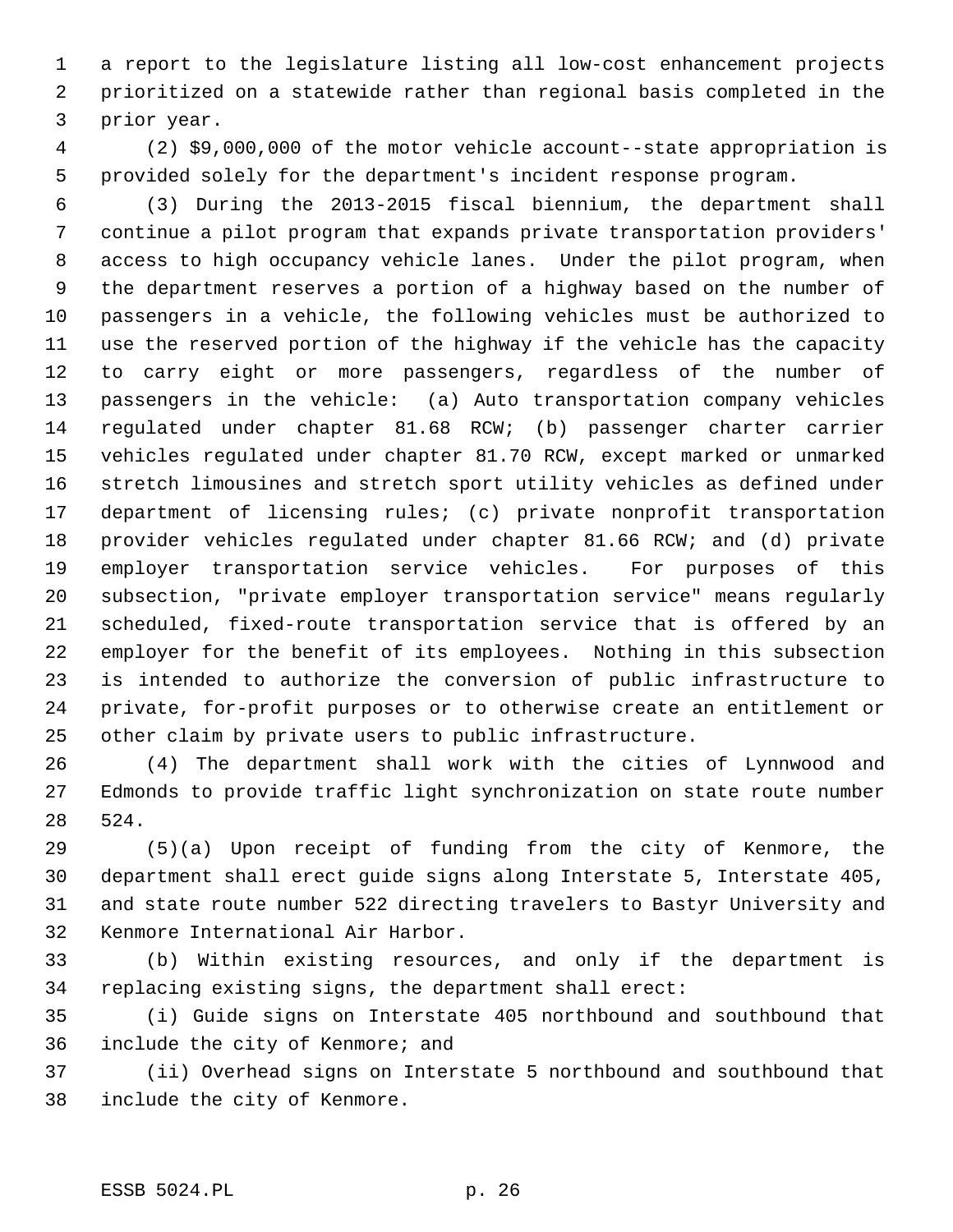1 (6) The department, in consultation with the Washington state 2 patrol, must continue a pilot program for the state patrol to issue 3 infractions based on information from automated traffic safety cameras 4 in roadway construction zones on state highways. For the purpose of 5 this pilot program, during the 2013-2015 fiscal biennium, a roadway 6 construction zone includes areas where public employees or private 7 contractors may be present or where a driving condition exists that 8 would make it unsafe to drive at higher speeds, such as, when the 9 department is redirecting or realigning lanes on any public roadway 10 pursuant to ongoing construction. The department shall use the 11 following guidelines to administer the program:

12 (a) Automated traffic safety cameras may only take pictures of the 13 vehicle and vehicle license plate and only while an infraction is 14 occurring. The picture must not reveal the face of the driver or of 15 passengers in the vehicle;

16 (b) The department shall plainly mark the locations where the 17 automated traffic safety cameras are used by placing signs on locations 18 that clearly indicate to a driver that he or she is entering a roadway 19 construction zone where traffic laws are enforced by an automated 20 traffic safety camera;

21 (c) Notices of infractions must be mailed to the registered owner 22 of a vehicle within fourteen days of the infraction occurring;

23 (d) The owner of the vehicle is not responsible for the violation 24 if the owner of the vehicle, within fourteen days of receiving 25 notification of the violation, mails to the patrol, a declaration under 26 penalty of perjury, stating that the vehicle involved was, at the time, 27 stolen or in the care, custody, or control of some person other than 28 the registered owner, or any other extenuating circumstances;

29 (e) For purposes of the 2013-2015 fiscal biennium pilot program, 30 infractions detected through the use of automated traffic safety 31 cameras are not part of the registered owner's driving record under RCW 32 46.52.101 and 46.52.120. Additionally, infractions generated by the 33 use of automated traffic safety cameras must be processed in the same 34 manner as parking infractions for the purposes of RCW 3.50.100, 35 35.20.220, 46.16A.120, and 46.20.270(3). However, the amount of the 36 fine issued under this subsection (6) for an infraction generated 37 through the use of an automated traffic safety camera is one hundred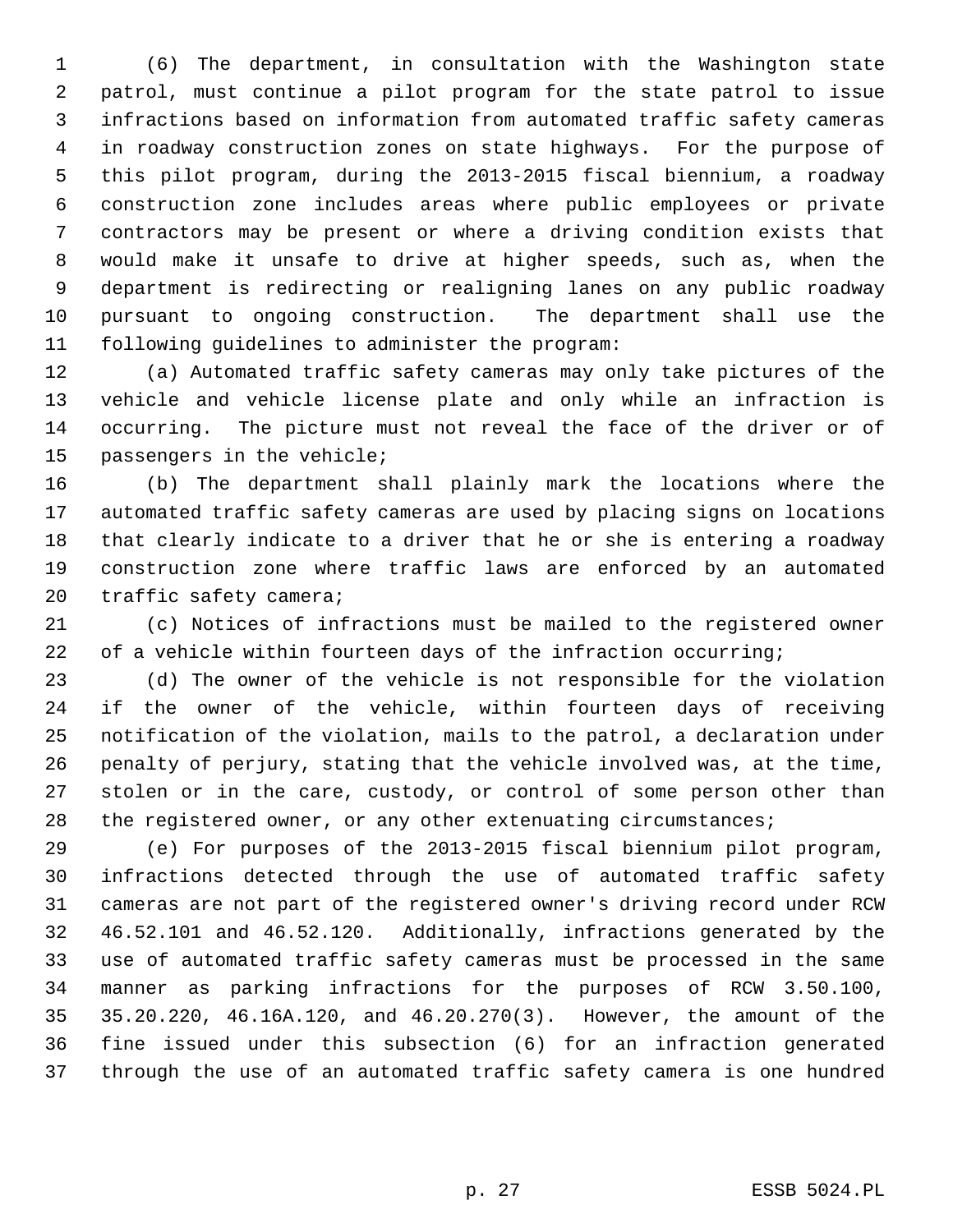1 thirty-seven dollars. The court shall remit thirty-two dollars of the 2 fine to the state treasurer for deposit into the state patrol highway 3 account; and

 4 (f) If a notice of infraction is sent to the registered owner and 5 the registered owner is a rental car business, the infraction must be 6 dismissed against the business if it mails to the patrol, within 7 fourteen days of receiving the notice, a declaration under penalty of 8 perjury of the name and known mailing address of the individual driving 9 or renting the vehicle when the infraction occurred. If the business 10 is unable to determine who was driving or renting the vehicle at the 11 time the infraction occurred, the business must sign a declaration 12 under penalty of perjury to this effect. The declaration must be 13 mailed to the patrol within fourteen days of receiving the notice of 14 traffic infraction. Timely mailing of this declaration to the issuing 15 agency relieves a rental car business of any liability under this 16 section for the notice of infraction. A declaration form suitable for 17 this purpose must be included with each automated traffic safety camera 18 infraction notice issued, along with instructions for its completion 19 and use.

20 (7) \$102,000 of the motor vehicle account--state appropriation is 21 provided solely to replace or rehabilitate critical equipment needed to 22 perform traffic control. These funds may not be used to purchase 23 passenger cars as defined in RCW 46.04.382.

| 24  | NEW SECTION. Sec. 217. FOR THE DEPARTMENT OF TRANSPORTATION-- |
|-----|---------------------------------------------------------------|
| 25  | TRANSPORTATION MANAGEMENT AND SUPPORT--PROGRAM S              |
| -26 | Motor Vehicle Account--State Appropriation \$27,281,000       |
| 2.7 | Motor Vehicle Account--Federal Appropriation \$30,000         |
| 28  | Multimodal Transportation Account--State                      |
| 29  |                                                               |
| 30  | TOTAL APPROPRIATION $\ldots$ , \$28,284,000                   |
|     |                                                               |

# 31 NEW SECTION. **Sec. 218. FOR THE DEPARTMENT OF TRANSPORTATION--** 32 **TRANSPORTATION PLANNING, DATA, AND RESEARCH--PROGRAM T**

|      | 33 Motor Vehicle Account--State Appropriation \$20,109,000   |
|------|--------------------------------------------------------------|
|      | 34 Motor Vehicle Account--Federal Appropriation \$24,885,000 |
|      | 35 Multimodal Transportation Account--State                  |
| 36 — |                                                              |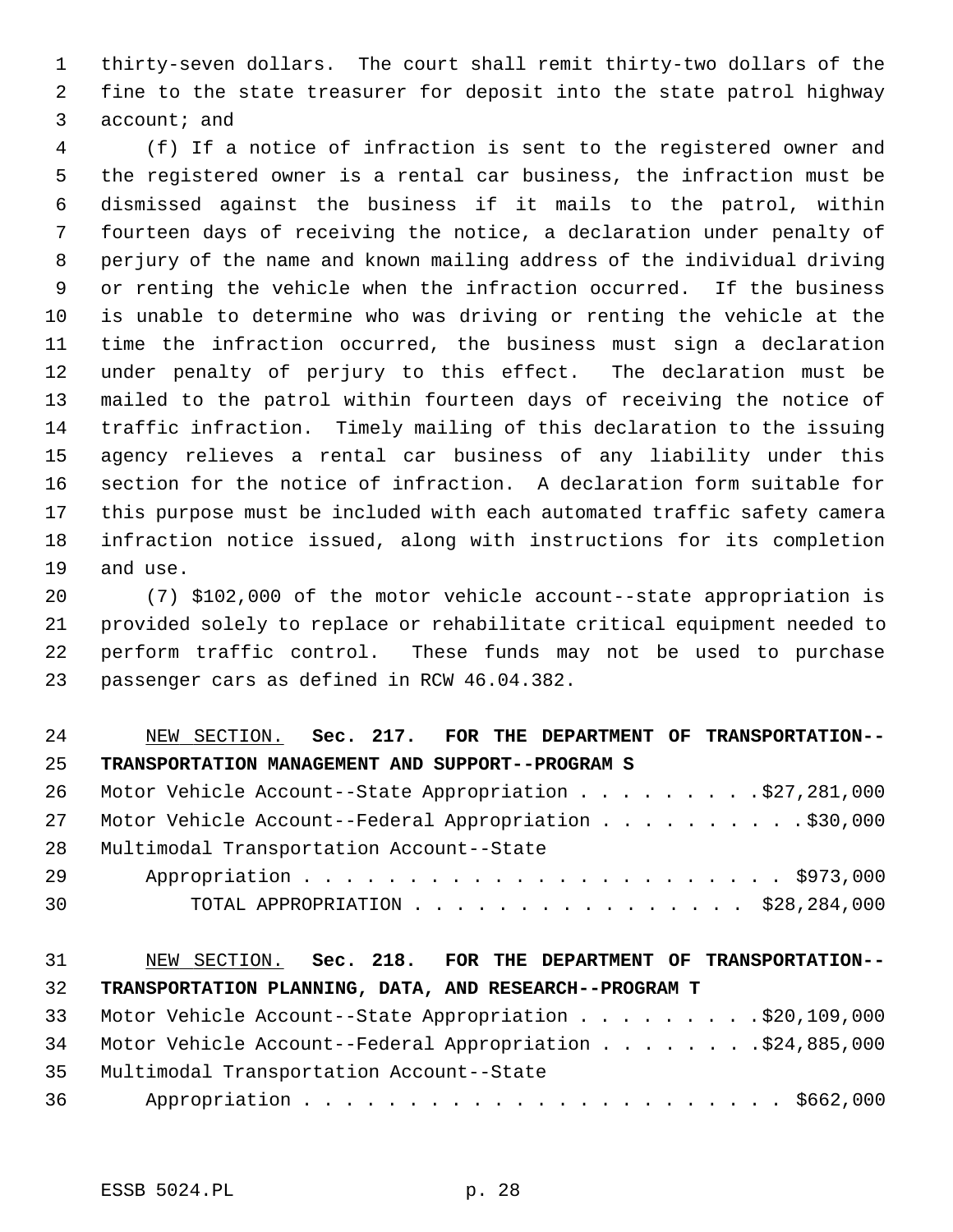|                 | 1 Multimodal Transportation Account--Federal     |
|-----------------|--------------------------------------------------|
| 2 3             |                                                  |
| $\overline{3}$  | Multimodal Transportation Account--Private/Local |
| $4\overline{ }$ |                                                  |
| 5               | TOTAL APPROPRIATION $\ldots$ , \$48,565,000      |

 6 The appropriations in this section are subject to the following 7 conditions and limitations:

 8 (1) Within available resources, the department must collaborate 9 with the affected metropolitan planning organizations, regional 10 transportation planning organizations, transit agencies, and private 11 transportation providers to develop a plan to reduce vehicle demand, 12 increase public transportation options, and reduce vehicle miles 13 traveled on corridors affected by growth at Joint Base Lewis-McChord.

14 (2) The legislature finds that there are sixteen companies involved 15 in wood preserving in the state that employ four hundred workers and 16 have an annual payroll of fifteen million dollars. Prior to the 17 department's switch to steel guardrails, ninety percent of the twenty-18 five hundred mile guardrail system was constructed of preserved wood 19 and one hundred ten thousand wood guardrail posts were produced 20 annually for state use. Moreover, the policy of using steel posts 21 requires the state to use imported steel. Given these findings, the 22 department shall contract with an independent research organization 23 with expertise in the evaluation of wood products to determine on a 24 life-cycle basis the cost effectiveness of using wood posts versus 25 steel posts in new guardrail installations.

26 (a) The study must include the following objectives:

27 (i) Examine wood posts that are randomly selected, are 28 representative of commonly found posts in service, and are of 29 sufficient sampling size to produce a statistically valid data set;

30 (ii) Assess the residual flexural properties of guardrail posts 31 after twenty years in service at various sites representing the 32 climatic and soil variability of the state;

33 (iii) Measure test results against AASHTO standards;

34 (iv) Determine residual preservative levels in wood posts in terms 35 of retention and penetration in order to determine the role of 36 treatment quality on performance following test procedures outlined in 37 American wood protection association standards;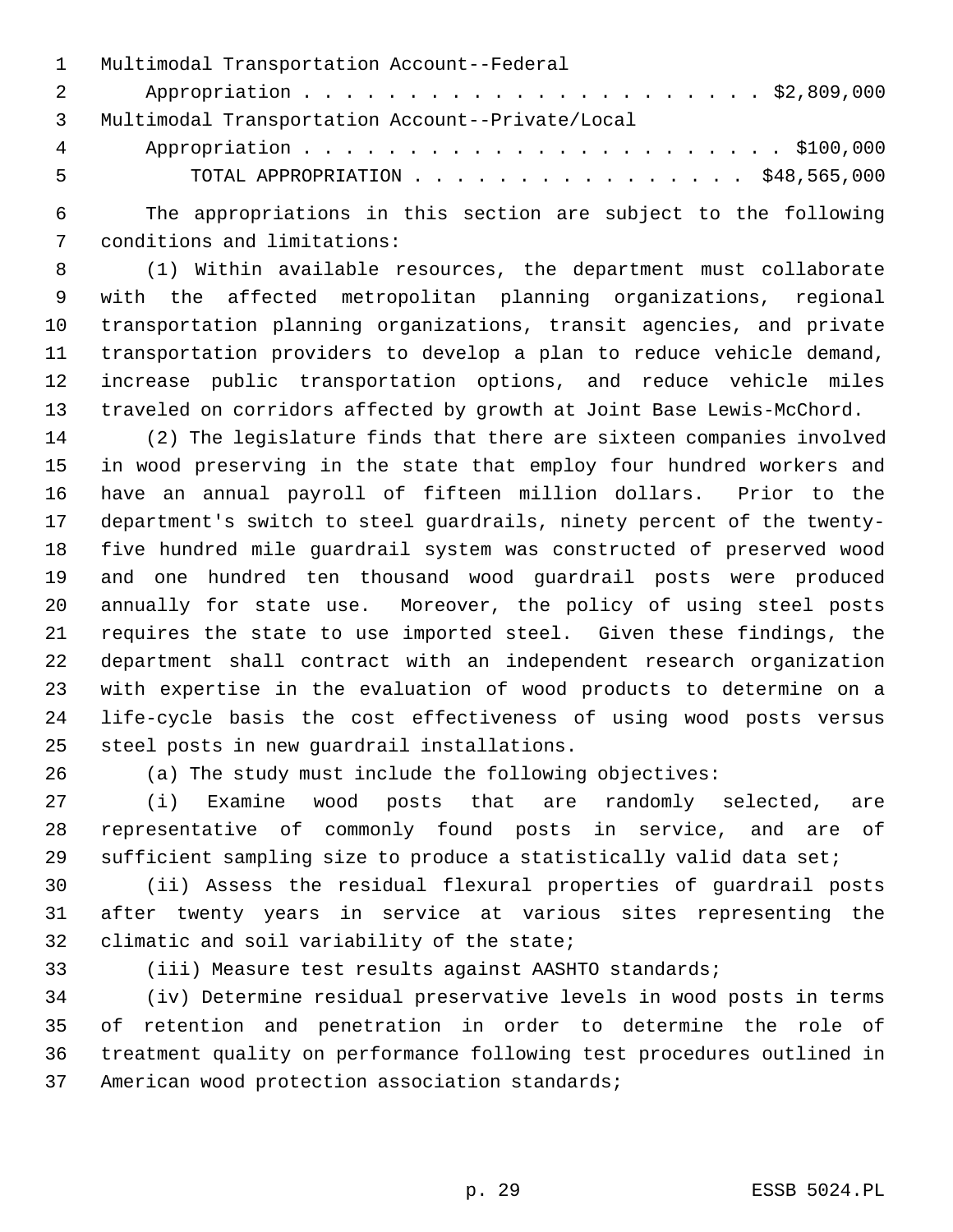1 (v) Examine the levels of decay in the guardrail posts, in terms of 2 location of pockets and the presence of viable decay fungi, through 3 culturing;

 4 (vi) Investigate the effects of decay on flexural properties of 5 guardrail posts;

 6 (vii) Determine an acceptable level or number of nonstandard posts 7 (i.e. posts with decay pockets that cause post strength to fall below 8 AASHTO standards) that can be present in a guardrail run without 9 compromising performance; and

10 (viii) Conduct thorough data search or identify case studies, or 11 both, on service life of wood guardrail posts. Durability test results 12 should also be factored in when evaluating service life.

13 (b) The study must be submitted to the office of financial 14 management and the transportation committees of the legislature by 15 January 1, 2015.

# 16 NEW SECTION. **Sec. 219. FOR THE DEPARTMENT OF TRANSPORTATION--** 17 **CHARGES FROM OTHER AGENCIES--PROGRAM U**

18 Motor Vehicle Account--State Appropriation . . . . . . . . . \$81,628,000 19 Motor Vehicle Account--Federal Appropriation . . . . . . . . \$400,000 20 Multimodal Transportation Account--State Appropriation . . . . \$40,000 21 TOTAL APPROPRIATION . . . . . . . . . . . . . . . . \$82,068,000

22 The appropriations in this section are subject to the following 23 conditions and limitations: The department of enterprise services must 24 provide a detailed accounting of the revenues and expenditures of the 25 self-insurance fund to the transportation committees of the legislature 26 on December 31st and June 30th of each year.

# 27 NEW SECTION. **Sec. 220. FOR THE DEPARTMENT OF TRANSPORTATION--** 28 **PUBLIC TRANSPORTATION--PROGRAM V** 29 State Vehicle Parking Account--State Appropriation . . . . . . \$452,000 30 Regional Mobility Grant Program Account--State 31 Appropriation . . . . . . . . . . . . . . . . . . . . . .\$49,948,000 32 Rural Mobility Grant Program Account--State 33 Appropriation . . . . . . . . . . . . . . . . . . . . . .\$17,000,000 34 Multimodal Transportation Account--State 35 Appropriation . . . . . . . . . . . . . . . . . . . . . .\$39,057,000 36 Multimodal Transportation Account--Federal

ESSB 5024.PL p. 30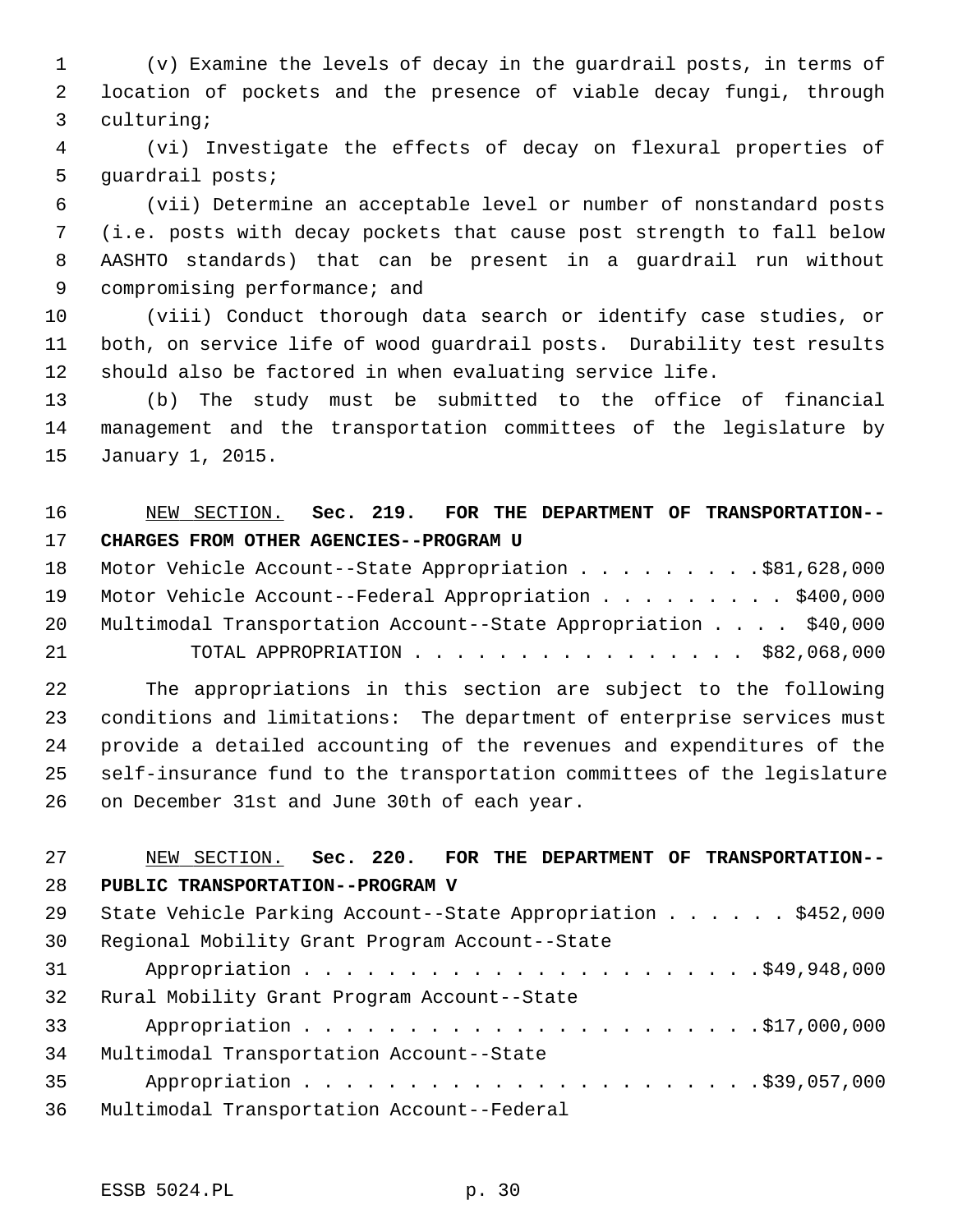1 Appropriation . . . . . . . . . . . . . . . . . . . . . . \$3,280,000 2 TOTAL APPROPRIATION . . . . . . . . . . . . . . . . \$109,737,000

 3 The appropriations in this section are subject to the following 4 conditions and limitations:

 5 (1) \$25,000,000 of the multimodal transportation account--state 6 appropriation is provided solely for a grant program for special needs 7 transportation provided by transit agencies and nonprofit providers of 8 transportation. Of this amount:

 9 (a) \$5,500,000 of the multimodal transportation account--state 10 appropriation is provided solely for grants to nonprofit providers of 11 special needs transportation. Grants for nonprofit providers must be 12 based on need, including the availability of other providers of service 13 in the area, efforts to coordinate trips among providers and riders, 14 and the cost effectiveness of trips provided.

15 (b) \$19,500,000 of the multimodal transportation account--state 16 appropriation is provided solely for grants to transit agencies to 17 transport persons with special transportation needs. To receive a 18 grant, the transit agency must, to the greatest extent practicable, 19 have a maintenance of effort for special needs transportation that is 20 no less than the previous year's maintenance of effort for special 21 needs transportation. Grants for transit agencies must be prorated 22 based on the amount expended for demand response service and route 23 deviated service in calendar year 2011 as reported in the "Summary of 24 Public Transportation - 2011" published by the department of 25 transportation. No transit agency may receive more than thirty percent 26 of these distributions.

27 (2) \$17,000,000 of the rural mobility grant program account--state 28 appropriation is provided solely for grants to aid small cities in 29 rural areas as prescribed in RCW 47.66.100.

30 (3)(a) \$6,000,000 of the multimodal transportation account--state 31 appropriation is provided solely for a vanpool grant program for: (a) 32 Public transit agencies to add vanpools or replace vans; and (b) 33 incentives for employers to increase employee vanpool use. The grant 34 program for public transit agencies will cover capital costs only; 35 operating costs for public transit agencies are not eligible for 36 funding under this grant program. Additional employees may not be 37 hired from the funds provided in this section for the vanpool grant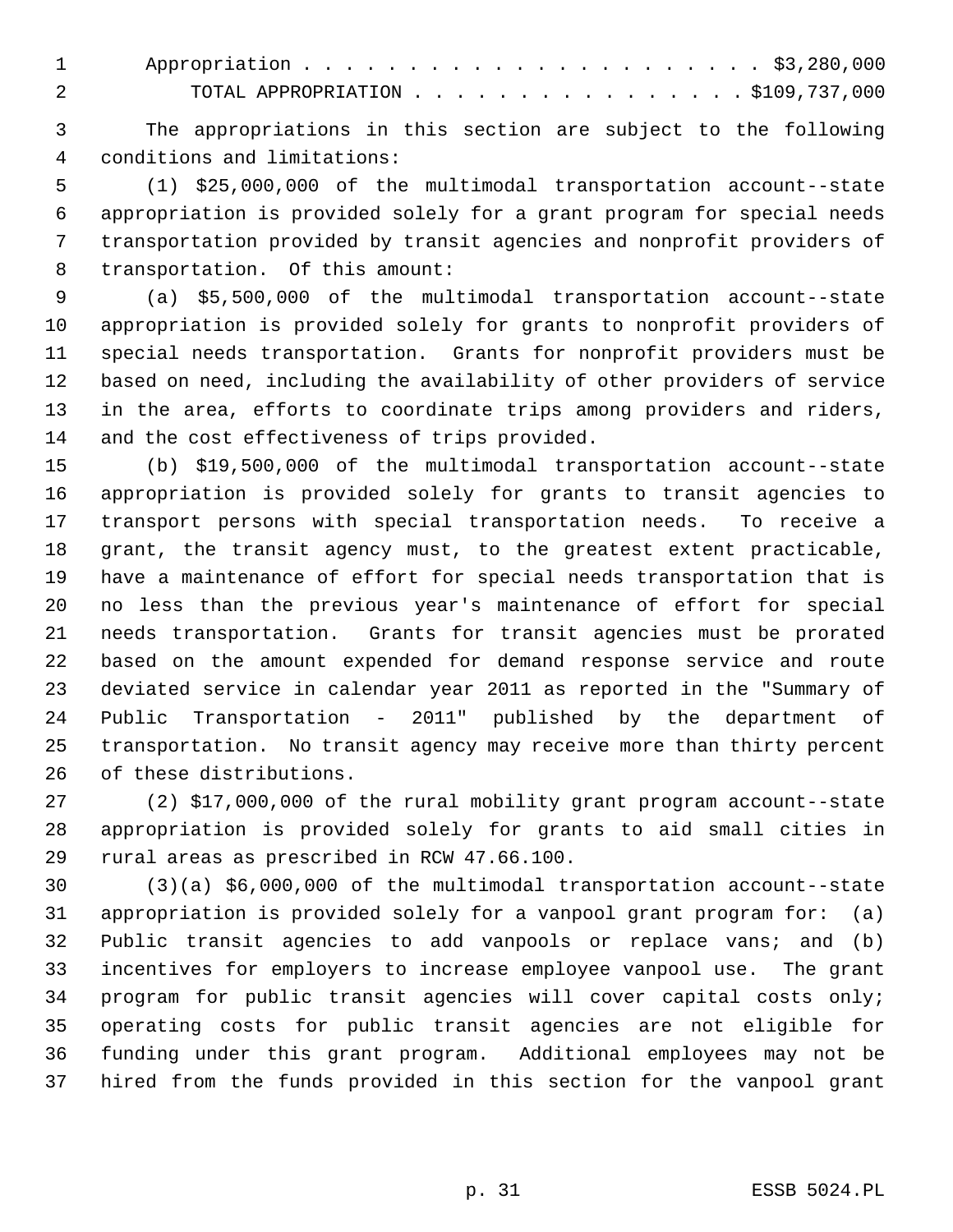1 program, and supplanting of transit funds currently funding vanpools is 2 not allowed. The department shall encourage grant applicants and 3 recipients to leverage funds other than state funds.

 4 (b) At least \$1,600,000 of the amount provided in this subsection 5 must be used for vanpool grants in congested corridors.

 6 (c) \$520,000 of the amount provided in this subsection is provided 7 solely for the purchase of additional vans for use by vanpools serving 8 soldiers and civilian employees at Joint Base Lewis-McChord.

 9 (4) \$9,948,000 of the regional mobility grant program account-- 10 state appropriation is reappropriated and provided solely for the 11 regional mobility grant projects identified in LEAP Transportation 12 Document 2013-2 ALL PROJECTS - Public Transportation - Program (V) as 13 developed April 23, 2013.

14 (5)(a) \$40,000,000 of the regional mobility grant program account-- 15 state appropriation is provided solely for the regional mobility grant 16 projects identified in LEAP Transportation Document 2013-2 ALL PROJECTS 17 - Public Transportation - Program (V) as developed April 23, 2013. The 18 department shall review all projects receiving grant awards under this 19 program at least semiannually to determine whether the projects are 20 making satisfactory progress. Any project that has been awarded funds, 21 but does not report activity on the project within one year of the 22 grant award, must be reviewed by the department to determine whether 23 the grant should be terminated. The department shall promptly close 24 out grants when projects have been completed, and any remaining funds 25 must be used only to fund projects identified in the LEAP 26 transportation document referenced in this subsection. The department 27 shall provide annual status reports on December 15, 2013, and December 28 15, 2014, to the office of financial management and the transportation 29 committees of the legislature regarding the projects receiving the 30 grants. It is the intent of the legislature to appropriate funds 31 through the regional mobility grant program only for projects that will 32 be completed on schedule. A grantee may not receive more than twenty-33 five percent of the amount appropriated in this subsection. The 34 department shall not approve any increases or changes to the scope of 35 a project for the purpose of a grantee expending remaining funds on an 36 awarded grant.

37 (b) In order to be eligible to receive a grant under (a) of this 38 subsection during the 2013-2015 fiscal biennium, a transit agency must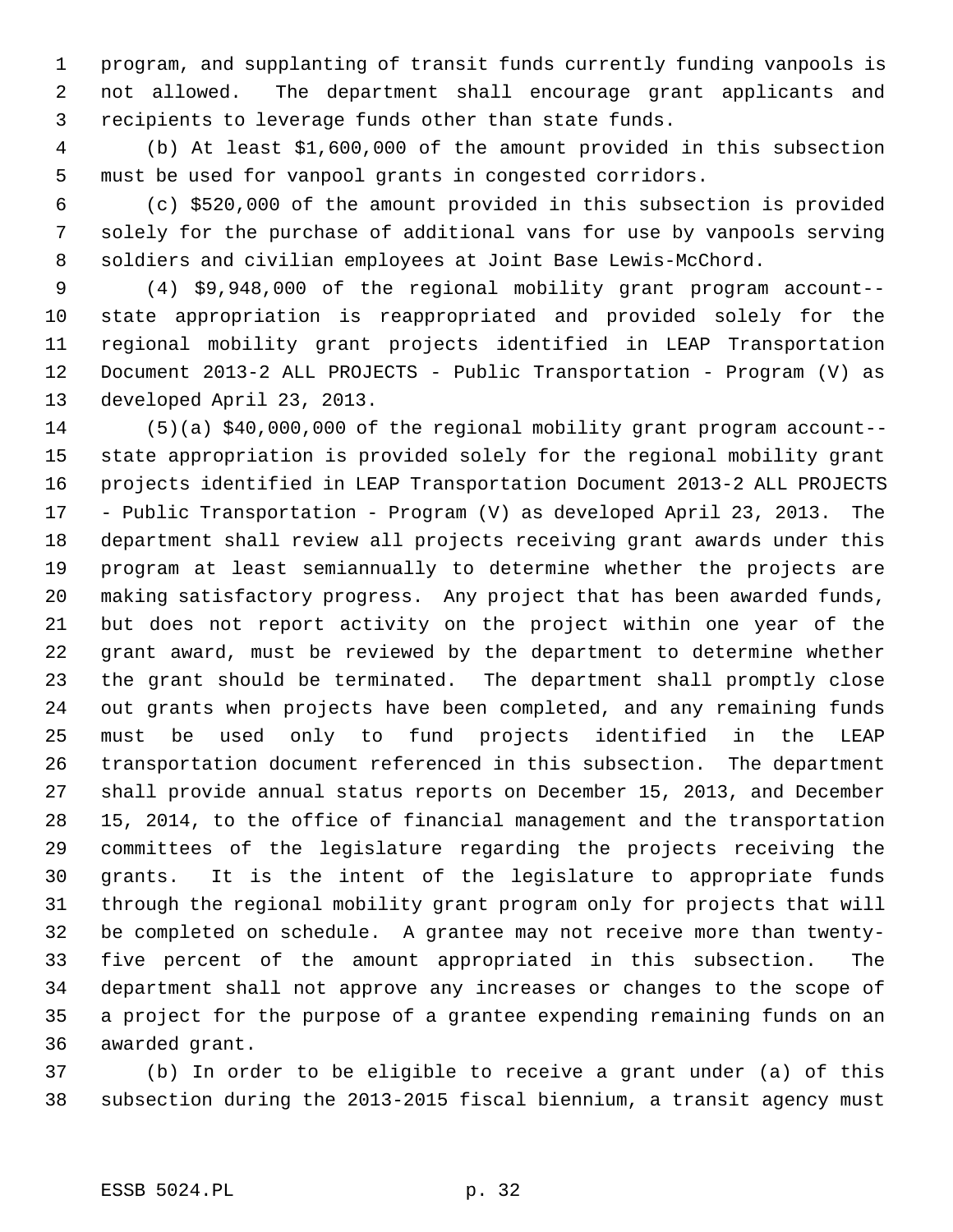1 establish a process for private transportation providers to apply for 2 the use of park and ride facilities. For purposes of this subsection, 3 (i) "private transportation provider" means: An auto transportation 4 company regulated under chapter 81.68 RCW; a passenger charter carrier 5 regulated under chapter 81.70 RCW, except marked or unmarked stretch 6 limousines and stretch sport utility vehicles as defined under 7 department of licensing rules; a private nonprofit transportation 8 provider regulated under chapter 81.66 RCW; or a private employer 9 transportation service provider; and (ii) "private employer 10 transportation service" means regularly scheduled, fixed-route 11 transportation service that is offered by an employer for the benefit 12 of its employees.

13 (6) Funds provided for the commute trip reduction (CTR) program may 14 also be used for the growth and transportation efficiency center 15 program.

16 (7) \$6,122,000 of the total appropriation in this section is 17 provided solely for CTR grants and activities. Of this amount:

18 (a) \$3,900,000 of the multimodal transportation account--state 19 appropriation is provided solely for grants to local jurisdictions, 20 selected by the CTR board, for the purpose of assisting employers meet 21 CTR goals;

22 (b) \$1,770,000 of the multimodal transportation account--state 23 appropriation is provided solely for state costs associated with CTR. 24 The department shall develop more efficient methods of CTR assistance 25 and survey procedures; and

26 (c) \$452,000 of the state vehicle parking account--state 27 appropriation is provided solely for CTR-related expenditures, 28 including all expenditures related to the guaranteed ride home program 29 and the STAR pass program.

30 (8) An affected urban growth area that has not previously 31 implemented a commute trip reduction program as of the effective date 32 of this section is exempt from the requirements in RCW 70.94.527.

33 (9) \$200,000 of the multimodal transportation account--state 34 appropriation is contingent on the timely development of an annual 35 report summarizing the status of public transportation systems as 36 identified under RCW 35.58.2796.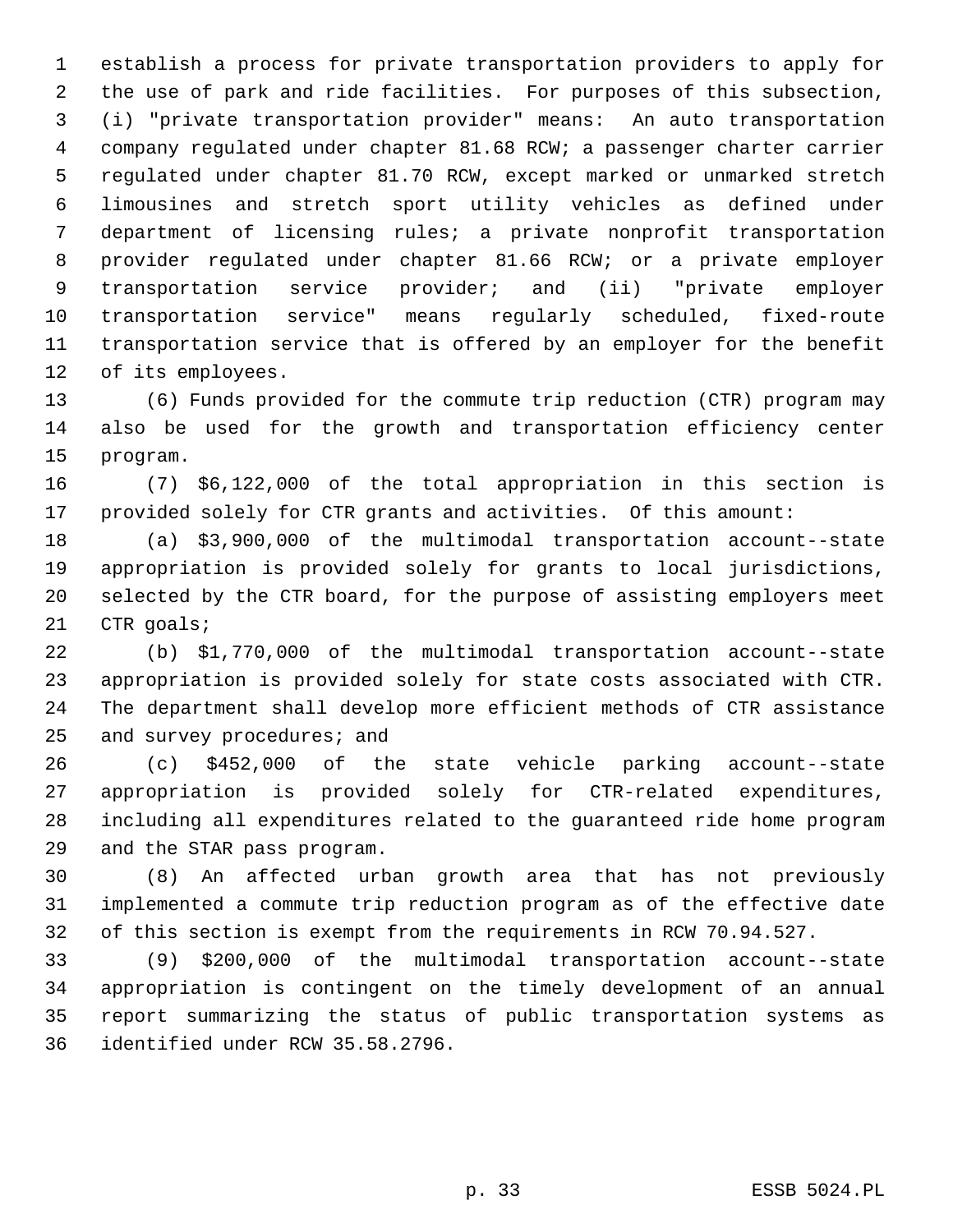1 NEW SECTION. **Sec. 221. FOR THE DEPARTMENT OF TRANSPORTATION--** 2 **MARINE--PROGRAM X**

3 Puget Sound Ferry Operations Account--State

 4 Appropriation . . . . . . . . . . . . . . . . . . . . . \$485,076,000 5 Puget Sound Ferry Operations Account--Private/Local

 6 Appropriation . . . . . . . . . . . . . . . . . . . . . . . \$121,000 7 TOTAL APPROPRIATION . . . . . . . . . . . . . . . . \$485,197,000

 8 The appropriations in this section are subject to the following 9 conditions and limitations:

10 (1) The office of financial management budget instructions require 11 agencies to recast enacted budgets into activities. The Washington 12 state ferries shall include a greater level of detail in its 2013-2015 13 supplemental and 2015-2017 omnibus transportation appropriations act 14 requests, as determined jointly by the office of financial management, 15 the Washington state ferries, and the transportation committees of the 16 legislature. This level of detail must include the administrative 17 functions in the operating as well as capital programs.

18 (2) Until a reservation system is operational on the San Juan 19 islands inter-island route, the department shall provide the same 20 priority loading benefits on the San Juan islands inter-island route to 21 home health care workers as are currently provided to patients 22 traveling for purposes of receiving medical treatment.

23 (3) For the 2013-2015 fiscal biennium, the department may enter 24 into a distributor controlled fuel hedging program and other methods of 25 hedging approved by the fuel hedging committee.

26 (4) \$112,342,000 of the Puget Sound ferry operations account--state 27 appropriation is provided solely for auto ferry vessel operating fuel 28 in the 2013-2015 fiscal biennium, which reflect cost savings from a 29 reduced biodiesel fuel requirement and, therefore, are contingent upon 30 the enactment of section 701 of this act. The amount provided in this 31 subsection represent the fuel budget for the purposes of calculating 32 any ferry fare fuel surcharge. The department shall develop a fuel 33 reduction plan to be submitted as part of its 2014 supplemental budget 34 proposal. The plan must include fuel saving proposals, such as vessel 35 modifications, vessel speed reductions, and changes to operating 36 procedures, along with anticipated fuel saving estimates.

37 (5) \$100,000 of the Puget Sound ferry operations account--state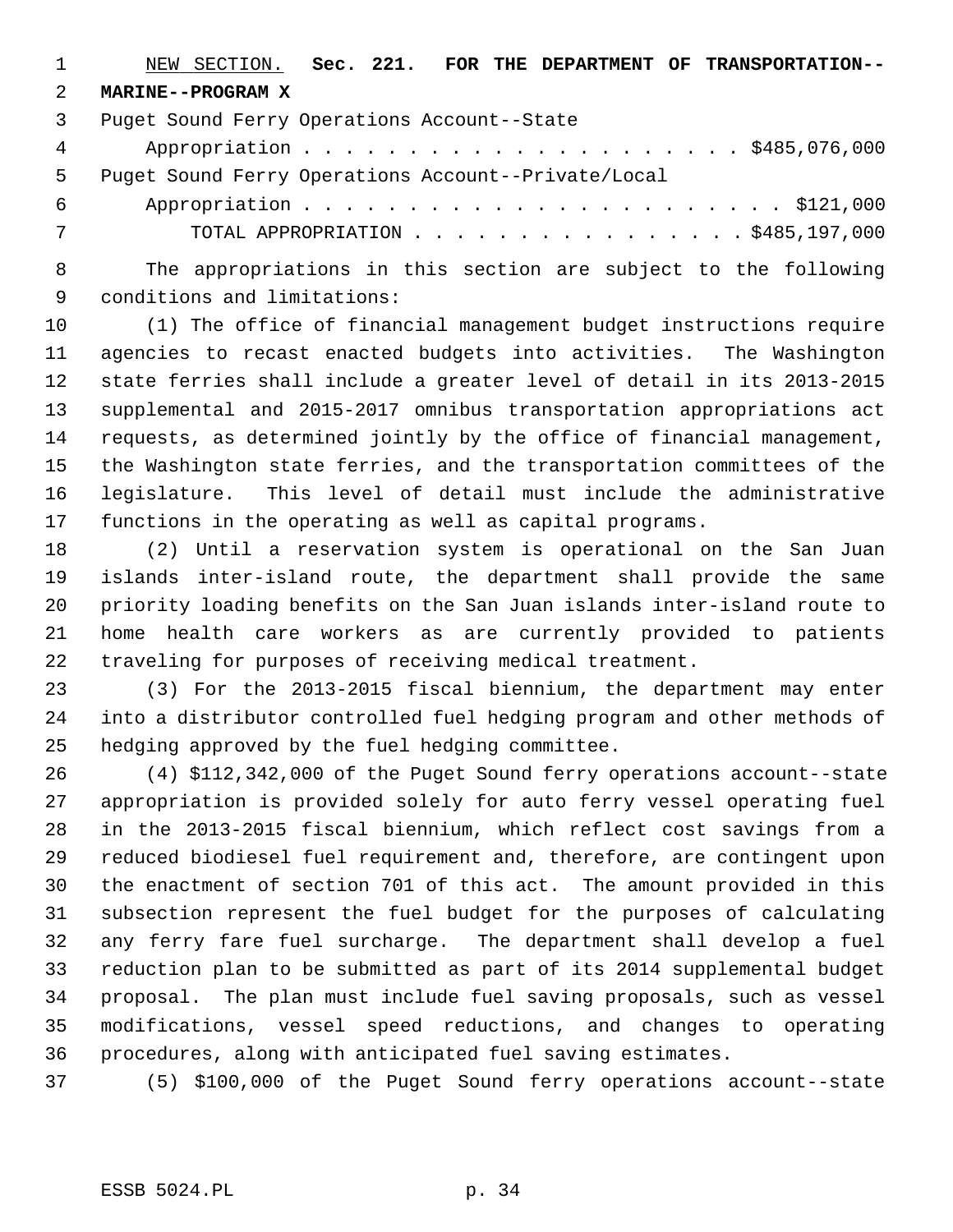1 appropriation is provided solely for the department's compliance with 2 its national pollution discharge elimination system permit.

 3 (6) When purchasing uniforms that are required by collective 4 bargaining agreements, the department shall contract with the lowest 5 cost provider.

 6 (7) \$3,049,000 of the Puget Sound ferry operations account--state 7 appropriation is provided solely for the operating program share of the 8 \$7,259,000 in lease payments for the ferry division's headquarters 9 building. Consistent with the 2012 facilities oversight plan, the 10 department shall strive to consolidate office space in downtown Seattle 11 by the end of 2015. The department shall consider renewing the lease 12 for the ferry division's current headquarters building only if the 13 lease rate is reduced at least fifty percent and analysis shows that 14 this is the least cost and risk option for the department. 15 Consolidation with other divisions or state agencies, or a reduction in 16 leased space, must also be considered as part of any headquarters lease 17 renewal analysis.

18 (8) \$5,000,000 of the Puget Sound ferry operations account--state 19 appropriation is provided solely for the purchase of a 2013-2015 marine 20 insurance policy. Within this amount, the department is expected to 21 purchase a policy with the lowest deductible possible, while 22 maintaining at least existing coverage levels for ferry vessels, and 23 providing coverage for all terminals.

# 24 NEW SECTION. **Sec. 222. FOR THE DEPARTMENT OF TRANSPORTATION--** 25 **RAIL--PROGRAM Y--OPERATING**

26 Multimodal Transportation Account--State

27 Appropriation . . . . . . . . . . . . . . . . . . . . . .\$32,924,000

28 The appropriations in this section are subject to the following 29 conditions and limitations:

30 (1) \$27,319,000 of the multimodal transportation account--state 31 appropriation is provided solely for the Amtrak service contract and 32 Talgo maintenance contract associated with providing and maintaining 33 state-supported passenger rail service. In recognition of the 34 increased costs the state is expected to absorb due to changes in 35 federal law, the department is directed to analyze the Amtrak contract 36 proposal and find cost saving alternatives. The department shall 37 report to the transportation committees of the legislature before the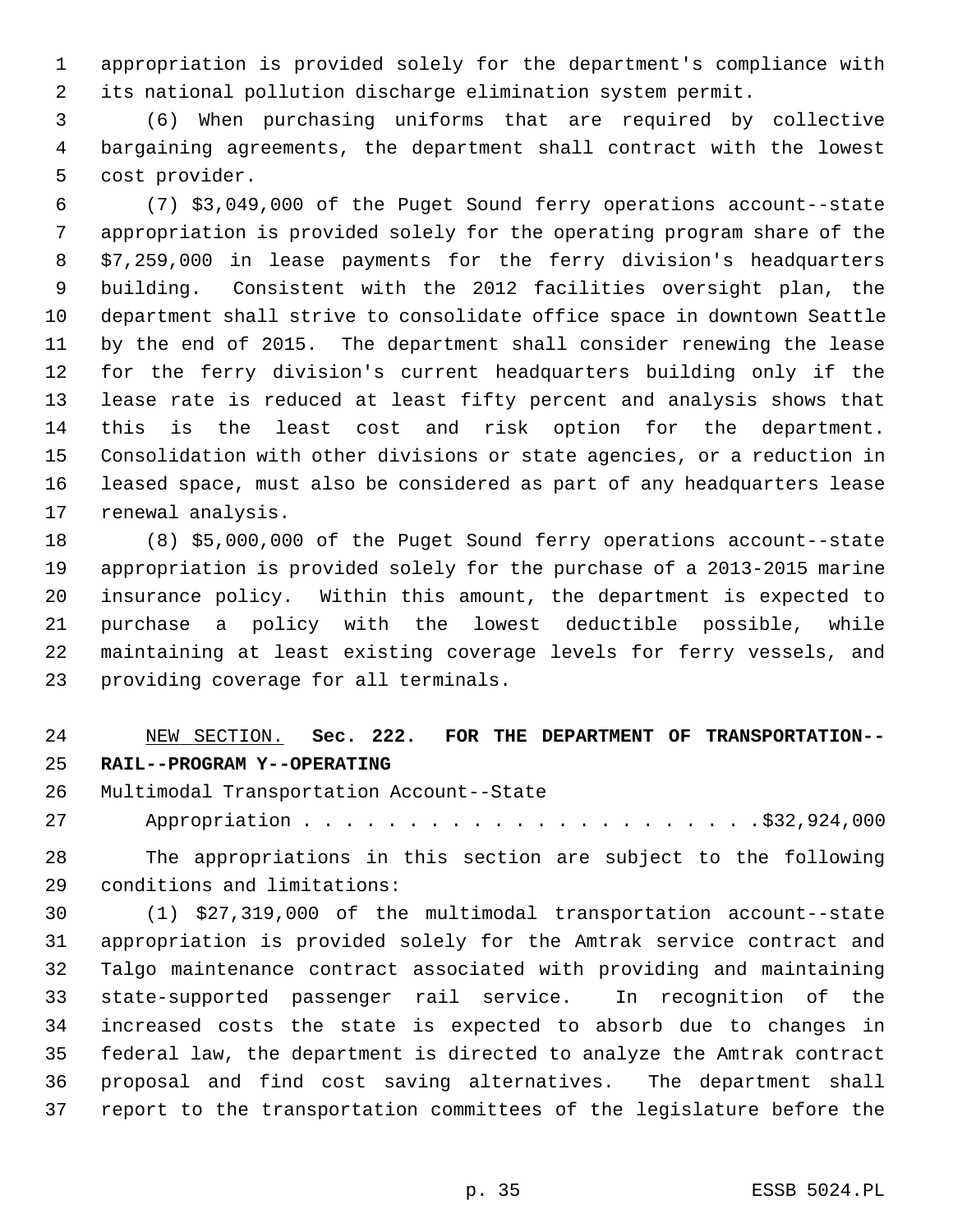1 2014 regular legislative session on its revisions to the Amtrak 2 contract, including a review of the appropriate costs within the 3 contract for concession services, policing, host railroad incentives, 4 and station services and staffing needs. Within thirty days of each 5 annual cost/revenue reconciliation under the Amtrak service contract, 6 the department shall report any changes that would affect the state 7 subsidy amount appropriated in this subsection.

8 (2) Amtrak Cascades runs may not be eliminated.

 9 (3) The department shall continue a pilot program by partnering 10 with the travel industry on the Amtrak Cascades service between 11 Vancouver, British Columbia, and Seattle to test opportunities for 12 increasing ridership, maximizing farebox recovery, and stimulating 13 private investment. The pilot program must run from December 31, 2013, 14 to December 31, 2014, and evaluate seasonal differences in the program 15 and the effect of advertising. The department may offer to Washington 16 universities an opportunity for business students to work as interns on 17 the analysis of the pilot program process and results. The department 18 shall report on the results of the pilot program to the office of 19 financial management and the legislature by January 31, 2015.

# 20 NEW SECTION. **Sec. 223. FOR THE DEPARTMENT OF TRANSPORTATION--** 21 **LOCAL PROGRAMS--PROGRAM Z--OPERATING**

|    |  |  |  |  |  |  |  |  | 22 Motor Vehicle Account--State Appropriation \$8,737,000   |
|----|--|--|--|--|--|--|--|--|-------------------------------------------------------------|
|    |  |  |  |  |  |  |  |  | 23 Motor Vehicle Account--Federal Appropriation \$2,567,000 |
| 24 |  |  |  |  |  |  |  |  | TOTAL APPROPRIATION $\ldots$ , \$11,304,000                 |

#### 25 **TRANSPORTATION AGENCIES--CAPITAL**

# 26 NEW SECTION. **Sec. 301. FOR THE FREIGHT MOBILITY STRATEGIC** 27 **INVESTMENT BOARD** 28 Freight Mobility Investment Account--State 29 Appropriation . . . . . . . . . . . . . . . . . . . . . .\$11,794,000 30 Freight Mobility Multimodal Account--State 31 Appropriation . . . . . . . . . . . . . . . . . . . . . . \$9,736,000 32 Freight Mobility Multimodal Account--Private/Local 33 Appropriation . . . . . . . . . . . . . . . . . . . . . . \$1,320,000 34 Highway Safety Account--State Appropriation . . . . . . . . .\$2,450,000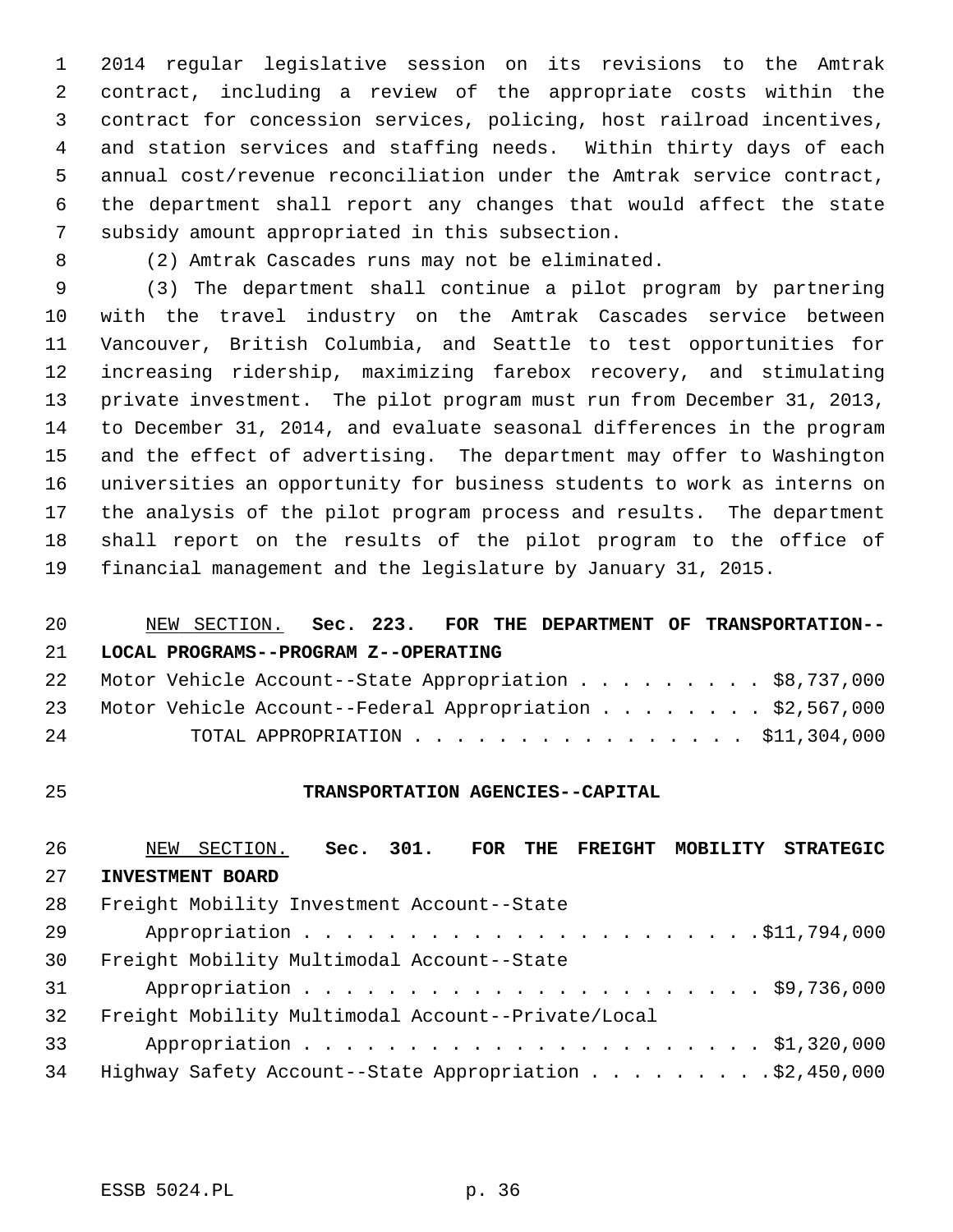| 1 Motor Vehicle Account--State Appropriation \$84,000      |
|------------------------------------------------------------|
| 2 Motor Vehicle Account--Federal Appropriation \$3,250,000 |
| $\mathcal{R}$                                              |

 4 The appropriations in this section are subject to the following 5 conditions and limitations: Except as provided otherwise in this 6 section, the total appropriation in this section is provided solely for 7 the implementation of chapter . . . (Substitute House Bill No. 1256), 8 Laws of 2013 (addressing project selection by the freight mobility 9 strategic investment board). If chapter . . . (Substitute House Bill 10 No. 1256), Laws of 2013 is not enacted by June 30, 2013, the amounts 11 provided in this section lapse.

12 NEW SECTION. **Sec. 302. FOR THE WASHINGTON STATE PATROL**

13 State Patrol Highway Account--State Appropriation . . . . . \$1,926,000 14 The appropriation in this section is subject to the following 15 conditions and limitations:

16 (1) \$200,000 of the state patrol highway account--state 17 appropriation is provided solely for unforeseen emergency repairs on 18 facilities.

19 (2) \$426,000 of the state patrol highway account--state 20 appropriation is provided solely for the replacement of the roofs of 21 the Marysville district office and vehicle inspection building and 22 Spokane East office.

23 (3) \$450,000 of the state patrol highway account--state 24 appropriation is provided solely for upgrades to scales at South Pasco, 25 Deer Park, and Kelso required to meet current certification 26 requirements.

27 (4) \$850,000 of the state patrol highway account--state 28 appropriation is provided solely for the replacement of the damaged and 29 unrepairable scale house at the Everett southbound I-5 weigh scales, 30 including equipment, weigh-in-motion technology, and an ALPR camera.

31 (5) The Washington state patrol, in cooperation with the Washington 32 state department of transportation, must study the federal funding 33 options available for weigh station construction and improvements on 34 the national highway system. A study report must be provided by July 35 1, 2014, to the office of financial management and the transportation 36 committees of the legislature with recommendations on utilizing federal 37 funds for weigh station projects.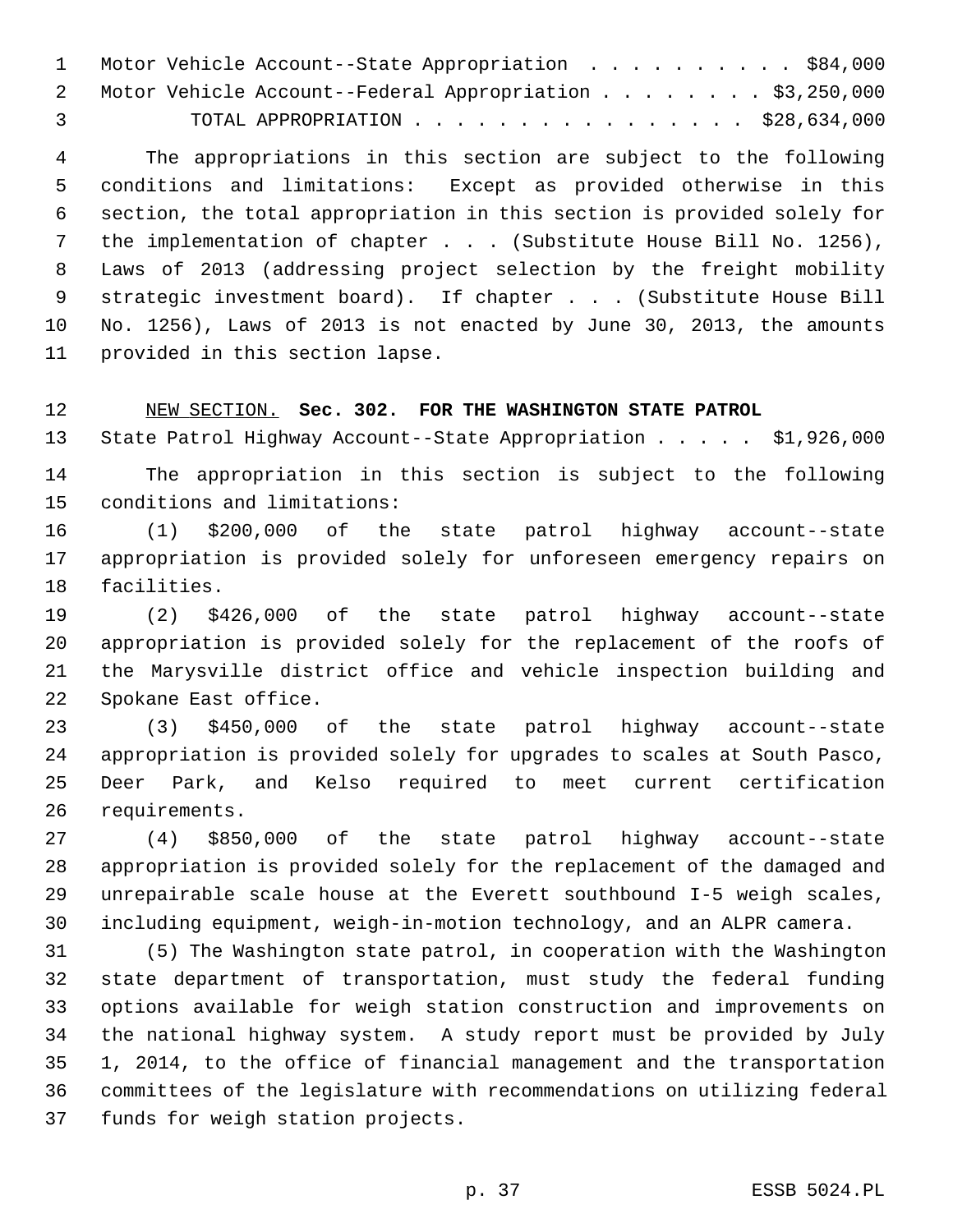| $\mathbf 1$    | NEW SECTION. Sec. 303. FOR THE COUNTY ROAD ADMINISTRATION BOARD       |
|----------------|-----------------------------------------------------------------------|
| 2              | Rural Arterial Trust Account--State                                   |
| 3              |                                                                       |
| $\overline{4}$ | Highway Safety Account--State Appropriation \$10,000,000              |
| 5              | Motor Vehicle Account--State Appropriation \$706,000                  |
| 6              | County Arterial Preservation Account--State                           |
| 7              |                                                                       |
| 8              | TOTAL APPROPRIATION \$76,600,000                                      |
| 9              | NEW SECTION. Sec. 304. FOR THE TRANSPORTATION IMPROVEMENT BOARD       |
| 10             | Small City Pavement and Sidewalk Account--State                       |
| 11             |                                                                       |
| 12             | Highway Safety Account--State Appropriation \$10,000,000              |
| 13             | Transportation Improvement Account--State                             |
| 14             |                                                                       |
| 15             | TOTAL APPROPRIATION $\ldots$ , \$187,725,000                          |
| 16             | The appropriations in this section are subject to the following       |
| 17             | and limitations: The highway safety account--state<br>conditions      |
| 18             | appropriation is provided solely for:                                 |
| 19             | (1) The arterial preservation program to help low tax-based,          |
| 20             | medium-sized cities preserve arterial pavements;                      |
| 21             | (2) The small city pavement program to help cities meet urgent        |
| 22             | preservation needs; and                                               |
| 23             | (3) The small city low-energy street light retrofit demonstration     |
| 24             | program.                                                              |
| 25             | NEW SECTION. Sec. 305. FOR THE DEPARTMENT OF TRANSPORTATION--         |
| 26             | FACILITIES--PROGRAM D--(DEPARTMENT OF TRANSPORTATION-ONLY PROJECTS)-- |
| 27             | <b>CAPITAL</b>                                                        |
| 28             | Transportation Partnership Account--State                             |
| 29             |                                                                       |
| 30             | Motor Vehicle Account--State Appropriation \$8,106,000                |
| 31             | TOTAL APPROPRIATION \$21,531,000                                      |
| 32             | The appropriations in this section are subject to the following       |
| 33             | conditions and limitations:                                           |
| 34             | (1) The legislature recognizes that the Marginal Way site (King       |
| 35             | county parcel numbers 3024049182 & 5367202525) is surplus state-owned |
| 36             | real property under the jurisdiction of the department and that the   |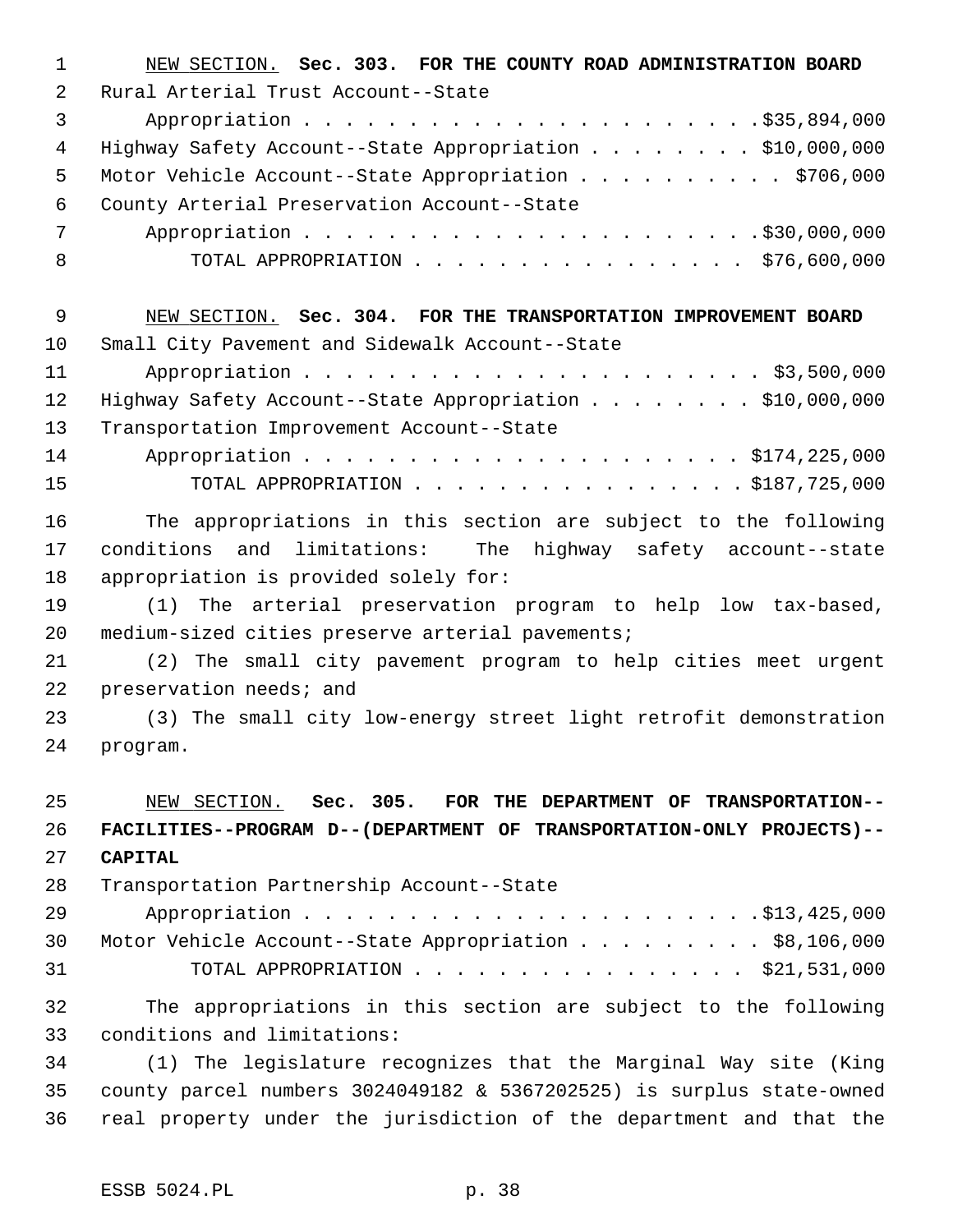1 public would benefit significantly if this site is used to provide 2 important social services. Therefore, the legislature declares that 3 committing the Marginal Way site to this use is consistent with the 4 public interest.

 5 Pursuant to RCW 47.12.063, the department shall work with the owner 6 of King county parcel number 7643400010, which abuts both parcels of 7 the Marginal Way site, and shall convey the Marginal Way site to that 8 abutting property owner for the appraised fair market value of the 9 parcels, the proceeds of which must be deposited in the motor vehicle 10 fund. The conveyance is conditional upon the purchaser's agreement to 11 commit the use of the Marginal Way site to operations with the goal of 12 ending hunger in western Washington. The department may not make this 13 conveyance before September 1, 2013, and may not make this conveyance 14 after January 15, 2014.

15 The Washington department of transportation is not responsible for 16 any costs associated with the cleanup or transfer of the Marginal Way 17 site.

18 (2) \$13,425,000 of the transportation partnership account--state 19 appropriation is provided solely for the construction of a new traffic 20 management and emergency operations center on property owned by the 21 department on Dayton Avenue in Shoreline (project 100010T). Consistent 22 with the office of financial management's 2012 study, it is the intent 23 of the legislature to appropriate no more than \$15,000,000 for the 24 total construction costs. The department shall report to the 25 transportation committees of the legislature and the office of 26 financial management by June 30, 2014, on the progress of the 27 construction of the traffic management and emergency operations center, 28 including a schedule for terminating the current lease of the Goldsmith 29 building in Seattle.

### 30 NEW SECTION. **Sec. 306. FOR THE DEPARTMENT OF TRANSPORTATION--** 31 **IMPROVEMENTS--PROGRAM I**

| 32 | Multimodal Transportation Account--State                      |
|----|---------------------------------------------------------------|
| 33 |                                                               |
| 34 | Transportation Partnership Account--State                     |
| 35 |                                                               |
| 36 | Motor Vehicle Account--State Appropriation \$61,508,000       |
|    | 37 Motor Vehicle Account--Federal Appropriation \$473,359,000 |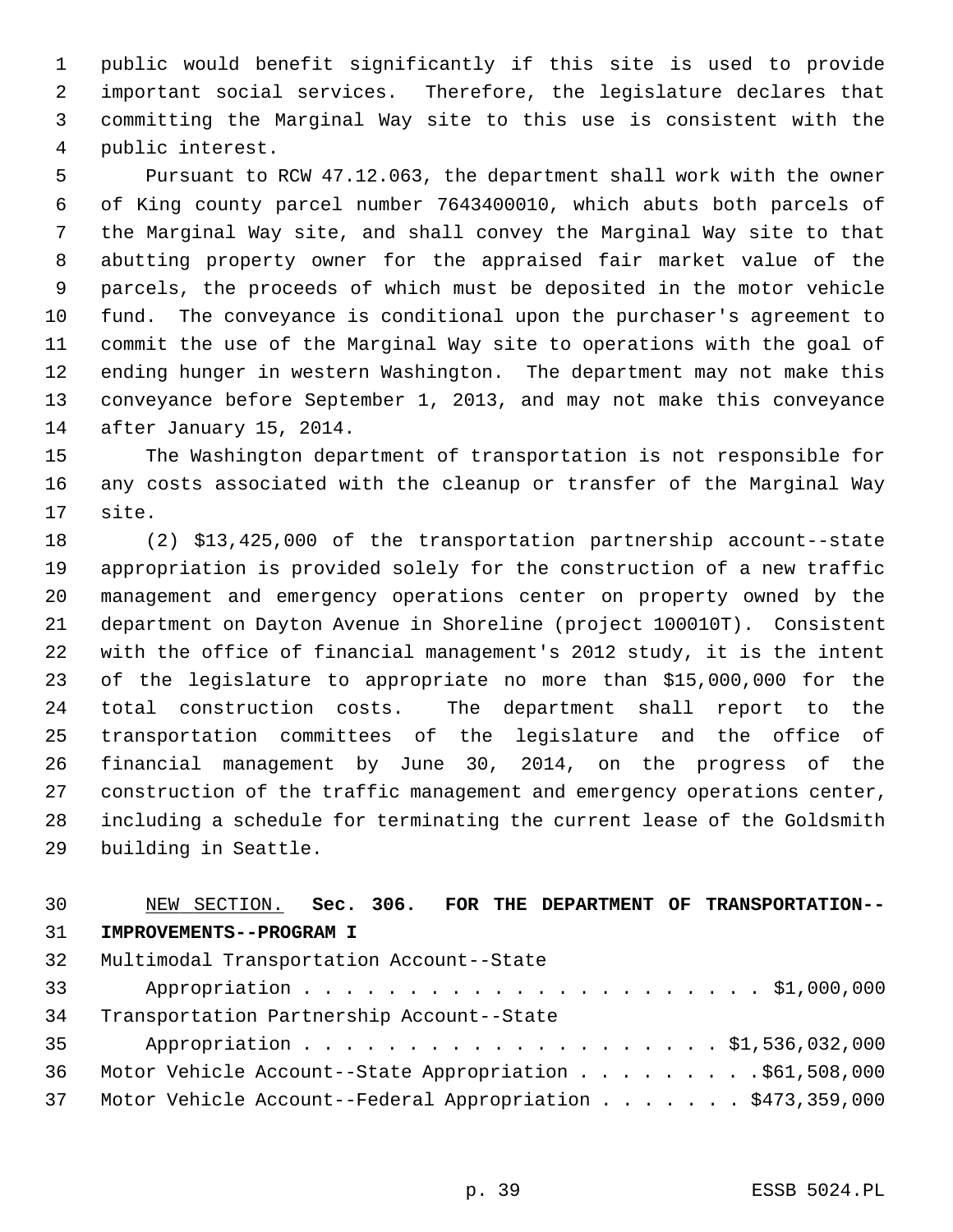|               | Motor Vehicle Account--Private/Local Appropriation \$208,452,000 |
|---------------|------------------------------------------------------------------|
| $\mathcal{L}$ | Transportation 2003 Account (Nickel Account)--State              |
| 3             |                                                                  |
| 4             | State Route Number 520 Corridor Account--State                   |
| 5             |                                                                  |
| 6             | State Route Number 520 Corridor Account--Federal                 |
| 7             |                                                                  |
| 8             |                                                                  |
| -9            | TOTAL APPROPRIATION \$3,559,933,000                              |
|               |                                                                  |

10 The appropriations in this section are subject to the following 11 conditions and limitations:

12 (1) Except as provided otherwise in this section, the entire 13 transportation 2003 account (nickel account) appropriation and the 14 entire transportation partnership account appropriation are provided 15 solely for the projects and activities as listed by fund, project, and 16 amount in LEAP Transportation Document 2013-1 as developed April 23, 17 2013, Program - Highway Improvement Program (I). However, limited 18 transfers of specific line-item project appropriations may occur 19 between projects for those amounts listed subject to the conditions and 20 limitations in section 603 of this act.

21 (2) Except as provided otherwise in this section, the entire motor 22 vehicle account--state appropriation and motor vehicle account--federal 23 appropriation are provided solely for the projects and activities 24 listed in LEAP Transportation Document 2013-2 ALL PROJECTS as developed 25 April 23, 2013, Program - Highway Improvement Program (I). It is the 26 intent of the legislature to direct the department to give first 27 priority of federal funds gained through efficiencies or the 28 redistribution process to the "Contingency (Unfunded) Highway 29 Preservation Projects" as identified in LEAP Transportation Document 30 2013-2 ALL PROJECTS as developed April 23, 2013, Program - Highway 31 Preservation Program (P). However, no additional federal funds may be 32 allocated to the I-5/Columbia River Crossing project (400506A).

33 (3) Within the motor vehicle account--state appropriation and 34 motor vehicle account--federal appropriation, the department may 35 transfer funds between programs I and P, except for funds that are 36 otherwise restricted in this act.

37 (4) The transportation 2003 account (nickel account)--state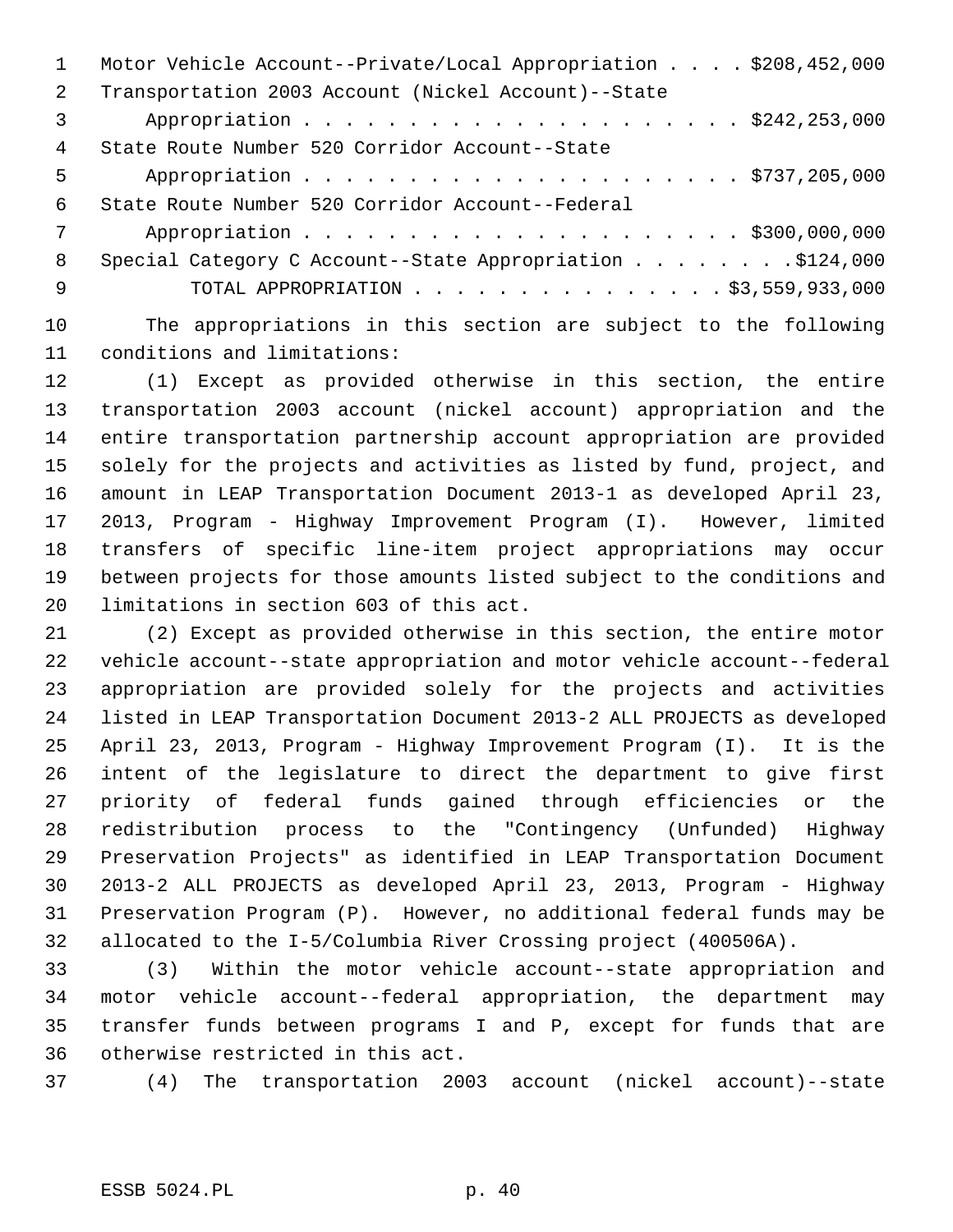1 appropriation includes up to \$217,604,000 in proceeds from the sale of 2 bonds authorized by RCW 47.10.861.

 3 (5) The transportation partnership account--state appropriation 4 includes up to \$1,156,217,000 in proceeds from the sale of bonds 5 authorized in RCW 47.10.873.

 6 (6) The motor vehicle account--state appropriation includes up to 7 \$30,000,000 in proceeds from the sale of bonds authorized in RCW 8 47.10.843.

 9 (7)(a) \$1,334,000 of the transportation partnership account--state 10 appropriation, \$48,433,500 of the motor vehicle account--private/local 11 appropriation, and \$32,020,000 of the motor vehicle account--federal 12 appropriation are provided solely for the I-5/Columbia River Crossing 13 project (400506A). The federal funds appropriated in this subsection 14 reflect the maximum amount of federal funds that may be allocated to 15 this project. Section 603 of this act does not apply to the I-16 5/Columbia River Crossing project (400506A) and, therefore, funds shall 17 not be transferred to this project. Of the amounts appropriated in 18 this subsection, \$1,254,000 of the transportation partnership account-- 19 state appropriation, \$30,099,000 of the motor vehicle account--federal 20 appropriation, and \$45,528,000 of the motor vehicle account-- 21 private/local appropriation in this subsection are held in unallotted 22 status and are contingent upon the United States coast guard approving 23 the I-5/Columbia River Crossing project's permit. If the permit is 24 approved, the director of the office of financial management may allot 25 the funds. If the permit is not approved, the appropriations in this 26 subsection must be put into allotted status by the director of the 27 office of financial management and may be used only for the development 28 of a new supplemental environmental impact statement to redesign the 29 Interstate 5 bridge between Washington and Oregon in accordance with 30 the requirements of the United States coast guard. The department 31 shall not submit the supplemental environmental impact statement to the 32 appropriate federal agencies for approval until July 1, 2014.

33 (b) It is the intent of the legislature that Washington and Oregon 34 have equal funding commitments and equal total expenditures to date on 35 the shared components of the I-5/Columbia River Crossing project. The 36 department shall provide a quarterly report on this project beginning 37 September 30, 2013. The report must include: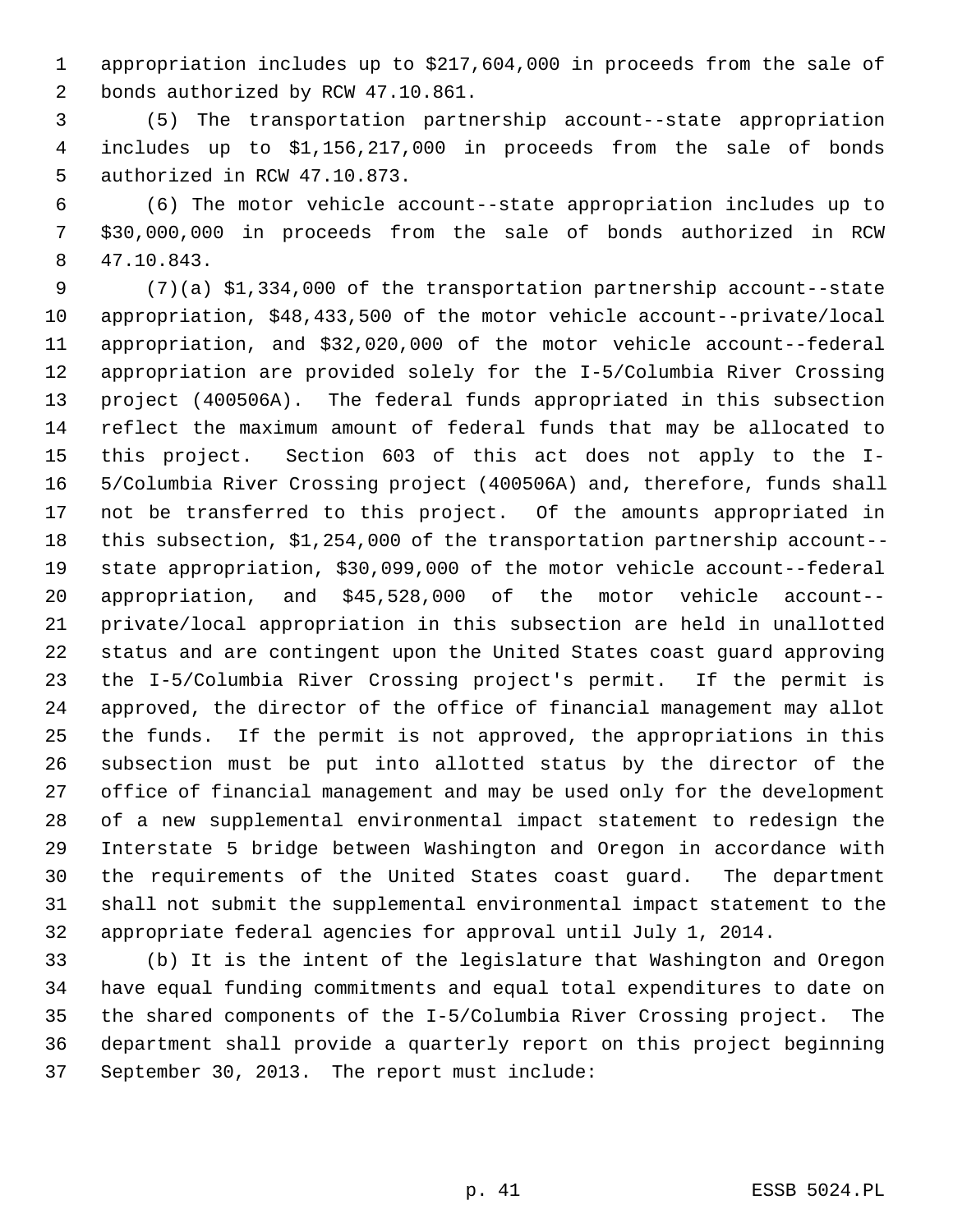1 (i) An update on preliminary engineering and right-of-way 2 acquisition for the previous quarter;

 3 (ii) Planned objectives for right-of-way and preliminary 4 engineering for the ensuing quarter;

 5 (iii) An updated comparison of the total appropriation authority 6 for the project by state;

 7 (iv) An updated comparison of the total expenditures to date on the 8 project by state; and

 9 (v) The committed funding provided by the state of Oregon to right-10 of-way acquisition.

11 (8)(a) \$5,000,000 of the motor vehicle account--federal 12 appropriation and \$200,000 of the motor vehicle account--state 13 appropriation are provided solely for the I-90 Comprehensive Tolling 14 Study and Environmental Review project (100067T). The department shall 15 prepare a detailed environmental impact statement that complies with 16 the national environmental policy act regarding tolling Interstate 90 17 between Interstate 5 and Interstate 405 for the purposes of both 18 managing traffic and providing funding for the construction of the 19 unfunded state route number 520 from Interstate 5 to Medina project. 20 As part of the preparation of the statement, the department must review 21 any impacts to the network of highways and roads surrounding Lake 22 Washington. In developing this statement, the department must provide 23 significant outreach to potential affected communities. The department 24 may consider traffic management options that extend as far east as 25 Issaquah.

26 (b)(i) As part of the project in this subsection (8), the 27 department shall perform a study of all funding alternatives to tolling 28 Interstate 90 to provide funding for construction of the unfunded state 29 route number 520 and explore and evaluate options to mitigate the 30 effect of tolling on affected residents and all other users of the 31 network of highways and roads surrounding Lake Washington including, 32 but not limited to:

33 (A) Allowing all Washington residents to traverse a portion of the 34 tolled section of Interstate 90 without paying a toll. Residents may 35 choose either (I) the portion of Interstate 90 between the easternmost 36 landing west of Mercer Island and the westernmost landing on Mercer 37 Island, or (II) the portion of Interstate 90 between the westernmost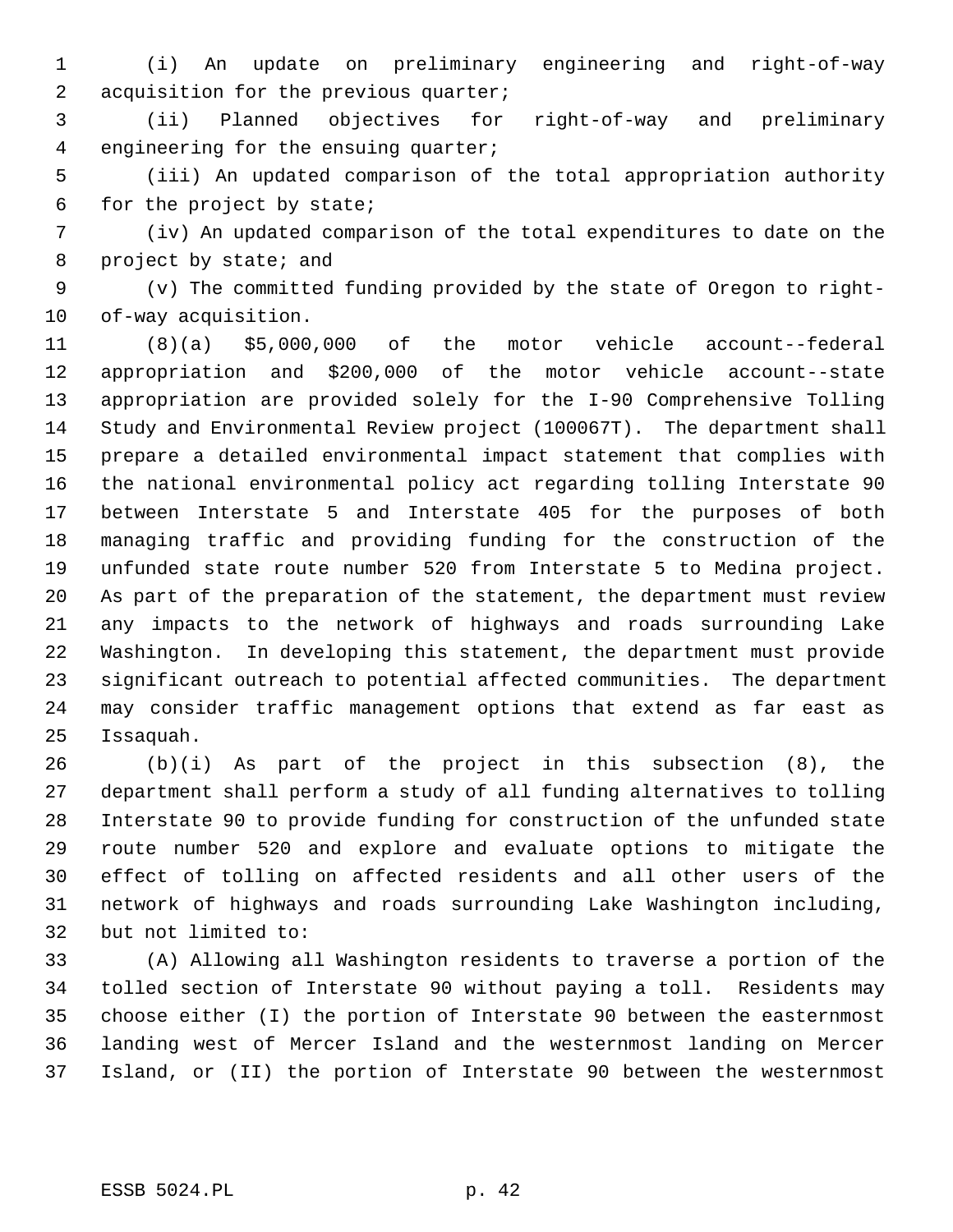1 landing east of Mercer Island and the easternmost landing on Mercer 2 Island;

 3 (B) Assessing a toll only when a driver traverses, in either 4 direction, the entire portion of Interstate 90 between the easternmost 5 landing west of Mercer Island and the westernmost landing east of 6 Mercer Island; and

 7 (C) Allowing affected residents to choose one portion of the tolled 8 section of Interstate 90 upon which they may travel without paying a 9 toll. Residents may choose either (I) the portion of Interstate 90 10 between the easternmost landing west of Mercer Island and the 11 westernmost landing on Mercer Island, or (II) the portion of Interstate 12 90 between the westernmost landing east of Mercer Island and the 13 easternmost landing on Mercer Island.

14 (ii) The department may also consider any alternative mitigation 15 options that conform to the purpose of this subsection (8).

16 (iii) For the purposes of this subsection (8), "affected resident" 17 means anyone who must use a portion of Interstate 90 west of Interstate 18 405 upon which tolling is considered in order to access necessary 19 medical services, such as a hospital.

20 (9) \$541,901,000 of the transportation partnership account--state 21 appropriation, \$144,954,000 of the motor vehicle account--federal 22 appropriation, \$129,779,000 of the motor vehicle account--private/local 23 appropriation, and \$78,004,000 of the transportation 2003 account 24 (nickel account)--state appropriation are provided solely for the SR 25 99/Alaskan Way Viaduct - Replacement project (809936Z).

26 (10) The department shall reconvene an expert review panel of no 27 more than three members as described under RCW 47.01.400 for the 28 purpose of updating the work that was previously completed by the panel 29 on the Alaskan Way viaduct replacement project and to ensure that an 30 appropriate and viable financial plan is created and regularly 31 reviewed. The expert review panel must be selected cooperatively by 32 the chairs of the senate and house of representatives transportation 33 committees, the secretary of transportation, and the governor. The 34 expert review panel must report findings and recommendations to the 35 transportation committees of the legislature, the governor's Alaskan 36 Way viaduct project oversight committee, and the transportation 37 commission annually until the project is operationally complete. This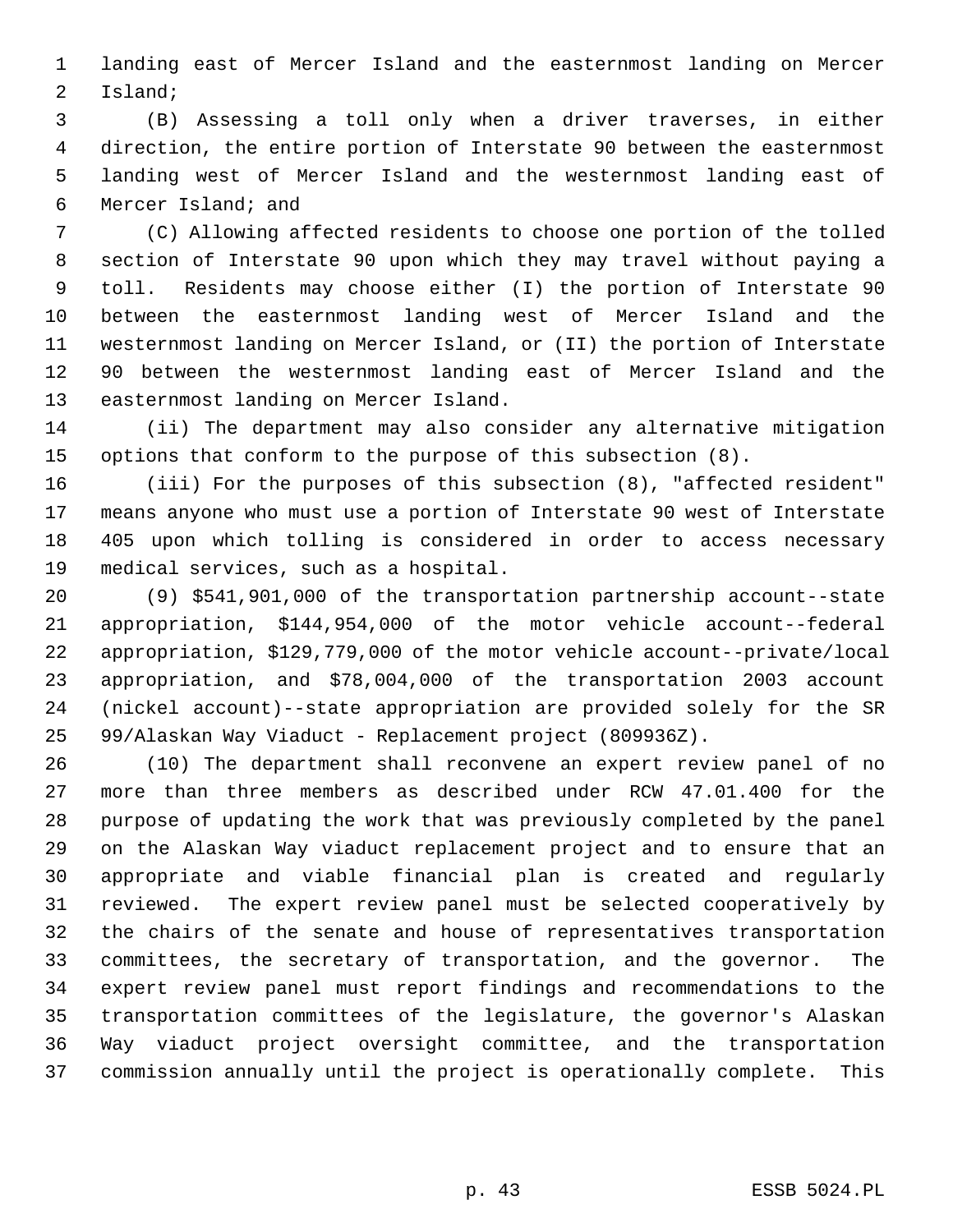1 subsection takes effect if chapter ... (Substitute House Bill No. 2 1957), Laws of 2013 is not enacted by June 30, 2013.

 3 (11) \$7,408,000 of the transportation partnership account--state 4 appropriation, \$14,594,000 of the transportation 2003 account (nickel 5 account)--state appropriation, \$3,730,000 of the motor vehicle 6 account--state appropriation, \$1,000,000 of the multimodal 7 transportation account--state appropriation, and \$41,395,000 of the 8 motor vehicle account--federal appropriation are provided solely for 9 the US 395/North Spokane Corridor projects (600010A & 600003A). Any 10 future savings on the projects must stay on the US 395/Interstate 90 11 corridor and be made available to the current phase of the North 12 Spokane corridor projects or any future phase of the projects.

13 (12) \$114,369,000 of the transportation partnership account--state 14 appropriation and \$53,755,000 of the transportation 2003 account 15 (nickel account)--state appropriation are provided solely for the I-16 405/Kirkland Vicinity Stage 2 - Widening project (8BI1002). This 17 project must be completed as soon as practicable as a design-build 18 project. Any future savings on this project or other Interstate 405 19 corridor projects must stay on the Interstate 405 corridor and be made 20 available to either the I-405/SR 167 Interchange - Direct Connector 21 project (140504C) or the I-405 Renton to Bellevue project.

22 (13)(a) The SR 520 Bridge Replacement and HOV project (0BI1003) is 23 supported over time from multiple sources, including a \$300,000,000 24 TIFIA loan, \$819,524,625 in Garvee bonds, toll revenues, state bonds, 25 interest earnings, and other miscellaneous sources.

26 (b) The state route number 520 corridor account--state 27 appropriation includes up to \$668,142,000 in proceeds from the sale of 28 bonds authorized in RCW 47.10.879 and 47.10.886.

29 (c) The state route number 520 corridor account--federal 30 appropriation includes up to \$300,000,000 in proceeds from the sale of 31 bonds authorized in RCW 47.10.879 and 47.10.886.

32 (d) \$153,124,000 of the transportation partnership account--state 33 appropriation, \$300,000,000 of the state route number 520 corridor 34 account--federal appropriation, and \$737,205,000 of the state route 35 number 520 corridor account--state appropriation are provided solely 36 for the SR 520 Bridge Replacement and HOV project (0BI1003). Of the 37 amounts appropriated in this subsection (13)(d), \$105,085,000 of the 38 state route number 520 corridor account--federal appropriation and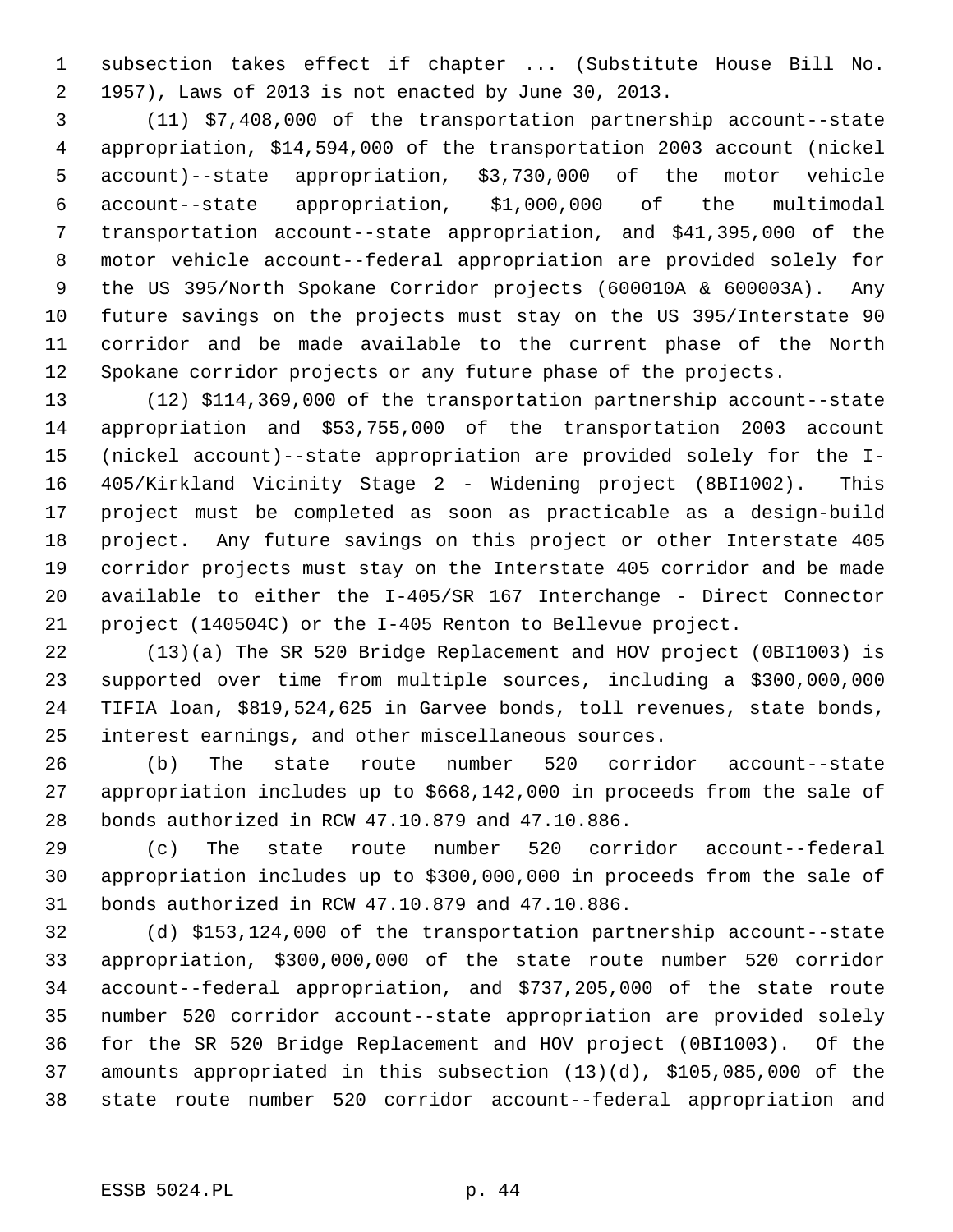1 \$227,415,000 of the state route number 520 corridor account--state 2 appropriation must be put into unallotted status and are subject to 3 review by the office of financial management. The director of the 4 office of financial management shall consult with the joint 5 transportation committee prior to making a decision to allot these 6 funds.

 7 (e) When developing the financial plan for the project, the 8 department shall assume that all maintenance and operation costs for 9 the new facility are to be covered by tolls collected on the toll 10 facility and not by the motor vehicle account.

11 (14) \$1,100,000 of the motor vehicle account--federal appropriation 12 is provided solely for the 31st Ave SW Overpass Widening and 13 Improvement project (L1100048).

14 (15) \$22,602,000 of the motor vehicle account--state appropriation 15 is provided solely to advance the design, preliminary engineering, and 16 rights-of-way acquisition for the priority projects identified in LEAP 17 Transportation Document 2013-3 as developed April 23, 2013. Funds must 18 be used to advance the emergent, initial development of these projects 19 for the purpose of expediting delivery of the associated major 20 investments when funding for such investments becomes available. 21 Funding may be reallocated between projects to maximize the 22 accomplishment of design and preliminary engineering work and 23 rights-of-way acquisition, provided that all projects are addressed. 24 It is the intent of the legislature that, while seeking to maximize the 25 outcomes in this section, the department shall provide for continuity 26 of both the state and consulting engineer workforce, while 27 strategically utilizing private sector involvement to ensure 28 consistency with the department's business plan for staffing in the 29 highway construction program in the current fiscal biennium.

30 (16) If a planned roundabout in the vicinity of state route number 31 526 and 84th Street SW would divert commercial traffic onto 32 neighborhood streets, the department may not proceed with improvements 33 at state route number 526 and 84th Street SW until the traffic impacts 34 in the vicinity of state route number 526 and 40th Avenue West are 35 addressed.

36 (17) The legislature finds that there are sixteen companies 37 involved in wood preserving in the state that employ four hundred 38 workers and have an annual payroll of fifteen million dollars. Prior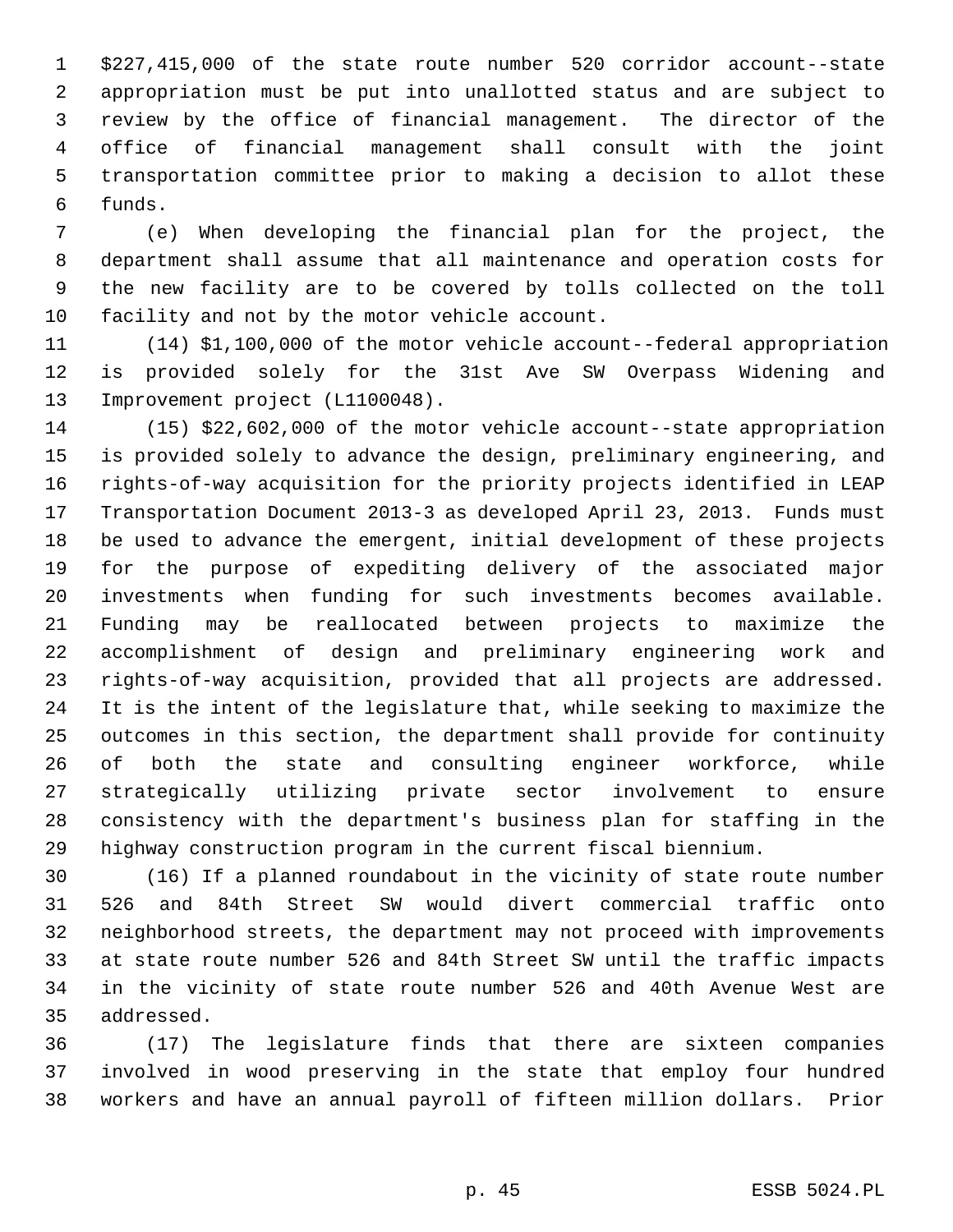1 to the department's switch to steel guardrails, ninety percent of the 2 twenty-five hundred mile guardrail system was constructed of preserved 3 wood and one hundred ten thousand wood guardrail posts were produced 4 annually for state use. Moreover, the policy of using steel posts 5 requires the state to use imported steel. Given these findings, where 6 practicable, and until June 30, 2015, the department shall include the 7 design option to use wood guardrail posts, in addition to steel posts, 8 in new guardrail installations. The selection of posts must be 9 consistent with the agency design manual policy that existed before 10 December 2009.

11 (18) The legislature finds that "right-sizing" is a lean, 12 metric-based approach to determining project investments. This concept 13 entails compromise between project cost and design, incorporating local 14 community needs, desired outcomes, and available funding. Furthermore, 15 the legislature finds that the concepts and principles the department 16 has utilized in the safety analyst program have been effective tools to 17 prioritize projects and reduce project costs. Therefore, the 18 department shall establish a pilot project on the SR 3/Belfair Bypass 19 - New Alignment (300344C) to begin implementing the concept of 20 "right-sizing" in the highway construction program.

21 (19) For urban corridors that are all or partially within a 22 metropolitan planning organization boundary, for which the department 23 has not initiated environmental review, and that require an 24 environmental impact statement, at least one alternative must be 25 consistent with the goals set out in RCW 47.01.440.

26 (20) The department shall itemize all future requests for the 27 construction of buildings on a project list and submit them through the 28 transportation executive information system as part of the department's 29 2014 budget submittal. It is the intent of the legislature that new 30 facility construction must be transparent and not appropriated within 31 larger highway construction projects.

32 (21) \$28,963,000 of the motor vehicle account--state appropriation 33 is provided solely for improvement program support activities 34 (095901X). \$18,000,000 of this amount must be held in unallotted 35 status until the office of financial management certifies that the 36 department's 2014 supplemental budget request conforms to the terms of 37 subsection (20) of this section.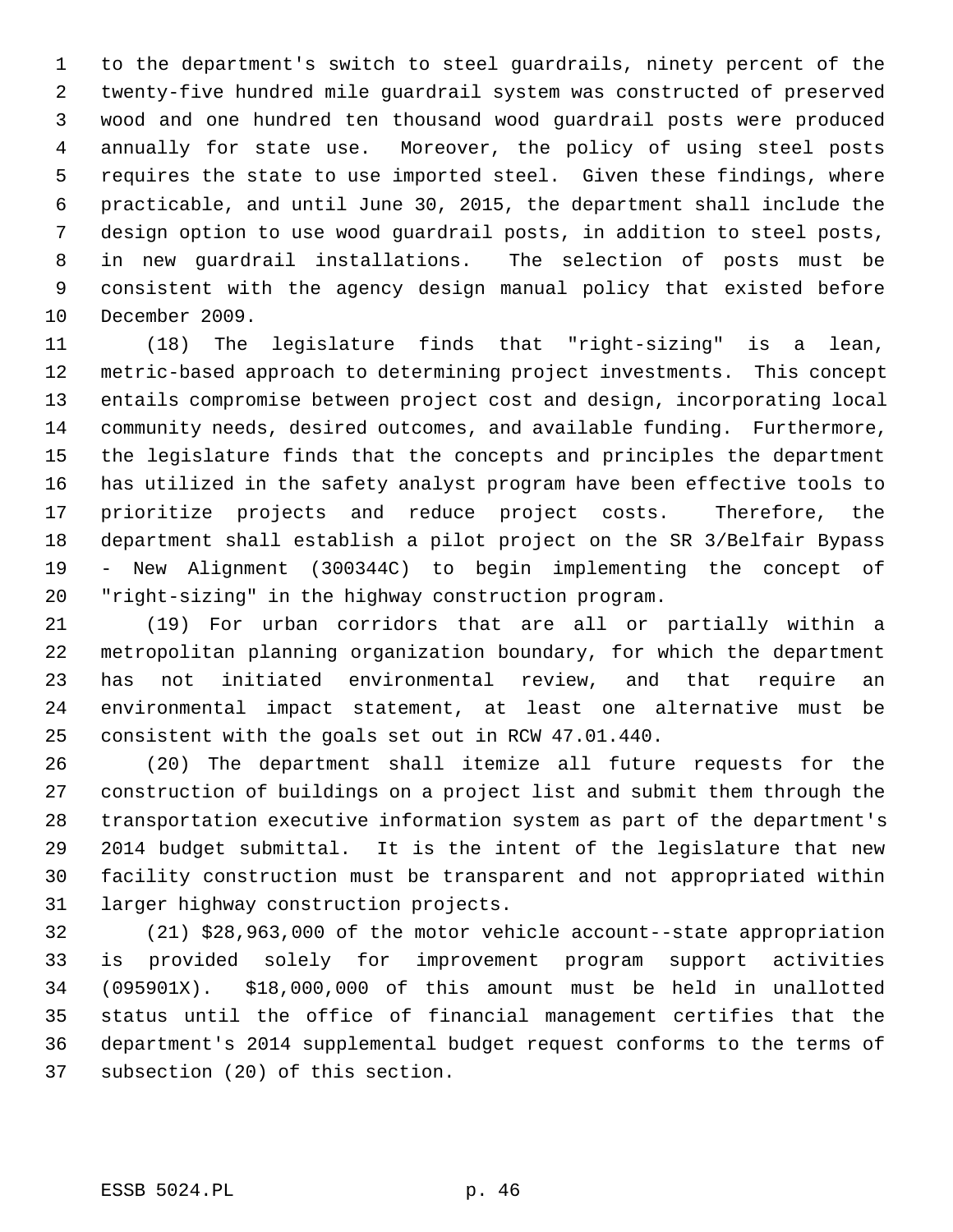1 (22) The department shall report to the chairs of the senate 2 transportation committee and the house of representatives 3 transportation committee whenever the department is in negotiations to 4 provide a public or private entity mitigation for ten million dollars 5 or more.

 6 (23) Any new advisory group that the department convenes during the 7 2013-2015 fiscal biennium must be representative of the interests of 8 the entire state of Washington.

# 9 NEW SECTION. **Sec. 307. FOR THE DEPARTMENT OF TRANSPORTATION--** 10 **PRESERVATION--PROGRAM P**

11 Transportation Partnership Account--State

| 12 |                                                                 |
|----|-----------------------------------------------------------------|
| 13 | Highway Safety Account--State Appropriation \$10,000,000        |
| 14 | Motor Vehicle Account--State Appropriation \$58,503,000         |
| 15 | Motor Vehicle Account--Federal Appropriation \$580,062,000      |
| 16 | Motor Vehicle Account--Private/Local Appropriation \$11,270,000 |
| 17 | Transportation 2003 Account (Nickel Account)--State             |
| 18 |                                                                 |
| 19 | TOTAL APPROPRIATION $\ldots$ , \$698,600,000                    |

20 The appropriations in this section are subject to the following 21 conditions and limitations:

22 (1) Except as provided otherwise in this section, the entire 23 transportation 2003 account (nickel account) appropriation and the 24 entire transportation partnership account appropriation are provided 25 solely for the projects and activities as listed by fund, project, and 26 amount in LEAP Transportation Document 2013-1 as developed April 23, 27 2013, Program - Highway Preservation Program (P). However, limited 28 transfers of specific line-item project appropriations may occur 29 between projects for those amounts listed subject to the conditions and 30 limitations in section 603 of this act.

31 (2) Except as provided otherwise in this section, the entire motor 32 vehicle account--state appropriation and motor vehicle account--federal 33 appropriation are provided solely for the projects and activities 34 listed in LEAP Transportation Document 2013-2 ALL PROJECTS as developed 35 April 23, 2013, Program - Highway Preservation Program (P). It is the 36 intent of the legislature to direct the department to give first 37 priority of federal funds gained through efficiencies or the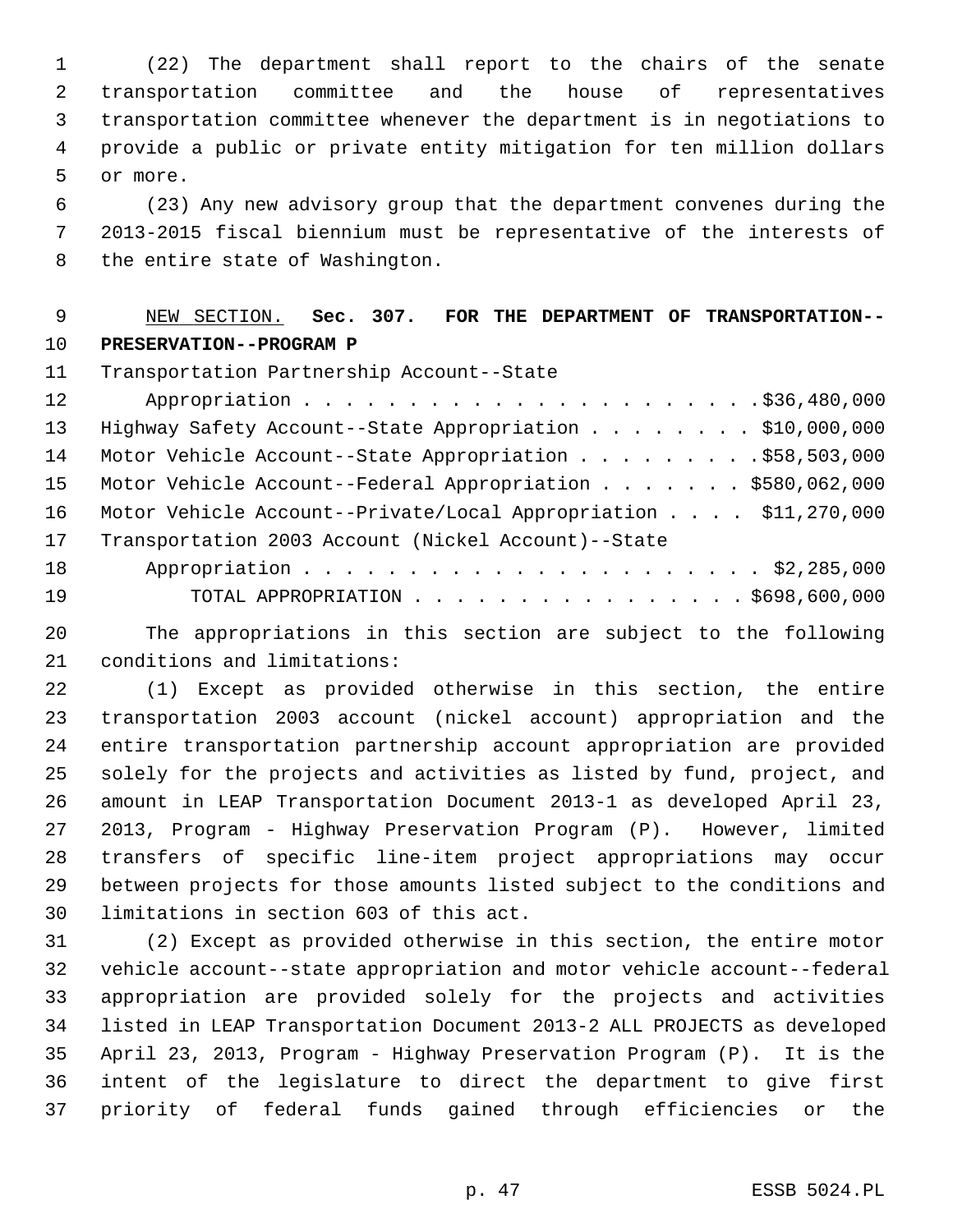1 redistribution process to the "Contingency (Unfunded) Highway 2 Preservation Projects" as identified in LEAP Transportation Document 3 2013-2 ALL PROJECTS as developed April 23, 2013, Program - Highway 4 Preservation Program (P). However, no additional federal funds may be 5 allocated to the I-5/Columbia River Crossing project (400506A).

 6 (3) Within the motor vehicle account--state appropriation and motor 7 vehicle account--federal appropriation, the department may transfer 8 funds between programs I and P, except for funds that are otherwise 9 restricted in this act.

10 (4) \$27,278,000 of the motor vehicle account--federal appropriation 11 and \$1,141,000 of the motor vehicle account--state appropriation are 12 provided solely for the SR 167/Puyallup River Bridge Replacement 13 project (316725A). This project must be completed as a design-build 14 project. The department must work with local jurisdictions and the 15 community during the environmental review process to develop 16 appropriate esthetic design elements, at no additional cost to the 17 department, and traffic management plans pertaining to this project. 18 The department must report to the transportation committees of the 19 legislature on estimated cost and/or time savings realized as a result 20 of using the design-build process.

21 (5) The department shall examine the use of electric arc furnace 22 slag for use as an aggregate for new roads and paving projects in high 23 traffic areas and report back to the legislature on its current use in 24 other areas of the country and any characteristics that can provide 25 greater wear resistance and skid resistance in new pavement 26 construction.

# 27 NEW SECTION. **Sec. 308. FOR THE DEPARTMENT OF TRANSPORTATION--** 28 **TRAFFIC OPERATIONS--PROGRAM Q--CAPITAL**

|    | 29 Motor Vehicle Account--State Appropriation \$3,194,000   |  |
|----|-------------------------------------------------------------|--|
|    | 30 Motor Vehicle Account--Federal Appropriation \$7,959,000 |  |
| 31 | TOTAL APPROPRIATION $\ldots$ , \$11,153,000                 |  |

32 The appropriations in this section are subject to the following 33 conditions and limitations: \$694,000 of the motor vehicle account-- 34 state appropriation is provided solely for project 000005Q as state 35 matching funds for federally selected competitive grants or 36 congressional earmark projects. These moneys must be placed into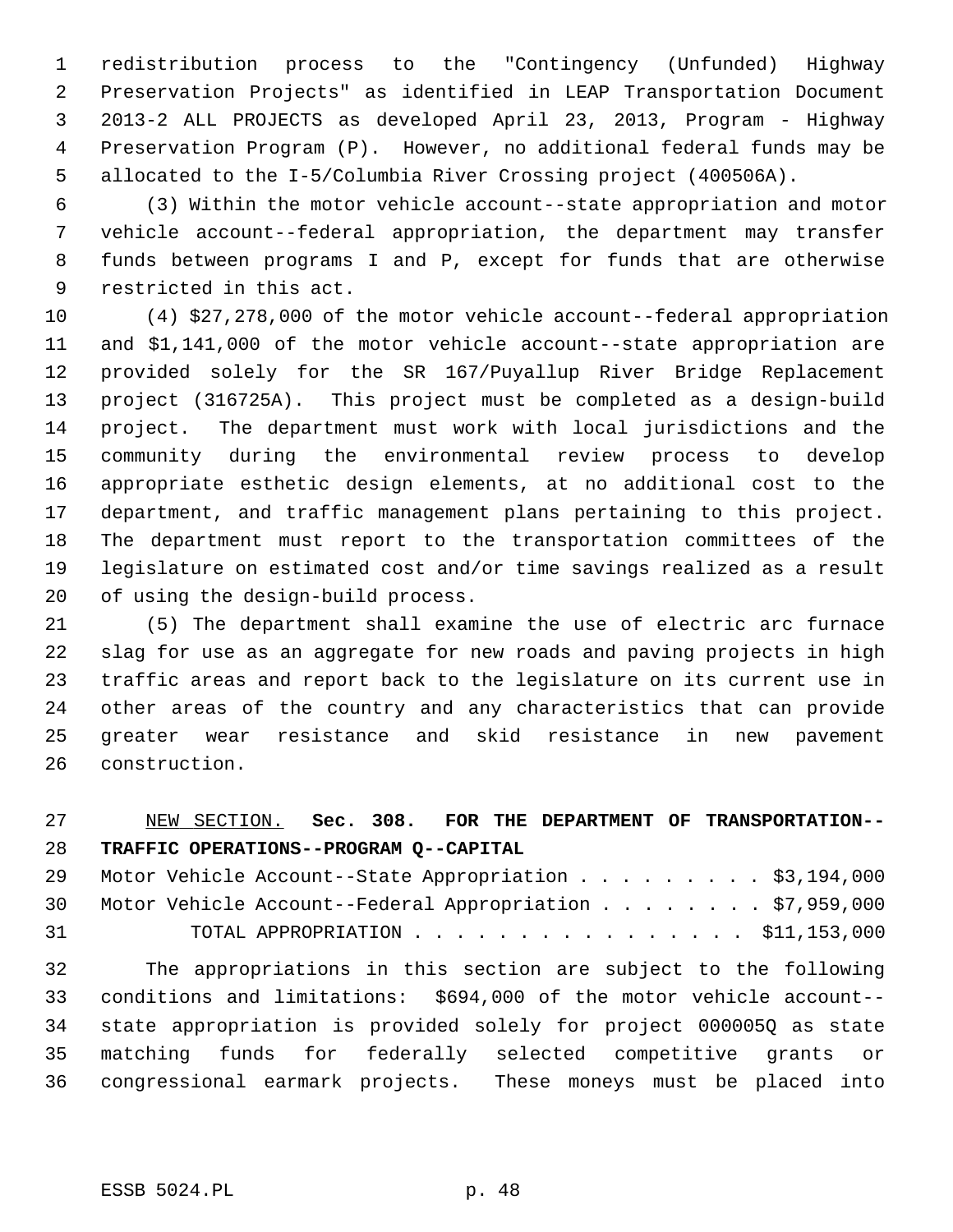1 reserve status until such time as federal funds are secured that 2 require a state match.

| 3  | NEW SECTION. Sec. 309. FOR THE DEPARTMENT OF TRANSPORTATION--      |
|----|--------------------------------------------------------------------|
| 4  | WASHINGTON STATE FERRIES CONSTRUCTION--PROGRAM W                   |
| 5  | Puget Sound Capital Construction Account--State                    |
| 6  |                                                                    |
| 7  | Puget Sound Capital Construction Account--Federal                  |
| 8  |                                                                    |
| 9  | Puget Sound Capital Construction Account--Private/Local            |
| 10 |                                                                    |
| 11 | Multimodal Transportation Account--State Appropriation \$1,534,000 |
| 12 | Transportation 2003 Account (Nickel Account)--State                |
| 13 |                                                                    |
| 14 | TOTAL APPROPRIATION \$291,348,000                                  |

15 The appropriations in this section are subject to the following 16 conditions and limitations:

17 (1) Except as provided otherwise in this section, the entire 18 appropriations in this section are provided solely for the projects and 19 activities as listed in LEAP Transportation Document 2013-2 ALL 20 PROJECTS as developed April 23, 2013, Program - Washington State 21 Ferries Capital Program (W).

22 (2) The Puget Sound capital construction account--state 23 appropriation includes up to \$20,000,000 in proceeds from the sale of 24 bonds authorized in RCW 47.10.843.

25 (3) \$143,633,000 of the transportation 2003 account (nickel 26 account)--state appropriation is provided solely for the acquisition of 27 two 144-car vessels (projects L2200038 and L2200039). The department 28 shall use as much already procured equipment as practicable on the 144- 29 car vessels.

30 (4) \$8,270,000 of the Puget Sound capital construction account-- 31 federal appropriation, \$3,935,000 of the Puget Sound capital 32 construction account--state appropriation, and \$1,534,000 of the 33 multimodal transportation account--state appropriation are provided 34 solely for the Mukilteo ferry terminal (project 952515P). To the 35 greatest extent practicable, the department shall seek additional 36 federal funding for this project.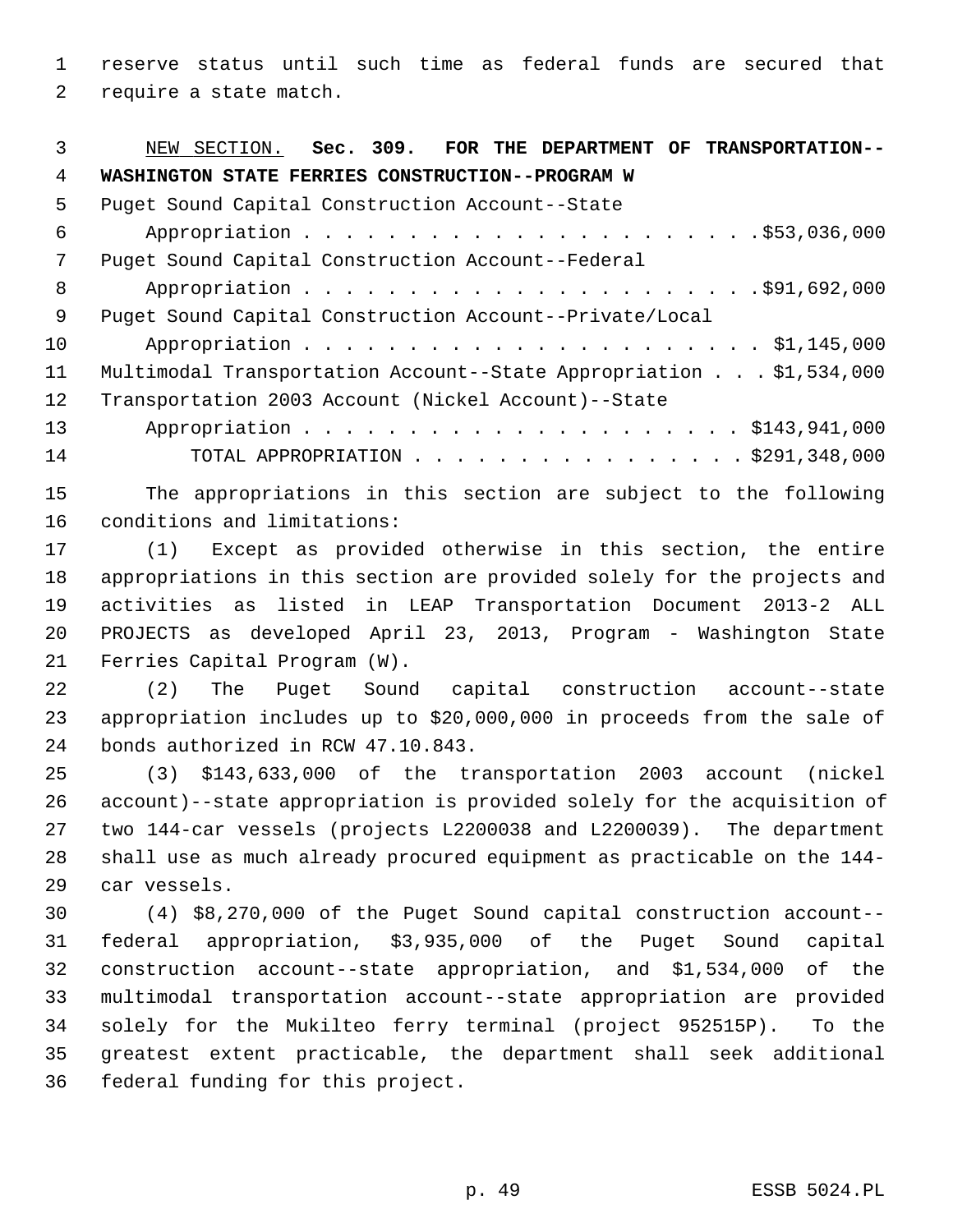1 (5) \$4,000,000 of the Puget Sound capital construction account-- 2 state appropriation is provided solely for emergency capital repair 3 costs (project 999910K). Funds may only be spent after approval by the 4 office of financial management.

 5 (6) Consistent with RCW 47.60.662, which requires the Washington 6 state ferry system to collaborate with passenger-only ferry and transit 7 providers to provide service at existing terminals, the department 8 shall ensure that multimodal access, including for passenger-only 9 ferries and transit service providers, is not precluded by any future 10 modifications at the terminal.

11 (7) \$3,800,000 of the Puget Sound capital construction account-- 12 state appropriation is provided solely for the reservation and 13 communications system projects (L200041 & L200042).

14 (8) \$4,210,000 of the Puget Sound capital construction account-- 15 state appropriation is provided solely for the capital program share of 16 \$7,259,000 in lease payments for the ferry division's headquarters 17 building. Consistent with the 2012 facilities oversight plan, the 18 department shall strive to consolidate office space in downtown Seattle 19 by the end of 2015. The department shall consider renewing the lease 20 for the ferry division's current headquarters building only if the 21 lease rate is reduced at least fifty percent and analysis shows that 22 this is the least cost and risk option for the department. 23 Consolidation with other divisions or state agencies, or a reduction in 24 leased space, must also be considered as part of any headquarters lease 25 renewal analysis.

26 (9) \$21,950,000 of the total appropriation is for preservation work 27 on the Hyak super class vessel (project 944431D), including 28 installation of a power management system and more efficient propulsion 29 systems, that in combination are anticipated to save up to twenty 30 percent in fuel and reduce maintenance costs. Upon completion of this 31 project, the department shall provide a report to the transportation 32 committees of the legislature on the fuel and maintenance savings 33 achieved for this vessel and the potential to save additional funds 34 through other vessel conversions.

#### 35 NEW SECTION. **Sec. 310. FOR THE DEPARTMENT OF TRANSPORTATION--** 36 **RAIL--PROGRAM Y--CAPITAL**

37 Essential Rail Assistance Account--State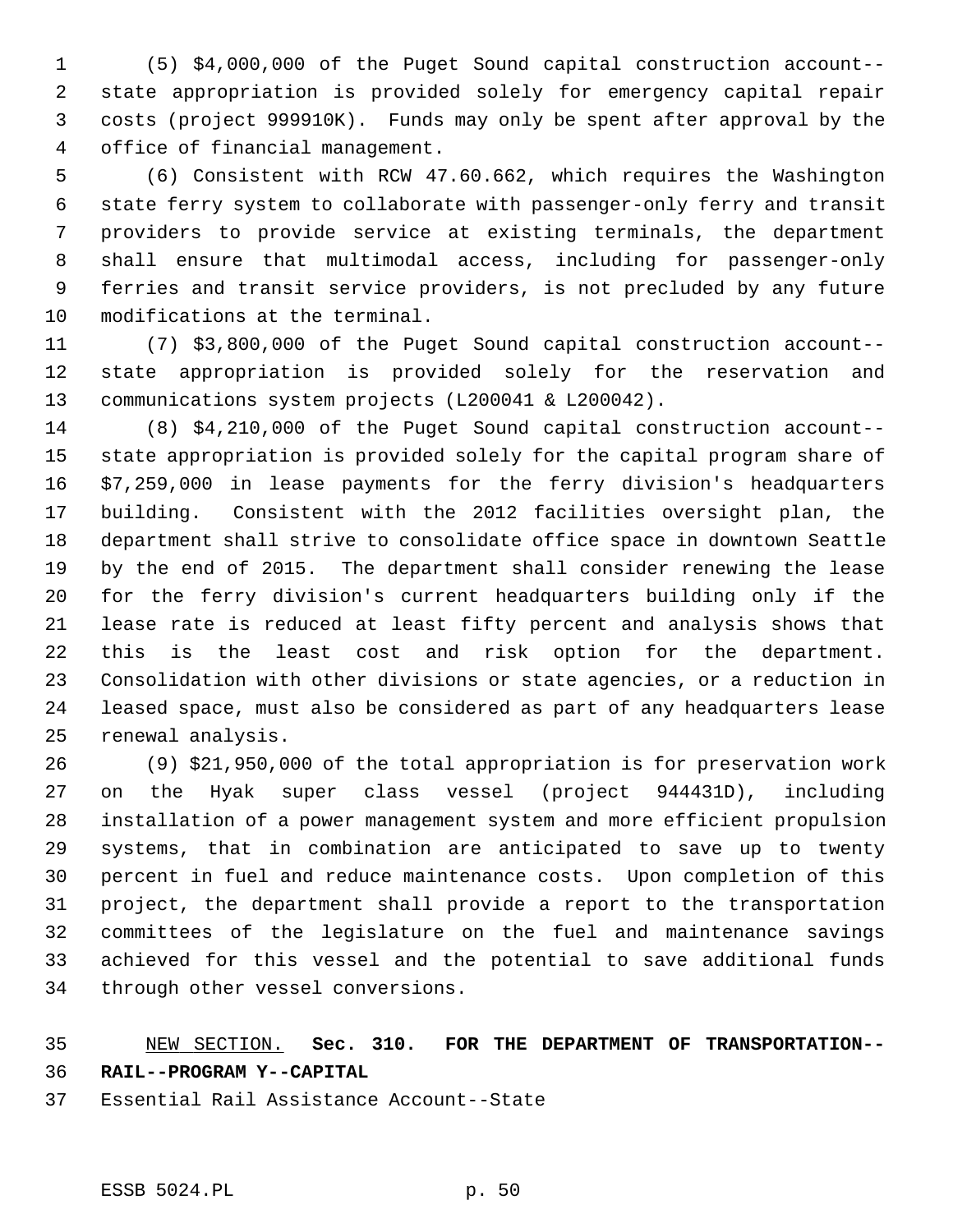| 2 | Transportation Infrastructure Account--State |
|---|----------------------------------------------|
| 3 |                                              |
| 4 | Multimodal Transportation Account--State     |
| 5 |                                              |
| 6 | Multimodal Transportation Account--Federal   |
| 7 |                                              |
| 8 | TOTAL APPROPRIATION $\ldots$ , \$376,480,000 |
|   |                                              |

 9 The appropriations in this section are subject to the following 10 conditions and limitations:

11 (1)(a) Except as provided otherwise in this section, the entire 12 appropriations in this section are provided solely for the projects and 13 activities as listed by project and amount in LEAP Transportation 14 Document 2013-2 ALL PROJECTS as developed April 23, 2013, Program - 15 Rail Capital Program (Y).

16 (b) Within the amounts provided in this section, \$7,332,000 of the 17 transportation infrastructure account--state appropriation is for low-18 interest loans through the freight rail investment bank program 19 identified in the LEAP transportation document referenced in (a) of 20 this subsection. The department shall issue freight rail investment 21 bank program loans with a repayment period of no more than ten years, 22 and only so much interest as is necessary to recoup the department's 23 costs to administer the loans.

24 (c) Within the amounts provided in this section, \$2,439,000 of the 25 multimodal transportation account--state appropriation, \$1,250,000 of 26 the transportation infrastructure account--state appropriation, and 27 \$311,000 of the essential rail assistance account--state appropriation 28 are for statewide emergent freight rail assistance projects identified 29 in the LEAP transportation document referenced in (a) of this 30 subsection.

31 (2) Unsuccessful 2012 freight rail assistance program grant 32 applicants may be awarded freight rail investment bank program loans, 33 if eligible. If any funds remain in the freight rail investment bank 34 or freight rail assistance program reserves (projects F01001A and 35 F01000A), or any approved grants or loans are terminated, the 36 department shall issue a call for projects for the freight rail 37 investment bank loan program and the freight rail assistance grant 38 program, and shall evaluate the applications in a manner consistent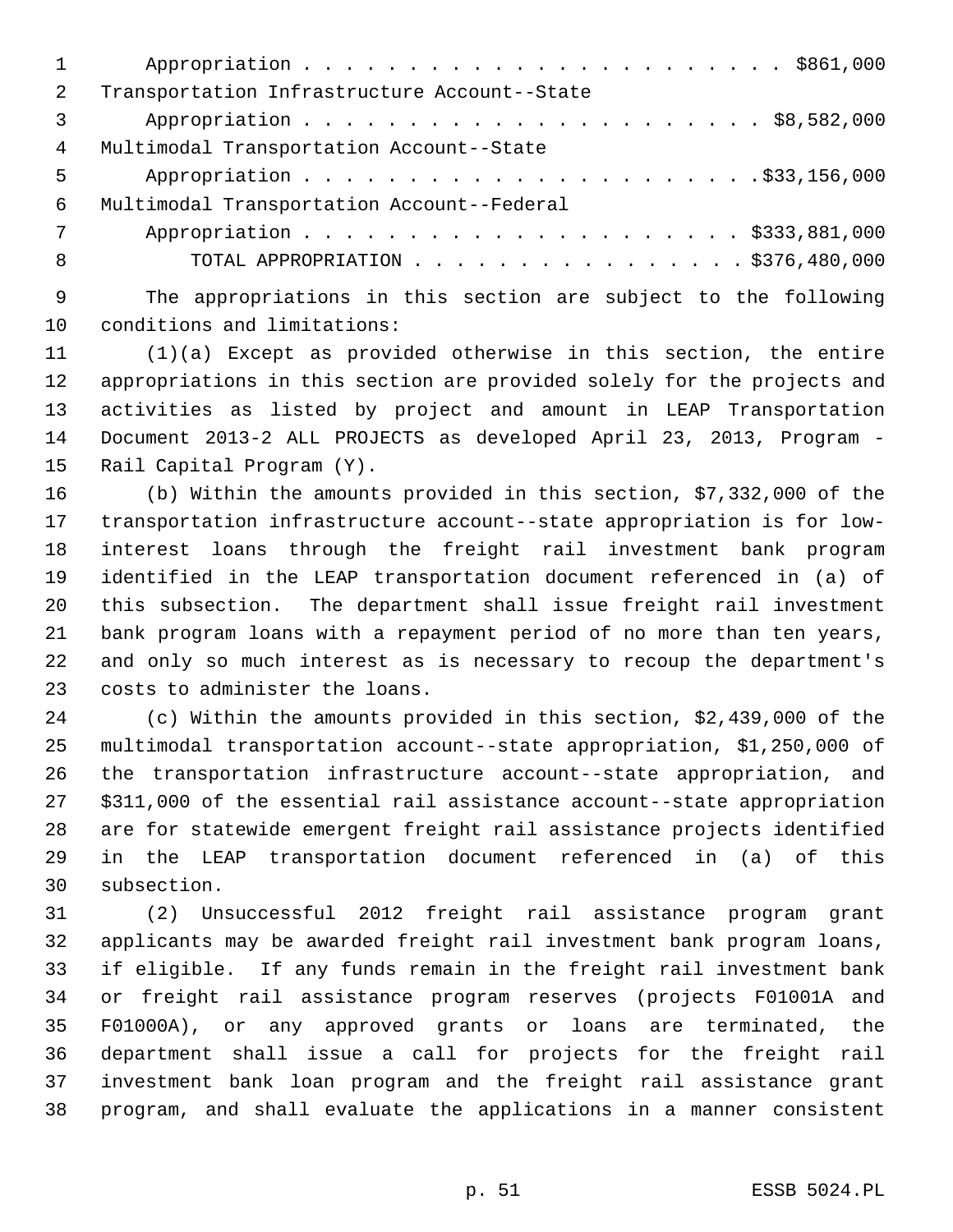1 with past practices as specified in section 309, chapter 367, Laws of 2 2011. By November 1, 2013, the department shall submit a prioritized 3 list of recommended projects to the office of financial management and 4 the transportation committees of the legislature.

 5 (3) \$314,647,000 of the multimodal transportation account--federal 6 appropriation and \$4,867,000 of the multimodal transportation account-- 7 state appropriation are provided solely for expenditures related to 8 passenger high-speed rail grants. The multimodal transportation 9 account--state appropriation funds reflect one and one-half percent of 10 the total project funds, and are provided solely for expenditures that 11 are not eligible for federal reimbursement.

12 (4) As allowable under federal rail authority rules and existing 13 competitive bidding practices, when purchasing new train sets, the 14 department shall give preference to bidders that propose train sets 15 with characteristics and maintenance requirements most similar to those 16 currently owned by the department.

17 (5) The department shall provide quarterly reports to the office of 18 financial management and the transportation committees of the 19 legislature regarding applications that the department submits for 20 federal funds and the status of such applications.

21 (6)(a) \$550,000 of the essential rail assistance account--state 22 appropriation and \$1,893,000 of the multimodal transportation account-- 23 state appropriation are provided solely for the purpose of 24 rehabilitation and maintenance of the Palouse river and Coulee City 25 railroad line. The department shall complete an evaluation and 26 assessment of future maintenance needs on the line to ensure 27 appropriate levels of state investment.

28 (b) Expenditures from the essential rail assistance account--state 29 appropriation in this section may not exceed the combined total of:

30 (i) Revenues deposited into the essential rail assistance account 31 from leases and sale of property pursuant to RCW 47.76.290; and

32 (ii) Revenues transferred from the miscellaneous program account to 33 the essential rail assistance account, pursuant to RCW 47.76.360, for 34 the purpose of sustaining the grain train program by maintaining the 35 Palouse river and Coulee City railroad line.

36 (7) \$31,500,000 of the multimodal transportation account--federal 37 appropriation is provided solely for the purchase of two new train sets 38 for the state-supported intercity passenger rail service. The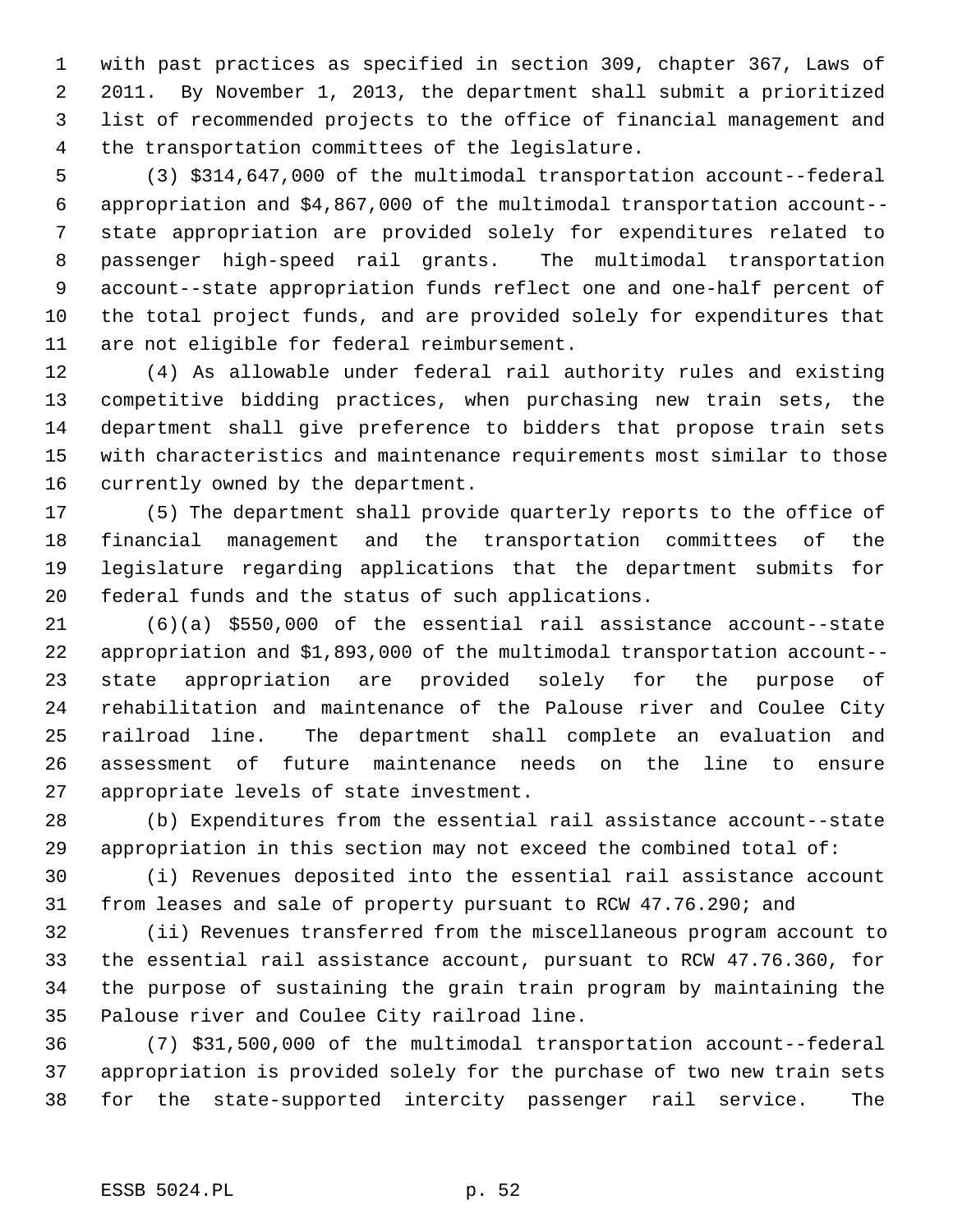1 department must apply for any federal waivers required to purchase the 2 new train sets, as allowable under existing competitive bidding 3 practices, and seek federal funds in addition to those available from 4 the high-speed rail grants.

| 5              | NEW SECTION. Sec. 311. FOR THE DEPARTMENT OF TRANSPORTATION--                                                   |
|----------------|-----------------------------------------------------------------------------------------------------------------|
| 6              | LOCAL PROGRAMS--PROGRAM Z--CAPITAL                                                                              |
| 7              | Highway Infrastructure Account--State Appropriation \$207,000                                                   |
| 8              | Highway Infrastructure Account--Federal                                                                         |
| $\overline{9}$ |                                                                                                                 |
| 10             | Freight Mobility Investment Account--State                                                                      |
| 11             |                                                                                                                 |
| 12             | Transportation Partnership Account--State                                                                       |
| 13             |                                                                                                                 |
| 14             | Highway Safety Account--State Appropriation \$11,255,000                                                        |
| 15             | Motor Vehicle Account--State Appropriation \$6,918,000                                                          |
| 16             | Motor Vehicle Account--Federal Appropriation \$28,413,000                                                       |
| 17             | Freight Mobility Multimodal Account--State                                                                      |
| 18             |                                                                                                                 |
| 19             | Freight Mobility Multimodal Account--Private/Local                                                              |
| 20             |                                                                                                                 |
| 21             | Multimodal Transportation Account--State                                                                        |
| 22             |                                                                                                                 |
| 23             | TOTAL APPROPRIATION $\ldots$ \$92,372,000                                                                       |
| 24             | The appropriations in this section are subject to the following                                                 |
| 25             | conditions and limitations:                                                                                     |
| 26             | (1) Except as provided otherwise in this section, the entire                                                    |
| $\cap$         | o ma construire de la construcción de la construcción de la calidad de la construcción de la construcción de la |

27 appropriations in this section are provided solely for the projects and 28 activities as listed by project and amount in LEAP Transportation 29 Document 2013-2 ALL PROJECTS as developed April 23, 2013, Program - 30 Local Programs (Z).

31 (2) With each department budget submittal, the department shall 32 provide an update on the status of the repayment of the twenty million 33 dollars of unobligated federal funds authority advanced by the 34 department in September 2010 to the city of Tacoma for the Murray 35 Morgan/11th Street bridge project. The department may negotiate with 36 the city of Tacoma an agreement for repayment of the funds over a 37 period of up to twenty-five years at terms agreed upon by the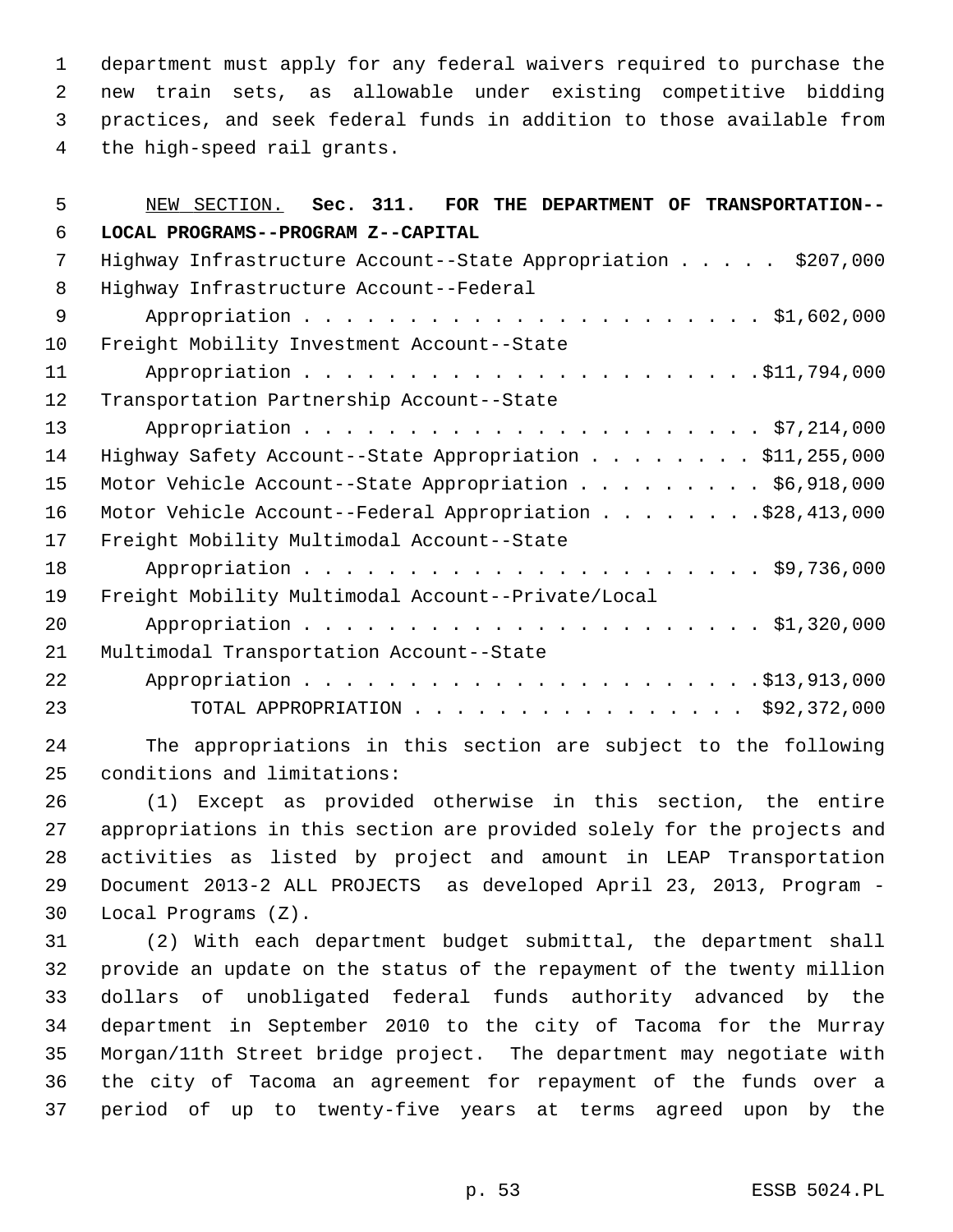1 department and the city. The funds previously advanced by the 2 department to the city are not to be considered a general obligation of 3 the city but instead an obligation payable from identified revenues set 4 aside for the repayment of the funds.

 5 (3) The amounts identified in the LEAP transportation document 6 referenced under subsection (1) of this section for pedestrian 7 safety/safe routes to school are as follows:

 8 (a) \$12,160,000 of the multimodal transportation account--state 9 appropriation, \$6,824,000 of the transportation partnership account-- 10 state appropriation, and \$62,000 of the motor vehicle account--federal 11 appropriation are provided solely for pedestrian and bicycle safety 12 program projects.

13 (b) \$11,700,000 of the motor vehicle account--federal 14 appropriation, \$5,200,000 of the motor vehicle account--state 15 appropriation, and \$6,750,000 of the highway safety account--state 16 appropriation are provided solely for newly selected safe routes to 17 school projects, and \$3,400,000 of the motor vehicle account--federal 18 appropriation and \$2,055,000 of the highway safety account--state 19 appropriation are reappropriated for safe routes to school projects 20 selected in the previous biennia. The amount provided for new projects 21 is consistent with federal funding levels from the 2011-2013 omnibus 22 transportation appropriations act and the intent of the fee increases 23 in chapter 74, Laws of 2012 and chapter 80, Laws of 2012. The motor 24 vehicle account--state appropriation in this subsection (3)(b) is the 25 amount made available by the repeal of the deduction from motor vehicle 26 fuel tax liability for handling losses of motor vehicle fuel, as 27 identified in chapter . . . (Substitute House Bill No. 2041), Laws of 28 2013 (handling losses of motor vehicle fuel). If chapter . . . 29 (Substitute House Bill No. 2041), Laws of 2013 is not enacted by June 30 30, 2013, the motor vehicle account--state appropriation in this 31 subsection (3)(b) lapses.

32 (4) \$84,000 of the motor vehicle account--state appropriation, 33 \$3,250,000 of the motor vehicle account--federal appropriation, 34 \$2,450,000 of the highway safety account--state appropriation, 35 \$11,794,000 of the freight mobility investment account--state 36 appropriation, \$9,736,000 of the freight mobility multimodal account-- 37 state appropriation, and \$1,320,000 of the freight mobility multimodal 38 account--private/local appropriation are provided solely for the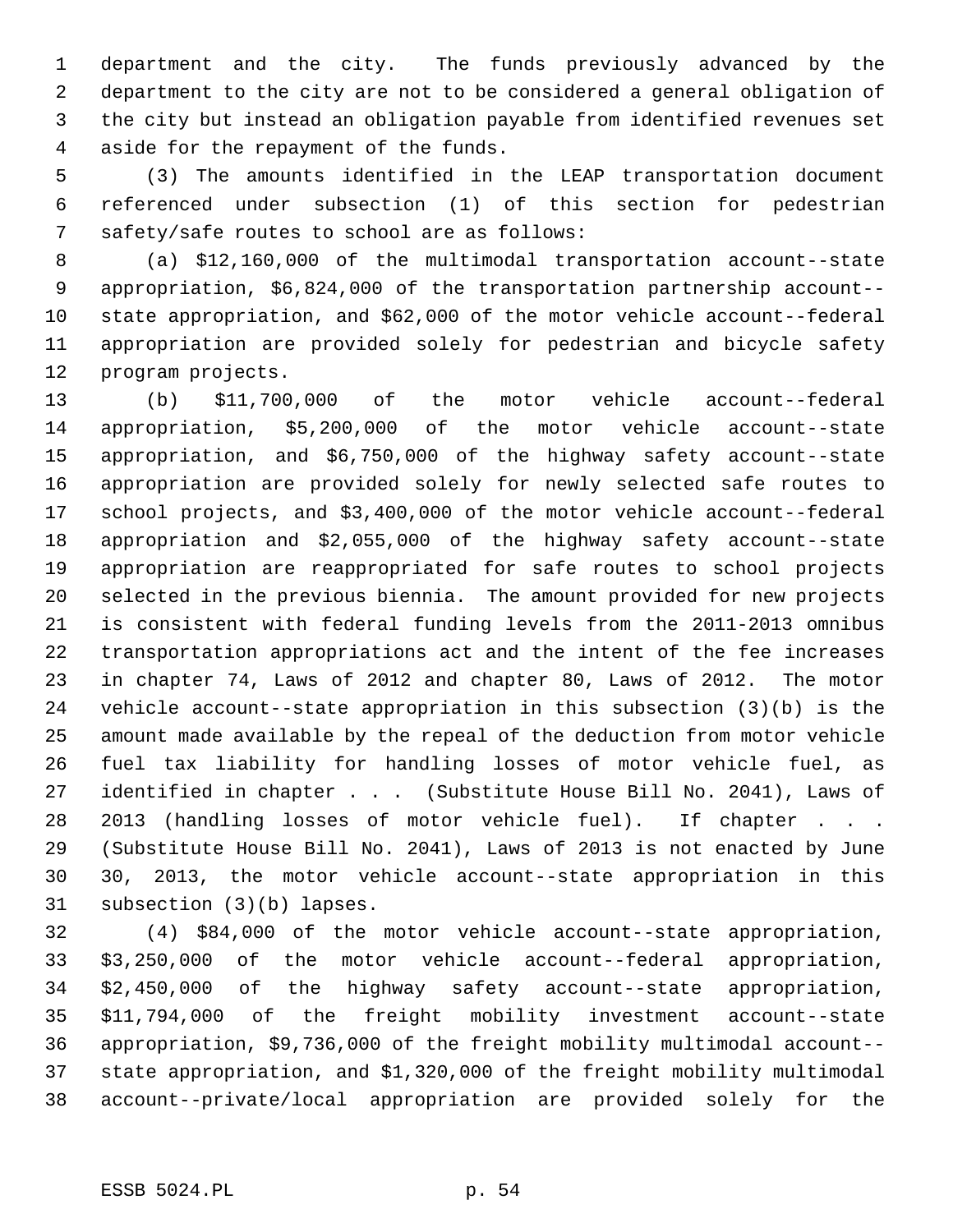1 projects and activities as listed by project and amount in LEAP 2 Transportation Document 2013-B as developed April 23, 2013. If chapter 3 . . . (Substitute House Bill No. 1256), Laws of 2013 is enacted by June 4 30, 2013, the amounts provided in this subsection lapse.

 5 (5) The department may enter into contracts and make expenditures 6 for projects on behalf of and selected by the freight mobility 7 strategic investment board from the amounts provided in section 301 of 8 this act.

 9 (6) The department shall submit a report to the transportation 10 committees of the legislature by December 1, 2013, and December 1, 11 2014, on the status of projects funded as part of the pedestrian 12 safety/safe routes to school grant program (0LP600P). The report must 13 include, but is not limited to, a list of projects selected and a brief 14 description of each project's status.

15 (7) \$50,000 of the motor vehicle account--state appropriation is 16 provided solely for the installation of a guard rail on Deer Harbor 17 Road in San Juan county (L2220054).

# 18 NEW SECTION. **Sec. 312. ANNUAL REPORTING REQUIREMENTS FOR CAPITAL** 19 **PROGRAM**

20 (1) As part of its budget submittal for the 2014 supplemental 21 budget, the department of transportation shall provide an update to the 22 report provided to the legislature in 2013 that: (a) Compares the 23 original project cost estimates approved in the 2003 and 2005 project 24 lists to the completed cost of the project, or the most recent 25 legislatively approved budget and total project costs for projects not 26 yet completed; (b) identifies highway projects that may be reduced in 27 scope and still achieve a functional benefit; (c) identifies highway 28 projects that have experienced scope increases and that can be reduced 29 in scope; (d) identifies highway projects that have lost significant 30 local or regional contributions that were essential to completing the 31 project; and (e) identifies contingency amounts allocated to projects.

32 (2) As part of its budget submittal for the 2014 supplemental 33 budget, the department of transportation shall provide an annual report 34 on the number of toll credits the department has accumulated and how 35 the department has used the toll credits.

36 NEW SECTION. **Sec. 313. QUARTERLY REPORTING REQUIREMENTS FOR**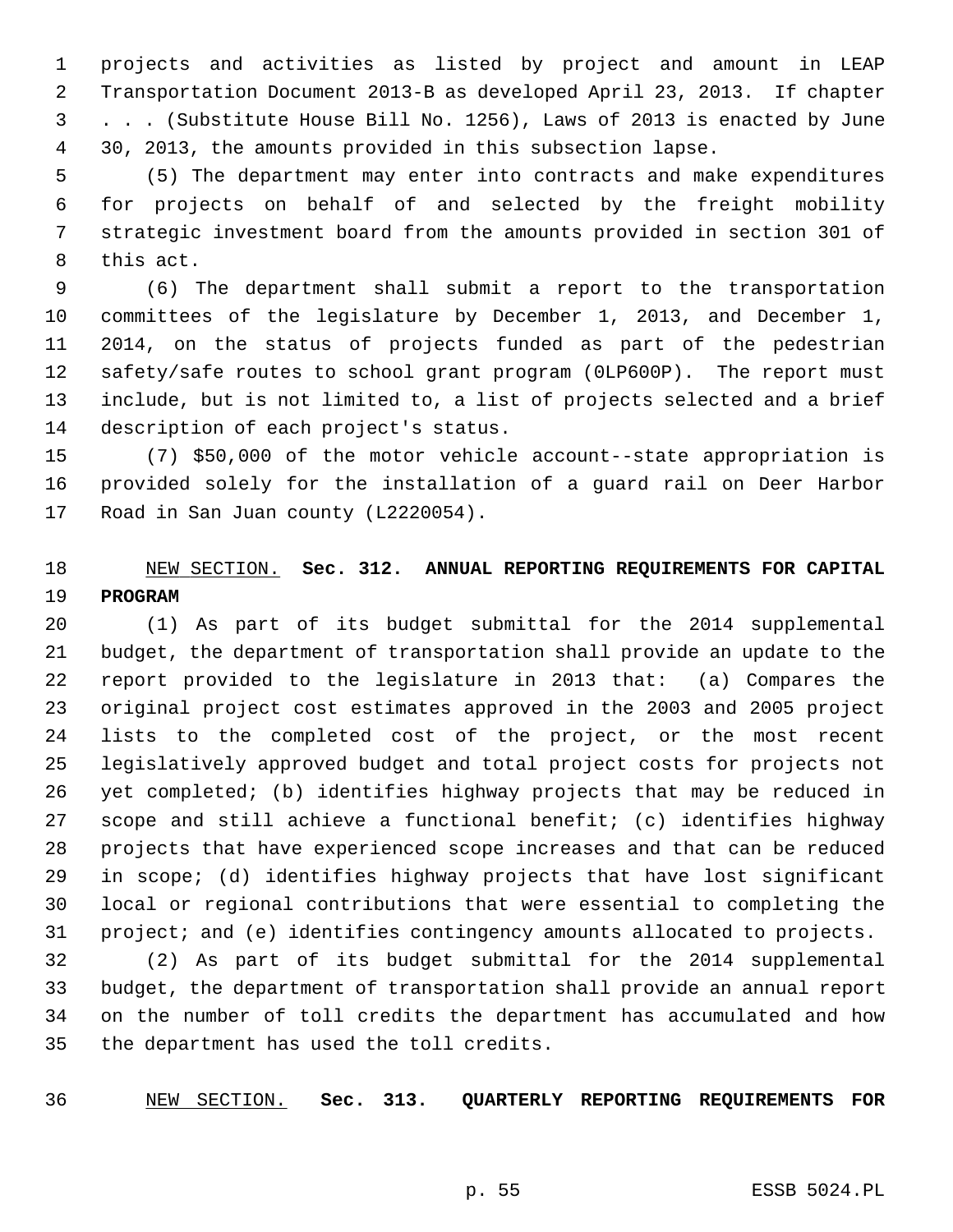#### 1 **CAPITAL PROGRAM**

 2 On a quarterly basis, the department of transportation shall 3 provide to the office of financial management and the legislative 4 transportation committees the following reports for all capital 5 programs:

6 (1) For active projects, the report must include:

 7 (a) A TEIS version containing actual capital expenditures for all 8 projects consistent with the structure of the most recently enacted 9 budget;

10 (b) Anticipated cost savings, cost increases, reappropriations, and 11 schedule adjustments for all projects consistent with the structure of 12 the most recently enacted budget;

13 (c) The award amount, the engineer's estimate, and the number of 14 bidders for all active projects consistent with the structure of the 15 most recently enacted budget;

16 (d) Projected costs and schedule for individual projects that are 17 funded at a programmatic level for projects relating to bridge rail, 18 guard rail, fish passage barrier removal, roadside safety projects, and 19 seismic bridges. Projects within this programmatic level funding must 20 be completed on a priority basis and scoped to be completed within the 21 current programmatic budget;

22 (e) Highway projects that may be reduced in scope and still achieve 23 a functional benefit;

24 (f) Highway projects that have experienced scope increases and that 25 can be reduced in scope;

26 (g) Highway projects that have lost significant local or regional 27 contributions that were essential to completing the project; and

28 (h) Contingency amounts for all projects consistent with the 29 structure of the most recently enacted budget.

30 (2) For completed projects, the report must:

31 (a) Compare the costs and operationally complete date for projects 32 with budgets of twenty million dollars or more that are funded with 33 preexisting funds to the original project cost estimates and schedule; 34 and

35 (b) Provide a list of nickel and TPA projects charging to the 36 nickel/TPA environmental mitigation reserve (OBI4ENV) and the amount 37 each project is charging.

38 (3) For prospective projects, the report must: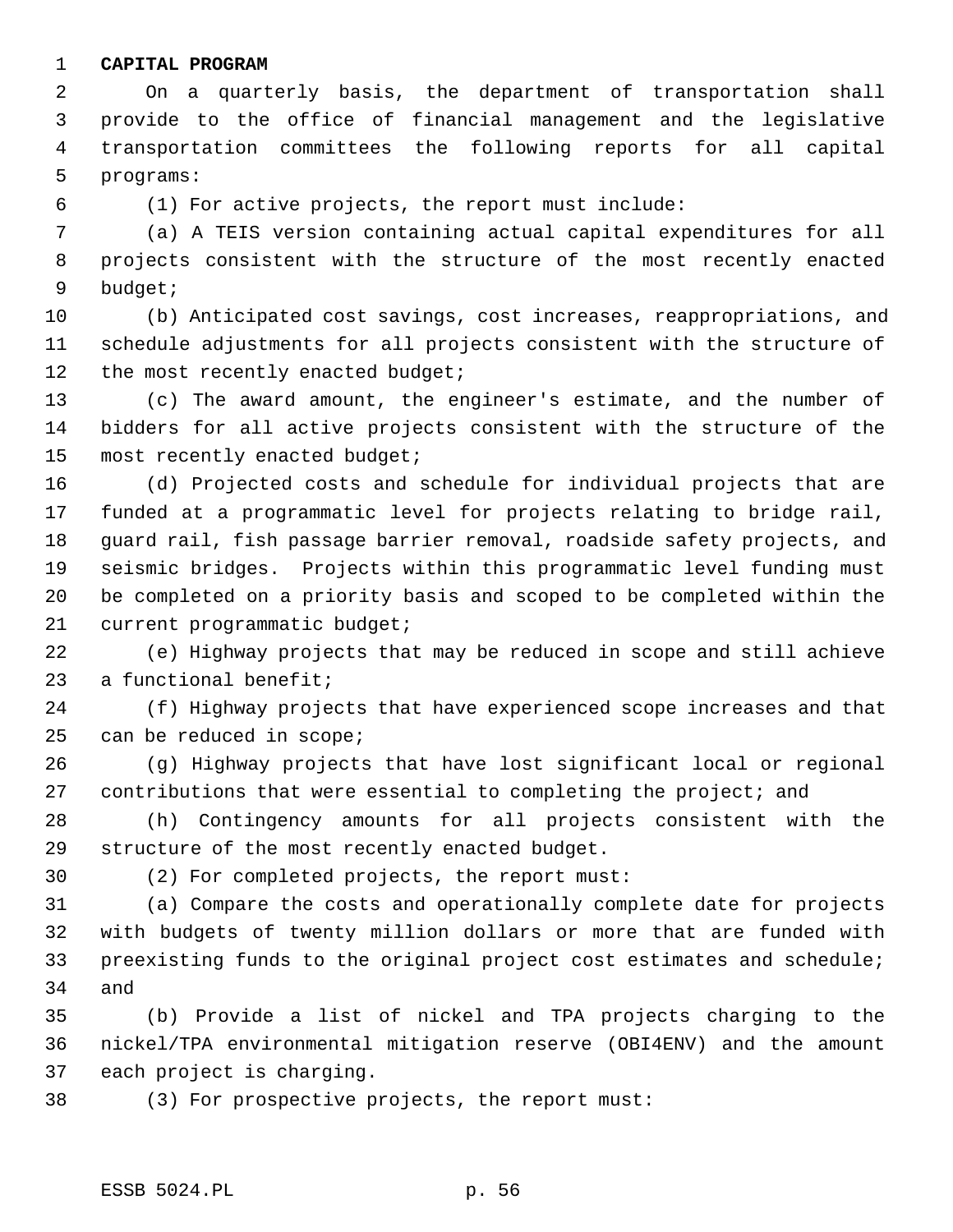1 (a) Identify the estimated advertisement date for all projects 2 consistent with the structure of the most recently enacted 3 transportation budget that are going to advertisement during the 4 current fiscal biennium;

 5 (b) Identify the anticipated operationally complete date for all 6 projects consistent with the structure of the most recently enacted 7 transportation budget that are going to advertisement during the 8 current fiscal biennium; and

 9 (c) Identify the estimated cost of completion for all projects 10 consistent with the structure of the most recently enacted 11 transportation budget that are going to advertisement during the 12 current fiscal biennium.

13 (4) The department shall provide a list of change orders executed 14 for each fiscal quarter beginning September 30, 2013. The report must 15 include the name of the contractor, the dollar value of the change 16 order, and a brief explanation for why there needs to be a change 17 order.

18 (5) The department shall provide a quarterly report, beginning 19 September 30, 2013, on project mitigation costs. The report must show: 20 (a) All mitigation payments made during the current fiscal 21 biennium;

22 (b) The party with whom the mitigation was negotiated; and

23 (c) The parties with whom the department are in on-going 24 negotiations.

# 25 NEW SECTION. **Sec. 314. FEDERAL FUNDS RECEIVED FOR CAPITAL** 26 **PROJECT EXPENDITURES**

27 To the greatest extent practicable, the department of 28 transportation shall expend federal funds received for capital project 29 expenditures before state funds.

#### 30 **TRANSFERS AND DISTRIBUTIONS**

31 NEW SECTION. **Sec. 401. FOR THE STATE TREASURER--BOND RETIREMENT** 32 **AND INTEREST, AND ONGOING BOND REGISTRATION AND TRANSFER CHARGES: FOR** 33 **BOND SALES DISCOUNTS AND DEBT TO BE PAID BY MOTOR VEHICLE ACCOUNT AND**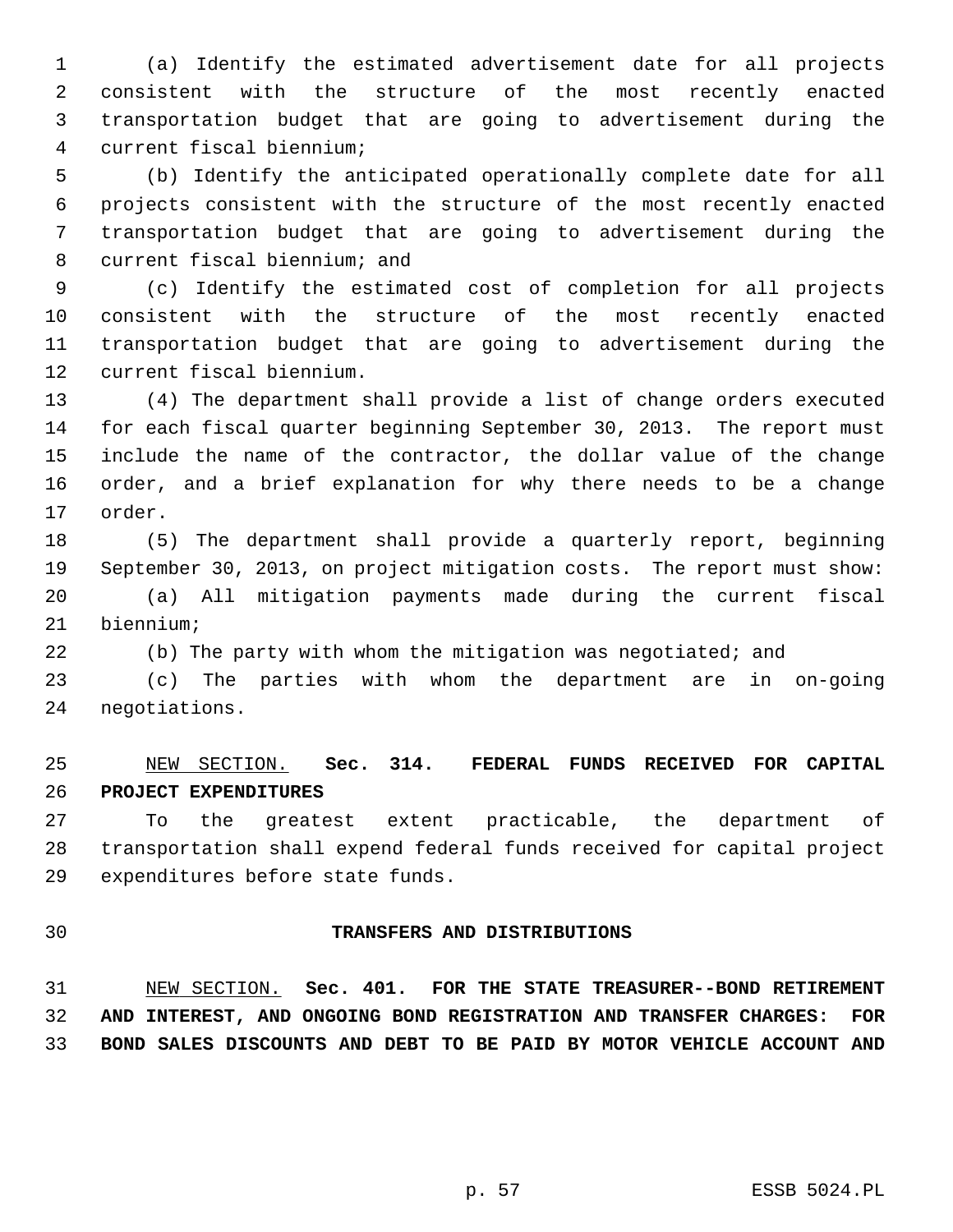#### 1 **TRANSPORTATION FUND REVENUE**

| 2  | Transportation Partnership Account--State                       |
|----|-----------------------------------------------------------------|
| 3  |                                                                 |
| 4  | Motor Vehicle Account--State Appropriation \$450,000            |
| 5  | State Route Number 520 Corridor Account--State                  |
| 6  |                                                                 |
| 7  | Highway Bond Retirement Account--State                          |
| 8  |                                                                 |
| 9  | Ferry Bond Retirement Account--State Appropriation \$31,824,000 |
| 10 | Transportation Improvement Board Bond Retirement                |
| 11 | Account--State Appropriation \$16,267,000                       |
| 12 | Nondebt-Limit Reimbursable Bond Retirement Account--State       |
| 13 |                                                                 |
| 14 | Toll Facility Bond Retirement Account--State                    |
| 15 |                                                                 |
| 16 | Toll Facility Bond Retirement Account--Federal                  |
| 17 |                                                                 |
| 18 | Transportation 2003 Account (Nickel Account)--State             |
| 19 |                                                                 |
| 20 | Special Category C Account--State Appropriation \$2,000         |
| 21 | TOTAL APPROPRIATION \$1,282,210,000                             |
|    |                                                                 |

# 22 NEW SECTION. **Sec. 402. FOR THE STATE TREASURER--BOND RETIREMENT** 23 **AND INTEREST, AND ONGOING BOND REGISTRATION AND TRANSFER CHARGES: FOR** 24 **BOND SALE EXPENSES AND FISCAL AGENT CHARGES**

| 25 | Transportation Partnership Account--State           |
|----|-----------------------------------------------------|
| 26 |                                                     |
| 27 | Motor Vehicle Account--State Appropriation \$50,000 |
| 28 | State Route Number 520 Corridor Account--State      |
| 29 |                                                     |
| 30 | Transportation 2003 Account (Nickel Account)--State |
| 31 |                                                     |
| 32 | TOTAL APPROPRIATION $\ldots$ , \$1,955,000          |

# 33 NEW SECTION. **Sec. 403. FOR THE STATE TREASURER--BOND RETIREMENT** 34 **AND INTEREST, AND ONGOING BOND REGISTRATION AND TRANSFER CHARGES: FOR** 35 **MVFT BONDS AND TRANSFERS**

36 Motor Vehicle Account--State Appropriation: For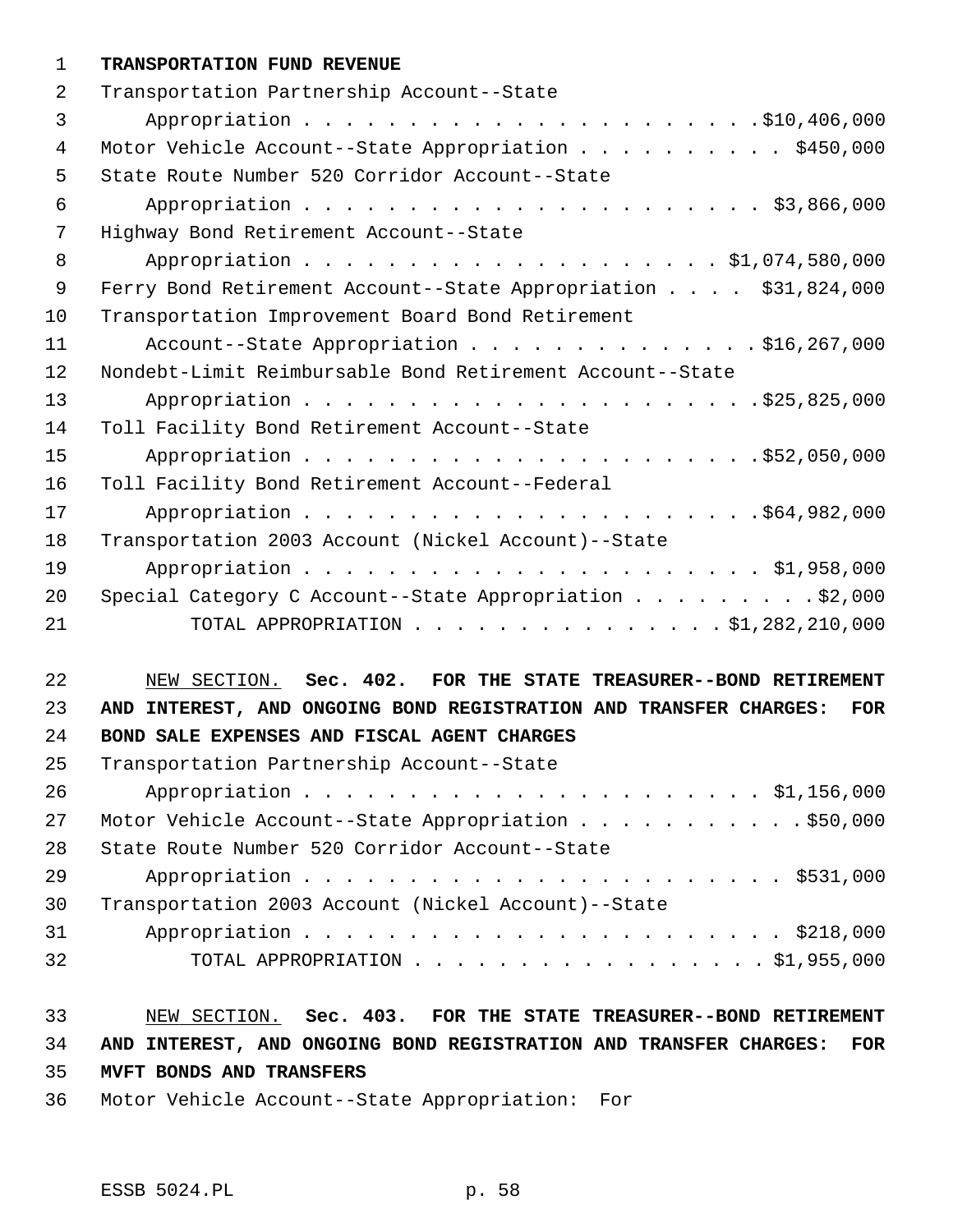| $\mathbf{1}$ | transfer to the Puget Sound Capital Construction                                                   |
|--------------|----------------------------------------------------------------------------------------------------|
| 2            |                                                                                                    |
| 3            | The department of transportation is authorized to sell up to                                       |
| 4            | \$20,000,000 in bonds authorized by RCW 47.10.843 for vessel and                                   |
| 5            | terminal acquisition, major and minor improvements, and long lead-time                             |
| 6            | materials acquisition for the Washington state ferries.                                            |
| 7            | NEW SECTION. Sec. 404. FOR THE STATE TREASURER--STATE REVENUES                                     |
| 8            | FOR DISTRIBUTION                                                                                   |
| 9            | Motor Vehicle Account--State Appropriation: For                                                    |
| 10           | motor vehicle fuel tax distributions to cities                                                     |
| 11           |                                                                                                    |
| 12           | NEW SECTION. Sec. 405. FOR THE STATE TREASURER--TRANSFERS                                          |
| 13           | Motor Vehicle Account--State Appropriation: For                                                    |
| 14           | motor vehicle fuel tax refunds and statutory                                                       |
| 15           |                                                                                                    |
| 16           | NEW SECTION. Sec. 406.<br>$\overline{\text{FOR}}$<br>THE<br>OF<br>LICENSING--<br><b>DEPARTMENT</b> |
| 17           | <b>TRANSFERS</b>                                                                                   |
| 18           | Motor Vehicle Account--State Appropriation: For motor                                              |
| 19           | vehicle fuel tax refunds and transfers $\ldots$ \$138,627,000                                      |
| 20           | NEW SECTION. Sec. 407. FOR THE STATE TREASURER--ADMINISTRATIVE                                     |
| 21           | <b>TRANSFERS</b>                                                                                   |
| 22           | (1) Recreational Vehicle Account--State                                                            |
| 23           | Appropriation: For transfer to the Motor Vehicle                                                   |
| 24           |                                                                                                    |
| 25           | (2) Multimodal Transportation Account--State                                                       |
| 26           | Appropriation: For transfer to the Puget Sound                                                     |
| 27           | Ferry Operations Account--State \$13,000,000                                                       |
| 28           | (3) Rural Mobility Grant Program Account--State                                                    |
| 29           | Appropriation: For transfer to the Multimodal                                                      |
| 30           | Transportation Account--State \$3,000,000                                                          |
| 31           | (4) Motor Vehicle Account--State                                                                   |
| 32           | Appropriation: For transfer to the Special Category C                                              |
| 33           |                                                                                                    |
| 34           | (5) Capital Vessel Replacement Account--State                                                      |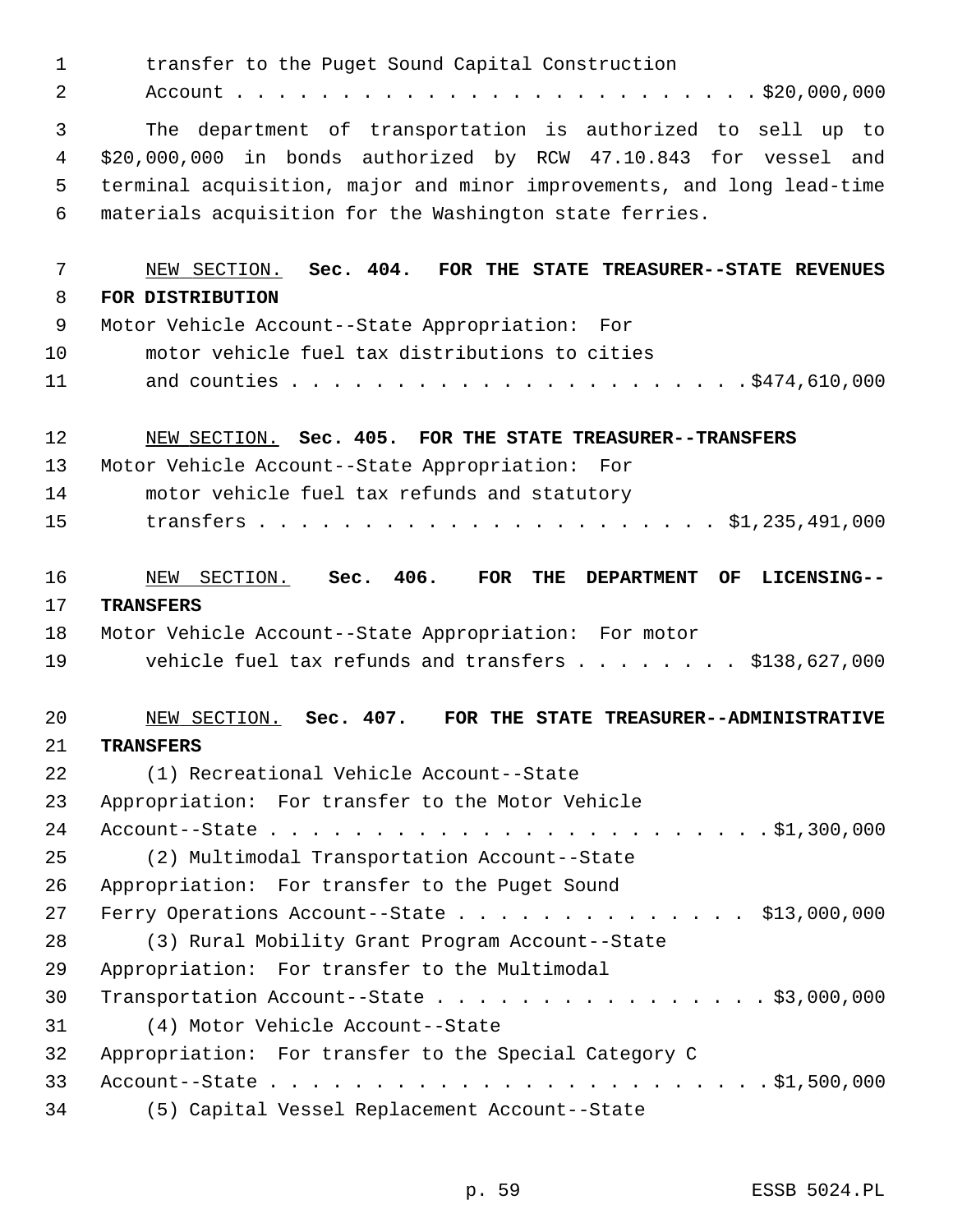| $\mathbf 1$ | Appropriation: For transfer to the Transportation 2003   |
|-------------|----------------------------------------------------------|
| 2           | Account (Nickel Account)--State $\ldots$ \$7,702,000     |
| 3           | (6) Multimodal Transportation Account--State             |
| 4           | Appropriation: For transfer to the Public Transportation |
| 5           | Grant Program Account--State \$26,000,000                |
| 6           | (7) Motor Vehicle Account--State Appropriation:          |
| 7           | For transfer to the Puget Sound Ferry Operations         |
| 8           |                                                          |
| 9           | (8) Motor Vehicle Account--State Appropriation:          |
| 10          | For transfer to the Puget Sound Capital Construction     |
| 11          |                                                          |
| 12          | (9) State Route Number 520 Civil Penalties               |
| 13          | Account--State Appropriation: For transfer to the        |
| 14          | State Route Number 520 Corridor Account--State \$886,000 |
| 15          | (10) Multimodal Transportation Account--State            |
| 16          | Appropriation: For transfer to the Highway Safety        |
| 17          |                                                          |
| 18          | (11) Motor Vehicle Account--State Appropriation:         |
| 19          | For transfer to the State Patrol Highway                 |
| 20          |                                                          |
| 21          | (12) Highway Safety Account--State Appropriation:        |
| 22          | For transfer to the Puget Sound Ferry Operations         |
| 23          |                                                          |
| 24          | (13) Advanced Environmental Mitigation Revolving         |
| 25          | Account--State Appropriation: For transfer to the Motor  |
| 26          |                                                          |
| 27          | (14) Advanced Right-of-Way Revolving Fund--State         |
| 28          | Appropriation: For transfer to the Motor Vehicle         |
| 29          |                                                          |
| 30          | (15) Tacoma Narrows Toll Bridge Account--State           |
| 31          | Appropriation: For transfer to the Motor Vehicle         |
| 32          |                                                          |
| 33          | (16) License Plate Technology Account--State             |
| 34          | Appropriation: For transfer to the Highway Safety        |
| 35          |                                                          |
| 36          | (17) Motor Vehicle Account--State Appropriation:         |
| 37          | For transfer to the Transportation Equipment             |
| 38          |                                                          |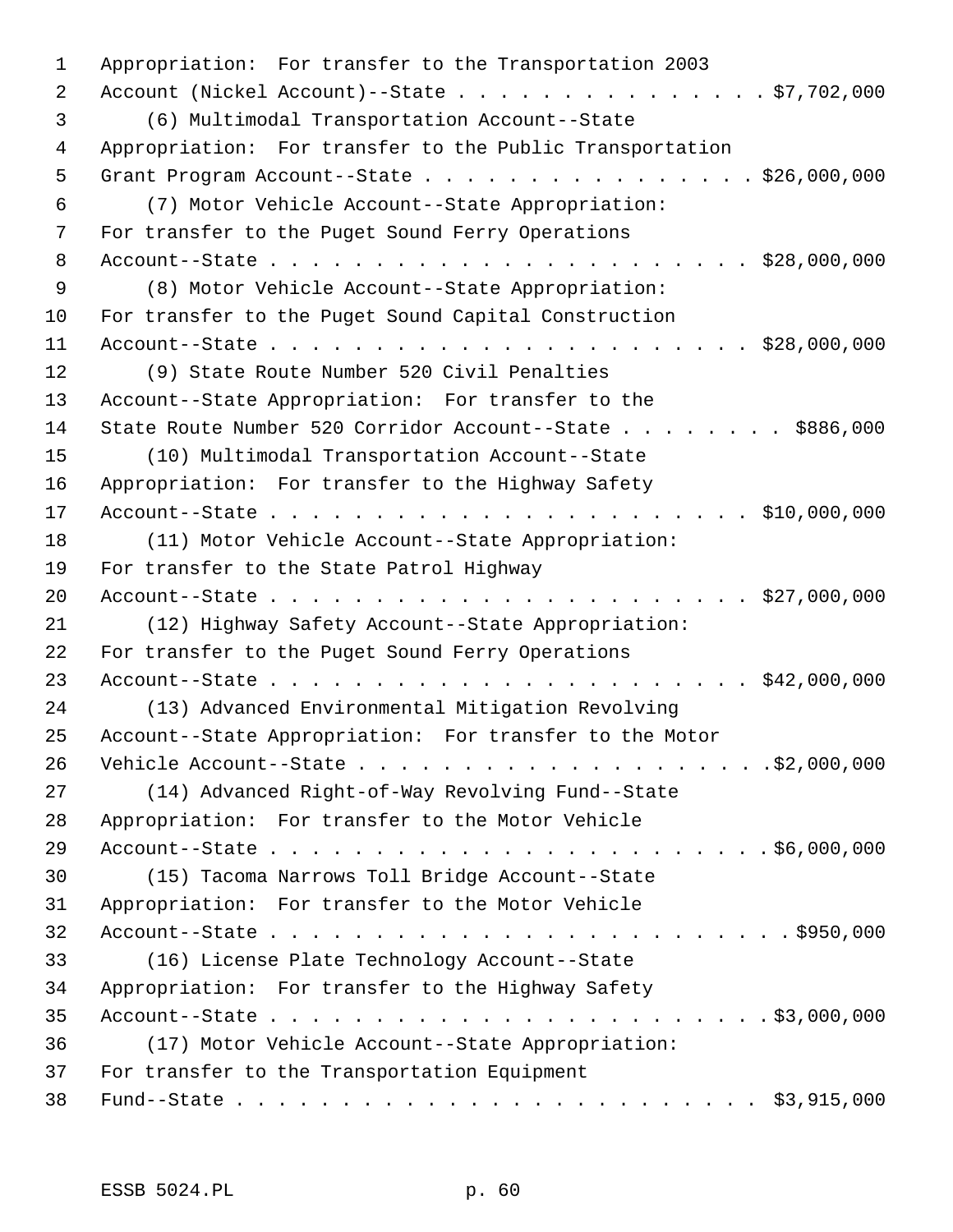1 (18) Multimodal Transportation Account--State 2 Appropriation: For transfer to the Motor Vehicle 3 Account--State . . . . . . . . . . . . . . . . . . . . . . . \$10,000,000 4 NEW SECTION. **Sec. 408. FOR THE STATE TREASURER: FOR** 5 **DISTRIBUTION TO TRANSIT ENTITIES** 6 Public Transportation Grant Program Account--State 7 Appropriation . . . . . . . . . . . . . . . . . . . . . .\$26,000,000 8 The appropriation in this section is subject to the following 9 conditions and limitations: 10 (1) One-eighth of the appropriation in this section must be 11 distributed quarterly to transit authorities according to the 12 distribution formula in subsection (2) of this section. Funding must 13 be used for operations. 14 (2) Of the amounts provided in subsection (1) of this section: 15 (a) One-third must be distributed based on vehicle miles of service 16 provided; 17 (b) One-third must be distributed based on the number of vehicle 18 hours of service provided; and 19 (c) One-third must be distributed based on the number of passenger 20 trips. 21 (3) For the purposes of this section: 22 (a) "Transit authorities" has the same meaning as in RCW 23 9.91.025(2)(c). 24 (b) "Vehicle miles of service," "vehicle hours of service," and 25 "passenger trips" are transit service metrics as reported by the public 26 transportation program of the department of transportation in the 27 annual report required in RCW 35.58.2796 for calendar year 2011. 28 NEW SECTION. **Sec. 409. STATUTORY APPROPRIATIONS** 29 In addition to the amounts appropriated in this act for revenue for 30 distribution, state contributions to the law enforcement officers' and 31 firefighters' retirement system, and bond retirement and interest 32 including ongoing bond registration and transfer charges, transfers, 33 interest on registered warrants, and certificates of indebtedness, 34 there is also appropriated such further amounts as may be required or 35 available for these purposes under any statutory formula or under any 36 proper bond covenant made under law.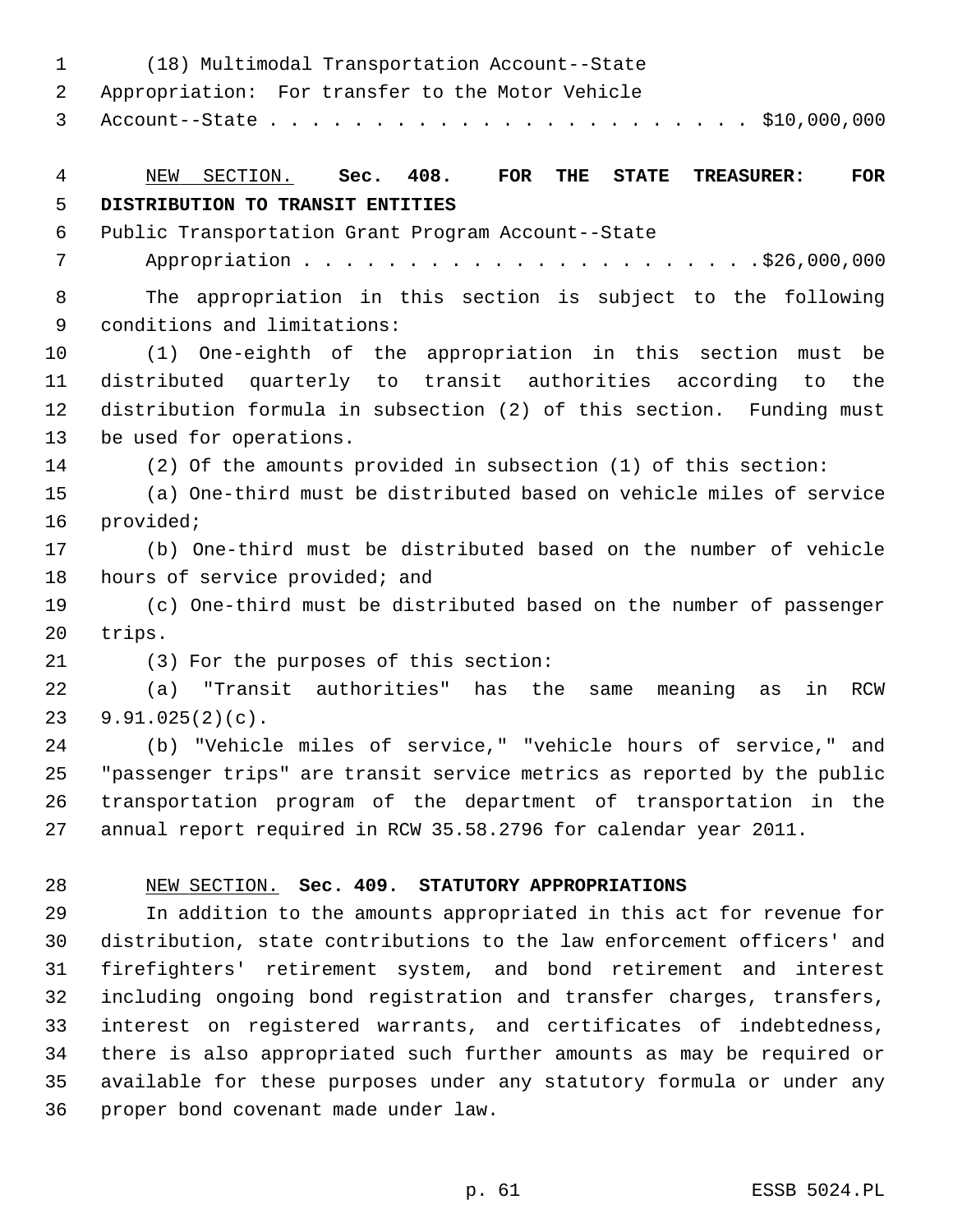1 NEW SECTION. **Sec. 410.** The department of transportation is 2 authorized to undertake federal advance construction projects under the 3 provisions of 23 U.S.C. Sec. 115 in order to maintain progress in 4 meeting approved highway construction and preservation objectives. The 5 legislature recognizes that the use of state funds may be required to 6 temporarily fund expenditures of the federal appropriations for the 7 highway construction and preservation programs for federal advance 8 construction projects prior to conversion to federal funding.

#### 9 **COMPENSATION**

# 10 NEW SECTION. **Sec. 501. COLLECTIVE BARGAINING AGREEMENTS NOT** 11 **IMPAIRED**

12 Nothing in this act prohibits the expenditure of any funds by an 13 agency or institution of the state for benefits guaranteed by any 14 collective bargaining agreement in effect on the effective date of this 15 section.

#### 16 NEW SECTION. **Sec. 502. COLLECTIVE BARGAINING AGREEMENTS**

17 Sections 503 through 516 of this act represent the results of the 18 2013-2015 collective bargaining process required under chapters 47.64, 19 41.80, and 41.56 RCW. Provisions of the collective bargaining 20 agreements contained in sections 503 through 516 of this act are 21 described in general terms. Only major economic terms are included in 22 the descriptions. These descriptions do not contain the complete 23 contents of the agreements. The collective bargaining agreements or 24 the continuation of terms and conditions of the 2011-2013 agreements 25 contained in sections 503 through 516 of this act may also be funded by 26 expenditures from nonappropriated accounts. If positions are funded 27 with lidded grants or dedicated fund sources with insufficient revenue, 28 additional funding from other sources is not provided.

### 29 NEW SECTION. **Sec. 503. DEPARTMENT OF TRANSPORTATION MARINE** 30 **DIVISION COLLECTIVE BARGAINING AGREEMENTS--OPEIU**

31 An agreement has been reached between the governor and the office 32 and professional employees international union local eight (OPEIU) 33 pursuant to chapter 47.64 RCW for the 2013-2015 fiscal biennium.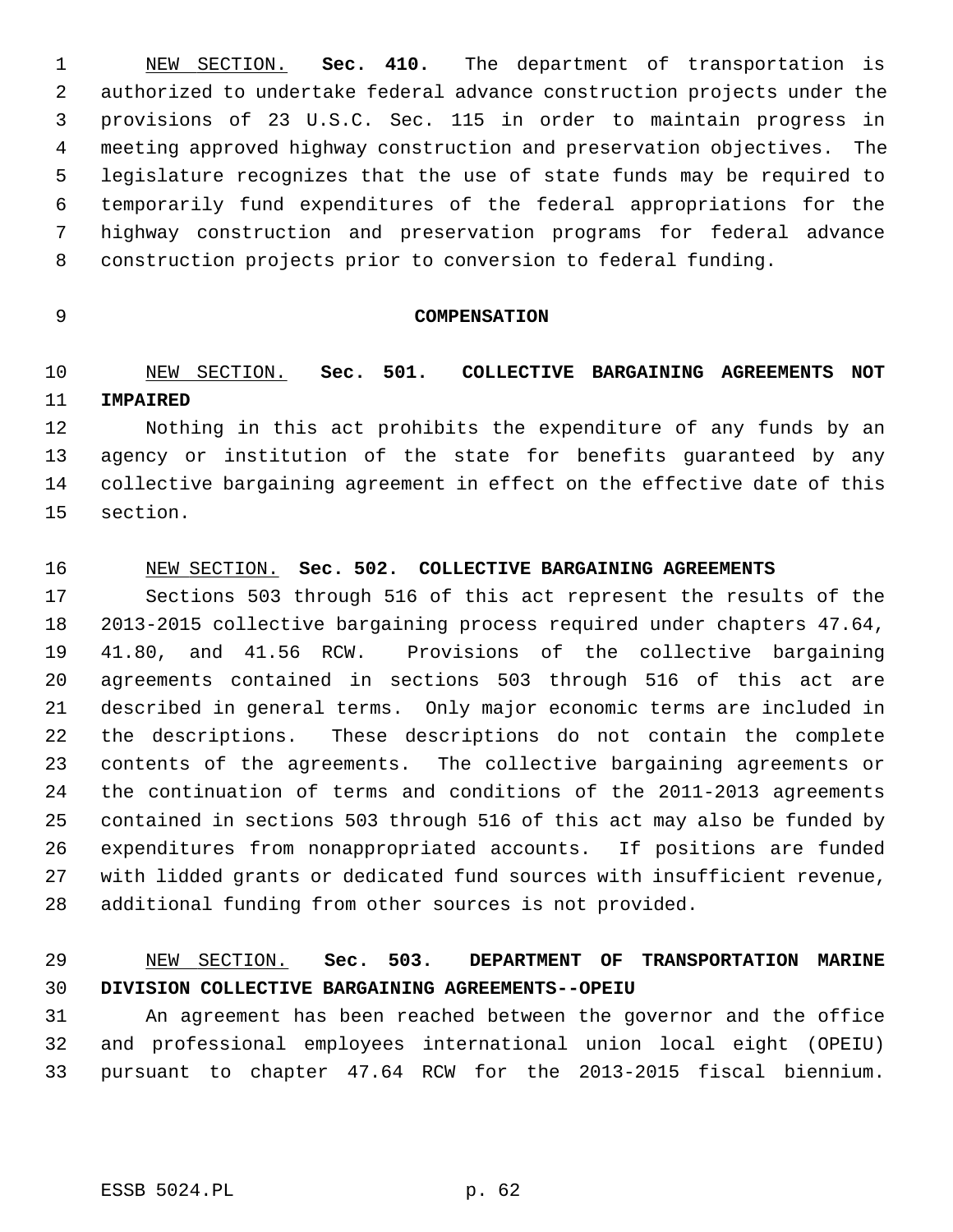1 Funding is provided for an additional step on the OPEIU salary 2 schedule. The agreement also includes a one percent salary increase 3 for all bargaining unit members effective July 1, 2014, through June 4 30, 2015, contingent on the state collecting \$200,000,000 or more in 5 unanticipated general fund--state revenue from increased economic 6 activity.

# 7 NEW SECTION. **Sec. 504. DEPARTMENT OF TRANSPORTATION MARINE** 8 **DIVISION COLLECTIVE BARGAINING AGREEMENTS--FASPAA**

 9 An agreement has been reached between the governor and the ferry 10 agents, supervisors, and project administrators association pursuant to 11 chapter 47.64 RCW for the 2013-2015 fiscal biennium. Funding is 12 provided for a one percent salary increase for all bargaining unit 13 members beginning July 1, 2013, and a one percent salary increase for 14 all bargaining unit members beginning July 1, 2014.

# 15 NEW SECTION. **Sec. 505. DEPARTMENT OF TRANSPORTATION MARINE** 16 **DIVISION COLLECTIVE BARGAINING AGREEMENTS--SEIU LOCAL 6**

17 An agreement has been reached between the governor and the service 18 employees international union local six pursuant to chapter 47.64 RCW 19 for the 2013-2015 fiscal biennium. Funding is provided for a new step 20 on the salary schedule. The agreement also includes a one percent 21 salary increase for all bargaining unit members effective July 1, 2014, 22 through June 30, 2015, contingent on the state collecting \$200,000,000 23 or more in unanticipated general fund--state revenue from economic 24 activity.

# 25 NEW SECTION. **Sec. 506. DEPARTMENT OF TRANSPORTATION MARINE** 26 **DIVISION COLLECTIVE BARGAINING AGREEMENTS--CARPENTERS**

27 An agreement has been reached between the governor and the pacific 28 northwest regional council of carpenters pursuant to chapter 47.64 RCW 29 for the 2013-2015 fiscal biennium. Funding is provided for a one and 30 one-half percent salary increase for all bargaining unit members 31 beginning July 1, 2013, and a one and one-half percent salary increase 32 for all bargaining unit members beginning July 1, 2014.

33 NEW SECTION. **Sec. 507. DEPARTMENT OF TRANSPORTATION MARINE** 34 **DIVISION COLLECTIVE BARGAINING AGREEMENTS--METAL TRADES**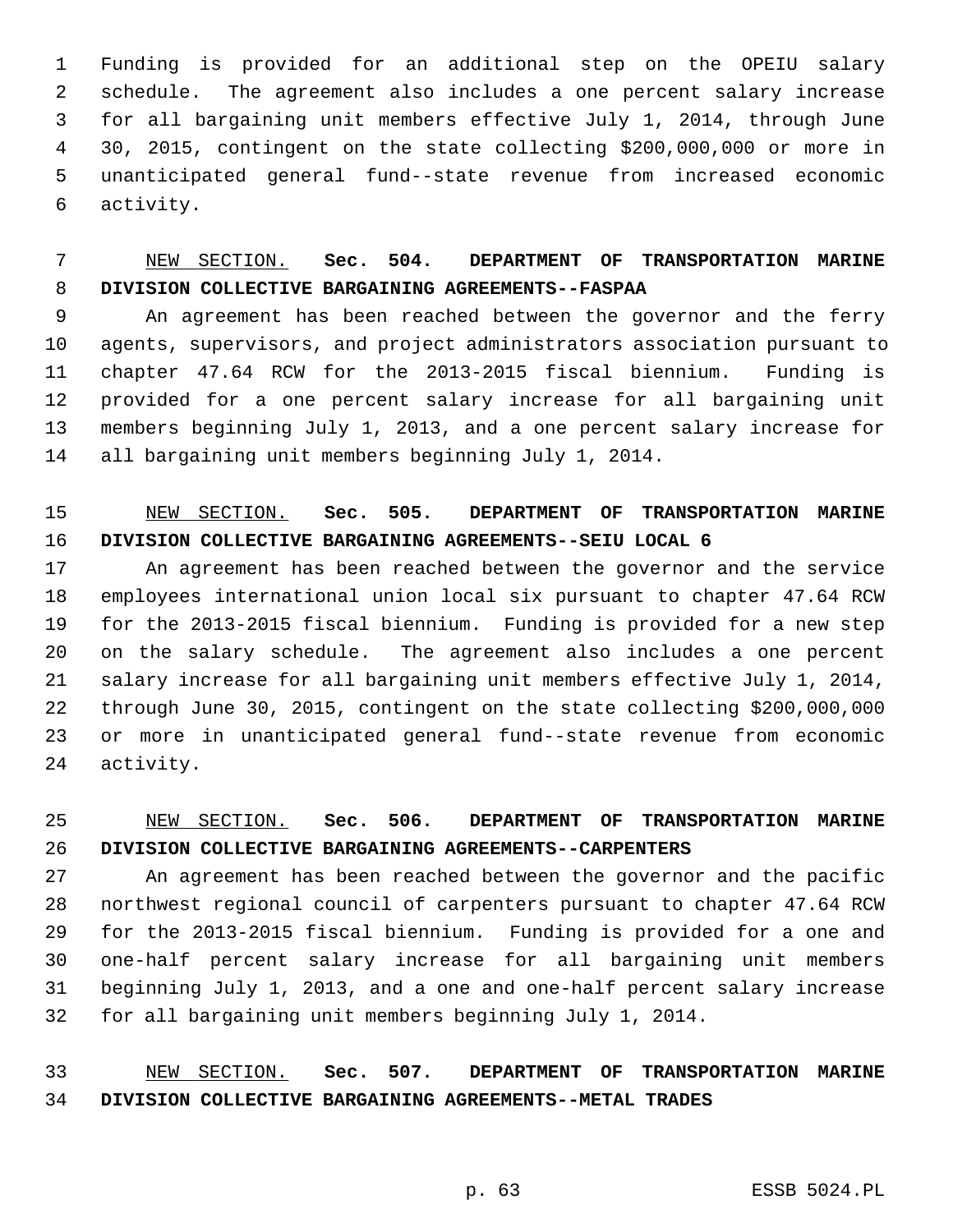1 An agreement has been reached between the governor and the Puget 2 Sound metal trades council through an interest arbitration decision 3 pursuant to chapter 47.64 RCW for the 2013-2015 fiscal biennium. 4 Funding is provided for the awarded one and one-half percent salary 5 increase for all bargaining unit members beginning July 1, 2013, and a 6 one and one-half percent salary increase for all bargaining unit 7 members beginning July 1, 2014.

### 8 NEW SECTION. **Sec. 508. DEPARTMENT OF TRANSPORTATION MARINE** 9 **DIVISION COLLECTIVE BARGAINING AGREEMENTS--MEBA-UL**

10 An agreement has been reached between the governor and the marine 11 engineers' beneficial association unlicensed engine room employees 12 through an interest arbitration decision pursuant to chapter 47.64 RCW 13 for the 2013-2015 fiscal biennium. Funding is provided for the awarded 14 one percent salary increase for all bargaining unit members beginning 15 July 1, 2013, a one percent salary increase for all bargaining unit 16 members beginning July 1, 2014, and additional vacation accrual 17 beginning July 1, 2014.

#### 18 NEW SECTION. **Sec. 509. DEPARTMENT OF TRANSPORTATION MARINE** 19 **DIVISION COLLECTIVE BARGAINING AGREEMENTS--MEBA-L**

20 An agreement has been reached between the governor and the marine 21 engineers' beneficial association licensed engineer officers through an 22 interest arbitration decision pursuant to chapter 47.64 RCW for the 23 2013-2015 fiscal biennium. Funding is provided for the awarded one 24 percent salary increase for all bargaining unit members beginning July 25 1, 2013, a one percent salary increase for all bargaining unit members 26 beginning July 1, 2014, and additional vacation accrual beginning July 27 1, 2014.

#### 28 NEW SECTION. **Sec. 510. DEPARTMENT OF TRANSPORTATION MARINE** 29 **DIVISION COLLECTIVE BARGAINING AGREEMENTS--MM&P MATES**

30 An agreement has been reached between the governor and the masters, 31 mates, and pilots - mates through an interest arbitration decision 32 pursuant to chapter 47.64 RCW for the 2013-2015 fiscal biennium. 33 Funding is provided for the awarded three percent salary increase for 34 all bargaining unit members beginning July 1, 2014, additional pay for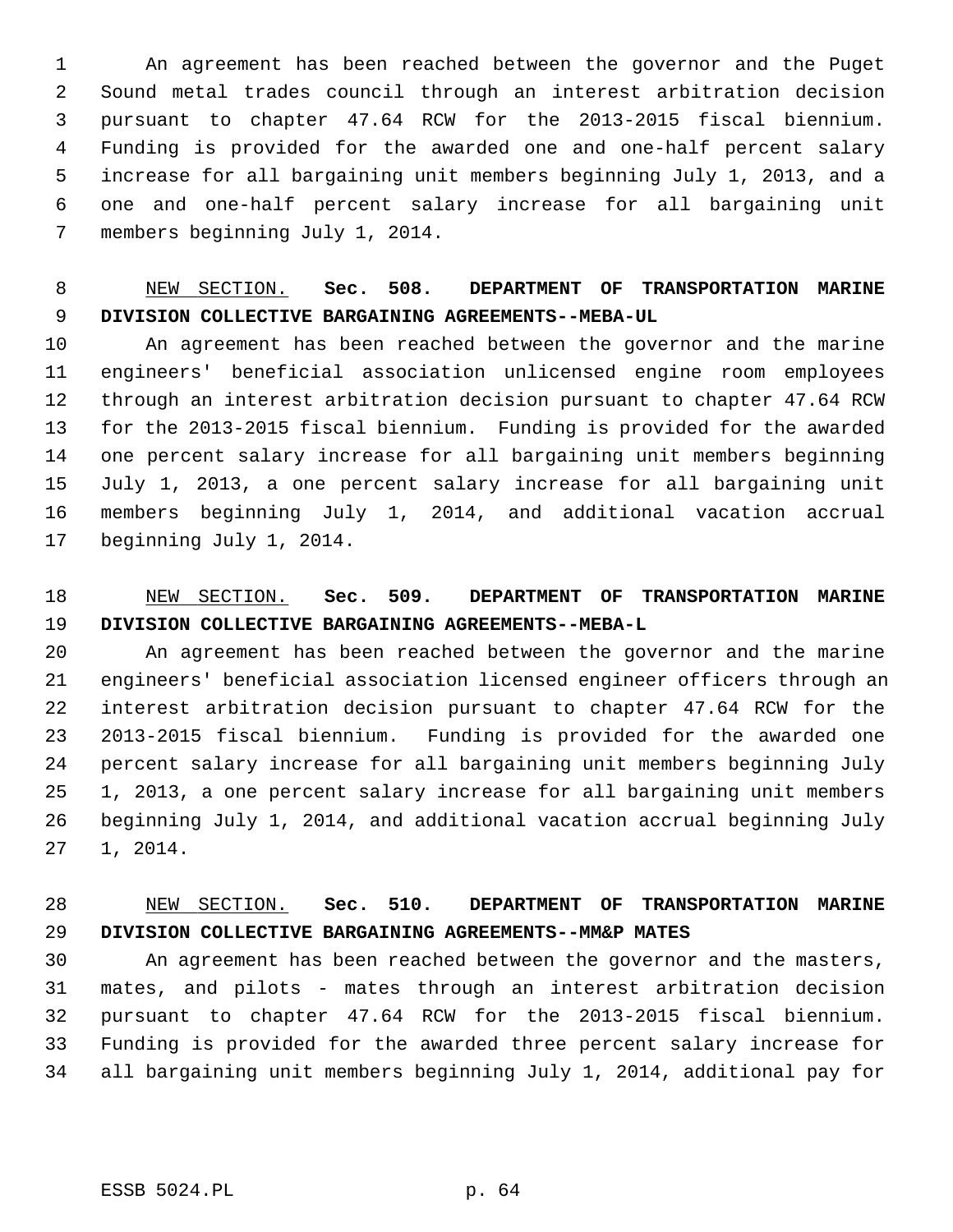1 relief employees, increased uniform allowance, and increased Friday 2 Harbor relief pay.

### 3 NEW SECTION. **Sec. 511. DEPARTMENT OF TRANSPORTATION MARINE** 4 **DIVISION COLLECTIVE BARGAINING AGREEMENTS--MM&P MASTERS**

 5 An agreement has been reached between the governor and the masters, 6 mates, and pilots - masters through an interest arbitration decision 7 pursuant to chapter 47.64 RCW for the 2013-2015 fiscal biennium. 8 Funding is provided for a one percent salary increase for all 9 bargaining unit members beginning July 1, 2013, a one percent salary 10 increase for all bargaining unit members beginning July 1, 2014, relief 11 assignment pay for all compensated hours beginning July 1, 2014, 12 increased uniform allowance, increased license renewal allowance, and 13 increased Friday Harbor relief pay.

#### 14 NEW SECTION. **Sec. 512. DEPARTMENT OF TRANSPORTATION MARINE** 15 **DIVISION COLLECTIVE BARGAINING AGREEMENTS--MM&P WATCH SUPERVISORS**

16 An agreement has been reached between the governor and the masters, 17 mates, and pilots - watch supervisors through an interest arbitration 18 decision pursuant to chapter 47.64 RCW for the 2013-2015 fiscal 19 biennium. Funding is provided for the awarded 16.125 percent salary 20 increase for all bargaining unit members beginning July 1, 2013, and a 21 16.125 percent salary increase for all bargaining unit members 22 beginning July 1, 2014.

#### 23 NEW SECTION. **Sec. 513. DEPARTMENT OF TRANSPORTATION MARINE** 24 **DIVISION COLLECTIVE BARGAINING AGREEMENTS--IBU**

25 An agreement has been reached between the governor and the 26 inlandboatmen's union of the pacific pursuant to chapter 47.64 RCW for 27 the 2013-2015 fiscal biennium. Funding is provided for an eighteen 28 percent increase for entry-level wage rates for all bargaining unit 29 members beginning July 1, 2013. For all other wage rates, funding is 30 provided to increase rates two and one-half percent for all bargaining 31 unit members beginning July 1, 2013, and to increase rates two and one-32 half percent for all bargaining unit members beginning July 1, 2014. 33 Funding is also provided for marine license fees.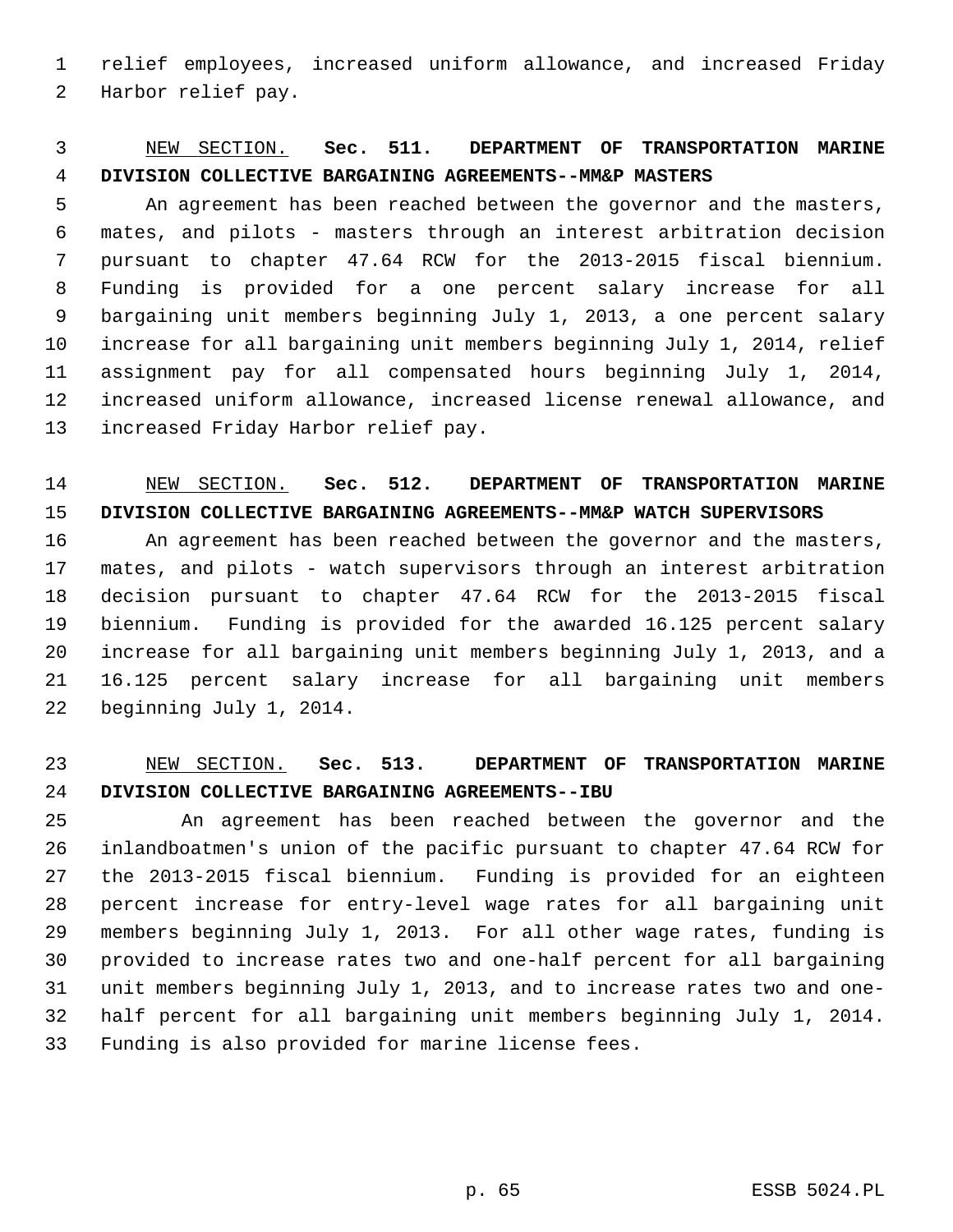1 NEW SECTION. **Sec. 514. COLLECTIVE BARGAINING AGREEMENTS--PTE** 2 **LOCAL 17**

 3 An agreement has been reached between the governor and the 4 professional and technical employees local seventeen under chapter 5 41.80 RCW for the 2013-2015 fiscal biennium. Funding is provided to 6 add a longevity step. The agreement also includes a one percent salary 7 increase for all bargaining unit members effective July 1, 2014, 8 through June 30, 2015, contingent on the state collecting \$200,000,000 9 or more in unanticipated general fund--state revenue from increased 10 economic activity.

# 11 NEW SECTION. **Sec. 515. COLLECTIVE BARGAINING AGREEMENTS--WSP** 12 **TROOPERS ASSOCIATION**

13 An agreement has been reached between the governor and the 14 Washington state patrol troopers association through an interest 15 arbitration decision under chapter 41.56 RCW for the 2013-2015 fiscal 16 biennium. Funding is provided for the awarded three percent salary 17 increase for all bargaining unit members effective July 1, 2013, and a 18 one percent increase to longevity pay for years five through nine 19 effective July 1, 2014.

# 20 NEW SECTION. **Sec. 516. COLLECTIVE BARGAINING AGREEMENTS--WSP** 21 **LIEUTENANTS ASSOCIATION**

22 An agreement has been reached between the governor and the 23 Washington state patrol lieutenants association through an interest 24 arbitration decision under chapter 41.56 RCW for the 2013-2015 fiscal 25 biennium. Funding is provided for the awarded three percent salary 26 increase for all bargaining unit members effective July 1, 2014, and 27 for parking of department-issued vehicles for employees assigned 28 vehicles at the general administration building or capitol campus.

#### 29 NEW SECTION. **Sec. 517. COMPENSATION--REPRESENTED EMPLOYEES--** 30 **SUPER COALITION--INSURANCE BENEFITS**

31 No agreement has been reached between the governor and the health 32 care super coalition under chapter 41.80 RCW for the 2013-2015 fiscal 33 biennium. Appropriations in this act for state agencies, including 34 institutions of higher education, are sufficient to continue the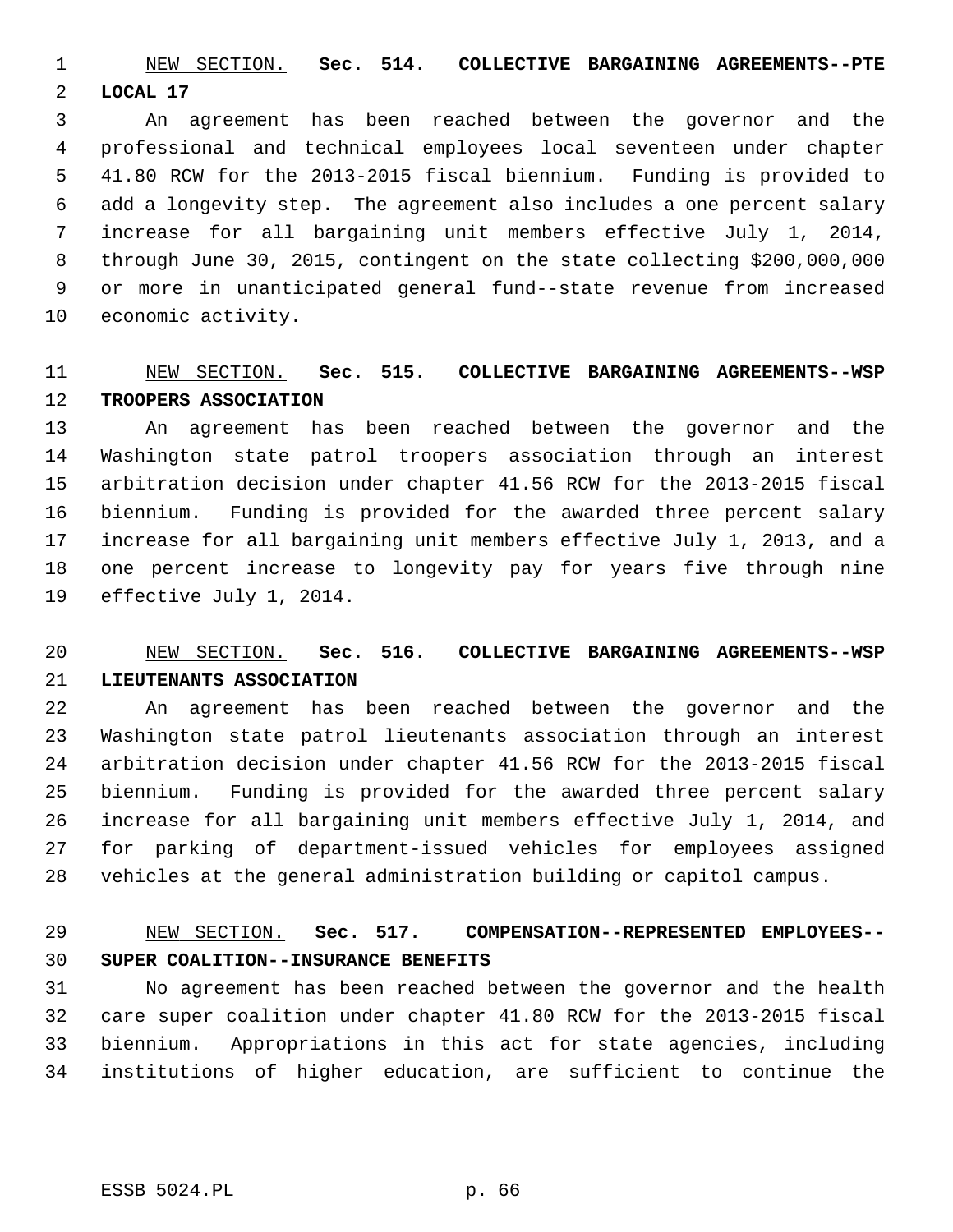1 provisions of the 2011-2013 collective bargaining agreement and are 2 subject to the following conditions and limitations:

 3 (1)(a) The monthly employer funding rate for insurance benefit 4 premiums, public employees' benefits board administration, and the 5 uniform medical plan must not exceed \$809 per eligible employee for 6 fiscal year 2014. For fiscal year 2015, the monthly employer funding 7 rate must not exceed \$820 per eligible employee.

 8 (b) In order to achieve the level of funding provided for health 9 benefits, the public employees' benefits board must require any of the 10 following: Employee premium copayments; increases in point-of-service 11 cost sharing; the implementation of managed competition; or other 12 changes to benefits consistent with RCW 41.05.065.

13 (c) The health care authority shall deposit any moneys received on 14 behalf of the uniform medical plan as a result of rebates on 15 prescription drugs, audits of hospitals, subrogation payments, or any 16 other moneys recovered as a result of prior uniform medical plan claims 17 payments into the public employees' and retirees' insurance account to 18 be used for insurance benefits. Such receipts must not be used for 19 administrative expenditures.

20 (2) The health care authority, subject to the approval of the 21 public employees' benefits board, shall provide subsidies for health 22 benefit premiums to eligible retired or disabled public employees and 23 school district employees who are eligible for medicare, pursuant to 24 RCW 41.05.085. For calendar years 2014 and 2015, the subsidy must be 25 \$150.00 per month.

#### 26 NEW SECTION. **Sec. 518. COMPENSATION--REPRESENTED EMPLOYEES** 27 **OUTSIDE SUPER COALITION--INSURANCE BENEFITS**

28 Appropriations for state agencies in this act are sufficient for 29 represented employees outside the super coalition for health benefits 30 and are subject to the following conditions and limitations:

31 (1)(a) The monthly employer funding rate for insurance benefit 32 premiums, public employees' benefits board administration, and the 33 uniform medical plan must not exceed \$809 per eligible employee for 34 fiscal year 2014. For fiscal year 2015, the monthly employer funding 35 rate must not exceed \$820 per eligible employee.

36 (b) In order to achieve the level of funding provided for health 37 benefits, the public employees' benefits board shall require any of the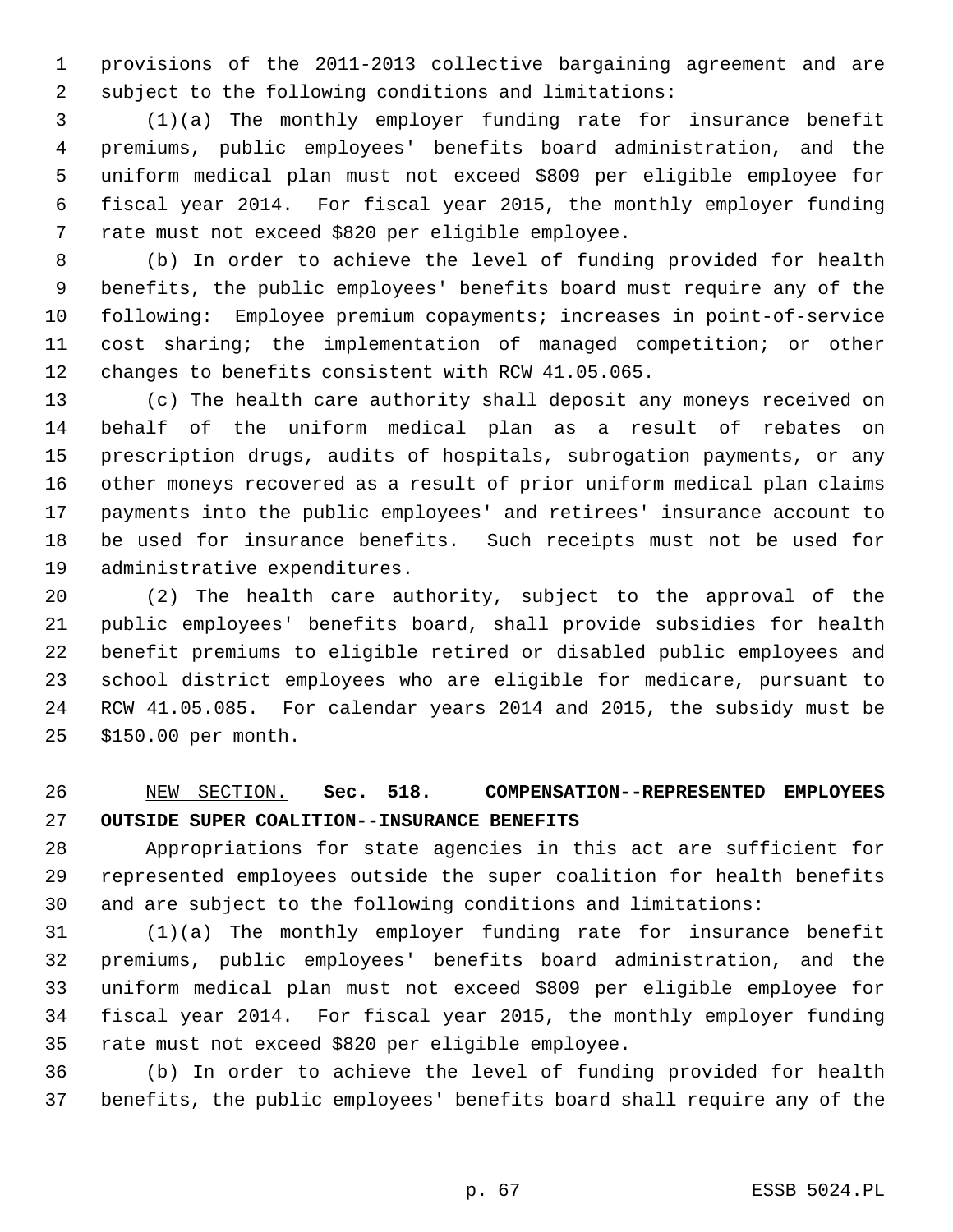1 following: Employee premium copayments; increases in point-of-service 2 cost sharing; the implementation of managed competition; or other 3 changes to benefits consistent with RCW 41.05.065.

 4 (c) The health care authority shall deposit any moneys received on 5 behalf of the uniform medical plan as a result of rebates on 6 prescription drugs, audits of hospitals, subrogation payments, or any 7 other moneys recovered as a result of prior uniform medical plan claims 8 payments into the public employees' and retirees' insurance account to 9 be used for insurance benefits. Such receipts must not be used for 10 administrative expenditures.

11 (2) The health care authority, subject to the approval of the 12 public employees' benefits board, shall provide subsidies for health 13 benefit premiums to eligible retired or disabled public employees and 14 school district employees who are eligible for medicare, pursuant to 15 RCW 41.05.085. For calendar years 2014 and 2015, the subsidy must be 16 \$150.00 per month.

# 17 NEW SECTION. **Sec. 519. COMPENSATION--NONREPRESENTED EMPLOYEES--** 18 **INSURANCE BENEFITS**

19 Appropriations for state agencies in this act are sufficient for 20 nonrepresented state employee health benefits for state agencies, 21 including institutions of higher education, and are subject to the 22 following conditions and limitations:

23 (1)(a) The monthly employer funding rate for insurance benefit 24 premiums, public employees' benefits board administration, and the 25 uniform medical plan must not exceed \$809 per eligible employee for 26 fiscal year 2014. For fiscal year 2015, the monthly employer funding 27 rate must not exceed \$820 per eligible employee.

28 (b) In order to achieve the level of funding provided for health 29 benefits, the public employees' benefits board shall require any of the 30 following: Employee premium copayments; increases in point-of-service 31 cost sharing; the implementation of managed competition; or make other 32 changes to benefits consistent with RCW 41.05.065.

33 (c) The health care authority shall deposit any moneys received on 34 behalf of the uniform medical plan as a result of rebates on 35 prescription drugs, audits of hospitals, subrogation payments, or any 36 other moneys recovered as a result of prior uniform medical plan claims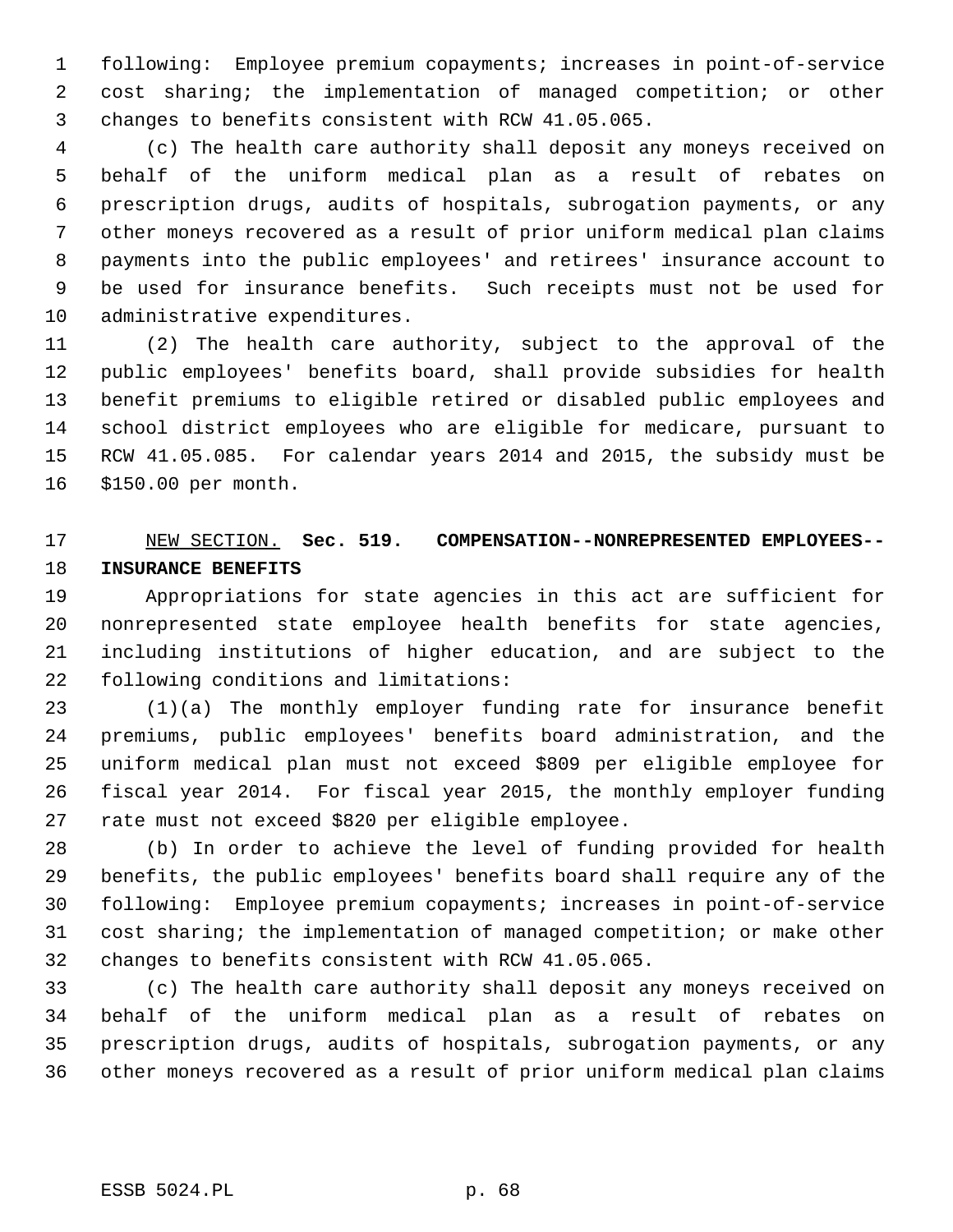1 payments into the public employees' and retirees' insurance account to 2 be used for insurance benefits. Such receipts must not be used for 3 administrative expenditures.

 4 (2) The health care authority, subject to the approval of the 5 public employees' benefits board, shall provide subsidies for health 6 benefit premiums to eligible retired or disabled public employees and 7 school district employees who are eligible for medicare, pursuant to 8 RCW 41.05.085. For calendar years 2014 and 2015, the subsidy must be 9 \$150.00 per month.

# 10 NEW SECTION. **Sec. 520. COMPENSATION--NONREPRESENTED EMPLOYEES--** 11 **SALARIES AND WAGES**

12 For classified state employees, except those within the Washington 13 management service and those represented by a bargaining unit under 14 chapter 41.80, 41.56, or 47.64 RCW, funding is provided within agency 15 appropriations for implementation of a longevity step, in accordance 16 with rules adopted under RCW 41.06.133.

17 **Sec. 521.** RCW 47.64.170 and 2011 c 367 s 712 are each amended to 18 read as follows:

19 (1) Any ferry employee organization certified as the bargaining 20 representative shall be the exclusive representative of all ferry 21 employees in the bargaining unit and shall represent all such employees 22 fairly.

23 (2) A ferry employee organization or organizations and the governor 24 may each designate any individual as its representative to engage in 25 collective bargaining negotiations.

26 (3) Negotiating sessions, including strategy meetings of the 27 employer or employee organizations, mediation, and the deliberative 28 process of arbitrators are exempt from the provisions of chapter 42.30 29 RCW. Hearings conducted by arbitrators may be open to the public by 30 mutual consent of the parties.

31 (4) Terms of any collective bargaining agreement may be enforced by 32 civil action in Thurston county superior court upon the initiative of 33 either party.

34 (5) Ferry system employees or any employee organization shall not 35 negotiate or attempt to negotiate directly with anyone other than the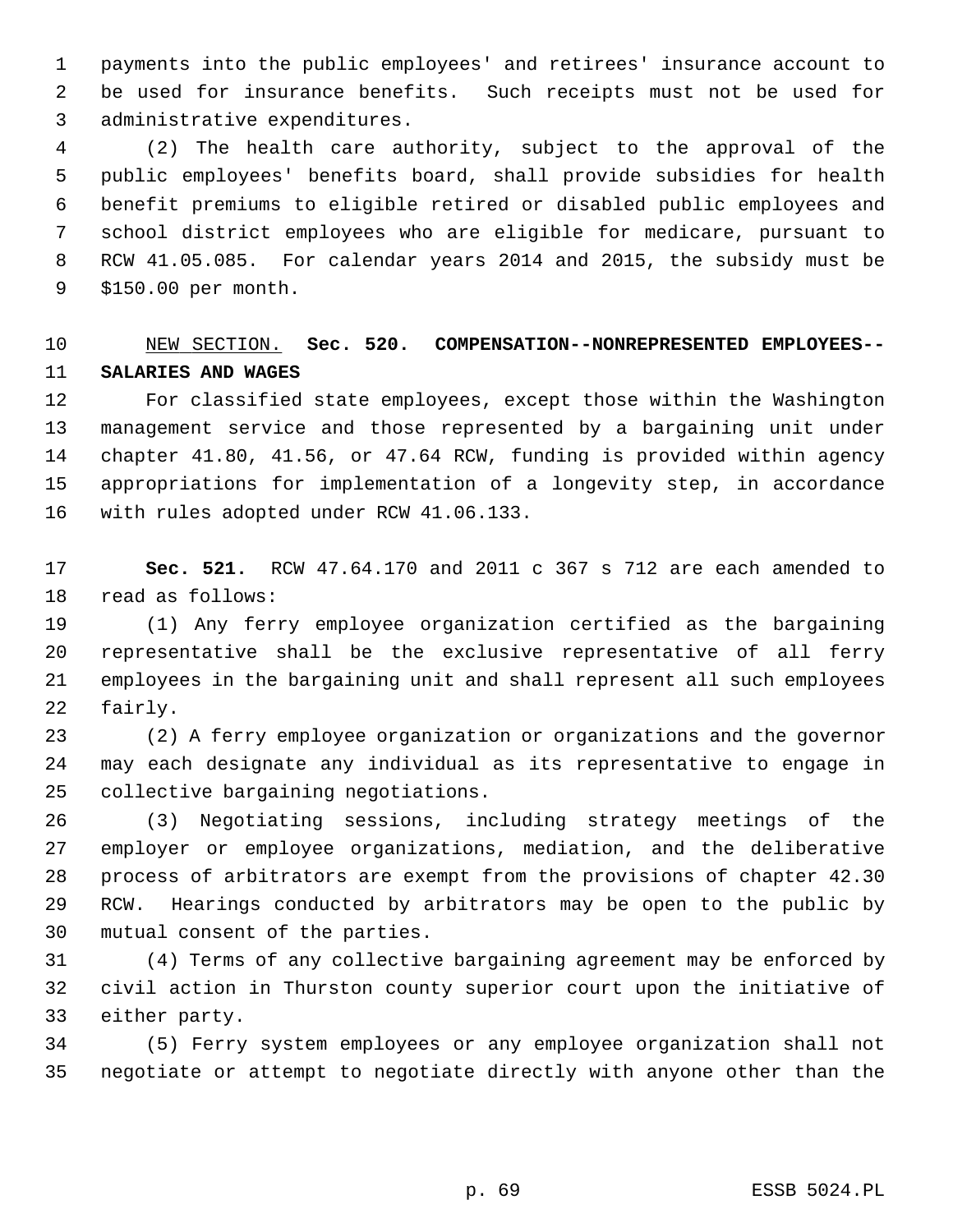1 person who has been appointed or authorized a bargaining representative 2 for the purpose of bargaining with the ferry employees or their 3 representative.

 4 (6)(a) Within ten working days after the first Monday in September 5 of every odd-numbered year, the parties shall attempt to agree on an 6 interest arbitrator to be used if the parties are not successful in 7 negotiating a comprehensive collective bargaining agreement. If the 8 parties cannot agree on an arbitrator within the ten-day period, either 9 party may request a list of seven arbitrators from the federal 10 mediation and conciliation service. The parties shall select an 11 interest arbitrator using the coin toss/alternate strike method within 12 thirty calendar days of receipt of the list. Immediately upon 13 selecting an interest arbitrator, the parties shall cooperate to 14 reserve dates with the arbitrator for potential arbitration between 15 August 1st and September 15th of the following even-numbered year. The 16 parties shall also prepare a schedule of at least five negotiation 17 dates for the following year, absent an agreement to the contrary. The 18 parties shall execute a written agreement before November 1st of each 19 odd-numbered year setting forth the name of the arbitrator and the 20 dates reserved for bargaining and arbitration. This subsection (6)(a) 21 imposes minimum obligations only and is not intended to define or limit 22 a party's full, good faith bargaining obligation under other sections 23 of this chapter.

24 (b) The negotiation of a proposed collective bargaining agreement 25 by representatives of the employer and a ferry employee organization 26 shall commence on or about February 1st of every even-numbered year.

27 (c) For negotiations covering the 2009-2011 biennium and subsequent 28 biennia, the time periods specified in this section, and in RCW 29 47.64.210 and 47.64.300 through 47.64.320, must ensure conclusion of 30 all agreements on or before October 1st of the even-numbered year next 31 preceding the biennial budget period during which the agreement should 32 take effect. These time periods may only be altered by mutual 33 agreement of the parties in writing. Any such agreement and any 34 impasse procedures agreed to by the parties under RCW 47.64.200 must 35 include an agreement regarding the new time periods that will allow 36 final resolution by negotiations or arbitration by October 1st of each 37 even-numbered year.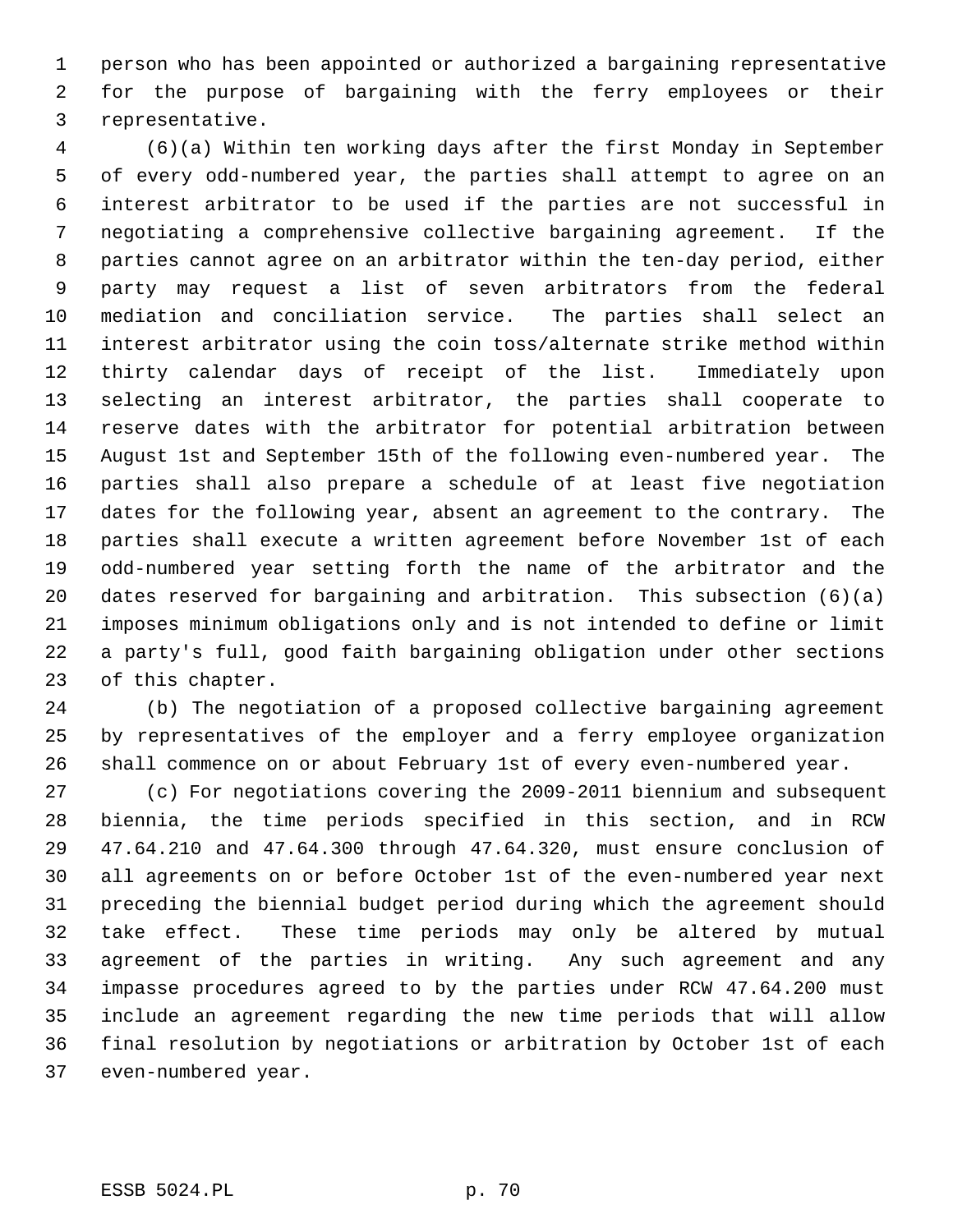1 (7) It is the intent of this section that the collective bargaining 2 agreement or arbitrator's award shall commence on July 1st of each odd- 3 numbered year and shall terminate on June 30th of the next odd-numbered 4 year to coincide with the ensuing biennial budget year, as defined by 5 RCW 43.88.020(7), to the extent practical. It is further the intent of 6 this section that all collective bargaining agreements be concluded by 7 October 1st of the even-numbered year before the commencement of the 8 biennial budget year during which the agreements are to be in effect. 9 After the expiration date of a collective bargaining agreement 10 negotiated under this chapter, except to the extent provided in 11 subsection (11) of this section and RCW 47.64.270(4), all of the terms 12 and conditions specified in the collective bargaining agreement remain 13 in effect until the effective date of a subsequently negotiated 14 agreement, not to exceed one year from the expiration date stated in 15 the agreement. Thereafter, the employer may unilaterally implement 16 according to law.

17 (8) The office of financial management shall conduct a salary 18 survey, for use in collective bargaining and arbitration, which must be 19 conducted through a contract with a firm nationally recognized in the 20 field of human resources management consulting.

21 (9) Except as provided in subsection (11) of this section:

22 (a) The governor shall submit a request either for funds necessary 23 to implement the collective bargaining agreements including, but not 24 limited to, the compensation and fringe benefit provisions or for 25 legislation necessary to implement the agreement, or both. Requests 26 for funds necessary to implement the collective bargaining agreements 27 shall not be submitted to the legislature by the governor unless such 28 requests:

29 (i) Have been submitted to the director of the office of financial 30 management by October 1st before the legislative session at which the 31 requests are to be considered; and

32 (ii) Have been certified by the director of the office of financial 33 management as being feasible financially for the state.

34 (b) The governor shall submit a request either for funds necessary 35 to implement the arbitration awards or for legislation necessary to 36 implement the arbitration awards, or both. Requests for funds 37 necessary to implement the arbitration awards shall not be submitted to 38 the legislature by the governor unless such requests: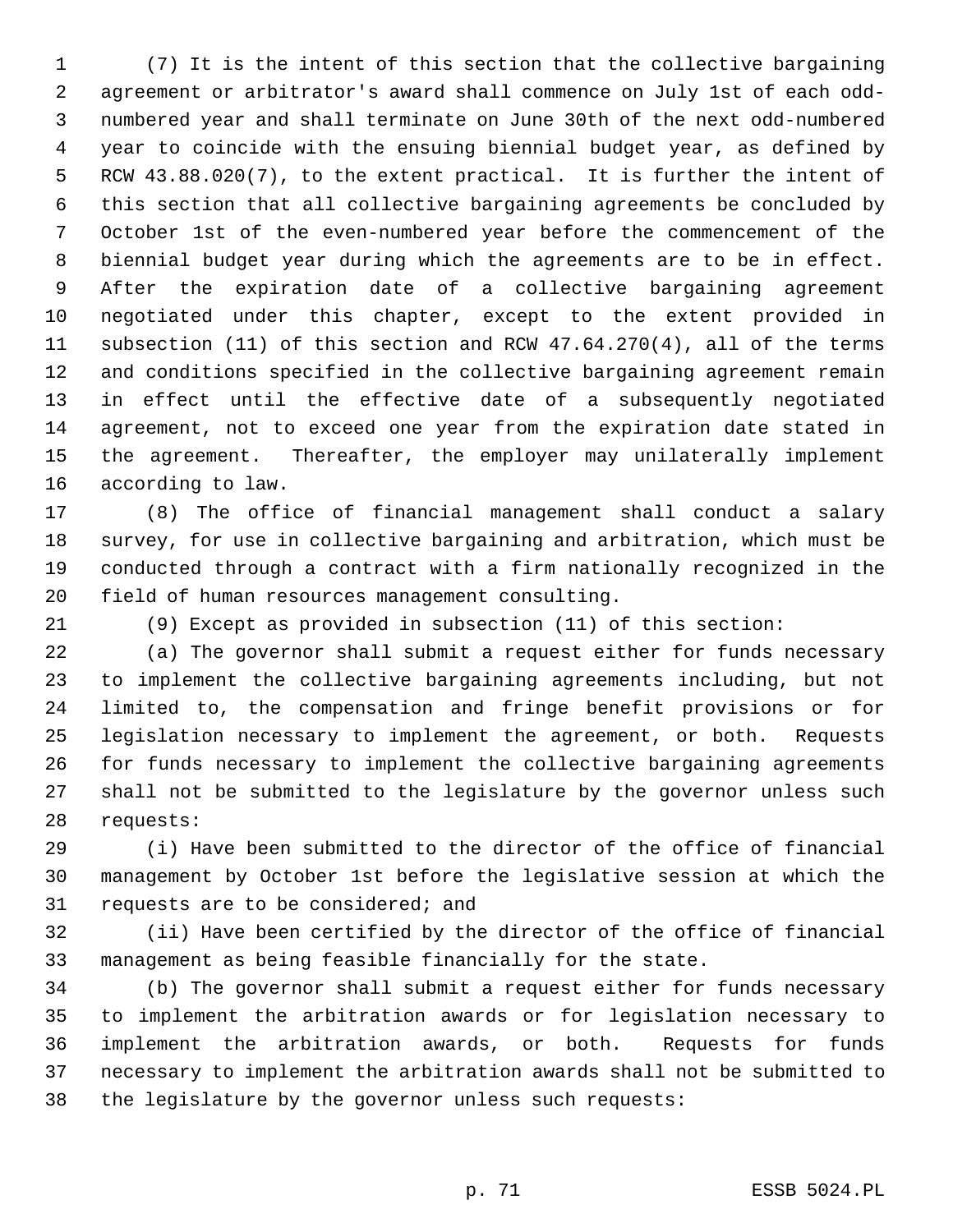1 (i) Have been submitted to the director of the office of financial 2 management by October 1st before the legislative session at which the 3 requests are to be considered; and

 4 (ii) Have been certified by the director of the office of financial 5 management as being feasible financially for the state.

 6 (c) The legislature shall approve or reject the submission of the 7 request for funds necessary to implement the collective bargaining 8 agreements or arbitration awards as a whole for each agreement or 9 award. The legislature shall not consider a request for funds to 10 implement a collective bargaining agreement or arbitration award unless 11 the request is transmitted to the legislature as part of the governor's 12 budget document submitted under RCW 43.88.030 and 43.88.060. If the 13 legislature rejects or fails to act on the submission, either party may 14 reopen all or part of the agreement and award or the exclusive 15 bargaining representative may seek to implement the procedures provided 16 for in RCW 47.64.210 and 47.64.300.

17 (10) If, after the compensation and fringe benefit provisions of an 18 agreement are approved by the legislature, a significant revenue 19 shortfall occurs resulting in reduced appropriations, as declared by 20 proclamation of the governor or by resolution of the legislature, both 21 parties shall immediately enter into collective bargaining for a 22 mutually agreed upon modification of the agreement.

23 (11)(a) For the collective bargaining agreements negotiated for the 24 2011-2013 fiscal biennium, the legislature may consider a request for 25 funds to implement a collective bargaining agreement even if the 26 request for funds was not received by the office of financial 27 management by October 1st and was not transmitted to the legislature as 28 part of the governor's budget document submitted under RCW 43.88.030 29 and 43.88.060.

30 (b) For the ((2011-2013)) 2013-2015 fiscal biennium, a collective 31 bargaining agreement related to employee health care benefits 32 negotiated between the employer and coalition pursuant to RCW 33 41.80.020(3) regarding the dollar amount expended on behalf of each 34 employee must be a separate agreement for which the governor may 35 request funds necessary to implement the agreement. ((<del>If such an</del> 36 agreement is negotiated and funded by the legislature, this agreement 37 will supersede any terms and conditions of an expired 2009-2011 38 biennial master collective bargaining agreement under this chapter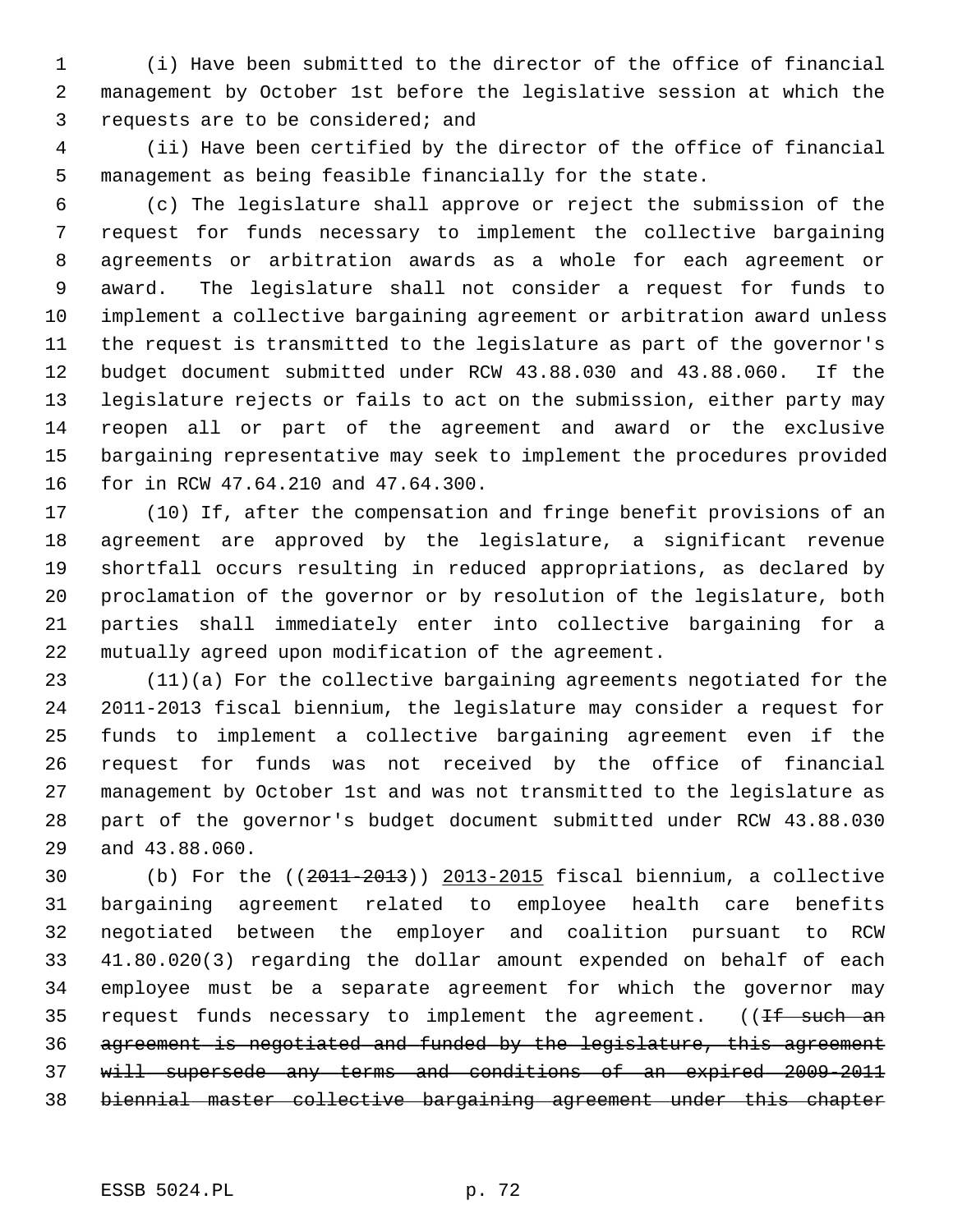1 regarding health care benefits.)) The legislature may act upon a 2013- 2015 collective bargaining agreement related to employee health care benefits if an agreement is reached and submitted to the office of financial management and legislative budget committees before final legislative action on the biennial or supplemental operating budget by the sitting legislature. (c) For the collective bargaining agreements negotiated for the 2013-2015 fiscal biennium, the legislature may consider a request for funds to implement a collective bargaining agreement reached after 10 October 1st after a determination of financial infeasibility by the director of the office of financial management if the request for funds is transmitted to the legislature as part of the governor's budget

13 document submitted under RCW 43.88.030 and 43.88.060.

14 **Sec. 522.** RCW 47.64.270 and 2011 c 367 s 713 are each amended to 15 read as follows:

16 (1) The employer and one coalition of all the exclusive bargaining 17 representatives subject to this chapter and chapter 41.80 RCW shall 18 conduct negotiations regarding the dollar amount expended on behalf of 19 each employee for health care benefits.

20 (2) Absent a collective bargaining agreement to the contrary, the 21 department of transportation shall provide contributions to insurance 22 and health care plans for ferry system employees and dependents, as 23 determined by the state health care authority, under chapter 41.05 RCW.

24 (3) The employer and employee organizations may collectively 25 bargain for insurance plans other than health care benefits, and 26 employer contributions may exceed that of other state agencies as 27 provided in RCW 41.05.050.

28 (4) For the ((2011-2013)) 2013-2015 fiscal biennium, a collective 29 bargaining agreement related to employee health care benefits 30 negotiated between the employer and coalition pursuant to RCW 31 41.80.020(3) regarding the dollar amount expended on behalf of each 32 employee must be a separate agreement for which the governor may 33 request funds necessary to implement the agreement.  $(1f$  such an 34 agreement is negotiated and funded by the legislature, this agreement 35 will supersede any terms and conditions of an expired 2009-2011 36 biennial collective bargaining agreement under this chapter regarding 37 health care benefits.)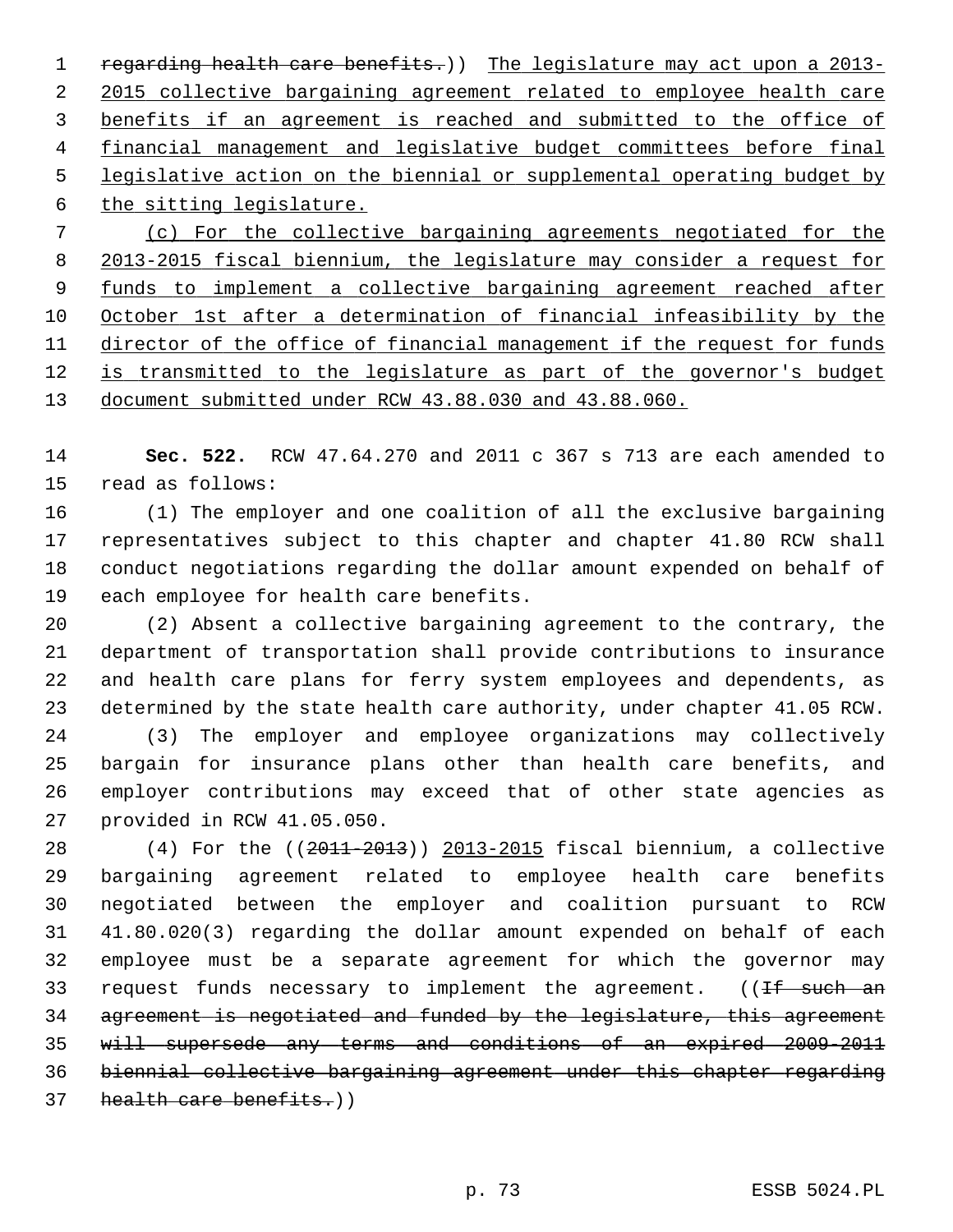#### 1 **IMPLEMENTING PROVISIONS**

# 2 NEW SECTION. **Sec. 601. STAFFING LEVELS**

 3 (1) As the department of transportation completes delivery of the 4 projects funded by the 2003 and 2005 transportation revenue packages, 5 it is clear that the current staffing levels necessary to deliver these 6 projects are not sustainable into the future. Therefore, the 7 department is directed to quickly move forward to develop and implement 8 new business practices so that a smaller, more nimble state workforce 9 can effectively and efficiently deliver transportation improvement 10 programs as they are approved in the future, in strong partnership with 11 the private sector, while protecting the public's interests and assets.

12 (2) To this end, the department of transportation is directed to 13 reduce the size of its engineering and technical workforce to a level 14 sustained by current law revenue levels currently estimated at two 15 thousand FTEs by the end of the 2013-2015 fiscal biennium. The 16 department shall submit a report on the progress made in 2011-2013 by 17 July 1, 2013.

18 (3) In order to successfully deliver the highway construction 19 program as funded, the department of transportation may continue to 20 contract out engineering and technical services. In addition, the 21 department may continue the incentive program for retirements and 22 employee separations.

## 23 NEW SECTION. **Sec. 602. FOR THE DEPARTMENT OF TRANSPORTATION**

24 The department shall begin to transition from owning a fleet of 25 passenger vehicles in Thurston county to using the state motor pool. 26 The funding appropriated in this act may not be used by programs 27 headquartered in Thurston county to purchase passenger cars as defined 28 in RCW 46.04.382.

## 29 NEW SECTION. **Sec. 603. FUND TRANSFERS**

30 (1) The transportation 2003 projects or improvements and the 2005 31 transportation partnership projects or improvements are listed in the 32 LEAP list titled 2013-1 as developed April 23, 2013, which consists of 33 a list of specific projects by fund source and amount over a ten-year 34 period. Current fiscal biennium funding for each project is a line-35 item appropriation, while the outer year funding allocations represent 36 a ten-year plan. The department is expected to use the flexibility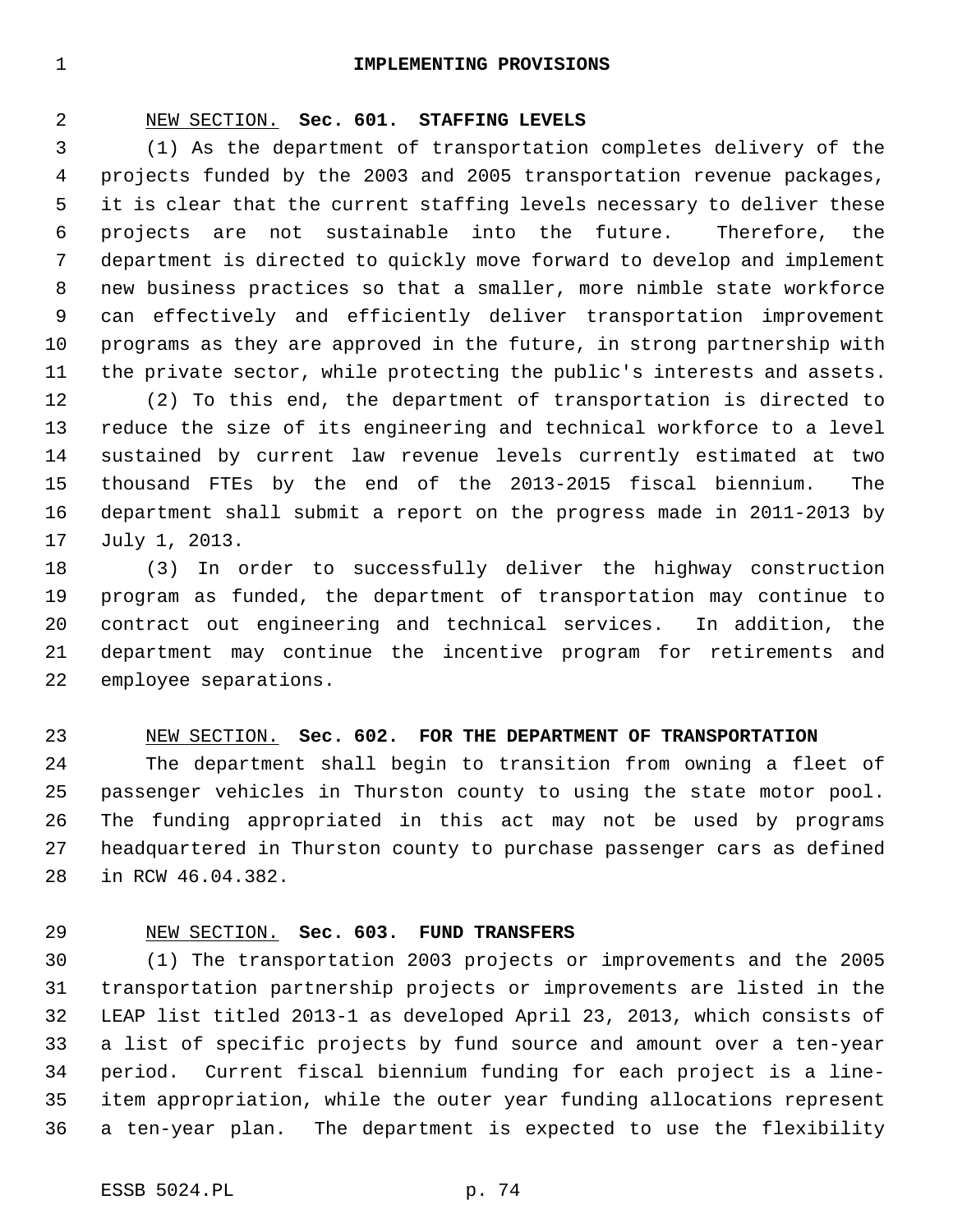1 provided in this section to assist in the delivery and completion of 2 all transportation partnership account and transportation 2003 account 3 (nickel account) projects on the LEAP transportation documents 4 referenced in this act. However, this section does not apply to the I- 5 5/Columbia River Crossing project (400506A). For the 2011-2013 and 6 2013-2015 project appropriations, unless otherwise provided in this 7 act, the director of financial management may authorize a transfer of 8 appropriation authority between projects funded with transportation 9 2003 account (nickel account) appropriations, or transportation 10 partnership account appropriations, in order to manage project spending 11 and efficiently deliver all projects in the respective program under 12 the following conditions and limitations:

13 (a) Transfers may only be made within each specific fund source 14 referenced on the respective project list;

15 (b) Transfers from a project may not be made as a result of the 16 reduction of the scope of a project or be made to support increases in 17 the scope of a project;

18 (c) Each transfer between projects may only occur if the director 19 of financial management finds that any resulting change will not hinder 20 the completion of the projects as approved by the legislature. Until 21 the legislature reconvenes to consider the 2014 supplemental omnibus 22 transportation appropriations act, any unexpended 2011-2013 23 appropriation balance as approved by the office of financial 24 management, in consultation with the legislative staff of the house of 25 representatives and senate transportation committees, may be considered 26 when transferring funds between projects;

27 (d) Transfers from a project may be made if the funds appropriated 28 to the project are in excess of the amount needed to complete the 29 project;

30 (e) Transfers may not occur for projects not identified on the 31 applicable project list;

32 (f) Transfers may not be made while the legislature is in session; 33 and

34 (g) Transfers between projects may be made, without the approval of 35 the director of the office of financial management, by the department 36 of transportation until the transfer amount by project exceeds two 37 hundred fifty thousand dollars, or ten percent of the total project,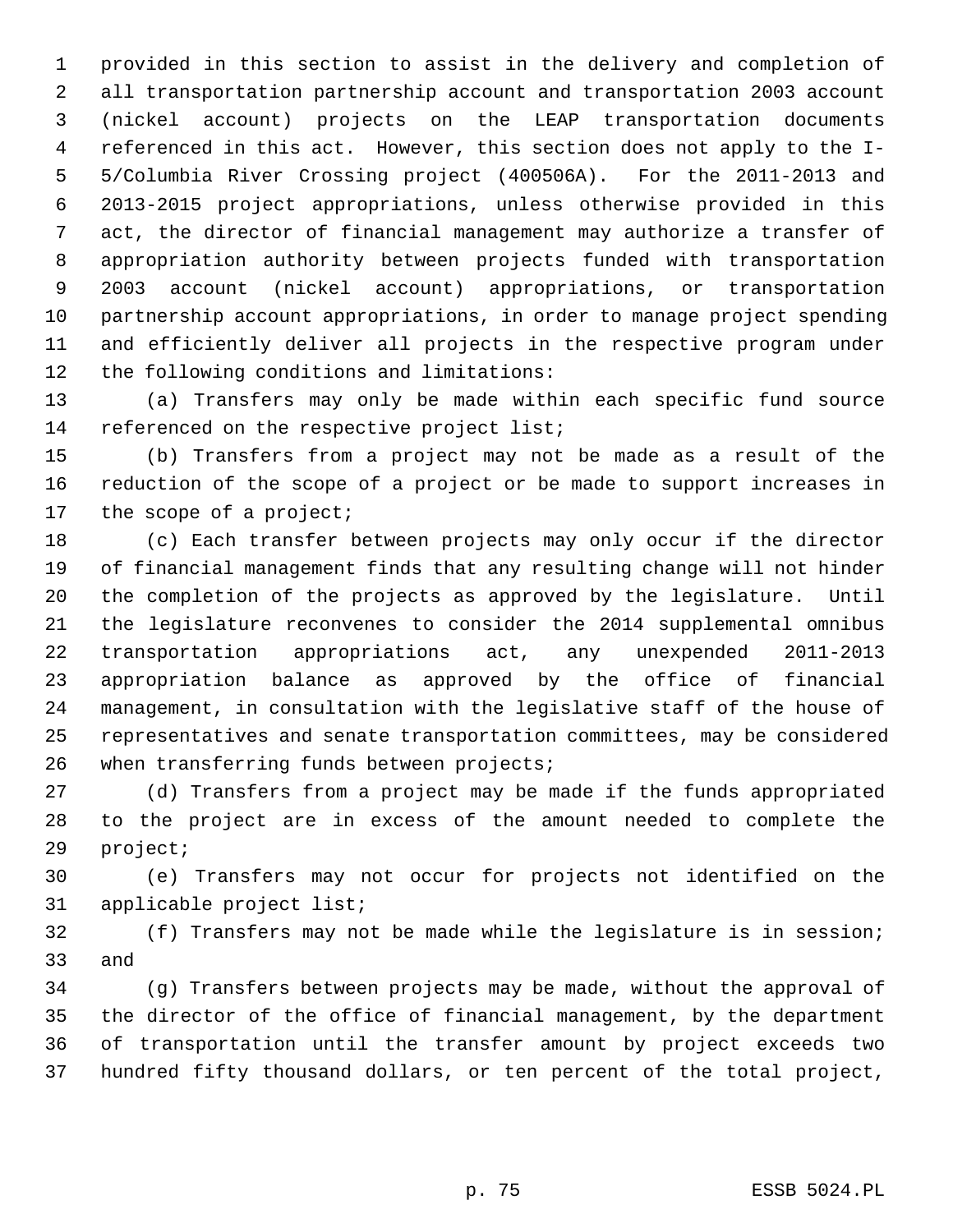1 whichever is less. These transfers must be reported quarterly to the 2 director of financial management and the chairs of the house of 3 representatives and senate transportation committees.

 4 (2) At the time the department submits a request to transfer funds 5 under this section, a copy of the request must be submitted to the 6 transportation committees of the legislature.

 7 (3) The office of financial management shall work with legislative 8 staff of the house of representatives and senate transportation 9 committees to review the requested transfers in a timely manner.

10 (4) The office of financial management shall document approved 11 transfers and schedule changes in the transportation executive 12 information system, compare changes to the legislative baseline funding 13 and schedules identified by project identification number identified in 14 the LEAP transportation documents referenced in this act, and transmit 15 revised project lists to chairs of the transportation committees of the 16 legislature on a quarterly basis.

# 17 NEW SECTION. **Sec. 604. ACQUISITION OF PROPERTIES AND FACILITIES** 18 **THROUGH FINANCIAL CONTRACTS**

19 (1) The agency in subsection (2) of this section may enter into 20 financial contracts, paid from any funds of an agency, appropriated or 21 nonappropriated, for the purposes indicated and in not more than the 22 principal amounts indicated, plus financing expenses and required 23 reserves pursuant to chapter 39.94 RCW. When securing properties under 24 this section, agencies shall use the most economical financial contract 25 option available, including long-term leases, lease-purchase 26 agreements, lease-development with option to purchase agreements, or 27 financial contracts using certificates of participation. Expenditures 28 made by an agency for one of the indicated purposes before the issue 29 date of the authorized financial contract and any certificates of 30 participation therein are intended to be reimbursed from proceeds of 31 the financial contract and any certificates of participation therein to 32 the extent provided in the agency's financing plan approved by the 33 state finance committee.

34 (2) The Washington state patrol may enter into agreements with the 35 department of enterprise services and the state treasurer's office to 36 develop requests to the legislature for the acquisition of properties 37 and facilities through financial contracts. The agreements may include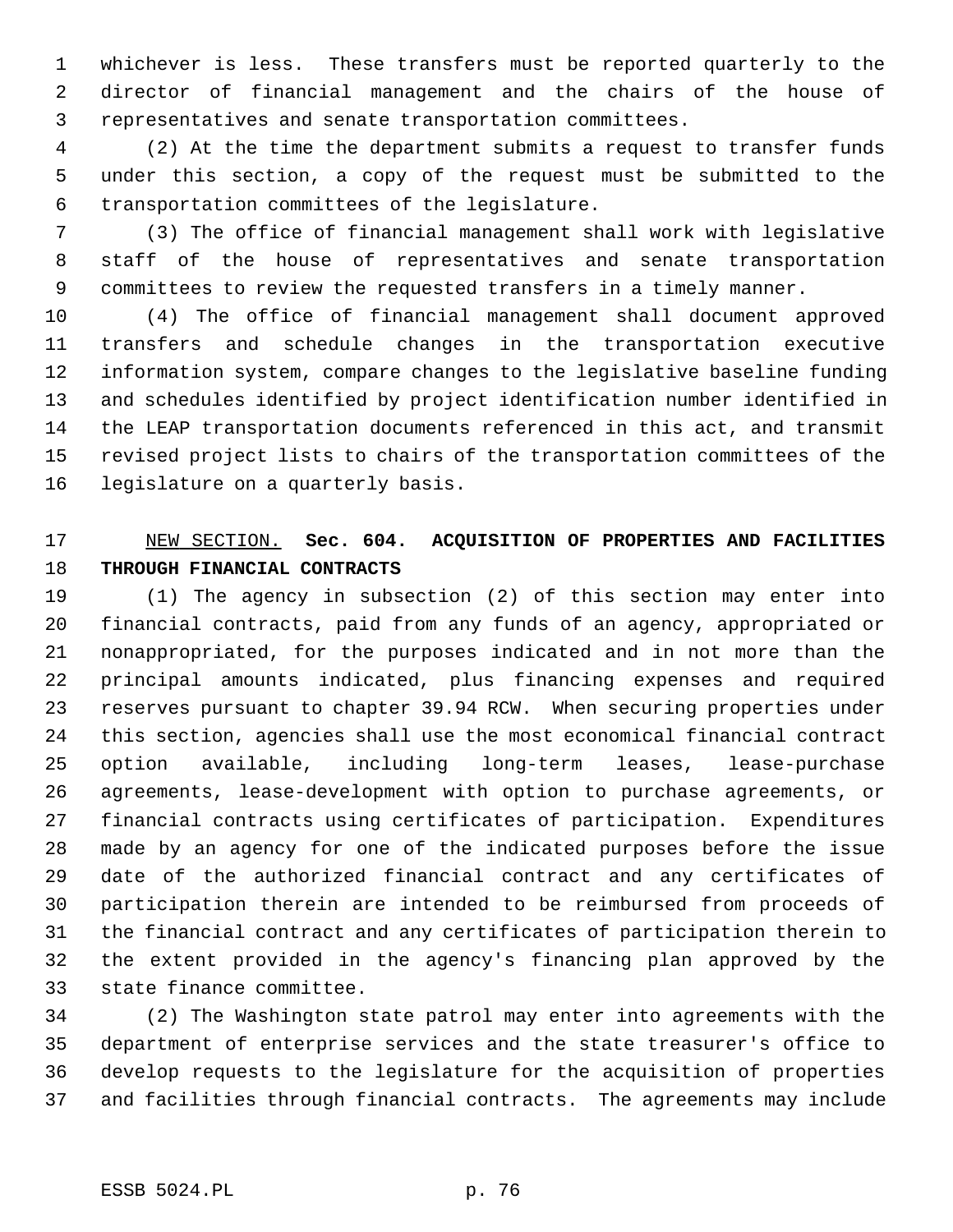1 charges for services rendered. The Washington state patrol may enter 2 into a financing contract for up to \$4,680,000 plus financing expenses 3 and required reserves pursuant to chapter 39.94 RCW to purchase and 4 install mobile office platforms in state patrol and pursuit vehicles.

## 5 NEW SECTION. **Sec. 605. FOR THE DEPARTMENT OF TRANSPORTATION**

 6 (1) The department of transportation shall prepare an updated 7 facilities and property plan to improve the oversight of real estate 8 procurement and property management across all department programs and 9 regions, including the Washington state ferries. The plan must be 10 submitted to the office of financial management and the transportation 11 committees of the legislature by December 31, 2013. The plan must 12 include:

13 (a) An inventory of all currently owned and leased buildings, 14 including tunnel and bridge operation or maintenance facilities, and 15 traffic management centers as provided by the state's facilities 16 inventory process prescribed by the office of financial management 17 annually by September 1st;

18 (b) A land inventory, as of July 2013, including an indication of 19 whether the land is being held for right-of-way, disposition, or future 20 operational facilities;

21 (c) A prioritized list of all facilities that are planned to be 22 constructed, renovated, or remodeled in the next ten years, including 23 each facilities' purpose and use, and the funding source indicating 24 whether the funding that is assumed for the facility improvements is 25 project or operational funding;

26 (d) A list of options for consolidating staff, equipment, and 27 operational activities to reduce costs with an emphasis on 28 consolidating facilities from leased facilities into state-owned 29 facilities. New locations for a permanent state program or activity, 30 unless a life-cycle cost analysis supports leasing in lieu of ownership 31 or funds are not available for construction, should be state-owned 32 facilities;

33 (e) A department-wide coordinated process and plan for regularly 34 evaluating facility needs, which includes all facilities in the 35 inventory under (a) of this subsection; and

36 (f) A list of department-owned property that can be declared 37 surplus property.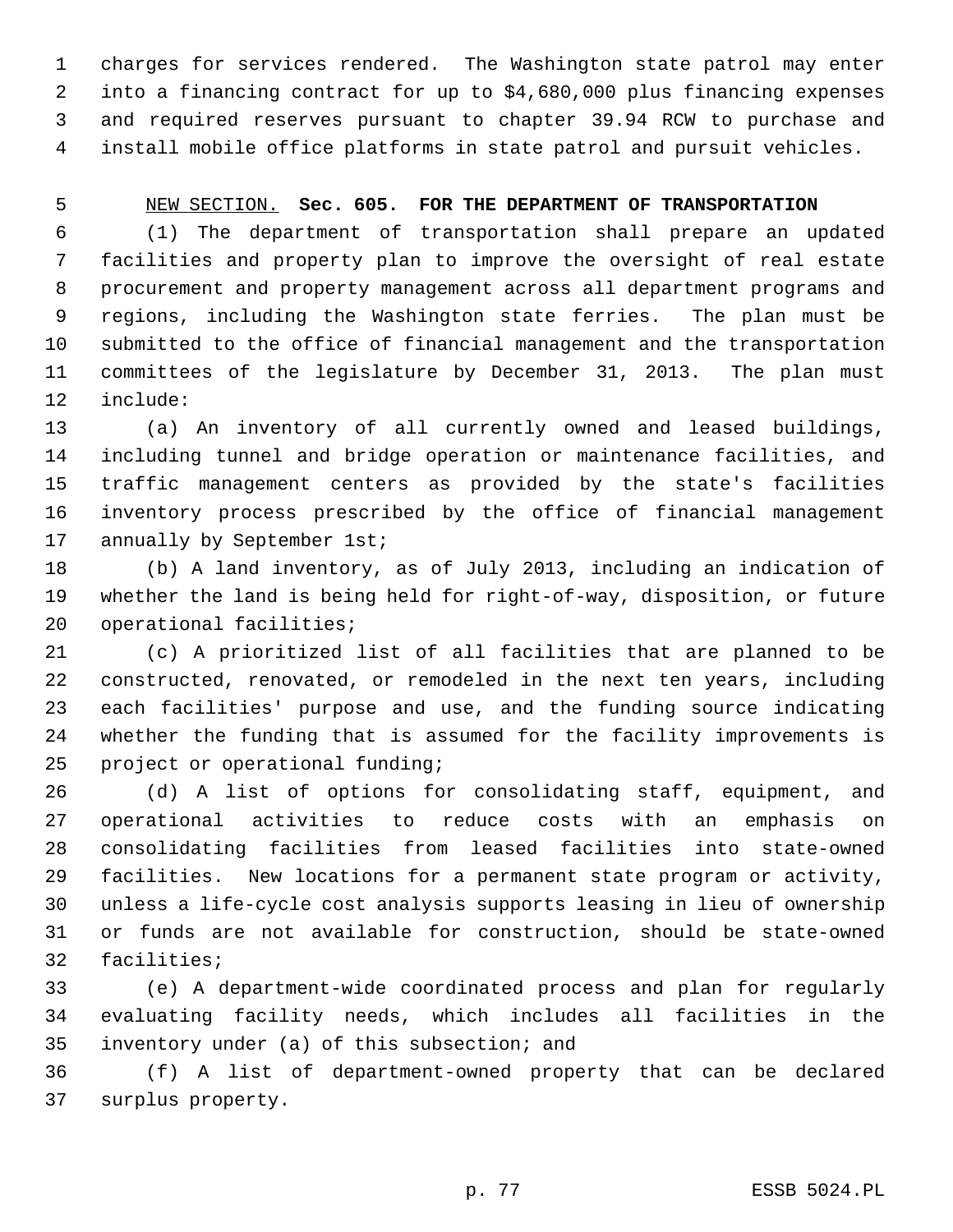1 (2) Except as provided otherwise in this act, the department of 2 transportation may not enter into new leases, equal value exchanges, or 3 property transactions, including land acquisitions, except for right- 4 of-way purchases for projects on the legislative project lists, without 5 first consulting with the office of financial management.

## 6 NEW SECTION. **Sec. 606. FOR THE DEPARTMENT OF TRANSPORTATION**

 7 As part of its 2014 supplemental budget submittal, the department 8 shall provide a report to the legislature and the office of financial 9 management that:

10 (1) Identifies, by capital project, the amount of state funding 11 that has been reappropriated from the 2011-2013 fiscal biennium into 12 the 2013-2015 fiscal biennium; and

13 (2) Identifies, for each project, the amount of cost savings or 14 increases in funding that have been identified as compared to the 2013 15 enacted omnibus transportation appropriations act.

## 16 NEW SECTION. **Sec. 607. FOR THE DEPARTMENT OF TRANSPORTATION**

17 The department of transportation, in conjunction with the office of 18 minority and women's business enterprises, shall review the city of 19 Seattle's minority and women's business enterprise inclusion plans that 20 the city has implemented. The review should include a comparison 21 between the existing state process and the city of Seattle inclusion 22 process for bidding construction projects. As part of the review, any 23 identified advantages or disadvantages along with any realized benefits 24 that the city of Seattle has experienced should be included in a report 25 that is due to the transportation committees of the legislature by 26 December 1, 2013.

# 27 NEW SECTION. **Sec. 608. VOLUNTARY RETIREMENT AND SEPARATION** 28 **INCENTIVES**

29 As a management tool to reduce costs and make more effective use of 30 resources, while improving employee productivity and morale, agencies 31 may implement a voluntary retirement and/or separation program that is 32 cost neutral or results in cost savings, including costs to the state 33 pension systems, over a two-year period following the commencement of 34 the program, provided that the program is approved by the director of 35 financial management. Agencies participating in this authorization may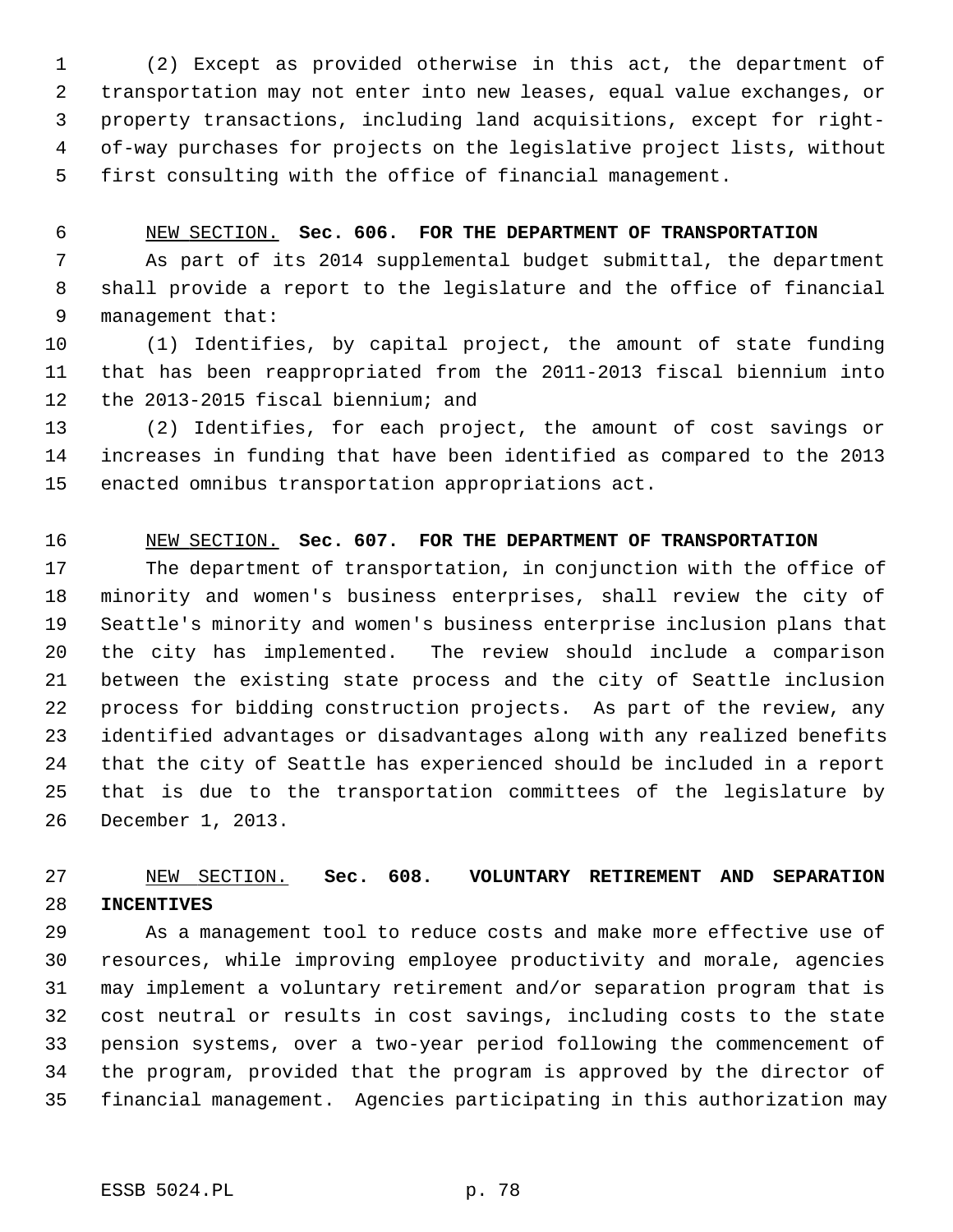1 offer voluntary retirement and/or separation incentives and options 2 according to procedures and guidelines established by the office of 3 financial management, in consultation with the office of the state 4 human resources director and the department of retirement systems. The 5 options may include, but are not limited to, financial incentives for 6 voluntary separation or retirement. An employee does not have any 7 contractual right to a financial incentive offered pursuant to this 8 section. Offers must be reviewed and monitored jointly by the office 9 of the state human resources director and the department of retirement 10 systems. Agencies must submit a report by June 30, 2015, to the 11 legislature and the office of financial management on the outcome of 12 their approved incentive program. The report should include 13 information on the details of the program, including the incentive 14 payment amount for each participant, the total cost to the state, and 15 the projected or actual net dollar savings over the two-year period.

16 The department of retirement systems may collect from employers the 17 actuarial cost of any incentive provided under this program, or any 18 other incentive to retire provided by employers to members of the 19 state's pension systems, for deposit in the appropriate pension 20 account.

# 21 NEW SECTION. **Sec. 609. COMPENSATION--REVISE PENSION CONTRIBUTION** 22 **RATES**

23 The appropriations for school districts and state agencies, 24 including institutions of higher education, are subject to the 25 following conditions and limitations: Appropriations are adjusted to 26 reflect changes to agency appropriations to reflect pension 27 contribution rates adopted by the pension funding council and the law 28 enforcement officers' and firefighters' retirement system plan 2 board.

## 29 NEW SECTION. **Sec. 610. FOR THE DEPARTMENT OF TRANSPORTATION**

30 The department of transportation may provide up to \$3,000,000 in 31 toll credits to Kitsap Transit for its role in passenger-only ferry 32 service and ferry corridor-related projects. The number of toll 33 credits provided must be equal to, but no more than, the number 34 sufficient to meet federal match requirements for grant funding for 35 passenger-only ferry service, but must not exceed the amount authorized 36 in this section.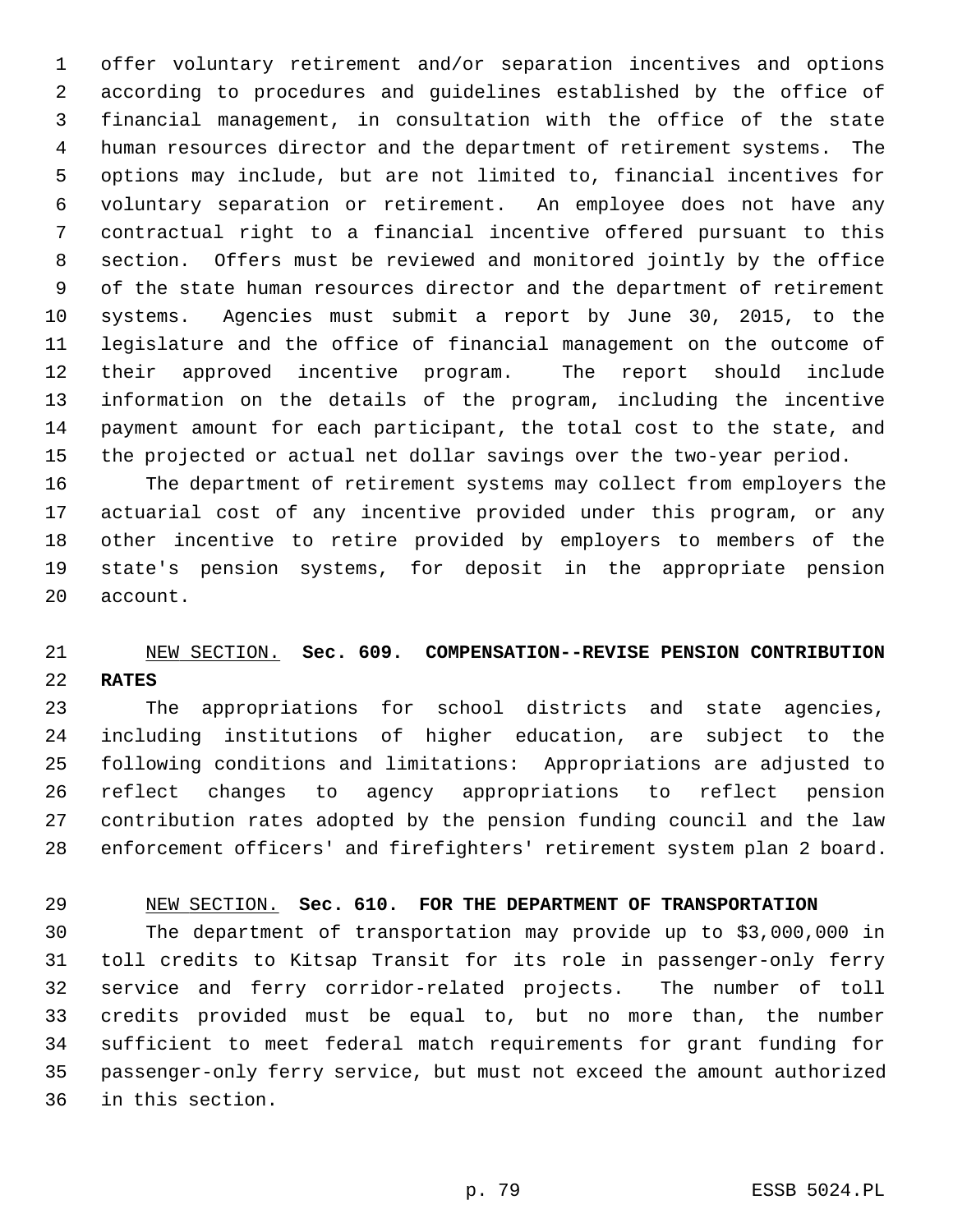1 NEW SECTION. **Sec. 611.** To the extent that any appropriation 2 authorizes expenditures of state funds from the motor vehicle account, 3 special category C account, Tacoma Narrows toll bridge account, 4 transportation 2003 account (nickel account), transportation 5 partnership account, transportation improvement account, Puget Sound 6 capital construction account, multimodal transportation account, state 7 route number 520 corridor account, or other transportation capital 8 project account in the state treasury for a state transportation 9 program that is specified to be funded with proceeds from the sale of 10 bonds authorized in chapter 47.10 RCW, the legislature declares that 11 any such expenditures made prior to the issue date of the applicable 12 transportation bonds for that state transportation program are intended 13 to be reimbursed from proceeds of those transportation bonds in a 14 maximum amount equal to the amount of such appropriation.

# 15 NEW SECTION. **Sec. 612. WEB SITE REPORTING REQUIREMENTS FOR THE** 16 **DEPARTMENT OF TRANSPORTATION**

17 (1) The department of transportation shall post on its web site 18 every report that is due from the department to the legislature during 19 the 2013-2015 fiscal biennium on one web page. The department must 20 post both completed reports and planned reports on a single web page.

21 (2) The department shall provide a web link for each change order 22 that is more than five hundred thousand dollars on the affected project 23 web page.

## 24 **MISCELLANEOUS 2013-2015 FISCAL BIENNIUM**

25 **Sec. 701.** RCW 43.19.642 and 2012 c 86 s 802 are each amended to 26 read as follows:

27 (1) Effective June 1, 2006, for agencies complying with the ultra-28 low sulfur diesel mandate of the United States environmental protection 29 agency for on-highway diesel fuel, agencies shall use biodiesel as an 30 additive to ultra-low sulfur diesel for lubricity, provided that the 31 use of a lubricity additive is warranted and that the use of biodiesel 32 is comparable in performance and cost with other available lubricity 33 additives. The amount of biodiesel added to the ultra-low sulfur 34 diesel fuel shall be not less than two percent.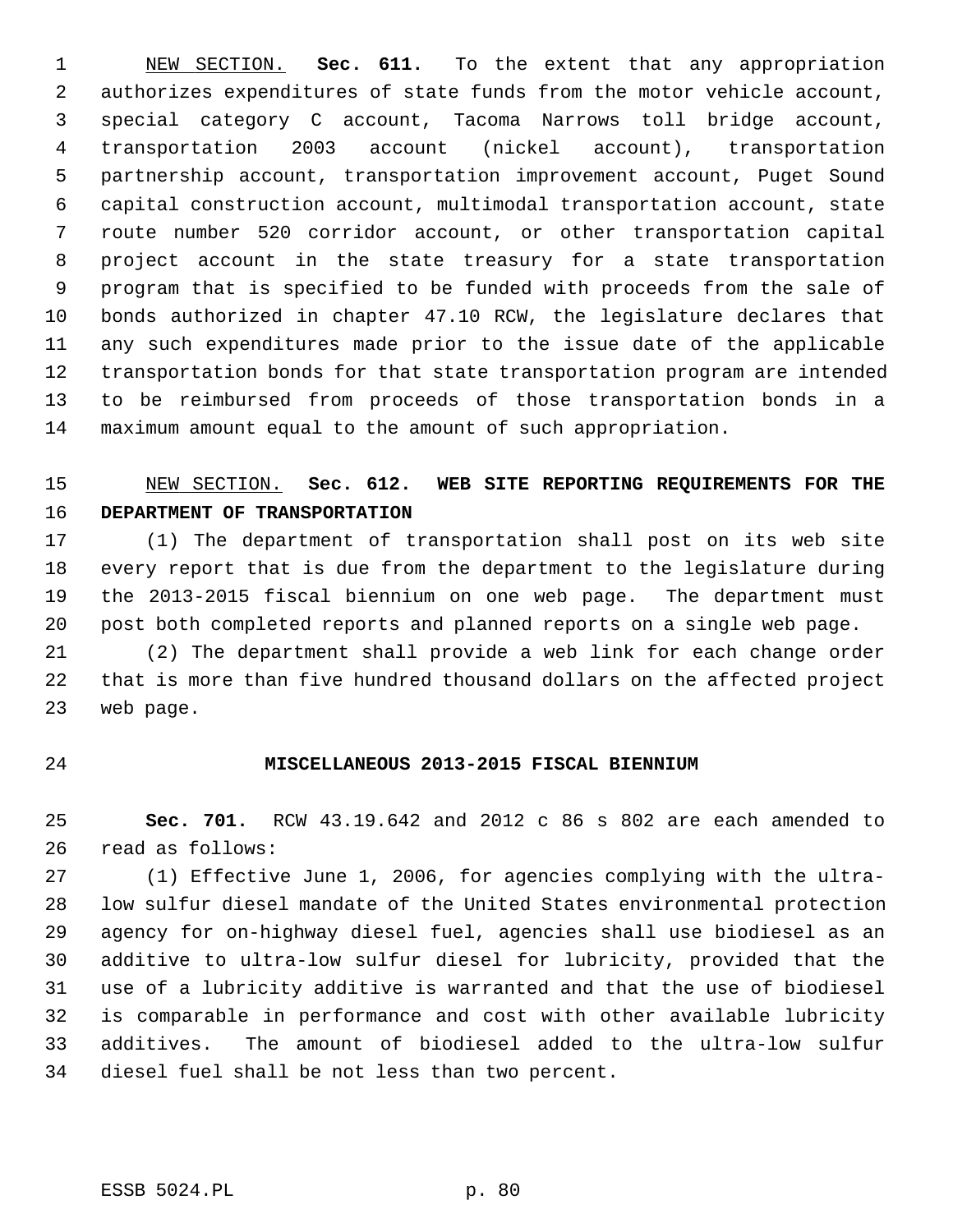1 (2) Except as provided in subsection (5) of this section, effective 2 June 1, 2009, state agencies are required to use a minimum of twenty 3 percent biodiesel as compared to total volume of all diesel purchases 4 made by the agencies for the operation of the agencies' diesel-powered 5 vessels, vehicles, and construction equipment.

 6 (3) All state agencies using biodiesel fuel shall, beginning on 7 July 1, 2006, file biannual reports with the department of enterprise 8 services documenting the use of the fuel and a description of how any 9 problems encountered were resolved.

10 (4) By December 1, 2009, the department of enterprise services 11 shall:

12 (a) Report to the legislature on the average true price 13 differential for biodiesel by blend and location; and

14 (b) Examine alternative fuel procurement methods that work to 15 address potential market barriers for in-state biodiesel producers and 16 report these findings to the legislature.

17 (5) During the 2011-2013 and 2013-2015 fiscal ((biennium)) biennia, 18 the Washington state ferries is required to use a minimum of five 19 percent biodiesel as compared to total volume of all diesel 20 ((purchased)) purchases made by the Washington state ferries for the 21 operation of the Washington state ferries diesel-powered vessels, as 22 long as the price of a B5 biodiesel blend does not exceed the price of 23 conventional diesel fuel by five percent or more.

24 **Sec. 702.** RCW 46.12.630 and 2012 c 86 s 803 are each amended to 25 read as follows:

26 In addition to any other authority which it may have, the 27 department of licensing may furnish lists of registered and legal 28 owners of motor vehicles only for the purposes specified in this 29 section to:

30 (1)(a) The manufacturers of motor vehicles, or their authorized 31 agents, to be used:

32 ( $(\overline{\{a\}})$  (i) To enable those manufacturers to carry out the 33 provisions of the national traffic and motor vehicle safety act of 1966 34 (15 U.S.C. Sec. 1382-1418), including amendments or additions thereto, 35 respecting safety-related defects in motor vehicles; or

36 ( $(\overline{\text{(b)}})$  (ii) During the 2011-2013 fiscal biennium, in research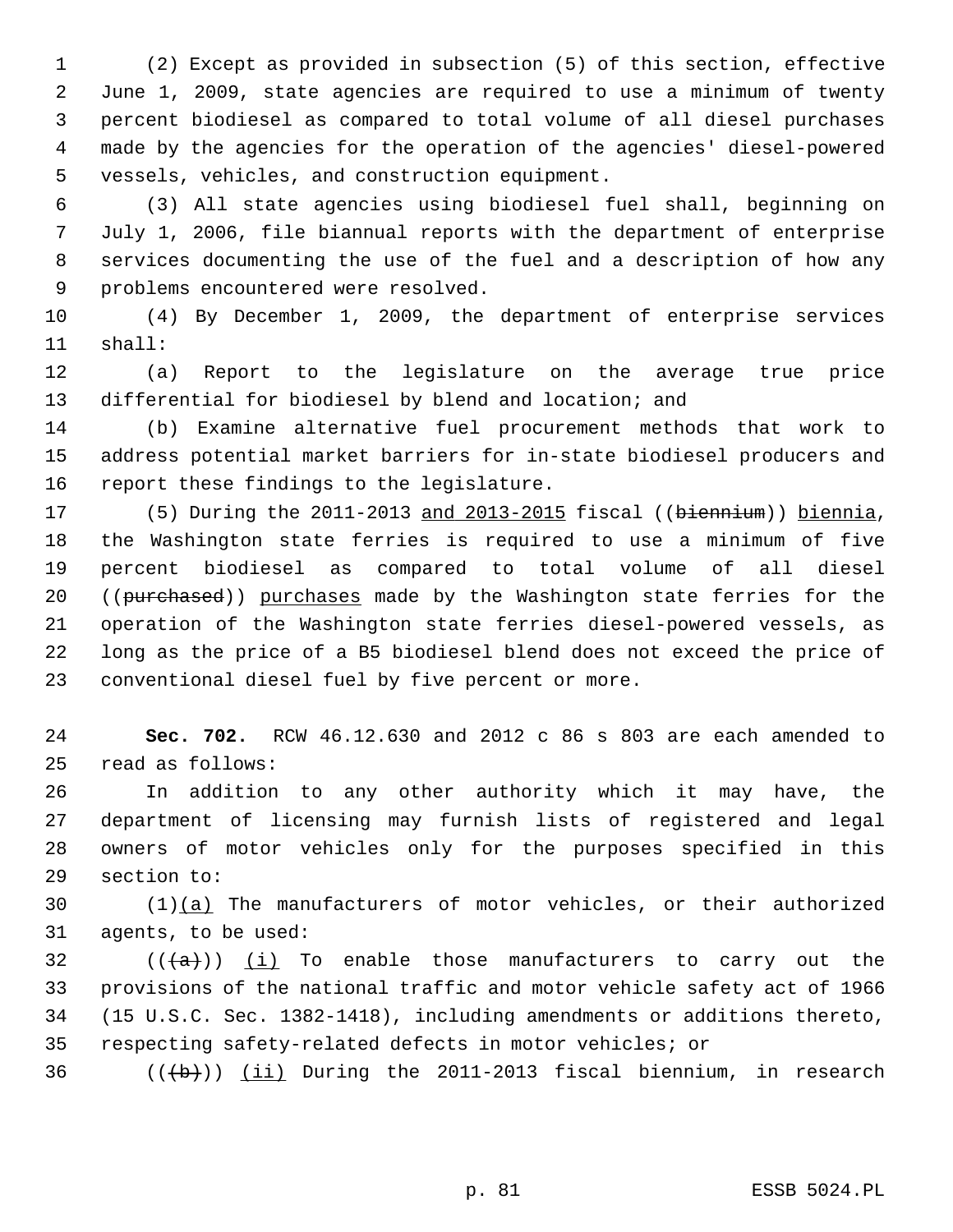1 activities, and in producing statistical reports, as long as the 2 personal information is not published, redisclosed, or used to contact 3 individuals; or

 (b) During fiscal year 2014, an entity that is an authorized agent of a motor vehicle manufacturer, for purposes of using lists of registered and legal owner information to conduct research activities and produce statistical reports, as long as the entity does not allow personal information received under this section to be published, 9 redisclosed, or used to contact individuals. The department must charge an amount sufficient to cover the full cost of providing the data requested under this subsection (1)(b). Full cost of providing the data includes the information technology, administrative, and contract oversight costs;

14 (2) Any governmental agency of the United States or Canada, or 15 political subdivisions thereof, to be used by it or by its authorized 16 commercial agents or contractors only in connection with the 17 enforcement of motor vehicle or traffic laws by, or programs related to 18 traffic safety of, that government agency. Only such parts of the list 19 as are required for completion of the work required of the agent or 20 contractor shall be provided to such agent or contractor;

21 (3) A commercial parking company requiring the names and addresses 22 of registered owners to notify them of outstanding parking violations. 23 Subject to the disclosure agreement provisions of RCW 46.12.635 and the 24 requirements of Executive Order 97-01, the department may provide only 25 the parts of the list that are required for completion of the work 26 required of the company;

27 (4) An authorized agent or contractor of the department, to be used 28 only in connection with providing motor vehicle excise tax, licensing, 29 title, and registration information to motor vehicle dealers;

30 (5) Any business regularly making loans to other persons to finance 31 the purchase of motor vehicles, to be used to assist the person 32 requesting the list to determine ownership of specific vehicles for the 33 purpose of determining whether or not to provide such financing; or

34 (6) A company or its agents operating a toll facility under chapter 35 47.46 RCW or other applicable authority requiring the names, addresses, 36 and vehicle information of motor vehicle registered owners to identify 37 toll violators.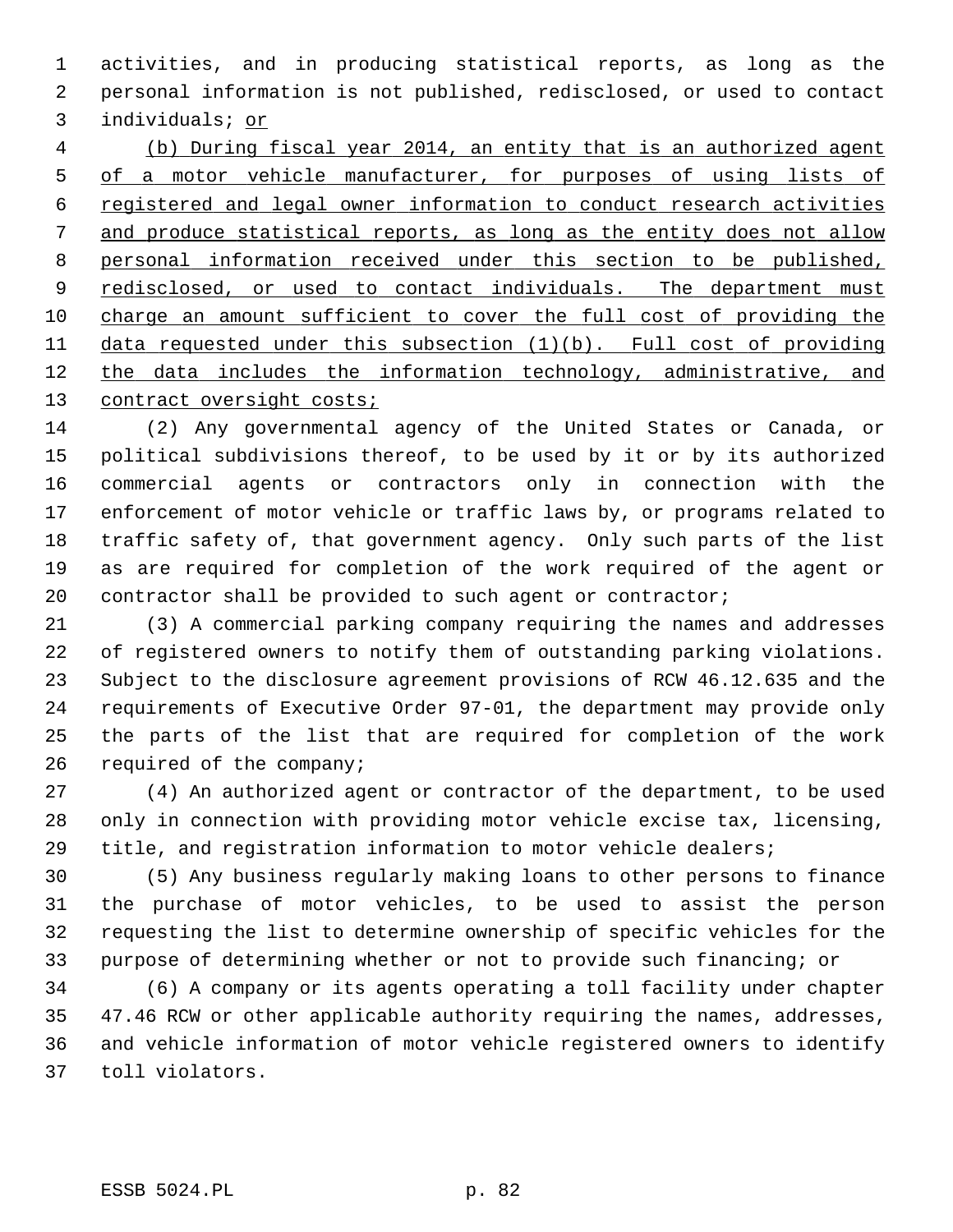1 Where both a mailing address and residence address are recorded on 2 the vehicle record and are different, only the mailing address will be 3 disclosed. Both addresses will be disclosed in response to requests 4 for disclosure from courts, law enforcement agencies, or government 5 entities with enforcement, investigative, or taxing authority and only 6 for use in the normal course of conducting their business.

 7 If a list of registered and legal owners of motor vehicles is used 8 for any purpose other than that authorized in this section, the 9 manufacturer, governmental agency, commercial parking company, 10 authorized agent, contractor, financial institution, toll facility 11 operator, or their authorized agents or contractors responsible for the 12 unauthorized disclosure or use will be denied further access to such 13 information by the department of licensing.

14 **Sec. 703.** RCW 46.18.060 and 2012 c 65 s 6 are each amended to read 15 as follows:

16 (1) The department must review and either approve or reject special 17 license plate applications submitted by sponsoring organizations.

18 (2) Duties of the department include, but are not limited to, the 19 following:

20 (a) Review and approve the annual financial reports submitted by 21 sponsoring organizations with active special license plate series and 22 present those annual financial reports to the joint transportation 23 committee;

24 (b) Report annually to the joint transportation committee on the 25 special license plate applications that were considered by the 26 department;

27 (c) Issue approval and rejection notification letters to sponsoring 28 organizations, the executive committee of the joint transportation 29 committee, and the legislative sponsors identified in each application. 30 The letters must be issued within seven days of making a determination 31 on the status of an application; and

32 (d) Review annually the number of plates sold for each special 33 license plate series created after January 1, 2003. The department may 34 submit a recommendation to discontinue a special plate series to the 35 executive committee of the joint transportation committee.

36 (3) Except as provided in RCW 46.18.245, in order to assess the 37 effects and impact of the proliferation of special license plates, the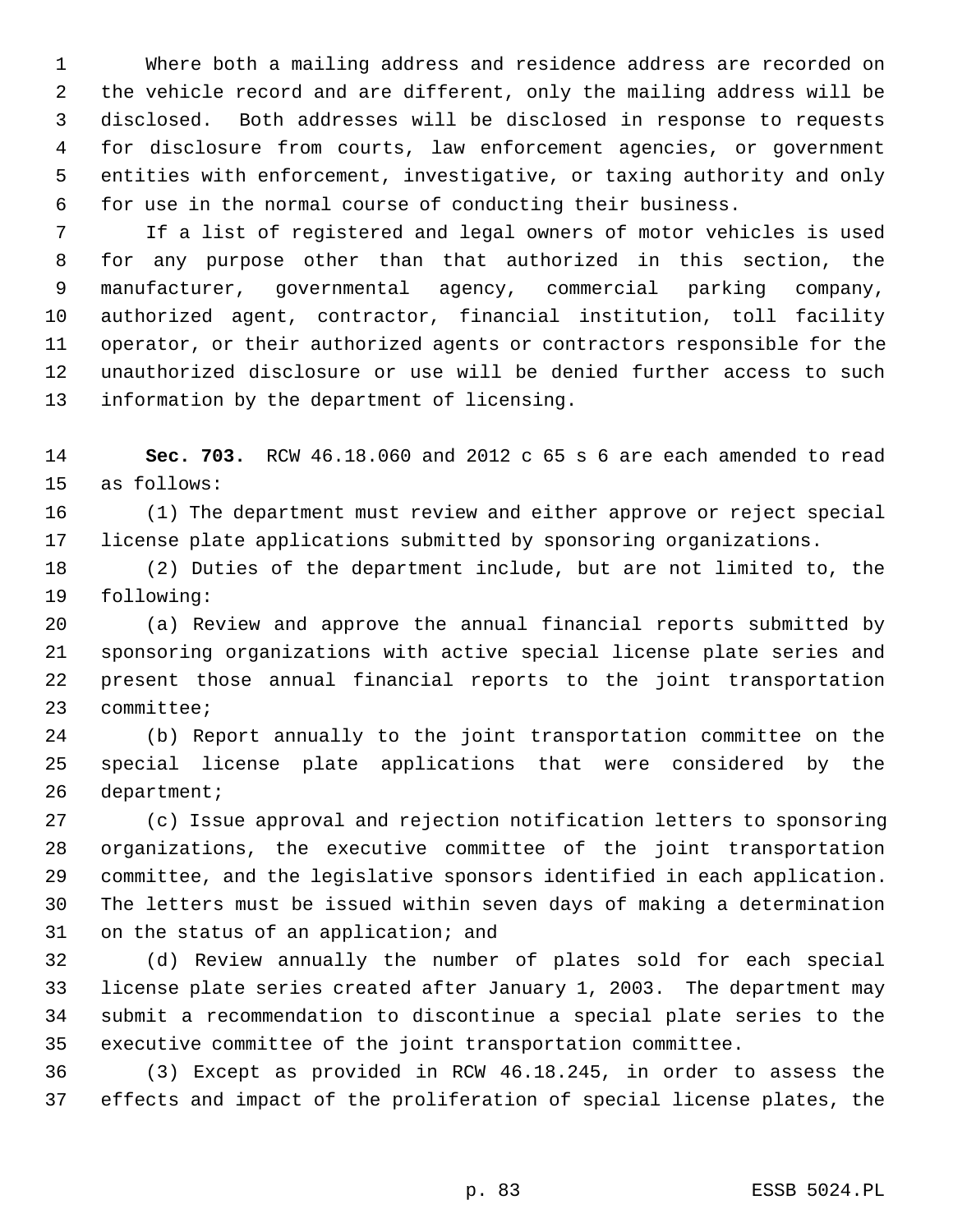1 legislature declares a temporary moratorium on the issuance of any 2 additional plates until July 1, ((2013)) 2015. During this period of 3 time, the department is prohibited from accepting, reviewing, 4 processing, or approving any applications. Additionally, a special 5 license plate may not be enacted by the legislature during the 6 moratorium, unless the proposed license plate has been approved by the 7 former special license plate review board before February 15, 2005.

 8 (4) The limitations under subsection (3) of this section do not 9 apply to the following special license plates:

10 (a) 4-H license plates created under RCW 46.18.200;

11 (b) Music Matters license plates created under RCW 46.18.200;

12 (c) State flower license plates created under RCW 46.18.200;

13 (d) Volunteer firefighter license plates created under RCW 14 46.18.200.

15 **Sec. 704.** RCW 46.68.113 and 2011 c 353 s 7 are each amended to 16 read as follows:

17 (1) During the 2013-2015 fiscal biennium, cities and towns shall 18 provide to the transportation commission, or its successor entity, 19 preservation rating information on at least seventy percent of the 20 total city and town arterial network. Thereafter, the preservation 21 rating information requirement shall increase in five percent 22 increments in subsequent biennia, but in no case shall it exceed eighty 23 percent. The rating system used by cities and towns must be based upon 24 the Washington state pavement rating method or an equivalent standard 25 approved by the department of transportation. Beginning January 1, 26 2007, the preservation rating information shall be submitted to the 27 department.

28 (2) Cities and towns are exempt from the requirement to report 29 preservation rating information to the department or the transportation 30 commission through the 2013-2015 fiscal biennium.

31 **Sec. 705.** RCW 46.68.170 and 2011 c 367 s 715 are each amended to 32 read as follows:

33 There is hereby created in the motor vehicle fund the RV account. 34 All moneys hereafter deposited in said account shall be used by the 35 department of transportation for the construction, maintenance, and 36 operation of recreational vehicle sanitary disposal systems at safety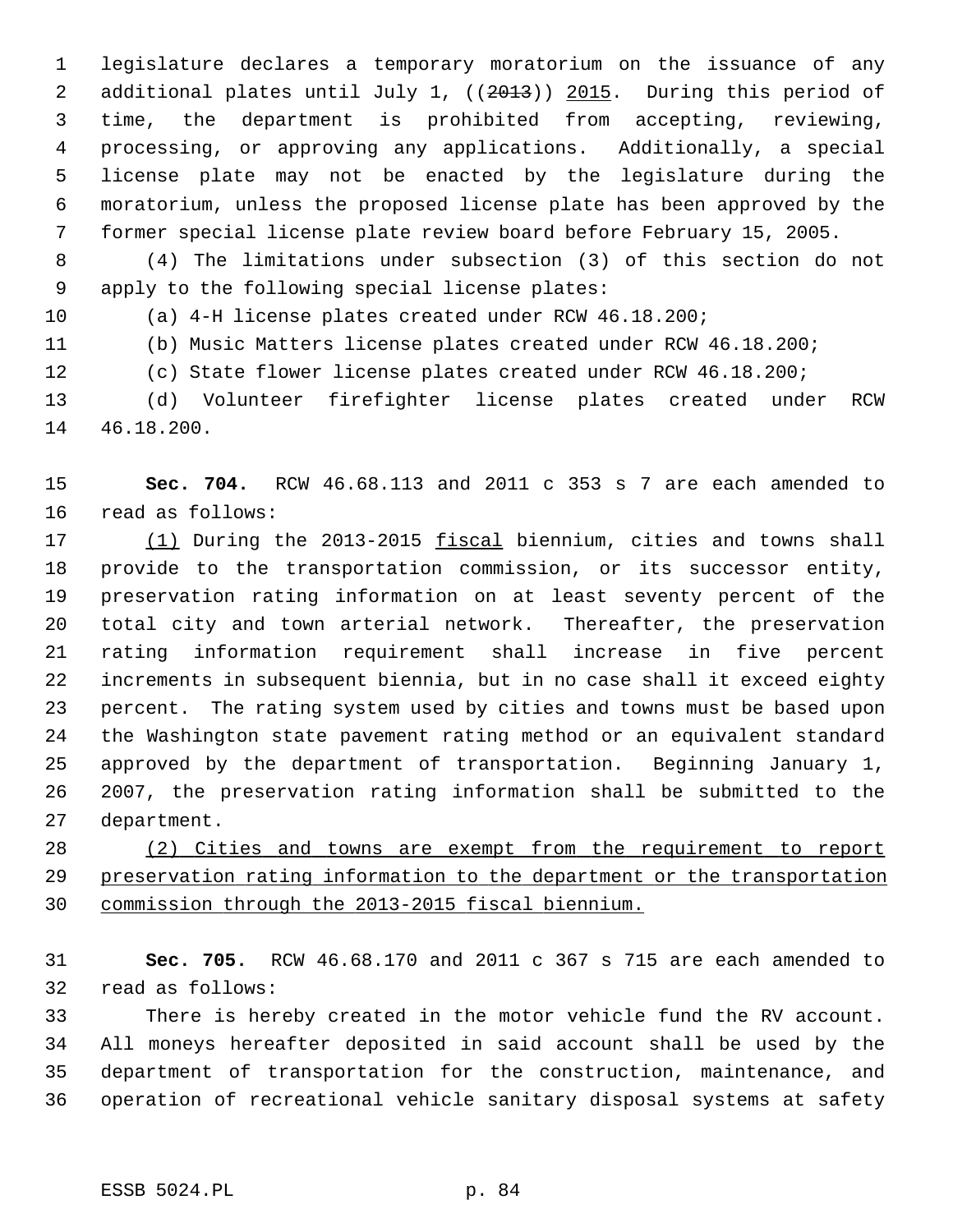1 rest areas in accordance with the department's highway system plan as 2 prescribed in chapter 47.06 RCW. During the ((2009-2011 and)) 2011- 3 2013 and 2013-2015 fiscal biennia, the legislature may transfer from 4 the RV account to the motor vehicle fund such amounts as reflect the 5 excess fund balance of the RV account to accomplish the purposes 6 identified in this section.

 7 **Sec. 706.** RCW 46.68.325 and 2011 c 367 s 721 are each amended to 8 read as follows:

 9 (1) The rural mobility grant program account is created in the 10 state treasury. Moneys in the account may be spent only after 11 appropriation. Expenditures from the account may be used only for the 12 grants provided under RCW 47.66.100.

13 (2) Beginning September 2011, by the last day of September, 14 December, March, and June of each year, the state treasurer shall 15 transfer from the multimodal transportation account to the rural 16 mobility grant program account two million five hundred thousand 17 dollars.

18 (3) During the 2011-2013 and 2013-2015 fiscal ((biennium)) biennia, 19 the legislature may transfer from the rural mobility grant program 20 account to the multimodal transportation account such amounts as 21 reflect the excess fund balance of the rural mobility grant program 22 account.

23 NEW SECTION. **Sec. 707.** A new section is added to chapter 47.06A 24 RCW to read as follows:

25 During the 2013-2015 fiscal biennium, members of the freight 26 advisory committee group created as a standing committee of the board 27 may be reimbursed for travel expenses as provided in RCW 43.03.050 and 28 43.03.060.

29 **Sec. 708.** RCW 47.29.170 and 2011 c 367 s 701 are each amended to 30 read as follows:

31 Before accepting any unsolicited project proposals, the commission 32 must adopt rules to facilitate the acceptance, review, evaluation, and 33 selection of unsolicited project proposals. These rules must include 34 the following: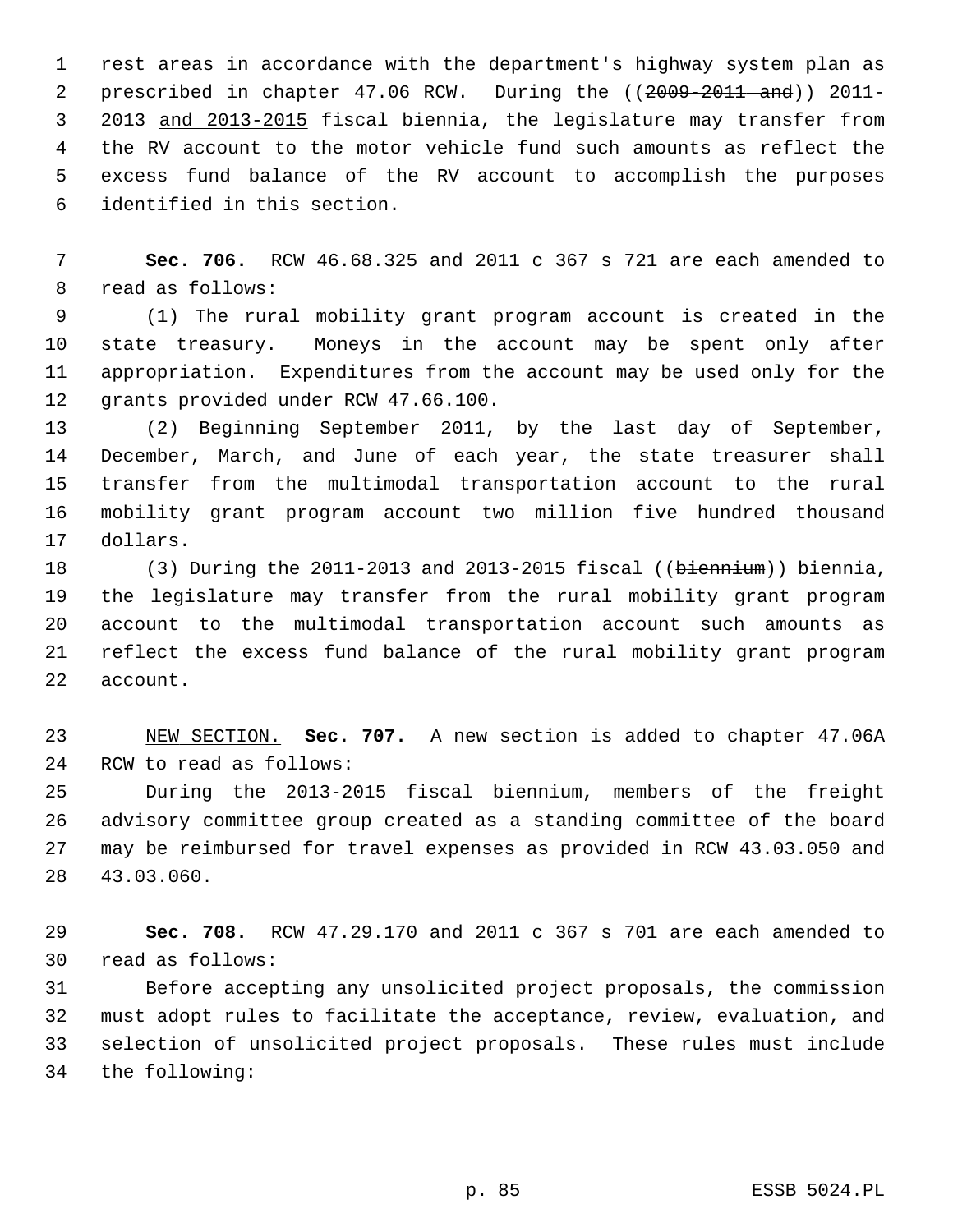1 (1) Provisions that specify unsolicited proposals must meet 2 predetermined criteria;

 3 (2) Provisions governing procedures for the cessation of 4 negotiations and consideration;

 5 (3) Provisions outlining that unsolicited proposals are subject to 6 a two-step process that begins with concept proposals and would only 7 advance to the second step, which are fully detailed proposals, if the 8 commission so directed;

 9 (4) Provisions that require concept proposals to include at least 10 the following information: Proposers' qualifications and experience; 11 description of the proposed project and impact; proposed project 12 financing; and known public benefits and opposition; and

13 (5) Provisions that specify the process to be followed if the 14 commission is interested in the concept proposal, which must include 15 provisions:

16 (a) Requiring that information regarding the potential project 17 would be published for a period of not less than thirty days, during 18 which time entities could express interest in submitting a proposal;

19 (b) Specifying that if letters of interest were received during the 20 thirty days, then an additional sixty days for submission of the fully 21 detailed proposal would be allowed; and

22 (c) Procedures for what will happen if there are insufficient 23 proposals submitted or if there are no letters of interest submitted in 24 the appropriate time frame.

25 The commission may adopt other rules as necessary to avoid 26 conflicts with existing laws, statutes, or contractual obligations of 27 the state.

28 The commission may not accept or consider any unsolicited proposals 29 before July 1, ((2013)) 2015.

30 **Sec. 709.** RCW 47.56.403 and 2011 c 367 s 709 are each amended to 31 read as follows:

32 (1) The department may provide for the establishment, construction, 33 and operation of a pilot project of high occupancy toll lanes on state 34 route 167 high occupancy vehicle lanes within King county. The 35 department may issue, buy, and redeem bonds, and deposit and expend 36 them; secure and remit financial and other assistance in the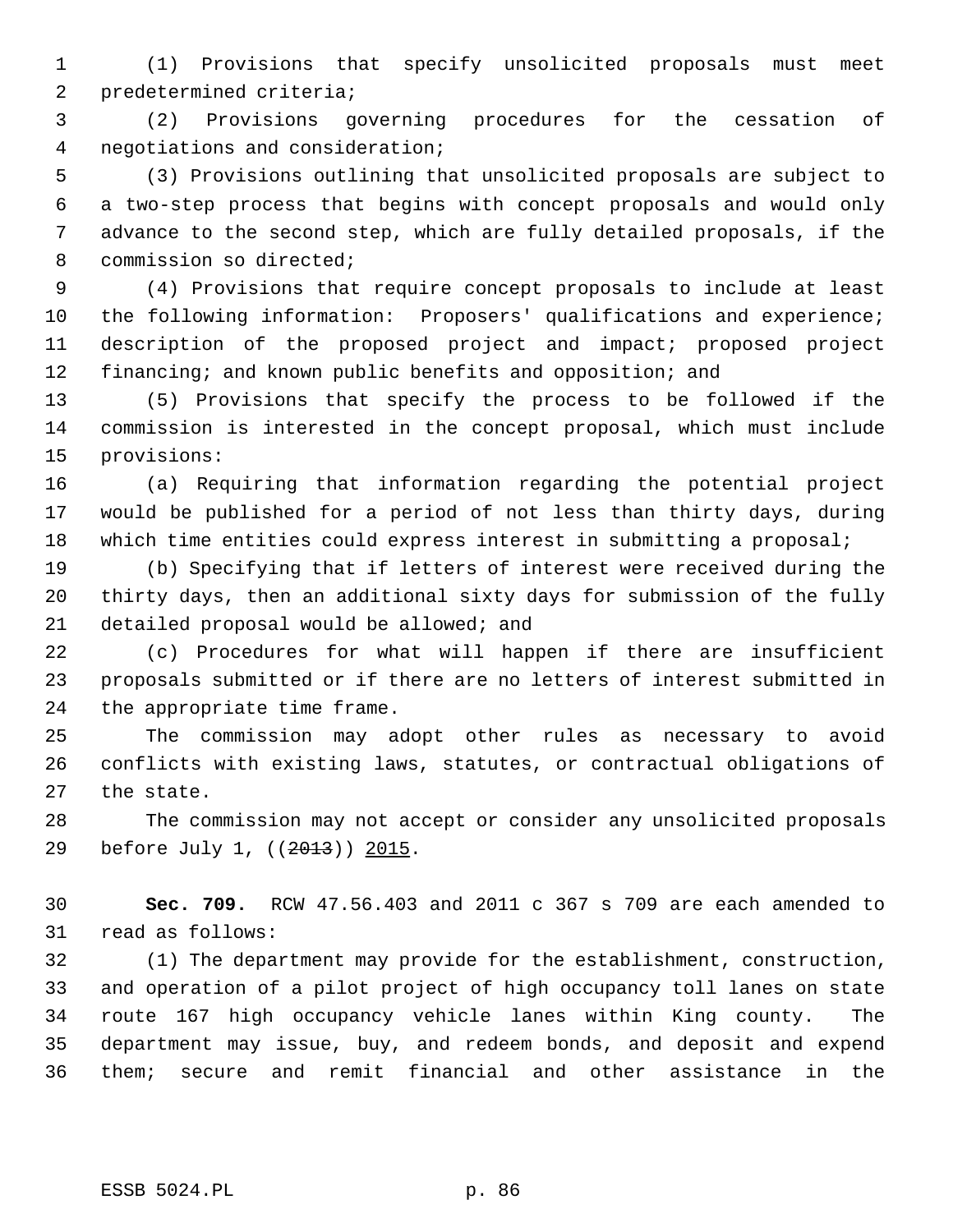1 construction of high occupancy toll lanes, carry insurance, and handle 2 any other matters pertaining to the high occupancy toll lane pilot 3 project.

 4 (2) Tolls for high occupancy toll lanes will be established as 5 follows:

 6 (a) The schedule of toll charges for high occupancy toll lanes must 7 be established by the transportation commission and collected in a 8 manner determined by the commission.

 9 (b) Toll charges shall not be assessed on transit buses and vanpool 10 vehicles owned or operated by any public agency.

11 (c) The department shall establish performance standards for the 12 state route 167 high occupancy toll lane pilot project. The department 13 must automatically adjust the toll charge, using dynamic tolling, to 14 ensure that toll-paying single-occupant vehicle users are only 15 permitted to enter the lane to the extent that average vehicle speeds 16 in the lane remain above forty-five miles per hour at least ninety 17 percent of the time during peak hours. The toll charge may vary in 18 amount by time of day, level of traffic congestion within the highway 19 facility, vehicle occupancy, or other criteria, as the commission may 20 deem appropriate. The commission may also vary toll charges for 21 single-occupant inherently low-emission vehicles such as those powered 22 by electric batteries, natural gas, propane, or other clean burning 23 fuels.

24 (d) The commission shall periodically review the toll charges to 25 determine if the toll charges are effectively maintaining travel time, 26 speed, and reliability on the highway facilities.

27 (3) The department shall monitor the state route 167 high occupancy 28 toll lane pilot project and shall annually report to the transportation 29 commission and the legislature on operations and findings. At a 30 minimum, the department shall provide facility use data and review the 31 impacts on:

32 (a) Freeway efficiency and safety;

33 (b) Effectiveness for transit;

34 (c) Person and vehicle movements by mode;

35 (d) Ability to finance improvements and transportation services 36 through tolls; and

37 (e) The impacts on all highway users. The department shall analyze 38 aggregate use data and conduct, as needed, separate surveys to assess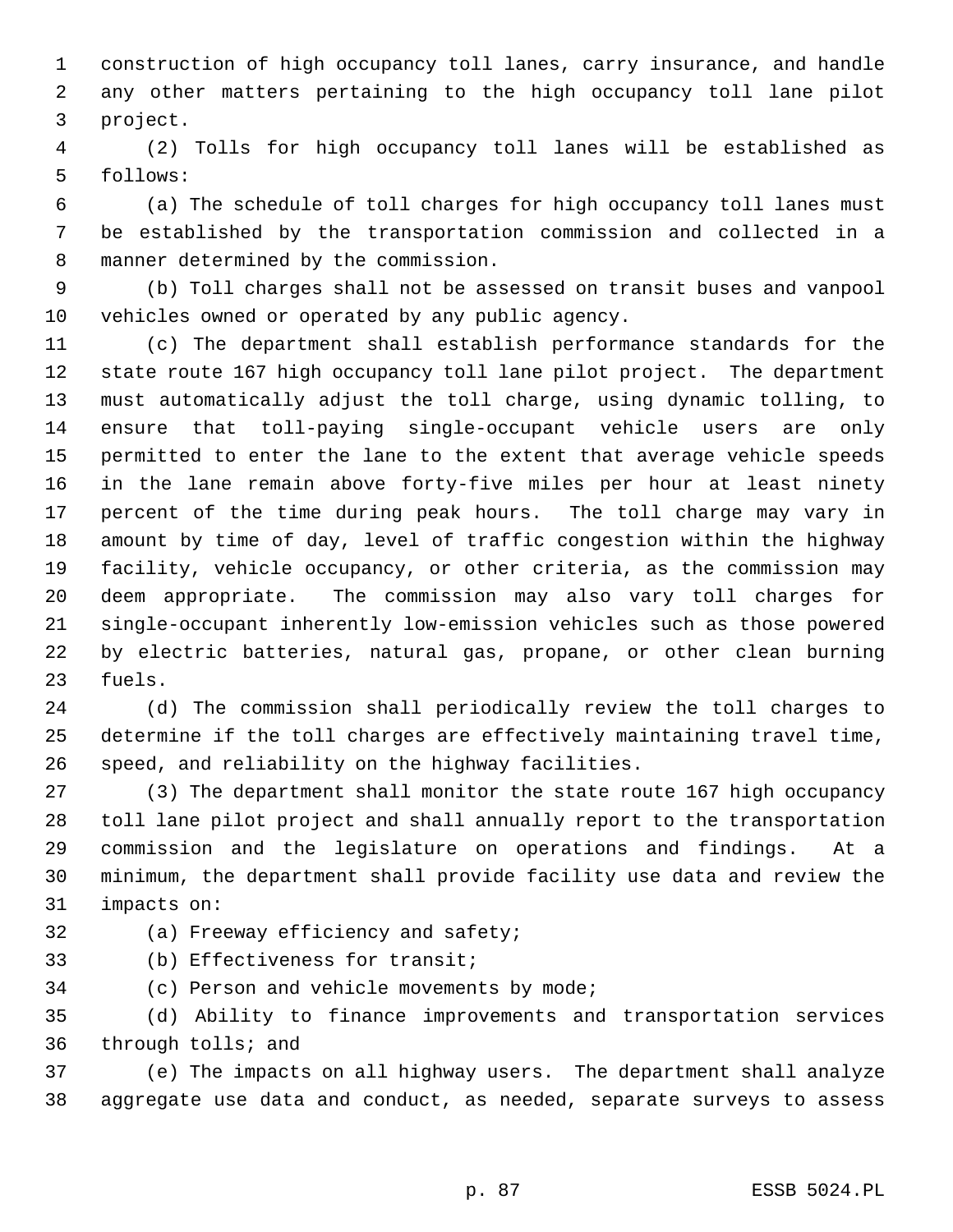1 usage of the facility in relation to geographic, socioeconomic, and 2 demographic information within the corridor in order to ascertain 3 actual and perceived questions of equitable use of the facility.

 4 (4) The department shall modify the pilot project to address 5 identified safety issues and mitigate negative impacts to high 6 occupancy vehicle lane users.

 7 (5) Authorization to impose high occupancy vehicle tolls for the 8 state route 167 high occupancy toll pilot project expires if either of 9 the following two conditions apply:

10 (a) If no contracts have been let by the department to begin 11 construction of the toll facilities associated with this pilot project 12 within four years of July 24, 2005; or

13 (b) If high occupancy vehicle tolls are being collected on June 30, 14 ((2013)) 2015.

15 (6) The department of transportation shall adopt rules that allow 16 automatic vehicle identification transponders used for electronic toll 17 collection to be compatible with other electronic payment devices or 18 transponders from the Washington state ferry system, other public 19 transportation systems, or other toll collection systems to the extent 20 that technology permits.

21 (7) The conversion of a single existing high occupancy vehicle lane 22 to a high occupancy toll lane as proposed for SR-167 must be taken as 23 the exception for this pilot project.

24 (8) A violation of the lane restrictions applicable to the high 25 occupancy toll lanes established under this section is a traffic 26 infraction.

27 (9) Procurement activity associated with this pilot project shall 28 be open and competitive in accordance with chapter 39.29 RCW.

29 **Sec. 710.** RCW 47.56.876 and 2011 c 367 s 720 are each amended to 30 read as follows:

31  $((+1))$  A special account to be known as the state route number 520 32 civil penalties account is created in the state treasury. All state 33 route number 520 bridge replacement and HOV program civil penalties 34 generated from the nonpayment of tolls on the state route number 520 35 corridor must be deposited into the account, as provided under RCW 36 47.56.870(4)(b)(vii). Moneys in the account may be spent only after 37 appropriation. Expenditures from the account may be used to fund any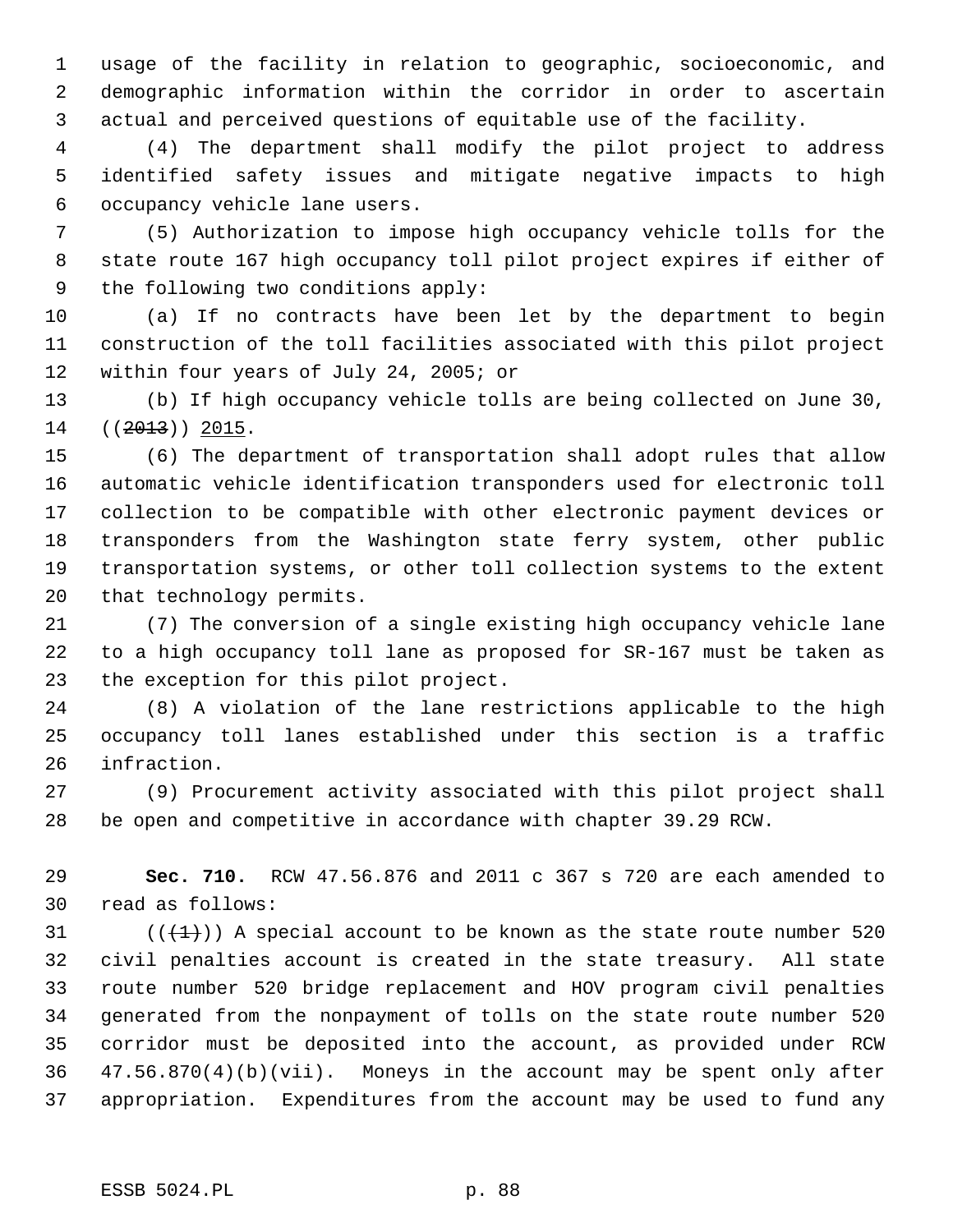1 project within the state route number 520 bridge replacement and HOV 2 program, including mitigation. During the 2011-2013 and 2013-2015 3 fiscal ((biennium)) biennia, the legislature may transfer from the 4 state route number 520 civil penalties account to the state route 5 number 520 corridor account such amounts as reflect the excess fund 6 balance of the state route number 520 civil penalties account. Funds 7 transferred must be used solely for capital expenditures for the state 8 route number 520 bridge replacement and HOV project (8BI1003).

9  $($   $($   $($   $+2)$  This section is contingent on the enactment by June 30, 2010, 10 of either chapter 249, Laws of 2010 or chapter . . . (Substitute House 11 Bill No. 2897), Laws of 2010, but if the enacted bill does not 12 designate the department as the toll penalty adjudicating agency, this 13 section is null and void.)

14 **Sec. 711.** RCW 46.63.170 and 2012 c 85 s 3 and 2012 c 83 s 7 are 15 each reenacted and amended to read as follows:

16 (1) The use of automated traffic safety cameras for issuance of 17 notices of infraction is subject to the following requirements:

18 (a) The appropriate local legislative authority must prepare an 19 analysis of the locations within the jurisdiction where automated 20 traffic safety cameras are proposed to be located: (i) Before enacting 21 an ordinance allowing for the initial use of automated traffic safety 22 cameras; and (ii) before adding additional cameras or relocating any 23 existing camera to a new location within the jurisdiction. Automated 24 traffic safety cameras may be used to detect one or more of the 25 following: Stoplight, railroad crossing, or school speed zone 26 violations. At a minimum, the local ordinance must contain the 27 restrictions described in this section and provisions for public notice 28 and signage. Cities and counties using automated traffic safety 29 cameras before July 24, 2005, are subject to the restrictions described 30 in this section, but are not required to enact an authorizing 31 ordinance. Beginning one year after June 7, 2012, cities and counties 32 using automated traffic safety cameras must post an annual report of 33 the number of traffic accidents that occurred at each location where an 34 automated traffic safety camera is located as well as the number of 35 notices of infraction issued for each camera and any other relevant 36 information about the automated traffic safety cameras that the city or 37 county deems appropriate on the city's or county's web site.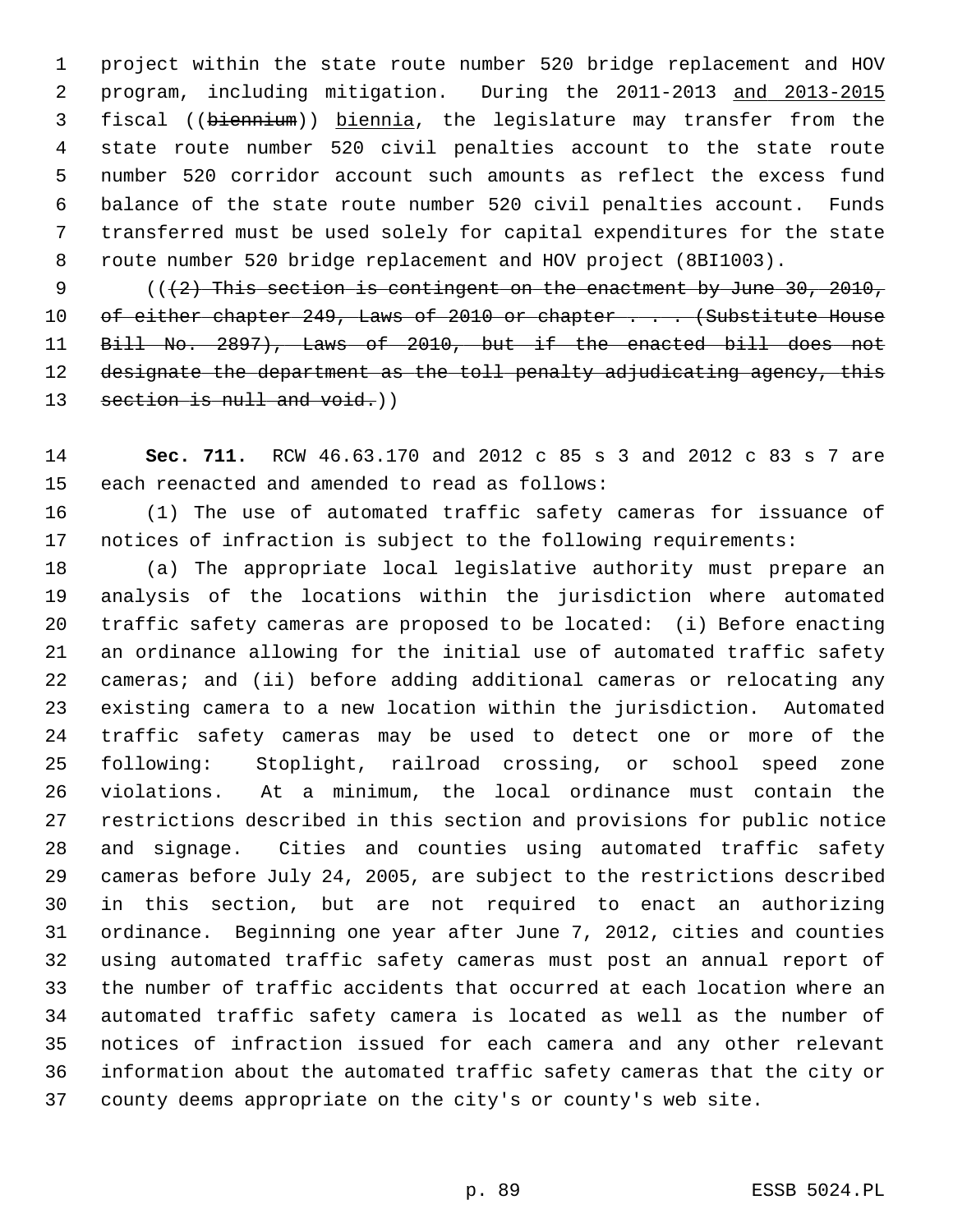1 (b) Use of automated traffic safety cameras is restricted to the 2 following locations only: (i) Intersections of two arterials with 3 traffic control signals that have yellow change interval durations in 4 accordance with RCW 47.36.022, which interval durations may not be 5 reduced after placement of the camera; (ii) railroad crossings; and 6 (iii) school speed zones.

 7 (c) During the 2011-2013 and 2013-2015 fiscal ((biennium)) biennia, 8 automated traffic safety cameras may be used to detect speed violations 9 for the purposes of section 201(2), chapter 367, Laws of 2011 and 10 section 201(4) of this act if the local legislative authority first 11 enacts an ordinance authorizing the use of cameras to detect speed 12 violations.

13 (d) Automated traffic safety cameras may only take pictures of the 14 vehicle and vehicle license plate and only while an infraction is 15 occurring. The picture must not reveal the face of the driver or of 16 passengers in the vehicle. The primary purpose of camera placement is 17 to take pictures of the vehicle and vehicle license plate when an 18 infraction is occurring. Cities and counties shall consider installing 19 cameras in a manner that minimizes the impact of camera flash on 20 drivers.

21 (e) A notice of infraction must be mailed to the registered owner 22 of the vehicle within fourteen days of the violation, or to the renter 23 of a vehicle within fourteen days of establishing the renter's name and 24 address under subsection (3)(a) of this section. The law enforcement 25 officer issuing the notice of infraction shall include with it a 26 certificate or facsimile thereof, based upon inspection of photographs, 27 microphotographs, or electronic images produced by an automated traffic 28 safety camera, stating the facts supporting the notice of infraction. 29 This certificate or facsimile is prima facie evidence of the facts 30 contained in it and is admissible in a proceeding charging a violation 31 under this chapter. The photographs, microphotographs, or electronic 32 images evidencing the violation must be available for inspection and 33 admission into evidence in a proceeding to adjudicate the liability for 34 the infraction. A person receiving a notice of infraction based on 35 evidence detected by an automated traffic safety camera may respond to 36 the notice by mail.

37 (f) The registered owner of a vehicle is responsible for an 38 infraction under RCW 46.63.030(1)(d) unless the registered owner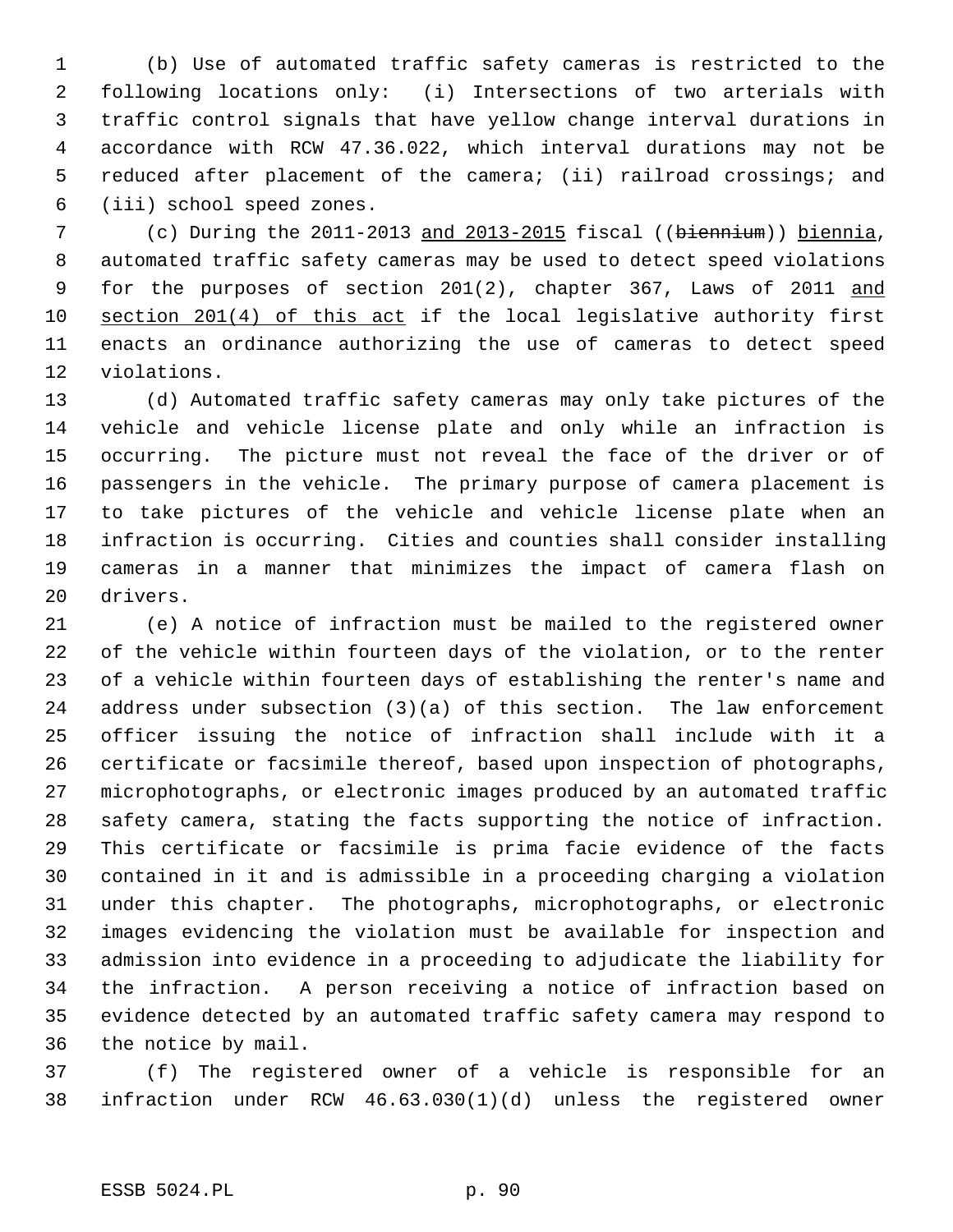1 overcomes the presumption in RCW 46.63.075, or, in the case of a rental 2 car business, satisfies the conditions under subsection (3) of this 3 section. If appropriate under the circumstances, a renter identified 4 under subsection (3)(a) of this section is responsible for an 5 infraction.

 6 (g) Notwithstanding any other provision of law, all photographs, 7 microphotographs, or electronic images prepared under this section are 8 for the exclusive use of law enforcement in the discharge of duties 9 under this section and are not open to the public and may not be used 10 in a court in a pending action or proceeding unless the action or 11 proceeding relates to a violation under this section. No photograph, 12 microphotograph, or electronic image may be used for any purpose other 13 than enforcement of violations under this section nor retained longer 14 than necessary to enforce this section.

15 (h) All locations where an automated traffic safety camera is used 16 must be clearly marked at least thirty days prior to activation of the 17 camera by placing signs in locations that clearly indicate to a driver 18 that he or she is entering a zone where traffic laws are enforced by an 19 automated traffic safety camera. Signs placed in automated traffic 20 safety camera locations after June 7, 2012, must follow the 21 specifications and guidelines under the manual of uniform traffic 22 control devices for streets and highways as adopted by the department 23 of transportation under chapter 47.36 RCW.

24 (i) If a county or city has established an authorized automated 25 traffic safety camera program under this section, the compensation paid 26 to the manufacturer or vendor of the equipment used must be based only 27 upon the value of the equipment and services provided or rendered in 28 support of the system, and may not be based upon a portion of the fine 29 or civil penalty imposed or the revenue generated by the equipment.

30 (2) Infractions detected through the use of automated traffic 31 safety cameras are not part of the registered owner's driving record 32 under RCW 46.52.101 and 46.52.120. Additionally, infractions generated 33 by the use of automated traffic safety cameras under this section shall 34 be processed in the same manner as parking infractions, including for 35 the purposes of RCW 3.50.100, 35.20.220, 46.16A.120, and 46.20.270(3). 36 The amount of the fine issued for an infraction generated through the 37 use of an automated traffic safety camera shall not exceed the amount 38 of a fine issued for other parking infractions within the jurisdiction.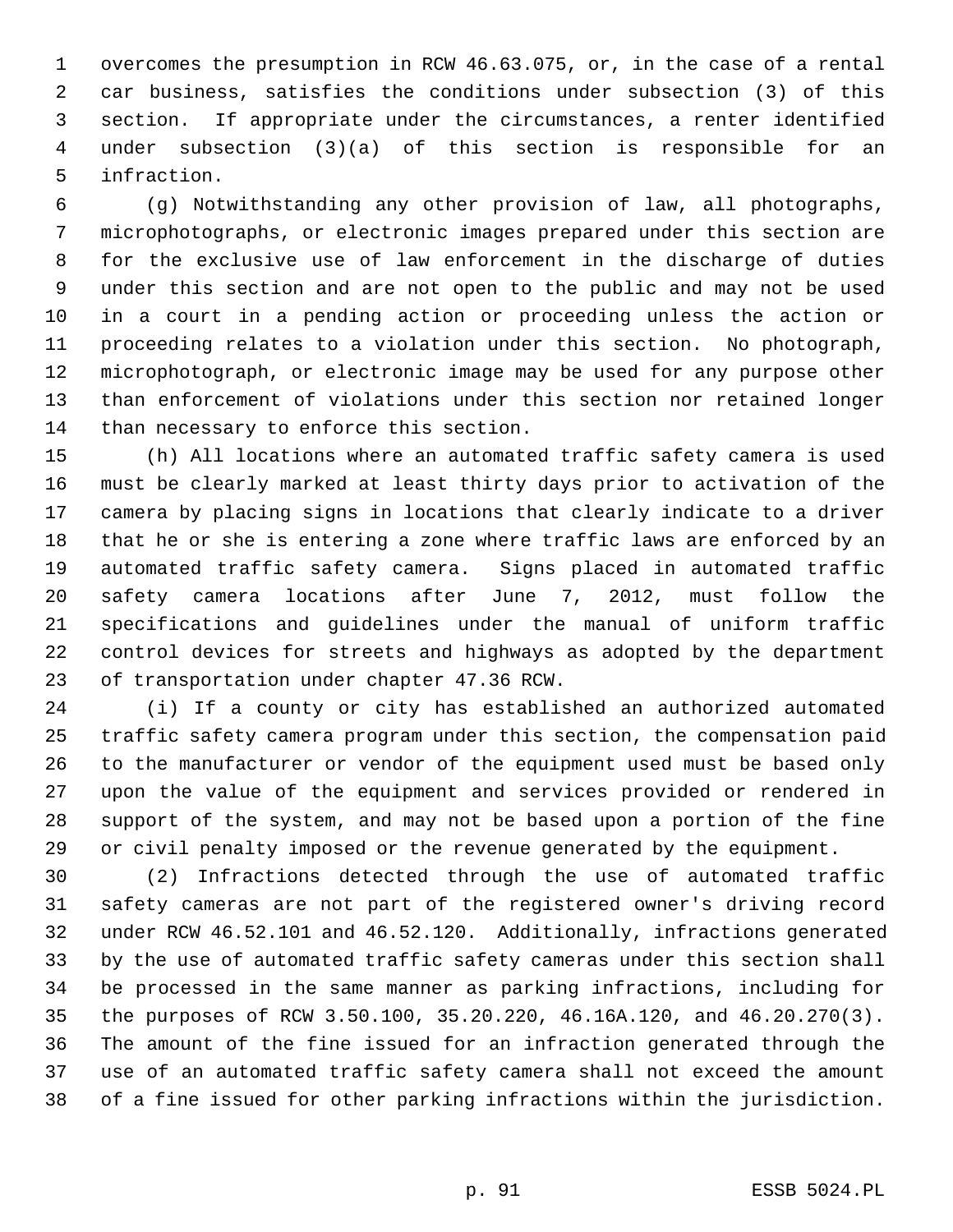1 However, the amount of the fine issued for a traffic control signal 2 violation detected through the use of an automated traffic safety 3 camera shall not exceed the monetary penalty for a violation of RCW 4 46.61.050 as provided under RCW 46.63.110, including all applicable 5 statutory assessments.

 6 (3) If the registered owner of the vehicle is a rental car 7 business, the law enforcement agency shall, before a notice of 8 infraction being issued under this section, provide a written notice to 9 the rental car business that a notice of infraction may be issued to 10 the rental car business if the rental car business does not, within 11 eighteen days of receiving the written notice, provide to the issuing 12 agency by return mail:

13 (a) A statement under oath stating the name and known mailing 14 address of the individual driving or renting the vehicle when the 15 infraction occurred; or

16 (b) A statement under oath that the business is unable to determine 17 who was driving or renting the vehicle at the time the infraction 18 occurred because the vehicle was stolen at the time of the infraction. 19 A statement provided under this subsection must be accompanied by a 20 copy of a filed police report regarding the vehicle theft; or

21 (c) In lieu of identifying the vehicle operator, the rental car 22 business may pay the applicable penalty.

23 Timely mailing of this statement to the issuing law enforcement 24 agency relieves a rental car business of any liability under this 25 chapter for the notice of infraction.

26 (4) Nothing in this section prohibits a law enforcement officer 27 from issuing a notice of traffic infraction to a person in control of 28 a vehicle at the time a violation occurs under RCW 46.63.030(1) (a), 29 (b), or (c).

30 (5) For the purposes of this section, "automated traffic safety 31 camera" means a device that uses a vehicle sensor installed to work in 32 conjunction with an intersection traffic control system, a railroad 33 grade crossing control system, or a speed measuring device, and a 34 camera synchronized to automatically record one or more sequenced 35 photographs, microphotographs, or electronic images of the rear of a 36 motor vehicle at the time the vehicle fails to stop when facing a 37 steady red traffic control signal or an activated railroad grade 38 crossing control signal, or exceeds a speed limit in a school speed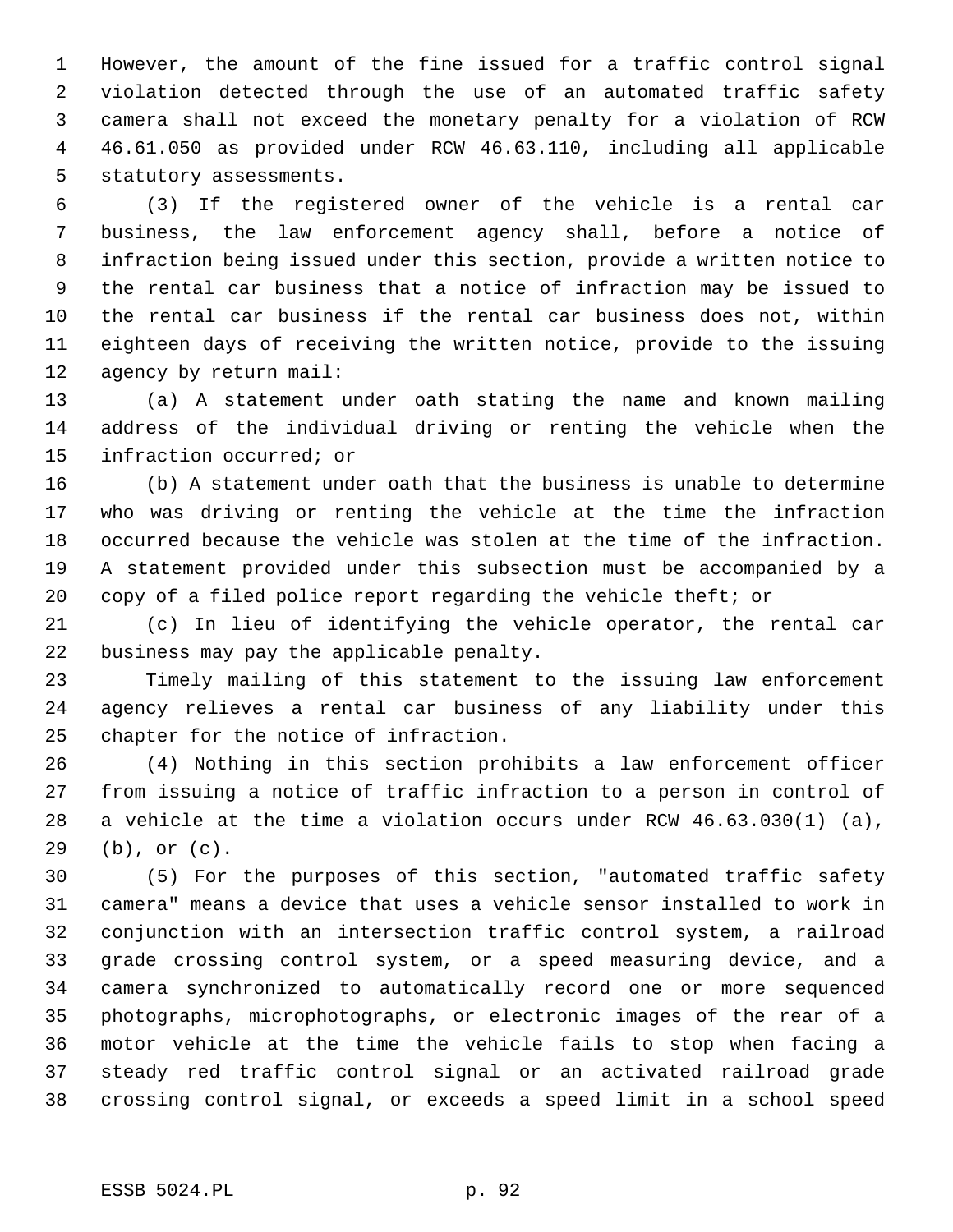1 zone as detected by a speed measuring device. During the 2011-2013 and 2 2013-2015 fiscal ((biennium)) biennia, an automated traffic safety 3 camera includes a camera used to detect speed violations for the 4 purposes of section 201(2), chapter 367, Laws of 2011 and section 5 201(4) of this act.

 6 (6) During the 2011-2013 and 2013-2015 fiscal ((biennium)) biennia, 7 this section does not apply to automated traffic safety cameras for the 8 purposes of section 216(5), chapter 367, Laws of 2011 and section 9 216(6) of this act.

10 **Sec. 712.** RCW 46.20.745 and 2012 c 183 s 10 are each amended to 11 read as follows:

12 (1) The ignition interlock device revolving account program is 13 created within the department to assist in covering the monetary costs 14 of installing, removing, and leasing an ignition interlock device, and 15 applicable licensing, for indigent persons who are required under RCW 16 46.20.385, 46.20.720, and 46.61.5055 to install an ignition interlock 17 device in all vehicles owned or operated by the person. For purposes 18 of this subsection, "indigent" has the same meaning as in RCW 19 10.101.010, as determined by the department. During the 2013-2015 20 fiscal biennium, the ignition interlock device revolving account 21 program also includes ignition interlock enforcement work conducted by 22 the Washington state patrol.

23 (2) A pilot program is created within the ignition interlock device 24 revolving account program for the purpose of monitoring compliance by 25 persons required to use ignition interlock devices and by ignition 26 interlock companies and vendors.

27 (3) The department, the state patrol, and the Washington traffic 28 safety commission shall coordinate to establish a compliance pilot 29 program that will target at least one county from eastern Washington 30 and one county from western Washington, as determined by the 31 department, state patrol, and Washington traffic safety commission.

32 (4) At a minimum, the compliance pilot program shall:

33 (a) Review the number of ignition interlock devices that are 34 required to be installed in the targeted county and the number of 35 ignition interlock devices actually installed;

36 (b) Work to identify those persons who are not complying with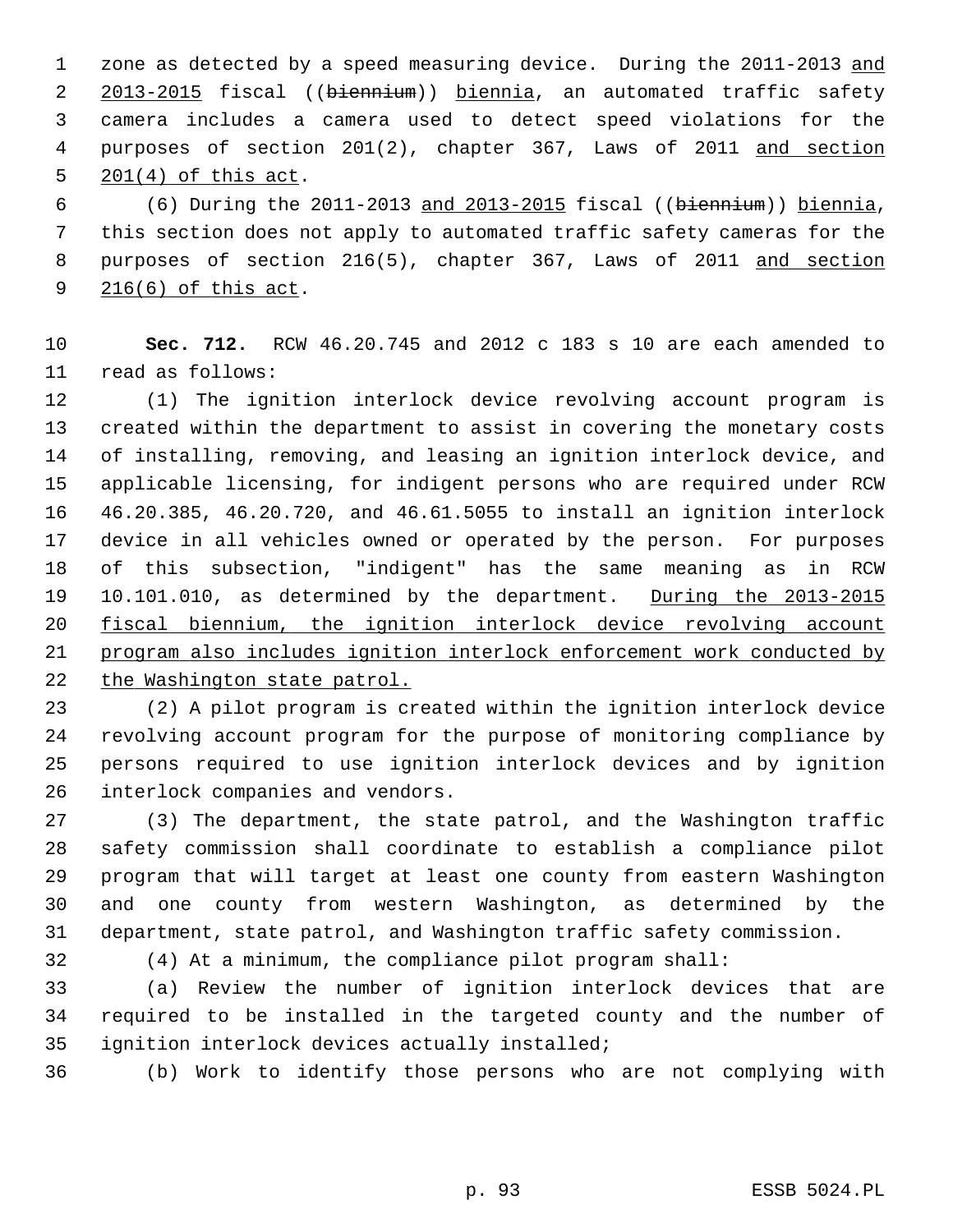1 ignition interlock requirements or are repeatedly violating ignition 2 interlock requirements; and

3 (c) Identify ways to track compliance and reduce noncompliance.

 4 (5) As part of monitoring compliance, the Washington traffic safety 5 commission shall also track recidivism for violations of RCW 46.61.502 6 and 46.61.504 by persons required to have an ignition interlock 7 driver's license under RCW 46.20.385 and 46.20.720.

 8 **Sec. 713.** RCW 46.68.370 and 2011 c 367 s 716 are each amended to 9 read as follows:

10 The license plate technology account is created in the state 11 treasury. All receipts collected under RCW 46.17.015 must be deposited 12 into this account. Expenditures from this account must support current 13 and future license plate technology and systems integration upgrades 14 for both the department and correctional industries. Moneys in the 15 account may be spent only after appropriation. Additionally, the 16 moneys in this account may be used to reimburse the motor vehicle 17 account for any appropriation made to implement the digital license 18 plate system. During the 2011-2013 and 2013-2015 fiscal ((biennium)) 19 biennia, the legislature may transfer from the license plate technology 20 account to the highway safety account [fund] such amounts as reflect 21 the excess fund balance of the license plate technology account.

22 **Sec. 714.** RCW 47.12.244 and 2011 c 367 s 717 are each amended to 23 read as follows:

24 There is created the "advance right-of-way revolving fund" in the 25 custody of the treasurer, into which the department is authorized to 26 deposit directly and expend without appropriation:

27 (1) An initial deposit of ten million dollars from the motor 28 vehicle fund included in the department of transportation's 1991-93 29 budget;

30 (2) All moneys received by the department as rental income from 31 real properties that are not subject to federal aid reimbursement, 32 except moneys received from rental of capital facilities properties as 33 defined in chapter 47.13 RCW; and

34 (3) Any federal moneys available for acquisition of right-of-way 35 for future construction under the provisions of section 108 of Title 36 23, United States Code.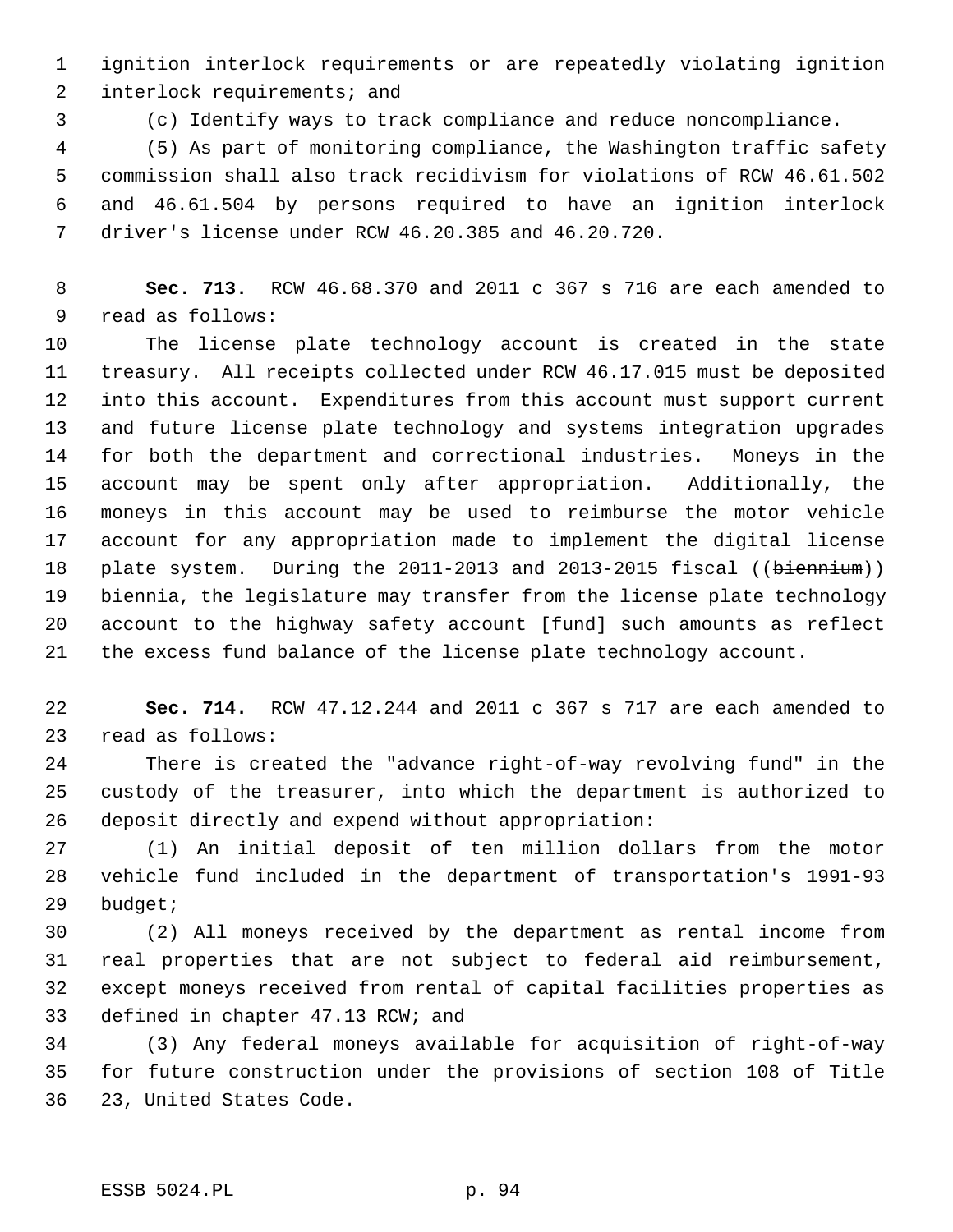1 During the ((2009-2011 and)) 2011-2013 and 2013-2015 fiscal 2 biennia, the legislature may transfer from the advance right-of-way 3 revolving fund to the motor vehicle account amounts as reflect the 4 excess fund balance of the advance right-of-way revolving fund.

 5 **Sec. 715.** RCW 47.12.340 and 2010 c 247 s 703 are each amended to 6 read as follows:

 7 The advanced environmental mitigation revolving account is created 8 in the custody of the treasurer, into which the department shall 9 deposit directly and may expend without appropriation:

10 (1) An initial appropriation included in the department of 11 transportation's 1997-99 budget, and deposits from other identified 12 sources;

13 (2) All moneys received by the department from internal and 14 external sources for the purposes of conducting advanced environmental 15 mitigation; and

16 (3) Interest gained from the management of the advanced 17 environmental mitigation revolving account.

18 (4) During the ((2009-2011 fiscal biennium)) 2011-2013 and 2013- 19 2015 fiscal biennia, the legislature may transfer from the advanced 20 environmental mitigation revolving account to the motor vehicle account 21 such amounts as reflect the excess fund balance of the advanced 22 environmental mitigation revolving account.

23 **Sec. 716.** RCW 46.63.180 and 2011 c 375 s 2 are each amended to 24 read as follows:

25 (1) School districts may install and operate automated school bus 26 safety cameras on school buses to be used for the detection of 27 violations of RCW 46.61.370(1) if the use of the cameras is approved by 28 a vote of the school district board of directors. School districts are 29 not required to take school buses out of service if the buses are not 30 equipped with automated school bus safety cameras or functional 31 automated safety cameras. Further, school districts shall be held 32 harmless from and not liable for any criminal or civil liability 33 arising under the provisions of this section.

34 (a) Automated school bus safety cameras may only take pictures of 35 the vehicle and vehicle license plate and only while an infraction is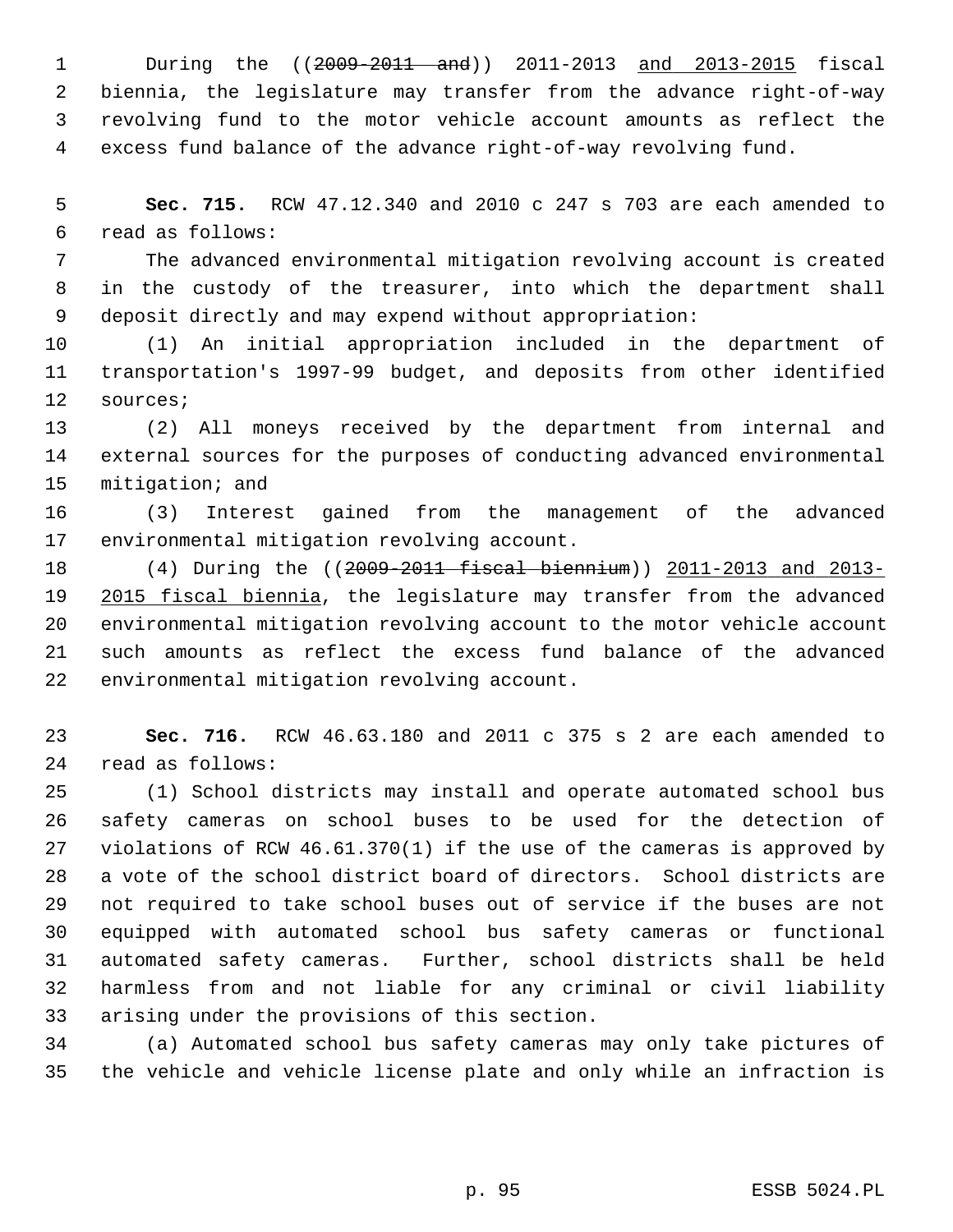1 occurring. The picture must not reveal the face of the driver or of 2 passengers in the vehicle.

 3 (b) A notice of infraction must be mailed to the registered owner 4 of the vehicle within fourteen days of the violation, or to the renter 5 of a vehicle within fourteen days of establishing the renter's name and 6 address under subsection  $(2)(a)(i)$  of this section. The law 7 enforcement officer issuing the notice of infraction shall include a 8 certificate or facsimile of the notice, based upon inspection of 9 photographs, microphotographs, or electronic images produced by an 10 automated school bus safety camera, stating the facts supporting the 11 notice of infraction. This certificate or facsimile is prima facie 12 evidence of the facts contained in it and is admissible in a proceeding 13 charging a violation under this chapter. The photographs, 14 microphotographs, or electronic images evidencing the violation must be 15 available for inspection and admission into evidence in a proceeding to 16 adjudicate the liability for the infraction. A person receiving a 17 notice of infraction based on evidence detected by an automated school 18 bus safety camera may respond to the notice by mail.

19 (c) The registered owner of a vehicle is responsible for an 20 infraction under RCW 46.63.030(1)(e) unless the registered owner 21 overcomes the presumption in RCW 46.63.075, or, in the case of a rental 22 car business, satisfies the conditions under subsection (2) of this 23 section. If appropriate under the circumstances, a renter identified 24 under subsection (2)(a)(i) of this section is responsible for an 25 infraction.

26 (d) Notwithstanding any other provision of law, all photographs, 27 microphotographs, or electronic images prepared under this section are 28 for the exclusive use of law enforcement in the discharge of duties 29 under this section and are not open to the public and may not be used 30 in a court in a pending action or proceeding unless the action or 31 proceeding relates to a violation under this section. No photograph, 32 microphotograph, or electronic image may be used for any purpose other 33 than enforcement of violations under this section nor retained longer 34 than necessary to enforce this section.

35 (e) If a school district installs and operates an automated school 36 bus safety camera under this section, the compensation paid to the 37 manufacturer or vendor of the equipment used must be based only upon 38 the value of the equipment and services provided or rendered in support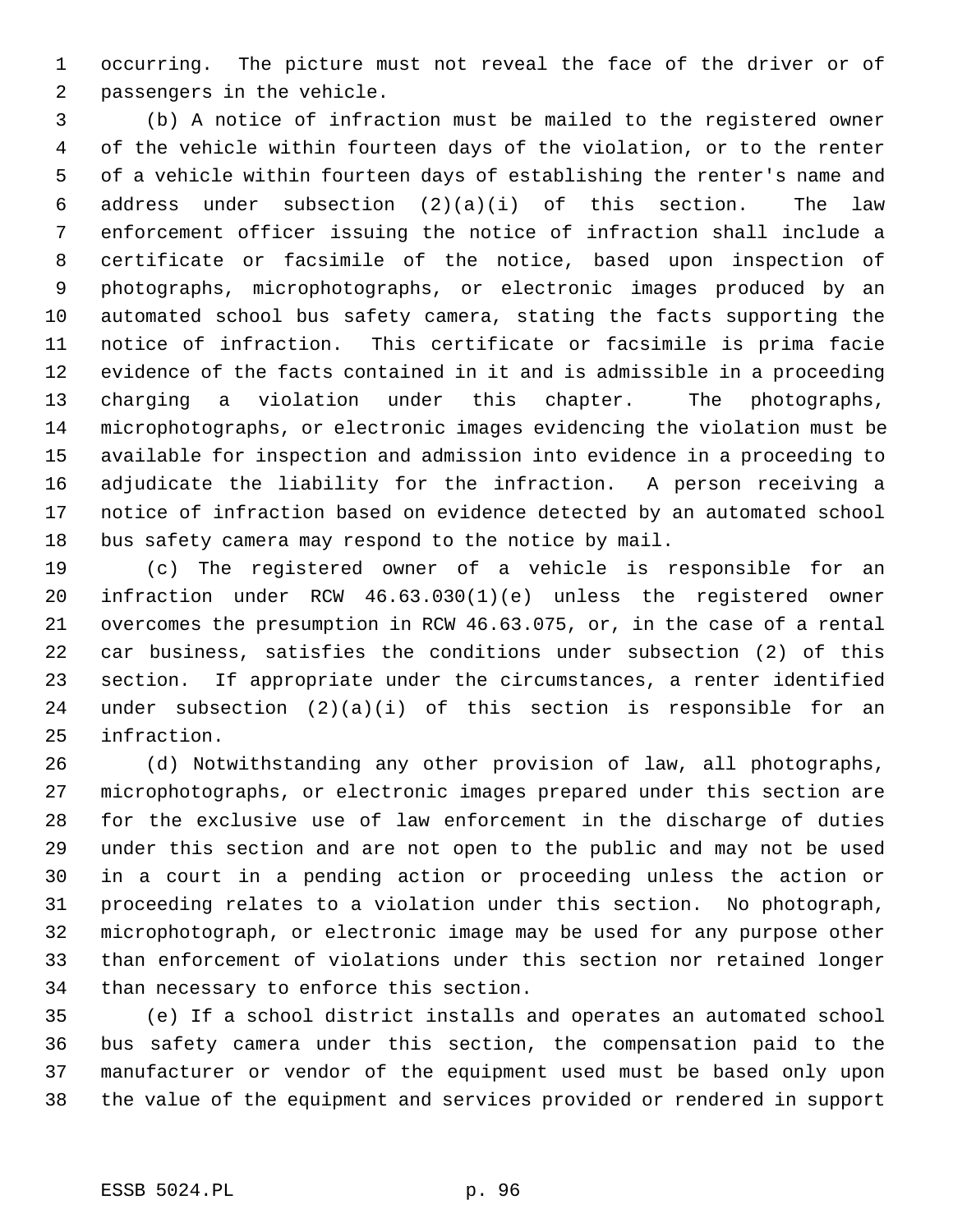1 of the system, and may not be based upon a portion of the fine or civil 2 penalty imposed or the revenue generated by the equipment. Further, 3 any repair, replacement, or administrative work costs related to 4 installing or repairing automated school bus safety cameras must be 5 solely paid for by the manufacturer or vender of the cameras. Before 6 entering into a contract with the manufacturer or vendor of the 7 equipment used under this subsection (1)(e), the school district must 8 follow the competitive bid process as outlined in RCW 28A.335.190(1).

 9 (f) Any revenue collected from infractions detected through the use 10 of automated school bus safety cameras, less the administration and 11 operating costs of the cameras, must be remitted to school districts 12 for school zone safety projects as determined by the school district 13 using the automated school bus safety cameras. The administration and 14 operating costs of the cameras includes infraction enforcement and 15 processing costs that are incurred by local law enforcement or local 16 courts. During the 2013-2015 fiscal biennium, the infraction revenue 17 may also be used for school bus safety projects by those school 18 districts eligible to apply for funding from the school zone safety 19 account appropriation in section 201 of this act.

20 (2)(a) If the registered owner of the vehicle is a rental car 21 business, the law enforcement agency shall, before a notice of 22 infraction is issued under this section, provide a written notice to 23 the rental car business that a notice of infraction may be issued to 24 the rental car business if the rental car business does not, within 25 eighteen days of receiving the written notice, provide to the issuing 26 agency by return mail:

27 (i) A statement under oath stating the name and known mailing 28 address of the individual driving or renting the vehicle when the 29 infraction occurred;

30 (ii) A statement under oath that the business is unable to 31 determine who was driving or renting the vehicle at the time the 32 infraction occurred because the vehicle was stolen at the time of the 33 infraction. A statement provided under this subsection (2)(a)(ii) must 34 be accompanied by a copy of a filed police report regarding the vehicle 35 theft; or

36 (iii) In lieu of identifying the vehicle operator, the rental car 37 business may pay the applicable penalty.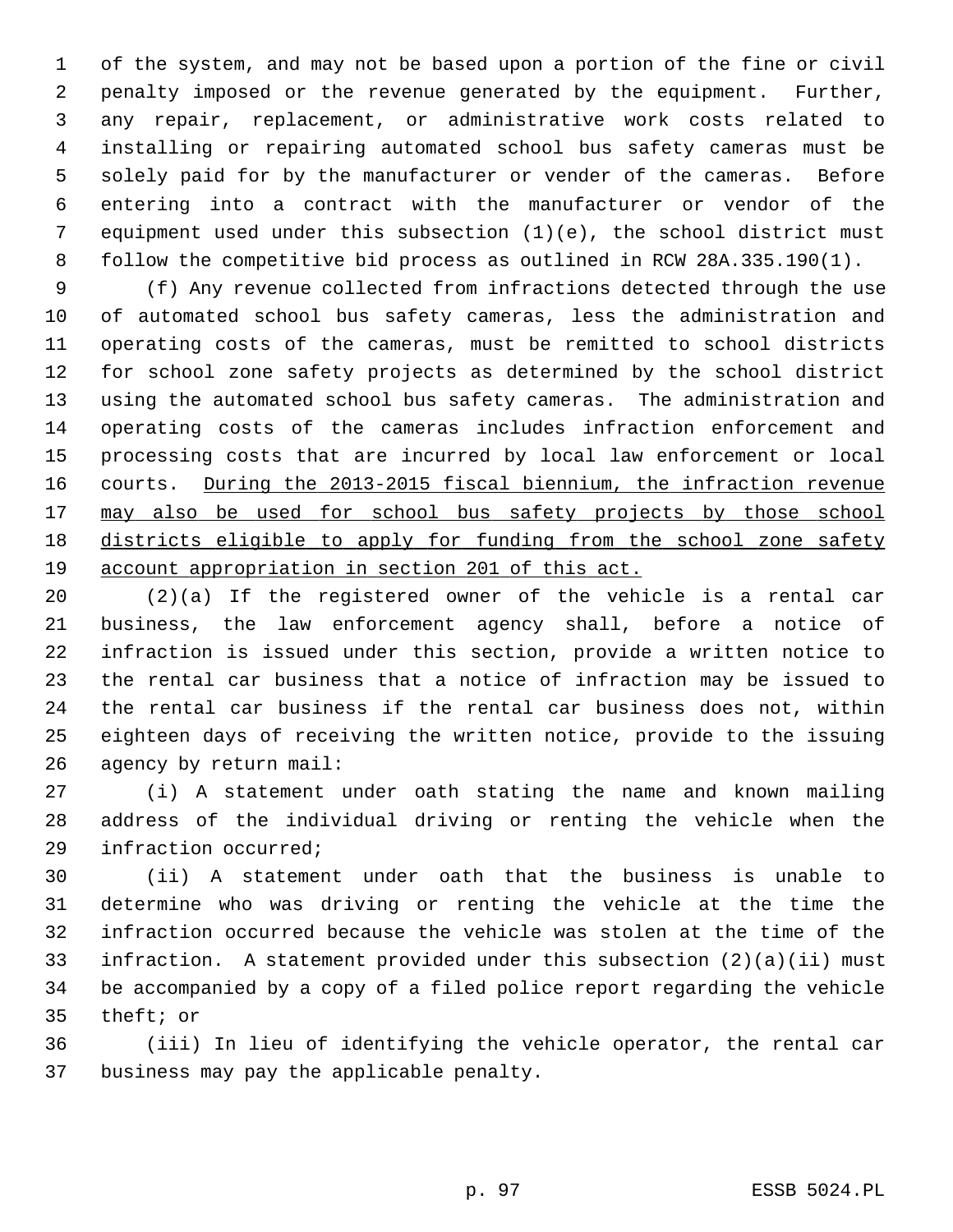1 (b) Timely mailing of a statement under this subsection to the 2 issuing law enforcement agency relieves a rental car business of any 3 liability under this chapter for the notice of infraction.

 4 (3) For purposes of this section, "automated school bus safety 5 camera" means a device that is affixed to a school bus that is 6 synchronized to automatically record one or more sequenced photographs, 7 microphotographs, or electronic images of the rear of a vehicle at the 8 time the vehicle is detected for an infraction identified in RCW 9 46.61.370(1).

10 **Sec. 717.** RCW 46.68.060 and 2011 c 367 s 718 and 2011 c 298 s 26 11 are each reenacted and amended to read as follows:

12 There is hereby created in the state treasury a fund to be known as 13 the highway safety fund to the credit of which must be deposited all 14 moneys directed by law to be deposited therein. This fund must be used 15 for carrying out the provisions of law relating to driver licensing, 16 driver improvement, financial responsibility, cost of furnishing 17 abstracts of driving records and maintaining such case records, and to 18 carry out the purposes set forth in RCW 43.59.010, and chapters 46.72 19 and 46.72A RCW. During the ((2009-2011 and)) 2011-2013 and 2013-2015 20 fiscal biennia, the legislature may transfer from the highway safety 21 fund to the Puget Sound ferry operations account, the motor vehicle 22 fund, and the multimodal transportation account such amounts as reflect 23 the excess fund balance of the highway safety fund.

24 **Sec. 718.** RCW 82.70.020 and 2005 c 297 s 3 are each amended to 25 read as follows:

26 (1) Employers in this state who are taxable under chapter 82.04 or 27 82.16 RCW and provide financial incentives to their own or other 28 employees for ride sharing, for using public transportation, for using 29 car sharing, or for using nonmotorized commuting before July 1, 30 ((2013)) 2014, are allowed a credit against taxes payable under 31 chapters 82.04 and 82.16 RCW for amounts paid to or on behalf of 32 employees for ride sharing in vehicles carrying two or more persons, 33 for using public transportation, for using car sharing, or for using 34 nonmotorized commuting, not to exceed sixty dollars per employee per 35 fiscal year.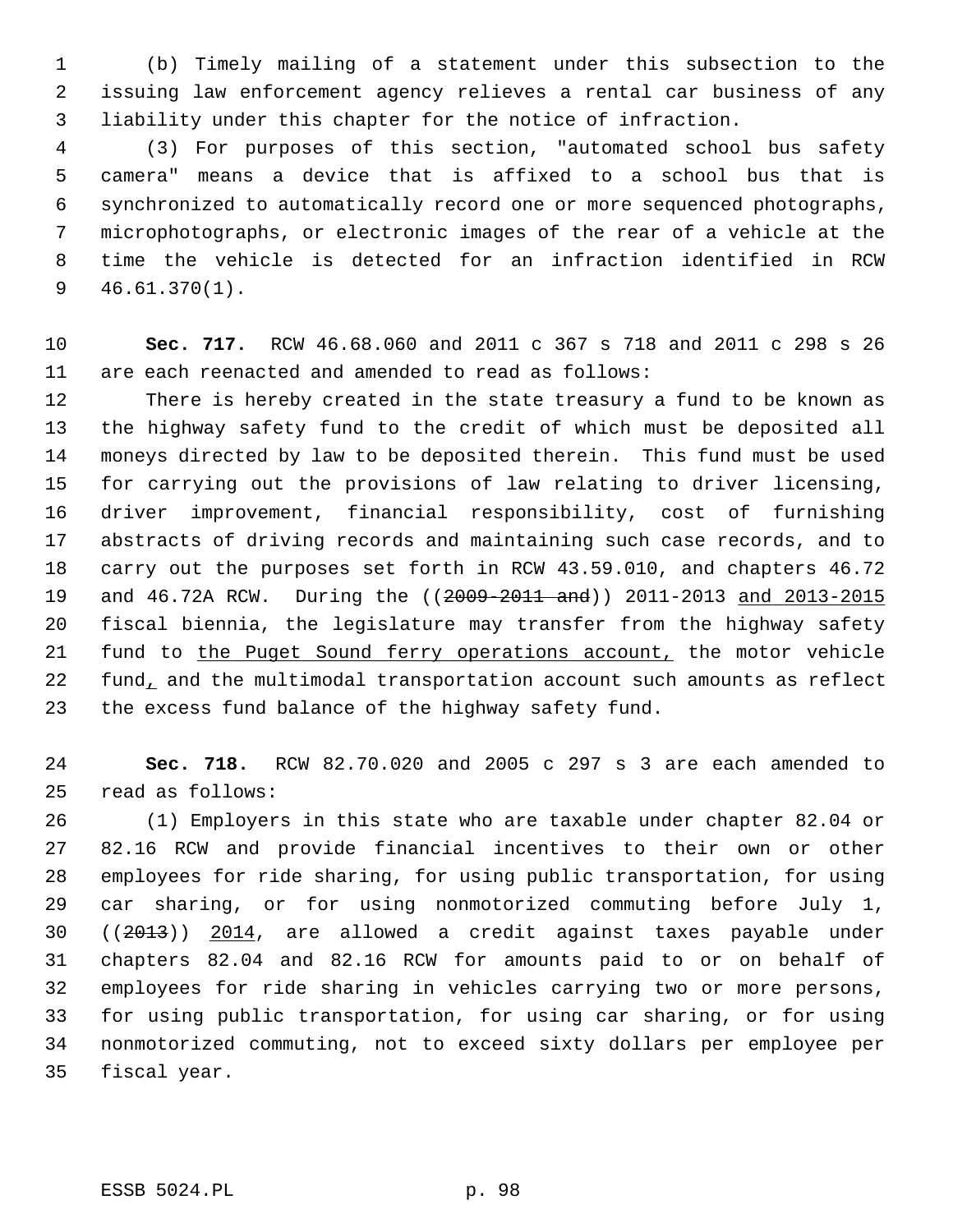1 (2) Property managers who are taxable under chapter 82.04 or 82.16 2 RCW and provide financial incentives to persons employed at a worksite 3 in this state managed by the property manager for ride sharing, for 4 using public transportation, for using car sharing, or for using 5 nonmotorized commuting before July 1, ((2013)) 2014, are allowed a 6 credit against taxes payable under chapters 82.04 and 82.16 RCW for 7 amounts paid to or on behalf of these persons for ride sharing in 8 vehicles carrying two or more persons, for using public transportation, 9 for using car sharing, or for using nonmotorized commuting, not to 10 exceed sixty dollars per person per fiscal year.

11 (3) The credit under this section is equal to the amount paid to or 12 on behalf of each employee multiplied by fifty percent, but may not 13 exceed sixty dollars per employee per fiscal year. No refunds may be 14 granted for credits under this section.

15 (4) A person may not receive credit under this section for amounts 16 paid to or on behalf of the same employee under both chapters 82.04 and 17 82.16 RCW.

18 (5) A person may not take a credit under this section for amounts 19 claimed for credit by other persons.

20 **Sec. 719.** RCW 82.70.040 and 2005 c 297 s 5 are each amended to 21 read as follows:

 $22$  (1)(a) $(i)$  The department shall keep a running total of all credits 23 allowed under RCW 82.70.020 during each fiscal year. The department 24 shall not allow any credits that would cause the total amount allowed 25 to exceed two million seven hundred fifty thousand dollars in any 26 fiscal year. This limitation includes any deferred credits carried 27 forward under subsection (2)(b)(i) of this section from prior years.

 (ii) During the 2013-2015 fiscal biennium, the department shall not allow any credits that would cause the total amount allowed to exceed one million five hundred thousand dollars in any fiscal year. This limitation includes any deferred credits carried forward under subsection (2)(b)(i) of this section from prior years.

33 (b) If the total amount of credit applied for by all applicants in 34 any year exceeds the limit in this subsection, the department shall 35 ratably reduce the amount of credit allowed for all applicants so that 36 the limit in this subsection is not exceeded. If a credit is reduced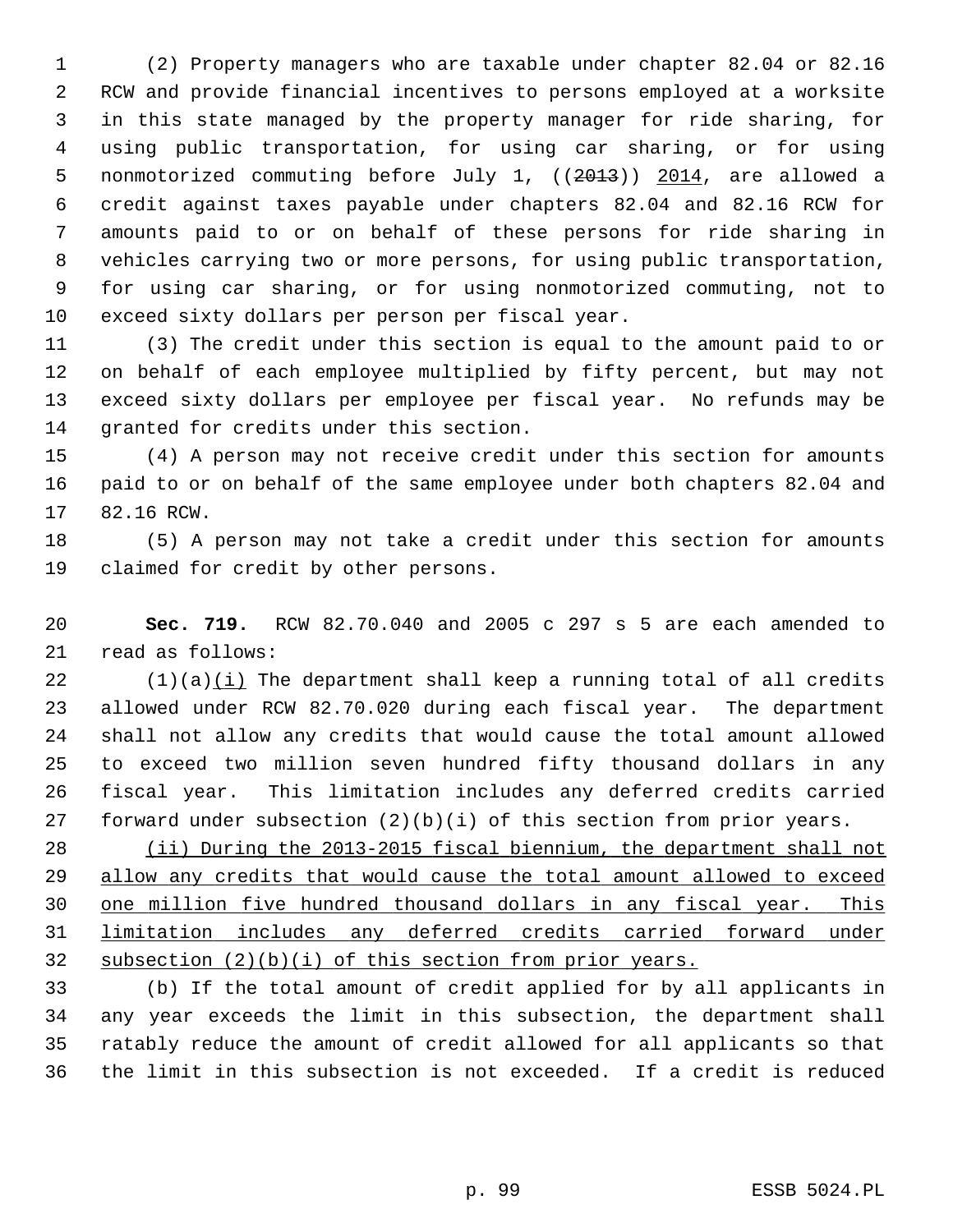1 under this subsection, the amount of the reduction may not be carried 2 forward and claimed in subsequent fiscal years.

 3 (2)(a) Tax credits under RCW 82.70.020 may not be claimed in excess 4 of the amount of tax otherwise due under chapter 82.04 or 82.16 RCW.

 5 (b)(i) Through June 30, 2005, a person with taxes equal to or in 6 excess of the credit under RCW 82.70.020, and therefore not subject to 7 the limitation in (a) of this subsection, may elect to defer tax 8 credits for a period of not more than three years after the year in 9 which the credits accrue. No credits deferred under this subsection 10 (2)(b)(i) may be used after June 30, 2008. A person deferring tax 11 credits under this subsection (2)(b)(i) must submit an application as 12 provided in RCW 82.70.025 in the year in which the deferred tax credits 13 will be used. This application is subject to the provisions of 14 subsection (1) of this section for the year in which the tax credits 15 will be applied. If a deferred credit is reduced under subsection 16 (1)(b) of this section, the amount of deferred credit disallowed 17 because of the reduction may be carried forward as long as the period 18 of deferral does not exceed three years after the year in which the 19 credit was earned.

20 (ii) For credits approved by the department after June 30, 2005, 21 the approved credit may be carried forward to subsequent years until 22 used. Credits carried forward as authorized by this subsection are 23 subject to the limitation in subsection (1)(a) of this section for the 24 fiscal year for which the credits were originally approved.

25 (3) No person shall be approved for tax credits under RCW 82.70.020 26 in excess of two hundred thousand dollars in any fiscal year. This 27 limitation does not apply to credits carried forward from prior years 28 under subsection (2)(b) of this section.

29 (4) No person may claim tax credits after June 30,  $(2013)$ ) 2014.

30 (5) Credits may not be carried forward other than as authorized in 31 subsection (2)(b) of this section.

32 (6) No person is eligible for tax credits under RCW 82.70.020 if 33 the additional revenues for the multimodal transportation account 34 created by Engrossed Substitute House Bill No. 2231 are terminated.

35 **Sec. 720.** RCW 82.70.900 and 2003 c 364 s 8 are each amended to 36 read as follows: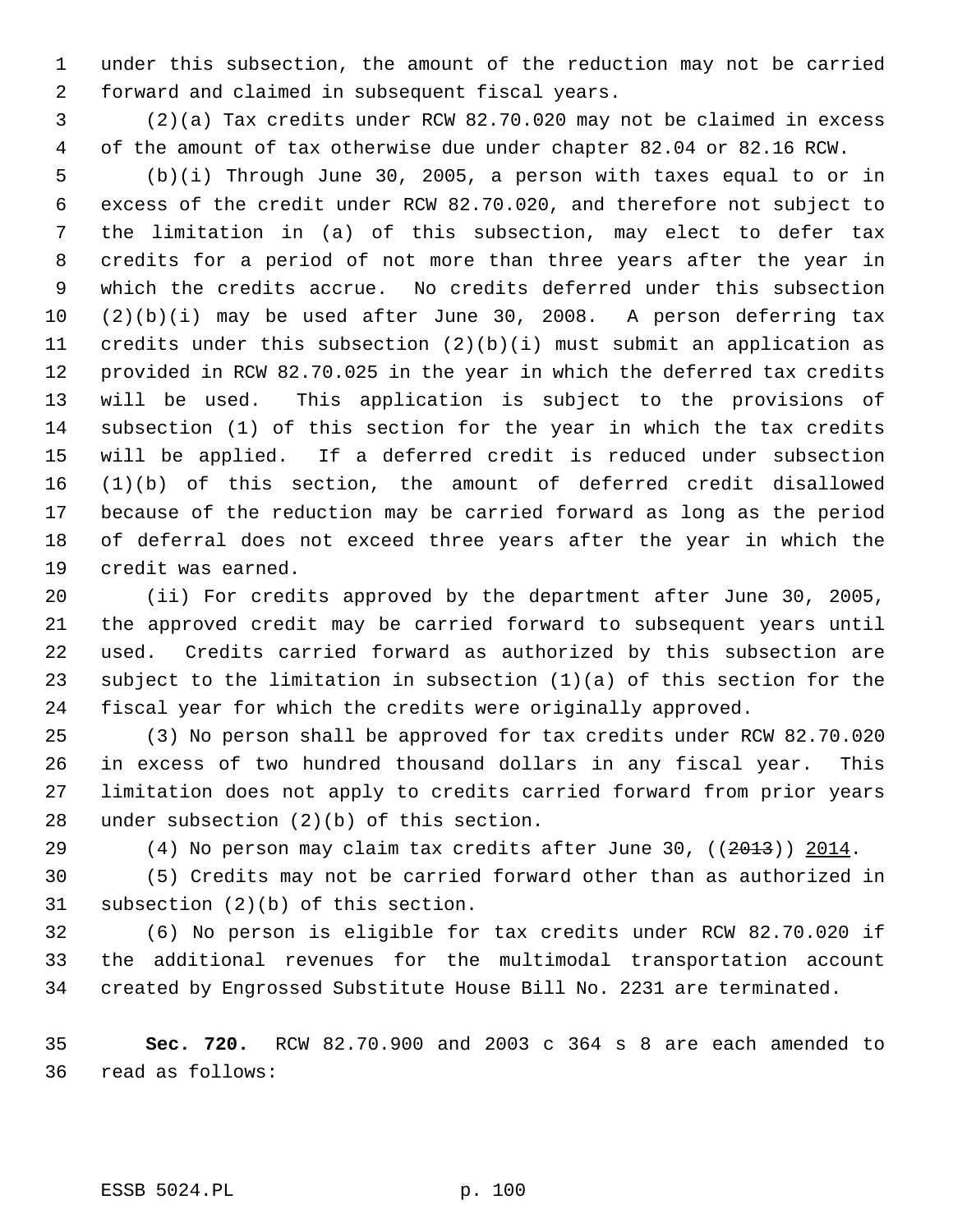1 This chapter expires July 1, ((2013)) 2014, except for RCW 2 82.70.050, which expires January 1, ((2014)) 2015.

#### 3 **2011-2013 FISCAL BIENNIUM**

## 4 **TRANSPORTATION AGENCIES--OPERATING**

 5 **Sec. 801.** 2012 c 86 s 201 (uncodified) is amended to read as 6 follows:

## 7 **FOR THE WASHINGTON TRAFFIC SAFETY COMMISSION**

8 Highway Safety Account--State Appropriation . . . . . ((\$2,983,000))  $\frac{1}{2}$  \$2,982,000 10 Highway Safety Account--Federal Appropriation . . . . . ((\$42,507,000))  $\frac{11}{335,497,000}$ 12 Highway Safety Account--Private/Local Appropriation . . . . . \$50,000 13 School Zone Safety Account--State Appropriation . . . . ((\$3,340,000))  $14$  \$2,340,000 15 TOTAL APPROPRIATION . . . . . . . . . . . . . . ((\$48,880,000))  $16$  \$40,869,000

17 The appropriations in this section are subject to the following 18 conditions and limitations:

19 (1) \$1,673,900 of the highway safety account--federal appropriation 20 is provided solely for the conclusion of the target zero trooper pilot 21 program, which the commission has developed and implemented in 22 collaboration with the Washington state patrol. The pilot program must 23 continue to demonstrate the effectiveness of intense, high visibility, 24 driving under the influence enforcement in Washington. The commission 25 shall continue to apply to the national highway traffic safety 26 administration for federal highway safety grants to cover the cost of 27 the pilot program. State funding is provided in section  $(207)$ ) 807 of 28 this act for the state patrol to continue the target zero trooper 29 program in fiscal year 2013.

30 (2) The commission may oversee pilot projects implementing the use 31 of automated traffic safety cameras to detect speed violations within 32 cities west of the Cascade mountains that have a population over one 33 hundred ninety-five thousand. For the purposes of pilot projects in 34 this subsection, no more than one automated traffic safety camera may 35 be used to detect speed violations within any one jurisdiction.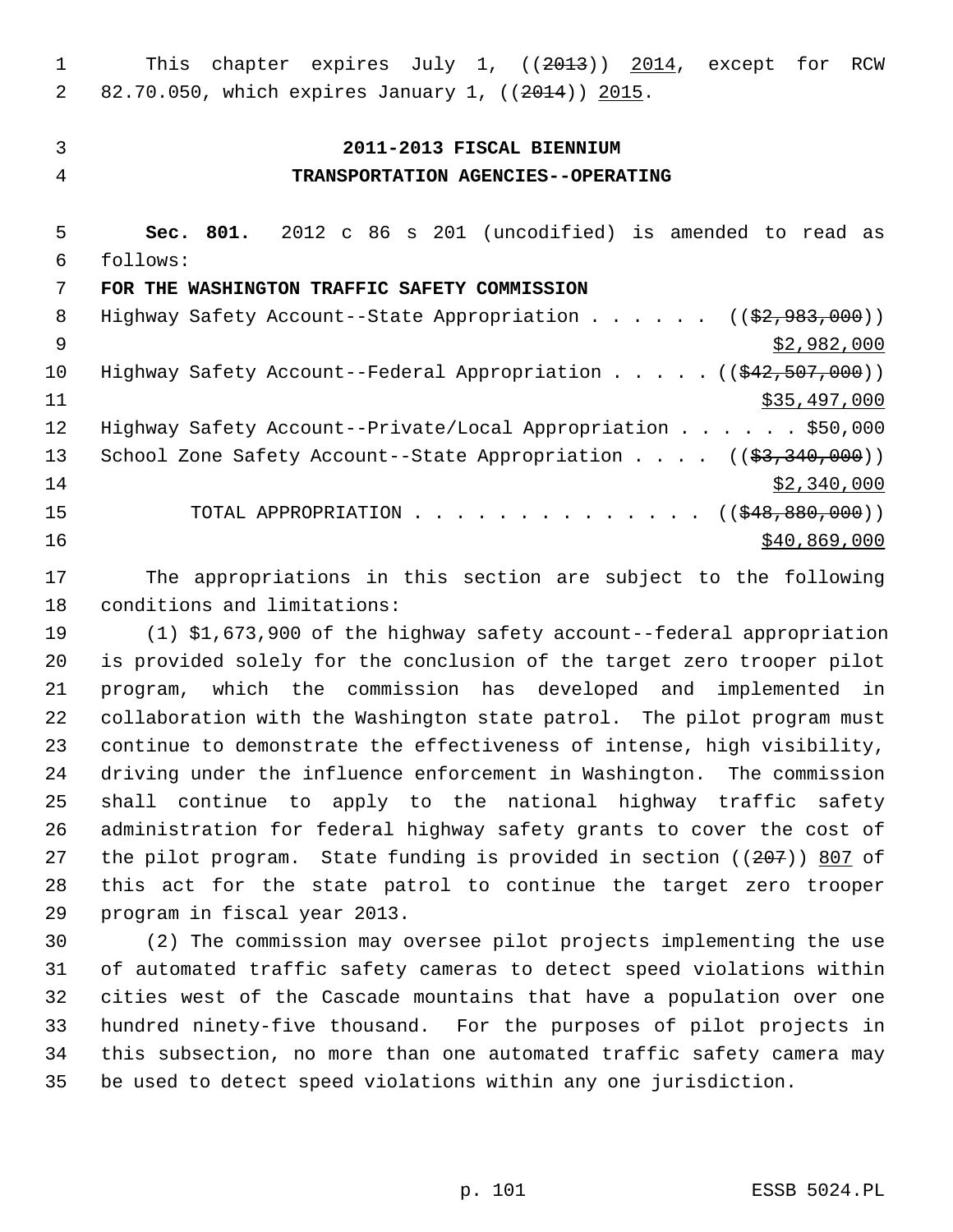1 (a) The commission shall comply with RCW 46.63.170 in administering 2 the pilot projects.

 3 (b) In order to ensure adequate time in the 2011-2013 fiscal 4 biennium to evaluate the effectiveness of the pilot projects, any 5 projects authorized by the commission must be authorized by December 6 31, 2011.

 7 (c) By January 1, 2013, the commission shall provide a report to 8 the legislature regarding the use, public acceptance, outcomes, and 9 other relevant issues regarding automated traffic safety cameras 10 demonstrated by the pilot projects.

11 (3) \$460,000 of the highway safety account--state appropriation is 12 provided solely for the implementation of chapter ... (Engrossed Second 13 Substitute House Bill No. 1789), Laws of 2011 (addressing DUI 14 accountability). If chapter ... (Engrossed Second Substitute House 15 Bill No. 1789), Laws of 2011 is not enacted by June 30, 2011, the 16 amount provided in this subsection lapses.

17 (4) The commission shall conduct a review of the literature on 18 potential safety benefits realized from drivers using their headlights 19 and windshield wipers simultaneously and shall report to the 20 transportation committees of the legislature by December 1, 2011.

21 (5) ((\$22,000,000)) \$15,000,000 of the highway safety account--22 federal appropriation is provided solely for federal funds that may be 23 obligated to the commission pursuant to 23 U.S.C. Sec. 164 during the 24 2011-2013 fiscal biennium.

25 **Sec. 802.** 2012 c 86 s 202 (uncodified) is amended to read as 26 follows:

27 **FOR THE COUNTY ROAD ADMINISTRATION BOARD**

| 28 | Rural Arterial Trust Account--State Appropriation $($ $($ \$915,000) $)$        |
|----|---------------------------------------------------------------------------------|
| 29 | \$907,000                                                                       |
| 30 | Motor Vehicle Account--State Appropriation $($ $($ $\frac{2}{2}, 088, 000)$ $)$ |
| 31 | \$2,086,000                                                                     |
| 32 | County Arterial Preservation Account--State                                     |
| 33 | Appropriation $($ $(\frac{1}{21}, 428, 000))$                                   |
| 34 | \$1,413,000                                                                     |
| 35 | TOTAL APPROPRIATION $($ $($ \$4,431,000) $)$                                    |
| 36 | \$4,406,000                                                                     |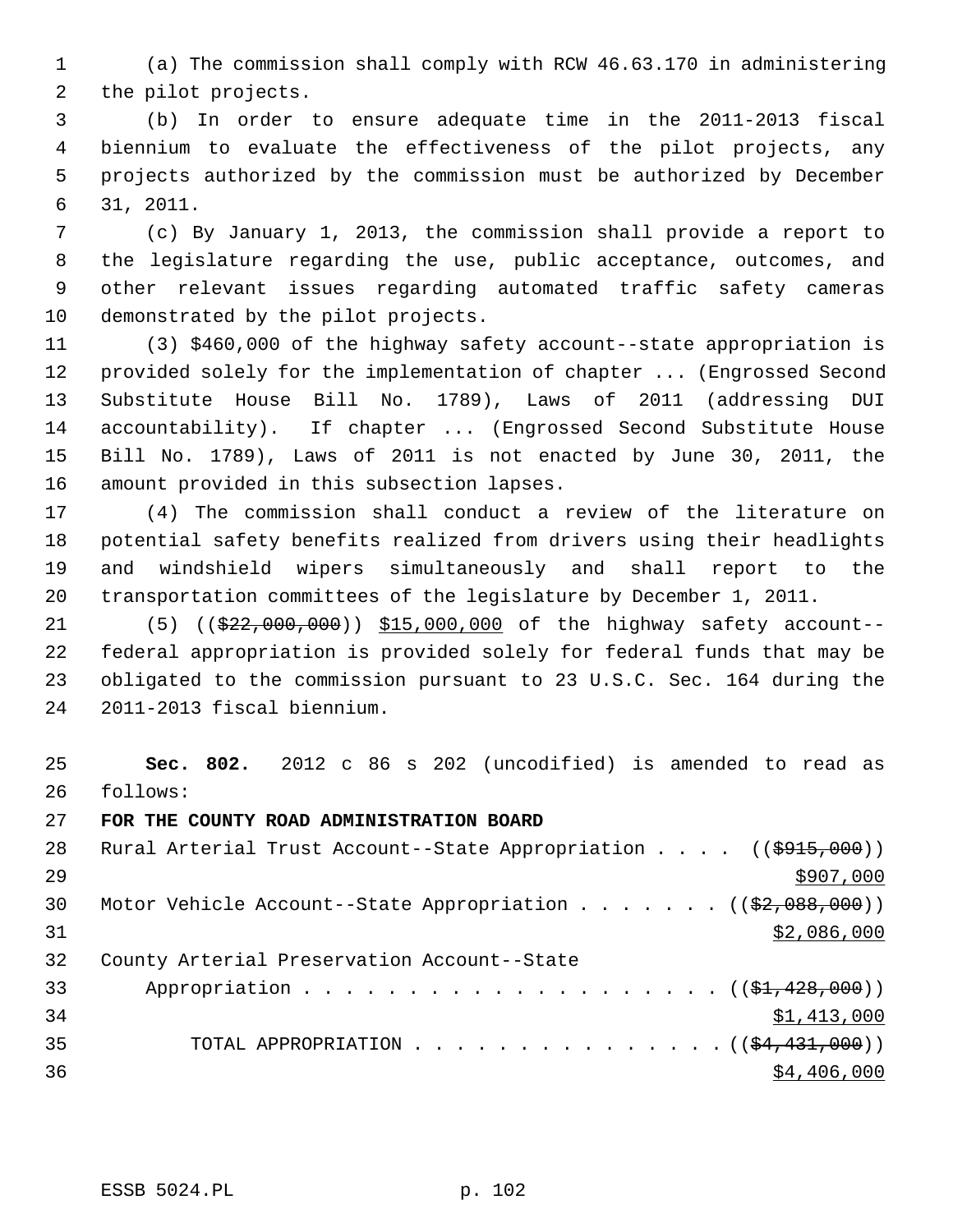1 The appropriations in this section are subject to the following 2 conditions and limitations: The county road administration board shall 3 submit a report to the transportation committees of the legislature by 4 December 1, 2011, on the implementation of the recommendations that 5 resulted from the evaluation of efficiencies in the delivery of 6 transportation funding and services to local governments that was 7 required under section 204(8), chapter 247, Laws of 2010. The report 8 must include a description of how recommendations were implemented, 9 what efficiencies were achieved, and an explanation of any 10 recommendations that were not implemented.

11 **Sec. 803.** 2012 c 86 s 203 (uncodified) is amended to read as 12 follows:

## 13 **FOR THE TRANSPORTATION IMPROVEMENT BOARD**

14 Transportation Improvement Account--State

15 Appropriation . . . . . . . . . . . . . . . . . . (  $(\frac{23}{63}, \frac{625}{600})$  ) 16 \$3,611,000

17 The appropriation in this section is subject to the following 18 conditions and limitations: The transportation improvement board shall 19 submit a report to the transportation committees of the legislature by 20 December 1, 2011, on the implementation of the recommendations that 21 resulted from the evaluation of efficiencies in the delivery of 22 transportation funding and services to local governments that was 23 required under section 204(8), chapter 247, Laws of 2010. The report 24 must include a description of how recommendations were implemented, 25 what efficiencies were achieved, and an explanation of any 26 recommendations that were not implemented.

27 **Sec. 804.** 2012 c 86 s 205 (uncodified) is amended to read as 28 follows: 29 **FOR THE TRANSPORTATION COMMISSION** 30 Motor Vehicle Account--State Appropriation . . . . . . ((\$3,028,000))  $31$  \$2,930,000 32 Multimodal Transportation Account--State Appropriation . . . . \$112,000 33 TOTAL APPROPRIATION . . . . . . . . . . . . . . . ((\$3,140,000))  $34$  \$3,042,000

35 The appropriations in this section are subject to the following 36 conditions and limitations: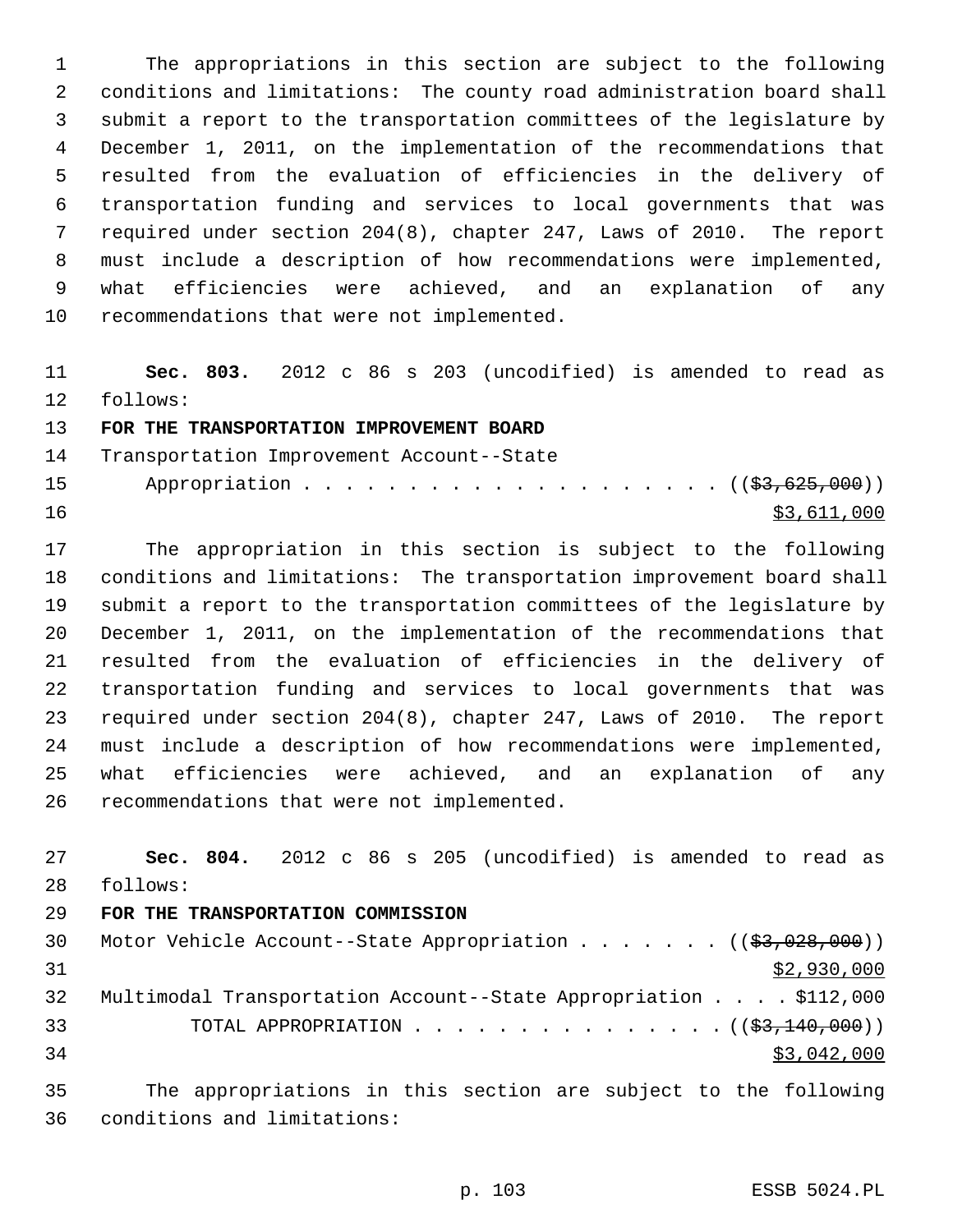1 (1) Consistent with RCW 43.135.055, 47.60.290, and 47.60.315, 2 during the 2011-2013 fiscal biennium, the legislature authorizes the 3 transportation commission to periodically review and, if necessary, 4 adjust the schedule of fares for the Washington state ferry system only 5 in amounts not greater than those sufficient to generate the amount of 6 revenue required by the biennial transportation budget. When adjusting 7 ferry fares, the commission must consider input from affected ferry 8 users by public hearing and by review with the affected ferry advisory 9 committees, in addition to the data gathered from the current ferry 10 user survey.

11 (2) Consistent with RCW 43.135.055 and 47.46.100, during the 12 2011-2013 fiscal biennium, the legislature authorizes the 13 transportation commission to periodically review and, if necessary, 14 adjust the schedule of toll charges applicable to the Tacoma Narrows 15 bridge only in amounts not greater than those sufficient to support (a) 16 any required costs for operating and maintaining the toll bridge, 17 including the cost of insurance, (b) any amount required by law to meet 18 the redemption of bonds and applicable interest payments, and (c) 19 repayment of the motor vehicle fund.

20 (3) Consistent with its authority in RCW 47.56.840, the 21 transportation commission shall consider the need for a citizen 22 advisory group that provides oversight on new tolled facilities.

23 (4) \$775,000 of the motor vehicle account--state appropriation is 24 provided solely to determine the feasibility of transitioning from the 25 gas tax to a road user assessment system of paying for transportation.

26 (a) The transportation commission, with direction from the steering 27 committee created in (b) of this subsection, must: Review relevant 28 reports and data related to models of road user assessments and methods 29 of transitioning to a road user assessment system; analyze the research 30 to identify issues for policy decisions in Washington; make 31 recommendations for the design of systemwide trials; develop a plan to 32 assess public perspectives and educate the public on the current 33 transportation funding system and options for a new system; and perform 34 other tasks as deemed necessary by the steering committee.

35 (b) The transportation commission must convene a steering committee 36 to provide direction to and guide the transportation commission's work. 37 Membership of the steering committee must include, but is not limited 38 to, members representing the following interests: The trucking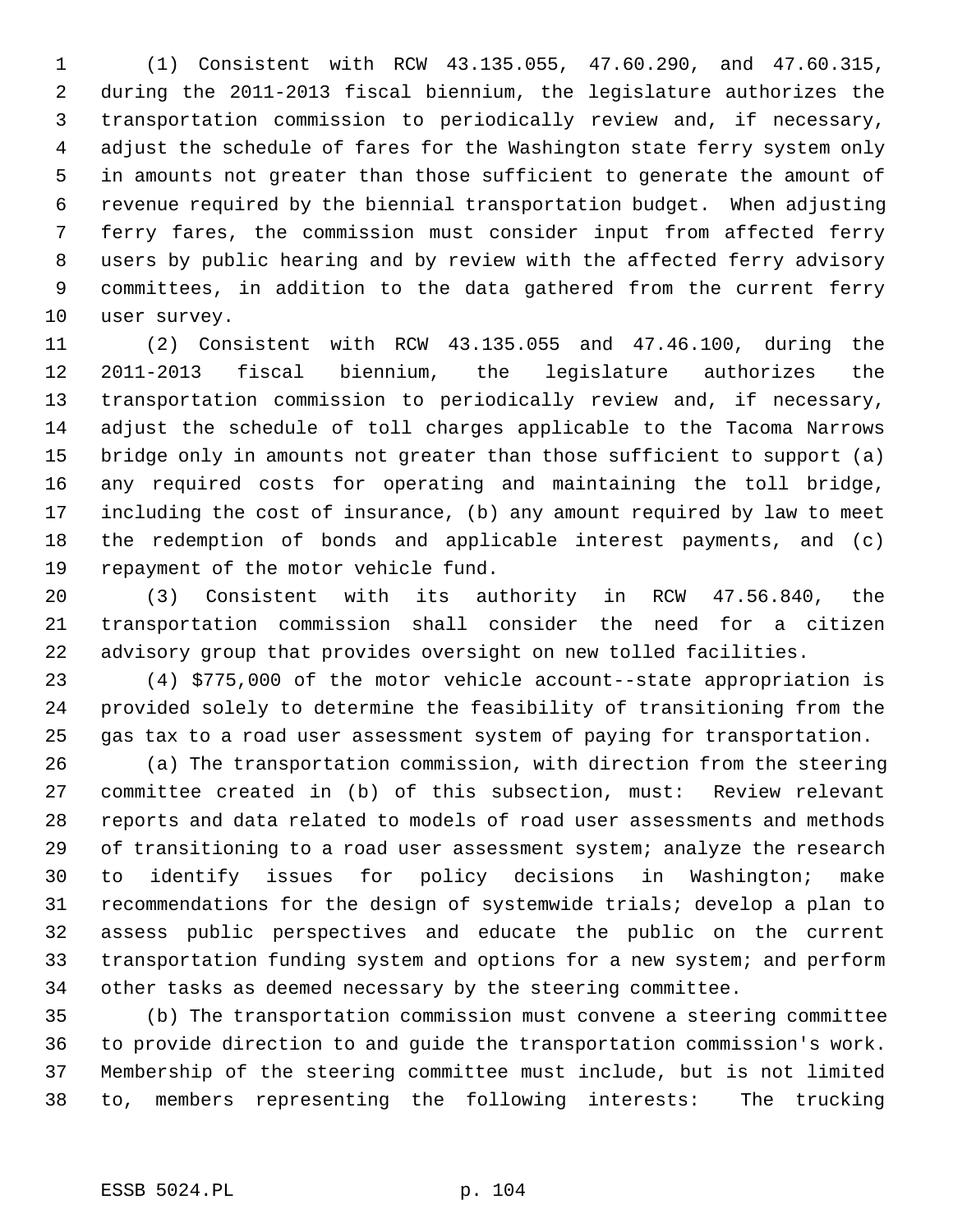1 industry; business; cities and counties; public transportation; 2 environmental; user fee technology; auto and light truck manufacturers; 3 and the motoring public. In addition, a member from each of the two 4 largest caucuses of the senate, appointed by the president of the 5 senate, and a member from each of the two largest caucuses of the house 6 of representatives, appointed by the speaker of the house of 7 representatives, must serve on the steering committee.

 8 (c) The transportation commission must update the governor and the 9 legislature on this work by January 1, 2013. In addition, this update 10 must include a plan and budget request for work to be completed during 11 the 2013-2015 fiscal biennium.

12 (5) \$160,000 of the motor vehicle account--state appropriation is 13 provided solely for the transportation commission to establish a 14 statewide transportation survey panel and conduct two surveys on 15 transportation funding and policy issues during the 2011-2013 fiscal 16 biennium. At a minimum, the results of the first survey must be 17 submitted to the legislature by January 2013.

18 **Sec. 805.** 2012 c 86 s 206 (uncodified) is amended to read as 19 follows:

# 20 **FOR THE FREIGHT MOBILITY STRATEGIC INVESTMENT BOARD**

21 Motor Vehicle Account--State Appropriation . . . . . . . ((\$781,000))  $22$ 

23 The appropriation in this section is subject to the following 24 conditions and limitations:

25 (1) \$100,000 of the motor vehicle account--state appropriation is 26 provided solely for an additional staff person for the freight mobility 27 strategic investment board.

28 (2) The freight mobility strategic investment board shall submit a 29 report to the transportation committees of the legislature by December 30 1, 2011, on the implementation of the recommendations that resulted 31 from the evaluation of efficiencies in the delivery of transportation 32 funding and services to local governments that was required under 33 section 204(8), chapter 247, Laws of 2010. The report must include a 34 description of how recommendations were implemented, what efficiencies 35 were achieved, and an explanation of any recommendations that were not 36 implemented.

37 (3) \$25,000 of the motor vehicle account--state appropriation is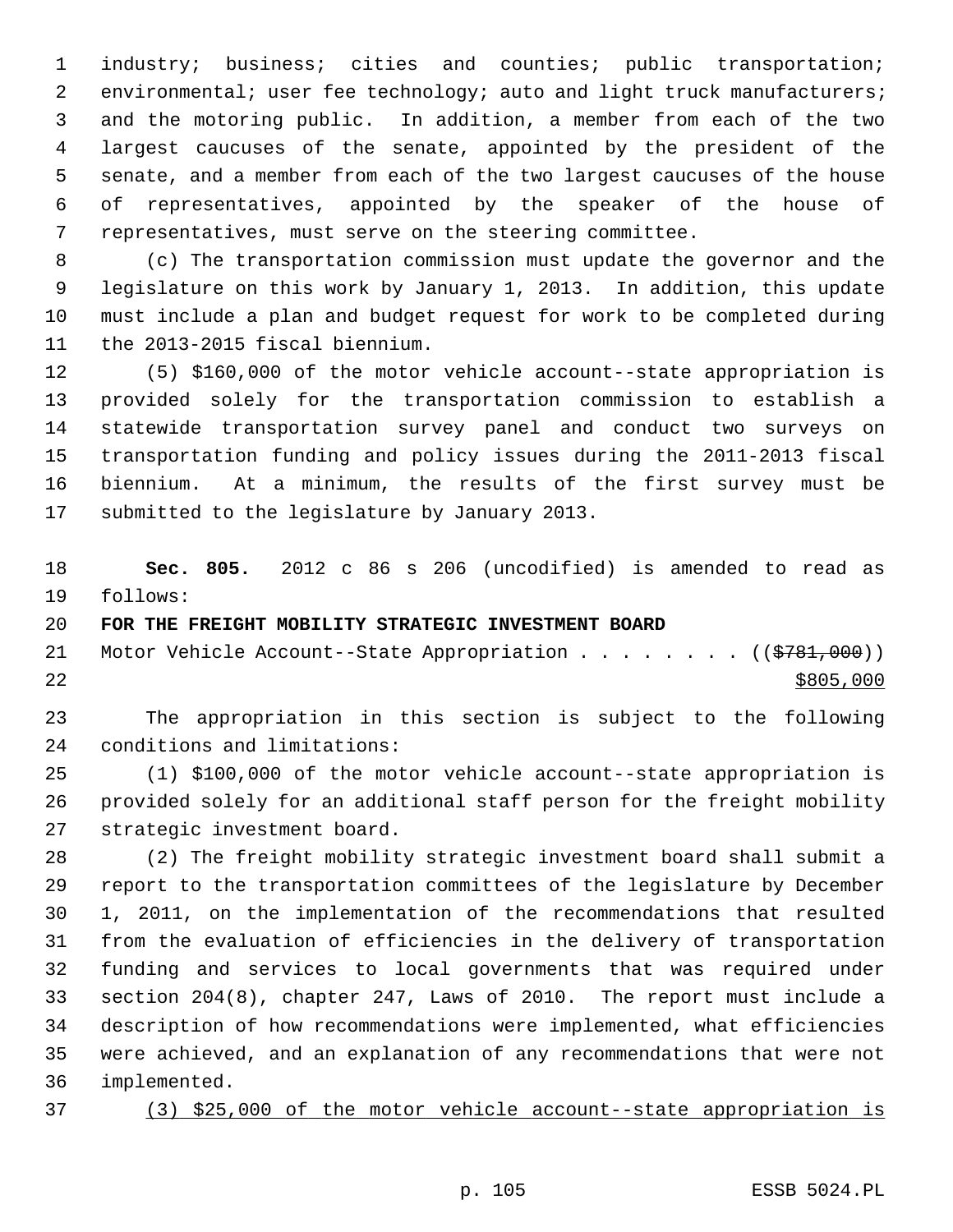| $\mathbf{1}$   | provided solely to supplement existing staff and resources for                                                  |
|----------------|-----------------------------------------------------------------------------------------------------------------|
| 2              | activities related to the development of a freight plan identified                                              |
| 3              | under the federal moving forward for progress in the 21st century (MAP-                                         |
| 4              | 21) act of 2012.                                                                                                |
|                |                                                                                                                 |
| 5              | Sec. 806. 2012 c 86 s 207 (uncodified) is amended to read as                                                    |
| 6              | follows:                                                                                                        |
| 7              | FOR THE WASHINGTON STATE PATROL                                                                                 |
| 8              | Multimodal Transportation Account--State Appropriation \$132,000                                                |
| $\overline{9}$ | ((Ignition Interlock Device Revolving Account --                                                                |
| 10             | State Appropriation $\cdots$ $\cdots$ $\cdots$ $\cdots$ $\cdots$ $\cdots$ $\cdots$ $\cdots$ $\frac{2212}{000})$ |
| 11             | State Patrol Highway Account--State                                                                             |
| 12             | Appropriation ((\$350,605,000))                                                                                 |
| 13             | \$348,619,000                                                                                                   |
| 14             | State Patrol Highway Account--Federal                                                                           |
| 15             |                                                                                                                 |
| 16             | State Patrol Highway Account--Private/Local                                                                     |
| 17             |                                                                                                                 |
| 18             | \$3,674,000                                                                                                     |
| 19             | Highway Safety Account--State Appropriation $($ $($ $\frac{2432}{100})$                                         |
| 20             | \$5,984,000                                                                                                     |
| 21             | TOTAL APPROPRIATION ( $(\frac{2365}{778},000)$ )                                                                |
| 22             | \$369,312,000                                                                                                   |
|                |                                                                                                                 |

23 The appropriations in this section are subject to the following 24 conditions and limitations:

25 (1) Washington state patrol officers engaged in off-duty uniformed 26 employment providing traffic control services to the department of 27 transportation or other state agencies may use state patrol vehicles 28 for the purpose of that employment, subject to guidelines adopted by 29 the chief of the Washington state patrol. The Washington state patrol 30 must be reimbursed for the use of the vehicle at the prevailing state 31 employee rate for mileage and hours of usage, subject to guidelines 32 developed by the chief of the Washington state patrol. Cessna pilots 33 funded from the state patrol highway account who are certified to fly 34 the King Airs may pilot those aircraft for general fund purposes with 35 the general fund reimbursing the state patrol highway account an hourly 36 rate to cover the costs incurred during the flights since the aviation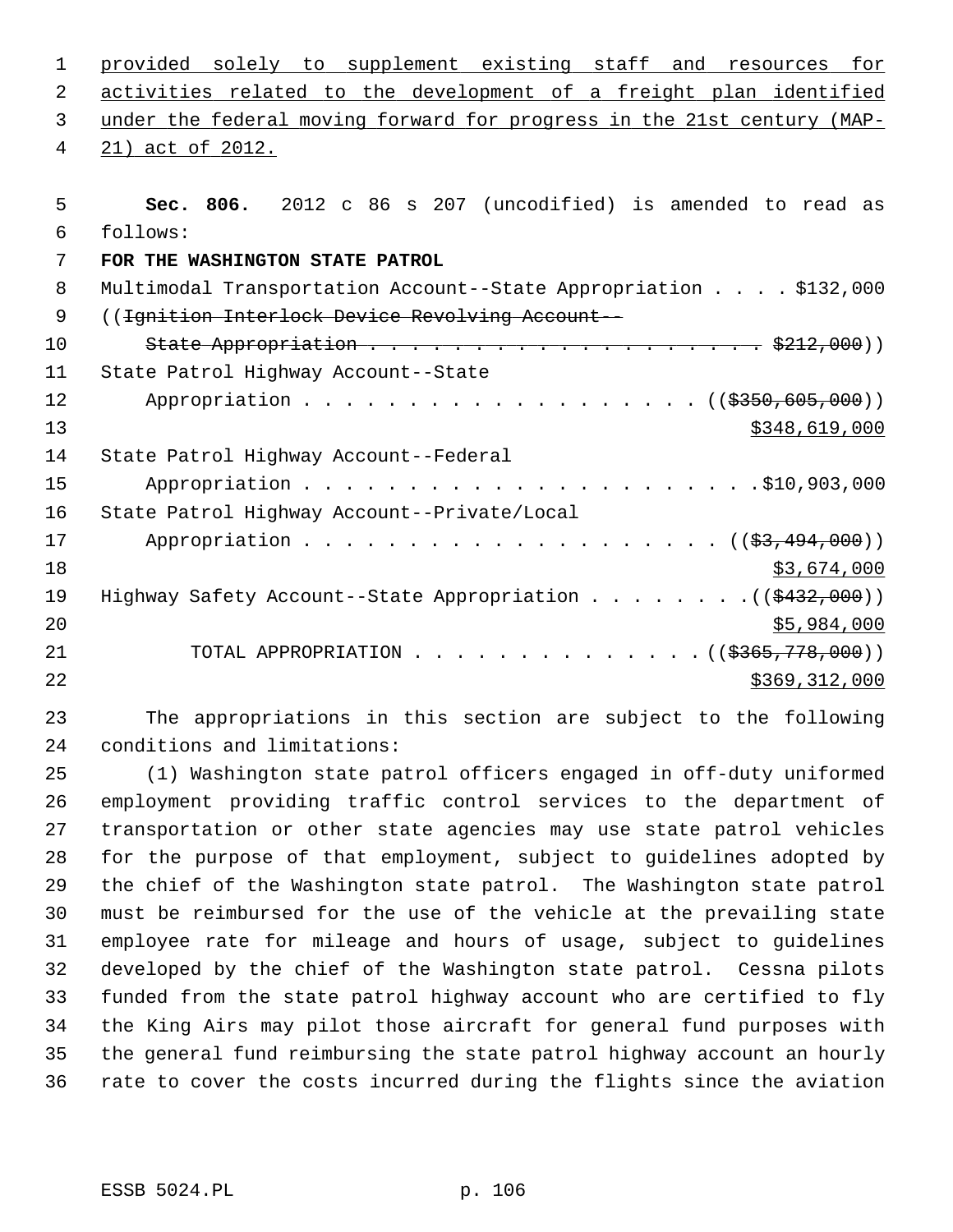1 section is no longer part of the Washington state patrol cost 2 allocation system as of July 1, 2009.

 3 (2) The Washington state patrol shall continue to collaborate with 4 the Washington traffic safety commission on the target zero trooper 5 pilot program referenced in section  $((201))$  801(1) of this act.

 6 (3) \$370,000 of the state patrol highway account--state 7 appropriation is provided solely for costs associated with the pilot 8 program described under section 216(5) ((of this act)), chapter 86, 9 Laws of 2012. The Washington state patrol may incur costs related only 10 to the assignment of cadets and necessary computer equipment and to the 11 reimbursement of the Washington state department of transportation for 12 contract costs. The appropriation in this subsection must be funded 13 from the portion of the automated traffic safety camera fines deposited 14 into the state patrol highway account; however, if the fines deposited 15 into the state patrol highway account from automated traffic safety 16 camera infractions do not reach three hundred seventy thousand dollars, 17 the department of transportation shall remit funds necessary to the 18 Washington state patrol to ensure the completion of the pilot program. 19 The Washington state patrol may not incur overtime as a result of this 20 pilot program. The Washington state patrol shall not assign troopers 21 to operate or deploy the pilot program equipment used in the roadway 22 construction zones.

23 (4) ((\$12,160,000)) \$12,244,000 of the total appropriation is 24 provided solely for automobile fuel in the 2011-2013 fiscal biennium. 25 The Washington state patrol shall analyze their fuel consumption and 26 submit a report to the legislative transportation committees by 27 December 31, 2011, on fuel conservation methods that could be used to 28 minimize costs and ensure that the Washington state patrol is managing 29 fuel consumption effectively.

30 (5) ((\$7,672,000)) \$8,312,000 of the total appropriation is 31 provided solely for the purchase of pursuit vehicles.

32 (6) ((\$6,686,000)) \$6,806,000 of the total appropriation is 33 provided solely for vehicle repair and maintenance costs of vehicles 34 used for highway purposes.

35 (7) ((\$1,724,000)) \$1,856,000 of the total appropriation is 36 provided solely for the purchase of mission vehicles used for highway 37 purposes in the commercial vehicle and traffic investigation sections 38 of the Washington state patrol.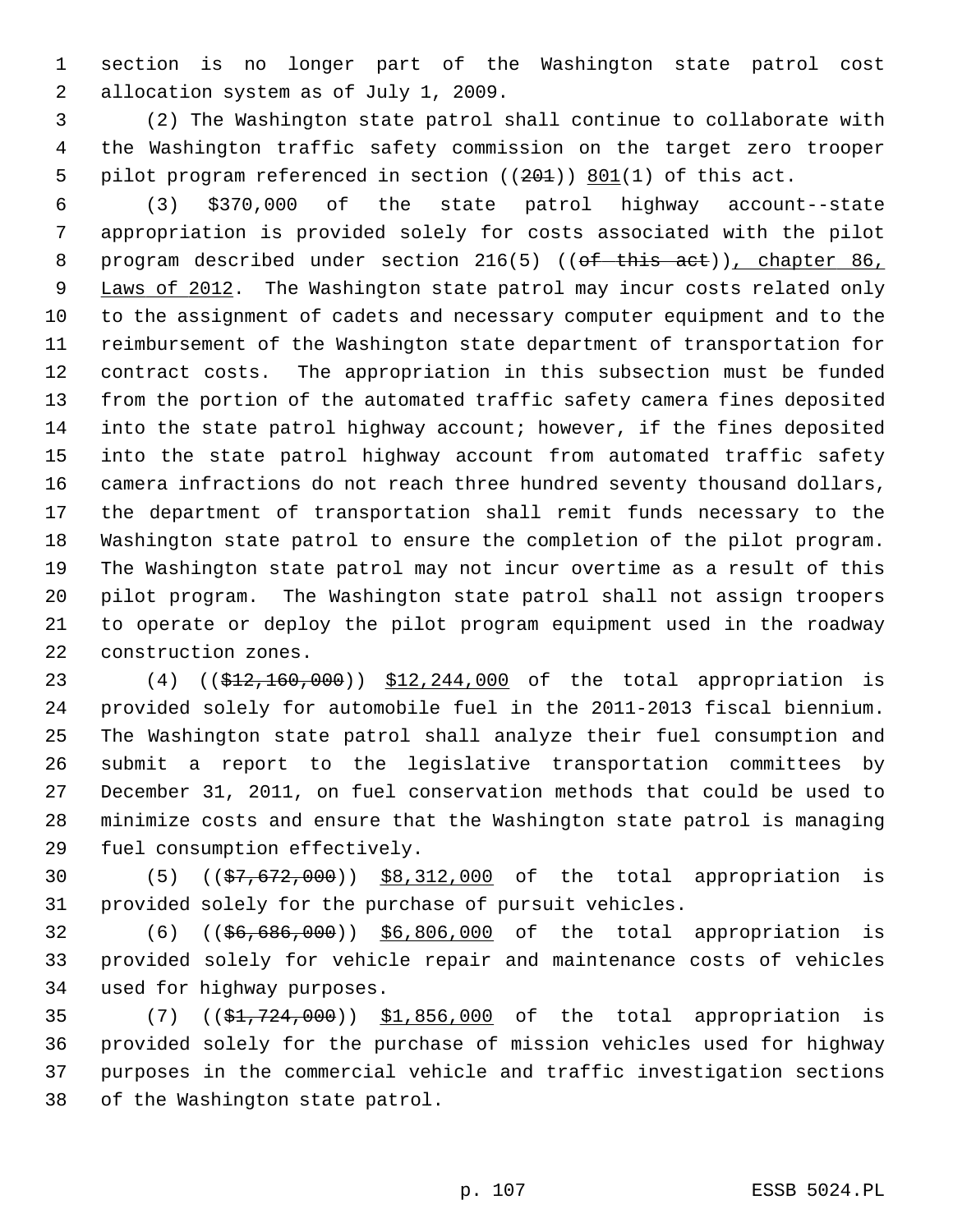1 (8) \$1,200,000 of the total appropriation is provided solely for 2 outfitting officers. The Washington state patrol shall prepare a cost- 3 benefit analysis of the standard trooper uniform as compared to a 4 battle dress uniform and uniforms used by other states and 5 jurisdictions. The Washington state patrol shall report the results of 6 the analysis to the transportation committees of the legislature by 7 December 1, 2011.

 8 (9) The Washington state patrol shall not account for or record 9 locally provided DUI cost reimbursement payments as expenditure credits 10 to the state patrol highway account. The patrol shall report the 11 amount of expected locally provided DUI cost reimbursements to the 12 office of financial management and transportation committees of the 13 legislature by September 30th of each year.

14 (10) During the 2011-2013 fiscal biennium, the Washington state 15 patrol shall continue to perform traffic accident investigations on 16 Thurston county roads, and shall work with Thurston county to 17 transition the traffic accident investigations on Thurston county roads 18 to Thurston county by July 1, 2013.

19 (11) \$2,187,000 of the state patrol highway account--state 20 appropriation is provided solely for mobile office platforms.

21 (12) \$2,731,000 of the state patrol highway account--state 22 appropriation is provided solely for the continuation of the target 23 zero trooper program.

24 (13) \$432,000 of the highway safety account--state appropriation is 25 provided solely for the implementation of chapter . . . (Second 26 Substitute House Bill No. 2443), Laws of 2012 (DUI accountability). If 27 chapter . . . (Second Substitute House Bill No. 2443), Laws of 2012 is 28 not enacted by June 30, 2012, the amount provided in this subsection 29 lapses. Additionally, the total highway safety account--state 30 appropriation in this section assumes the revenue generated by the fees 31 that the Washington state patrol is authorized to charge manufacturers, 32 technicians, and other providers under Second Substitute House Bill No. 33 2443. Within the amounts provided in this subsection is funding for 34 three additional troopers to provide oversight of the ignition 35 interlock industry.

36 (14) \$212,000 of the ((ignition interlock device revolving)) 37 highway safety account--state appropriation is provided solely for two 38 additional troopers to provide oversight of the ignition interlock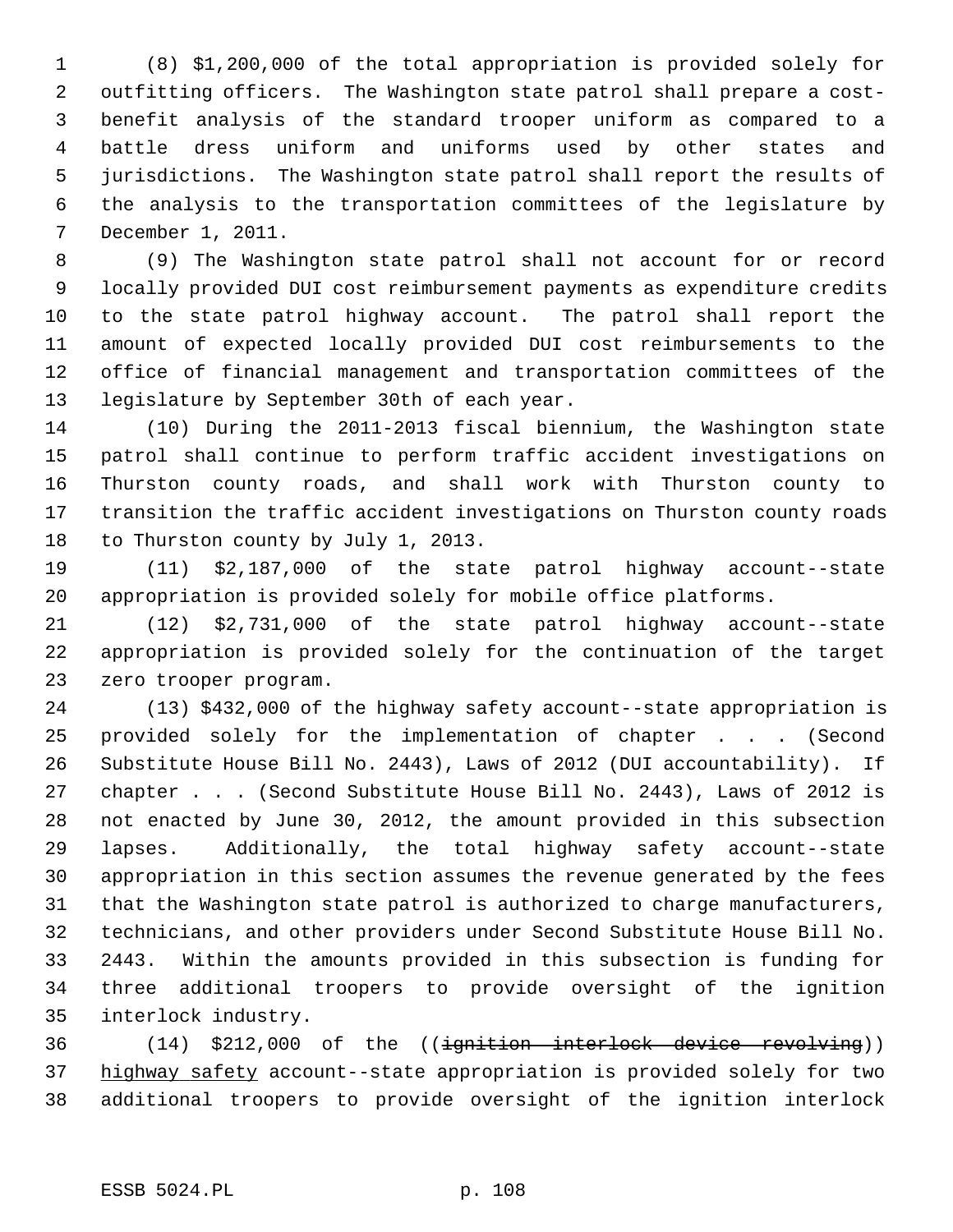1 industry. If chapter . . . (Second Substitute House Bill No. 2443), 2 Laws of 2012 is enacted by June 30, 2012, the amount provided in this 3 subsection lapses. 4 (15) \$132,000 of the multimodal transportation account--state 5 appropriation is provided solely for the implementation of chapter 6 . . . (Engrossed Substitute House Bill No. 1820), Laws of 2012 (blue 7 alert system). If chapter . . . (Engrossed Substitute House Bill No. 8 1820), Laws of 2012 is not enacted by June 30, 2012, the amount 9 provided in this subsection lapses. 10 **Sec. 807.** 2012 c 86 s 208 (uncodified) is amended to read as 11 follows: 12 **FOR THE DEPARTMENT OF LICENSING** 13 Marine Fuel Tax Refund Account--State Appropriation . . . . . \$32,000 14 Motorcycle Safety Education Account--State 15 Appropriation . . . . . . . . . . . . . . . . . . ((\$4,367,000)) 16 \$4,364,000 17 Wildlife Account--State Appropriation . . . . . . . . . . . ((\$826,000))  $18 \frac{$824,000}{ }$ 19 Highway Safety Account--State Appropriation . . . . ((\$148,666,000)) 20 \$146,578,000 21 Highway Safety Account--Federal Appropriation . . . . . . . . \$4,299,000 22 Highway Safety Account--Private/Local Appropriation . . . . \$200,000 23 Motor Vehicle Account--State Appropriation . . . . . ((\$76,511,000)) 24 \$74,457,000 25 Motor Vehicle Account--Private/Local Appropriation . . . . . \$1,714,000 26 Motor Vehicle Account--Federal Appropriation . . . . . . . . \$380,000 27 Department of Licensing Services Account--State 28 Appropriation . . . . . . . . . . . . . . . . . . . . . . \$6,095,000 29 Ignition Interlock Device Revolving Account--State 30 Appropriation . . . . . . . . . . . . . . . . . . . . . . \$1,971,000 31 TOTAL APPROPRIATION  $\ldots$ , . . . . . . . . . . . ( $(\frac{2245,061,000}{2})$ )  $32$   $32$ 33 The appropriations in this section are subject to the following 34 conditions and limitations: 35 (1) \$231,000 of the motor vehicle account--state appropriation is

36 provided solely for the implementation of chapter ... (Substitute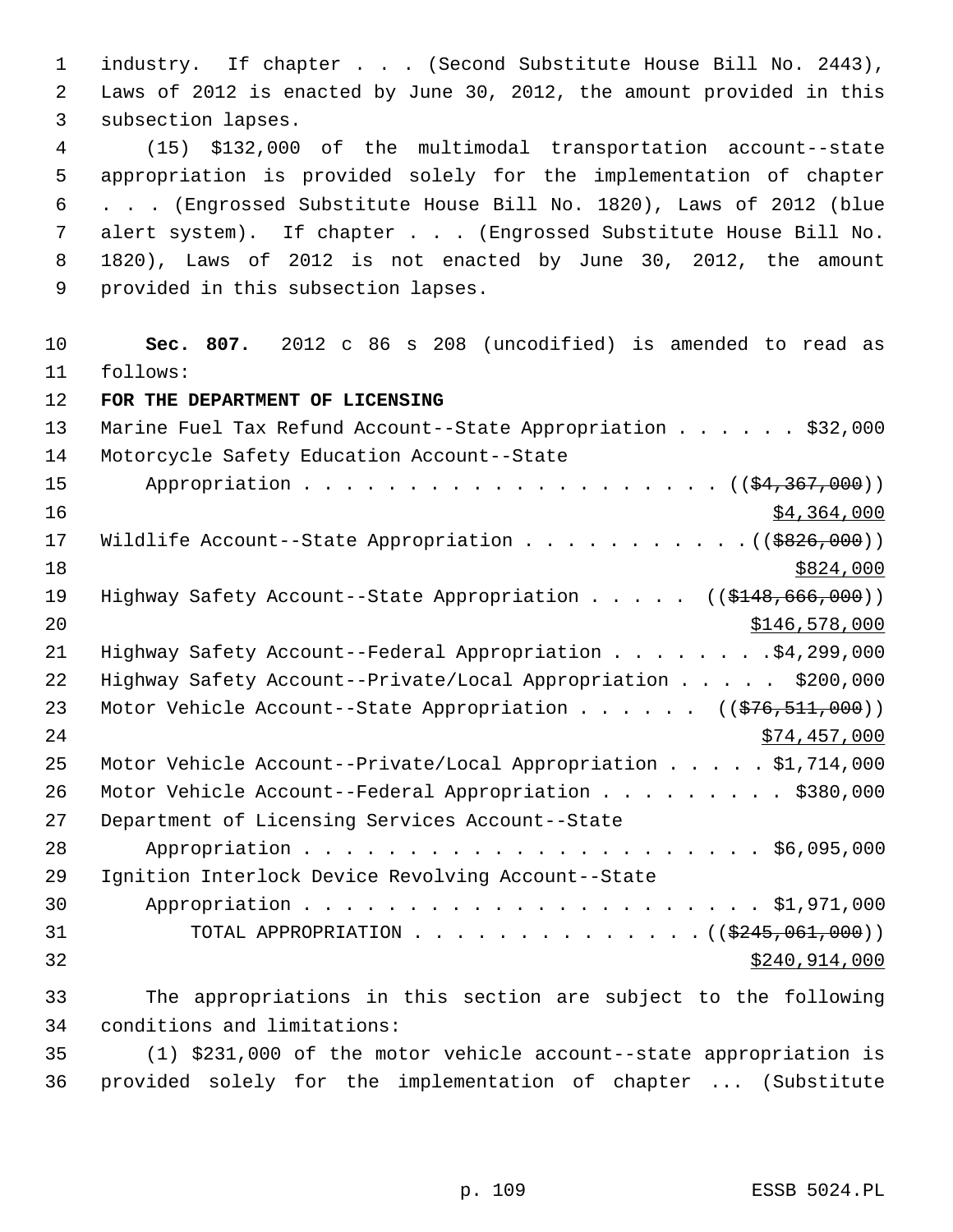1 Senate Bill No. 5800), Laws of 2011 (off-road motorcycles). If chapter 2 ... (Substitute Senate Bill No. 5800), Laws of 2011 is not enacted by 3 June 30, 2011, the amount provided in this subsection lapses.

 4 (2) \$193,000 of the department of licensing services account--state 5 appropriation is provided solely for a phased implementation of chapter 6 ... (Substitute House Bill No. 1046), Laws of 2011 (vehicle and vessel 7 quick titles). Funding is contingent upon revenues associated with the 8 vehicle and vessel quick title program paying all direct and indirect 9 expenditures associated with the department's implementation of this 10 subsection. If chapter ... (Substitute House Bill No. 1046), Laws of 11 2011 is not enacted by June 30, 2011, the amount provided in this 12 subsection lapses.

13 (3) \$4,299,000 of the highway safety account--federal appropriation 14 is for federal funds that may be received during the 2011-2013 fiscal 15 biennium. Upon receipt of the funds, the department shall provide a 16 report on the use of the funds to the transportation committees of the 17 legislature and the office of financial management.

18 (4) By December 31, 2011, the department shall submit to the office 19 of financial management and the transportation committees of the 20 legislature draft legislation that rewrites the tow truck statutes 21 (chapter 46.55 RCW) in plain language and is revenue and policy 22 neutral.

23 (5) \$128,000 of the highway safety account--state appropriation is 24 provided solely for the implementation of chapter ... (Engrossed 25 Substitute House Bill No. 1635), Laws of 2011 (driver's license exams). 26 If chapter ... (Engrossed Substitute House Bill No. 1635), Laws of 2011 27 is not enacted by June 30, 2011, the amount provided in this subsection 28 lapses.

29 (6) \$68,000 of the highway safety account--state appropriation is 30 provided solely for the implementation of chapter ... (Engrossed Second 31 Substitute House Bill No. 1789), Laws of 2011 (addressing DUI 32 accountability). If chapter ... (Engrossed Second Substitute House 33 Bill No. 1789), Laws of 2011 is not enacted by June 30, 2011, the 34 amount provided in this subsection lapses.

35 (7) \$63,000 of the highway safety account--state appropriation is 36 provided solely for the implementation of chapter ... (Substitute House 37 Bill No. 1237), Laws of 2011 (selective service system). If chapter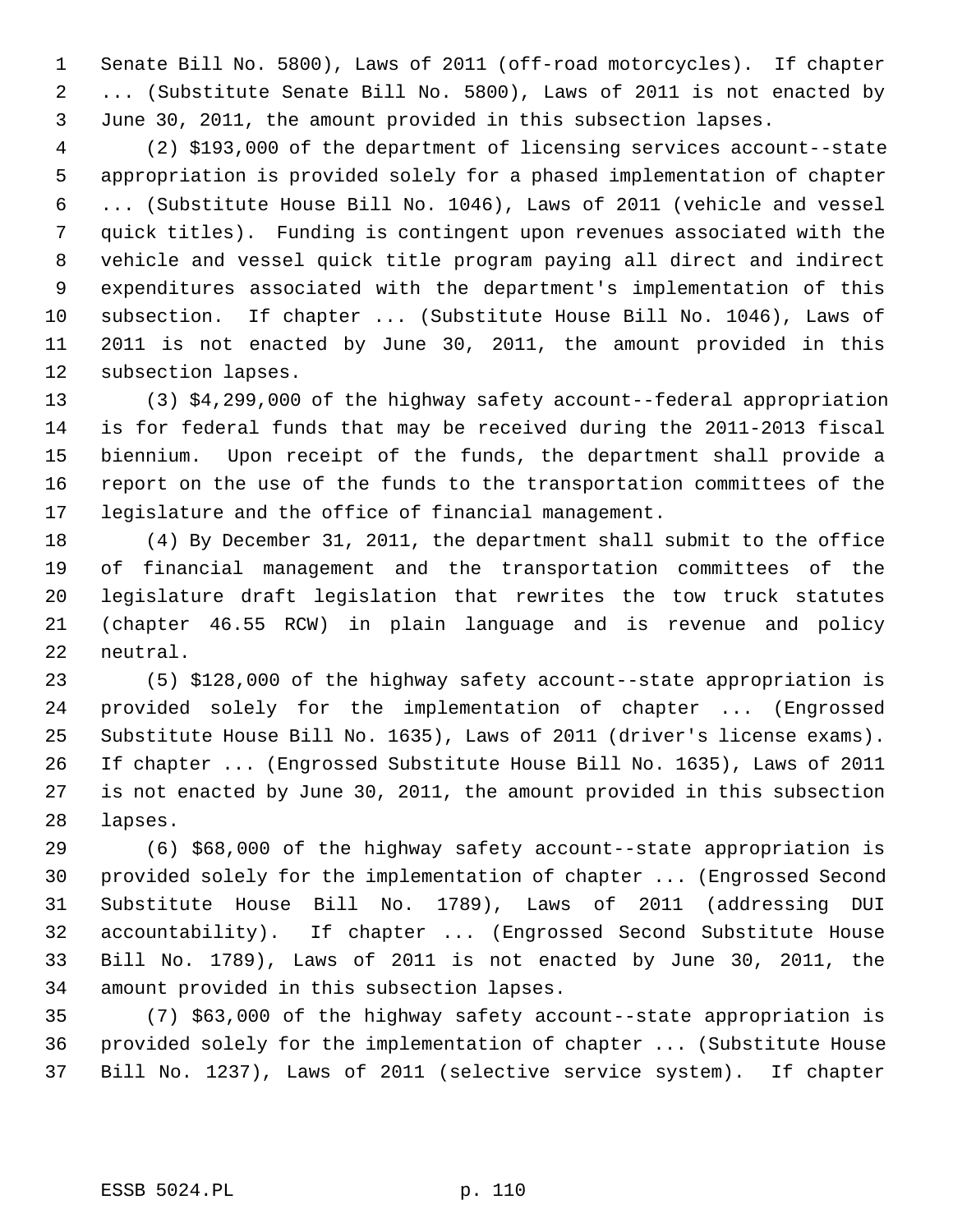1 ... (Substitute House Bill No. 1237), Laws of 2011 is not enacted by 2 June 30, 2011, the amount provided in this subsection lapses.

 3 (8) \$340,000 of the motor vehicle account--private/local 4 appropriation is provided solely for the implementation of chapter ... 5 (Engrossed Substitute Senate Bill No. 5457), Laws of 2011 (congestion 6 reduction charge). If chapter ... (Engrossed Substitute Senate Bill 7 No. 5457), Laws of 2011 is not enacted by June 30, 2011, the amount 8 provided in this subsection lapses.

 9 (9) \$1,738,000 of the department of licensing services account-- 10 state appropriation is provided solely for purchasing equipment for 11 field licensing service offices and subagent offices.

12 (10) ((\$2,500,000)) \$1,500,000 of the highway safety account--state 13 appropriation is provided solely for information technology field 14 system modernization.

15 (11) \$963,000 of the highway safety account--state appropriation is 16 provided solely for implementation of chapter 374, Laws of 2011 17 (limousine carriers) and chapter 298, Laws of 2011 (master license 18 service program).

19 (12) \$99,000 of the motor vehicle account--state appropriation is 20 provided solely for the implementation of chapter . . . (Substitute 21 House Bill No. 2299), Laws of 2012 (special license plates). If 22 chapter . . . (Substitute House Bill No. 2299), Laws of 2012 is not 23 enacted by June 30, 2012, the amount provided in this subsection 24 lapses.

25 (13) \$174,000 of the highway safety account--state appropriation is 26 provided solely for the implementation of chapter . . . (Substitute 27 Senate Bill No. 6075), Laws of 2012 (vehicle owner information). If 28 chapter . . . (Substitute Senate Bill No. 6075), Laws of 2012 is not 29 enacted by June 30, 2012, the amount provided in this subsection 30 lapses. Additionally, the total appropriation in this section assumes 31 the revenue generated by the fee established in Substitute Senate Bill 32 No. 6075. Within the amounts provided in this subsection, the 33 department must improve on the information that the department makes 34 publicly available to victims of domestic violence and sexual assault 35 on how to better protect their personal information, especially their 36 residential addresses. Specifically, the department must provide a 37 link to the secretary of state's address confidentiality program web 38 site. The department also must provide information regarding a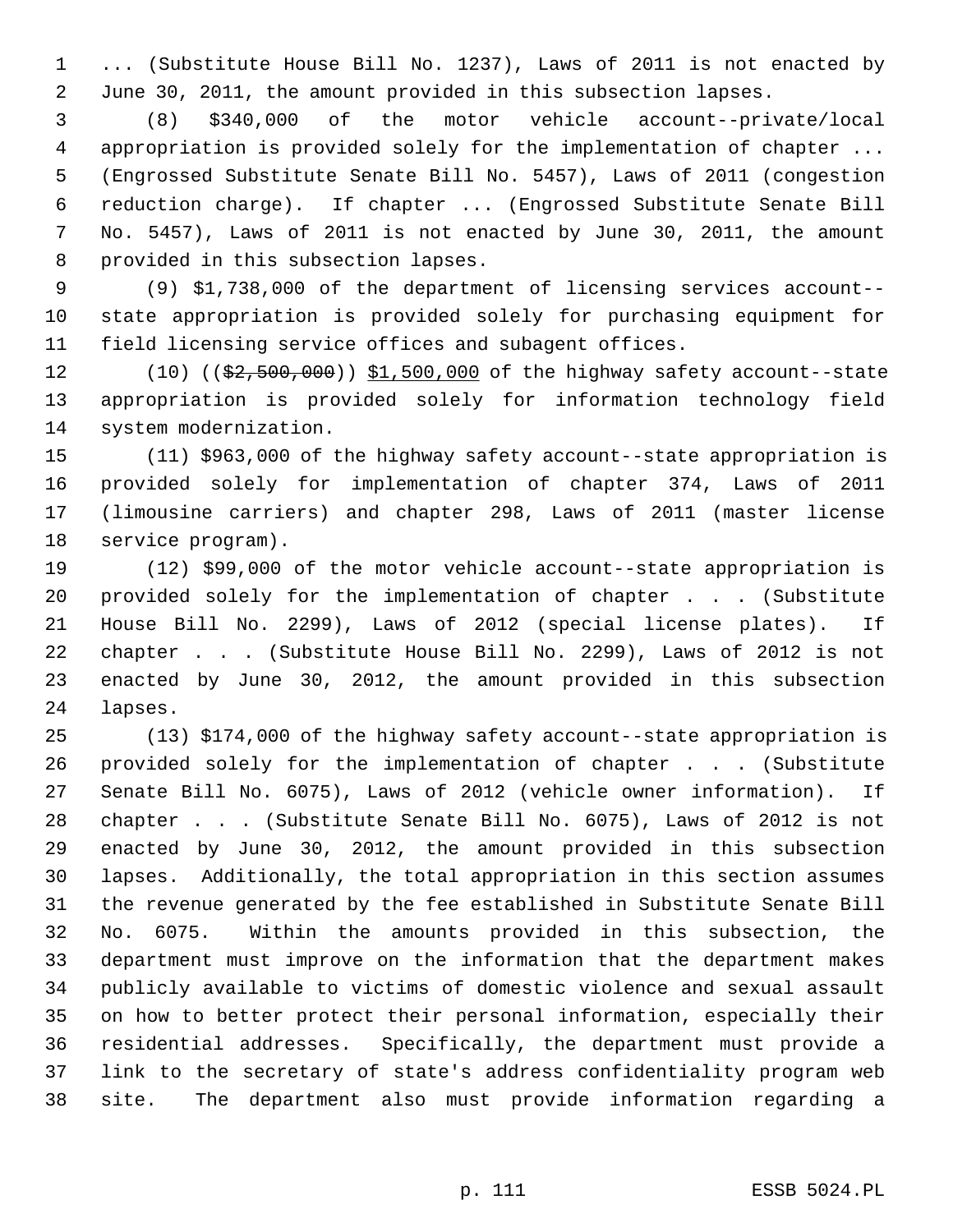1 person's ability to provide a mailing address in addition to the 2 person's residential address when registering a vehicle with the 3 department.

 4 (14) \$289,000 of the highway safety account--state appropriation is 5 provided solely for the implementation of chapter . . . (Engrossed 6 Substitute Senate Bill No. 6150), Laws of 2012 (facial recognition 7 matching system). If chapter . . . (Engrossed Substitute Senate Bill 8 No. 6150), Laws of 2012 is not enacted by June 30, 2012, the amount 9 provided in this subsection lapses.

10 (15) \$397,000 of the highway safety account--state appropriation is 11 provided solely for the implementation of chapter . . . (Engrossed 12 Substitute Senate Bill No. 6284), Laws of 2012 (civil traffic 13 infractions). If chapter . . . (Engrossed Substitute Senate Bill No. 14 6284), Laws of 2012 is not enacted by June 30, 2012, the amount 15 provided in this subsection lapses. Additionally, the total highway 16 safety account--state appropriation in this section assumes the revenue 17 generated by the policy changes in chapter . . . (Engrossed Substitute 18 Senate Bill No. 6284), Laws of 2012.

19 (16) \$222,000 of the motor vehicle account--state appropriation and 20 \$36,000 of the highway safety account--state appropriation are provided 21 solely for the implementation of chapter . . . (Engrossed Substitute 22 Senate Bill No. 6455), Laws of 2012 (transportation revenue). If 23 chapter . . . (Engrossed Substitute Senate Bill No. 6455), Laws of 2012 24 is not enacted by June 30, 2012, the amount provided in this subsection 25 lapses.

26 (17) \$274,000 of the motor vehicle account--state appropriation is 27 provided solely for the implementation of chapter . . . (Engrossed 28 Substitute Senate Bill No. 6582), Laws of 2012 (local transportation 29 revenue options). If chapter . . . (Engrossed Substitute Senate Bill 30 No. 6582), Laws of 2012 is not enacted by June 30, 2012, the amount 31 provided in this subsection lapses.

32 (18) Within the amounts provided in this section, the department 33 must develop a transition plan for moving to a paperless renewal notice 34 for drivers' licenses and vehicle registrations. The plan must 35 consider people that do not have access to the internet and must 36 include an opportunity for people to opt-in to a paper renewal notice. 37 Prior to the implementation of a paperless renewal system, the 38 department must consult with the joint transportation committee.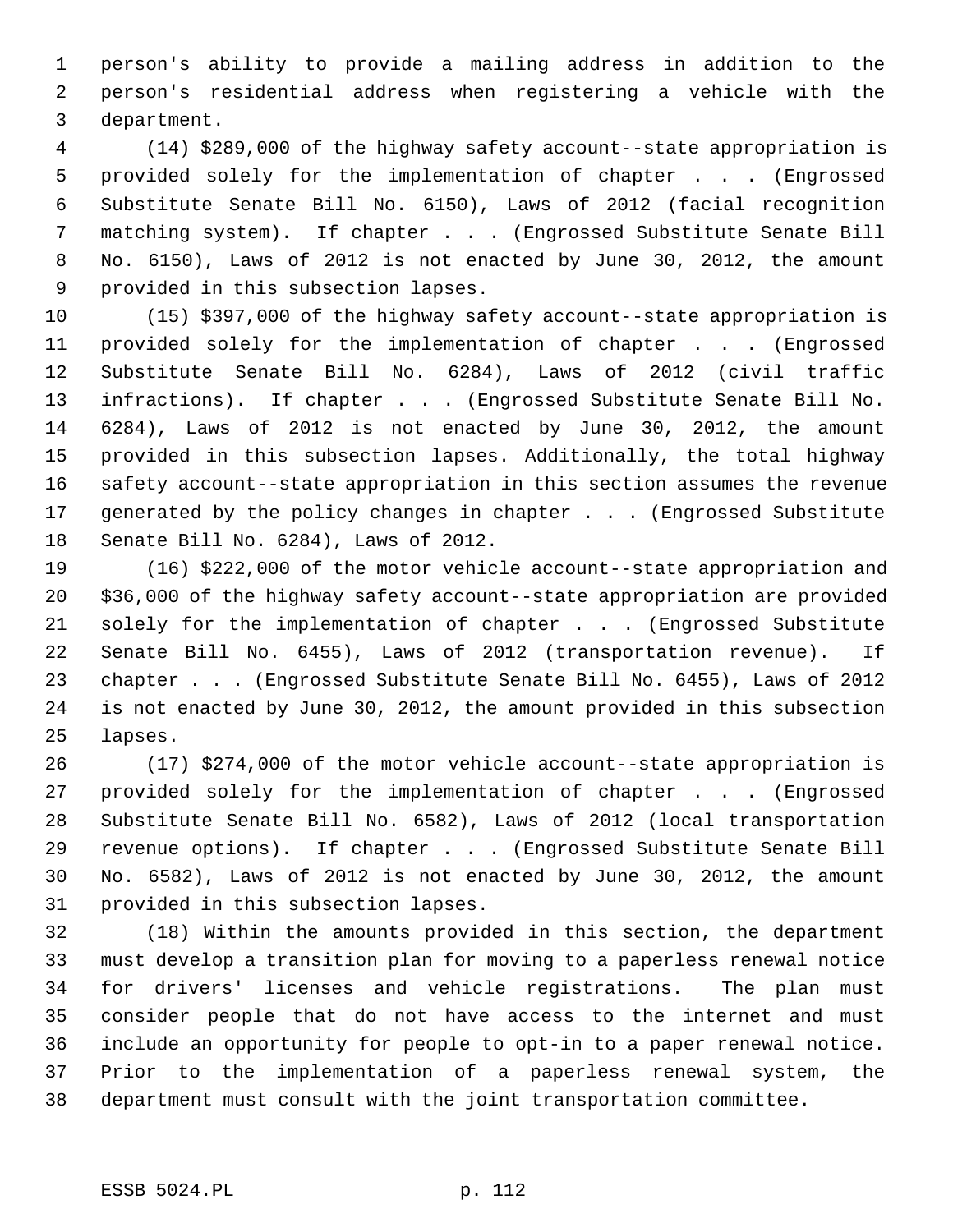1 (19) Within existing resources, the department shall develop a plan 2 to transition to a ten-year license plate replacement cycle. At a 3 minimum, the plan must include the following provisions: (a) A ten- 4 year replacement cycle for license plates only on vehicles that are 5 subject to annual vehicle registration renewal; (b) a requirement that 6 new license plates and registration, including all fees and taxes due 7 upon annual registration, are required when a vehicle changes 8 ownership, except when a vehicle is sold to a vehicle dealer for 9 resale, in which case they are due only when the dealer sells the 10 vehicle; (c) an original issue license plate fee that is equal to the 11 current license plate replacement fee; and (d) an estimate of the 12 plan's costs to implement and revenues generated. The department shall 13 submit the plan with draft legislation implementing the plan to the 14 transportation committees of the legislature by December 31, 2012.

15 (20) Consistent with RCW 43.135.055 and 43.24.086, during the 16 2011-2013 fiscal biennium, the legislature authorizes the department to 17 adjust the business and vehicle fees for the for hire licensing program 18 in amounts sufficient to recover the costs of administering the for 19 hire licensing program.

20 (21) The legislature intends to establish a veteran designation for 21 drivers' licenses and identicards issued under chapter 46.20 RCW, as 22 proposed under House Bill No. 2378, during the 2013 legislative 23 session. The designation would serve to establish a person's service 24 in the armed forces and be granted to a person who provides a United 25 States department of defense discharge document, DD Form 214, that 26 shows a discharge status of "honorable" or "general under honorable 27 conditions." The department shall report to the transportation 28 committees of the legislature by December 1, 2012, with a plan to 29 implement the designation. The plan must include the most cost-30 effective options for implementation, a proposed fee amount to cover 31 the costs of the designation, and any other recommendations on the 32 implementation of the designation.

33 (22) \$59,000 of the motor vehicle account--state appropriation is 34 provided solely for the implementation of chapter . . . (Substitute 35 House Bill No. 2312), Laws of 2012 (military service award emblems). 36 If chapter . . . (Substitute House Bill No. 2312), Laws of 2012 is not 37 enacted by June 30, 2012, the amount provided in this subsection 38 lapses.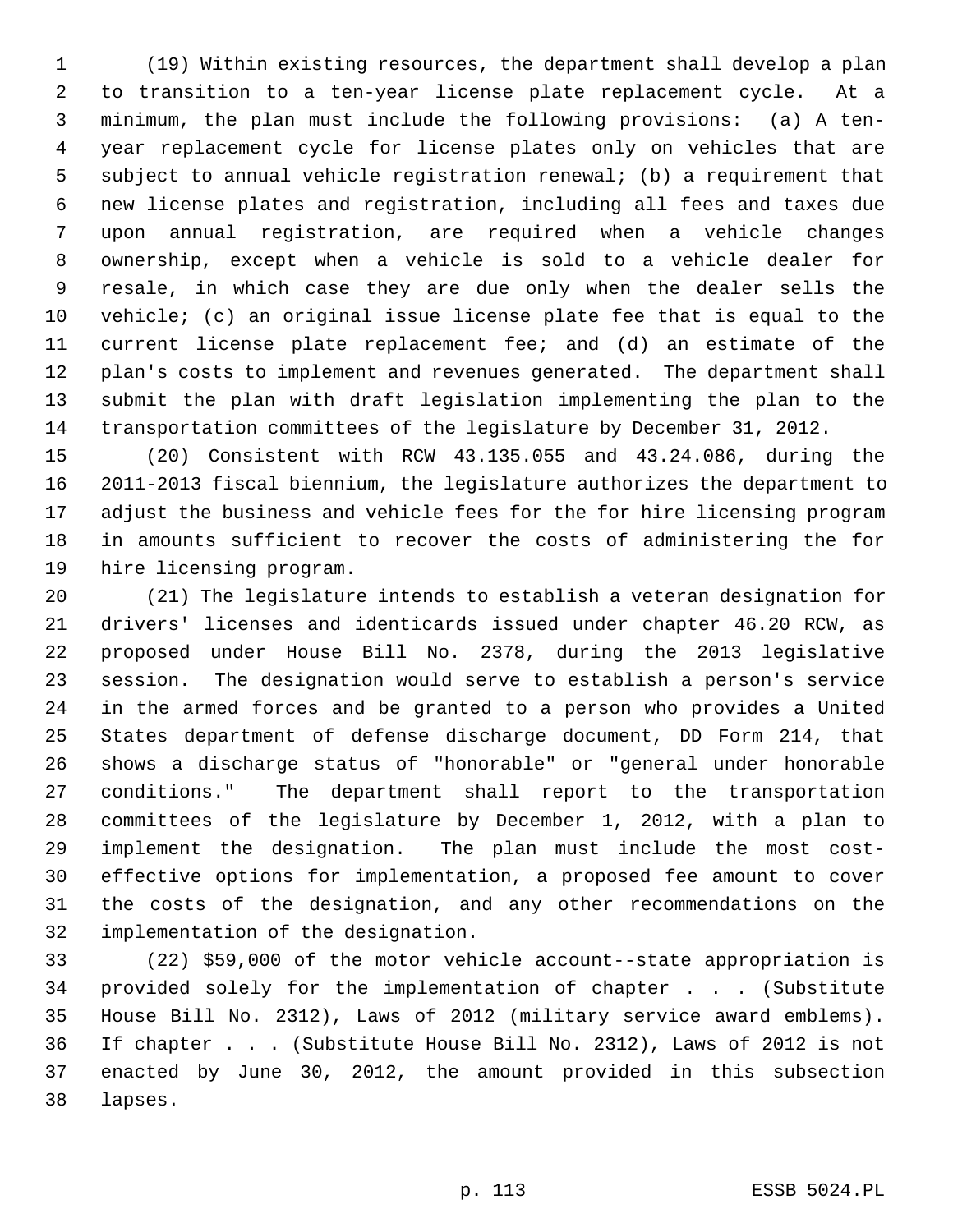1 (23) \$656,000 of the ignition interlock device revolving account-- 2 state appropriation is provided solely for the implementation of 3 chapter . . . (Second Substitute House Bill No. 2443), Laws of 2012 4 (DUI accountability). If chapter . . . (Second Substitute House Bill 5 No. 2443), Laws of 2012 is not enacted by June 30, 2012, the amount 6 provided in this subsection lapses.

 7 (24) \$134,000 of the highway safety account--state appropriation 8 and \$134,000 of the motor vehicle account--state appropriation are 9 provided solely for the implementation of chapter . . . (Engrossed 10 Second Substitute House Bill No. 2373), Laws of 2012 (state 11 recreational resources). If chapter . . . (Engrossed Second Substitute 12 House Bill No. 2373), Laws of 2012 is not enacted by June 30, 2012, the 13 amount provided in this subsection lapses.

 (25) \$3,082,000 of the highway safety account--state appropriation is provided solely for exam and licensing activities, including the workload associated with providing driver record abstracts, and is subject to the following additional conditions and limitations:

18 (a) The department may furnish driving record abstracts only to 19 those persons or entities expressly authorized to receive the abstracts 20 under Title 46 RCW;

21 (b) The department may furnish driving record abstracts only for an 22 amount that does not exceed the specified fee amounts in RCW 46.52.130 23  $(2)(e)(v)$  and  $(4)i$  and

 (c) The department may not enter into a contract, or otherwise participate in any arrangement, with a third party or other state agency for any service that results in an additional cost, in excess of 27 the fee amounts specified in RCW  $46.52.130$  (2)(e)(v) and (4), to statutorily authorized persons or entities purchasing a driving record abstract.

 **Sec. 808.** 2012 c 86 s 209 (uncodified) is amended to read as 31 follows: **FOR THE DEPARTMENT OF TRANSPORTATION--TOLL OPERATIONS AND MAINTENANCE--PROGRAM B**

34 High Occupancy Toll Lanes Operations Account--State 35 Appropriation . . . . . . . . . . . . . . . . . .  $($   $(\frac{1}{21}, \frac{276}{100})$  $36$   $31,569,000$ 37 Motor Vehicle Account--State Appropriation . . . . . . . ((\$538,000))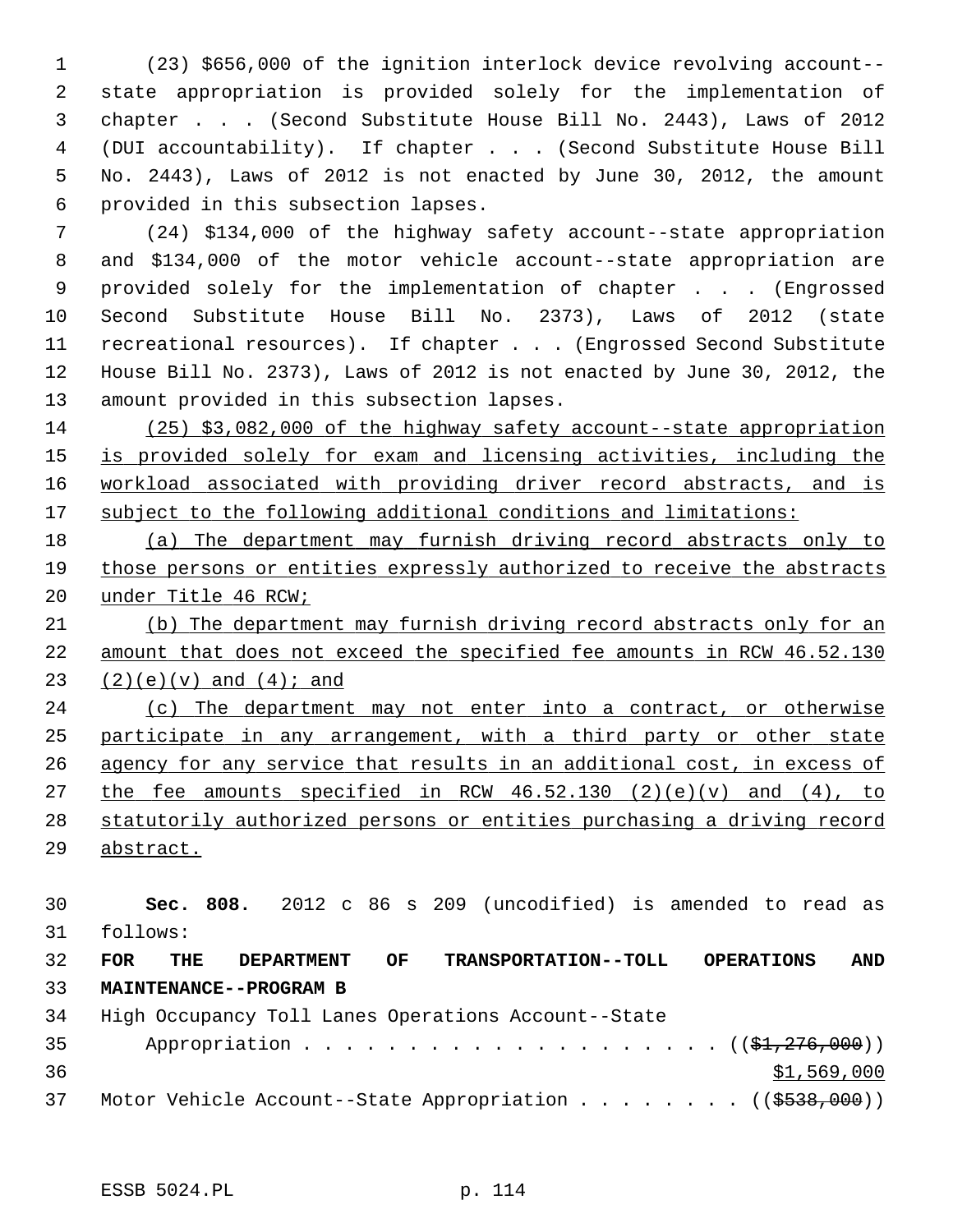$\frac{$537,000}{ }$ 

| 2   | Tacoma Narrows Toll Bridge Account--State                               |
|-----|-------------------------------------------------------------------------|
| 3   | Appropriation ( $(\frac{223}{23}, \frac{365}{200})$ )                   |
| 4   | \$23,361,000                                                            |
| 5   | State Route Number 520 Corridor Account--State                          |
| 6   | Appropriation ( $(\frac{27}{7}, \frac{295}{100})$ )                     |
|     | \$27,120,000                                                            |
| 8   | State Route Number 520 Civil Penalties                                  |
| - 9 | Account--State Appropriation $($ $($ \$3,622,000 $)$ )                  |
| 10  | \$2,564,000                                                             |
| 11  | TOTAL APPROPRIATION $\ldots$ , ( $(\frac{256}{100}, \frac{096}{100})$ ) |
| 12  | \$55,151,000                                                            |
|     |                                                                         |

13 The appropriations in this section are subject to the following 14 conditions and limitations:

15 (1) The department shall make detailed quarterly expenditure 16 reports available to the transportation commission and to the public on 17 the department's web site using current department resources. The 18 reports must include a summary of toll revenue by facility on all 19 operating toll facilities and high occupancy toll lane systems, and an 20 itemized depiction of the use of that revenue.

21 (2) \$3,622,000 of the state route number 520 civil penalties 22 account--state appropriation and \$1,458,000 of the Tacoma Narrows toll 23 bridge account--state appropriation are provided solely for 24 expenditures related to the toll adjudication process. All costs 25 associated with the toll adjudication process are anticipated to be 26 covered by revenue collected from the toll adjudication process. The 27 department shall report quarterly on the civil penalty process to the 28 office of financial management and the house of representatives and 29 senate transportation committees beginning September 30, 2011. The 30 reports must include a summary table for each toll facility that 31 includes: The number of notices of civil penalty issued; the number of 32 recipients who pay before the notice becomes a penalty; the number of 33 recipients who request a hearing and the number who do not respond; 34 workload costs related to hearings; the cost and effectiveness of debt 35 collection activities; and revenues generated from notices of civil 36 penalty.

37 (3) It is the intent of the legislature that transitioning to a 38 statewide tolling operations center and preparing for all-electronic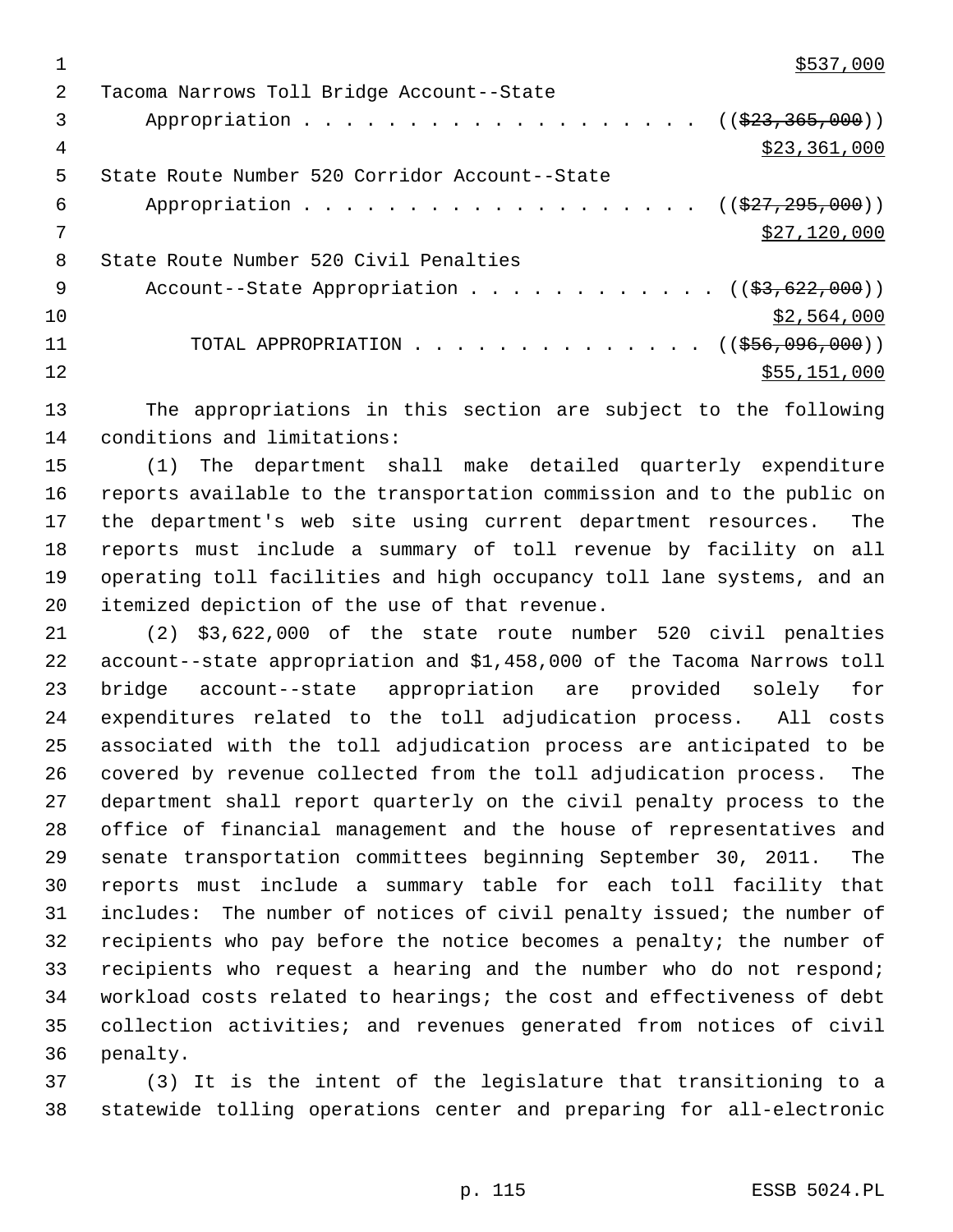1 tolling on certain toll facilities will have no adverse revenue or 2 expenditure impact on the Tacoma Narrows toll bridge account. Any 3 increased costs related to this transition shall not be allocated to 4 the Tacoma Narrows toll bridge account. All costs associated with the 5 toll adjudication process are anticipated to be covered by revenue 6 collected from the toll adjudication process.

 7 (4) The department shall ensure that, at no cost to the Tacoma 8 Narrows toll bridge account, new electronic tolling tag readers are 9 installed on the Tacoma Narrows bridge as soon as practicable that are 10 able to read existing and new electronic tolling tags.

11 (5) ((\$17,786,000)) \$15,238,000 of the state route number 520 12 corridor account--state appropriation is provided solely for nonvendor 13 costs associated with tolling the state route number 520 bridge. Funds 14 from the state route number 520 corridor account--state appropriation 15 shall not be used to pay for items prohibited by Executive Order No. 16 1057, including subscriptions to technical publications, employee 17 educational expenses, professional membership dues and fees, employee 18 recognition and safety awards, meeting meals and light refreshments, 19 commute trip reduction incentives, and employee travel.

20 **Sec. 809.** 2012 c 86 s 210 (uncodified) is amended to read as 21 follows: 22 **FOR THE DEPARTMENT OF TRANSPORTATION--INFORMATION TECHNOLOGY--PROGRAM** 23 **C** 24 Motor Vehicle Account--State Appropriation . . . . . ((\$67,398,000))  $25$  \$65,667,000 26 Transportation Partnership Account--State 27 Appropriation . . . . . . . . . . . . . . . . . . . . . . \$1,460,000 28 Multimodal Transportation Account--State 29 Appropriation . . . . . . . . . . . . . . . . . . . . . . . \$363,000 30 Transportation 2003 Account (Nickel Account)--State 31 Appropriation . . . . . . . . . . . . . . . . . . . . . . \$1,460,000 32 TOTAL APPROPRIATION . . . . . . . . . . . . . . ((\$70,681,000))  $33$  \$68,950,000 34 The appropriations in this section are subject to the following

35 conditions and limitations:

36 (1) The department shall consult with the office of financial 37 management and the department of enterprise services to: (a) Ensure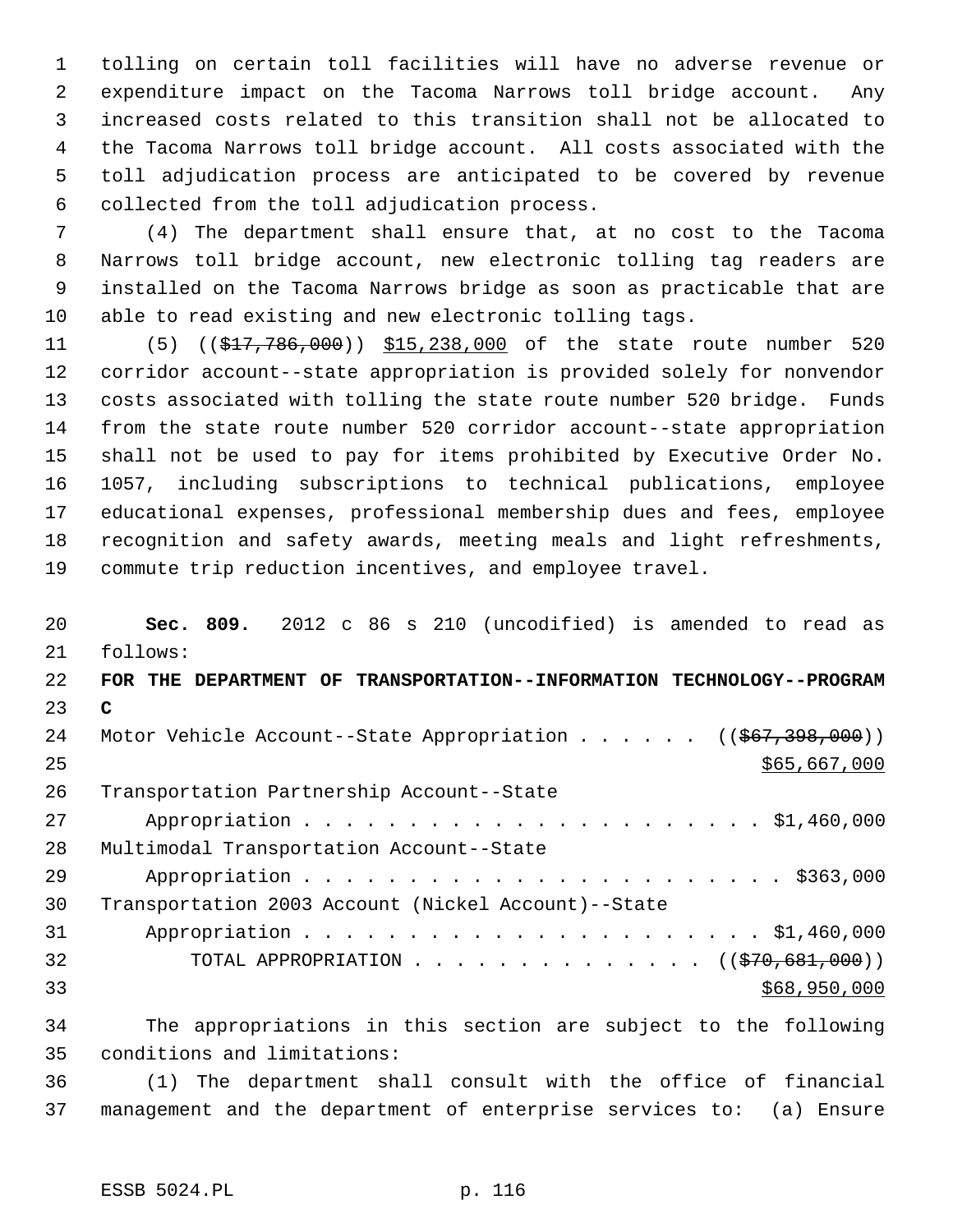1 that the department's current and future system development is 2 consistent with the overall direction of other key state systems; and 3 (b) when possible, use or develop common statewide information systems 4 to encourage coordination and integration of information used by the 5 department and other state agencies and to avoid duplication.

 6 (2) \$1,460,000 of the transportation partnership account--state 7 appropriation and \$1,460,000 of the transportation 2003 account (nickel 8 account)--state appropriation are provided solely for maintaining the 9 department's project management reporting system.

10 (3) \$210,000 of the motor vehicle account--state appropriation is 11 provided solely for the department's compliance with its national 12 pollution discharge elimination system permit.

13 (4) \$502,000 of the motor vehicle account--state appropriation is 14 provided solely to provide support for the transportation executive 15 information system.

16 **Sec. 810.** 2012 c 86 s 211 (uncodified) is amended to read as 17 follows:

18 **FOR THE DEPARTMENT OF TRANSPORTATION--FACILITY MAINTENANCE, OPERATIONS** 19 **AND CONSTRUCTION--PROGRAM D--OPERATING**

20 Motor Vehicle Account--State Appropriation . . . . . ((\$25,466,000))  $21$  \$25,440,000

22 The appropriation in this section is subject to the following 23 conditions and limitations:

24 (1) The department shall submit a predesign proposal for a new 25 traffic management center to the office of financial management 26 consistent with the process followed by nontransportation capital 27 construction projects. The department shall not award a contract for 28 construction of a new traffic management center until the predesign 29 proposal has been submitted and the office of financial management has 30 completed a budget evaluation study that indicates a new building is 31 the recommended option for accommodating additional traffic management 32 operations.

33 (2) \$850,000 of the motor vehicle account--state appropriation is 34 provided solely for the department's compliance with its national 35 pollution discharge elimination system permit.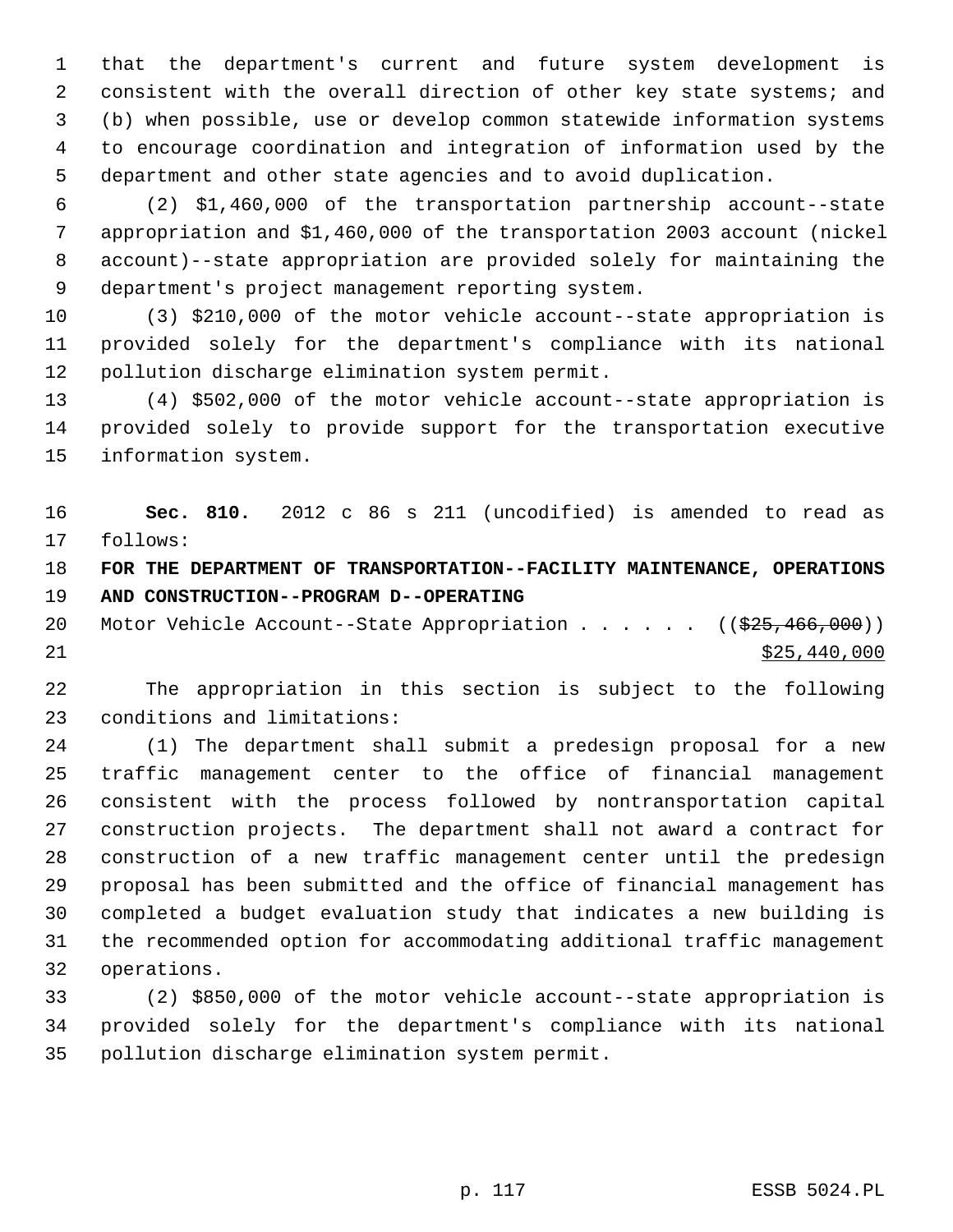1 **Sec. 811.** 2012 c 86 s 212 (uncodified) is amended to read as 2 follows: 3 **FOR THE DEPARTMENT OF TRANSPORTATION--AVIATION--PROGRAM F** 4 Aeronautics Account--State Appropriation . . . . . . . ((\$6,002,000))  $5,999,000$  6 Aeronautics Account--Federal Appropriation . . . . . . . . . \$2,150,000 7 TOTAL APPROPRIATION . . . . . . . . . . . . . . ((<del>\$8,152,000</del>))  $8 \times 149,000$  9 The appropriations in this section are subject to the following 10 conditions and limitations: 11  $((\{1\})$  \$200,000 of the aeronautics account--state appropriation is 12 a reappropriation provided solely to complete runway preservation 13 projects. 14 **Sec. 812.** 2012 c 86 s 213 (uncodified) is amended to read as 15 follows: 16 **FOR THE DEPARTMENT OF TRANSPORTATION--PROGRAM DELIVERY MANAGEMENT AND** 17 **SUPPORT--PROGRAM H** 18 Motor Vehicle Account--State Appropriation . . . . . ((\$45,796,000))  $\frac{19}{245,725,000}$ 20 Motor Vehicle Account--Federal Appropriation . . . . . . . . \$500,000 21 Multimodal Transportation Account--State 22 Appropriation . . . . . . . . . . . . . . . . . . . . . . . \$250,000 23 TOTAL APPROPRIATION . . . . . . . . . . . . . ((<del>\$46,546,000</del>)) 24 \$46,475,000 25 The appropriations in this section are subject to the following 26 conditions and limitations: 27 (1) \$3,754,000 of the motor vehicle account--state appropriation is 28 provided solely for the department's compliance with its national 29 pollution discharge elimination system permit. 30 (2) It is the intent of the legislature that the real estate

31 services division of the department will recover the cost of its 32 efforts from future sale proceeds.

33 (3) The legislature recognizes that the Dryden pit site (WSDOT 34 Inventory Control (IC) No. 2-04-00103) is unused state-owned real 35 property under the jurisdiction of the department of transportation, 36 and that the public would benefit significantly from the complete 37 enjoyment of the natural scenic beauty and recreational opportunities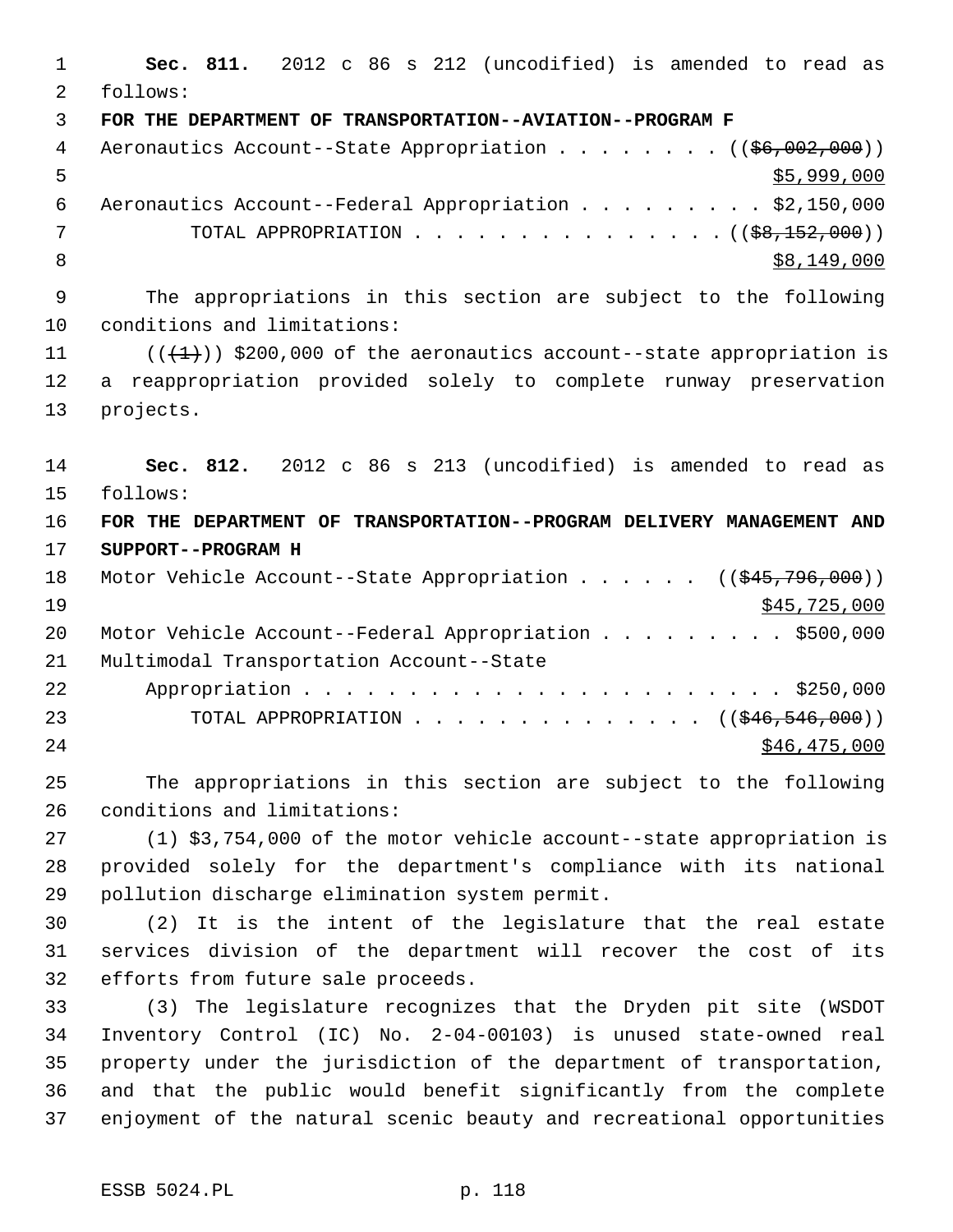1 available at the site. Therefore, pursuant to RCW 47.12.080, the 2 legislature declares that transferring the property to the department 3 of fish and wildlife for recreational use and fish and wildlife 4 restoration efforts is consistent with the public interest in order to 5 preserve the area for the use of the public and the betterment of the 6 natural environment. The department of transportation shall work with 7 the department of fish and wildlife, and shall transfer and convey the 8 Dryden pit site to the department of fish and wildlife as is for an 9 adjusted fair market value reflecting site conditions, the proceeds of 10 which must be deposited in the motor vehicle fund. The department of 11 transportation is not responsible for any costs associated with the 12 cleanup or transfer of this property. By July 1, 2011, and annually 13 thereafter until the entire Dryden pit property has been transferred, 14 the department shall submit a status report regarding the transaction 15 to the chairs of the legislative transportation committees.

16 (4) The legislature recognizes that the trail known as the Apple 17 Capital Loop, and its extensions, serve to separate motor vehicle 18 traffic from pedestrians and bicyclists, increasing motor vehicle 19 safety on existing state route number 28. Consistent with chapter 20 47.30 RCW and pursuant to RCW 47.12.080, the legislature declares that 21 transferring portions of WSDOT Inventory Control (IC) Nos. 2-09-04537 22 and 2-09-04569 to Douglas county and the city of East Wenatchee is 23 consistent with the public interest. The legislature directs the 24 department to transfer the property to Douglas county and the city of 25 East Wenatchee. The department must be paid fair market value for any 26 portions of the transferred real property that is later abandoned, 27 vacated, or ceases to be publicly maintained for trail purposes. 28 Douglas county and the city of East Wenatchee must agree to accept 29 responsibility for trail segments within their respective jurisdictions 30 and sign an agreement with the state that the transfer of these parcels 31 to their respective jurisdictions extinguishes any state obligations to 32 improve, maintain, or be in any way responsible for these assets. The 33 department shall report to the transportation committees of the 34 legislature by June 30, 2013, and annually thereafter, on the status of 35 the transfer until complete.

36 **Sec. 813.** 2012 c 86 s 214 (uncodified) is amended to read as 37 follows: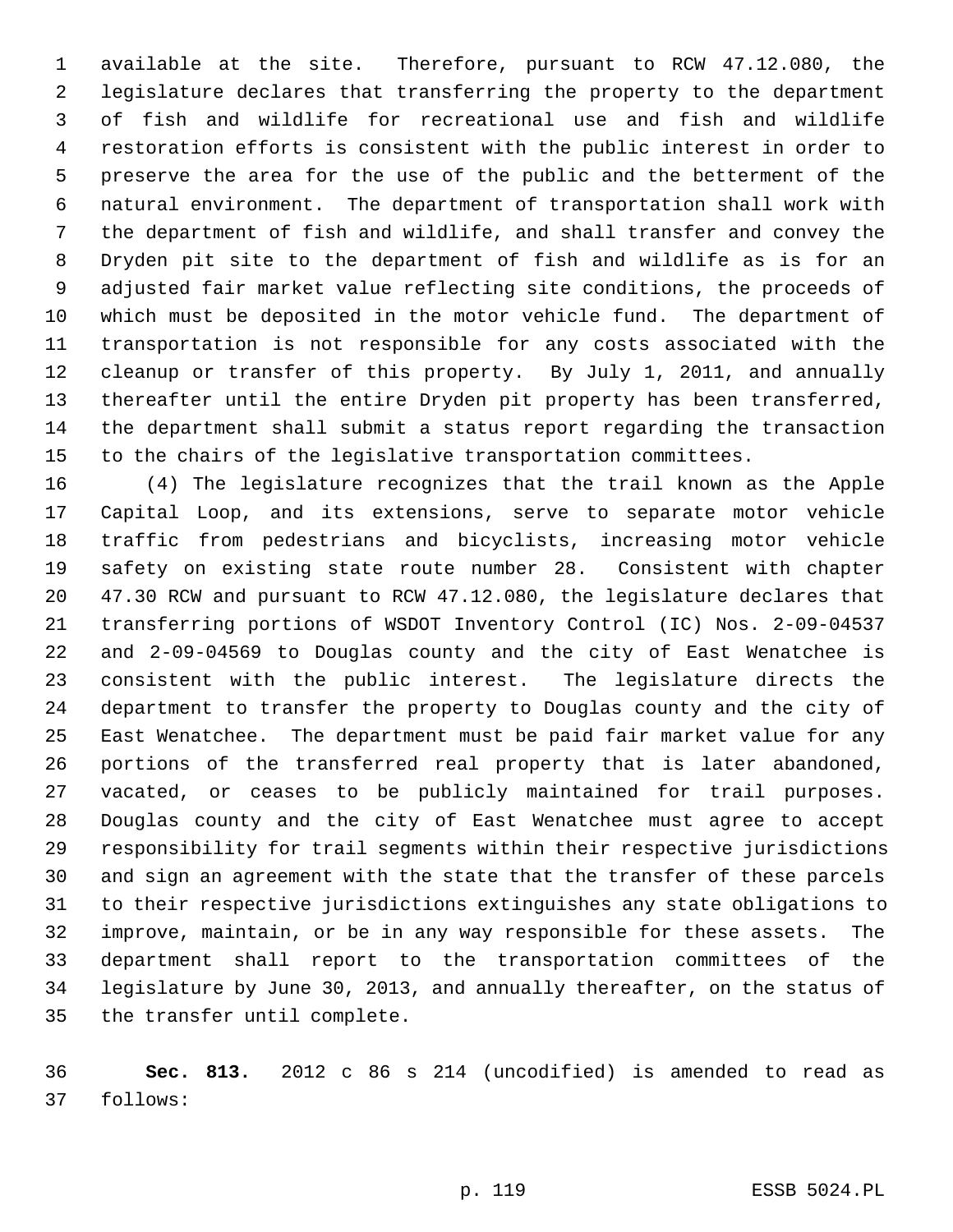|    | THE DEPARTMENT OF TRANSPORTATION--ECONOMIC PARTNERSHIPS--PROGRAM<br>FOR |
|----|-------------------------------------------------------------------------|
|    | к                                                                       |
|    | Motor Vehicle Account--State Appropriation ( $(\frac{2827}{100})$ )     |
| 4  | \$826,000                                                               |
| 5. | Multimodal Transportation Account--State Appropriation \$110,000        |
| 6  | TOTAL APPROPRIATION $\ldots$ , ( $(\frac{2937}{100})$ )                 |
|    | \$936,000                                                               |
|    |                                                                         |

 8 The appropriations in this section are subject to the following 9 conditions and limitations:

10 (1)(a) \$225,000 of the motor vehicle account--state appropriation 11 is provided solely to carry out work related to assessing the 12 operational feasibility of a road user assessment, including 13 technology, agency administration, multistate and federal standards, 14 and other necessary elements. This work must be carried out under the 15 guidance of the steering committee and in coordination with the 16 transportation commission's policy assessment and public outreach 17 planning authorized in section 205(4) ((of this act)) chapter 86, Laws 18 of 2012.

19 (b) If subsequent appropriations are provided, the department may 20 conduct a limited scope pilot project to test the feasibility of a road 21 user assessment system to be applied to electric vehicles. The pilot 22 project must be carried out under the guidance of the steering 23 committee described under section 205(4) ((of this act)) chapter 86, 24 Laws of 2012 and in coordination with the transportation commission.

25 (2) The department shall conduct a study on the potential to 26 generate revenue from off-premise outdoor advertising signs that are 27 erected or maintained adjacent and visible to the interstate system 28 highways, primary system highways, or scenic system highways. The 29 study must provide an evaluation of the market for outdoor advertising 30 signs, including an evaluation of the number of potential advertisers 31 and the amount charged by other jurisdictions for sign permits, and 32 must provide a recommendation for a revised fee structure that 33 recognizes the market value for off-premise signs and considers 34 charging differential fees based on the size, type, and location of the 35 sign.

36 (3) The public-private partnerships office must explore retail 37 partnerships at state-owned park-and-ride facilities, as authorized in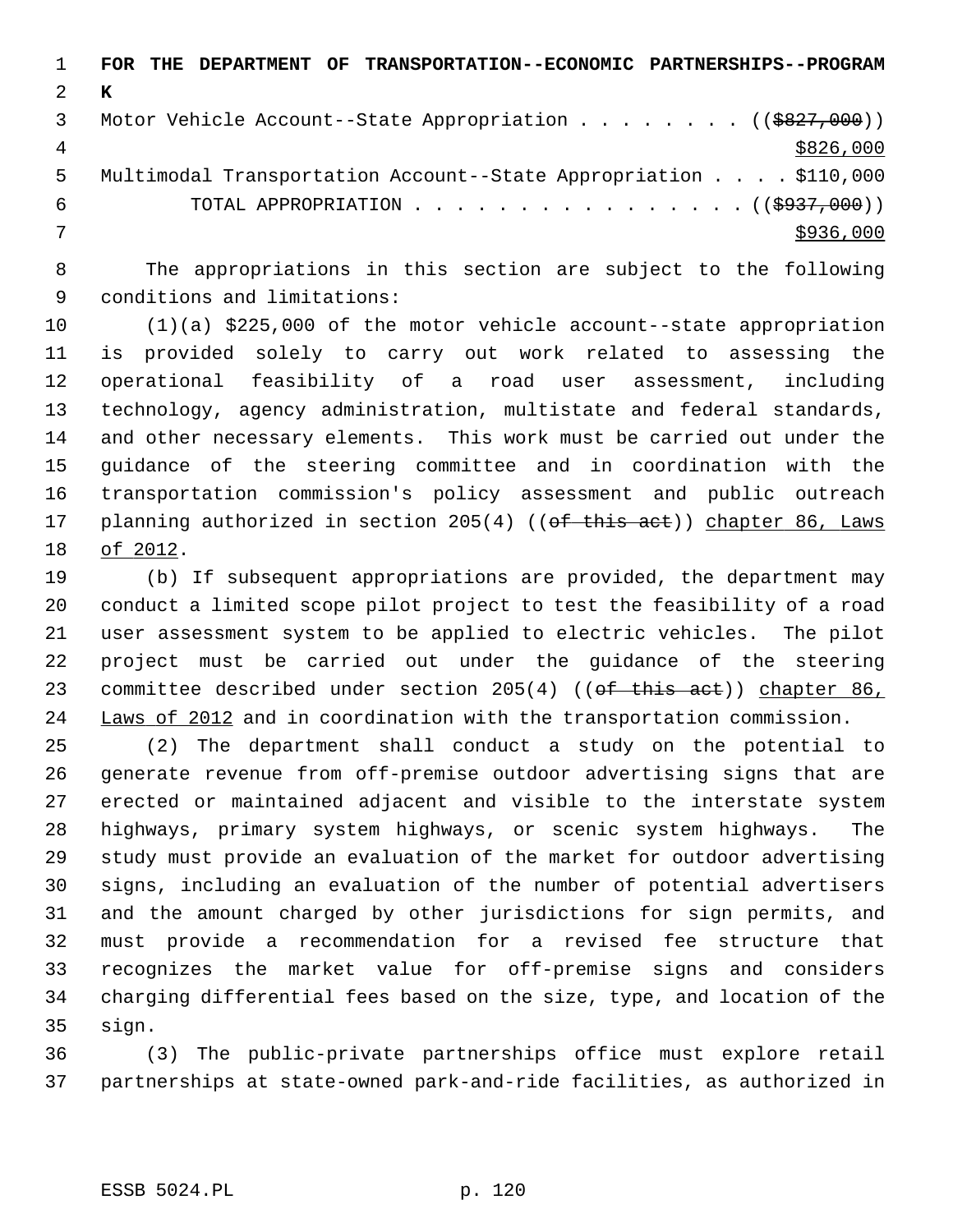1 RCW 47.04.295, and if feasible, solicit proposals to implement a retail 2 partnership pilot project at one park-and-ride facility by June 30, 3 2013.

 4 **Sec. 814.** 2012 c 86 s 215 (uncodified) is amended to read as 5 follows: 6 **FOR THE DEPARTMENT OF TRANSPORTATION--HIGHWAY MAINTENANCE--PROGRAM M** 7 Motor Vehicle Account--State Appropriation . . . . . ((\$373,709,000)) 8 \$376,259,000 \$376,259,000 9 Motor Vehicle Account--Federal Appropriation . . . . . . . \$7,000,000 10 Highway Safety Account--State Appropriation . . . . . . . . \$3,500,000 11 TOTAL APPROPRIATION . . . . . . . . . . . . . ((\$380,709,000))  $12$  \$386,759,000

13 The appropriations in this section are subject to the following 14 conditions and limitations:

15 (1) The department shall request an unanticipated receipt for any 16 federal moneys received for emergency snow and ice removal ((and shall 17 place an equal amount of the motor vehicle account--state appropriation 18 into unallotted status. This exchange shall not affect the amount of 19 funding available for snow and ice removal)).

20 (2) ((\$7,000,000)) \$7,850,000 of the motor vehicle account--state 21 appropriation is provided solely for third-party damages to the highway 22 system where the responsible party is known and reimbursement is 23 anticipated. The department shall request additional appropriation 24 authority for any funds received for reimbursements of third-party 25 damages that are in excess of this appropriation.

26 (3) \$7,000,000 of the motor vehicle account--federal appropriation 27 is for unanticipated federal funds that may be received during the 28 2011-2013 fiscal biennium. Upon receipt of the funds, the department 29 shall provide a report on the use of the funds to the transportation 30 committees of the legislature and the office of financial management.

31 (4) The department may work with the department of corrections to 32 utilize corrections crews for the purposes of litter pickup on state 33 highways.

34 (5) \$4,530,000 of the motor vehicle account--state appropriation is 35 provided solely for the department's compliance with its national 36 pollution discharge elimination system permit.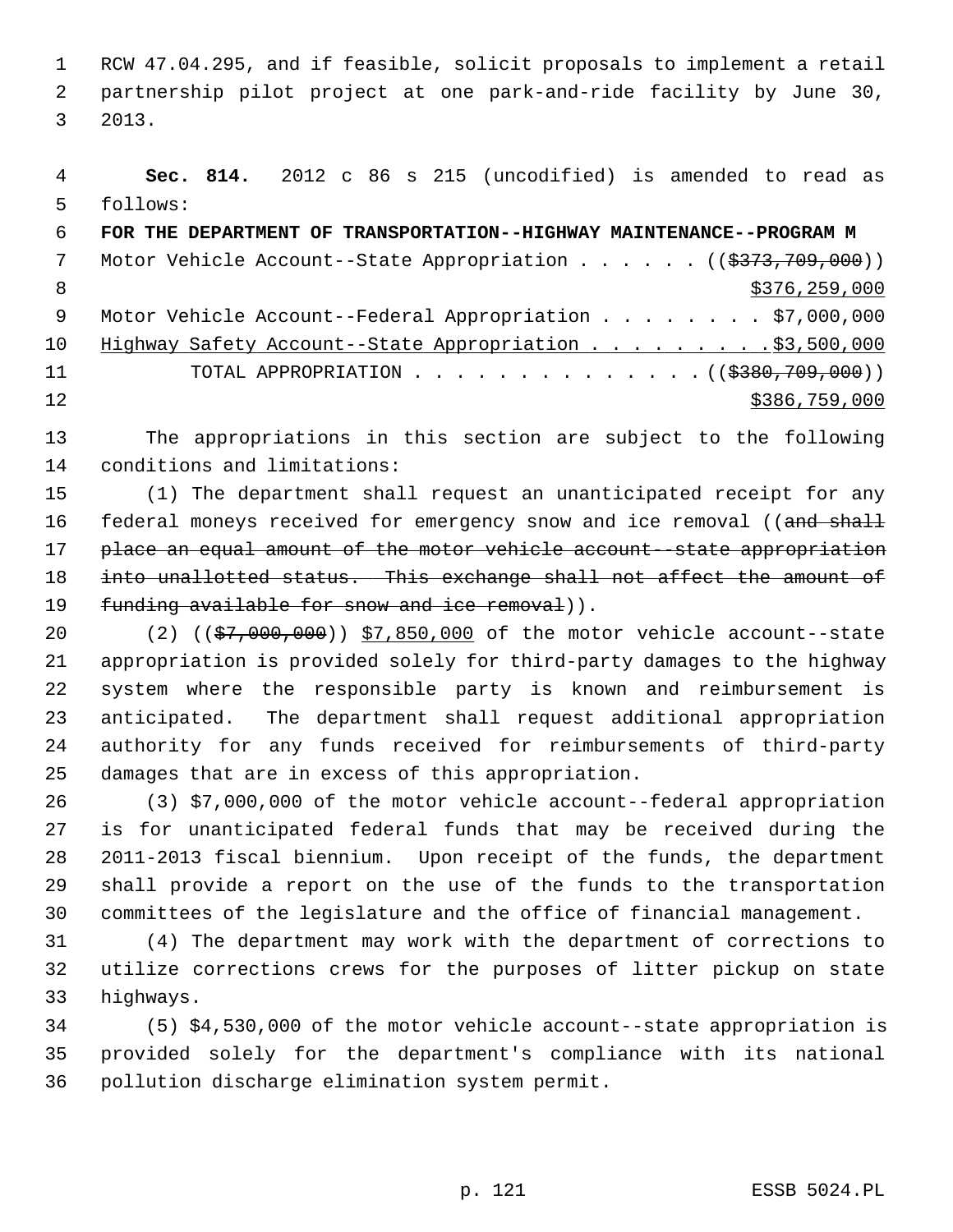1 (6) The department shall continue to report maintenance 2 accountability process (MAP) targets and achievements on an annual 3 basis. The department shall use available funding to target and 4 deliver a minimum MAP grade of C for the activity of roadway striping.

 5 (7) \$6,884,000 of the motor vehicle account--state appropriation is 6 provided solely for the high priority maintenance backlog. Addressing 7 the maintenance backlog must result in increased levels of service. If 8 chapter . . . (Engrossed Substitute Senate Bill No. 5251), Laws of 2011 9 (electric vehicle fee) is not enacted by June 30, 2011, \$500,000 of the 10 appropriation provided in this subsection lapses.

11 (8) The department shall track the costs associated with active 12 traffic management systems on a corridor basis and report to the 13 transportation committees of the legislature on the costs and benefits 14 of the systems by December 1, 2012.

15 **Sec. 815.** 2012 c 86 s 216 (uncodified) is amended to read as 16 follows:

17 **FOR THE DEPARTMENT OF TRANSPORTATION--TRAFFIC OPERATIONS--PROGRAM Q--** 18 **OPERATING**

| 19  |  | Motor Vehicle Account--State Appropriation ((\$48,818,000))  |              |
|-----|--|--------------------------------------------------------------|--------------|
| 20  |  |                                                              | \$48,741,000 |
| 21  |  | Motor Vehicle Account--Federal Appropriation \$2,050,000     |              |
| 22  |  | Motor Vehicle Account--Private/Local Appropriation \$250,000 |              |
| 23  |  | TOTAL APPROPRIATION $\ldots$ , ( $(\frac{251}{118}, 000)$ )  |              |
| 2.4 |  |                                                              | \$51,041,000 |

25 The appropriations in this section are subject to the following 26 conditions and limitations:

27 (1) \$6,000,000 of the motor vehicle account--state appropriation is 28 provided solely for low-cost enhancements. Of this amount, \$10,000 of 29 the motor vehicle account--state appropriation is provided solely for 30 the department to install additional farm machinery signs to promote 31 safety in agricultural areas along state highways. The department 32 shall give priority to low-cost enhancement projects that improve 33 safety or provide congestion relief. The department shall prioritize 34 low-cost enhancement projects on a statewide rather than regional 35 basis. By September 1st of each even-numbered year, the department 36 shall provide a report to the legislature listing all low-cost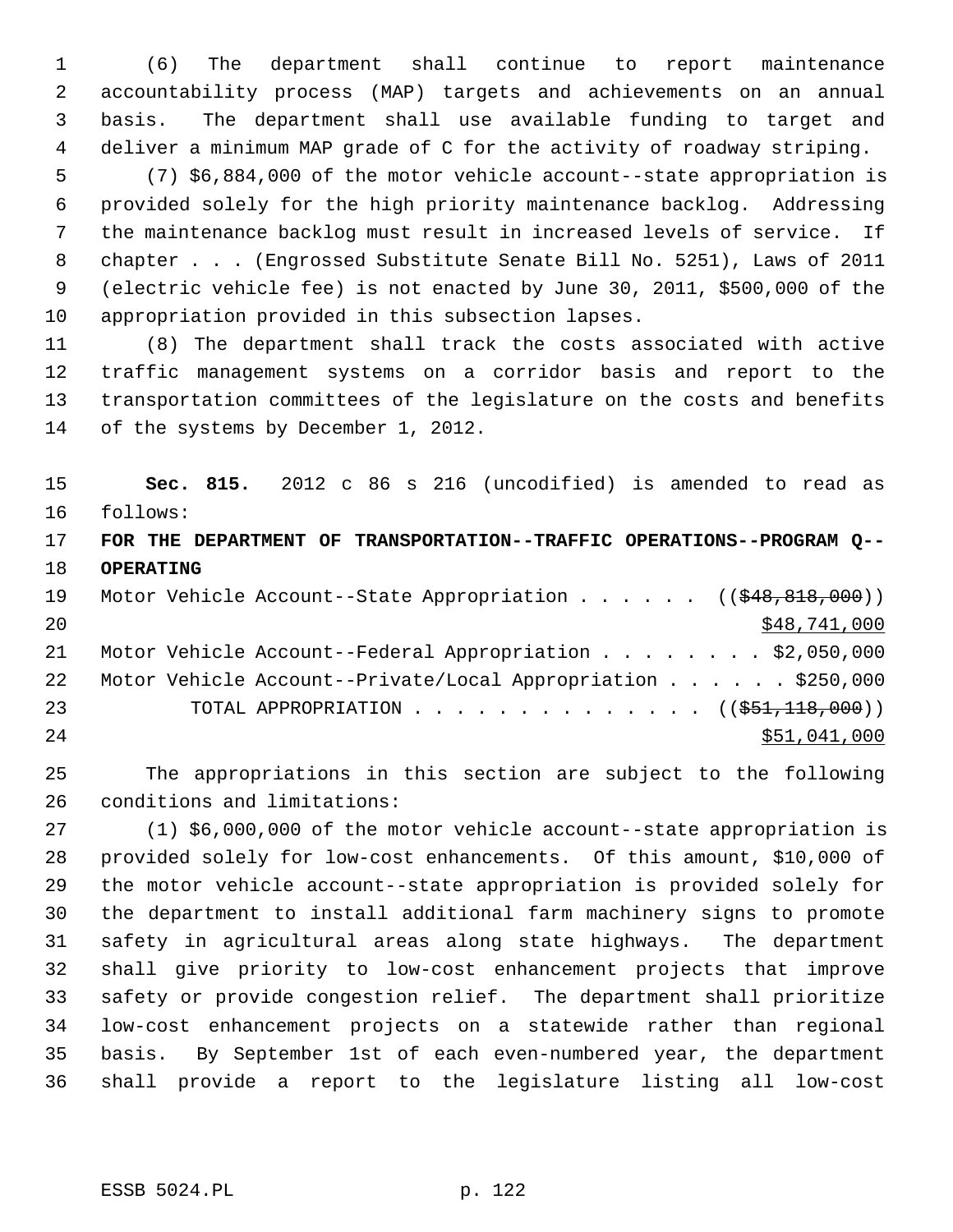1 enhancement projects prioritized on a statewide rather than regional 2 basis completed in the prior year.

 3 (2) \$145,000 of the motor vehicle account--state appropriation is 4 provided solely for the department to continue a pilot tow truck 5 incentive program and to expand the program to other areas of the 6 state. The department may provide incentive payments to towing 7 companies that meet clearance goals on accidents that involve heavy 8 trucks.

 9 (3) During the 2011-2013 fiscal biennium, the department shall 10 implement a pilot program that expands private transportation 11 providers' access to high occupancy vehicle lanes. Under the pilot 12 program, when the department reserves a portion of a highway based on 13 the number of passengers in a vehicle, the following vehicles must be 14 authorized to use the reserved portion of the highway if the vehicle 15 has the capacity to carry eight or more passengers, regardless of the 16 number of passengers in the vehicle: (a) Auto transportation company 17 vehicles regulated under chapter 81.68 RCW; (b) passenger charter 18 carrier vehicles regulated under chapter 81.70 RCW, except marked or 19 unmarked stretch limousines and stretch sport utility vehicles as 20 defined under department of licensing rules; (c) private nonprofit 21 transportation provider vehicles regulated under chapter 81.66 RCW; and 22 (d) private employer transportation service vehicles. For purposes of 23 this subsection, "private employer transportation service" means 24 regularly scheduled, fixed-route transportation service that is offered 25 by an employer for the benefit of its employees. By June 30, 2013, the 26 department shall report to the transportation committees of the 27 legislature on whether private transportation provider use of high 28 occupancy vehicle lanes under the pilot program reduces the speeds of 29 high occupancy vehicle lanes. Nothing in this subsection is intended 30 to authorize the conversion of public infrastructure to private, for-31 profit purposes or to otherwise create an entitlement or other claim by 32 private users to public infrastructure. If chapter ... (Substitute 33 Senate Bill No. 5836), Laws of 2011 is enacted by June 30, 2011, this 34 subsection is null and void.

35 (4) \$9,000,000 of the motor vehicle account--state appropriation is 36 provided solely for the department's incident response program.

37 (5) The department, in consultation with the Washington state 38 patrol, must continue a pilot program for the patrol to issue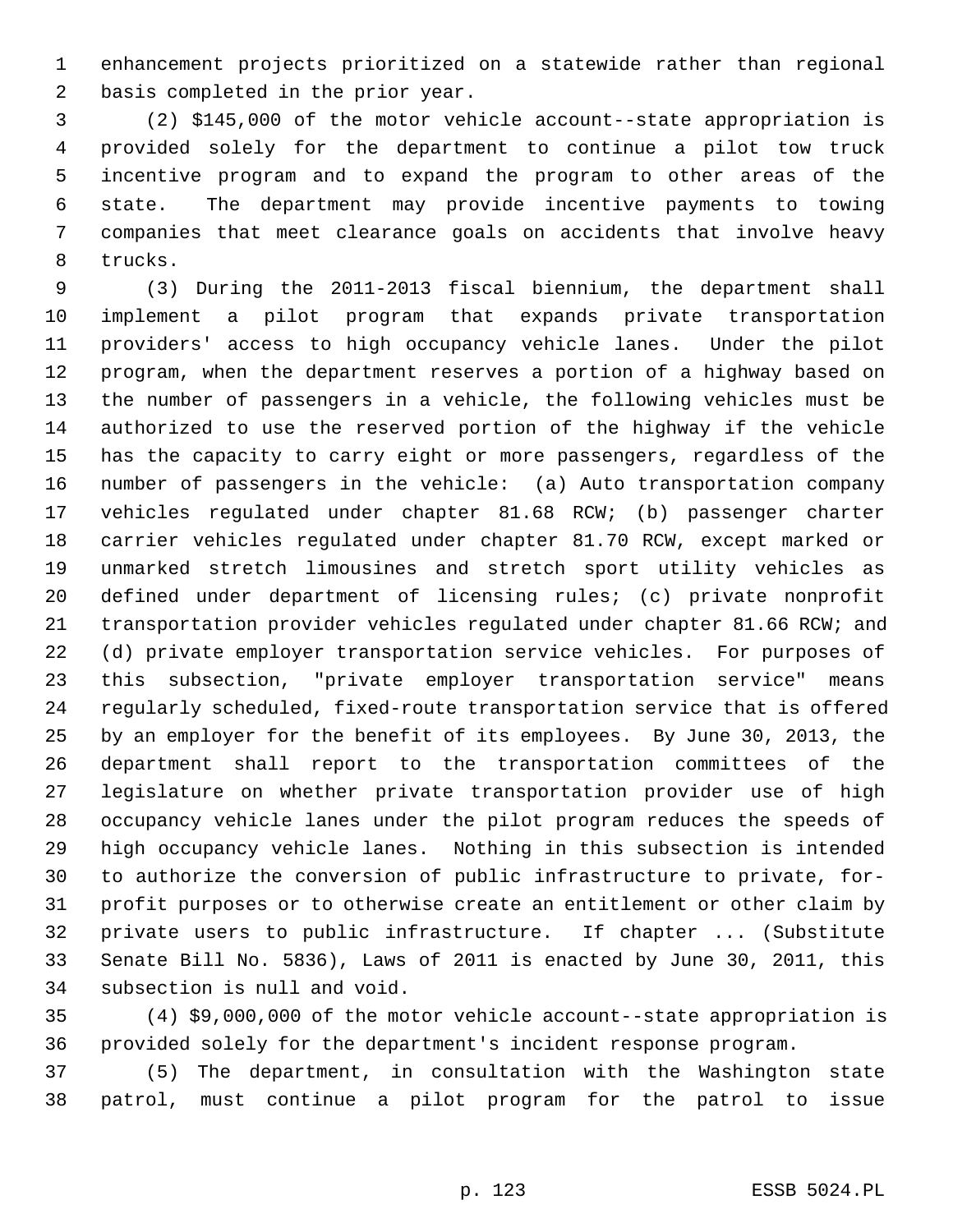1 infractions based on information from automated traffic safety cameras 2 in roadway construction zones on state highways. The department must 3 report to the joint transportation committee by January 1, 2012, and 4 January 1, 2013, on the status of this pilot program. For the purpose 5 of this pilot program, during the 2011-2013 fiscal biennium, a roadway 6 construction zone includes areas where public employees or private 7 contractors may be present or where a driving condition exists that 8 would make it unsafe to drive at higher speeds, such as, when the 9 department is redirecting or realigning lanes on any public roadway 10 pursuant to ongoing construction. The department shall use the 11 following guidelines to administer the program:

12 (a) Automated traffic safety cameras may only take pictures of the 13 vehicle and vehicle license plate and only while an infraction is 14 occurring. The picture must not reveal the face of the driver or of 15 passengers in the vehicle;

16 (b) The department shall plainly mark the locations where the 17 automated traffic safety cameras are used by placing signs on locations 18 that clearly indicate to a driver that he or she is entering a roadway 19 construction zone where traffic laws are enforced by an automated 20 traffic safety camera;

21 (c) Notices of infractions must be mailed to the registered owner 22 of a vehicle within fourteen days of the infraction occurring;

23 (d) The owner of the vehicle is not responsible for the violation 24 if the owner of the vehicle, within fourteen days of receiving 25 notification of the violation, mails to the patrol, a declaration under 26 penalty of perjury, stating that the vehicle involved was, at the time, 27 stolen or in the care, custody, or control of some person other than 28 the registered owner, or any other extenuating circumstances;

29 (e) For purposes of the 2011-2013 fiscal biennium pilot program, 30 infractions detected through the use of automated traffic safety 31 cameras are not part of the registered owner's driving record under RCW 32 46.52.101 and 46.52.120. Additionally, infractions generated by the 33 use of automated traffic safety cameras must be processed in the same 34 manner as parking infractions for the purposes of RCW 3.50.100, 35 35.20.220, 46.16A.120, and 46.20.270(3). However, the amount of the 36 fine issued under this subsection (5) for an infraction generated 37 through the use of an automated traffic safety camera is one hundred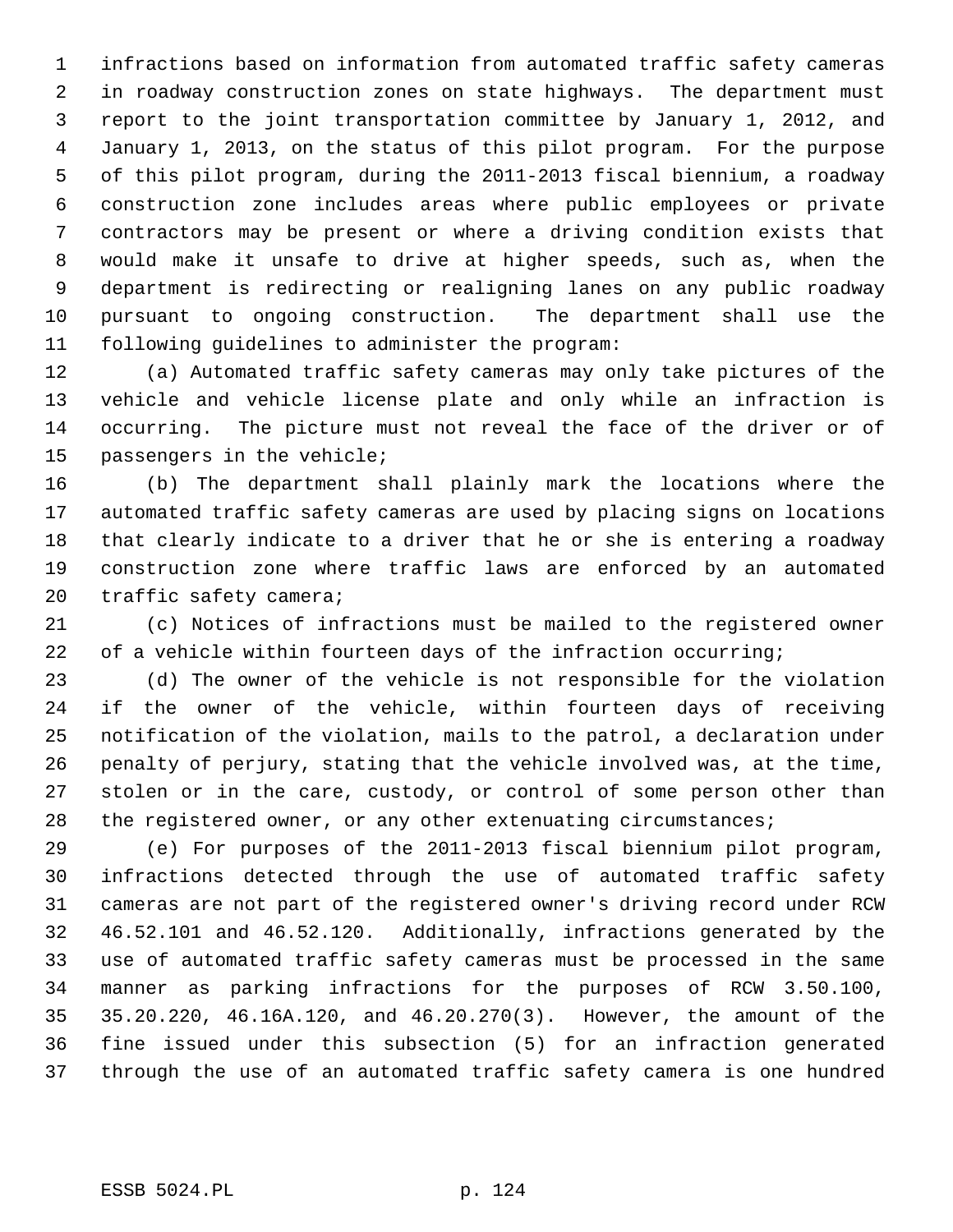1 thirty-seven dollars. The court shall remit thirty-two dollars of the 2 fine to the state treasurer for deposit into the state patrol highway 3 account; and

 4 (f) If a notice of infraction is sent to the registered owner and 5 the registered owner is a rental car business, the infraction must be 6 dismissed against the business if it mails to the patrol, within 7 fourteen days of receiving the notice, a declaration under penalty of 8 perjury of the name and known mailing address of the individual driving 9 or renting the vehicle when the infraction occurred. If the business 10 is unable to determine who was driving or renting the vehicle at the 11 time the infraction occurred, the business must sign a declaration 12 under penalty of perjury to this effect. The declaration must be 13 mailed to the patrol within fourteen days of receiving the notice of 14 traffic infraction. Timely mailing of this declaration to the issuing 15 agency relieves a rental car business of any liability under this 16 section for the notice of infraction. A declaration form suitable for 17 this purpose must be included with each automated traffic infraction 18 notice issued, along with instructions for its completion and use.

19 (6) The department shall track the costs associated with active 20 traffic management systems on a corridor basis and report to the 21 transportation committees of the legislature on the cost and benefits 22 of the systems by December 1, 2011.

23 **Sec. 816.** 2012 c 86 s 217 (uncodified) is amended to read as 24 follows: 25 **FOR THE DEPARTMENT OF TRANSPORTATION--TRANSPORTATION MANAGEMENT AND** 26 **SUPPORT--PROGRAM S** 27 Motor Vehicle Account--State Appropriation . . . . . ((\$27,389,000)) 28 \$27,335,000 29 Motor Vehicle Account--Federal Appropriation . . . . . . . . . . \$30,000 30 Multimodal Transportation Account--State 31 Appropriation . . . . . . . . . . . . . . . . . . . . . . . \$973,000 32 TOTAL APPROPRIATION . . . . . . . . . . . . . ((<del>\$28,392,000</del>))  $\frac{$28,338,000}{ }$ 

34 The appropriations in this section are subject to the following 35 conditions and limitations: The department shall utilize existing 36 resources and customer service staff to develop and implement new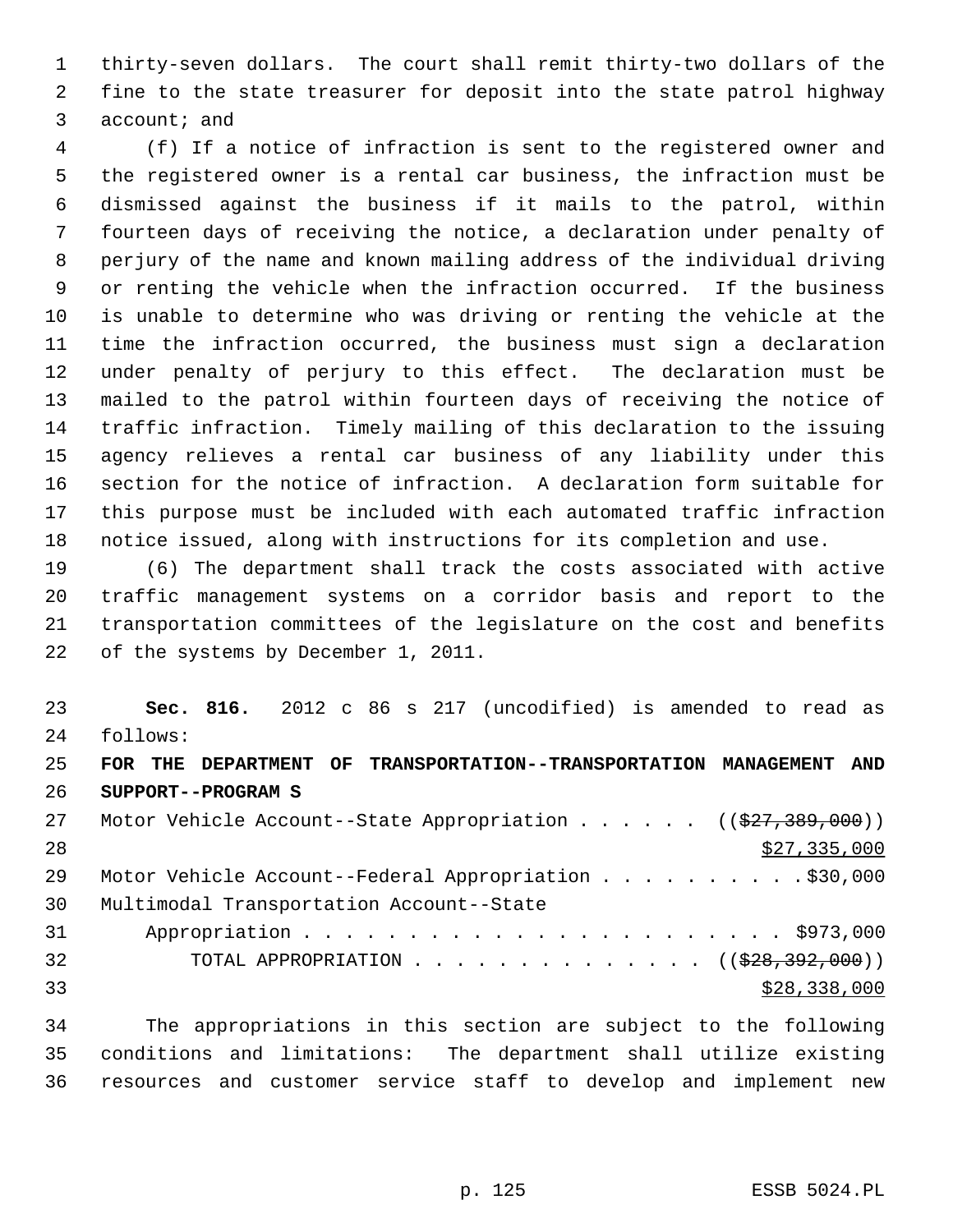1 policies and procedures to ensure compliance with new federal passenger 2 vessel Americans with disabilities act requirements.

 3 **Sec. 817.** 2012 c 86 s 218 (uncodified) is amended to read as 4 follows: 5 **FOR THE DEPARTMENT OF TRANSPORTATION--TRANSPORTATION PLANNING, DATA,** 6 **AND RESEARCH--PROGRAM T** 7 Motor Vehicle Account--State Appropriation . . . . . ((\$22,304,000))  $8 \div 22,245,000$ 9 Motor Vehicle Account--Federal Appropriation . . . . . . . . \$21,885,000 10 Multimodal Transportation Account--State 11 Appropriation . . . . . . . . . . . . . . . . . . . . . . . \$662,000 12 Multimodal Transportation Account--Federal 13 Appropriation . . . . . . . . . . . . . . . . . . . . . . \$3,559,000 14 Multimodal Transportation Account--Private/Local 15 Appropriation . . . . . . . . . . . . . . . . . . . . . . . \$100,000 16 TOTAL APPROPRIATION . . . . . . . . . . . . . ((\$48,510,000))  $17$  \$48,451,000

18 The appropriations in this section are subject to the following 19 conditions and limitations:

20 (1) \$70,000 of the motor vehicle account--state appropriation is a 21 reappropriation provided solely for a corridor study of state route 22 number 516 from the eastern border of Maple Valley to state route 23 number 167 to determine whether improvements are needed and the costs 24 of any needed improvements.

25 (2) \$200,000 of the motor vehicle account--state appropriation is 26 provided solely for extending the freight database pilot project that 27 began in 2009. Global positioning system (GPS) data is intended to 28 help guide freight investment decisions and track highway project 29 effectiveness as it relates to freight traffic.

30 (3) Within available resources, the department must collaborate 31 with the affected metropolitan planning organizations, regional 32 transportation planning organizations, transit agencies, and private 33 transportation providers to develop a plan to reduce vehicle demand, 34 increase public transportation options, and reduce vehicle miles 35 traveled on corridors affected by growth at Joint Base Lewis-McChord.

36 (4) As part of their ongoing regional transportation planning, the 37 regional transportation planning organizations across the state shall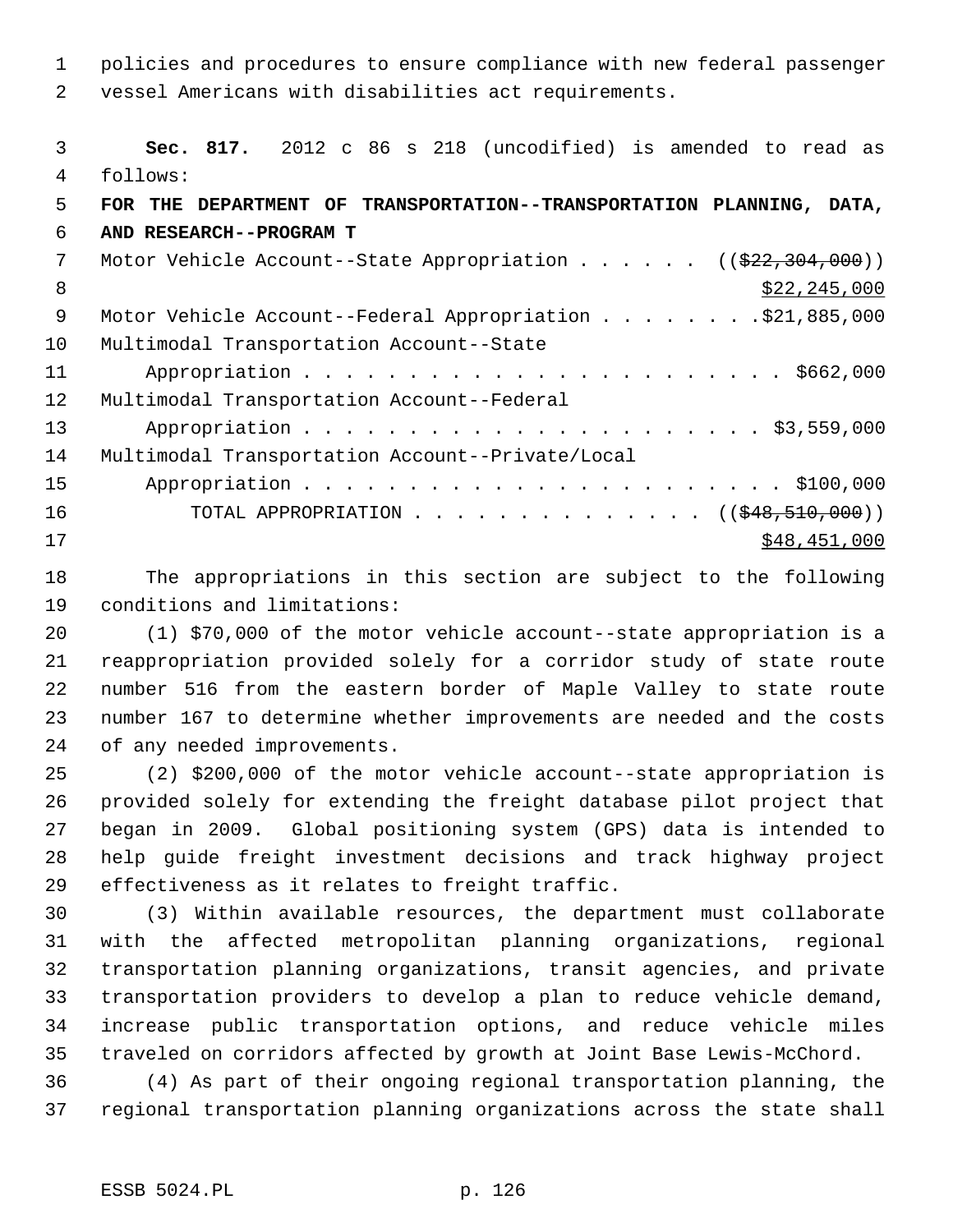1 work together to provide a comprehensive framework for sources and uses 2 of next-stage investments in transportation needed to improve 3 structural conditions and ongoing operations and lay the groundwork for 4 the transportation systems to support the long-term economic vitality 5 of the state. This planning must include all forms of transportation 6 to reflect the state's interests, including: Highways, streets, and 7 roads; ferries; public transportation; systems for freight; and walking 8 and biking systems. The department shall support this planning by 9 providing information on potential state transportation uses and an 10 analysis of potential sources of revenue to implement investments. In 11 carrying out this planning, regional transportation planning 12 organizations must be broadly inclusive of business, civic, labor, 13 governmental, and environmental interests in regional communities 14 across the state.

15 (5) \$190,000 of the motor vehicle account--state appropriation is 16 provided solely for the regional transportation planning organizations 17 across the state to implement the comprehensive transportation planning 18 and data framework. The framework must provide regional transportation 19 planning organizations with the ability to identify the spatial and 20 temporal status of current and future high priority projects, and the 21 next stage investment necessary to implement those projects. The 22 framework must be accessible to the public and provide transparency and 23 accountability to the regional transportation planning process.

24 (6) Within existing resources, the department shall work with the 25 department of archaeology and historic preservation to develop a 26 statewide policy regarding the curation of artifacts and the use of 27 museums and information centers as potential mitigation under the 28 national environmental policy act. This policy must address the 29 following issues: How to minimize costs associated with information 30 centers and museums; when to use existing facilities to preserve and 31 display artifacts; how to minimize the time that stand-alone facilities 32 are needed; and how to transfer artifacts and other items to facilities 33 that are not owned or rented by the department. A report regarding 34 this policy must be submitted to the joint transportation committee by 35 September 1, 2012.

36 **Sec. 818.** 2012 c 86 s 219 (uncodified) is amended to read as 37 follows: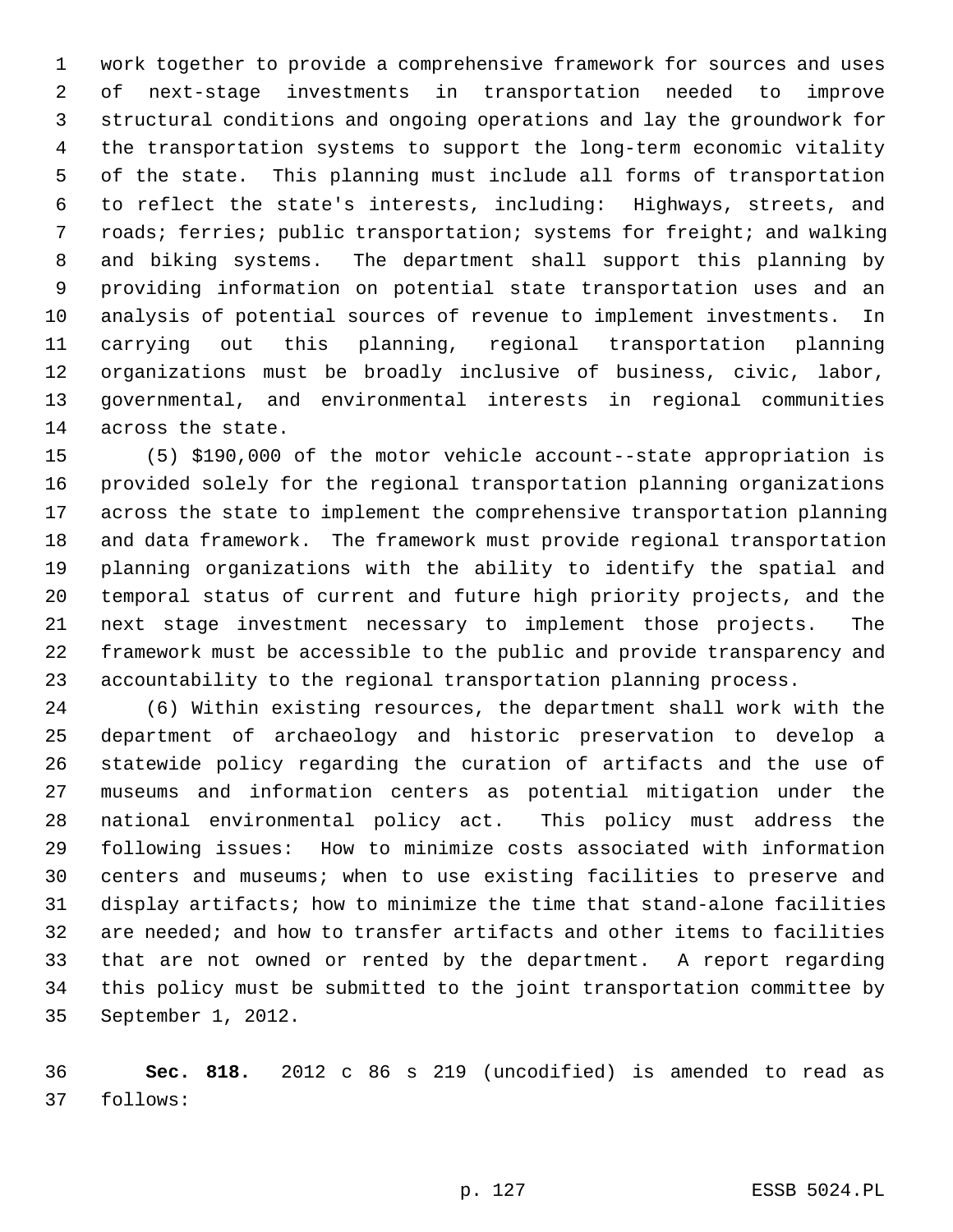1 **FOR THE DEPARTMENT OF TRANSPORTATION--CHARGES FROM OTHER AGENCIES--** 2 **PROGRAM U** 3 Motor Vehicle Account--State Appropriation . . . . . . ((\$74,734,000)) 4 \$71,530,000 5 Motor Vehicle Account--Federal Appropriation . . . . . . . . . \$400,000 6 Multimodal Transportation Account--State 7 Appropriation . . . . . . . . . . . . . . . . . . . . . . \$1,798,000 8 TOTAL APPROPRIATION . . . . . . . . . . . . . ((<del>\$76,932,000</del>))  $\frac{1}{2}$   $\frac{1}{2}$   $\frac{1}{2}$   $\frac{1}{2}$   $\frac{1}{2}$   $\frac{1}{2}$   $\frac{1}{2}$   $\frac{1}{2}$   $\frac{1}{2}$   $\frac{1}{2}$   $\frac{1}{2}$   $\frac{1}{2}$   $\frac{1}{2}$   $\frac{1}{2}$   $\frac{1}{2}$   $\frac{1}{2}$   $\frac{1}{2}$   $\frac{1}{2}$   $\frac{1}{2}$   $\frac{1}{2}$   $\frac{1}{2}$   $\frac{1}{2}$  10 The appropriations in this section are subject to the following 11 conditions and limitations: 12 (1) The department of enterprise services must provide a detailed 13 accounting of the revenues and expenditures of the self-insurance fund 14 to the transportation committees of the legislature on December 31st 15 and June 30th of each year. 16 (2) Payments in this section represent charges from other state 17 agencies to the department of transportation. 18 (a) TO THE SECRETARY OF STATE--ARCHIVES AND 19 RECORDS MANAGEMENT . . . . . . . . . . . . . . . . . . . . . . . \$512,000 20 (b) TO THE OFFICE OF THE STATE AUDITOR--AUDITOR 21 SERVICES . . . . . . . . . . . . . . . . . . . . . . . . . . . . \$488,000 22 (c) TO THE OFFICE OF THE ATTORNEY 23 GENERAL--ATTORNEY GENERAL SERVICES . . . . . . . . . . . . . \$7,127,000 24 (d) TO THE OFFICE OF FINANCIAL MANAGEMENT--LABOR 25 RELATIONS SERVICES . . . . . . . . . . . . . . . . . . . . . . . \$266,000 26 (e) TO THE OFFICE OF FINANCIAL 27 MANAGEMENT--OFFICE OF CHIEF INFORMATION OFFICER . . . . . . . . \$473,000 28 (f) TO THE OFFICE OF MINORITY AND WOMEN'S 29 BUSINESS ENTERPRISES . . . . . . . . . . . . . . . . . . . . . . \$840,000 30 (g) TO CONSOLIDATED TECHNICAL SERVICES . . . . . . . . . . \$182,000 31 (h) TO THE DEPARTMENT OF ENTERPRISE 32 SERVICES--HUMAN RESOURCE MANAGEMENT SYSTEM . . . . . . . . . \$3,495,000 33 (i) TO THE DEPARTMENT OF ENTERPRISE 34 SERVICES--PRODUCTION SUPPORT . . . . . . . . . . . . . . . . . \$974,000 35 (j) TO THE DEPARTMENT OF ENTERPRISE 36 SERVICES--REAL ESTATE SERVICES . . . . . . . . . . . . . . . . \$108,000 37 (k) TO THE DEPARTMENT OF ENTERPRISE 38 SERVICES--PUBLICATIONS AND HISTORICAL SERVICES . . . . . . . \$691,000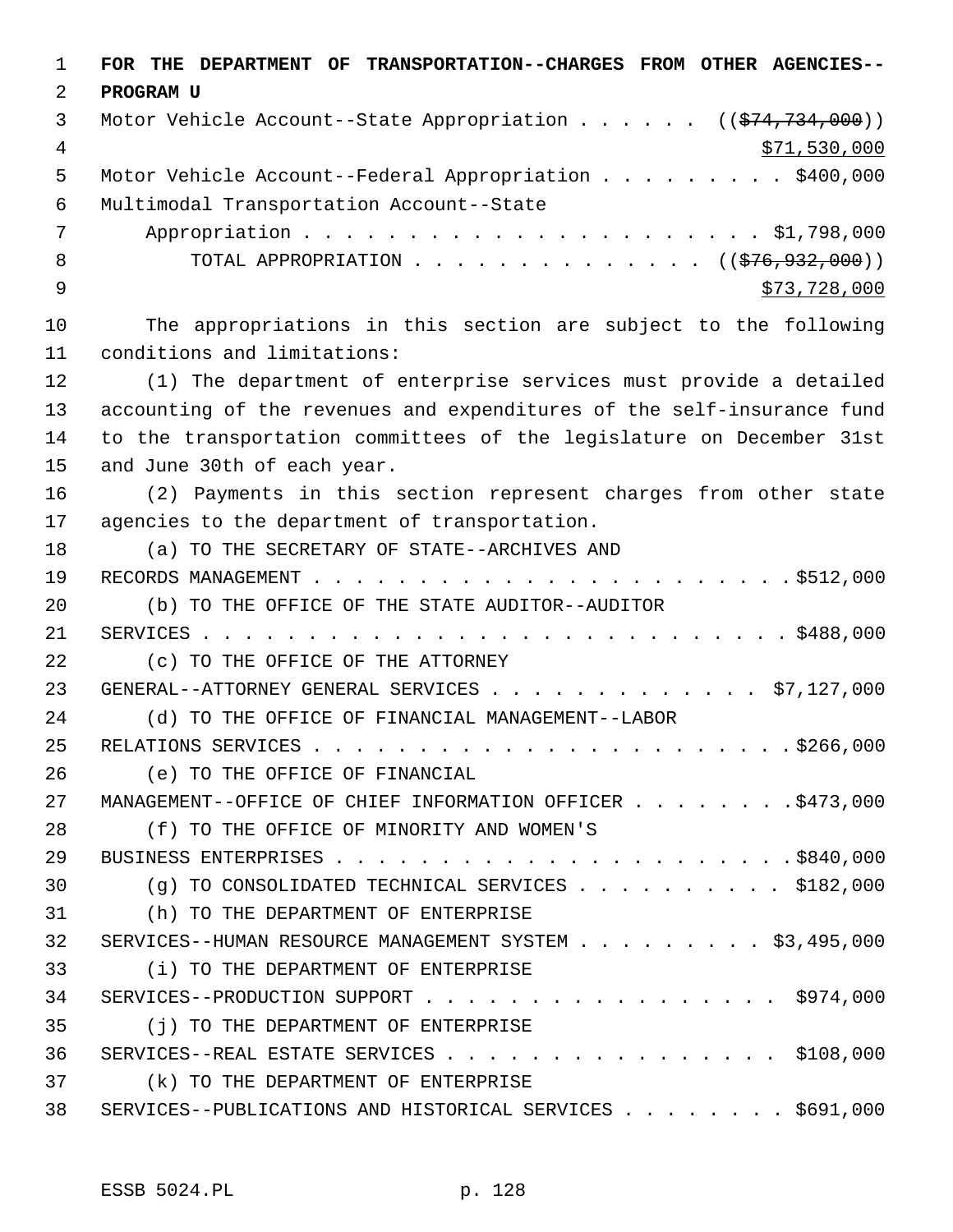| 1  | (1) TO THE DEPARTMENT OF ENTERPRISE                                  |
|----|----------------------------------------------------------------------|
| 2  |                                                                      |
| 3  | (m) TO THE DEPARTMENT OF ENTERPRISE                                  |
| 4  | SERVICES--CAPITAL PROJECT SURCHARGE \$879,000                        |
| 5  | (n) TO THE DEPARTMENT OF ENTERPRISE                                  |
| 6  | SERVICES--PERSONAL SERVICE CONTRACTS \$100,000                       |
| 7  | (o) TO THE DEPARTMENT OF ENTERPRISE                                  |
| 8  | SERVICES--SECURE FILE TRANSFER SERVICES \$39,000                     |
| 9  | (p) TO THE DEPARTMENT OF ENTERPRISE                                  |
| 10 |                                                                      |
| 11 | (q) TO THE DEPARTMENT OF ENTERPRISE                                  |
| 12 | SERVICES--RISK MANAGEMENT SERVICES \$1,290,000                       |
| 13 | (r) TO THE DEPARTMENT OF ENTERPRISE                                  |
| 14 | SERVICES--INFORMATION TECHNOLOGY SERVICES \$1,557,000                |
|    |                                                                      |
| 15 | Sec. 819. 2012 c 86 s 220 (uncodified) is amended to read as         |
| 16 | follows:                                                             |
| 17 | FOR THE DEPARTMENT OF TRANSPORTATION--PUBLIC TRANSPORTATION--PROGRAM |
| 18 | v                                                                    |
| 19 | Motor Vehicle Account--Federal Appropriation \$160,000               |
| 20 | State Vehicle Parking Account--State Appropriation \$452,000         |
| 21 | Regional Mobility Grant Program Account--State                       |
| 22 | Appropriation ( $(\frac{648}{942}, 942, 000)$ )                      |
| 23 | \$38,331,000                                                         |
| 24 | Multimodal Transportation Account--State                             |
| 25 | Appropriation ((\$42,939,000))                                       |
| 26 | \$42,930,000                                                         |
| 27 | Multimodal Transportation Account--Federal                           |
| 28 |                                                                      |
| 29 | Multimodal Transportation Account--Private/Local                     |
| 30 |                                                                      |
| 31 | Rural Mobility Grant Program Account--State                          |
| 32 |                                                                      |
|    |                                                                      |
| 33 | TOTAL APPROPRIATION ( $(\frac{113}{102}, 000)$ )                     |
| 34 | \$102,482,000                                                        |

36 conditions and limitations: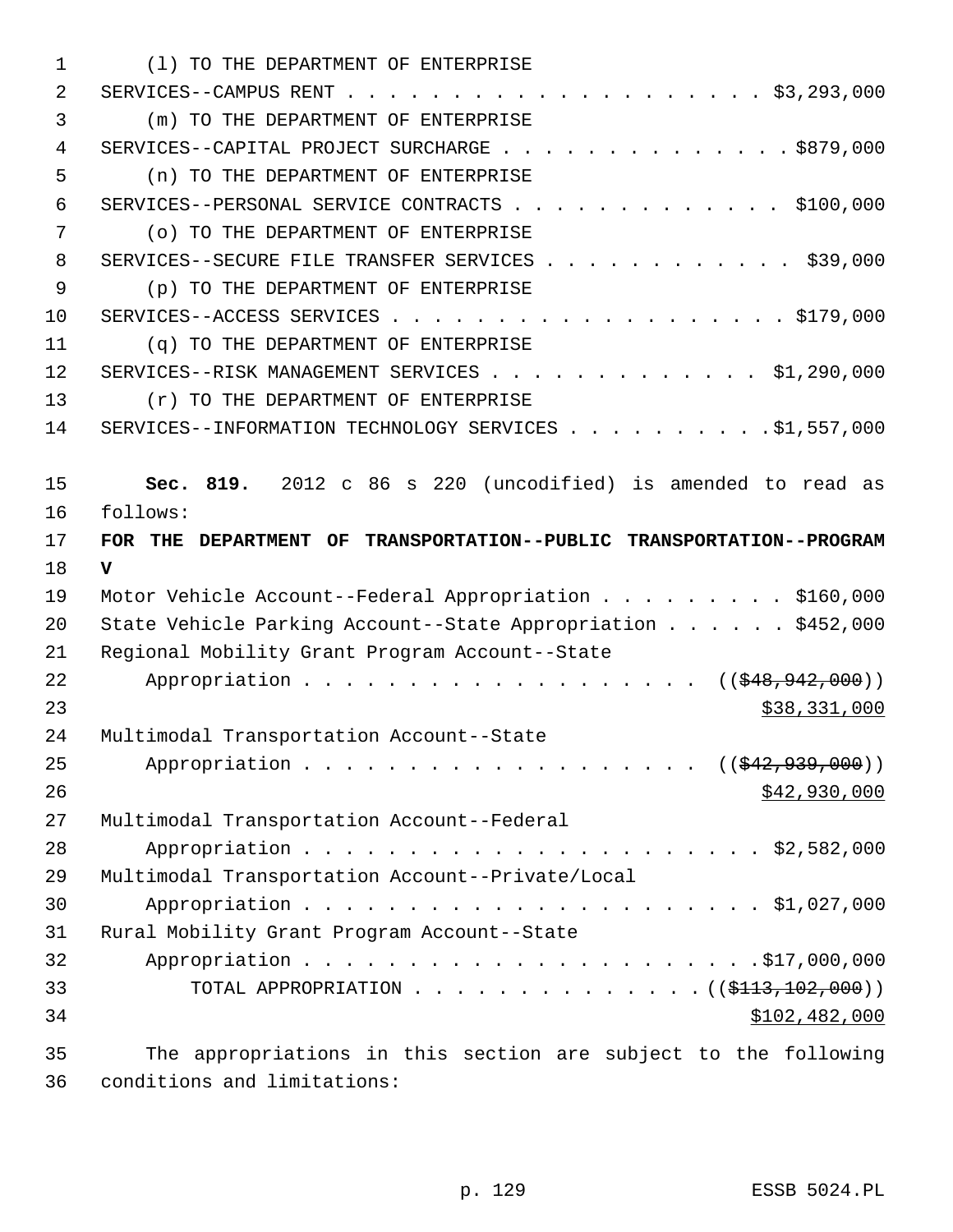1 (1) \$25,000,000 of the multimodal transportation account--state 2 appropriation is provided solely for a grant program for special needs 3 transportation provided by transit agencies and nonprofit providers of 4 transportation.

 5 (a) \$5,500,000 of the multimodal transportation account--state 6 appropriation is provided solely for grants to nonprofit providers of 7 special needs transportation. Grants for nonprofit providers must be 8 based on need, including the availability of other providers of service 9 in the area, efforts to coordinate trips among providers and riders, 10 and the cost effectiveness of trips provided.

11 (b) \$19,500,000 of the multimodal transportation account--state 12 appropriation is provided solely for grants to transit agencies to 13 transport persons with special transportation needs. To receive a 14 grant, the transit agency must have a maintenance of effort for special 15 needs transportation that is no less than the previous year's 16 maintenance of effort for special needs transportation. Grants for 17 transit agencies must be prorated based on the amount expended for 18 demand response service and route deviated service in calendar year 19 2009 as reported in the "Summary of Public Transportation - 2009" 20 published by the department of transportation. No transit agency may 21 receive more than thirty percent of these distributions.

22 (2) Funds are provided for the rural mobility grant program as 23 follows:

24 (a) \$8,500,000 of the rural mobility grant program account--state 25 appropriation is provided solely for grants for those transit systems 26 serving small cities and rural areas as identified in the "Summary of 27 Public Transportation - 2009" published by the department of 28 transportation. Noncompetitive grants must be distributed to the 29 transit systems serving small cities and rural areas in a manner 30 similar to past disparity equalization programs. If the funding 31 provided in this subsection (2)(a) exceeds the amount required for 32 recipient counties to reach eighty percent of the average per capita 33 sales tax, funds in excess of that amount may be used for the 34 competitive grant process established in (b) of this subsection.

35 (b) \$8,500,000 of the rural mobility grant program account--state 36 appropriation is provided solely to providers of rural mobility service 37 in areas not served or underserved by transit agencies through a 38 competitive grant process.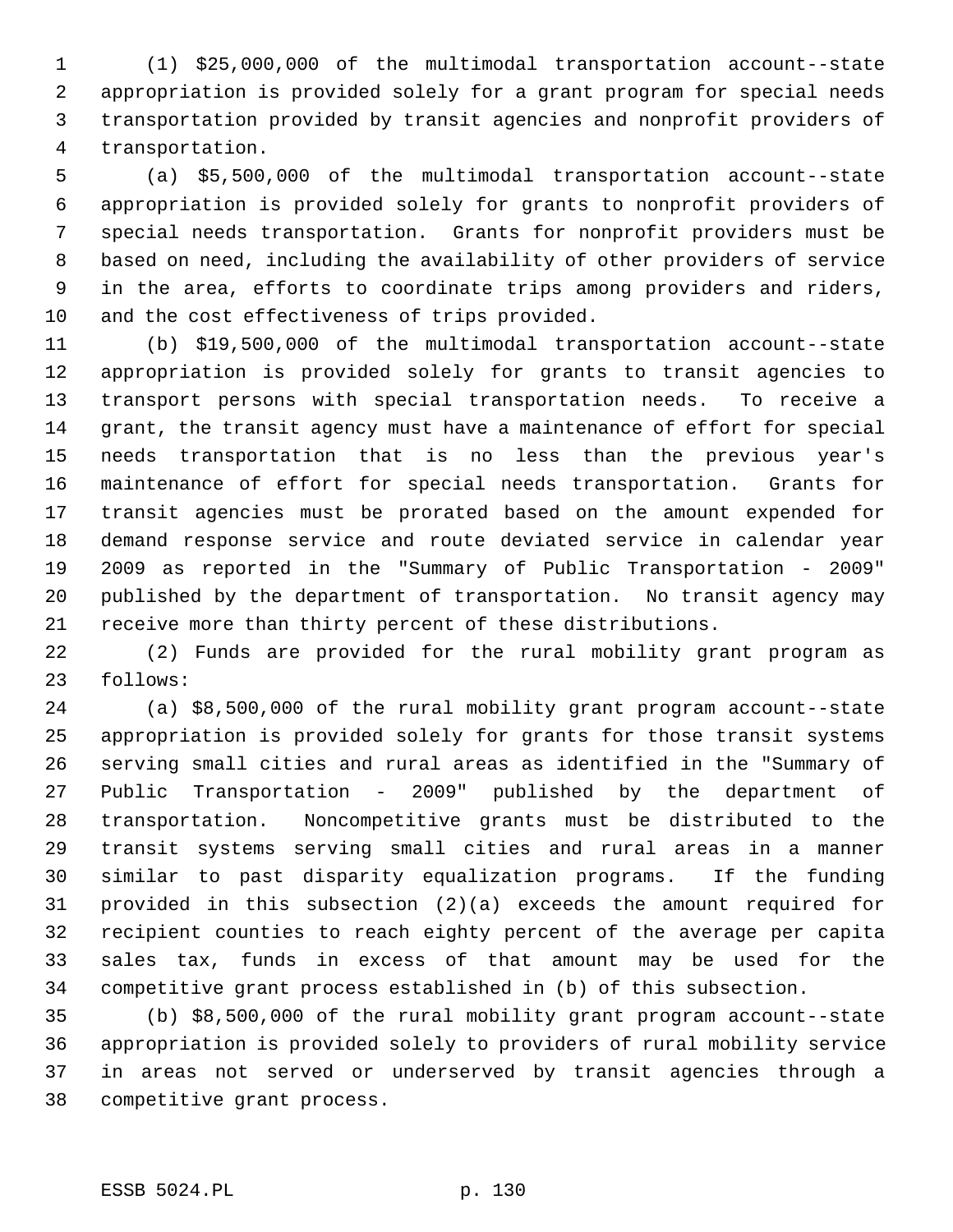1 (3)(a) \$6,000,000 of the multimodal transportation account--state 2 appropriation is provided solely for a vanpool grant program for: (a) 3 Public transit agencies to add vanpools or replace vans; and (b) 4 incentives for employers to increase employee vanpool use. The grant 5 program for public transit agencies will cover capital costs only; 6 operating costs for public transit agencies are not eligible for 7 funding under this grant program. Additional employees may not be 8 hired from the funds provided in this section for the vanpool grant 9 program, and supplanting of transit funds currently funding vanpools is 10 not allowed. The department shall encourage grant applicants and 11 recipients to leverage funds other than state funds.

12 (b) At least \$1,600,000 of the amount provided in this subsection 13 must be used for vanpool grants in congested corridors.

14 (c) \$520,000 of the amount provided in this subsection is provided 15 solely for the purchase of additional vans for use by vanpools serving 16 soldiers and civilian employees at Joint Base Lewis-McChord.

17 (4) ((\$8,942,000)) \$6,453,000 of the regional mobility grant 18 program account--state appropriation is reappropriated and provided 19 solely for the regional mobility grant projects identified in LEAP 20 Transportation Document ((2012-1)) 2013-2 ALL PROJECTS - Public 21 Transportation - Program (V) as developed ((March 8, 2012)) April 23, 22 2013. The department shall continue to review all projects receiving 23 grant awards under this program at least semiannually to determine 24 whether the projects are making satisfactory progress. The department 25 shall promptly close out grants when projects have been completed, and 26 any remaining funds must be used only to fund projects identified in 27 the LEAP transportation document referenced in this subsection. It is 28 the intent of the legislature to appropriate funds through the regional 29 mobility grant program only for projects that will be completed on 30 schedule and that all funds in the regional mobility grant program be 31 used as soon as practicable to advance eligible projects.

32 (5)(a) ((\$40,000,000)) \$31,878,000 of the regional mobility grant 33 program account--state appropriation is provided solely for the 34 regional mobility grant projects identified in LEAP Transportation 35 Document ((2012-1)) 2013-2 ALL PROJECTS - Public Transportation - 36 Program (V) as developed ((March 8, 2012)) April 23, 2013. The 37 department shall review all projects receiving grant awards under this 38 program at least semiannually to determine whether the projects are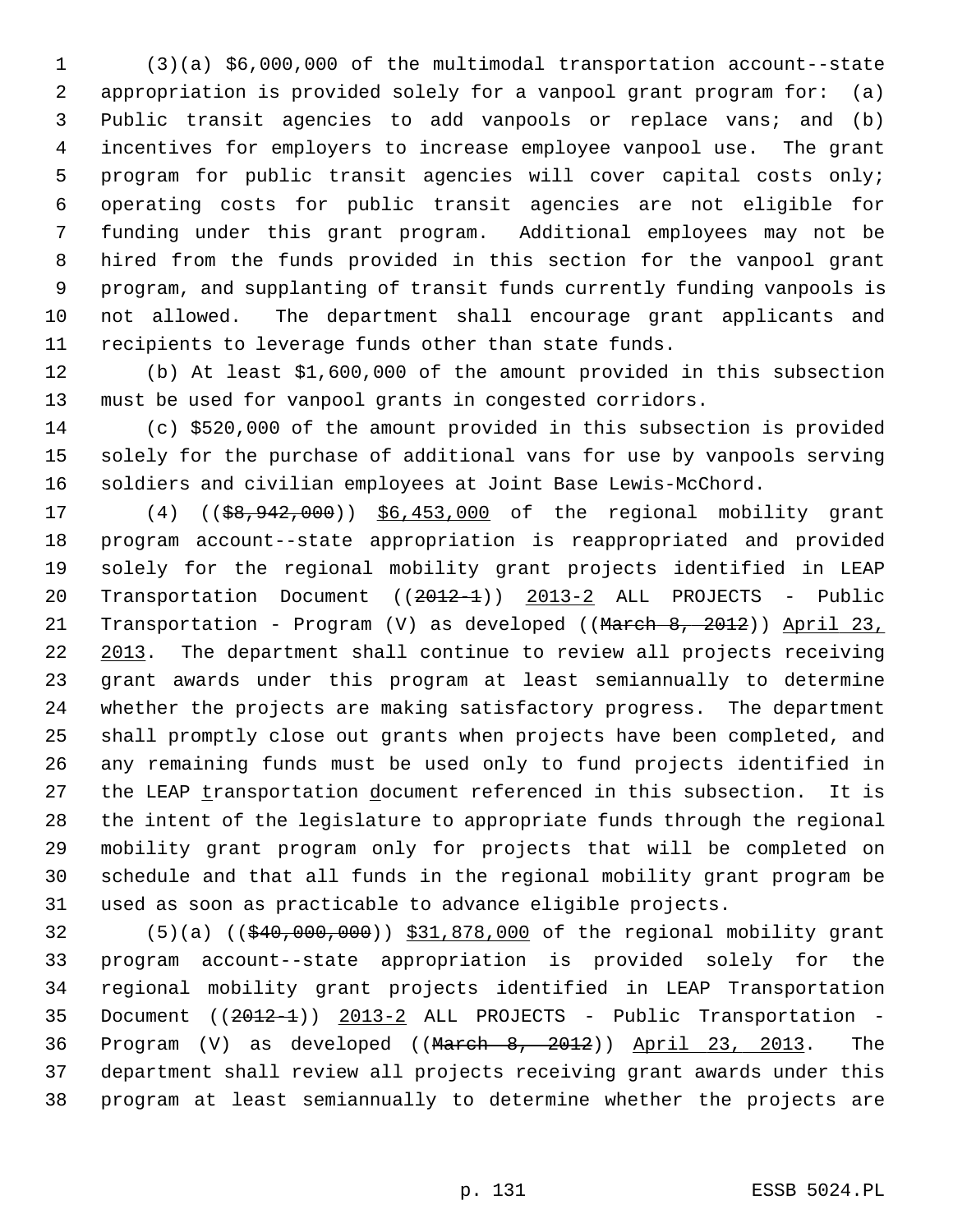1 making satisfactory progress. Any project that has been awarded funds, 2 but does not report activity on the project within one year of the 3 grant award, must be reviewed by the department to determine whether 4 the grant should be terminated. The department shall promptly close 5 out grants when projects have been completed, and any remaining funds 6 must be used only to fund projects identified in the LEAP 7 transportation document referenced in this subsection. The department 8 shall provide annual status reports on December 15, 2011, and December 9 15, 2012, to the office of financial management and the transportation 10 committees of the legislature regarding the projects receiving the 11 grants. It is the intent of the legislature to appropriate funds 12 through the regional mobility grant program only for projects that will 13 be completed on schedule.

14 (b) In order to be eligible to receive a grant under (a) of this 15 subsection during the 2011-2013 fiscal biennium, a transit agency must 16 establish a process for private transportation providers to apply for 17 the use of park and ride facilities. For purposes of this subsection, 18 (i) "private transportation provider" means: An auto transportation 19 company regulated under chapter 81.68 RCW; a passenger charter carrier 20 regulated under chapter 81.70 RCW, except marked or unmarked stretch 21 limousines and stretch sport utility vehicles as defined under 22 department of licensing rules; a private nonprofit transportation 23 provider regulated under chapter 81.66 RCW; or a private employer 24 transportation service provider; and (ii) "private employer 25 transportation service" means regularly scheduled, fixed-route 26 transportation service that is offered by an employer for the benefit 27 of its employees.

28 (6) \$2,309,000 of the multimodal transportation account--state 29 appropriation is provided solely for the tri-county connection service 30 for Island, Skagit, and Whatcom transit agencies.

31 (7) \$200,000 of the multimodal transportation account--state 32 appropriation is contingent on the timely development of an annual 33 report summarizing the status of public transportation systems as 34 identified under RCW 35.58.2796.

35 (8) Funds provided for the commute trip reduction program may also 36 be used for the growth and transportation efficiency center program.

37 (9) An affected urban growth area that has not previously 38 implemented a commute trip reduction program is exempt from the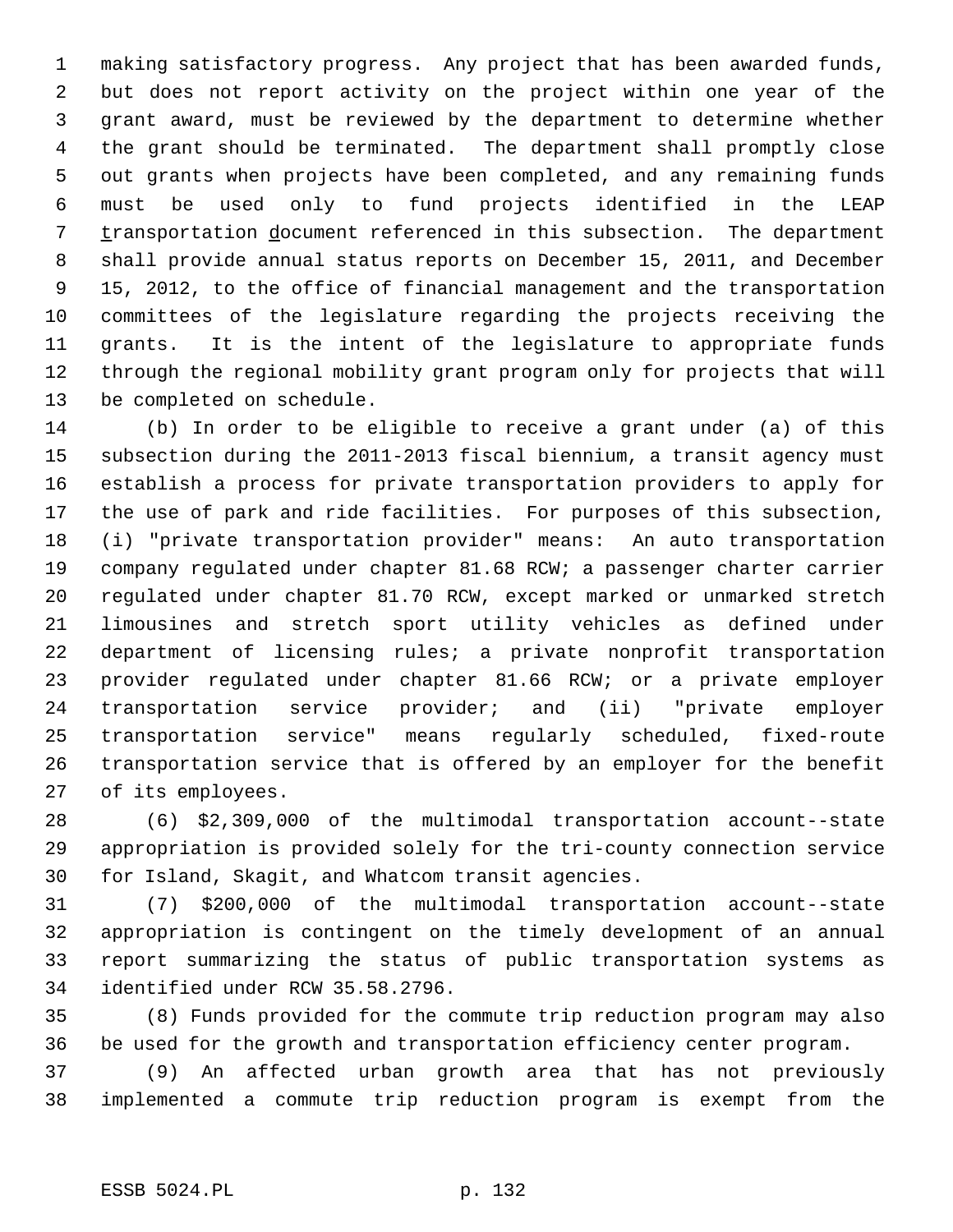1 requirements in RCW 70.94.527 if a solution to address the state 2 highway deficiency that exceeds the person hours of delay threshold has 3 been funded and is in progress during the 2011-2013 fiscal biennium.

 4 (10) \$300,000 of the multimodal transportation account--state 5 appropriation is provided solely for the continuation of state support 6 for the Whatcom smart trips commute trip reduction program.

 7 (11) \$818,000 of the multimodal transportation account--state 8 appropriation is provided solely for state support of the Everett 9 connector bus service.

10 (12) The department shall contact all transit agencies with a 11 nonvoting member recommended by a labor organization and request 12 information regarding the participation of board members, both voting 13 and nonvoting, for all transit agency meetings in 2012 and the three 14 previous calendar years. The department shall provide a report to the 15 transportation committees of the legislature regarding the findings of 16 this survey, which must include the transit agencies, if any, that 17 refuse to respond either in whole or in part, by January 15, 2013.

18 (13) \$250,000 of the multimodal transportation account--state 19 appropriation is provided solely for the Clark county public 20 transportation benefit area to comply with the requirements of RCW 21 81.104.110 regarding the formation of an expert review panel to provide 22 an independent technical review of any plan that relies on any voter-23 approved local funding options.

24 (14) \$100,000 of the multimodal transportation account--state 25 appropriation is provided solely for community transit to conduct a 26 federally mandated alternatives analysis study to allow a second swift 27 line to be funded through the federal transit administration's new 28 starts or small starts process.

29 (15) \$160,000 of the motor vehicle account--federal appropriation 30 is provided solely for King county metro to study demand potential for 31 a state route number 18 and Interstate 90 park-and-ride location, to 32 size the facilities appropriately, to perform site analysis, and to 33 develop preliminary design concepts.

34 **Sec. 820.** 2012 c 86 s 221 (uncodified) is amended to read as 35 follows:

36 **FOR THE DEPARTMENT OF TRANSPORTATION--MARINE--PROGRAM X**

37 Puget Sound Ferry Operations Account--State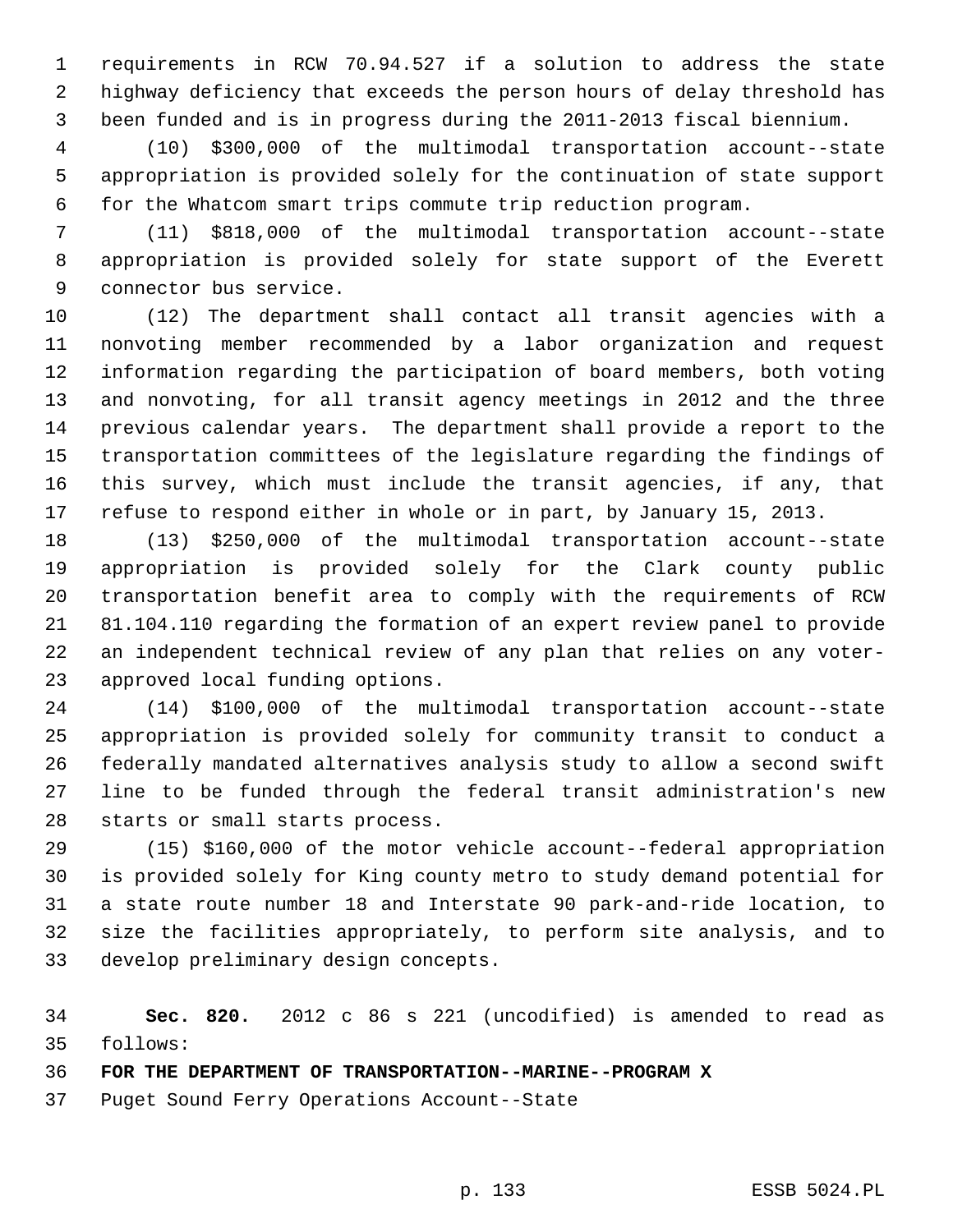1 Appropriation . . . . . . . . . . . . . . . . . (  $(\frac{6468,135,000}{n})$  $2 \times 5465,085,000$ 

 3 The appropriation in this section is subject to the following 4 conditions and limitations:

 5 (1) The office of financial management budget instructions require 6 agencies to recast enacted budgets into activities. The Washington 7 state ferries shall include a greater level of detail in its 2011-2013 8 supplemental and 2013-2015 omnibus transportation appropriations act 9 requests, as determined jointly by the office of financial management, 10 the Washington state ferries, and the transportation committees of the 11 legislature. This level of detail must include the administrative 12 functions in the operating as well as capital programs.

13 (2) When purchasing uniforms that are required by collective 14 bargaining agreements, the department shall contract with the lowest 15 cost provider.

16 (3) Until a reservation system is operational on the San Juan 17 islands inner-island route, the department shall provide the same 18 priority loading benefits on the San Juan islands inner-island route to 19 home health care workers as are currently provided to patients 20 traveling for purposes of receiving medical treatment.

21 (4) The department shall request from the United States coast guard 22 variable minimum staffing levels on all of its vessels by December 31, 23 2011.

24 (5) The department shall continue to provide service to Sidney, 25 British Columbia and shall explore the option of purchasing a foreign 26 built vehicle and passenger ferry vessel either with safety of life at 27 sea (SOLAS) certification or the ability to be retrofitted for SOLAS 28 certification to operate solely on the Anacortes to Sidney, British 29 Columbia route currently served by vessels of the Washington state 30 ferries fleet. The vessel should have the capability of carrying at 31 least one hundred standard vehicles and approximately four hundred to 32 five hundred passengers. Further, the department shall explore the 33 possibilities of contracting a commercial company to operate the vessel 34 exclusively on this route so long as the contractor's employees 35 assigned to the vessel are represented by the same employee 36 organizations as the Washington state ferries. The department shall 37 report back to the transportation committees of the legislature 38 regarding: The availability of a vessel; the cost of the vessel,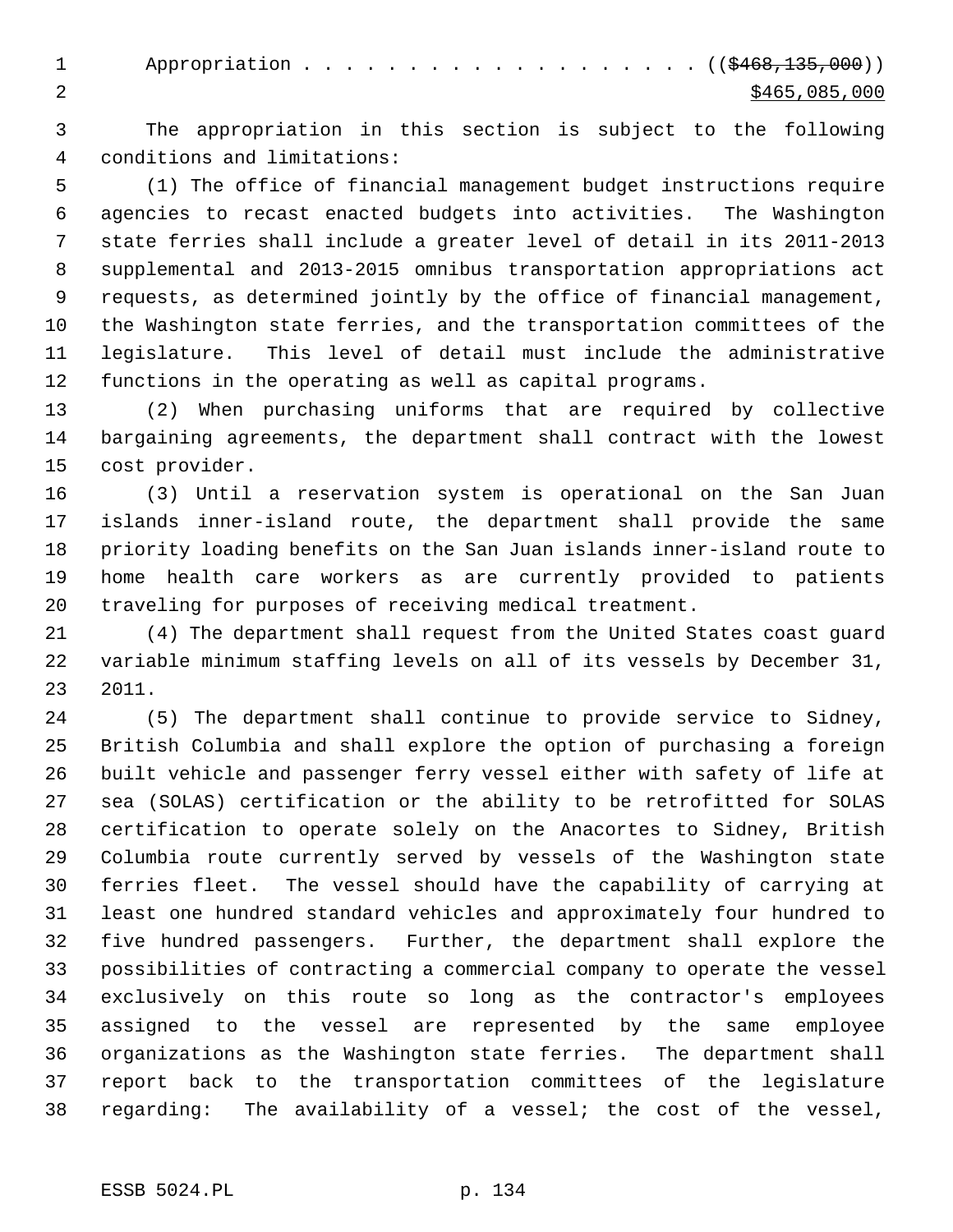1 including transport to the Puget Sound region; and the need for any 2 statutory changes for the operation of the Sydney, British Columbia 3 service by a private company.

 4 (6) For the 2011-2013 fiscal biennium, the department of 5 transportation may enter into a distributor controlled fuel hedging 6 program and other methods of hedging approved by the fuel hedging 7 committee.

 8 (7) ((\$136,648,000)) \$127,748,000 of the Puget Sound ferry 9 operations account--state appropriation is provided solely for auto 10 ferry vessel operating fuel in the 2011-2013 fiscal biennium. The 11 amount provided in this appropriation represents the fuel budget for 12 the purposes of calculating any ferry fare fuel surcharge.

13 (8) \$150,000 of the Puget Sound ferry operations account--state 14 appropriation is provided solely for the department to increase 15 recreation and tourist ridership by entering into agreements for 16 marketing and outreach strategies with local economic development 17 agencies. The department shall identify the number of tourist and 18 recreation riders on the applicable ferry routes both before and after 19 implementation of marketing and outreach strategies developed through 20 the agreements. The department shall report results of the marketing 21 and outreach strategies to the transportation committees of the 22 legislature by October 15, 2012.

23 (9) The Washington state ferries shall participate in the 24 facilities plan included in section 604 ((of this act)), chapter 367, 25 Laws of 2011 and shall include an investigation and identification of 26 less costly relocation options for the Seattle headquarters office. 27 The department shall include relocation options for the Washington 28 state ferries Seattle headquarters office in the facilities plan. 29 Until September 1, 2012, the department may not enter into a lease 30 renewal for the Seattle headquarters office.

31 (10) The department, office of financial management, and 32 transportation committees of the legislature shall make recommendations 33 regarding an appropriate budget structure for the Washington state 34 ferries. The recommendation may include a potential restructuring of 35 the Washington state ferries budget. The recommendation must 36 facilitate transparency in reporting and budgeting as well as provide 37 the opportunity to link revenue sources with expenditures. Findings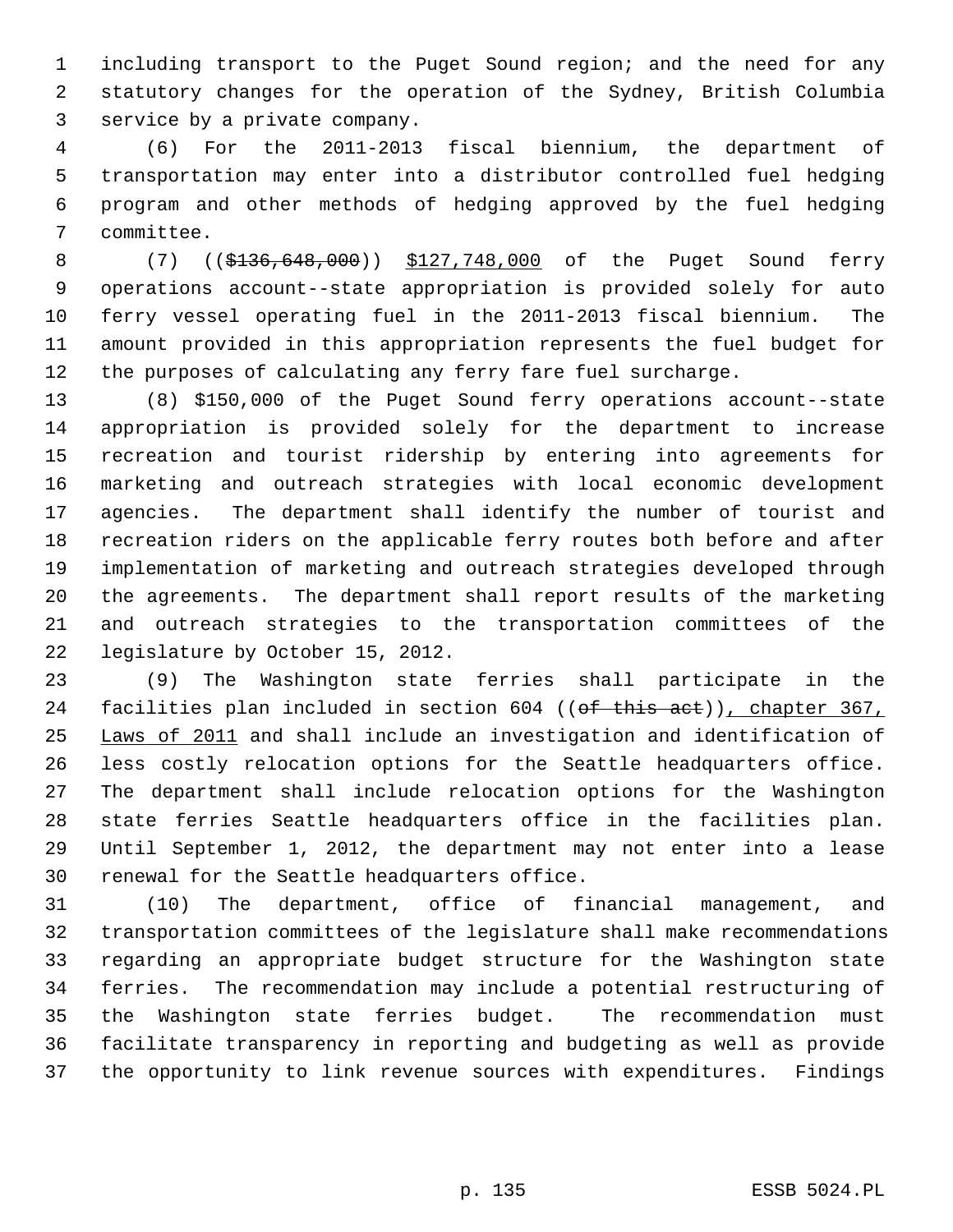1 and recommendations must be reported to the office of financial 2 management and the joint transportation committee by September 1, 2011. 3 (11) Two Kwa-di-tabil class ferry vessels must be placed on the 4 Port Townsend/Coupeville (Keystone) route to provide service at the 5 same levels provided when the steel electric vessels were in service. 6 After the vessels as funded under section 308 (5) ((of this act)), 7 chapter 86, Laws of 2012 are in service, the two most appropriate of 8 these vessels for the Port Townsend/Coupeville (Keystone) route must be 9 placed on the route. \$100,000 of the Puget Sound ferry operations 10 account--state appropriation is provided solely for the additional 11 staffing required to maintain a reservation system at this route when 12 the second vessel is in service.

13 (12) \$706,000 of the Puget Sound ferry operations account--state 14 appropriation is provided solely for terminal operations to implement 15 new federal passenger vessel Americans with disabilities act 16 requirements.

17 (13) \$152,000 of the Puget Sound ferry operations account--state 18 appropriation is provided solely for the department's compliance with 19 its national pollution discharge elimination system permit.

20 **Sec. 821.** 2012 c 86 s 222 (uncodified) is amended to read as 21 follows: 22 **FOR THE DEPARTMENT OF TRANSPORTATION--RAIL--PROGRAM Y--OPERATING** 23 Multimodal Transportation Account--State 24 Appropriation . . . . . . . . . . . . . . . . . (  $(\frac{233,642,000}{2})$  $25$  \$33,639,000 26 Multimodal Transportation Account--Federal 27 Appropriation . . . . . . . . . . . . . . . . . . . . . . . \$400,000 28 TOTAL APPROPRIATION . . . . . . . . . . . . . ((<del>\$34,042,000</del>))  $29$  \$34,039,000

30 The appropriations in this section are subject to the following 31 conditions and limitations:

32 (1) \$27,816,000 of the multimodal transportation account--state 33 appropriation is provided solely for the Amtrak service contract and 34 Talgo maintenance contract associated with providing and maintaining 35 state-supported passenger rail service. The department is directed to 36 continue to pursue efforts to reduce costs, increase ridership, and 37 review fares or fare schedules. Within thirty days of each annual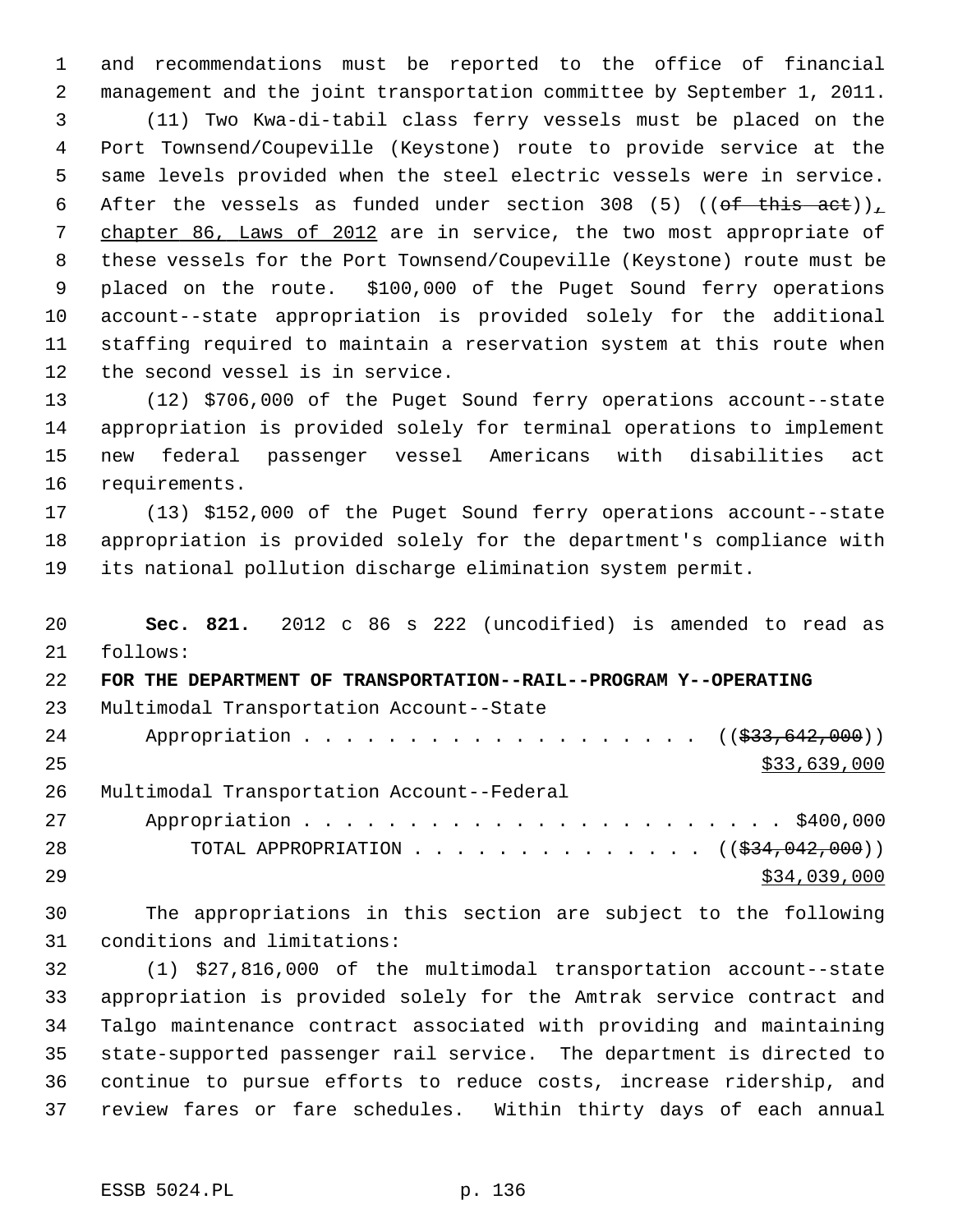1 cost/revenue reconciliation under the Amtrak service contract, the 2 department shall report annual credits to the office of financial 3 management and the legislative transportation committees. Annual 4 credits from Amtrak to the department including, but not limited to, 5 credits for increased revenue due to higher ridership, and fare or fare 6 schedule adjustments, must be used to offset corresponding amounts of 7 the multimodal transportation account--state appropriation, which must 8 be placed in reserve. Upon completion of the rail platform project in 9 the city of Stanwood, the department shall continue to provide daily 10 Amtrak Cascades service to the city.

11 (2) Amtrak Cascade runs may not be eliminated.

12 (3) The department shall plan for a third roundtrip Cascades train 13 between Seattle and Vancouver, B.C.

14 (4) The department shall conduct a pilot program by partnering with 15 the travel industry on the Amtrak Cascades service between Vancouver, 16 British Columbia, and Seattle to test opportunities for increasing 17 ridership, maximizing farebox recovery, and stimulating private 18 investment. The pilot program must run from July 1, 2011, to June 30, 19 2012. The department shall report on the results of the pilot program 20 to the office of financial management and the legislature by September 21 30, 2012.

22 (5) \$300,000 of the multimodal transportation account--state 23 appropriation is provided solely for the department to conduct a study 24 to examine the interconnectivity benefits of, and potential for, a 25 future Amtrak Cascades stop in the vicinity of the city of Auburn. As 26 part of its consideration, the department shall conduct a thorough 27 market analysis of the potential for adding or changing stops on the 28 Amtrak Cascades route.

| 29              |                  |  |  | Sec. 822. 2012 c 86 s 223 (uncodified) is amended to read as                         |  |              |
|-----------------|------------------|--|--|--------------------------------------------------------------------------------------|--|--------------|
| 30              | follows:         |  |  |                                                                                      |  |              |
| 31              | FOR THE          |  |  | DEPARTMENT OF TRANSPORTATION--LOCAL PROGRAMS--PROGRAM Z--                            |  |              |
| 32 <sup>2</sup> | <b>OPERATING</b> |  |  |                                                                                      |  |              |
| 33              |                  |  |  | Motor Vehicle Account--State Appropriation $($ $($ $\frac{69}{518}, \frac{600}{10})$ |  |              |
| 34              |                  |  |  |                                                                                      |  | \$8,505,000  |
| 35              |                  |  |  | Motor Vehicle Account--Federal Appropriation \$2,567,000                             |  |              |
| 36              |                  |  |  | TOTAL APPROPRIATION ( $(\frac{11}{210000})$ )                                        |  |              |
| 37              |                  |  |  |                                                                                      |  | \$11,072,000 |
|                 |                  |  |  |                                                                                      |  |              |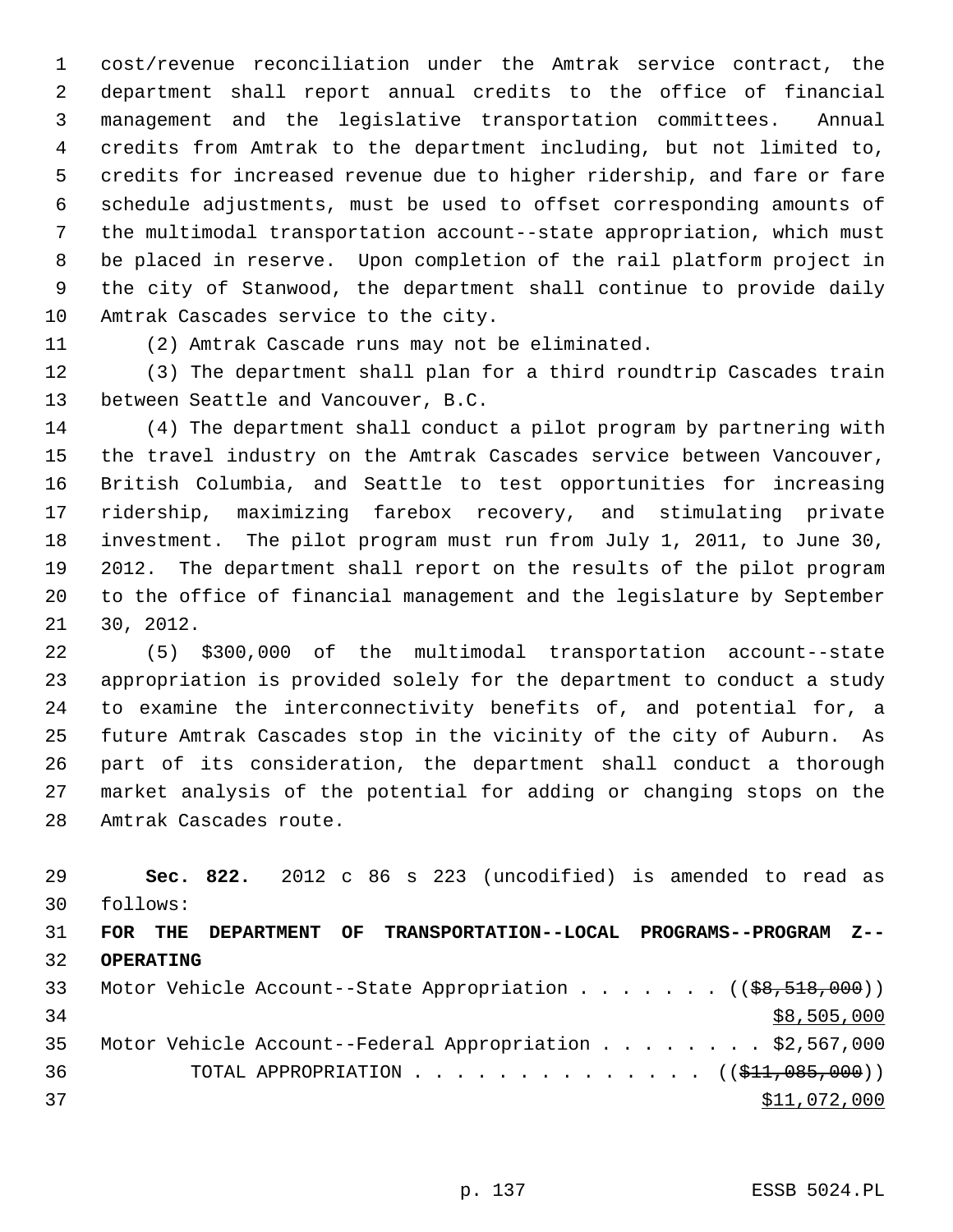1 The appropriations in this section are subject to the following 2 conditions and limitations: The department shall submit a report to 3 the transportation committees of the legislature by December 1, 2011, 4 on the implementation of the recommendations that resulted from the 5 evaluation of efficiencies in the delivery of transportation funding 6 and services to local governments that was required under section 7 204(8), chapter 247, Laws of 2010. The report must include a 8 description of how recommendations were implemented, what efficiencies 9 were achieved, and an explanation of any recommendations that were not 10 implemented.

## 11 **TRANSPORTATION AGENCIES--CAPITAL**

12 **Sec. 901.** 2012 c 86 s 302 (uncodified) is amended to read as 13 follows: 14 **FOR THE COUNTY ROAD ADMINISTRATION BOARD** 15 Motor Vehicle Account--State Appropriation . . . . . . . . . . \$874,000 16 Rural Arterial Trust Account--State Appropriation . . . ((\$62,510,000))  $17$  \$61,470,000 18 Highway Safety Account--State Appropriation . . . . . . . . . \$3,500,000 19 County Arterial Preservation Account--State 20 Appropriation . . . . . . . . . . . . . . . . . . . . . .\$29,360,000 21 TOTAL APPROPRIATION . . . . . . . . . . . . . . ((\$92,744,000))  $22$  \$95,204,000

23 The appropriations in this section are subject to the following 24 conditions and limitations:

25 (1) \$874,000 of the motor vehicle account--state appropriation may 26 be used for county ferry projects as developed pursuant to RCW 27 47.56.725(4).

28 (2) ((\$62,510,000)) \$61,470,000 of the rural arterial trust 29 account--state appropriation is provided solely for county road 30 preservation grant projects as approved by the county road 31 administration board. These funds may be used to assist counties 32 recovering from federally declared emergencies by providing 33 capitalization advances and local match for federal emergency funding, 34 and may only be made using existing fund balances. It is the intent of 35 the legislature that the rural arterial trust account be managed based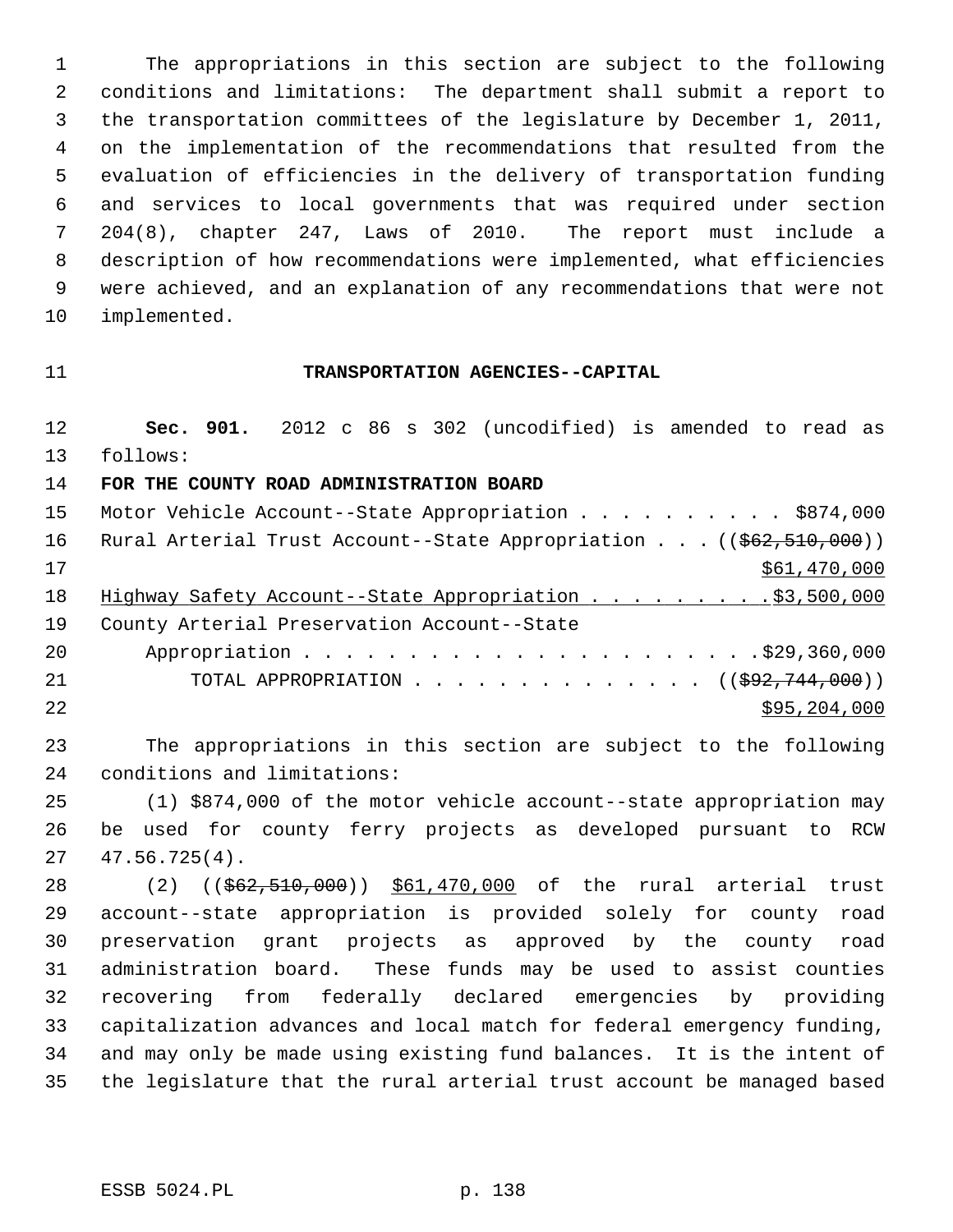1 on cash flow. The county road administration board shall specifically 2 identify any of the selected projects and shall include information 3 concerning the selected projects in its next annual report to the 4 legislature.

 5 **Sec. 902.** 2012 c 86 s 303 (uncodified) is amended to read as 6 follows: 7 **FOR THE TRANSPORTATION IMPROVEMENT BOARD** 8 Small City Pavement and Sidewalk Account--State 9 Appropriation . . . . . . . . . . . . . . . . . . . . . . \$5,270,000 10 Transportation Improvement Account--State 11 Appropriation . . . . . . . . . . . . . . . . . (  $(\frac{2337,545,000}{237,545,000})$ 12 \$213,152,000 13 Highway Safety Account--State Appropriation . . . . . . . . . \$3,500,000 14 TOTAL APPROPRIATION . . . . . . . . . . . . . ((<del>\$242,815,000</del>))  $\frac{15}{221,922,000}$ 16 ((The appropriations in this section are subject to the following 17 conditions and limitations: The transportation improvement 18 account--state appropriation includes up to \$22,143,000 in proceeds 19 from the sale of bonds authorized in RCW 47.26.500.) 20 **Sec. 903.** 2012 c 86 s 305 (uncodified) is amended to read as 21 follows: 22 **FOR THE DEPARTMENT OF TRANSPORTATION--IMPROVEMENTS--PROGRAM I** 23 Transportation Partnership Account--State 24 Appropriation . . . . . . . . . . . . . . . . (  $(\frac{1}{2}, 636, 316, 000)$  )  $25$   $\frac{$1,149,062,000}{25}$ 26 Motor Vehicle Account--State Appropriation . . . . . ((\$103,889,000))  $27$  \$63,790,000 28 Motor Vehicle Account--Federal Appropriation . . . . . ((\$790,703,000)) 29 \$806,907,000 30 Motor Vehicle Account--Private/Local 31 Appropriation . . . . . . . . . . . . . . . . . (  $(\frac{124}{124}, 917, 000)$  )  $32$  \$84,830,000 33 Transportation 2003 Account (Nickel Account)--State 34 Appropriation . . . . . . . . . . . . . . . . . ((\$416,125,000))  $35 - 35$   $3346,873,000$ 36 State Route Number 520 Corridor Account--State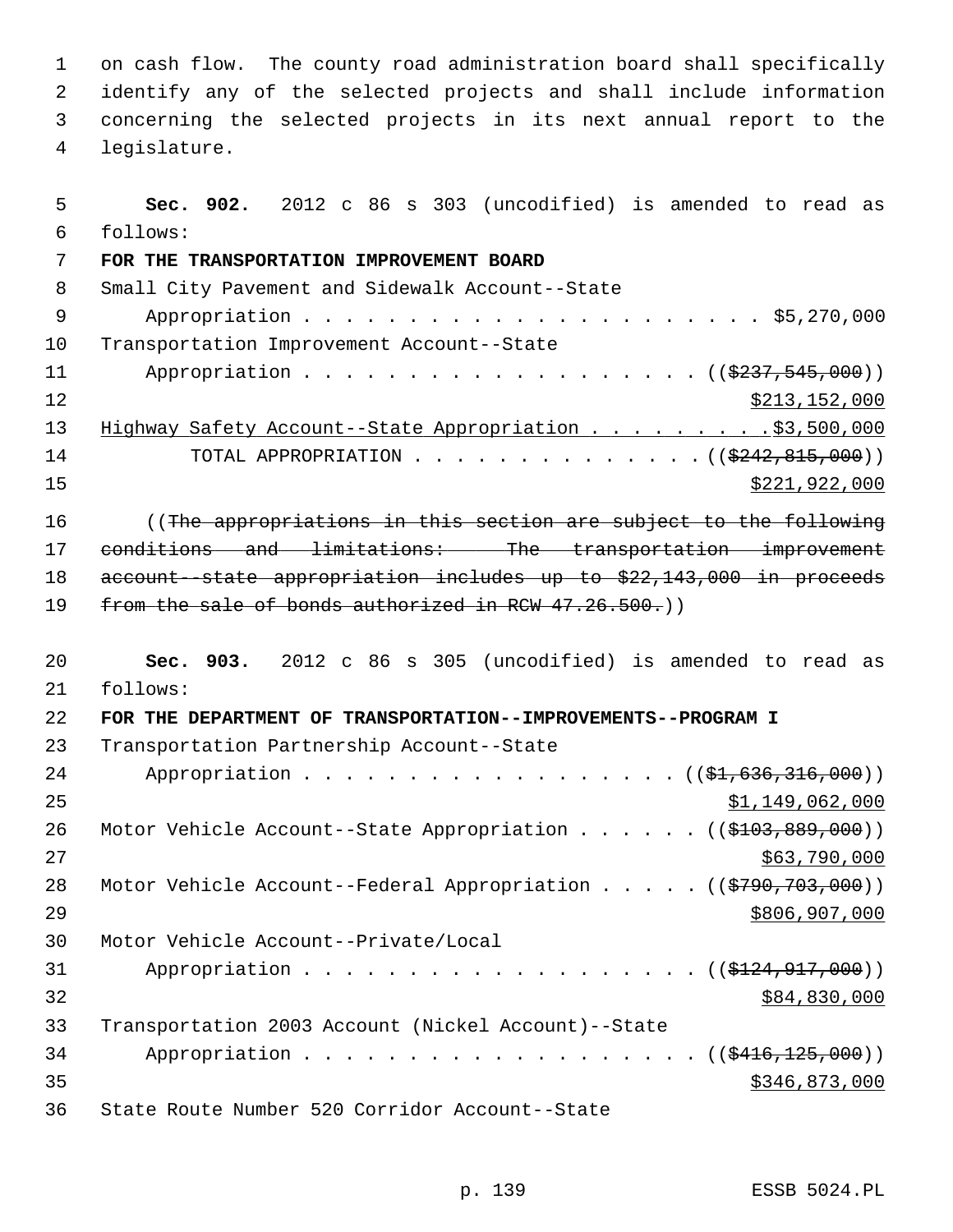|     | Appropriation ( $(\frac{1}{21}, 752, 138, 000)$ )                |
|-----|------------------------------------------------------------------|
| 2   | \$995,741,000                                                    |
|     |                                                                  |
| 4   | Tacoma Narrows Toll Bridge Account--State                        |
| 5   |                                                                  |
| 6   | State Route Number 520 Corridor Account--Federal                 |
|     |                                                                  |
| 8   | Multimodal Transportation Account--State Appropriation \$303,000 |
| - 9 | TOTAL APPROPRIATION $($ $($ $\frac{24}{94}, 830, 003, 000) )$    |
| 1 O | \$3,747,506,000                                                  |

11 The appropriations in this section are subject to the following 12 conditions and limitations:

13 (1) Except as provided otherwise in this section, the entire 14 transportation 2003 account (nickel account) appropriation and the 15 entire transportation partnership account appropriation are provided 16 solely for the projects and activities as listed by fund, project, and 17 amount in LEAP Transportation Document ((2012-2)) 2013-1 as developed 18 ((March 8, 2012)) April 23, 2013, Program - Highway Improvement Program 19 (I). However, limited transfers of specific line-item project 20 appropriations may occur between projects for those amounts listed 21 subject to the conditions and limitations in section 603, chapter 22 . . ., Laws of 2013 (section 603 of this act).

23 (2) Within the motor vehicle account--state appropriation and 24 motor vehicle account--federal appropriation, the department may 25 transfer funds between programs I and P, except for funds that are 26 otherwise restricted in this act.

27 (3) The department shall apply for surface transportation program 28 enhancement funds to be expended in lieu of or in addition to state 29 funds for eligible costs of projects in programs I and P including, but 30 not limited to, the state route number 518, state route number 520, 31 Columbia river crossing, and Alaskan Way viaduct projects.

32 (4) The department shall apply for the competitive portion of 33 federal transit administration funds for eligible transit-related costs 34 of the state route number 520 bridge replacement and HOV project and 35 the Columbia river crossing project. The federal funds described in 36 this subsection must not include those federal transit administration 37 funds distributed by formula. The department shall provide a report 38 regarding this effort to the legislature by October 1, 2011.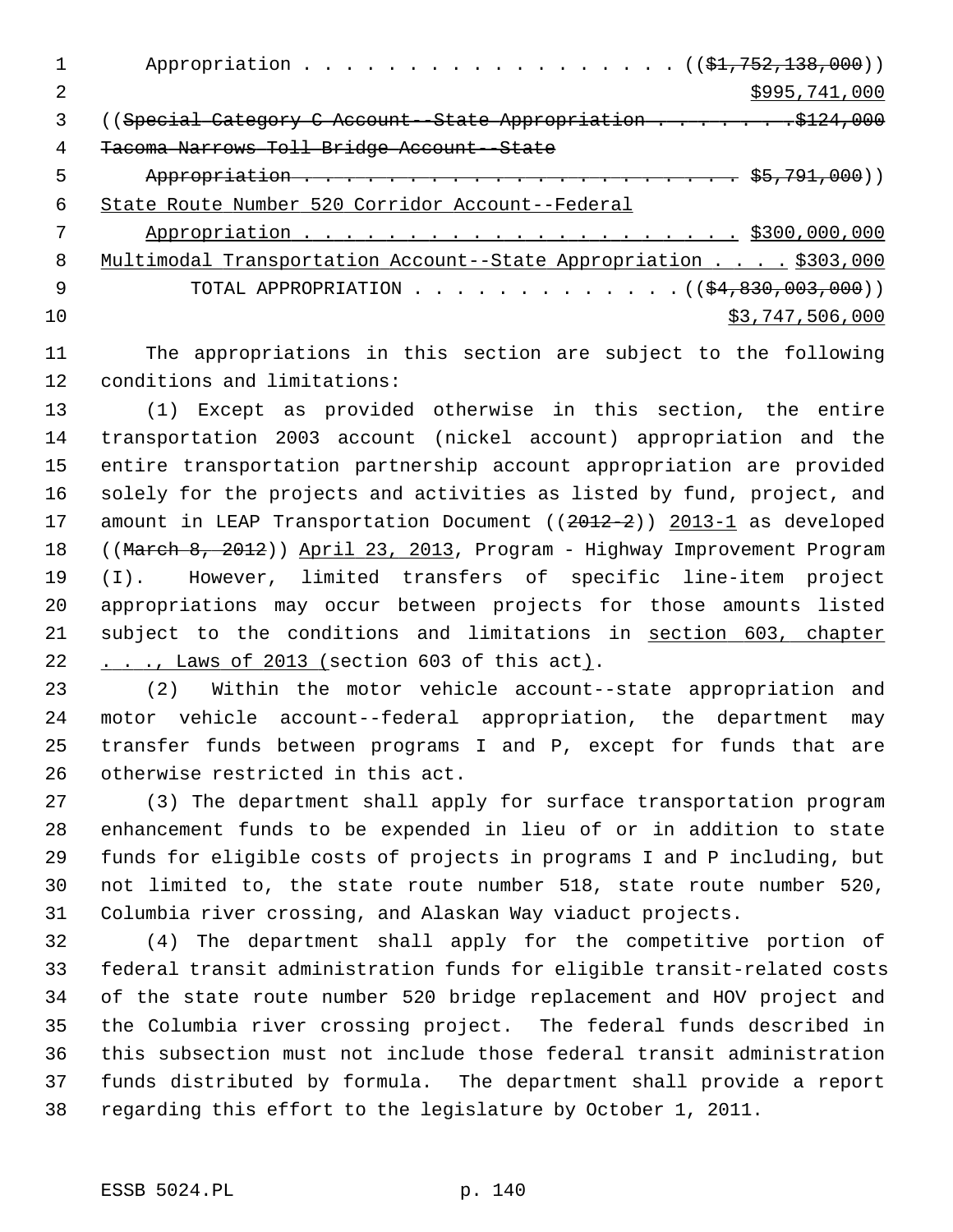1 (5) The department shall work with the department of archaeology 2 and historic preservation to ensure that the cultural resources 3 investigation is properly conducted on all mega-highway projects and 4 large ferry terminal projects. These projects must be conducted with 5 active archaeological management. Additionally, the department shall 6 establish a scientific peer review of independent archaeologists that 7 are knowledgeable about the region and its cultural resources.

 8 (6) For highway construction projects where the department 9 considers agricultural lands of long-term commercial significance, as 10 defined in RCW 36.70A.030, in reviewing and selecting sites to meet 11 environmental mitigation requirements under the national environmental 12 policy act (42 U.S.C. Sec. 4321 et seq.) and the state environmental 13 policy act (chapter 43.21C RCW), the department shall, to the greatest 14 extent possible, consider using public land first. If public lands are 15 not available that meet the required environmental mitigation needs, 16 the department may use other sites while making every effort to avoid 17 any net loss of agricultural lands that have a designation of long-term 18 commercial significance.

19 (7) ((\$561,000)) \$665,000 of the transportation partnership 20 account--state appropriation and  $($  $($  $, 1, 176, 000)$ )  $, 954, 000$  of the 21 transportation 2003 account (nickel account)--state appropriation are 22 provided solely for project 0BI4ENV, Environmental Mitigation Reserve - 23 Nickel/TPA project, as indicated in the LEAP transportation document 24 referenced in subsection (1) of this section. Funds may be used only 25 for environmental mitigation work that is required by permits that were 26 issued for projects funded by the transportation partnership account or 27 transportation 2003 account (nickel account).

28 (8) The transportation 2003 account (nickel account)--state 29 appropriation includes up to  $((\$339,608,000))$  \$308,996,000 in proceeds 30 from the sale of bonds authorized by RCW 47.10.861.

31 (9) The transportation partnership account--state appropriation 32 includes up to ((\$972,392,000)) \$734,097,000 in proceeds from the sale 33 of bonds authorized in RCW 47.10.873.

34 (10) The motor vehicle account--state appropriation includes up to 35 ((\$55,870,000)) \$5,000,000 in proceeds from the sale of bonds 36 authorized in RCW 47.10.843.

37 (11) The state route number 520 corridor account--state 38 appropriation includes up to ((\$1,779,000,000)) \$990,801,000 and the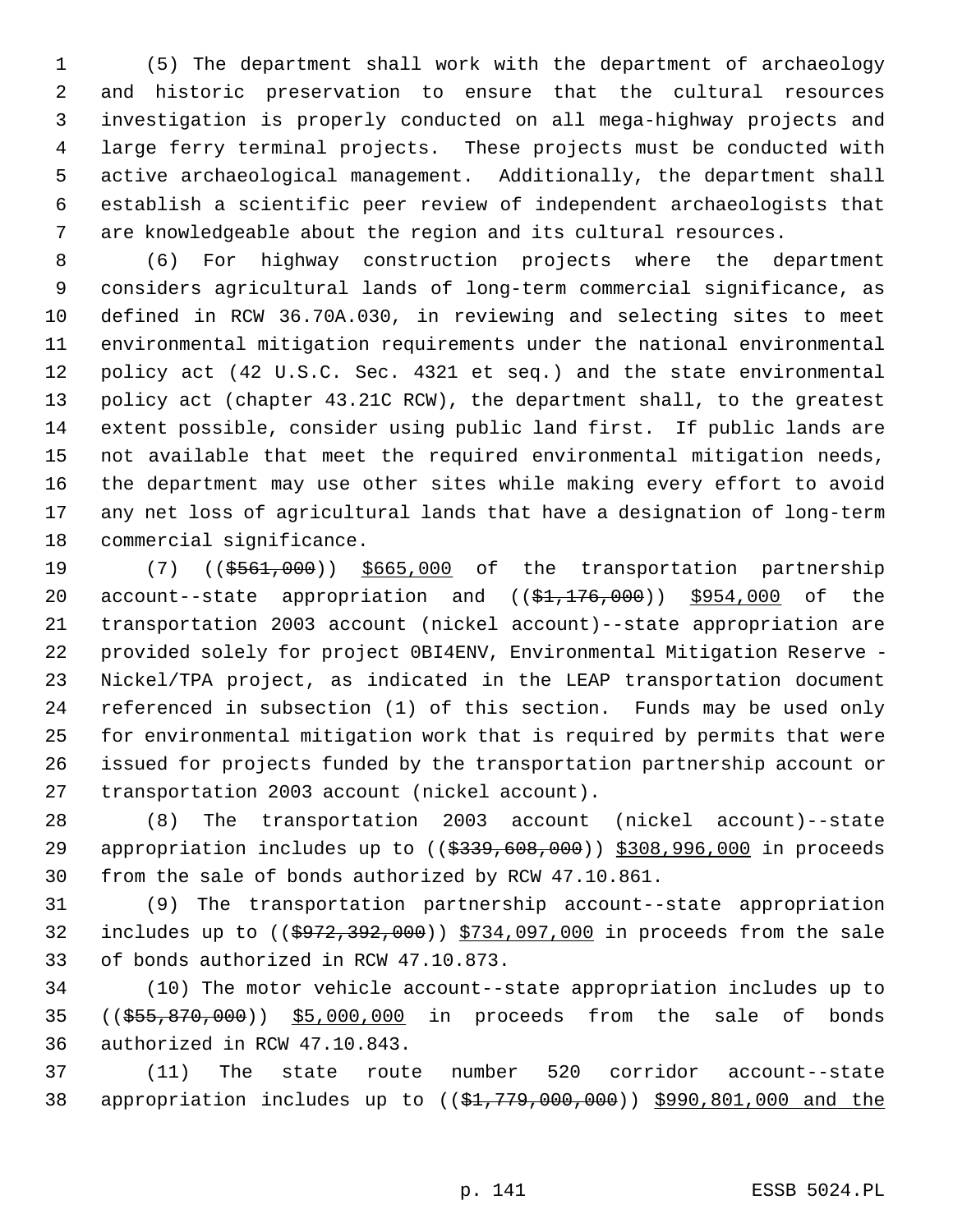state route number 520 corridor account--federal appropriation includes up to \$300,000,000 in proceeds from the sale of bonds authorized in RCW 3 47.10.879. Of the amounts appropriated in this subsection, \$300,000,000 of the state route number 520 corridor account--federal appropriation must be put into unallotted status and is subject to review by the office of financial management. The director of financial management shall consult with the joint transportation committee prior to making a decision to allot these funds.

9 (12) ((\$767,000)) \$692,000 of the motor vehicle account--state 10 appropriation and ((\$3,736,000)) \$3,002,000 of the motor vehicle 11 account--federal appropriation are provided solely for the US 2 High 12 Priority Safety project (100224I). Expenditure of these funds is for 13 safety projects on state route number 2 between Monroe and Gold Bar, 14 which may include median rumble strips, traffic cameras, and electronic 15 message signs.

16 (13) ((\$820,000)) \$819,900 of the motor vehicle account--federal 17 appropriation, ((\$16,308,000)) \$6,226,000 of the motor vehicle 18 account--private/local appropriation, and ((\$48,000)) \$344,000 of the 19 motor vehicle account--state appropriation are provided solely for the 20 US 2/Bickford Avenue - Intersection Safety Improvements project 21 (100210E).

22 (14) \$1,025,000 of the motor vehicle account--state appropriation 23 is provided solely for environmental work on the Belfair Bypass project 24 (300344C).

25 (15) ((\$372,000)) \$360,000 of the motor vehicle account--federal 26 appropriation and  $((\frac{69,000}{9})$  \$49,000 of the motor vehicle account-27 -state appropriation are provided solely for the I-5/Vicinity of Joint 28 Base Lewis-McChord - Install Ramp Meters project (300596M).

29 (16) (( $\frac{29}{202}$ ,  $\frac{863}{000}$ ) \$102, 588,000 of the transportation 30 partnership account--state appropriation ((and \$51,138,000)) 31 \$43,847,000 of the transportation 2003 account (nickel account)--state 32 appropriation, \$12,000 of the motor vehicle account--federal 33 appropriation, and \$68,000 of the motor vehicle account--private/local 34 appropriation are provided solely for the I-5/Tacoma HOV Improvements 35 (Nickel/TPA) project (300504A). The use of funds in this subsection to 36 renovate any buildings is subject to the requirements of section 604 37 ((of this act)), chapter 367, Laws of 2011. The department shall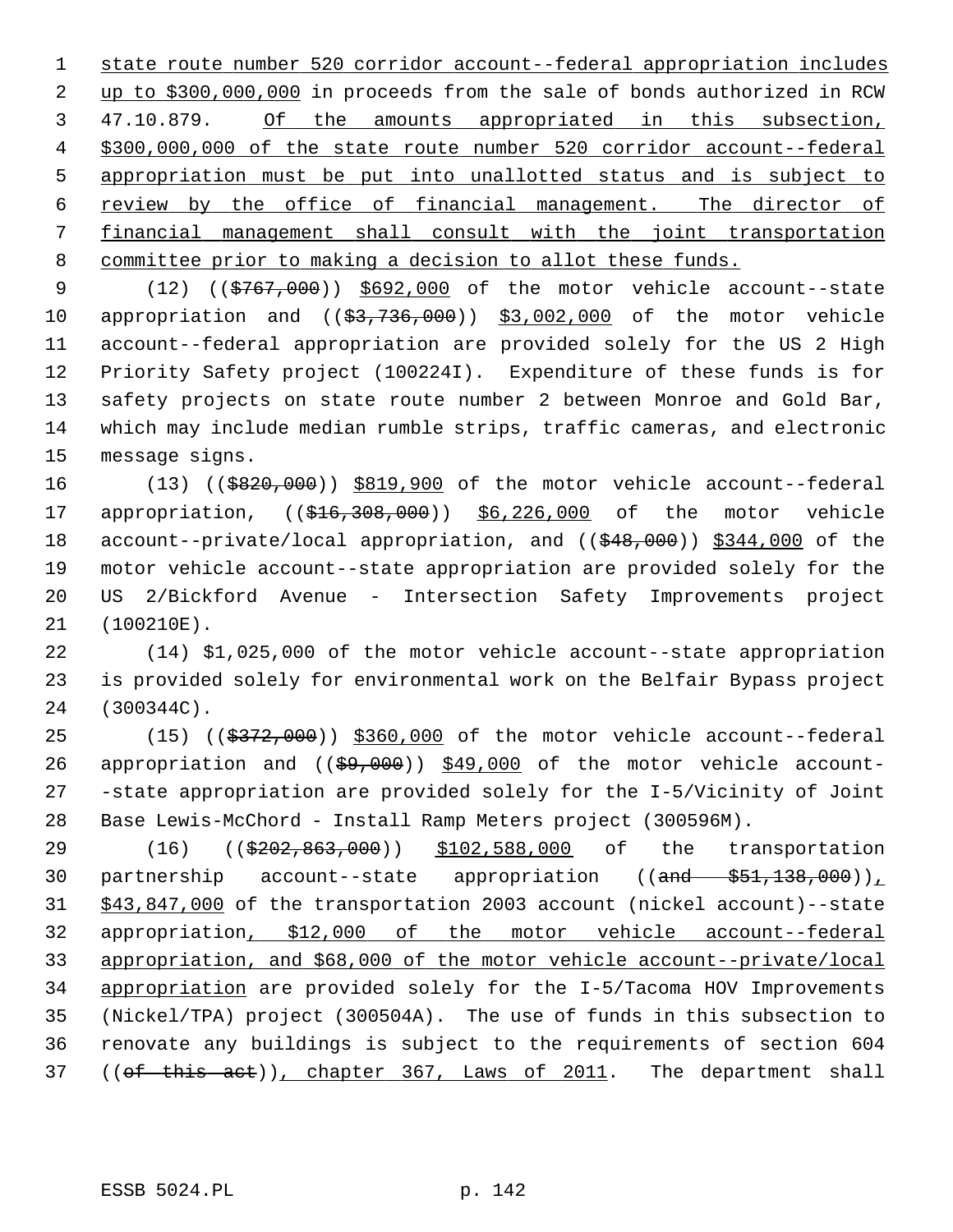1 report to the legislature and the office of financial management on any 2 costs associated with building renovations funded in this subsection.

 3 (17)(a) \$7,423,000 of the transportation partnership account--state 4 appropriation and ((\$54,461,000)) \$50,332,000 of the motor vehicle 5 account--federal appropriation are provided solely for the I-5/Columbia 6 River Crossing project (400506A). ((Of the amounts appropriated in 7 this subsection, \$15,000,000 of the motor vehicle account--federal 8 appropriation must be put into unallotted status and is subject to the 9 review of the office of financial management. This funding may only be 10 allotted once the state of Oregon's total contribution of shared 11 expenses on the project are within five million dollars of the state of 12 Washington's shared expenses.)

13 (b) It is the intent of the legislature that Washington and Oregon 14 have equal funding commitments and equal total expenditures to date on 15 the shared components of the Columbia river crossing project. The 16 department shall provide a quarterly report on this project beginning 17 March 31, 2012. This report must include:

18 (i) An update on preliminary engineering and right-of-way 19 acquisition for the previous quarter;

20 (ii) Planned objectives for right-of-way and preliminary 21 engineering for the ensuing quarter;

22 (iii) An updated comparison of the total appropriation authority 23 for the project by state;

24 (iv) An updated comparison of the total expenditures to date on the 25 project by state; and

26 (v) The committed funding provided by the state of Oregon to right-27 of-way acquisition.

28 (c) \$200,000 of the transportation partnership account--state 29 appropriation in this subsection is provided solely for the department 30 to work with the department of archaeology and historic preservation to 31 ensure that the cultural resources investigation is properly conducted 32 on the Columbia river crossing project. This project must be conducted 33 with active archaeological management and result in one report that 34 spans the single cultural area in Oregon and Washington. Additionally, 35 the department shall establish a scientific peer review of independent 36 archaeologists that are knowledgeable about the region and its cultural 37 resources.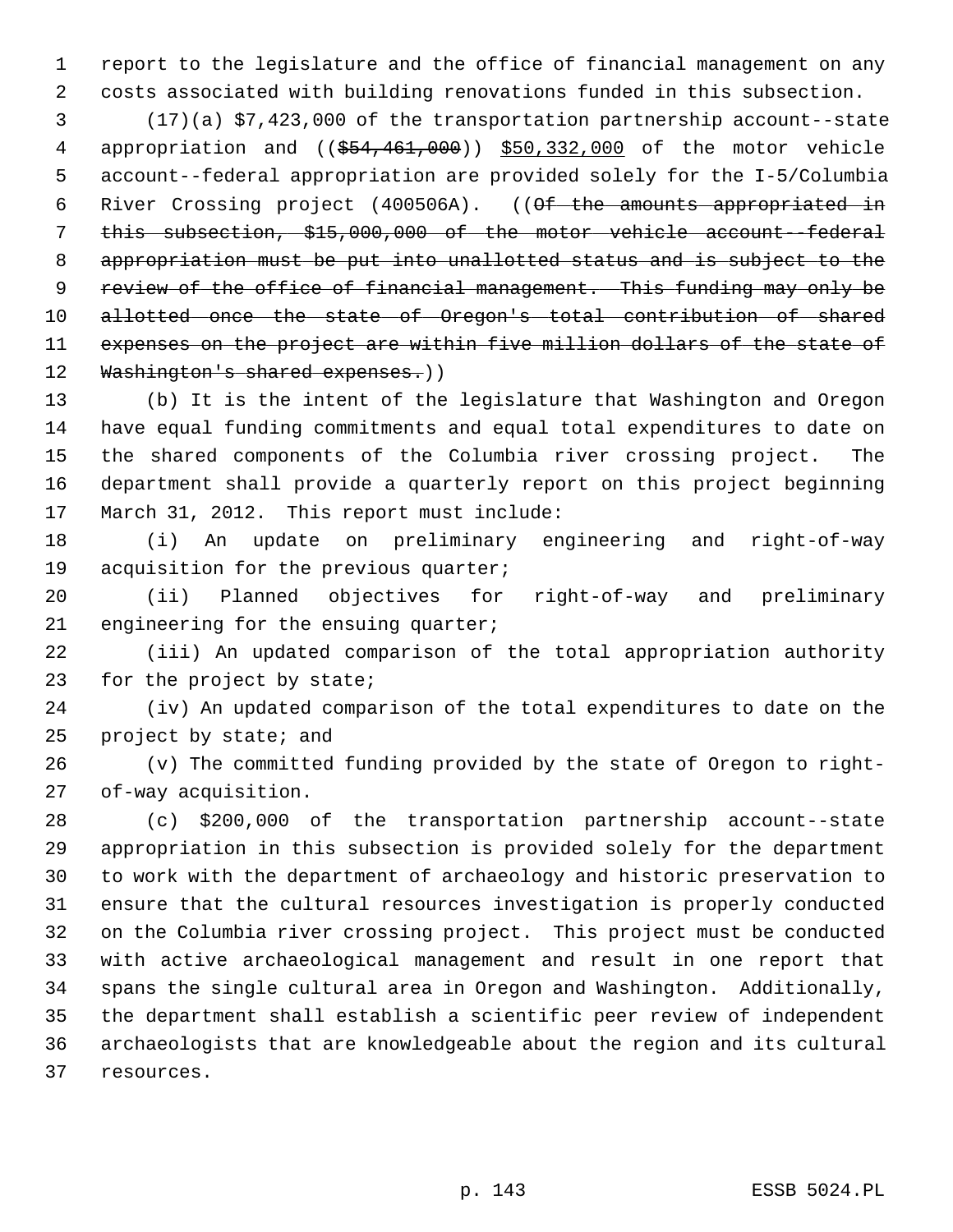1 (d) Consistent with the draft environmental impact statement and 2 the Columbia river crossing project's independent review panel report, 3 the Columbia river crossing project's financial plan must include 4 recognition of state transportation funding contributions from both 5 Washington and Oregon, federal transportation funding, and a funding 6 contribution from toll bond proceeds. Following the refinement of the 7 finance plan as recommended by the independent review panel, the 8 department may seek authorization from the legislature to collect tolls 9 on the existing Columbia river crossing or on a replacement crossing 10 over Interstate 5.

11 (e) The Washington state department of transportation budget 12 includes resources to continue work on solutions that advance the 13 Columbia river crossing project to completion of the required 14 environmental impact statement. The department must report to the 15 Columbia river crossing legislative oversight subcommittee of the joint 16 transportation committee, established in section 204(7) ((of this 17 act)), chapter 86, Laws of 2012, on the progress made on the Columbia 18 river crossing project at each meeting of the oversight subcommittee. 19 Reporting must include updated information on cost estimates, rights-20 of-way purchases and procurement schedules, and financing plans for the 21 Columbia river crossing project, including projected traffic volumes, 22 fuel and gas price assumptions, toll rates, costs of toll collections, 23 as well as potential need for general transportation funding. By 24 January 1, 2013, the department shall provide to the oversight 25 subcommittee of the joint transportation committee a phased master plan 26 for the Columbia river crossing project.

27 (18) Within the amounts provided for the Columbia river crossing 28 project (400506A), the department shall conduct a traffic and revenue 29 analysis for the Columbia river crossing project that will lay the 30 foundation for investment grade traffic and revenue analysis. While 31 conducting the analysis, the department must coordinate with the Oregon 32 department of transportation, the Washington state transportation 33 commission, ((and the Washington state legislative oversight 34 committee)) the Washington state treasurer's office, and the Oregon 35 state treasurer's office.

36 (a) The department's analysis must include the assessment and 37 review of the following variables within the project:

38 (i) Exemptions from tolls for vehicles with two or more occupants;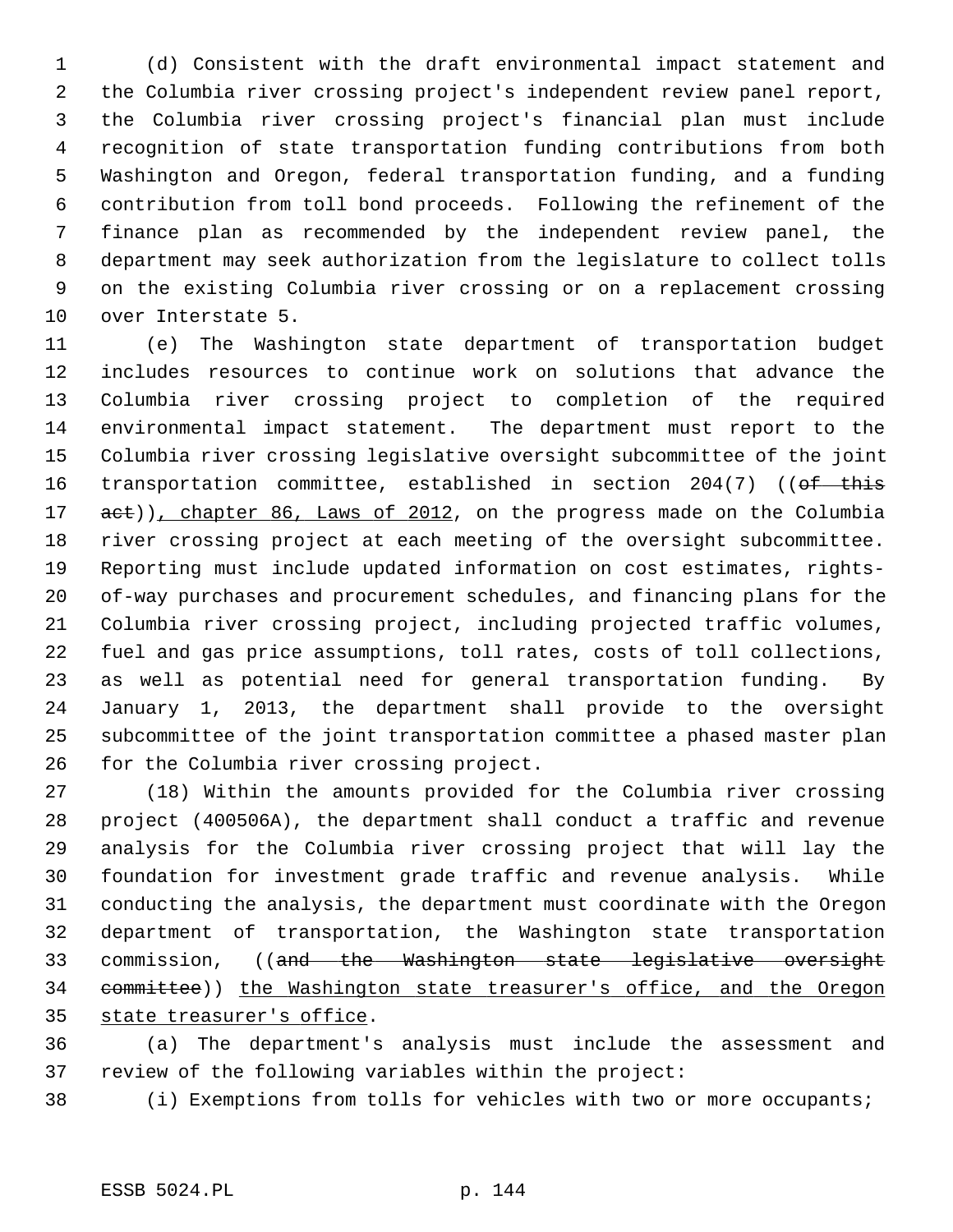- 1 (ii) A variable toll where the tolls vary by time of day and day of 2 the week; and
- 

3 (iii) A frequency-based toll rate for the facility.

4 (b) The analysis must also assess the following:

 5 (i) The impact that light rail service in the corridor will have on 6 estimated toll revenues;

 7 (ii) The level of diversion from the Interstate 5 corridor and the 8 impact on estimated toll revenues; and

 9 (iii) The estimated toll revenues from vehicle trips originating 10 within the region and outside the region by vehicle type.

11 (c) The department must submit a report of findings to the 12 transportation committees of the legislature by July 1, 2013.

13 (19) ((\$309,000)) \$91,000 of the motor vehicle account--federal 14 appropriation and (( $$78,000$ )) \$24,000 of the motor vehicle account--15 state appropriation are provided solely for the SR 9/SR 204 16 Intersection Improvement project (L2000040).

17 (20) ((\$3,385,000)) \$980,000 of the motor vehicle account--federal 18 appropriation and ((\$50,000)) \$51,000 of the motor vehicle account--19 state appropriation are provided solely for the US 12/Nine Mile Hill to 20 Woodward Canyon Vic - Build New Highway project (501210T).

21 (21) ((\$5,791,000 of the Tacoma Narrows toll bridge account--state 22 appropriation is provided solely for deferred sales tax expenses on the 23 construction of the new Tacoma Narrows bridge. However, if chapter 24 . . . (Senate Bill No. 6073), Laws of 2012 (sales tax exemption on SR 25 16 projects) is enacted by June 30, 2012, the amount provided in this 26 subsection lapses.

 $(27 + 22)$   $(22)$ ,  $(000)$ )  $(226,000)$  of the motor vehicle account--federal 28 appropriation and  $((\$16,000))$  \$19,000 of the motor vehicle account--29 state appropriation are provided solely for the SR 16/Rosedale Street 30 NW Vicinity - Frontage Road project (301639C). The frontage road must 31 be built for driving speeds of no more than thirty-five miles per hour. 32 (((23) \$621,000)) (22) \$663,000 of the motor vehicle account-- 33 federal appropriation  $((i\overline{s}))$  and \$12,000 of the motor vehicle account--34 state appropriation are provided solely for the SR 20/Race Road to 35 Jacob's Road safety project (L2200042).

36 (((24) \$32,162,000)) (23) \$15,746,000 of the transportation 37 partnership account--state appropriation  $((\frac{1}{18}))$  and \$122,000 of the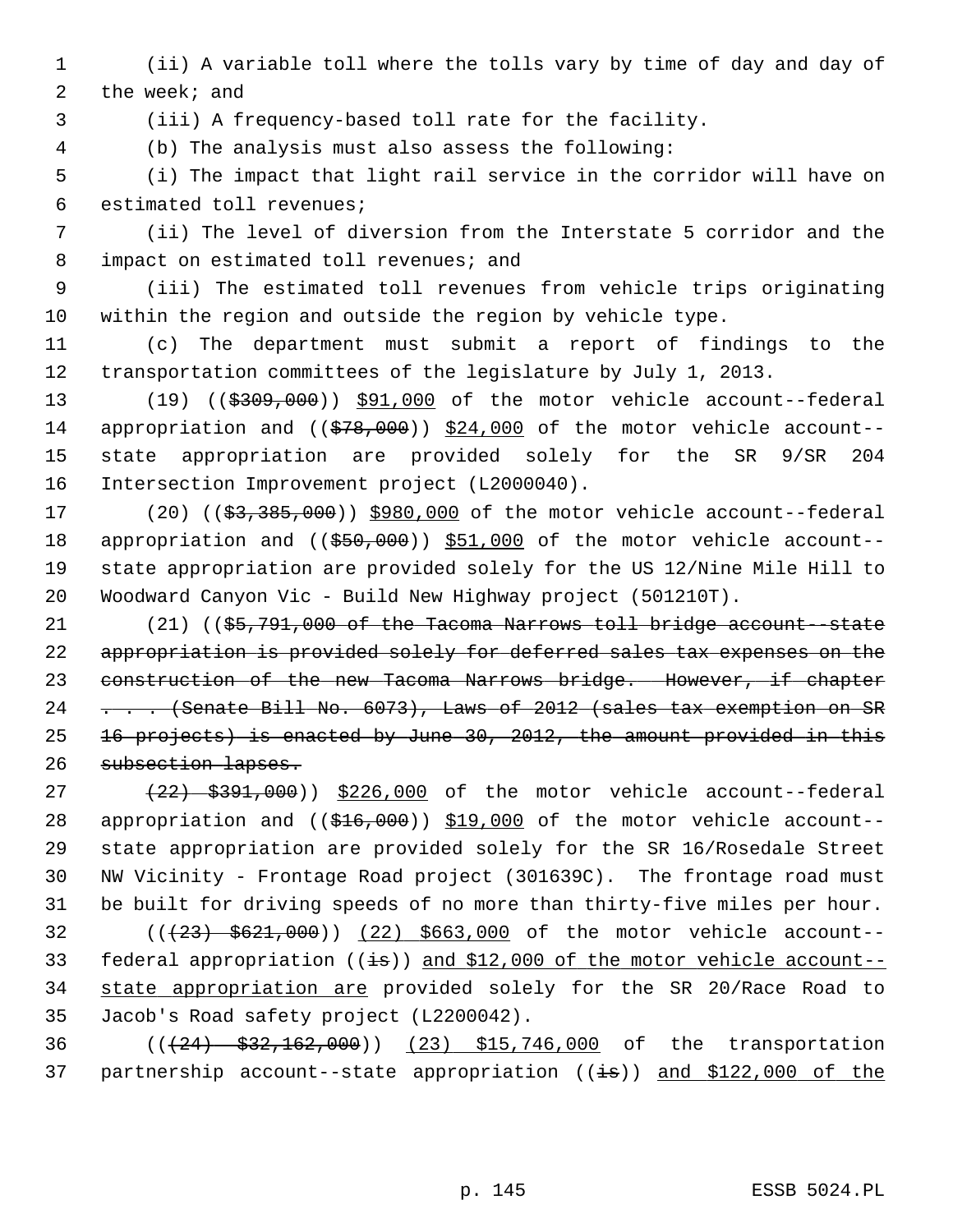1 motor vehicle account--private/local appropriation are provided solely 2 for the SR 28/ US 2 and US 97 Eastmont Avenue Extension project 3 (202800D).

 4 (((25) \$1,227,000)) (24) \$705,000 of the motor vehicle account-- 5 federal appropriation and ((\$38,000)) \$165,000 of the motor vehicle 6 account--state appropriation are provided solely for design and right- 7 of-way work on the I-82/Red Mountain Vicinity project (508208M). The 8 department shall continue to work with the local partners in developing 9 transportation solutions necessary for the economic growth in the Red 10 Mountain American viticulture area of Benton county.

11 (( $(26)$  \$1,500,000)) (25) \$3,000,000 of the motor vehicle account--12 federal appropriation  $((\frac{1}{15}))$  and \$120,000 of the motor vehicle 13 account--state appropriation are provided solely for the I-90 14 Comprehensive Tolling Study and Environmental Review project (100067T). 15 The department shall undertake a comprehensive environmental review of 16 tolling Interstate 90 between Interstate 5 and Interstate 405 for the 17 purposes of both managing traffic and providing funding for 18 construction of the unfunded state route number 520 from Interstate 5 19 to Medina project. The environmental review must include significant 20 outreach to potentially affected communities. The department may 21 consider traffic management options that extend as far east as 22 Issaquah.

23  $((+27))$   $(26)$  \$12,149,000 of the motor vehicle account--federal 24 appropriation  $((\text{and}))$ , \$362,000 of the motor vehicle account--state 25 appropriation, and \$50,000 of the motor vehicle account--private/local 26 appropriation are provided solely for the I-90/Sullivan Road to Barker 27 Road - Additional Lanes project (609049N).

28 ( $(28)$ )) (27) Up to \$8,000,000 in savings realized on the I-29 90/Snoqualmie Pass East - Hyak to Keechelus Dam - Corridor project 30 (509009B) may be used for design work on the next two-mile segment of 31 the corridor. Any additional savings on this project must remain on 32 the corridor. Project funds may not be used to build or improve 33 buildings until the plan described in section 604 (( $\theta$ f this act)), 34 chapter 367, Laws of 2011 is complete.

35 (((29) \$657,000)) (28) \$637,000 of the motor vehicle account-- 36 federal appropriation  $((\frac{1}{15}))$  and \$15,000 of the motor vehicle account--37 state appropriation are provided solely for the US 97A/North of 38 Wenatchee - Wildlife Fence project (209790B).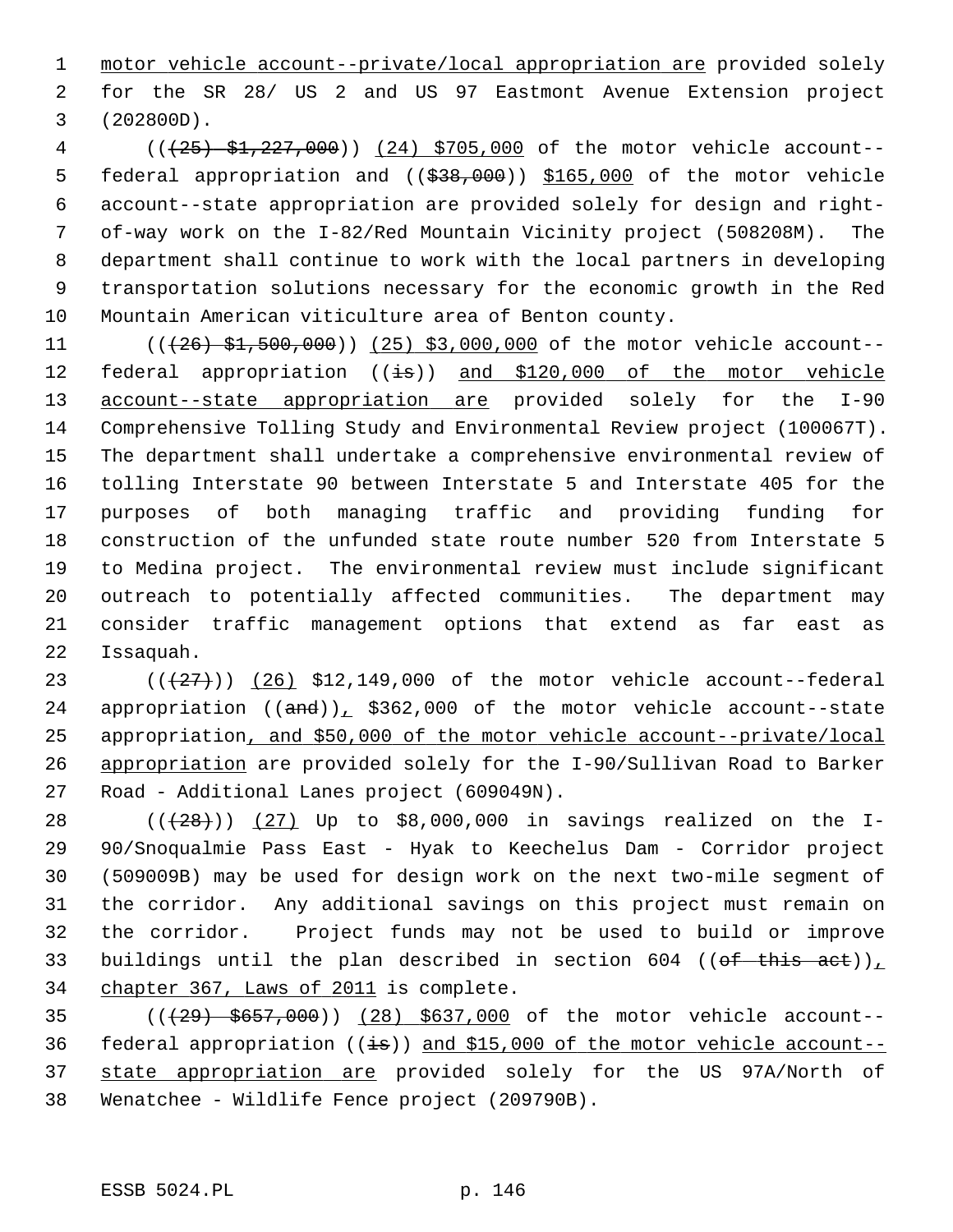$1$  (( $(30)$ )) (29) The department shall reconvene an expert review panel 2 of no more than three members as described under RCW 47.01.400 for the 3 purpose of updating the work that was previously completed by the panel 4 on the Alaskan Way viaduct replacement project and to ensure that an 5 appropriate and viable financial plan is created and regularly 6 reviewed. The expert review panel must be selected cooperatively by 7 the chairs of the senate and house of representatives transportation 8 committees, the secretary of transportation, and the governor. The 9 expert review panel must report findings and recommendations to the 10 transportation committees of the legislature, the governor's Alaskan 11 Way viaduct project oversight committee, and the transportation 12 commission by October 2011, and annually thereafter until the project 13 is operationally complete.

14  $((+31))$  (30) It is important that the public and policymakers have 15 accurate and timely access to information related to the Alaskan Way 16 viaduct replacement project as it proceeds to, and during, the 17 construction of all aspects of the project including, but not limited 18 to, information regarding costs, schedules, contracts, project status, 19 and neighborhood impacts. Therefore, it is the intent of the 20 legislature that the state, city, and county departments of 21 transportation establish a single source of accountability for 22 integration, coordination, tracking, and information of all requisite 23 components of the replacement project, which must include, at a 24 minimum:

25 (a) A master schedule of all subprojects included in the full 26 replacement project or program; and

27 (b) A single point of contact for the public, media, stakeholders, 28 and other interested parties.

29  $((+32))$  (31) Within the amounts provided in this section, 30 ((\$20,000)) \$42,000 of the motor vehicle account--state appropriation 31 and ((\$980,000)) \$958,000 of the motor vehicle account--federal 32 appropriation are provided solely for the department to continue work 33 on a comprehensive tolling study of the state route number 167 corridor 34 (project 316718S). As funding allows, the department shall also 35 continue work on a comprehensive tolling study of the state route 36 number 509 corridor.

37 (((433))) (32)(a) ((\$137,022,000)) \$70,663,000 of the transportation 38 partnership account--state appropriation and ((\$50,623,000))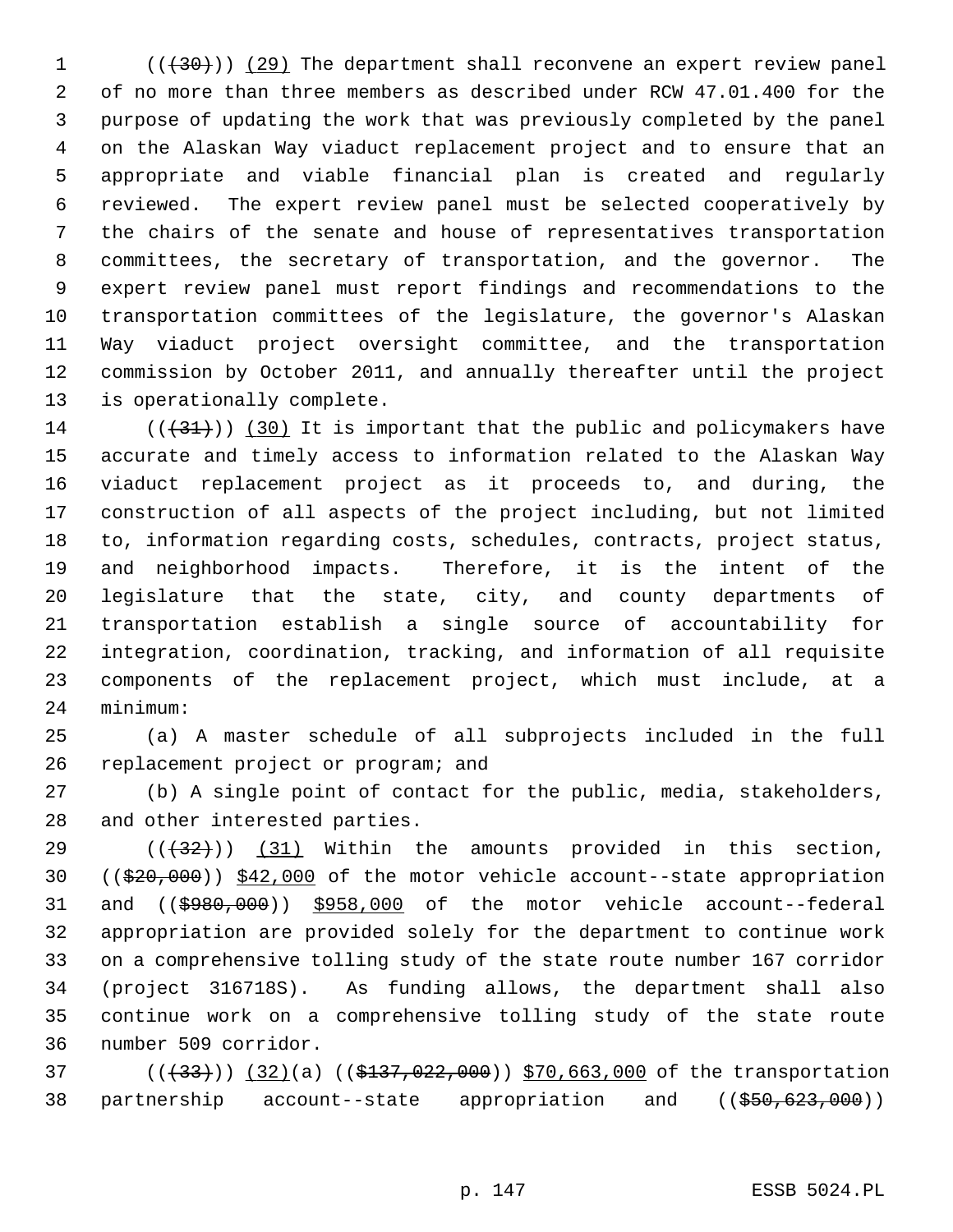1 \$38,613,000 of the transportation 2003 account (nickel account)--state 2 appropriation are provided solely for the I-405/Kirkland Vicinity Stage 3 2 - Widening project (8BI1002). This project must be completed as soon 4 as practicable as a design-build project and must be constructed with 5 a footprint that would accommodate potential future express toll lanes.

 6 (b) As part of the project, the department shall conduct a traffic 7 and revenue analysis and complete a financial plan to provide 8 additional information on the revenues, expenditures, and financing 9 options available for active traffic management and congestion relief 10 in the Interstate 405 and state route number 167 corridors. A report 11 must be provided to the transportation committees of the legislature 12 and the office of financial management by January 2012. However, this 13 subsection  $((+33))$   $(32)(b)$  is null and void if chapter . . . 14 (Engrossed House Bill No. 1382), Laws of 2011 (I-405 express toll 15 lanes) is enacted by June 30, 2011.

16 (c) (( $\Theta$ f the amount appropriated in (a) of this subsection, 17 \$15,000,000 of the transportation partnership account--state 18 appropriation is provided solely for the preliminary design and 19 purchase of rights-of-way on the state route number 167 direct 20 connector. It is the intent of the legislature to fund an additional 21 \$25,000,000 of the transportation partnership account--state 22 appropriation for the preliminary design and purchase of rights-of-way 23 on the state route number 167 direct connector during the 2013-2015 24 biennium.

 $(25$   $(d))$  Within the amounts provided for this project, funding is 26 provided solely for tolling equipment, such as gantries, barriers, or 27 cameras, on Interstate 405, consistent with chapter 369, Laws of 2011. 28 The department shall place amounts for tolling equipment into 29 unallotted status until the traffic and revenue analysis required in 30 RCW 47.56.886 is submitted to the governor and the legislature. Once 31 the report has been submitted, the office of financial management may 32 approve the allotment of funds for tolling equipment only after 33 consultation with the joint transportation committee.

 $(1,34)$  ( $(33)$  Funding for a signal at state route number 507 and 35 Yew Street is included in the appropriation for intersection and spot 36 improvements (0BI2002).

37 (34) \$3,392,000 of the transportation partnership account--state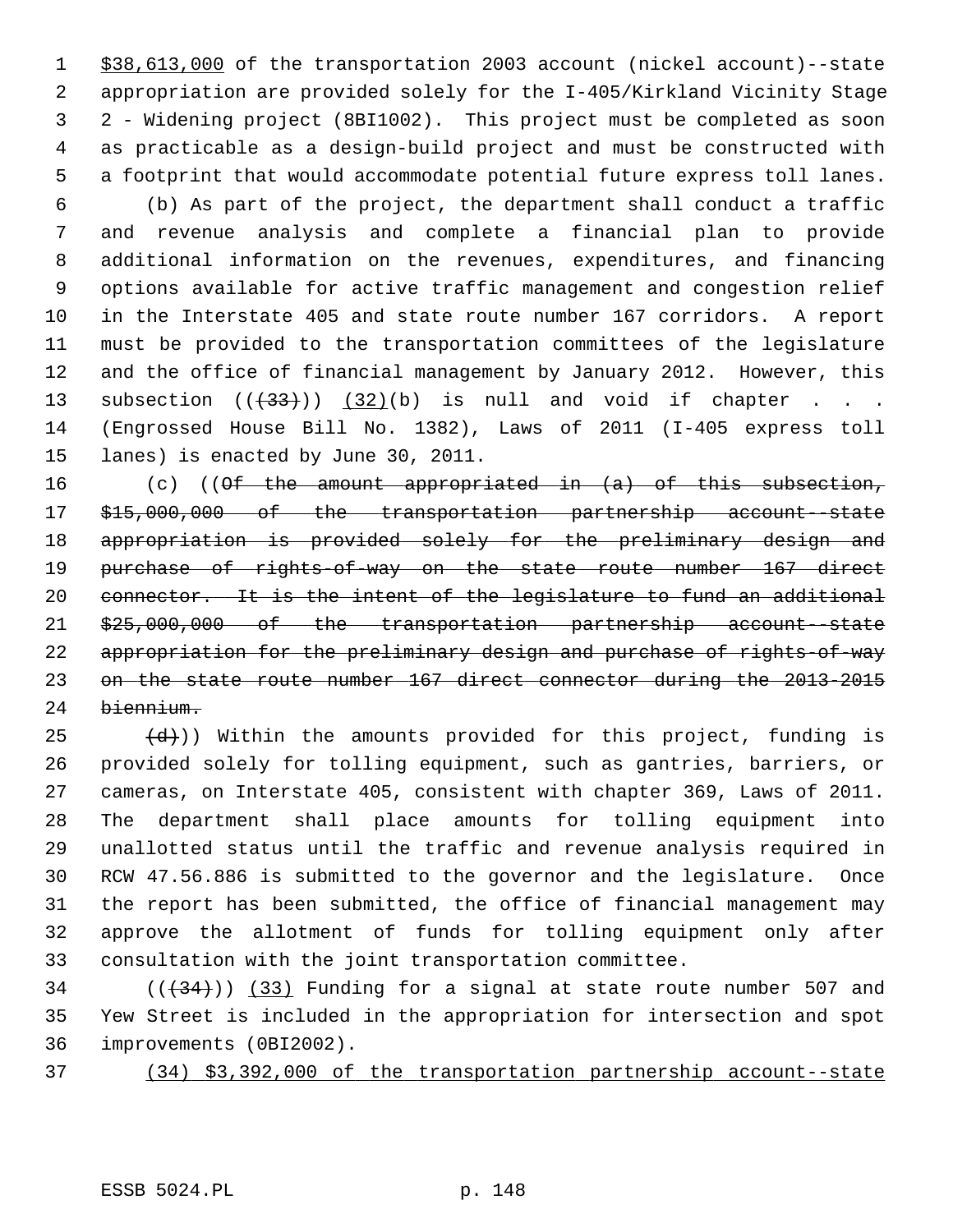1 appropriation is provided solely for the preliminary design and 2 purchase of rights-of-way on the state route number 167 direct 3 connector (140504C).

 4 (35) ((\$224,592,000)) \$52,078,000 of the transportation partnership 5 account--state appropriation ((and \$898,286,000)), \$902,101,000 of the 6 state route number 520 corridor account--state appropriation, 7 \$17,155,000 of the motor vehicle account--federal appropriation, and 8 \$1,303,000 of the motor vehicle account--private/local appropriation 9 are provided solely for the state route number 520 bridge replacement 10 and HOV program (8BI1003). When developing the financial plan for the 11 program, the department shall assume that all maintenance and operation 12 costs for the new facility are to be covered by tolls collected on the 13 toll facility, and not by the motor vehicle account.

14 (36) \$500,000 of the motor vehicle account--state appropriation is 15 provided solely for a multimodal corridor plan on state route number 16 520 between Interstate 405 and Avondale Road in Redmond (L1000054).

17 (37) \$300,000 of the motor vehicle account--federal appropriation 18  $((\frac{1}{15}))$  and \$13,000 of the motor vehicle account--state appropriation 19 are provided solely for the SR 523 Corridor study (L1000059).

20 (38) The department shall consider using the city of Mukilteo's 21 off-site mitigation program in the event any projects on state route 22 number 525 or 526 require environmental mitigation.

23 (39) Any savings on projects on the state route number 532 corridor 24 must be used within the corridor to begin work on flood prevention and 25 raising portions of the highway above flood and storm influences.

26 (40) The total appropriation provided in this section assumes 27 enactment of chapter . . . (Second Substitute Senate Bill No. 5250), 28 Laws of 2012 (design-build procedures) and reflects efficiencies and 29 cost savings generated by this innovative design and contracting tool.

30 (41) Construction of a new traffic management center may not 31 commence until the budget evaluation study in section  $102(1)$  ((of this 32 act)), chapter 86, Laws of 2012 is complete and the office of financial 33 management has determined that a new traffic management center is the 34 preferred option and has approved this project.

35 (42) The department shall itemize all future requests for the 36 construction of new buildings on a project list. Each building 37 construction project must be listed in the project list along with all 38 other highway construction projects and submitted by the department as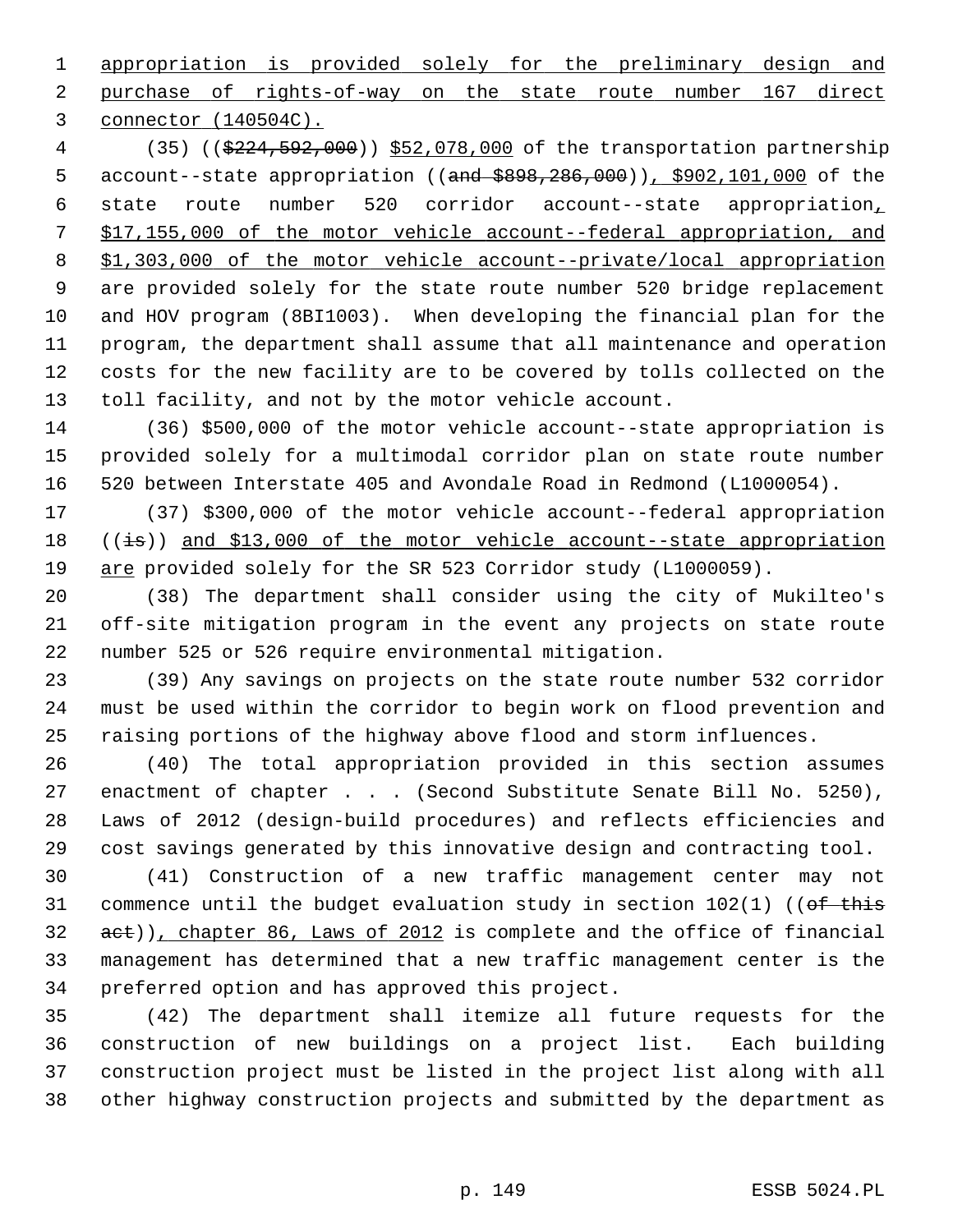1 part of its budget submittal. It is the intent of the legislature that 2 new facility construction must be transparent and not appropriated 3 within larger highway construction projects.

 4 (43) ((\$250,000)) \$240,000 of the motor vehicle account--federal 5 appropriation  $((\frac{1}{18}))$  and \$10,000 of the motor vehicle account--state 6 appropriation are provided solely for planning a proposed off-ramp 7 eastbound from state route number 518 to Des Moines Memorial Drive in 8 Burien (L1100045).

9 (44) ((\$1,100,000)) \$425,000 of the motor vehicle account--federal 10 appropriation  $((\frac{1}{15}))$  and \$18,000 of the motor vehicle account--state 11 appropriation are provided solely for preliminary engineering on the I-12 5/Marvin Road Interchange study (L2200087).

13 (45) ((\$400,000)) \$389,000 of the motor vehicle account--federal 14 appropriation  $((\frac{1}{15}))$  and \$22,000 of the motor vehicle account--state 15 appropriation are provided solely for the SR 150/No-See-Um Road 16 Intersection - Realignment project (L2200092).

17 (46) \$750,000 of the motor vehicle account--federal appropriation 18  $((\frac{1}{15}))$  and \$31,000 of the motor vehicle account--state appropriation 19 are provided solely for ((preliminary engineering on)) the SR 20 305/Suquamish Way Intersection Improvements project (L2200093).

21 (47) ((\$700,000)) \$658,000 of the motor vehicle account--federal 22 appropriation  $((\frac{1}{15}))$  and \$16,000 of the motor vehicle account--state 23 appropriation are provided solely for the US 395/Lind Road Intersection 24 project (L2200086).

 (48) \$7,398,000 of the motor vehicle account--state appropriation is provided solely to advance the design, preliminary engineering, and rights-of-way acquisition for the priority projects identified in LEAP Transportation Document 2013-3 as developed April 23, 2013. Funds must be used to advance the emergent, initial development of these projects for the purpose of expediting delivery of the associated major investments when funding for such investments becomes available. Funding may be reallocated between projects to maximize the accomplishment of design and preliminary engineering work and rights- of-way acquisition, provided that all projects are addressed. It is the intent of the legislature that, while seeking to maximize the outcomes in this section, the department shall provide for continuity of both the state and consulting engineer workforce, while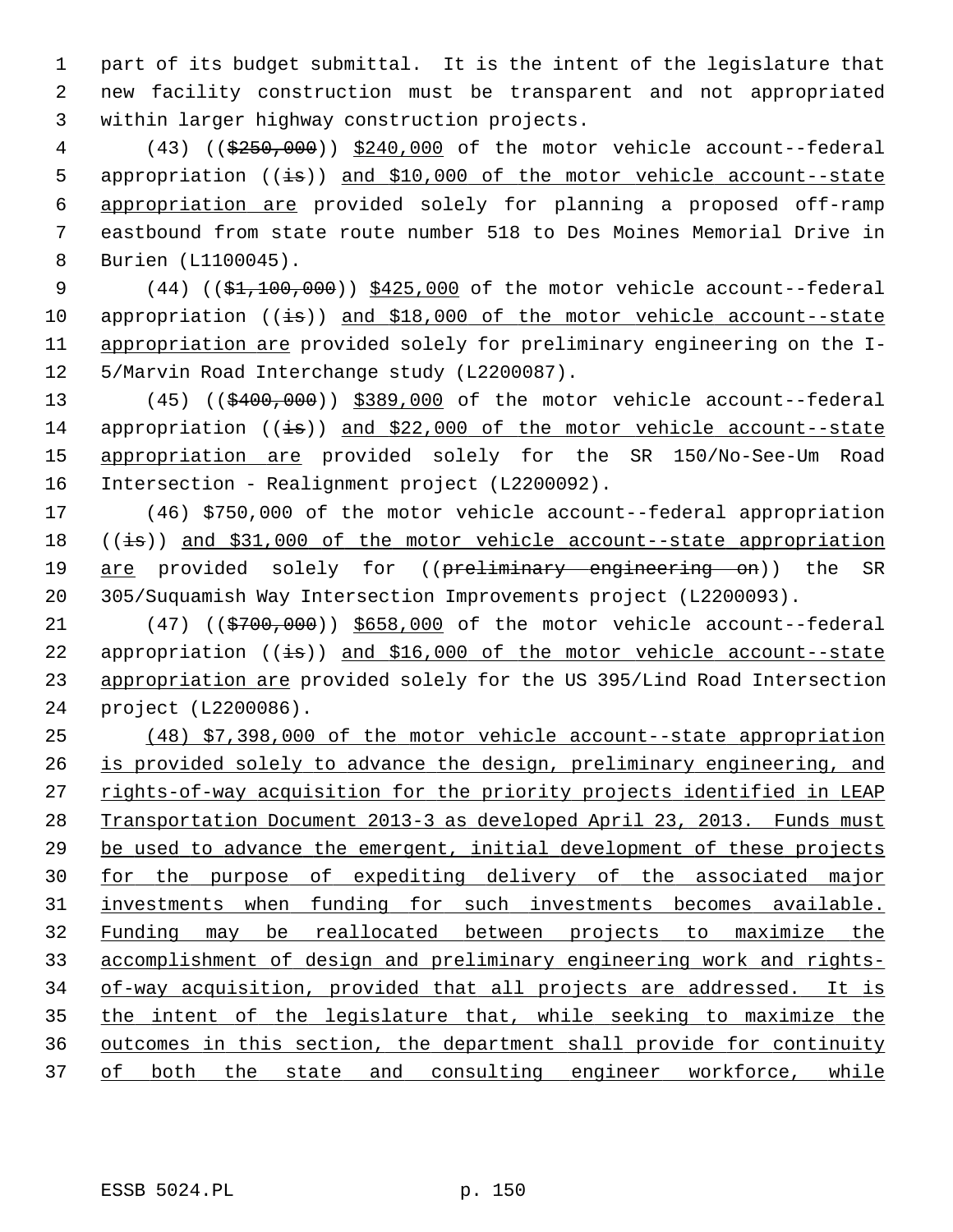| 1              | strategically utilizing private sector involvement to ensure            |
|----------------|-------------------------------------------------------------------------|
| 2              | consistency with the department's business plan for staffing in the     |
| 3              | highway construction program in the current and next fiscal biennium.   |
|                |                                                                         |
| $\overline{4}$ | Sec. 904. 2012 c 86 s 306 (uncodified) is amended to read as            |
| 5              | follows:                                                                |
| 6              | FOR THE DEPARTMENT OF TRANSPORTATION--PRESERVATION--PROGRAM P           |
| 7              | Transportation Partnership Account--State                               |
| 8              | $((\frac{1544}{1463}, 000))$                                            |
| $\mathsf 9$    | \$23,488,000                                                            |
| 10             | Motor Vehicle Account--State Appropriation ( $(\frac{281}{741}, 000)$ ) |
| 11             | \$78,112,000                                                            |
| 12             | Motor Vehicle Account--Federal Appropriation ((\$540,306,000))          |
| 13             | \$469,626,000                                                           |
| 14             | Motor Vehicle Account--Private/Local                                    |
| 15             | $((\$21,585,000))$                                                      |
| 16             | \$18,892,000                                                            |
| 17             | Tacoma Narrows Toll Bridge Account--State                               |
| 18             |                                                                         |
| 19             | ((Transportation 2003 Account (Nickel Account) -- State                 |
| 20             |                                                                         |
| 21             | Highway Safety Account--State Appropriation \$3,500,000                 |
| 22             | TOTAL APPROPRIATION ( $($691,877,000)$ )                                |
| 23             | \$593,877,000                                                           |
| 24             | The appropriations in this section are subject to the following         |
| 25             | conditions and limitations:                                             |
| 26             | Except as provided otherwise in this section, the entire<br>(1)         |
| 27             | transportation 2003 account (nickel account) appropriation and the      |
|                |                                                                         |

28 entire transportation partnership account appropriation are provided 29 solely for the projects and activities as listed by fund, project, and 30 amount in LEAP Transportation Document ((2012-2)) 2013-1 as developed 31 ((March 8, 2012)) April 23, 2013, Program - Highway Preservation 32 Program (P). However, limited transfers of specific line-item project 33 appropriations may occur between projects for those amounts listed 34 subject to the conditions and limitations in section 603, chapter 35 . . ., Laws of 2013 (section 603 of this act).

36 (2) The department of transportation shall continue to implement 37 the lowest life-cycle cost planning approach to pavement management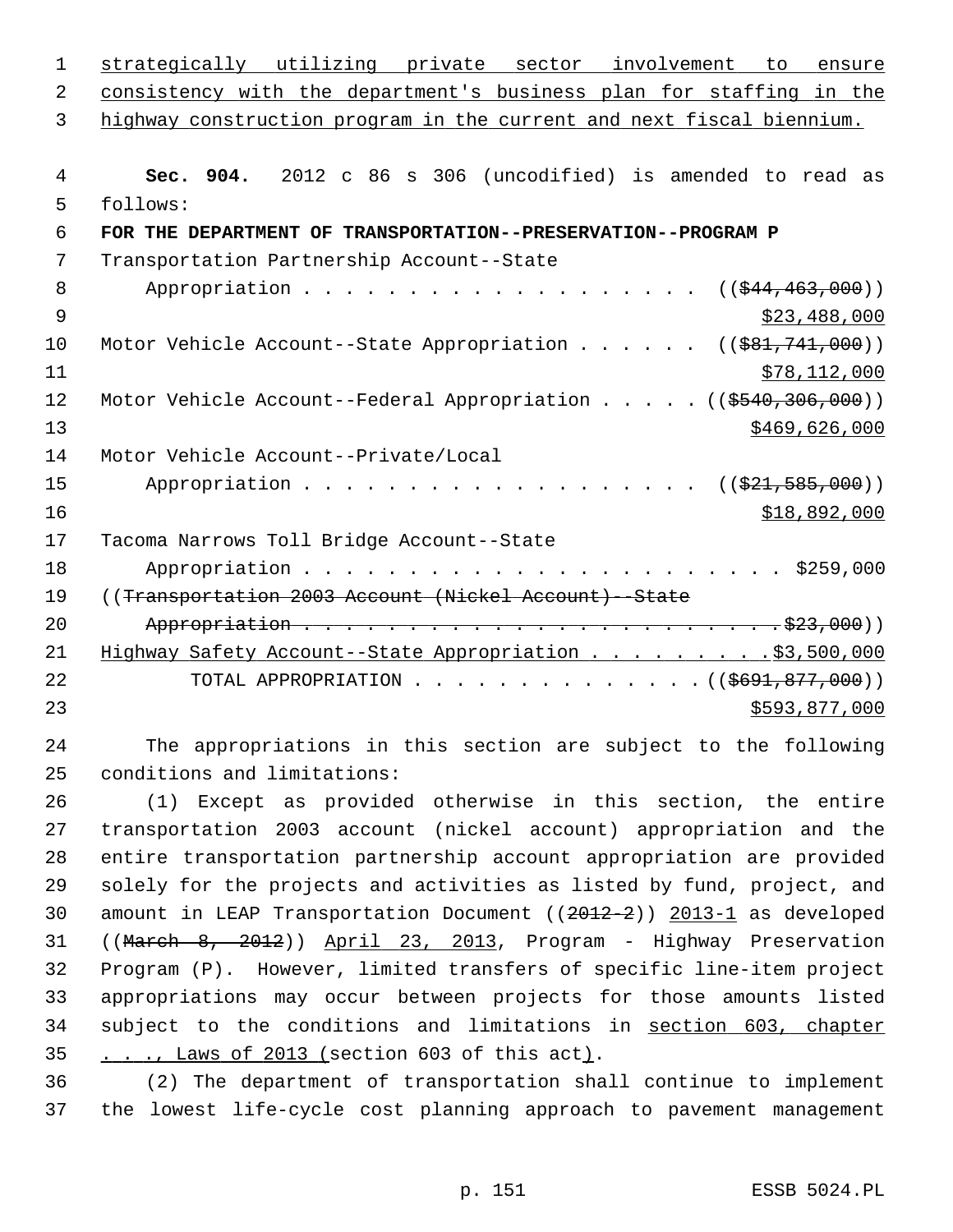1 throughout the state to encourage the most effective and efficient use 2 of pavement preservation funds. Emphasis should be placed on 3 increasing the number of roads addressed on time and reducing the 4 number of roads past due.

 5 (3) Within the motor vehicle account--state appropriation and motor 6 vehicle account--federal appropriation, the department may transfer 7 funds between programs I and P, except for funds that are otherwise 8 restricted in this act.

 9 (4) The department shall apply for surface transportation program 10 enhancement funds to be expended in lieu of or in addition to state 11 funds for eligible costs of projects in programs I and P.

12 (5) ((The motor vehicle account-state appropriation includes up to 13 \$17,652,000 in proceeds from the sale of bonds authorized in RCW 14 47.10.843.

15  $(6)$ )) The department must work with cities and counties to develop 16 a comparison of direct and indirect labor costs, overhead rates, and 17 other costs for high-cost bridge inspections charged by the state, 18 counties, and other entities. The comparison is due to the 19 transportation committees of the legislature on September 1, 2011.

20  $((+7)$   $$789,000)$   $(6)$   $$739,000$  of the motor vehicle account--federal 21 appropriation and  $($   $(\frac{66,000}{9})$   $\frac{556,000}{9}$  of the motor vehicle account--22 state appropriation are provided solely for the environmental impact 23 statement and preliminary planning for the replacement of the state 24 route number 9 Snohomish river bridge (project L2000018).

25 (((8) \$10,843,000)) (7) \$9,096,000 of the motor vehicle account--26 federal appropriation, ((\$1,992,000)) \$1,794,000 of the motor vehicle 27 account--private/local appropriation, and ((\$390,000)) \$340,000 of the 28 motor vehicle account--state appropriation are provided solely for the 29 SR 21/Keller Ferry - Replace Boat project (602110J).

30  $((49) + 165,000)$   $(8)$  \$227,000 of the motor vehicle account--federal 31 appropriation  $((\frac{1}{15}))$  and \$13,000 of the motor vehicle account--state 32 appropriation are provided solely for the I-90/Ritzville to Tokio - 33 Paving of Outside Lanes project (609041G).

34 (((10) \$5,565,000)) (9) \$1,566,000 of the motor vehicle account-- 35 federal appropriation and ((\$232,000)) \$124,000 of the motor vehicle 36 account--state appropriation are provided solely for the SR 37 167/Puyallup River Bridge Replacement project (316725A). This project 38 must be completed as a design-build project. The department must work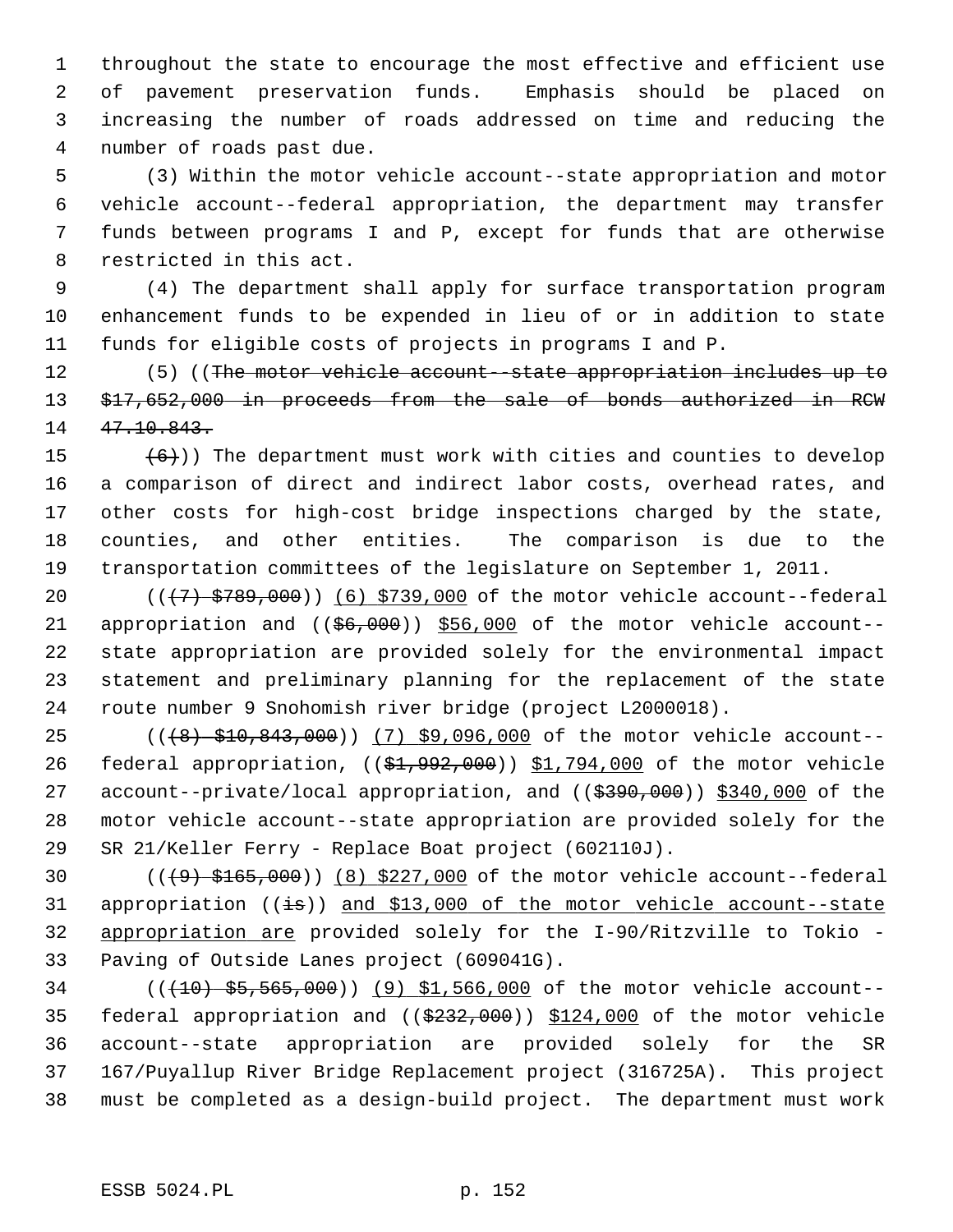1 with local jurisdictions and the community during the environmental 2 review process to develop appropriate esthetic design elements, at no 3 additional cost to the department, and traffic management plans 4 pertaining to this project. The department must report to the 5 transportation committees of the legislature on estimated cost and/or 6 time savings realized as a result of using the design-build process.

7 (( $(11)$  \$507,000)) (10) \$649,000 of the motor vehicle account--8 federal appropriation and ((\$13,000)) \$15,000 of the motor vehicle 9 account--state appropriation are provided solely for the SR 10 906/Travelers Rest - Building Renovation project (090600A).

11 (((12) The department shall submit a renewal and rehabilitation 12 plan for the new state route number 16 Tacoma Narrows bridge as a 13 decision package as part of its 2013-2015 biennial budget submittal.))

14 **Sec. 905.** 2012 c 86 s 307 (uncodified) is amended to read as 15 follows:

16 **FOR THE DEPARTMENT OF TRANSPORTATION--TRAFFIC OPERATIONS--PROGRAM Q--** 17 **CAPITAL** 18 Motor Vehicle Account--State Appropriation . . . . . . . ((\$8,779,000))

| T R |  | Motor Venicle Account--State Appropriation (( <del>\$8,779,000</del> ))              |  |  |  |              |
|-----|--|--------------------------------------------------------------------------------------|--|--|--|--------------|
| 19  |  |                                                                                      |  |  |  | \$8,801,000  |
| 20  |  | Motor Vehicle Account--Federal Appropriation $($ $(\frac{27}{283}, \frac{283}{100})$ |  |  |  |              |
| 21  |  |                                                                                      |  |  |  | \$7,184,000  |
| 22  |  | TOTAL APPROPRIATION $\ldots$ , ( $(\frac{1}{216}, 062, 000)$ )                       |  |  |  |              |
| 23  |  |                                                                                      |  |  |  | \$15,985,000 |

24 The appropriations in this section are subject to the following 25 conditions and limitations: ((\$1,000,000)) \$371,000 of the motor 26 vehicle account--state appropriation for project 000005Q is provided 27 solely for state matching funds for federally selected competitive 28 grants or congressional earmark projects. These moneys must be placed 29 into reserve status until such time as federal funds are secured that 30 require a state match.

31 **Sec. 906.** 2012 c 86 s 308 (uncodified) is amended to read as 32 follows: 33 **FOR THE DEPARTMENT OF TRANSPORTATION--WASHINGTON STATE FERRIES** 34 **CONSTRUCTION--PROGRAM W** 35 Puget Sound Capital Construction Account--State 36 Appropriation . . . . . . . . . . . . . . . . . ((\$61,965,000))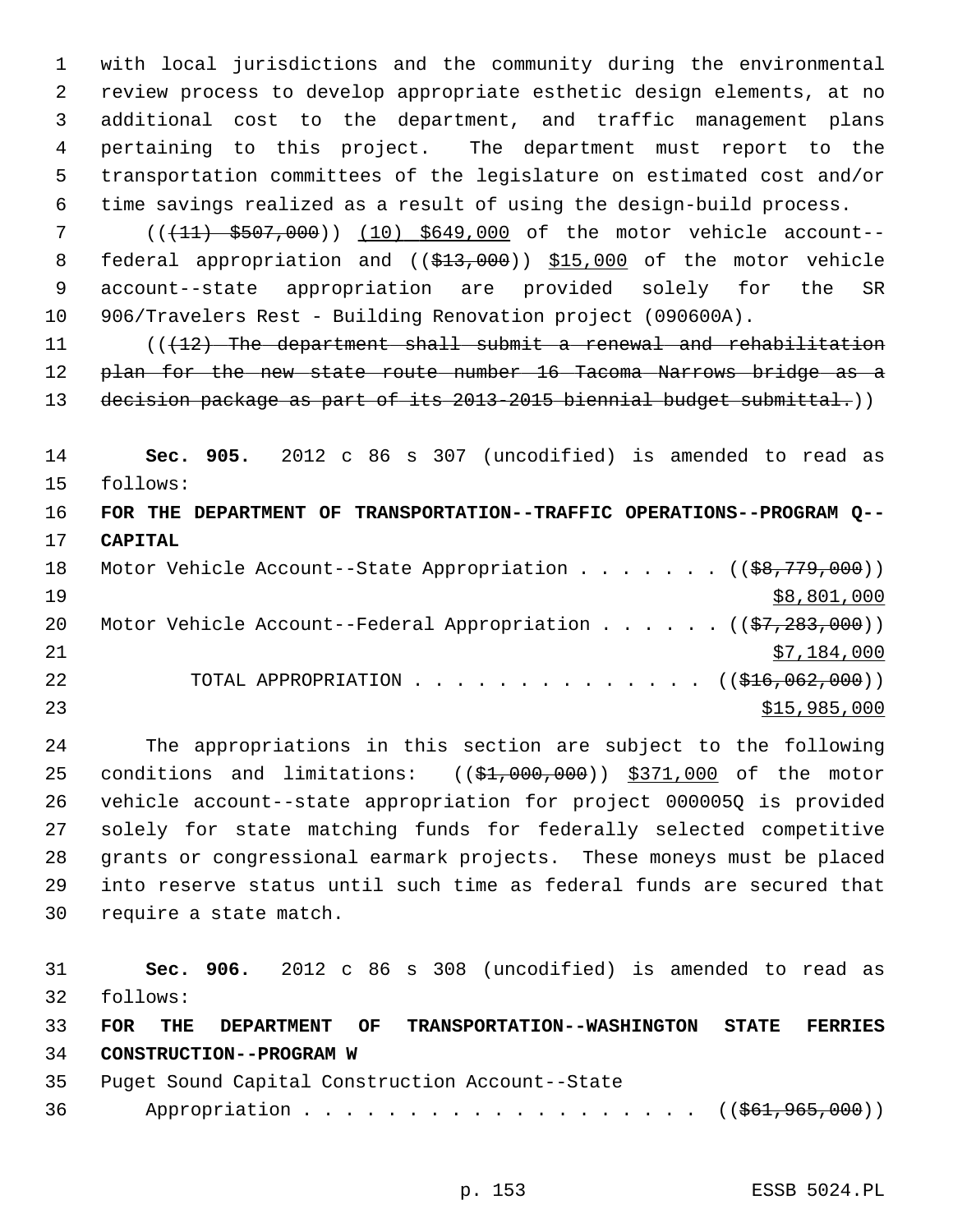1  $\frac{$62,332,000}{ }$  2 Puget Sound Capital Construction Account--Federal 3 Appropriation . . . . . . . . . . . . . . . . . ((\$61,736,000)) 4 \$56,634,000 5 Puget Sound Capital Construction Account--Private/Local 6 Appropriation . . . . . . . . . . . . . . . . . .  $($   $(\frac{2200}{100})$  $7$  \$356,000 8 Transportation 2003 Account (Nickel Account)--State 9 Appropriation . . . . . . . . . . . . . . . . . (  $(\frac{119,928,000}{$  ) )  $\text{10}$  \$113,720,000 11 Transportation Partnership Account--State 12 Appropriation . . . . . . . . . . . . . . . . . ((<del>\$12,838,000</del>))  $\frac{13}{212,892,000}$ 14 Multimodal Transportation Account--State 15 Appropriation . . . . . . . . . . . . . . . . . . . . . .\$27,527,000 16 TOTAL APPROPRIATION . . . . . . . . . . . . . . ((\$284,194,000))  $\frac{$273,461,000}{ }$ 

18 The appropriations in this section are subject to the following 19 conditions and limitations:

20 (1) Except as provided otherwise in this section, the entire 21 appropriations in this section are provided solely for the projects and 22 activities as listed in LEAP Transportation Document ((2012-1)) 2013-2 23 ALL PROJECTS as developed ((March 8, 2012)) April 23, 2013, Program -24 Washington State Ferries Capital Program (W).

25 (2) The department shall work with the department of archaeology 26 and historic preservation to ensure that the cultural resources 27 investigation is properly conducted on all large ferry terminal 28 projects. These projects must be conducted with active archaeological 29 management.

30 (3) The multimodal transportation account--state appropriation 31 includes up to \$27,527,000 in proceeds from the sale of bonds 32 authorized in RCW 47.10.867.

33 (4) The Puget Sound capital construction account--state 34 appropriation includes up to \$45,000,000 in proceeds from the sale of 35 bonds authorized in RCW 47.10.843.

36 (5) ((\$17,970,000)) \$17,370,000 of the transportation 2003 account 37 (nickel account)--state appropriation is provided solely for the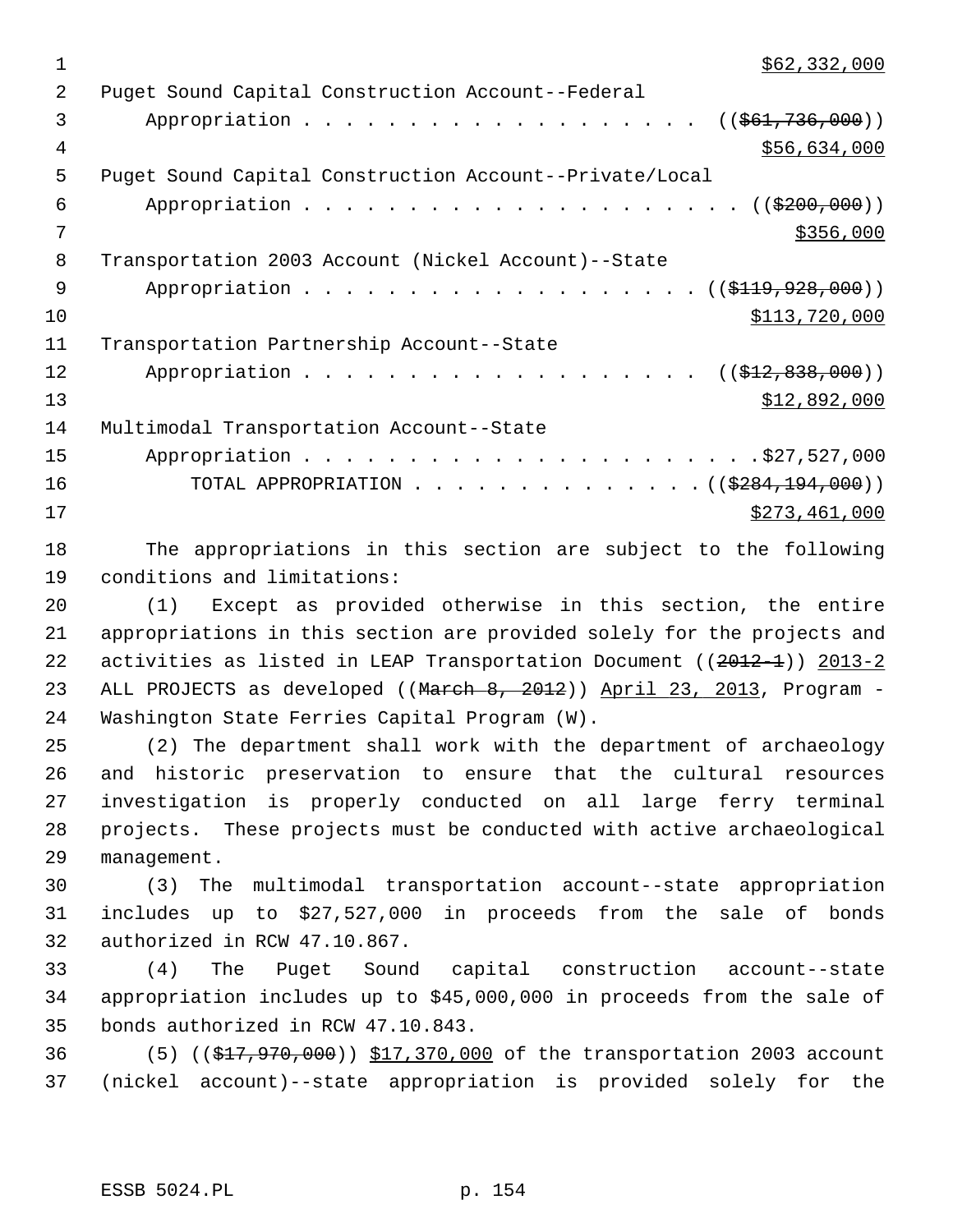1 acquisition of new Kwa-di-tabil class ferry vessels (project 944470A) 2 subject to the conditions of RCW 47.56.780.

 3 (6) \$25,404,000 of the multimodal transportation account--state 4 appropriation, \$1,000,000 of the Puget Sound capital construction 5 account--federal appropriation, \$11,500,000 of the transportation 6 partnership account--state appropriation, and ((\$85,924,000)) 7 \$54,616,000 of the transportation 2003 account (nickel account)--state 8 appropriation are provided solely for the acquisition of one 144-car 9 vessel (project L2200038). The department shall use as much already 10 procured equipment as practicable on the 144-car vessel. The vendor 11 must present to the joint transportation committee and the office of 12 financial management, by August 15, 2011, a list of options that will 13 result in significant cost savings changes in terms of construction or 14 the long-term maintenance and operations of the vessel. The vendor 15 must allow for exercising the options without a penalty. If neither 16 chapter ... (Engrossed Substitute Senate Bill No. 5742), Laws of 2011 17 nor chapter ... (House Bill No. 2083), Laws of 2011 is enacted by June 18 30, 2011, \$75,000,000 of the transportation 2003 account (nickel 19 account)--state appropriation in this subsection lapses.

20 (7) \$5,749,000 of the total appropriation is provided solely for 21 continued permitting work on the Mukilteo ferry terminal (project 22 952515P). The department shall seek additional federal funding for 23 this project. Prior to beginning terminal improvements, the department 24 shall report to the legislature on the final environmental impact 25 statement by December 31, 2012. The report must include an overview of 26 the costs and benefits of each of the alternatives considered, as well 27 as an identification of costs and a funding plan for the preferred 28 alternative.

29 (8) The department shall review all terminal project cost estimates 30 to identify projects where similar design requirements could result in 31 reduced preliminary engineering or miscellaneous items costs. The 32 department shall report to the legislature by September 1, 2011. The 33 report must use programmatic design and include estimated cost savings 34 by reducing repetitive design costs or miscellaneous costs, or both, 35 applied to projects.

36 (9) ((\$3,000,000)) \$6,000,000 of the Puget Sound capital 37 construction account--state appropriation is provided solely for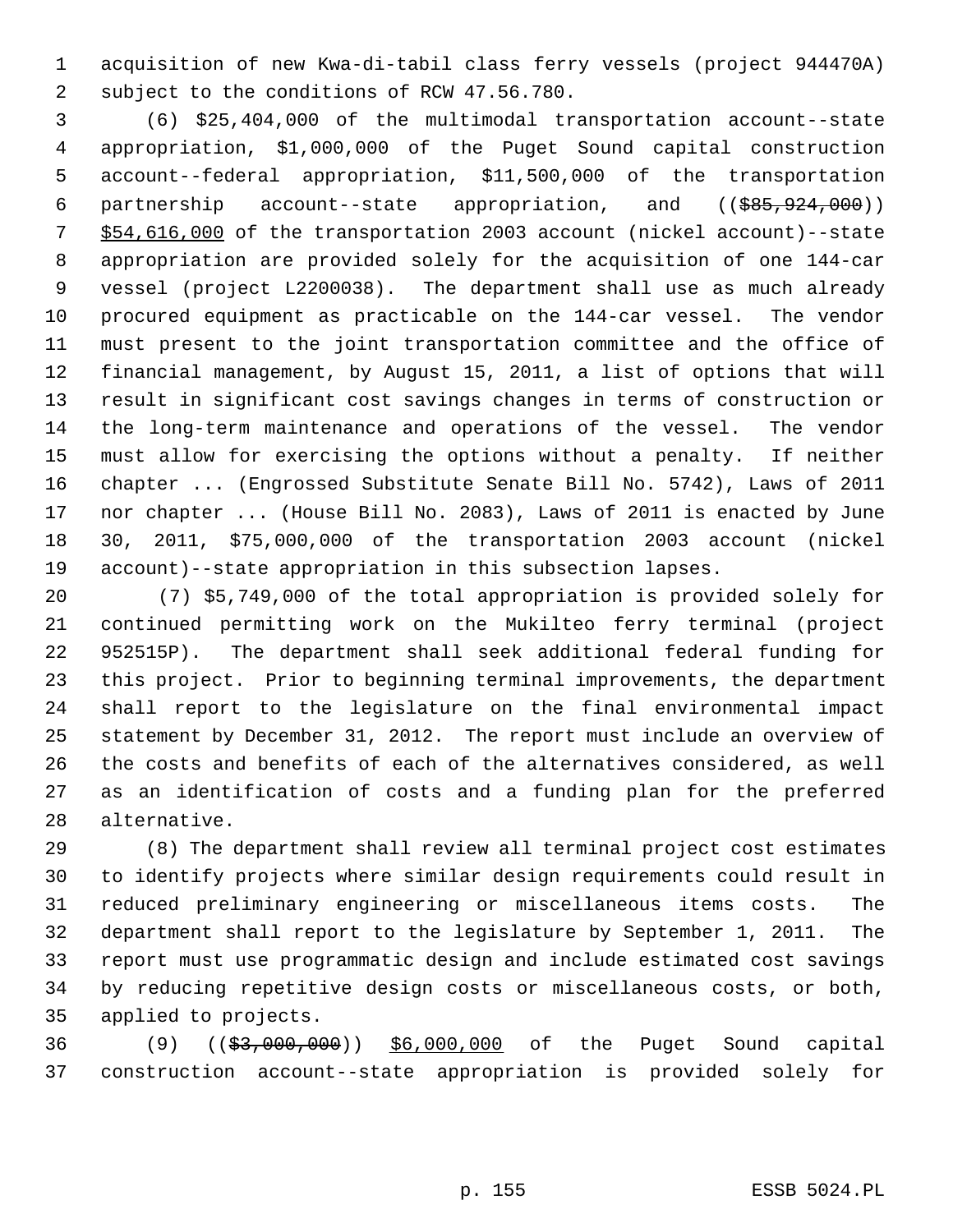1 emergency capital repair costs (project 999910K). Funds may be spent 2 only after approval from the office of financial management.

 3 (10) \$4,851,000 of the Puget Sound capital construction account-- 4 state appropriation is provided solely for the reservation and 5 communications system projects (L200041 & L200042).

 6 (11) \$1,000,000 of the Puget Sound capital construction account-- 7 state appropriation is provided solely for security and operational 8 planning as a first step in introducing liquid natural gas (LNG) to the 9 Washington ferry fleet, including the issuance of a request for 10 proposals (RFP). \$750,000 is provided solely for the department to 11 work with appropriate agencies of the state and federal government to 12 amend the state's current alternative security plan to account for the 13 use of LNG as a propulsion fuel in the ferry fleet, and to begin public 14 outreach efforts. \$250,000 is provided solely to issue an RFP for a 15 design-build contract to fully convert the existing diesel powered 16 Issaquah class fleet to be solely powered by LNG. The successful 17 bidder must be awarded the \$250,000 appropriation and must be able to 18 offer detailed design services, attain coast guard approval regarding 19 vessel safety and any other requirements pertaining to design, acquire 20 engines with LNG as a sole fuel source, provide public outreach and 21 education regarding the conversion of ferry vessels to LNG, perform all 22 conversion work, and supply dependable and suitable quantities of LNG. 23 The RFP must include incentives for proposals that include alternative 24 financing arrangements, such as a delayed payment plan based on fuel 25 savings. To the extent allowable under current law, the bidder awarded 26 the design-build contract for converting the Issaquah fleet to LNG 27 under this subsection must be given bidding preferences in any future 28 LNG-related ferry proposals or projects. The RFP referenced in this 29 subsection must be issued by the department by August 1, 2012. The 30 department must provide a report to the joint transportation committee 31 on the development of the RFP in July 2012 and an update report again 32 in September 2012.

33 (12) ((\$500,000)) \$1,200,000 of the Puget Sound capital 34 construction account--state appropriation is provided solely for the 35 ADA visual paging project (L2200083). If any new federal grants are 36 received by the department that may supplant the state funds in this 37 appropriation, the state funds in this appropriation must be placed in 38 unallotted status.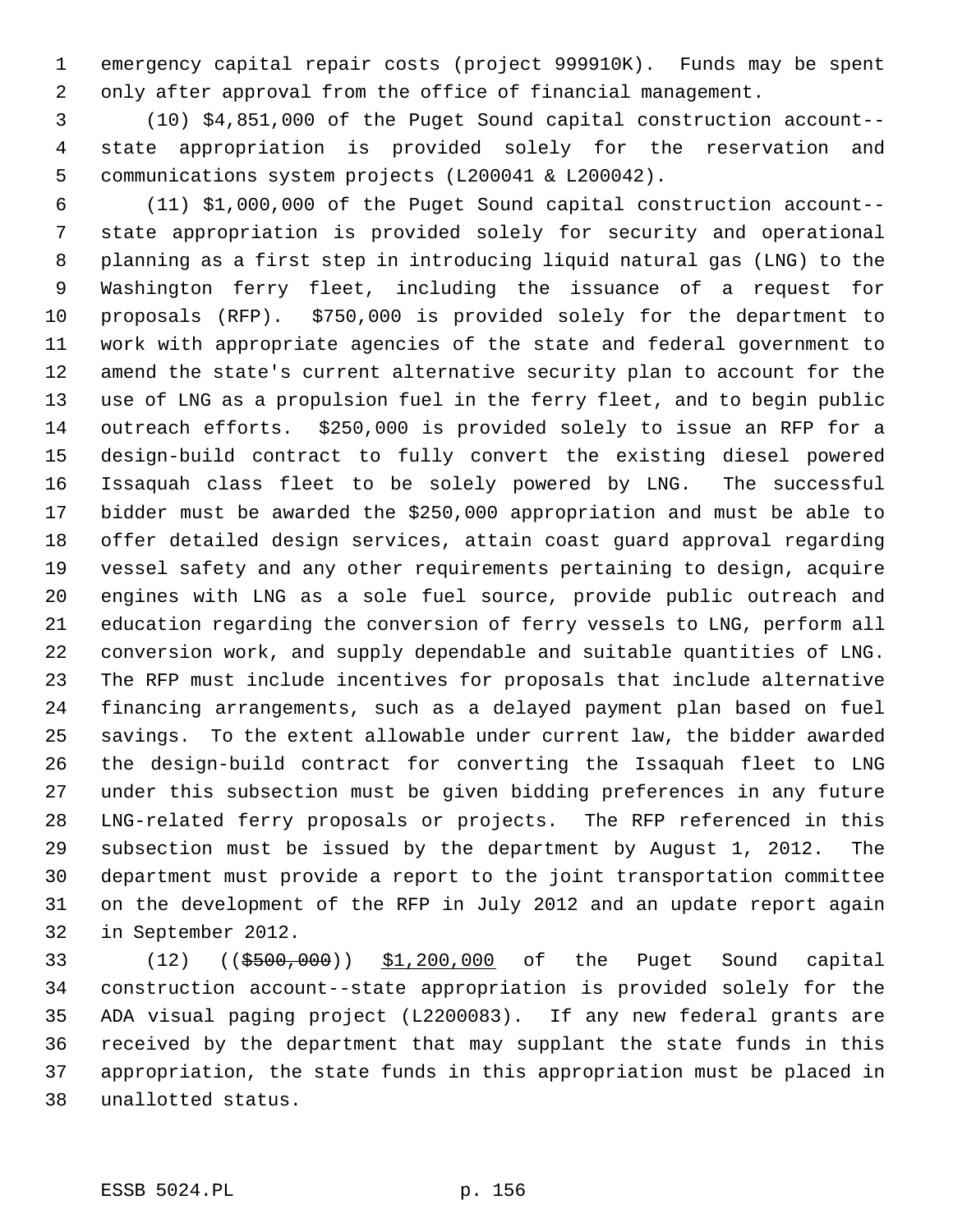1 (13) Consistent with RCW 47.60.662, which requires the Washington 2 state ferry system to collaborate with passenger-only ferry and transit 3 providers to provide service at existing terminals, the department 4 shall ensure that multimodal access, including for passenger-only 5 ferries and transit service providers, is not precluded by any future 6 modifications at the terminal.

 7 (14) The appropriation in this section includes up to \$47,759,000 8 in proceeds from the sale of bonds authorized in RCW 47.10.861.

 9 **Sec. 907.** 2012 c 86 s 309 (uncodified) is amended to read as 10 follows: 11 **FOR THE DEPARTMENT OF TRANSPORTATION--RAIL--PROGRAM Y--CAPITAL** 12 Essential Rail Assistance Account--State 13 Appropriation . . . . . . . . . . . . . . . . . . . . . . \$1,565,000 14 Transportation Infrastructure Account--State 15 Appropriation . . . . . . . . . . . . . . . . . . ((\$5,693,000)) 16 \$5,018,000 17 Multimodal Transportation Account--State 18 Appropriation . . . . . . . . . . . . . . . . . ((<del>\$58,220,000</del>))  $\frac{19}{31,124,000}$ 20 Multimodal Transportation Account--Federal 21 Appropriation . . . . . . . . . . . . . . . . . (  $(\frac{2236,597,000}{2})$ 22 \$110,725,000 23 Multimodal Transportation Account--Private/Local 24 Appropriation . . . . . . . . . . . . . . . . . . (  $(\frac{21}{101000})$  )  $25$   $$1,096,000$ 26 TOTAL APPROPRIATION . . . . . . . . . . . . . ((<del>\$303,085,000</del>)) 27 \$149,528,000

28 The appropriations in this section are subject to the following 29 conditions and limitations:

30 (1)(a) Except as provided otherwise in this section, the entire 31 appropriations in this section are provided solely for the projects and 32 activities as listed by project ((and amount)) in LEAP Transportation 33 Document  $((2012-1))$  2013-2 ALL PROJECTS as developed  $((\text{March } 8, 2012))$ 34 April 23, 2013, Program-Rail Capital Program (Y).

35 (b) Within the amounts provided in this section,  $((\frac{24}{757},000))$ 36 \$4,507,000 of the transportation infrastructure account--state 37 appropriation is for low-interest loans through the freight rail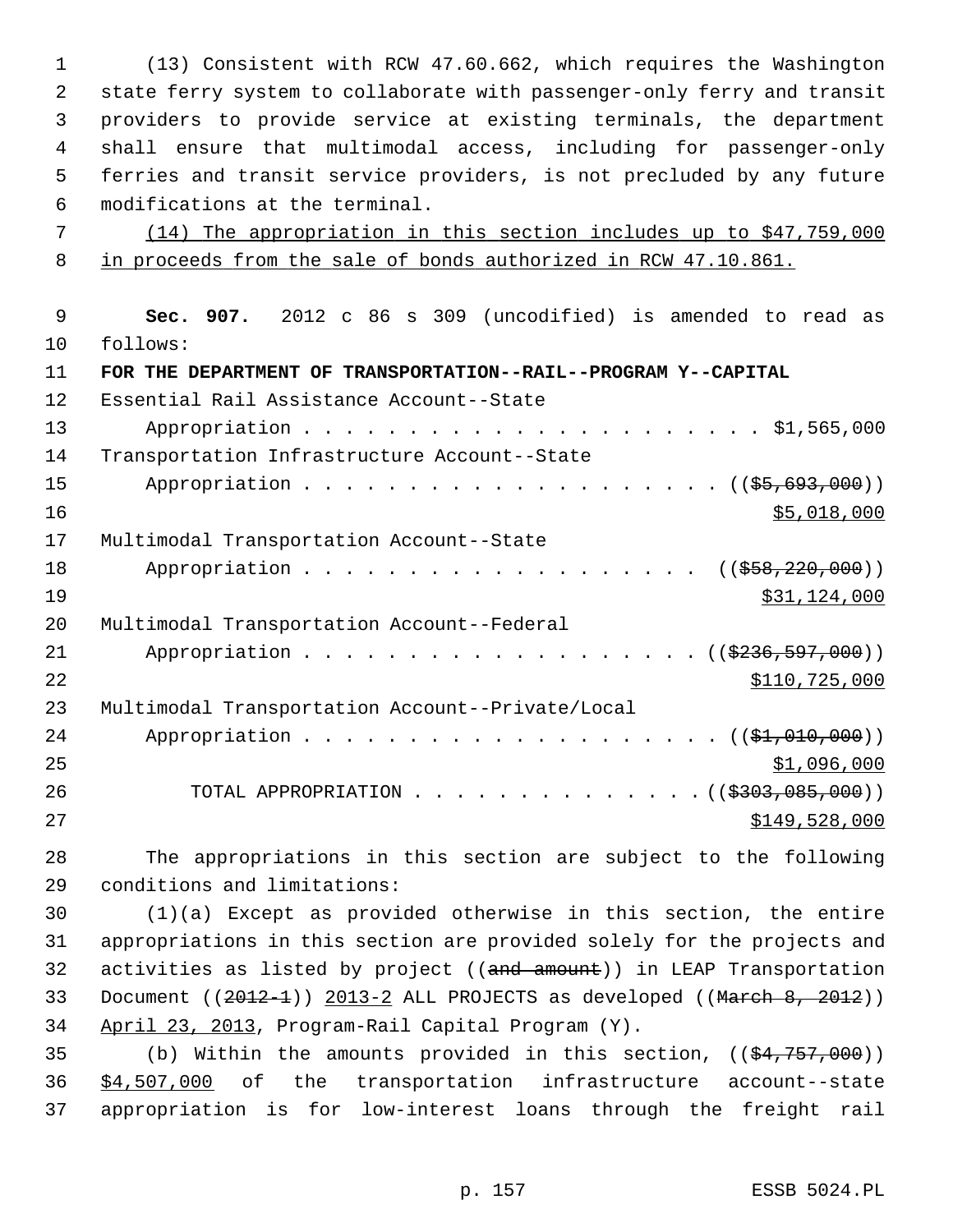1 investment bank program for specific projects listed as recipients of 2 these loans in the LEAP transportation document identified in (a) of 3 this subsection. The department shall issue freight rail investment 4 bank program loans with a repayment period of no more than ten years, 5 and only so much interest as is necessary to recoup the department's 6 costs to administer the loans.

7 (c) Within the amounts provided in this section, ((\$2,047,000)) 8 \$1,754,000 of the multimodal transportation account--state 9 appropriation((<del>, \$10,000 of the multimodal transportation account--</del> 10 private/local appropriation,)) and \$1,000,000 of the essential rail 11 assistance account--state appropriation are for statewide emergent 12 freight rail assistance projects identified in the LEAP transportation 13 document identified in (a) of this subsection.

14 (2)(a) The department shall issue a call for projects for the 15 freight rail investment bank (FRIB) loan program and the emergent 16 freight rail assistance program (FRAP) grants, and shall evaluate the 17 applications according to the cost-benefit methodology developed during 18 the 2008 interim using the legislative priorities specified in (c) of 19 this subsection. Unsuccessful FRAP grant applicants should be 20 encouraged to apply to the FRIB loan program, if eligible. By November 21 1, 2012, the department shall submit a prioritized list of recommended 22 projects to the office of financial management and the transportation 23 committees of the legislature.

24 (b) When the department identifies a prospective rail project that 25 may have strategic significance for the state, or at the request of a 26 proponent of a prospective rail project or a member of the legislature, 27 the department shall evaluate the prospective project according to the 28 cost-benefit methodology developed during the 2008 interim using the 29 legislative priorities specified in (c) of this subsection. The 30 department shall report its cost-benefit evaluation of the prospective 31 rail project, as well as the department's best estimate of an 32 appropriate construction schedule and total project costs, to the 33 office of financial management and the transportation committees of the 34 legislature.

35 (c) The legislative priorities to be used in the cost-benefit 36 methodology are, in order of relative importance:

37 (i) Economic, safety, or environmental advantages of freight 38 movement by rail compared to alternative modes;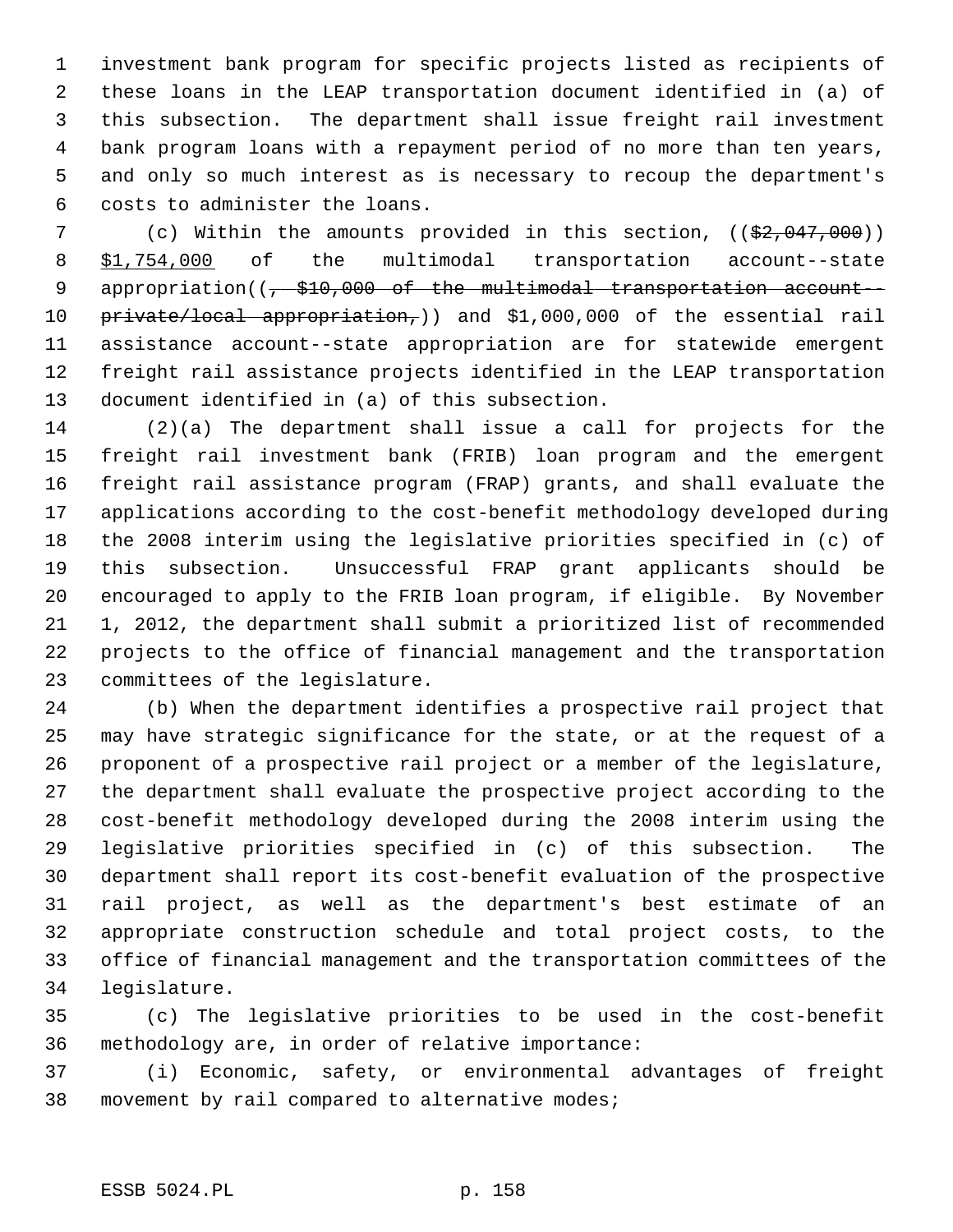1 (ii) Self-sustaining economic development that creates family-wage 2 jobs;

 3 (iii) Preservation of transportation corridors that would otherwise 4 be lost;

 5 (iv) Increased access to efficient and cost-effective transport to 6 market for Washington's agricultural and industrial products;

 7 (v) Better integration and cooperation within the regional, 8 national, and international systems of freight distribution; and

 9 (vi) Mitigation of impacts of increased rail traffic on 10 communities.

11 (3) The department is directed to expend unallocated federal rail 12 crossing funds in lieu of or in addition to state funds for eligible 13 costs of projects in program Y.

14 (4) The department shall provide quarterly reports to the office of 15 financial management and the transportation committees of the 16 legislature regarding applications that the department submits for 17 federal funds and the status of such applications.

18 (5) The multimodal transportation account--state appropriation 19 includes up to \$12,103,000 in proceeds from the sale of bonds 20 authorized in RCW 47.10.867.

21 (6) The Burlington Northern Santa Fe Skagit river bridge is an 22 integral part of the rail system. Constructed in 1916, the bridge does 23 not meet current design standards and is at risk during flood events 24 that occur on the Skagit river. The department shall work with 25 Burlington Northern Santa Fe and local jurisdictions to secure federal 26 funding for the Skagit river bridge and to develop an appropriate 27 replacement plan and schedule.

28 (7) ((\$218,341,000)) \$103,992,000 of the multimodal transportation 29 account--federal appropriation and ((\$3,639,000)) \$1,815,000 of the 30 multimodal transportation account--state appropriation are provided 31 solely for expenditures related to passenger high-speed rail grants. 32 At one and one-half percent of the total project funds, the multimodal 33 transportation account--state funds are provided solely for 34 expenditures that are not federally reimbursable. Funding in this 35 subsection is the initial portion of multiyear high-speed rail program 36 grants awarded to Washington state for high-speed intercity passenger 37 rail investments. Funding will allow for two additional round trips 38 between Seattle and Portland and other rail improvements.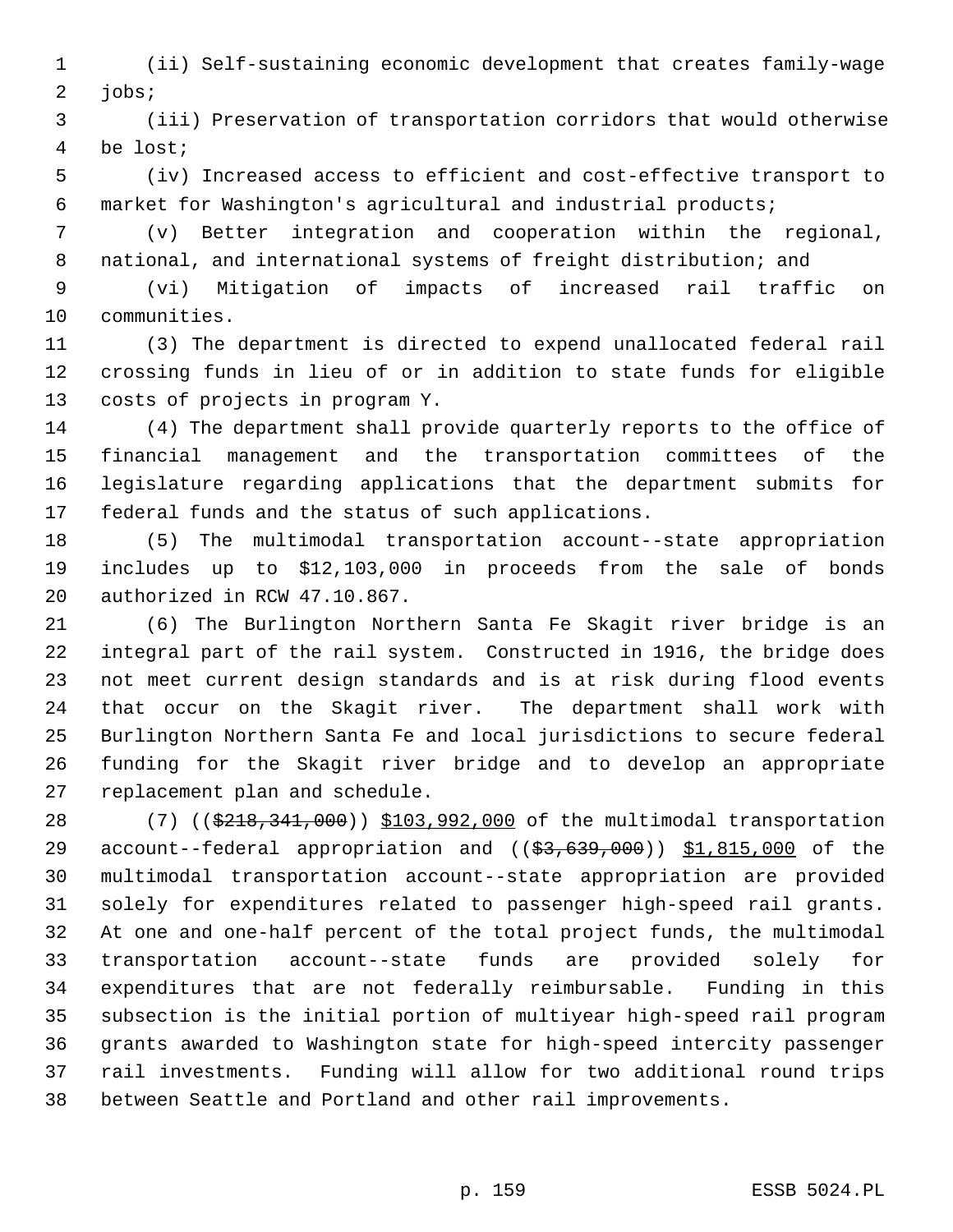1 (8) \$750,000 of the multimodal transportation account--state 2 appropriation is provided solely for the Port of Royal Slope 3 rehabilitation project (L1000053). Funding is contingent upon the 4 project completing the rail cost-benefit methodology process developed 5 during the 2008 interim using the legislative priorities outlined in 6 subsection (2)(c) of this section.

 7 (9) As allowable under federal rail authority rules and existing 8 competitive bidding practices, when purchasing new train sets, the 9 department shall give preference to bidders that propose train sets 10 with characteristics and maintenance requirements most similar to those 11 currently owned by the department.

12 (10) Funds generated by the grain train program are solely for 13 operating, sustaining, and enhancing the grain train program including, 14 but not limited to, operations, capital investments, inspection, 15 developing business plans for future growth, and fleet management. Any 16 funds deemed by the department, in consultation with relevant port 17 districts, to be in excess of current operating needs or capital 18 reserves of the grain train program may be transferred from the 19 miscellaneous program account to the essential rail assistance account 20 for the purpose of sustaining the grain train program through 21 maintaining the Palouse river and Coulee City railroad line, on which 22 the grain train program operates.

23 (11) \$500,000 of the essential rail assistance account--state 24 appropriation is provided solely for the purpose of rehabilitation and 25 maintenance of the Palouse river and Coulee City railroad line. 26 Expenditures from this appropriation may not exceed the combined total 27 of:

28 (a) The revenues deposited into the essential rail assistance 29 account from leases and sale of property pursuant to RCW 47.76.290; and

30 (b) Revenues transferred from the miscellaneous program account for 31 the purpose of sustaining the grain train program through maintaining 32 the Palouse river and Coulee City railroad line.

33 (12) \$200,000 of the multimodal transportation account--state 34 appropriation is provided solely for the Clark county chelatchie 35 prairie rail road (project L2200085).

36 **Sec. 908.** 2012 c 86 s 310 (uncodified) is amended to read as 37 follows: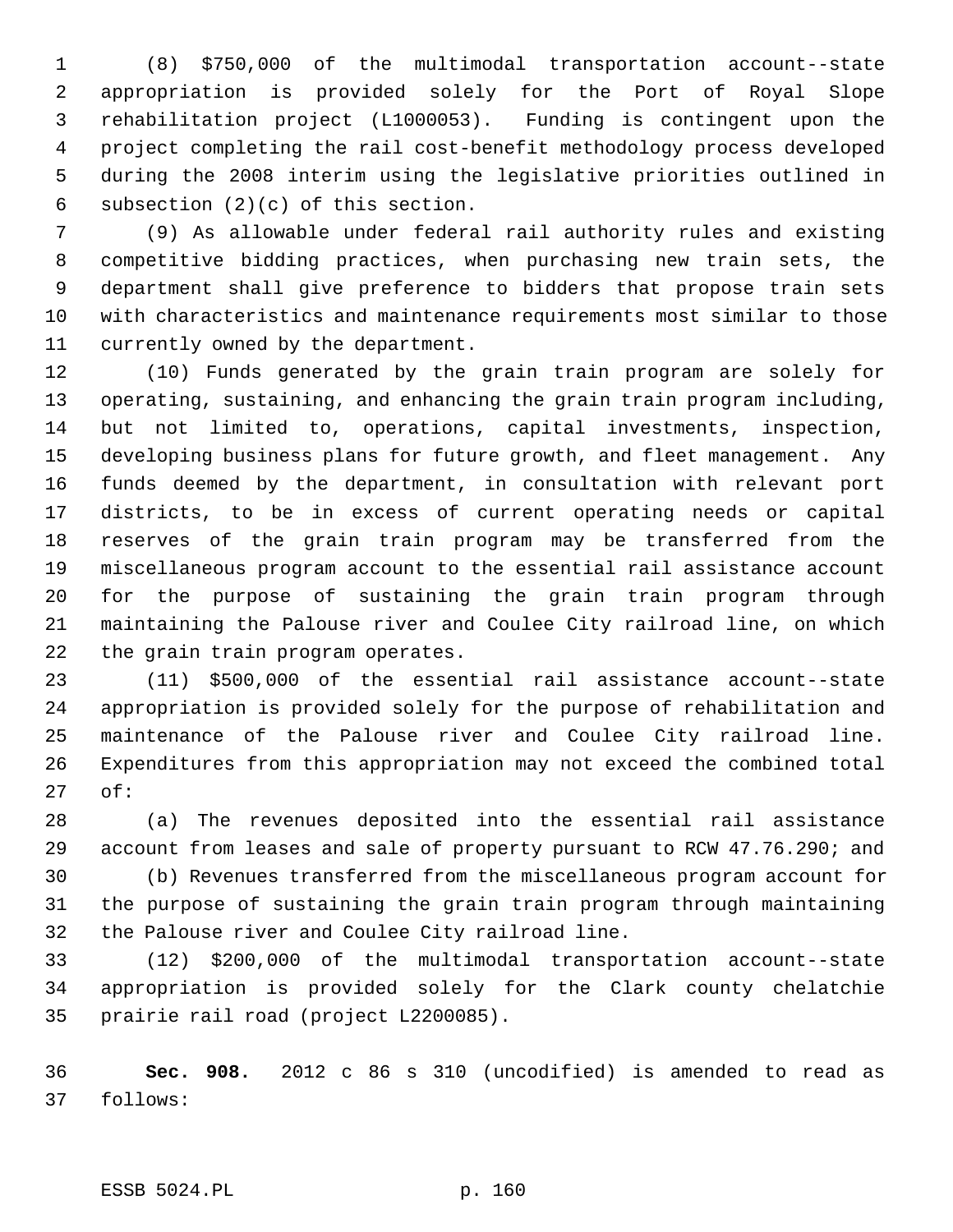| 1              | <b>FOR</b><br><b>DEPARTMENT</b><br><b>TRANSPORTATION--LOCAL</b><br><b>PROGRAMS--PROGRAM</b><br>THE<br><b>OF</b><br>$Z - -$ |
|----------------|----------------------------------------------------------------------------------------------------------------------------|
| 2              | <b>CAPITAL</b>                                                                                                             |
| 3              | ((Highway Infrastructure Account--State Appropriation \$207,000                                                            |
| $\overline{4}$ | Highway Infrastructure Account--Federal                                                                                    |
| 5              |                                                                                                                            |
| 6              | Motor Vehicle Account--State Appropriation ( $(\frac{24,179,000}{2})$ )                                                    |
| 7              | \$2,511,000                                                                                                                |
| 8              | Motor Vehicle Account--Federal Appropriation $($ $($ \$37,935,000))                                                        |
| 9              | \$19,759,000                                                                                                               |
| 10             | Highway Safety Account--State Appropriation \$752,000                                                                      |
| 11             | Freight Mobility Investment Account--State                                                                                 |
| 12             | $((\frac{11}{71}, \frac{278}{100})$                                                                                        |
| 13             | \$5,044,000                                                                                                                |
| 14             | Transportation Partnership Account--State                                                                                  |
| 15             | Appropriation<br>$((\frac{27}{7}, \frac{181}{900}))$                                                                       |
| 16             | \$3,967,000                                                                                                                |
| 17             | Freight Mobility Multimodal Account--State                                                                                 |
| 18             | Appropriation<br>$((\$15,668,000))$                                                                                        |
| 19             | \$11,868,000                                                                                                               |
| 20             | Freight Mobility Multimodal Account--Local                                                                                 |
| 21             | Appropriation<br>$((\frac{2}{72}, 834, 000))$                                                                              |
| 22             | \$960,000                                                                                                                  |
| 23             | Multimodal Transportation Account--State                                                                                   |
| 24             | Appropriation<br>$((\frac{222}{7575},000))$<br>$\sim$ $\sim$ $\sim$ $\sim$ $\sim$                                          |
| 25             | \$15,413,000                                                                                                               |
| 26             | Passenger Ferry Account--State Appropriation \$1,115,000                                                                   |
| 27             | TOTAL APPROPRIATION<br>$\ldots$ , $((\frac{1000}{2104}, \frac{574}{200}))$                                                 |
| 28             | \$61,389,000                                                                                                               |

29 The appropriations in this section are subject to the following 30 conditions and limitations:

31 (1) \$1,115,000 of the passenger ferry account--state appropriation 32 is provided solely for near and long-term costs of capital improvements 33 and operating expenses that are consistent with the business plan 34 approved by the governor for passenger ferry service.

35 (2) The department shall apply for surface transportation program 36 enhancement funds to be expended in lieu of or in addition to state 37 funds for eligible costs of projects in local programs, program 38 Z--capital.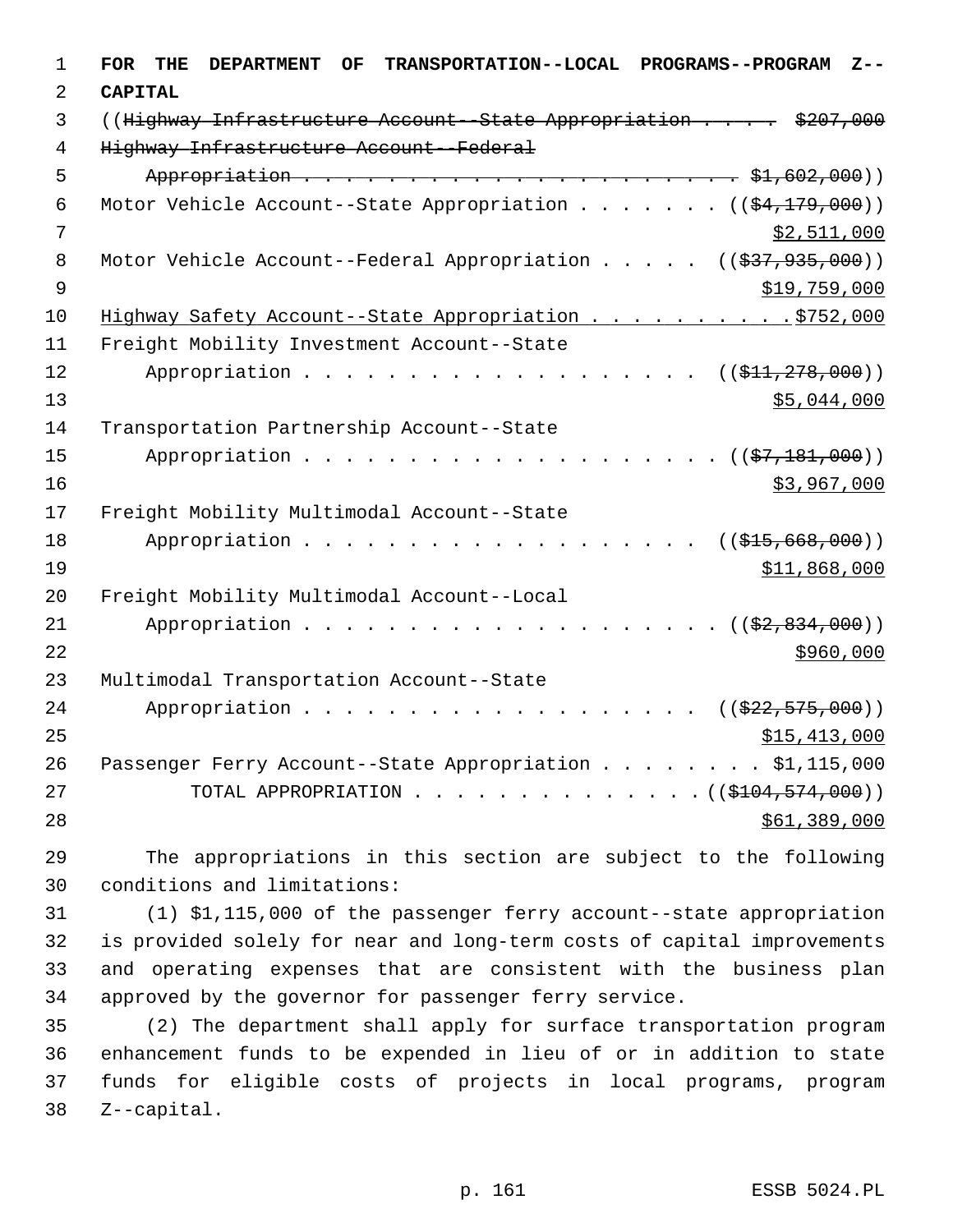1 (3) Federal funds may be transferred from program Z to programs I 2 and P and state funds must be transferred from programs I and P to 3 program Z to replace those federal funds in a dollar-for-dollar match. 4 Fund transfers authorized under this subsection shall not affect 5 project prioritization status. Appropriations must initially be 6 allotted as appropriated in this act. The department may not transfer 7 funds as authorized under this subsection without approval of the 8 office of financial management. The department shall submit a report 9 on those projects receiving fund transfers to the office of financial 10 management and the transportation committees of the legislature by 11 December 1, 2011, and December 1, 2012.

12 (4) The city of Winthrop may utilize a design-build process for the 13 Winthrop bike path project.

14 (5) ((\$14,813,000)) \$10,654,000 of the multimodal transportation 15 account--state appropriation, ((\$12,804,000)) \$9,554,000 of the motor 16 vehicle account--federal appropriation, ((and  $$6,241,000$ ) \$3,417,000 17 of the transportation partnership account--state appropriation, and 18 \$202,000 of the highway safety account--state appropriation are 19 provided solely for the pedestrian and bicycle safety program projects 20 and safe routes to schools program projects identified in: LEAP 21 Transportation Document 2011-A, pedestrian and bicycle safety program 22 projects and safe routes to schools program projects, as developed 23 April 19, 2011; LEAP Transportation Document 2009-A, pedestrian and 24 bicycle safety program projects and safe routes to schools program 25 projects, as developed March 30, 2009; LEAP Transportation Document 26 2007-A, pedestrian and bicycle safety program projects and safe routes 27 to schools program projects, as developed April 20, 2007; and LEAP 28 Transportation Document 2006-B, pedestrian and bicycle safety program 29 projects and safe routes to schools program projects, as developed 30 March 8, 2006. Projects must be allocated funding based on order of 31 priority. The department shall review all projects receiving grant 32 awards under this program at least semiannually to determine whether 33 the projects are making satisfactory progress. Any project that has 34 been awarded funds, but does not report activity on the project within 35 one year of the grant award must be reviewed by the department to 36 determine whether the grant should be terminated. The department shall 37 promptly close out grants when projects have been completed, and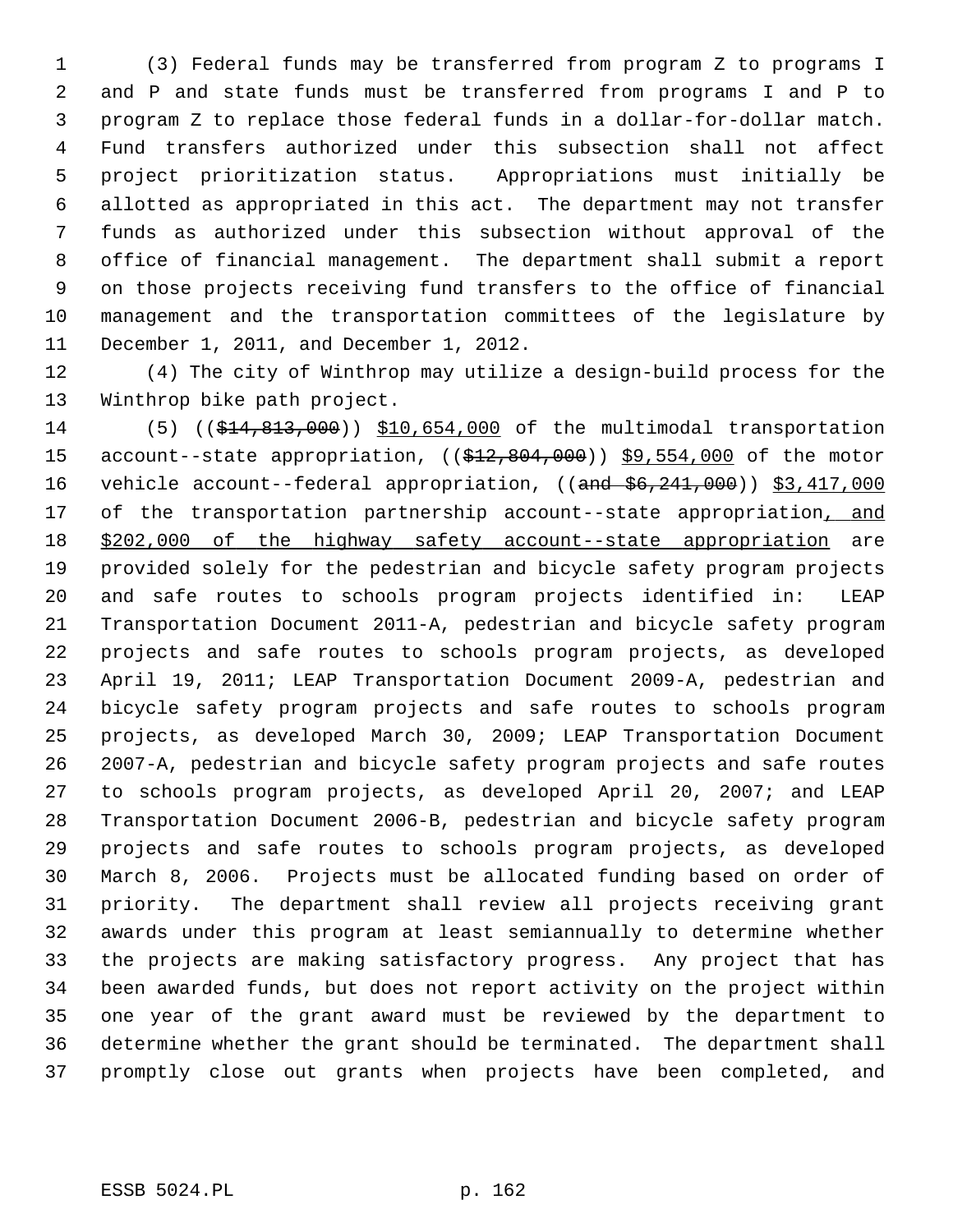1 identify where unused grant funds remain because actual project costs 2 were lower than estimated in the grant award.

 3 (6) Except as provided otherwise in this section, the entire 4 appropriations in this section are provided solely for the projects and 5 activities as listed by project and amount in LEAP Transportation 6 Document  $((2012-1))$  2013-2 ALL PROJECTS as developed  $((March 8, 2012))$ 7 April 23, 2013, Program - Local Programs (Z).

 8 (7) For the 2011-2013 project appropriations, unless otherwise 9 provided in this act, the director of the office of financial 10 management may authorize a transfer of appropriation authority between 11 projects managed by the freight mobility strategic investment board and 12 may also advance projects in future biennia, as identified in LEAP 13 Transportation Document ((2012-1)) 2013-2 ALL PROJECTS as developed 14 ((March 8, 2012)) April 23, 2013, into the current biennium in order 15 for the board to manage project spending and efficiently deliver all 16 projects in the respective program.

17 (8) With each department budget submittal, the department shall 18 provide an update on the status of the repayment of the twenty million 19 dollars of unobligated federal funds authority advanced by the 20 department in September 2010 to the city of Tacoma for the Murray 21 Morgan/11th Street bridge project.

22 (9) If funding is specifically designated in this act for main 23 street projects, the department shall prepare a list of projects that 24 is consistent with chapter 257, Laws of 2011, for approval in the 2013- 25 2015 fiscal biennium.

26 (10) ((\$267,000)) \$50,000 of the motor vehicle account--state 27 appropriation and  $($   $(*2, 859, 000)$   $$50,000$  of the motor vehicle account--28 federal appropriation are provided solely for completion of the US 101 29 northeast peninsula safety rest area and associated roadway 30 improvements east of Port Angeles at the Deer Park scenic view point 31 (3LP187A). The department must surplus any right-of-way previously 32 purchased for this project near Sequim. Approval to proceed with 33 construction is contingent on surplus of previously purchased right-of-34 way.

35 (11) Up to ((\$3,702,000)) \$2,680,000 of the motor vehicle account-- 36 federal appropriation and  $((\frac{275}{000}))$  \$55,000 of the motor vehicle 37 account--state appropriation are provided solely to reimburse the 38 cities of Kirkland and Redmond for pavement and bridge deck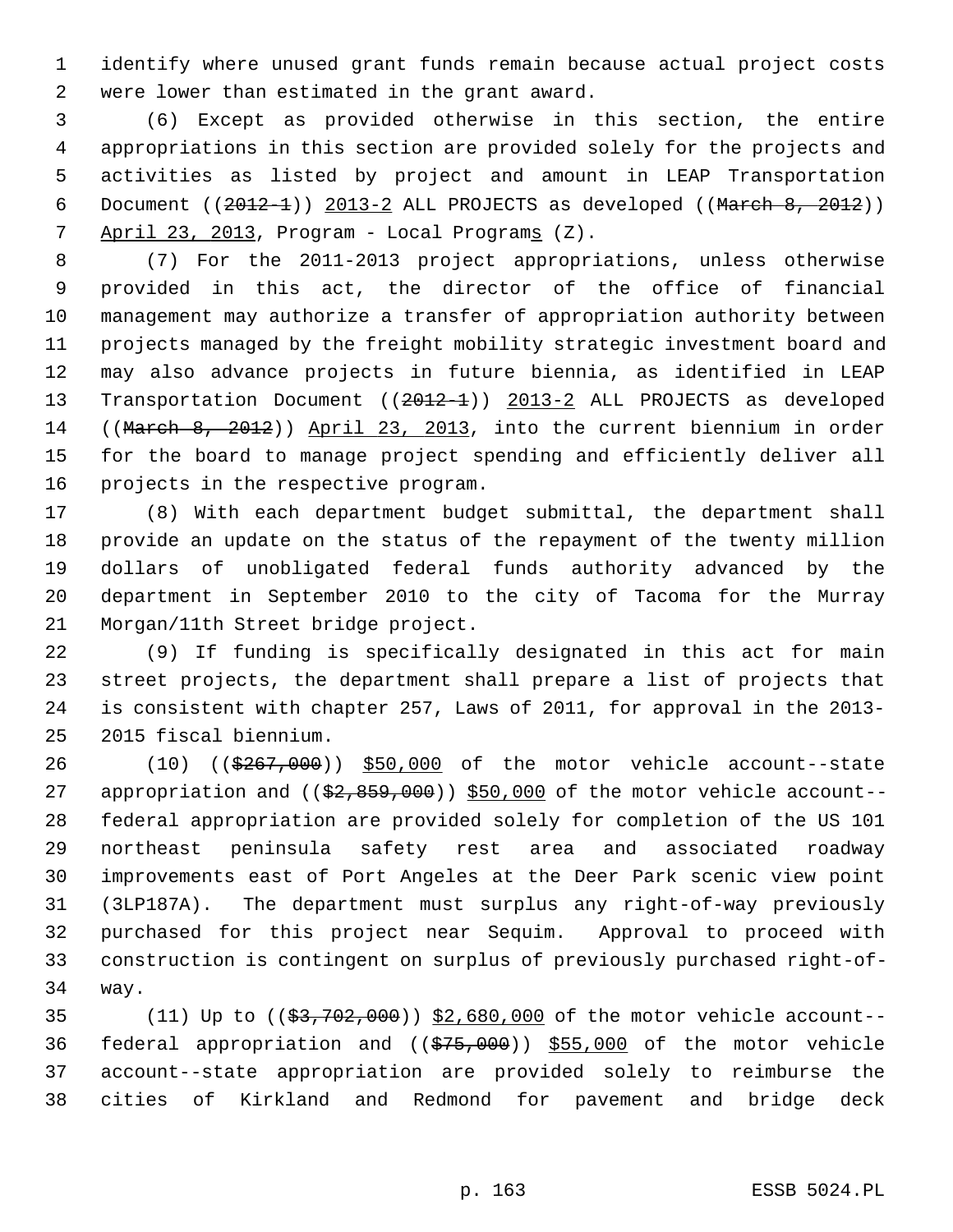1 rehabilitation on state route number 908 (1LP611A). These funds may 2 not be expended unless the cities sign an agreement stating that the 3 cities agree to take ownership of state route number 908 in its 4 entirety and agree that the payment of these funds represents the 5 entire state commitment to the cities for state route number 908 6 expenditures.

 7 (12) \$225,000 of the multimodal transportation account--state 8 appropriation is provided solely for the Shell Valley emergency road 9 and bicycle/pedestrian path (L1000036).

10 (13) \$188,000 of the motor vehicle account--state appropriation is 11 provided solely for flood reduction solutions on state route number 522 12 caused by the lower McAleer and Lyon creek basins (L1000041).

13 (14) ((\$896,000)) \$293,000 of the multimodal transportation 14 account--state appropriation is provided solely for realignment of 15 Parker Road and construction of secondary access off of state route 16 number 20 (L2200040).

17 (15) ((An additional \$2,500,000 of the motor vehicle account--18 federal appropriation is provided solely for the Strander Blvd/SW 27th 19 St Connection project (1LP902F), which amount is reflected in the LEAP 20 transportation document identified in subsection (6) of this section. 21 These funds may only be committed if needed, may not be used to 22 supplant any other committed project partnership funding, and must be 23 the last funds expended.

24 (16) \$500,000) \$30,000 of the motor vehicle account--federal 25 appropriation is provided solely for safety improvements at the 26 intersection of South Wapato and McDonald Road (L1000052).

27  $((17)$   $$2,000,000)$   $(16)$  \$850,000 of the multimodal transportation 28 account--state appropriation is provided solely for the state route 29 number 432 rail realignment and highway improvements project 30 (L1000056).

31  $((+18))$   $(17)$  \$100,000 of the motor vehicle account--federal 32 appropriation is provided solely for state route number 164 and Auburn 33 Way South pedestrian improvements (L1000057).

 $34$  ( $(\overline{+19})$ ) (18) \$115,000 of the motor vehicle account--federal 35 appropriation is provided solely for median street lighting on state 36 route number 410 (L1000058).

 $(1, 20)$  ( $(19)$  \$60,000 of the multimodal transportation account--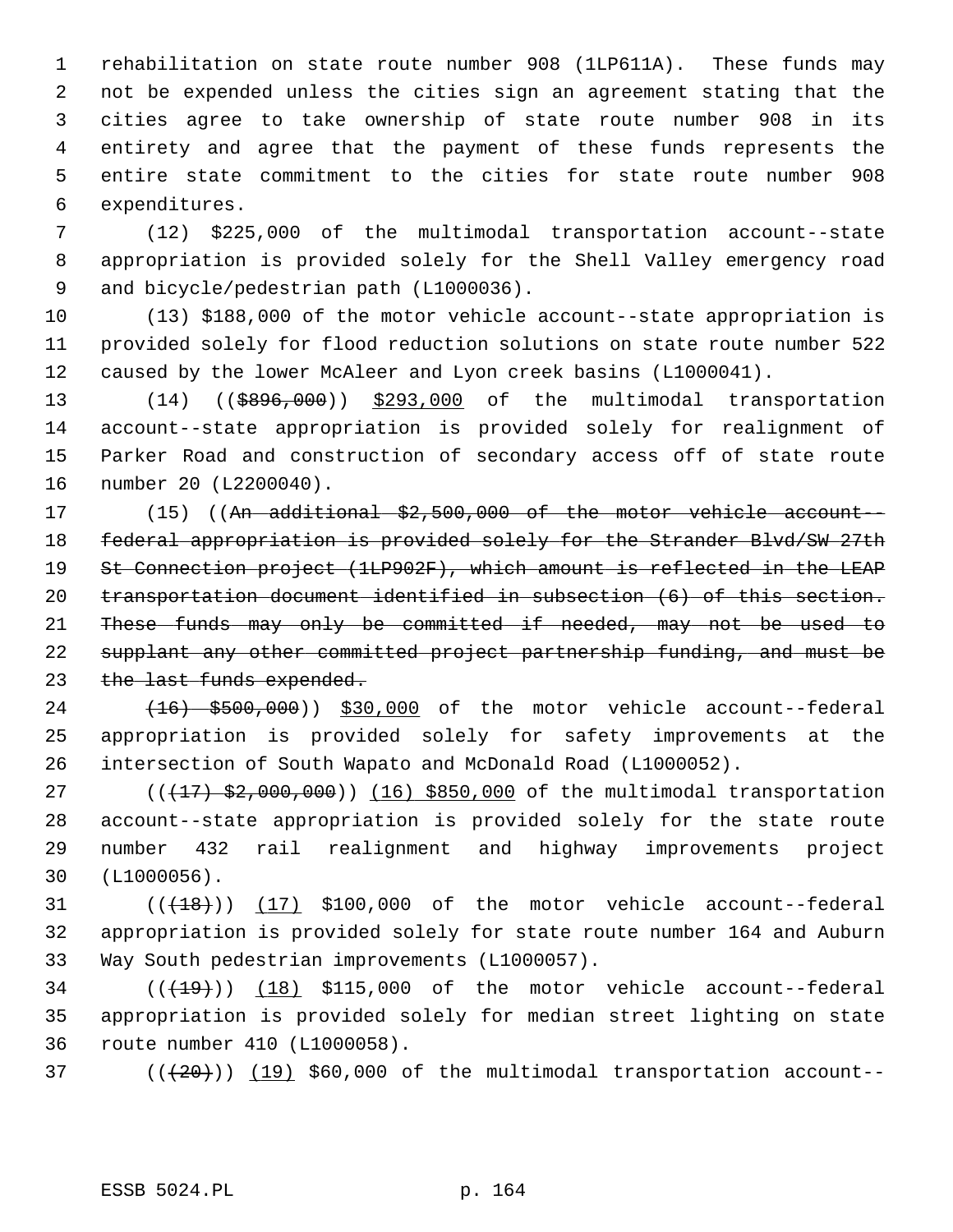1 state appropriation is provided solely for a cross docking study for 2 the port of Douglas county (L1000060).

 $(3$   $((+21))$   $(20)$  \$100,000 of the motor vehicle account--federal 4 appropriation is provided solely for city of Auburn - 8th and R Street 5 NE intersection improvements (L2200043).

 $6$  ( $(\frac{22}{2})$ ) (21) \$65,000 of the multimodal transportation account-- 7 state appropriation is provided solely for the Puget Sound regional 8 council to further the implementation of multimodal concurrency 9 practice through a transit service overlay zone implemented at the 10 local level (L1000061). This approach will improve the linkage of land 11 use and transportation investment decisions, improve the efficiency of 12 transit service by encouraging transit-supportive development, provide 13 incentives for developers, and support integrated regional growth, 14 economic development, and transportation plans. In carrying out this 15 work, the council shall involve representatives from cities and 16 counties, developers, transit agencies, and other interested 17 stakeholders, and shall consult with other regional transportation 18 planning organizations across the state. The council shall report the 19 results of their work and recommendations to the joint transportation 20 committee by December 2011, with a final report to the transportation 21 committees of the legislature by January 31, 2012.

22 (( $(23)$  \$1,750,000)) (22) \$650,000 of the motor vehicle account--23 federal appropriation is provided solely for the SR 522 24 Improvements/61st Avenue NE and NE 181st Street project (L1000055).

25  $((+24))$   $(23)$  The department shall implement a call for projects 26 eligible for the bicycle and pedestrian grant program similar to the 27 call for projects conducted in 2010, although the department may adjust 28 the criteria to include mobility and connectivity. The department 29 shall include a list of prioritized bicycle and pedestrian grant 30 projects for approval in the 2013-2015 biennial transportation budget.

31  $((+25))$   $(24)$  \$100,000 of the multimodal transportation account--32 state appropriation is provided solely for the design of a stand-alone 33 ADA accessible bicycle/pedestrian bridge across the Sultan river in the 34 city of Sultan (L1100044).

35 (((26) \$445,000)) (25) \$30,000 of the motor vehicle account-- 36 federal appropriation is provided solely for pedestrian lighting on the 37 main span of the Chehalis river bridge in Aberdeen (L1100046).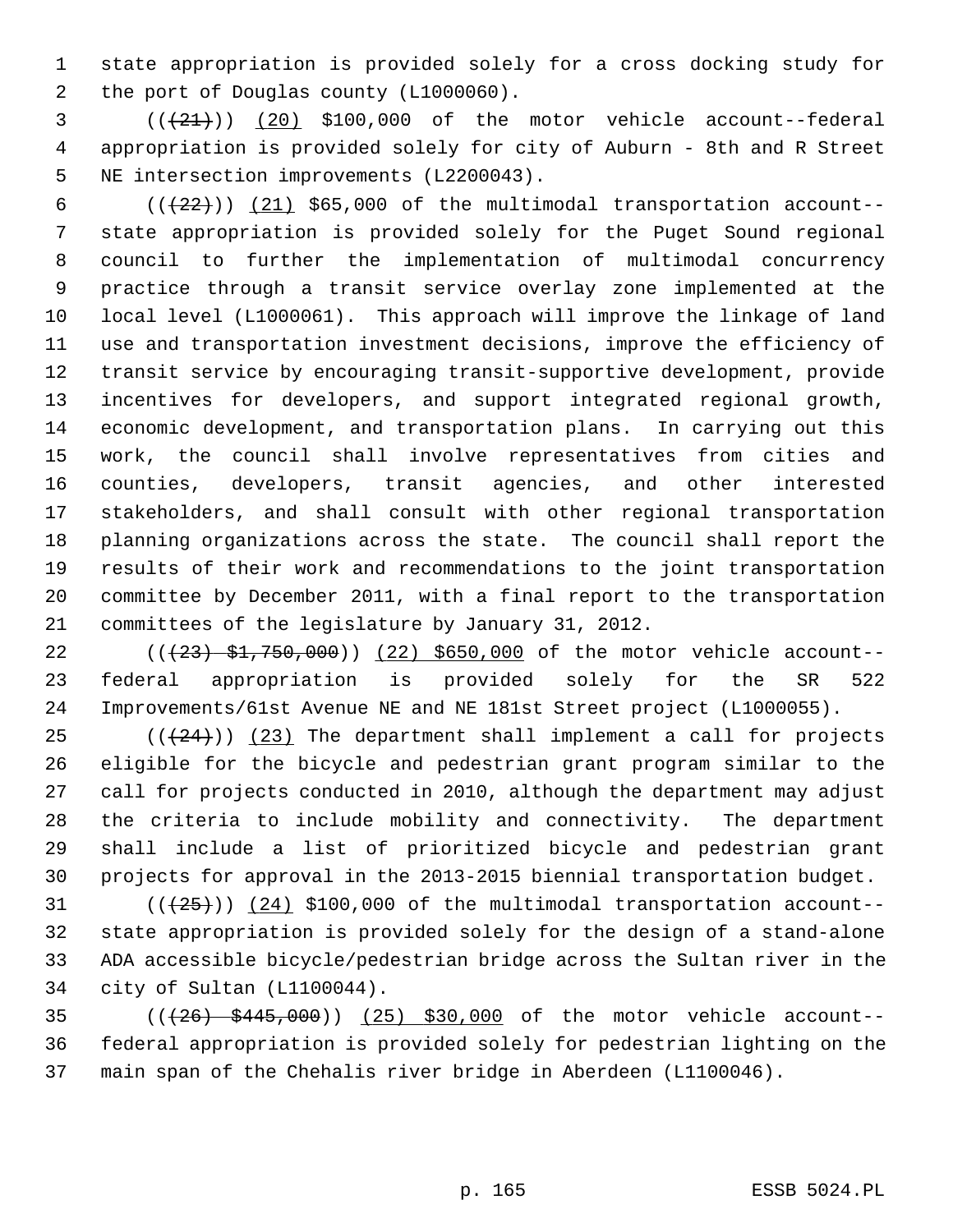1 (( $\left(27\right)$  \$500,000)) (26) \$80,000 of the motor vehicle account-- 2 federal appropriation is provided solely for resurfacing Alder Avenue 3 in the city of Sultan (L1100047).

 4 (((28) \$800,000)) (27) \$550,000 of the motor vehicle account-- 5 federal appropriation is provided solely for rights-of-way acquisition 6 on state route number 516 from Jenkins creek to 185th (L2000017).

 7 (((29) \$1,100,000 of the motor vehicle account--federal 8 appropriation is provided solely for traffic analysis, right-of-way, 9 and design work on the 31st Avenue Southwest overpass on Puyallup's 10 South Hill (L1100048).

11 (30) \$2,000,000)) (28) \$250,000 of the motor vehicle account-- 12 federal appropriation is provided solely for environmental 13 documentation and preliminary engineering for the Scott Avenue 14 Reconnection Project in the city of Woodland (L1100049).

15 (((31) \$350,000 of the motor vehicle account--federal appropriation 16 is provided solely for preliminary engineering and rights-of-way on the 17 Slater Road Bridge project (L2200089).

18 (32) \$380,000)) (29) \$40,000 of the motor vehicle account--federal 19 appropriation is provided solely for rehabilitation work for 20 156th/160th Avenue in the city of Covington (L2200088).

 $(1)$  (( $(33)$ ) (30) \$380,000 of the motor vehicle account--federal 22 appropriation is provided solely for improvements to Penney Avenue in 23 the town of Naches (L2200090).

 $24$  ( $(\overline{34})$ ) (31) \$450,000 of the motor vehicle account--federal 25 appropriation is provided solely for preliminary engineering on NW 26 Friberg Street and Goodwin Road in the city of Camas (L2200091).

## 27 **IMPLEMENTING PROVISIONS**

28 **Sec. 1001.** 2011 c 367 s 601 (uncodified) is amended to read as 29 follows:

30 **ACQUISITION OF PROPERTIES AND FACILITIES THROUGH FINANCIAL CONTRACTS**

31 (1) The ((following agencies)) agency listed in subsection (2) of 32 this section may enter into financial contracts, paid from any funds of 33 an agency, appropriated or nonappropriated, for the purposes indicated 34 and in not more than the principal amounts indicated, plus financing 35 expenses and required reserves pursuant to chapter 39.94 RCW. When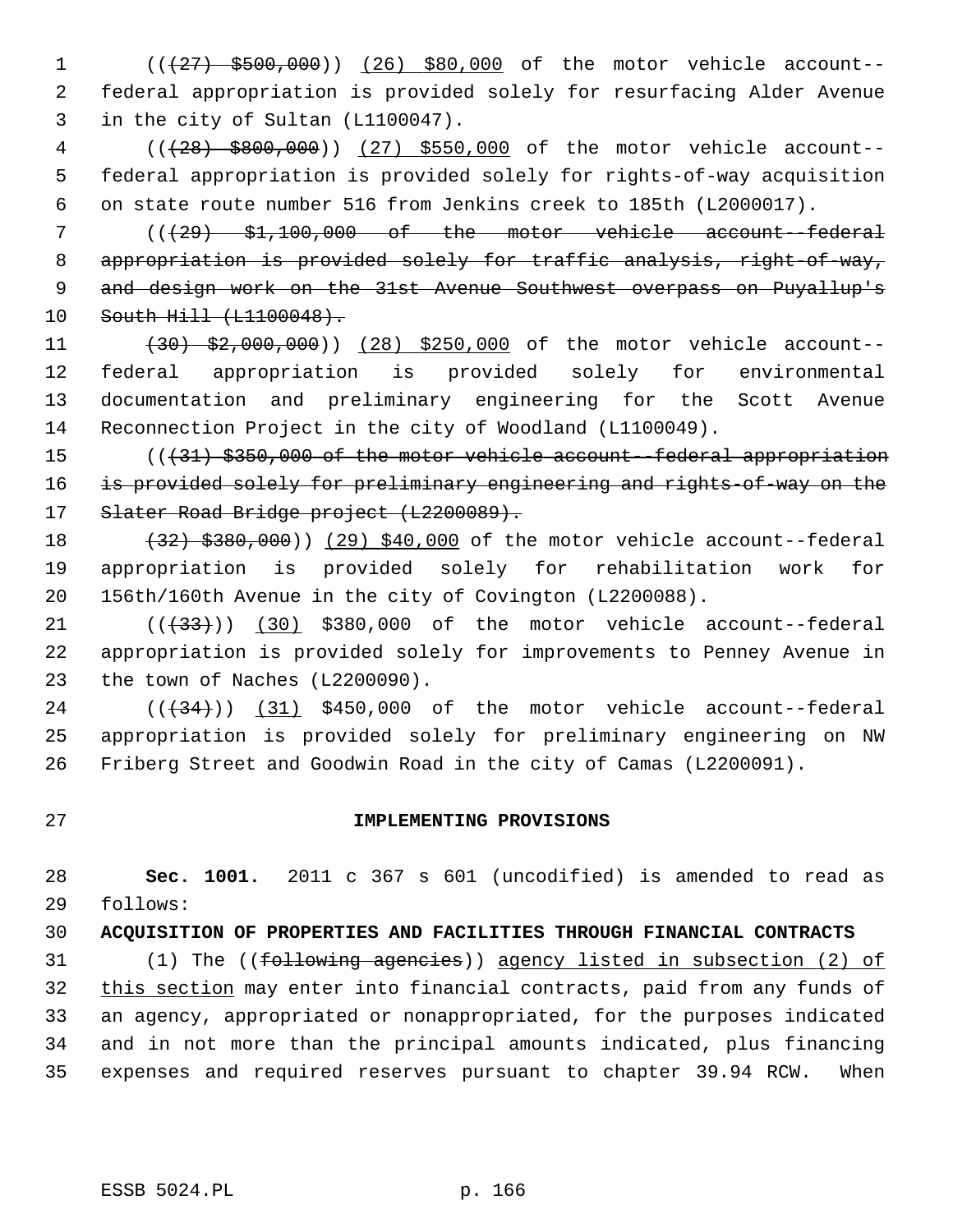1 securing properties under this section, agencies shall use the most 2 economical financial contract option available, including long-term 3 leases, lease-purchase agreements, lease-development with option to 4 purchase agreements, or financial contracts using certificates of 5 participation. Expenditures made by an agency for one of the indicated 6 purposes before the issue date of the authorized financial contract and 7 any certificates of participation therein are intended to be reimbursed 8 from proceeds of the financial contract and any certificates of 9 participation therein to the extent provided in the agency's financing 10 plan approved by the state finance committee.

11 (2) ((State agencies)) The Washington state patrol may enter into 12 agreements with the department of ((general administration)) enterprise 13 services and the state treasurer's office to develop requests to the 14 legislature for the acquisition of properties and facilities through 15 financial contracts. The agreements may include charges for services 16 rendered. The Washington state patrol may:

17 (a) ((Department of transportation: Enter into a financing 18 contract for up to \$10,824,000 plus financing expenses and required 19 reserves pursuant to chapter 39.94 RCW for the acquisition and 20 implementation of a time, leave, and labor distribution system that is 21 integrated with the state's accounting and human resource management 22 systems.

23 (b) Department of licensing: Enter into a financing contract for 24 up to \$7,414,000 plus financing expenses and required reserves pursuant 25 to chapter 39.94 RCW for the purchase of a prorate and fuel tax system. 26 (c) Washington state patrol:  $(i)$ ) Enter into a financing contract 27 for up to \$8,241,000 plus financing expenses and required reserves 28 pursuant to chapter 39.94 RCW to purchase and install mobile office 29 platforms in state patrol and pursuit vehicles.

30  $((\overrightarrow{\pm}i))$  (b) Enter into a financing contract for up to 31 ((\$40,100,000)) \$39,100,000 plus financing expenses and required 32 reserves pursuant to chapter 39.94 RCW to purchase equipment and 33 engineering services to convert to a narrowband digital system.

### 34 **TRANSFERS AND DISTRIBUTIONS**

p. 167 ESSB 5024.PL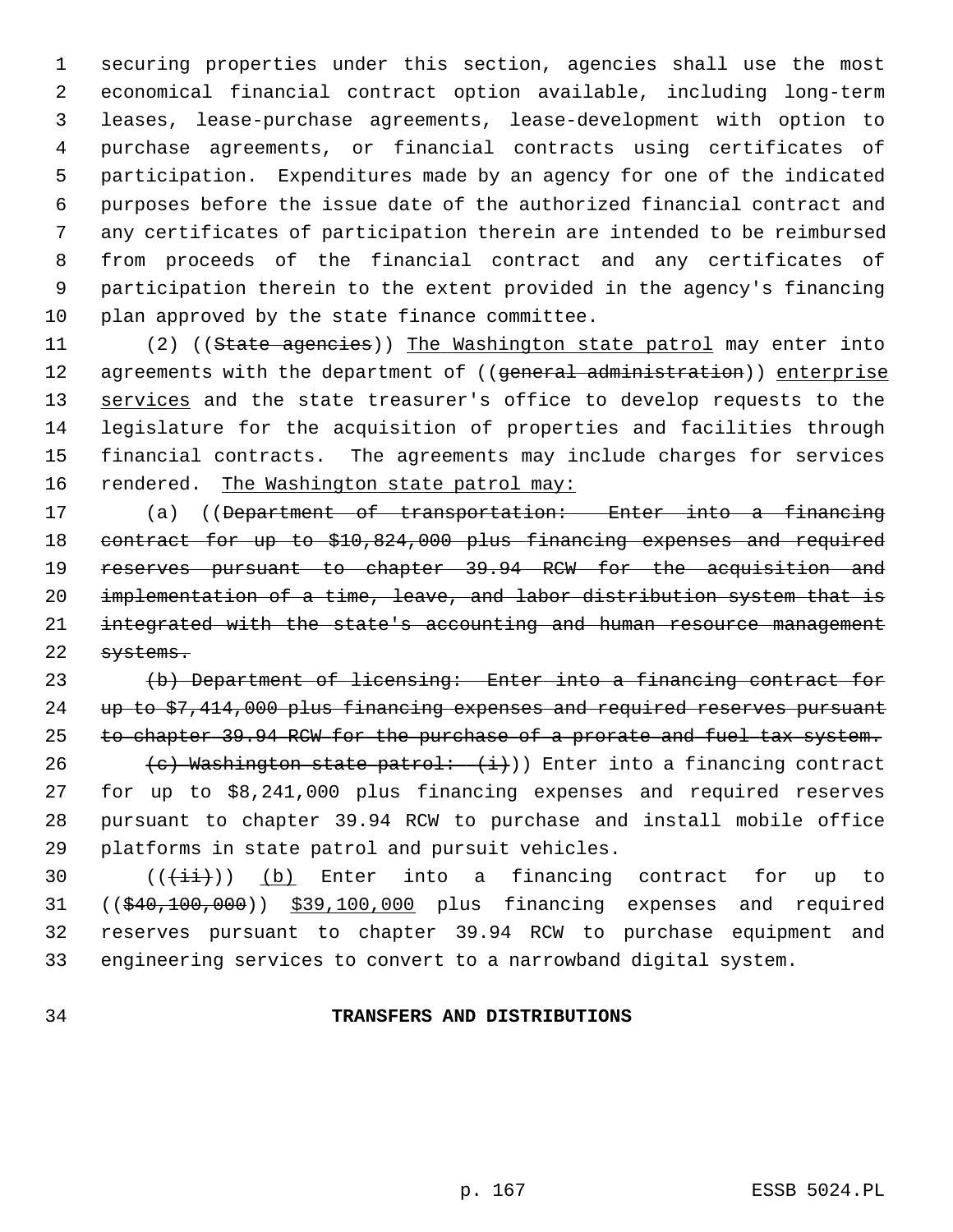1 **Sec. 1101.** 2012 c 86 s 401 (uncodified) is amended to read as 2 follows: 3 **FOR THE STATE TREASURER--BOND RETIREMENT AND INTEREST, AND ONGOING** 4 **BOND REGISTRATION AND TRANSFER CHARGES: FOR BOND SALES DISCOUNTS AND** 5 **DEBT TO BE PAID BY MOTOR VEHICLE ACCOUNT AND TRANSPORTATION FUND** 6 **REVENUE** 7 Highway Bond Retirement Account--State 8 Appropriation . . . . . . . . . . . . . . . . . (  $(\frac{2879,501,000}{1,000})$ 9 \$862,130,000 \$9862,130,000 \$9862,130,000 \$9862,130,000 \$9862,130,000 \$9862,130,000 \$9862,130,000 \$9862,130,000 \$9862,130,000 \$9862,130,000 \$9862,130,000 \$9862,130,000 \$9862,130,000 \$9862,130,000 \$9862,130,000 \$9862,130,0 10 Ferry Bond Retirement Account--State 11 Appropriation . . . . . . . . . . . . . . . . . ((\$31,801,000)) 12 \$31,807,000 13 State Route Number 520 Corridor Account--State 14 Appropriation . . . . . . . . . . . . . . . . . . (  $(\frac{23}{83}, \frac{818}{100})$  )  $15$  \$4,766,000 16 Transportation Improvement Board Bond Retirement 17 Account--State Appropriation . . . . . . . . . . . . ((\$16,482,000)) 18 \$17,174,000 19 Nondebt-Limit Reimbursable Account Appropriation . . . ((\$22,476,000)) 20 \$21,877,000 21 Transportation Partnership Account--State 22 Appropriation . . . . . . . . . . . . . . . . .  $(33,654,000)$ 23 \$2,570,000 24 Motor Vehicle Account--State Appropriation . . . . . . . ((\$382,000))  $25$ 26 Transportation 2003 Account (Nickel Account)--State 27 Appropriation . . . . . . . . . . . . . . . . . . (  $(\frac{21}{21}, \frac{305}{100})$  ) 28 \$1,411,000 29 ((Transportation Improvement Account--State 30 Appropriation . . . . . . . . . . . . . . . . . . . . . . . \$29,000)) 31 Multimodal Transportation Account--State 32 Appropriation . . . . . . . . . . . . . . . . . . . . . ((\$158,000))  $33$   $$181,000$ 34 Toll Facility Bond Retirement Account--State 35 Appropriation . . . . . . . . . . . . . . . . . ((\$48,807,000)) 36 \$41,279,000 37 Toll Facility Bond Retirement Account--Federal 38 Appropriation . . . . . . . . . . . . . . . . . . (  $(\frac{27}{500},000)$  )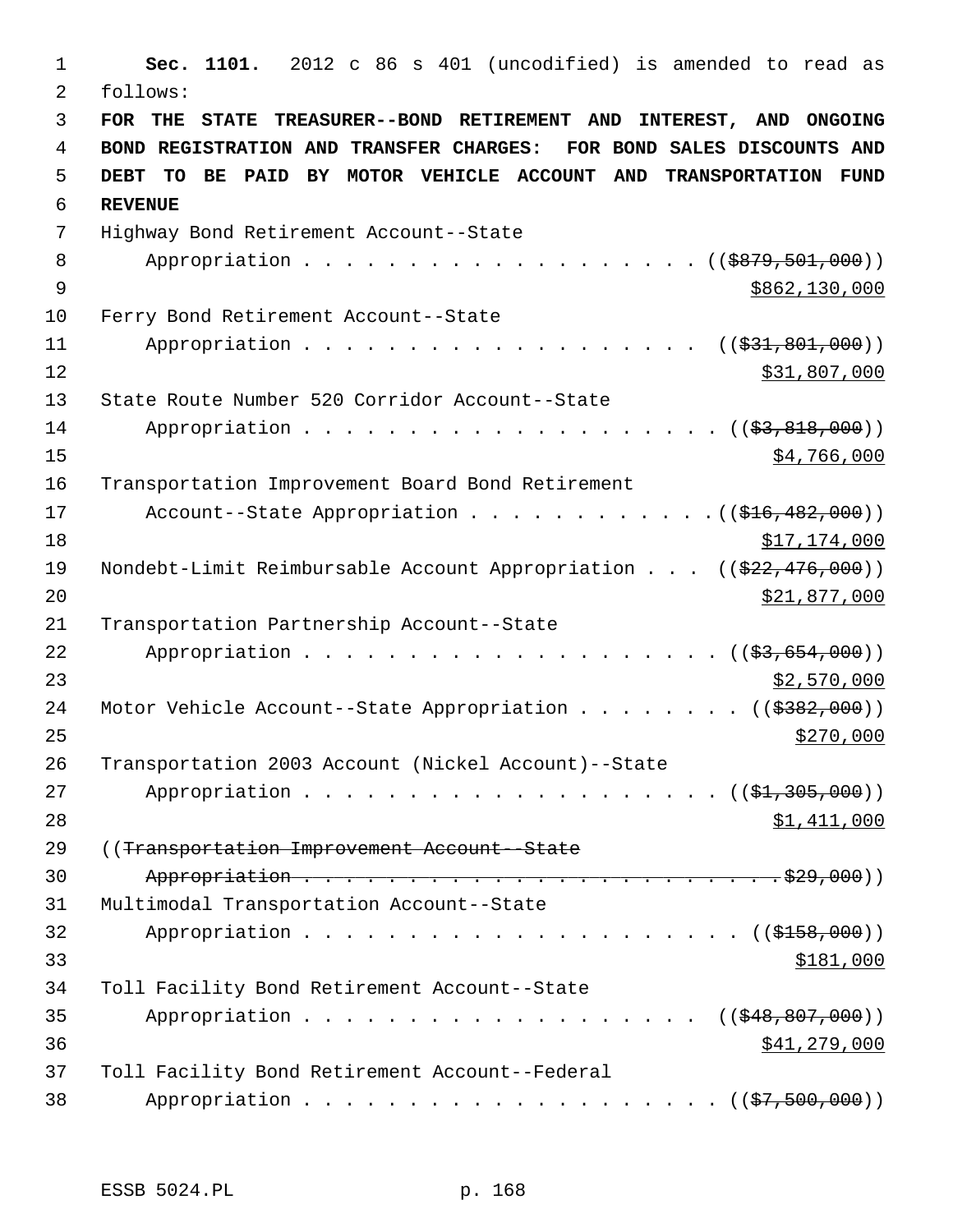$\frac{$18,283,000}{ }$ 2 TOTAL APPROPRIATION . . . . . . . . . . . . ((<del>\$1,015,913,000</del>)) 3 \$1,001,748,000 4 **Sec. 1102.** 2012 c 86 s 402 (uncodified) is amended to read as 5 follows: 6 **FOR THE STATE TREASURER--BOND RETIREMENT AND INTEREST, AND ONGOING** 7 **BOND REGISTRATION AND TRANSFER CHARGES: FOR BOND SALE EXPENSES AND** 8 **FISCAL AGENT CHARGES**  9 State Route Number 520 Corridor Account--State 10 Appropriation . . . . . . . . . . . . . . . . . . ((\$960,000))  $11$  \$1,826,000 12 Transportation Partnership Account--State 13 Appropriation . . . . . . . . . . . . . . . . . . . . . ((\$587,000))  $14$  \$352,000 15 Motor Vehicle Account--State Appropriation . . . . . . . . . ((\$58,000))  $16$  \$28,000 17 Transportation 2003 Account (Nickel Account)--State 18 Appropriation . . . . . . . . . . . . . . . . . . ((\$255,000))  $19$  \$152,000 20 ((Transportation Improvement Account--State Appropriation . . \$5,000)) 21 Multimodal Transportation Account--State 22 Appropriation . . . . . . . . . . . . . . . . . . . . . .((\$23,000))  $23$   $\frac{$14,000}{}$ 24 TOTAL APPROPRIATION . . . . . . . . . . . . . . ((<del>\$1,888,000</del>))  $25$   $$2,372,000$ 26 **Sec. 1103.** 2012 c 86 s 404 (uncodified) is amended to read as 27 follows: 28 **FOR THE STATE TREASURER--STATE REVENUES FOR DISTRIBUTION** 29 Motor Vehicle Account--State Appropriation for motor 30 vehicle fuel tax distributions to cities and 31 counties . . . . . . . . . . . . . . . . . . . . . .((\$470,701,000))  $32$  \$465,681,000 33 **Sec. 1104.** 2012 c 86 s 405 (uncodified) is amended to read as 34 follows: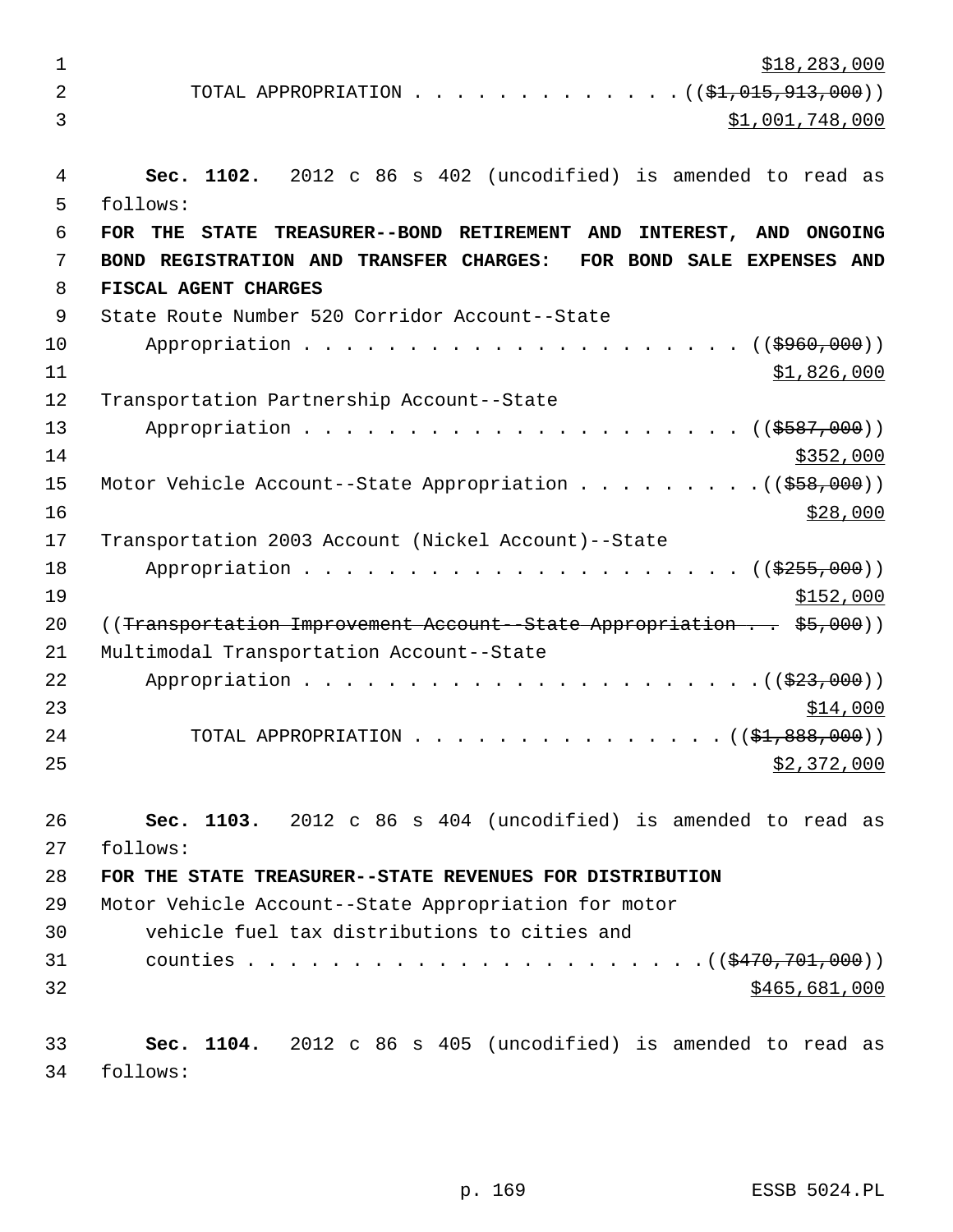| 1  | FOR THE STATE TREASURER--TRANSFERS                                      |
|----|-------------------------------------------------------------------------|
| 2  | Motor Vehicle Account--State Appropriation: For                         |
| 3  | motor vehicle fuel tax refunds and statutory                            |
| 4  |                                                                         |
| 5  | \$1,213,253,000                                                         |
| 6  | Sec. 1105. 2012 c 86 s 406 (uncodified) is amended to read as           |
| 7  | follows:                                                                |
| 8  | FOR THE DEPARTMENT OF LICENSING--TRANSFERS                              |
| 9  | Motor Vehicle Account--State Appropriation: For                         |
| 10 | motor vehicle fuel tax refunds and transfers $\ldots$ ((\$151,870,000)) |
| 11 | \$147,557,000                                                           |
| 12 | Sec. 1106. 2012 c 86 s 407 (uncodified) is amended to read as           |
| 13 | follows:                                                                |
| 14 | FOR THE STATE TREASURER--ADMINISTRATIVE TRANSFERS                       |
| 15 | (1) Motor Vehicle Account--State Appropriation:                         |
| 16 | For transfer to the Puget Sound Ferry Operations                        |
| 17 |                                                                         |
| 18 | (2) Recreational Vehicle Account--State                                 |
| 19 | Appropriation: For transfer to the Motor Vehicle                        |
| 20 |                                                                         |
| 21 | (3) License Plate Technology Account--State                             |
| 22 | Appropriation: For transfer to the Highway Safety                       |
| 23 |                                                                         |
| 24 | (4) Multimodal Transportation Account--State                            |
| 25 | Appropriation: For transfer to the Puget Sound                          |
| 26 | Ferry Operations Account--State \$42,000,000                            |
| 27 | (5) Highway Safety Account--State Appropriation:                        |
| 28 |                                                                         |
| 29 | (6) Advanced Right-of-Way Revolving Fund: For                           |
| 30 | transfer to the Motor Vehicle Account--State \$5,000,000                |
| 31 | (7) Rural Mobility Grant Program Account--State                         |
| 32 | Appropriation: For transfer to the Multimodal                           |
| 33 | Transportation Account--State \$3,000,000                               |
| 34 | (8) Motor Vehicle Account--State                                        |
| 35 | Appropriation: For transfer to the State Patrol                         |
| 36 | Highway Account--State \$16,000,000                                     |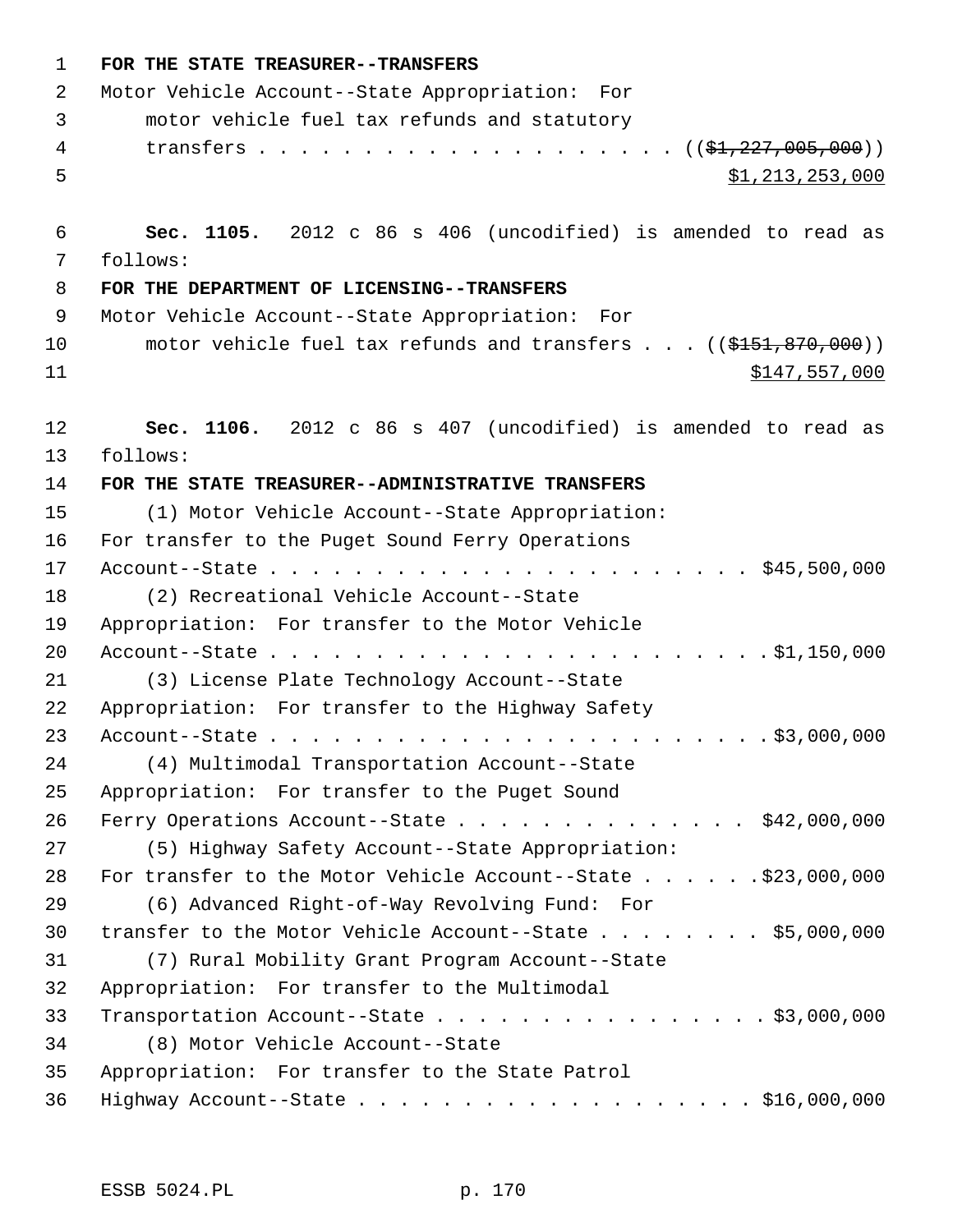1 (9) State Route Number 520 Corridor 2 Account--State Appropriation: For transfer to the 3 Motor Vehicle Account--State . . . . . . . . . . . . . . . . . . \$58,000 4 (10) Motor Vehicle Account--State 5 Appropriation: For transfer to the Special Category C 6 Account--State . . . . . . . . . . . . . . . . . . . . . . . . \$2,500,000 7 (11) Regional Mobility Grant Program 8 Account--State Appropriation: For transfer to the 9 Multimodal Transportation Account--State . . . . . . . . . . \$1,000,000 10 (12) State Patrol Highway Account--State 11 Appropriation: For transfer to the Vehicle 12 Licensing Fraud Account--State . . . . . . . . . . . . . . . \$100,000 13 (13) Capital Vessel Replacement Account--State 14 Appropriation: For transfer to the Transportation 2003 15 Account (Nickel Account)--State . . . . . . . . . . . . . ( (\$6,367,000))  $16$  \$6,221,000 17 (14) The transfers identified in this section are subject to the 18 following conditions and limitations: 19 (a) The transfer in subsection (9) of this section represents the 20 repayment of an amount equal to subprogram B5 expenditures that 21 occurred in the motor vehicle account in the 2009-2011 fiscal biennium. 22 (b) The amount transferred in subsection (2) of this section shall 23 not exceed the expenditures incurred from the motor vehicle account--

24 state for the recreational vehicle sanitary disposal systems program.

### 25 **CONDITIONALLY ADDITIVE APPROPRIATIONS**

26 **Sec. 1201.** 2012 c 86 s 701 (uncodified) is amended to read as 27 follows:

28 It is the intent of the legislature that the appropriations in 29 ((sections 702 through 713 of this act be)) chapter 86, Laws of 2012 30 that were supported by the legislative changes in chapter 80, Laws of 31 2012 and chapter 74, Laws of 2012 were an initial commitment to the 32 programs and activities funded and that the commitment continue through 33 the 2013-2015 fiscal biennium. To that end, it is the intent of the 34 legislature that the spending plan for the 2013-2015 fiscal biennium 35 reflect the programmatic areas and amounts described in LEAP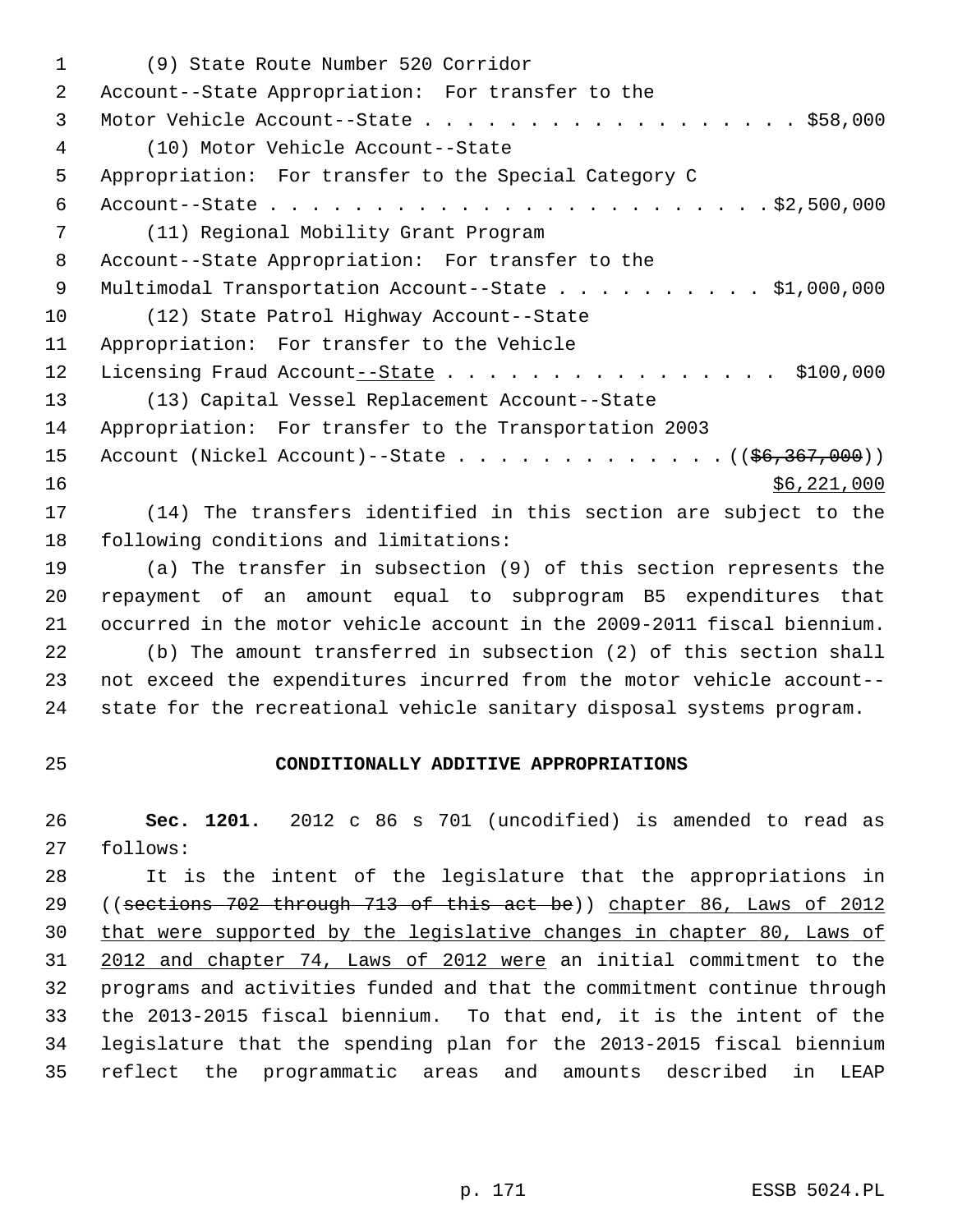1 Transportation Document 2012-4, as developed March 8, 2012, except for the amounts for "WSDOT Preliminary Design/Rights-of-Way," which are superseded for the 2013-2015 fiscal biennium by the amounts provided in section 306(15) of this act for the projects identified in LEAP Transportation Document 2013-3 as developed April 23, 2013.

# 6 **MISCELLANEOUS 2011-2013 FISCAL BIENNIUM**

 7 NEW SECTION. **Sec. 1301.** The appropriations to the department of 8 transportation in chapter 86, Laws of 2012 and this act must be 9 expended for the programs and in the amounts specified in this act. 10 However, after May 1, 2013, unless specifically prohibited, the 11 department may transfer state appropriations for the 2011-2013 fiscal 12 biennium among operating programs after approval by the director of the 13 office of financial management. However, the department shall not 14 transfer state moneys that are provided solely for a specific purpose. 15 The department shall not transfer funds, and the director of the office 16 of financial management shall not approve the transfer, unless the 17 transfer is consistent with the objective of conserving, to the maximum 18 extent possible, the expenditure of state funds and not federal funds. 19 The director of the office of financial management shall notify the 20 appropriate transportation committees of the legislature prior to 21 approving any allotment modifications or transfers under this section. 22 The written notification must include a narrative explanation and 23 justification of the changes, along with expenditures and allotments by 24 program and appropriation, both before and after any allotment 25 modifications or transfers.

26 NEW SECTION. **Sec. 1302.** The following acts or parts of acts are 27 each repealed:

| 28 |  |  |  | $(1)$ 2012 c 86 s 702 (uncodified); |
|----|--|--|--|-------------------------------------|
| 29 |  |  |  | $(2)$ 2012 c 86 s 703 (uncodified); |
| 30 |  |  |  | $(3)$ 2012 c 86 s 704 (uncodified); |
| 31 |  |  |  | $(4)$ 2012 c 86 s 705 (uncodified); |
| 32 |  |  |  | $(5)$ 2012 c 86 s 706 (uncodified); |
| 33 |  |  |  | $(6)$ 2012 c 86 s 707 (uncodified); |
| 34 |  |  |  | (7) 2012 c 86 s 709 (uncodified);   |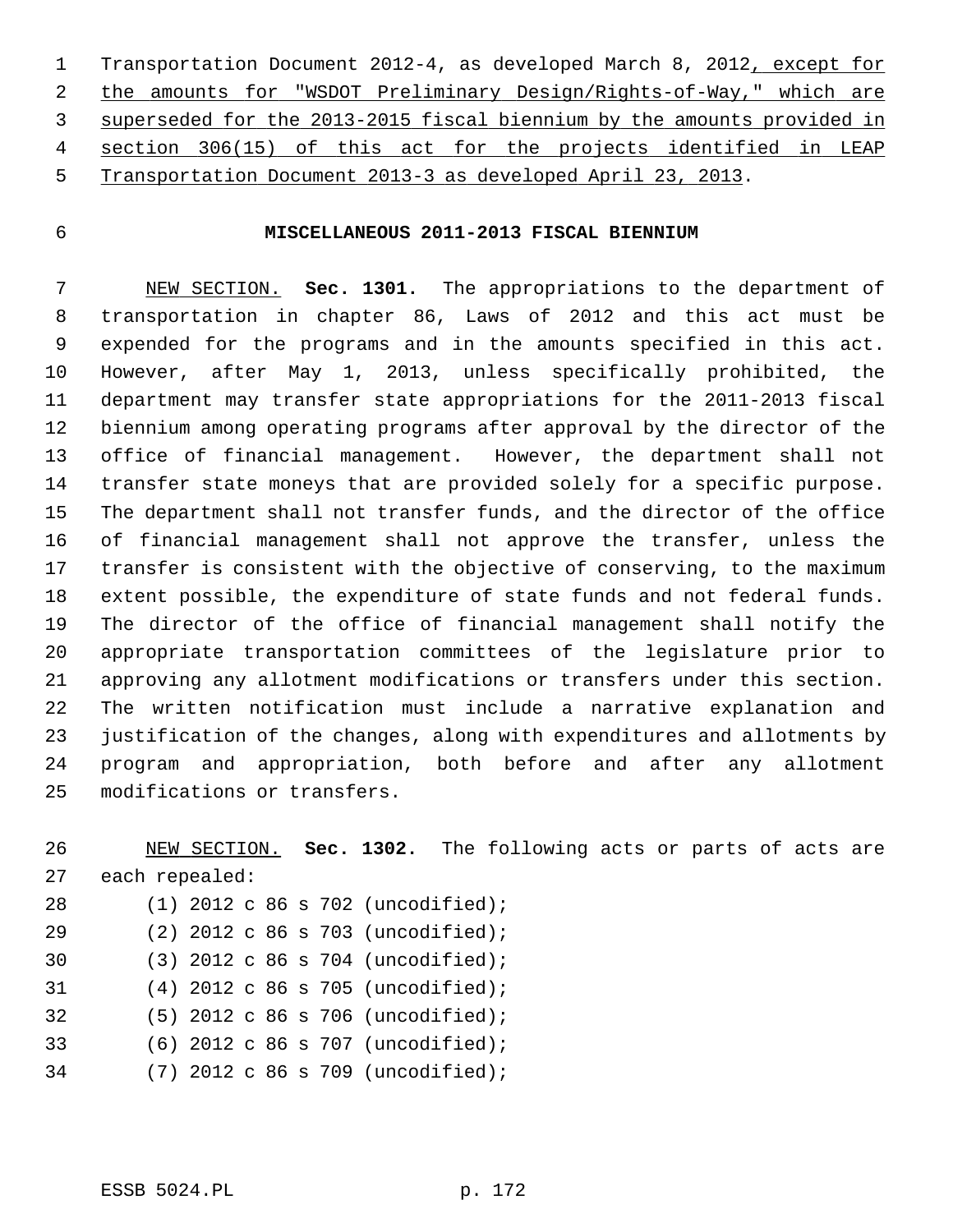1 (8) 2012 c 86 s 710 (uncodified); 2 (9) 2012 c 86 s 711 (uncodified); 3 (10) 2012 c 86 s 712 (uncodified); 4 (11) 2012 c 86 s 713 (uncodified); 5 (12) 2012 c 86 s 714 (uncodified); 6 (13) 2012 c 86 s 715 (uncodified); and 7 (14) 2012 c 86 s 716 (uncodified).

#### 8 **MISCELLANEOUS**

 9 NEW SECTION. **Sec. 1401.** If any provision of this act or its 10 application to any person or circumstance is held invalid, the 11 remainder of the act or the application of the provision to other 12 persons or circumstances is not affected.

13 NEW SECTION. **Sec. 1402.** Except for sections 702 and 709 of this 14 act, this act is necessary for the immediate preservation of the public 15 peace, health, or safety, or support of the state government and its 16 existing public institutions, and takes effect immediately.

17 NEW SECTION. **Sec. 1403.** Section 702 of this act is necessary for 18 the immediate preservation of the public peace, health, or safety, or 19 support of the state government and its existing public institutions, 20 and takes effect July 1, 2013.

21 NEW SECTION. **Sec. 1404.** Section 709 of this act is necessary for 22 the immediate preservation of the public peace, health, or safety, or 23 support of the state government and its existing public institutions, 24 and takes effect June 30, 2013, unless chapter . . . (Substitute House 25 Bill No. 1745), Laws of 2013 is enacted on or before June 30, 2013, in 26 which case section 709 of this act does not take effect.

(End of Bill)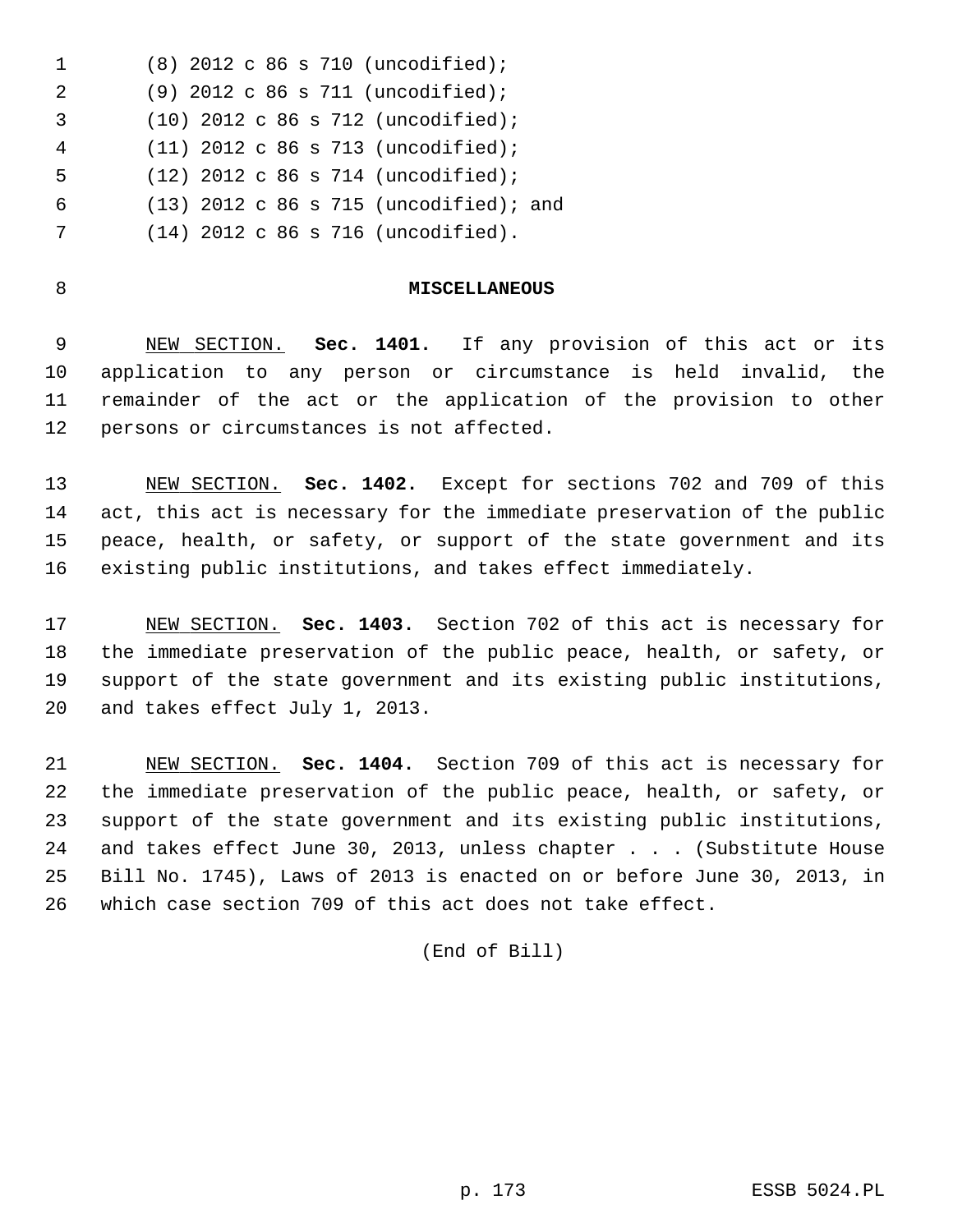| INDEX                                                                                                      | PAGE # |
|------------------------------------------------------------------------------------------------------------|--------|
| ACQUISITION OF PROPERTIES AND FACILITIES THROUGH FINANCIAL CONTRACTS 76, 166                               |        |
| ANNUAL REPORTING REQUIREMENTS FOR CAPITAL PROGRAM $\ldots \ldots \ldots \ldots \ldots$                     | -55    |
|                                                                                                            |        |
|                                                                                                            |        |
| COLLECTIVE BARGAINING AGREEMENTS                                                                           |        |
|                                                                                                            |        |
|                                                                                                            |        |
|                                                                                                            |        |
| COMPENSATION                                                                                               |        |
|                                                                                                            |        |
|                                                                                                            |        |
| REPRESENTED EMPLOYEES OUTSIDE SUPER COALITION--INSURANCE BENEFITS 67                                       |        |
| REPRESENTED EMPLOYEES--SUPER COALITION--INSURANCE BENEFITS 66                                              |        |
|                                                                                                            |        |
| COUNTY ROAD ADMINISTRATION BOARD $\ldots \ldots \ldots \ldots \ldots \ldots \ldots \ldots 8, 38, 102, 138$ |        |
|                                                                                                            |        |
|                                                                                                            |        |
|                                                                                                            |        |
|                                                                                                            |        |
|                                                                                                            |        |
|                                                                                                            |        |
|                                                                                                            |        |
| DEPARTMENT OF TRANSPORTATION MARINE DIVISION COLLECTIVE BARGAINING AGREEMENTS                              |        |
|                                                                                                            |        |
|                                                                                                            |        |
|                                                                                                            |        |
|                                                                                                            |        |
|                                                                                                            |        |
|                                                                                                            |        |
|                                                                                                            |        |
|                                                                                                            |        |
|                                                                                                            |        |
|                                                                                                            |        |
|                                                                                                            |        |
| DEPARTMENT OF TRANSPORTATION                                                                               |        |
|                                                                                                            |        |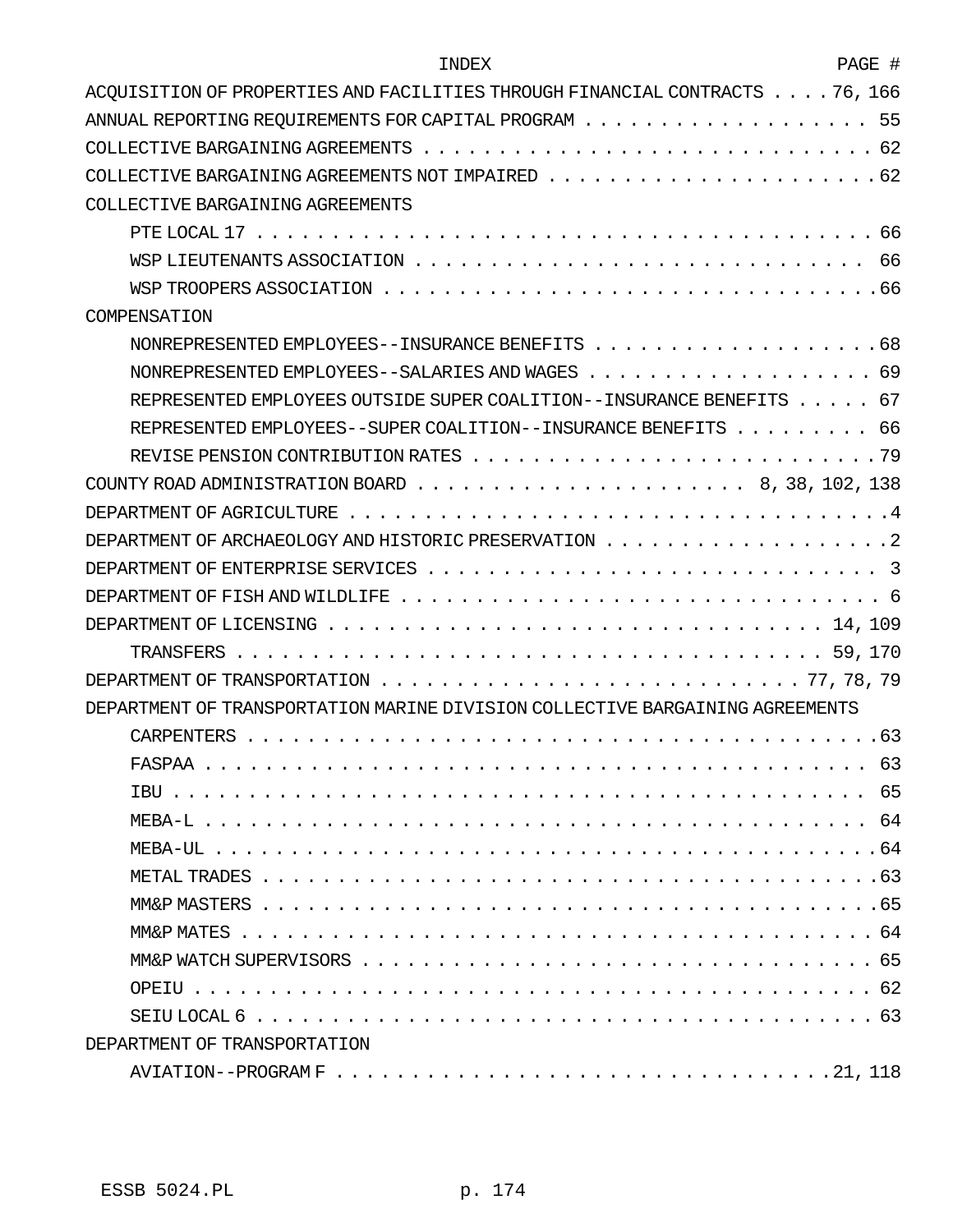| PROGRAM DELIVERY MANAGEMENT AND SUPPORT--PROGRAM H 21, 118                                                             |  |
|------------------------------------------------------------------------------------------------------------------------|--|
|                                                                                                                        |  |
|                                                                                                                        |  |
| RAIL--PROGRAM Y--CAPITAL $\ldots \ldots \ldots \ldots \ldots \ldots \ldots \ldots \ldots \ldots \ldots \ldots 50, 157$ |  |
| TOLL OPERATIONS AND MAINTENANCE--PROGRAM B 17, 114                                                                     |  |
|                                                                                                                        |  |
| TRAFFIC OPERATIONS--PROGRAM Q--OPERATING 25, 122                                                                       |  |
| TRANSPORTATION MANAGEMENT AND SUPPORT--PROGRAM S 28, 125                                                               |  |
| TRANSPORTATION PLANNING, DATA, AND RESEARCH--PROGRAM $T$ 28, 126                                                       |  |
| WASHINGTON STATE FERRIES CONSTRUCTION--PROGRAM W 49, 153                                                               |  |
| FEDERAL FUNDS RECEIVED FOR CAPITAL PROJECT EXPENDITURES $\ldots \ldots \ldots \ldots \ldots$                           |  |
| FOR THE DEPARTMENT OF TRANSPORTATION $\ldots \ldots \ldots \ldots \ldots \ldots \ldots \ldots \ldots \ldots \ldots$    |  |
| FREIGHT MOBILITY STRATEGIC INVESTMENT BOARD $\ldots \ldots \ldots \ldots \ldots \ldots \ldots 12$ , 36, 105            |  |
|                                                                                                                        |  |
|                                                                                                                        |  |
|                                                                                                                        |  |
| LEGISLATIVE EVALUATION AND ACCOUNTABILITY PROGRAM COMMITTEE $\ldots \ldots \ldots \ldots$                              |  |
| OFFICE OF FINANCIAL MANAGEMENT $\ldots \ldots \ldots \ldots \ldots$                                                    |  |
| QUARTERLY REPORTING REQUIREMENTS FOR CAPITAL PROGRAM $\ldots \ldots \ldots \ldots \ldots$                              |  |
|                                                                                                                        |  |
|                                                                                                                        |  |
| STATE TREASURER                                                                                                        |  |
|                                                                                                                        |  |
| BOND RETIREMENT AND INTEREST $\ldots$ , 57, 58, 168, 169                                                               |  |
| STATE REVENUES FOR DISTRIBUTION $\ldots \ldots \ldots \ldots \ldots \ldots \ldots \ldots \ldots \ldots 59$ , 169       |  |
|                                                                                                                        |  |
| STATE TREASURER: FOR DISTRIBUTION TO TRANSIT ENTITIES $\ldots \ldots \ldots \ldots \ldots$                             |  |
|                                                                                                                        |  |